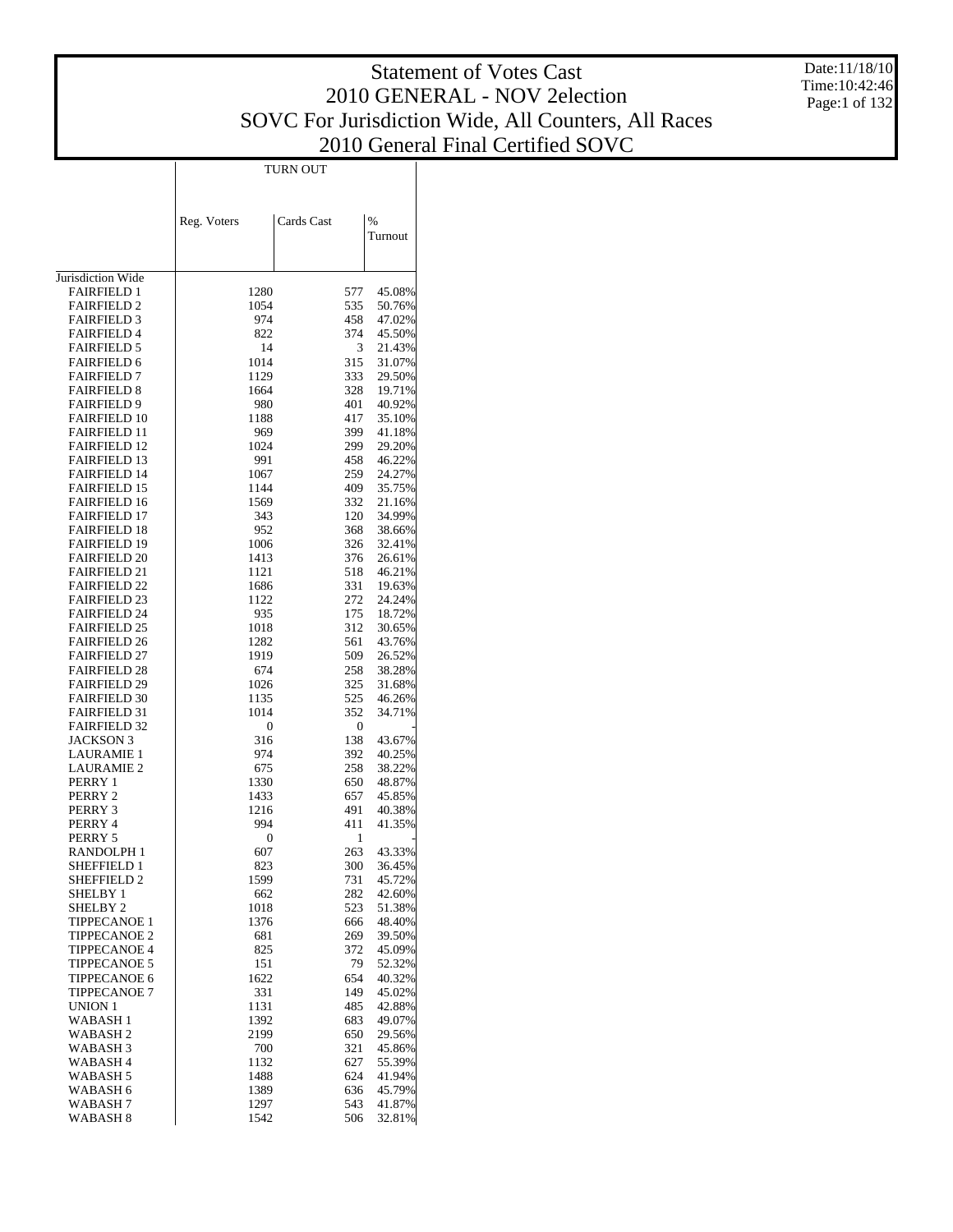TURN OUT

|                      | Reg. Voters    | Cards Cast | $\%$<br>Turnout |
|----------------------|----------------|------------|-----------------|
|                      |                |            |                 |
| WABASH <sub>9</sub>  | 1451           | 261        | 17.99%          |
| WABASH <sub>10</sub> | 2075           | 802        | 38.65%          |
| WABASH <sub>11</sub> | 408            | 190        | 46.57%          |
| WABASH <sub>12</sub> | 993            | 574        | 57.80%          |
| <b>WABASH13</b>      | 1281           | 547        | 42.70%          |
| <b>WABASH14</b>      | 1382           | 538        | 38.93%          |
| <b>WABASH15</b>      | 5742           | 422        | 7.35%           |
| WABASH <sub>16</sub> | 1107           | 193        | 17.43%          |
| WABASH <sub>17</sub> | 2639           | 194        | 7.35%           |
| <b>WABASH18</b>      | 887            | 59         | 6.65%           |
| WABASH <sub>19</sub> | 1067           | 503        | 47.14%          |
| WABASH <sub>20</sub> | 252            | 142        | 56.35%          |
| WABASH <sub>21</sub> | 1278           | 387        | 30.28%          |
| WABASH <sub>22</sub> | 375            | 186        | 49.60%          |
| WABASH <sub>24</sub> | $\overline{0}$ | 1          |                 |
| <b>WASHINGTON 1</b>  | 826            | 353        | 42.74%          |
| <b>WASHINGTON 2</b>  | 861            | 411        | 47.74%          |
| <b>WAYNE1</b>        | 1053           | 456        | 43.30%          |
| WEA 1                | 2187           | 831        | 38.00%          |
| WEA 2                | 341            | 104        | 30.50%          |
| WEA <sub>3</sub>     | 1372           | 345        | 25.15%          |
| WEA4                 | 1429           | 447        | 31.28%          |
| WEA <sub>5</sub>     | 1807           | 619        | 34.26%          |
| WEA <sub>6</sub>     | 1696           | 523        | 30.84%          |
| WEA7                 | 1233           | 248        | 20.11%          |
| WEA <sub>8</sub>     | 832            | 203        | 24.40%          |
| WEA 9                | 1161           | 548        | 47.20%          |
| <b>WEA 10</b>        | 1627           | 609        | 37.43%          |
| <b>WEA 11</b>        | 1454           | 693        | 47.66%          |
| <b>WEA 13</b>        | 1042           | 320        | 30.71%          |
| <b>WEA 14</b>        | 1023           | 404        | 39.49%          |
| <b>WEA 15</b>        | 1318           | 484        | 36.72%          |
| <b>WEA 16</b>        | 757            | 306        | 40.42%          |
| Total                | 105388         | 36489      | 34.62%          |

Date:11/18/10 Time:10:42:46 Page:2 of 132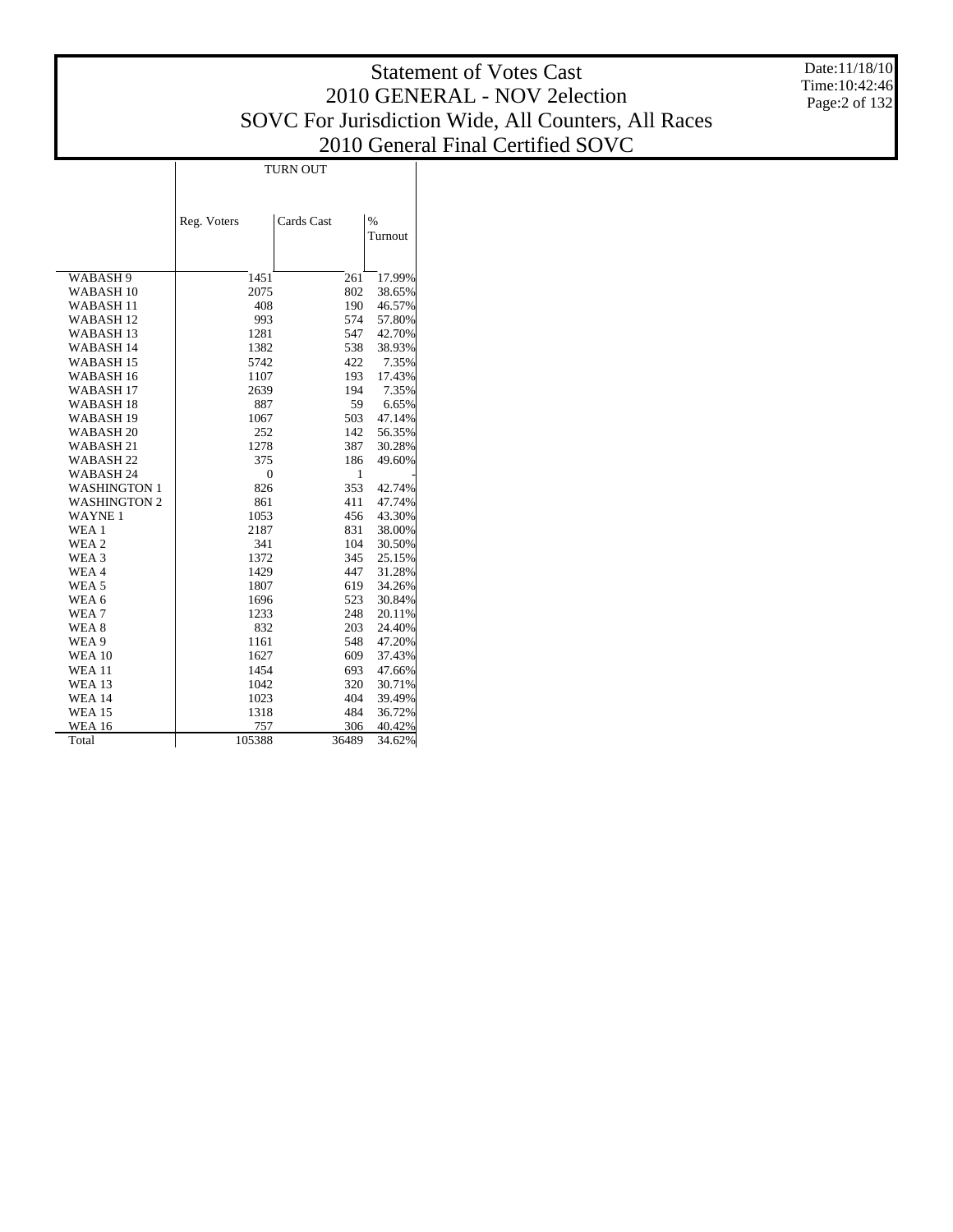Date:11/18/10 Time:10:42:46 Page:3 of 132

|                                            | <b>STRAIGHT PARTY</b> |                      |                    |                  |                        |                  |                  |                       |                |
|--------------------------------------------|-----------------------|----------------------|--------------------|------------------|------------------------|------------------|------------------|-----------------------|----------------|
|                                            | Reg. Voters           | <b>Times Counted</b> | <b>Total Votes</b> | REPUBLICAN (REP) |                        | DEMOCRATIC (DEM) |                  | LIBERTARIAN (LIB)     |                |
|                                            |                       |                      |                    |                  |                        |                  |                  |                       |                |
| Jurisdiction Wide<br><b>FAIRFIELD 1</b>    | 1280                  | 577                  | 210                | 140              | 66.67%                 | 68               | 32.38%           | 2                     | 0.95%          |
| <b>FAIRFIELD 2</b>                         | 1054                  | 535                  | 218                | 157              | 72.02%                 | 58               | 26.61%           | 3                     | 1.38%          |
| <b>FAIRFIELD 3</b>                         | 974                   | 458                  | 168                | 110              | 65.48%                 | 57               | 33.93%           | $\mathbf{1}$          | 0.60%          |
| <b>FAIRFIELD 4</b>                         | 822                   | 374                  | 135                |                  | 80 59.26%              | 50               | 37.04%           | 5                     | 3.70%          |
| <b>FAIRFIELD 5</b>                         | 14                    | 3                    | $\mathbf{1}$       |                  | 1 100.00%              | $\mathbf{0}$     | 0.00%            | $\boldsymbol{0}$      | 0.00%          |
| <b>FAIRFIELD 6</b>                         | 1014                  | 315                  | 158                |                  | 64 40.51%              | 90               | 56.96%           | 4                     | 2.53%          |
| <b>FAIRFIELD 7</b>                         | 1129                  | 333                  | 138                | 69               | 50.00%                 | 61               | 44.20%           | 8                     | 5.80%          |
| <b>FAIRFIELD 8</b>                         | 1664                  | 328                  | 156                | 60               | 38.46%                 | 93               | 59.62%           | 3                     | 1.92%          |
| <b>FAIRFIELD 9</b>                         | 980                   | 401                  | 147                | 101              | 68.71%                 | 44               | 29.93%           | $\overline{c}$        | 1.36%          |
| <b>FAIRFIELD 10</b>                        | 1188                  | 417                  | 161                |                  | 86 53.42%              | 70               | 43.48%           | 5                     | 3.11%          |
| <b>FAIRFIELD 11</b>                        | 969                   | 399                  | 160                | 102              | 63.75%                 | 53               | 33.13%           | 5                     | 3.13%          |
| <b>FAIRFIELD 12</b>                        | 1024                  | 299                  | 129                |                  | 52 40.31%              | 74               | 57.36%           | 3                     | 2.33%          |
| <b>FAIRFIELD 13</b>                        | 991                   | 458                  | 177                | 112              | 63.28%                 | 63               | 35.59%           | $\overline{c}$        | 1.13%          |
| <b>FAIRFIELD 14</b>                        | 1067                  | 259                  | 134                |                  | 76 56.72%              | 53               | 39.55%           | 5                     | 3.73%          |
| <b>FAIRFIELD 15</b>                        | 1144                  | 409                  | 173                | 94               | 54.34%                 | 75               | 43.35%           | 4                     | 2.31%          |
| <b>FAIRFIELD 16</b>                        | 1569                  | 332                  | 146                |                  | 49 33.56%              | 92               | 63.01%           | 5                     | 3.42%          |
| <b>FAIRFIELD 17</b>                        | 343                   | 120                  | 61                 | 39               | 63.93%                 | 21               | 34.43%           | $\mathbf{1}$          | 1.64%          |
| <b>FAIRFIELD 18</b>                        | 952                   | 368                  | 154                |                  | 74 48.05%<br>57 44.53% | 78               | 50.65%<br>50.00% | 2<br>7                | 1.30%          |
| <b>FAIRFIELD 19</b>                        | 1006                  | 326<br>376           | 128<br>158         |                  | 38.61%                 | 64               | 60.13%           | 2                     | 5.47%<br>1.27% |
| <b>FAIRFIELD 20</b><br><b>FAIRFIELD 21</b> | 1413<br>1121          | 518                  | 158                | 61<br>67         | 42.41%                 | 95<br>85         | 53.80%           | 6                     | 3.80%          |
| <b>FAIRFIELD 22</b>                        | 1686                  | 301                  | 130                | 34               | 26.15%                 | 89               | 68.46%           | 7                     | 5.38%          |
| <b>FAIRFIELD 23</b>                        | 1122                  | 272                  | 134                | 73               | 54.48%                 | 61               | 45.52%           | $\boldsymbol{0}$      | 0.00%          |
| <b>FAIRFIELD 24</b>                        | 935                   | 175                  | 88                 |                  | 40 45.45%              | 45               | 51.14%           | 3                     | 3.41%          |
| <b>FAIRFIELD 25</b>                        | 1018                  | 312                  | 123                | 58               | 47.15%                 | 59               | 47.97%           | 6                     | 4.88%          |
| <b>FAIRFIELD 26</b>                        | 1282                  | 561                  | 204                | 102              | 50.00%                 |                  | 97 47.55%        | 5                     | 2.45%          |
| <b>FAIRFIELD 27</b>                        | 1919                  | 509                  | 205                | 113              | 55.12%                 | 88               | 42.93%           | 4                     | 1.95%          |
| <b>FAIRFIELD 28</b>                        | 674                   | 258                  | 108                |                  | 58 53.70%              | 49               | 45.37%           | 1                     | 0.93%          |
| <b>FAIRFIELD 29</b>                        | 1026                  | 325                  | 126                | 62               | 49.21%                 | 60               | 47.62%           | 4                     | 3.17%          |
| <b>FAIRFIELD 30</b>                        | 1135                  | 525                  | 180                | 81               | 45.00%                 | 95               | 52.78%           | 4                     | 2.22%          |
| <b>FAIRFIELD 31</b>                        | 1014                  | 352                  | 150                | 84               | 56.00%                 | 61               | 40.67%           | 5                     | 3.33%          |
| <b>FAIRFIELD 32</b>                        | $\boldsymbol{0}$      | $\mathbf{0}$         | $\mathbf{0}$       | $\mathbf{0}$     |                        | $\mathbf{0}$     |                  | $\boldsymbol{0}$      |                |
| JACKSON 3                                  | 316                   | 138                  | 48                 | 39               | 81.25%                 | 8                | 16.67%           | $\mathbf{1}$          | 2.08%          |
| <b>LAURAMIE 1</b>                          | 974                   | 392                  | 153                | 100              | 65.36%                 | 48               | 31.37%           | 5                     | 3.27%          |
| <b>LAURAMIE 2</b>                          | 675                   | 258                  | 113                | 67               | 59.29%                 | 40               | 35.40%           | 6                     | 5.31%          |
| PERRY 1                                    | 1330                  | 650                  | 244                | 169              | 69.26%                 | 73               | 29.92%           | 2                     | 0.82%          |
| PERRY 2                                    | 1433                  | 657<br>491           | 285<br>214         | 227<br>147       | 79.65%                 | 53<br>63         | 18.60%<br>29.44% | 5<br>4                | 1.75%          |
| PERRY 3<br>PERRY 4                         | 1216<br>994           | 411                  | 180                | 121              | 68.69%<br>67.22%       | 57               | 31.67%           | $\overline{2}$        | 1.87%<br>1.11% |
| PERRY 5                                    | $\boldsymbol{0}$      | 1                    | $\boldsymbol{0}$   | $\mathbf{0}$     |                        | $\mathbf{0}$     |                  | $\boldsymbol{0}$      |                |
| RANDOLPH 1                                 | 607                   | 263                  | 82                 | 65               | 79.27%                 | 17               | 20.73%           | $\overline{0}$        | 0.00%          |
| SHEFFIELD 1                                | 823                   | 300                  | 118                | 78               | 66.10%                 | 37               | 31.36%           | 3                     | 2.54%          |
| SHEFFIELD 2                                | 1599                  | 731                  | 279                | 205              | 73.48%                 | 65               | 23.30%           | 9                     | 3.23%          |
| SHELBY 1                                   | 662                   | 282                  | 99                 | 75               | 75.76%                 | 22               | 22.22%           | 2                     | 2.02%          |
| SHELBY <sub>2</sub>                        | 1018                  | 523                  | 188                | 115              | 61.17%                 | 72               | 38.30%           | $\mathbf{1}$          | 0.53%          |
| <b>TIPPECANOE 1</b>                        | 1376                  | 666                  | 229                | 134              | 58.52%                 | 90               | 39.30%           | 5                     | 2.18%          |
| TIPPECANOE 2                               | 681                   | 269                  | 95                 | 67               | 70.53%                 | 26               | 27.37%           | $\overline{c}$        | 2.11%          |
| TIPPECANOE 4                               | 825                   | 372                  | 128                | 77               | 60.16%                 | 48               | 37.50%           | 3                     | 2.34%          |
| <b>TIPPECANOE 5</b>                        | 151                   | 79                   | 23                 | 15               | 65.22%                 | 8                | 34.78%           | $\boldsymbol{0}$      | 0.00%          |
| <b>TIPPECANOE 6</b>                        | 1622                  | 654                  | 292                | 190              | 65.07%                 | 96               | 32.88%           | 6                     | 2.05%          |
| <b>TIPPECANOE 7</b>                        | 331                   | 149                  | 63                 | 45               | 71.43%                 | 18               | 28.57%           | $\boldsymbol{0}$      | 0.00%          |
| <b>UNION 1</b>                             | 1131                  | 485                  | 171                | 114              | 66.67%                 | 49               | 28.65%           | 8                     | 4.68%          |
| WABASH 1                                   | 1392                  | 683                  | 284                | 167              | 58.80%                 | 110              | 38.73%           | 7                     | 2.46%          |
| WABASH 2                                   | 2199<br>700           | 650                  | 281                | 164              | 58.36%                 | 106              | 37.72%           | 11                    | 3.91%          |
| WABASH 3                                   | 1132                  | 321<br>627           | 142<br>224         | 68<br>123        | 47.89%<br>54.91%       | 72<br>101        | 50.70%<br>45.09% | 2<br>$\boldsymbol{0}$ | 1.41%<br>0.00% |
| WABASH 4<br>WABASH 5                       | 1488                  | 624                  | 302                | 146              | 48.34%                 | 150              | 49.67%           | 6                     | 1.99%          |
| WABASH 6                                   | 1389                  | 636                  | 244                |                  | 119 48.77%             | 123              | 50.41%           | 2                     | 0.82%          |
| WABASH 7                                   | 1297                  | 543                  | 271                | 154              | 56.83%                 | 115              | 42.44%           | 2                     | 0.74%          |
| <b>WABASH 8</b>                            | 1542                  | 506                  | 246                |                  | 124 50.41%             |                  | 116 47.15%       | 6                     | 2.44%          |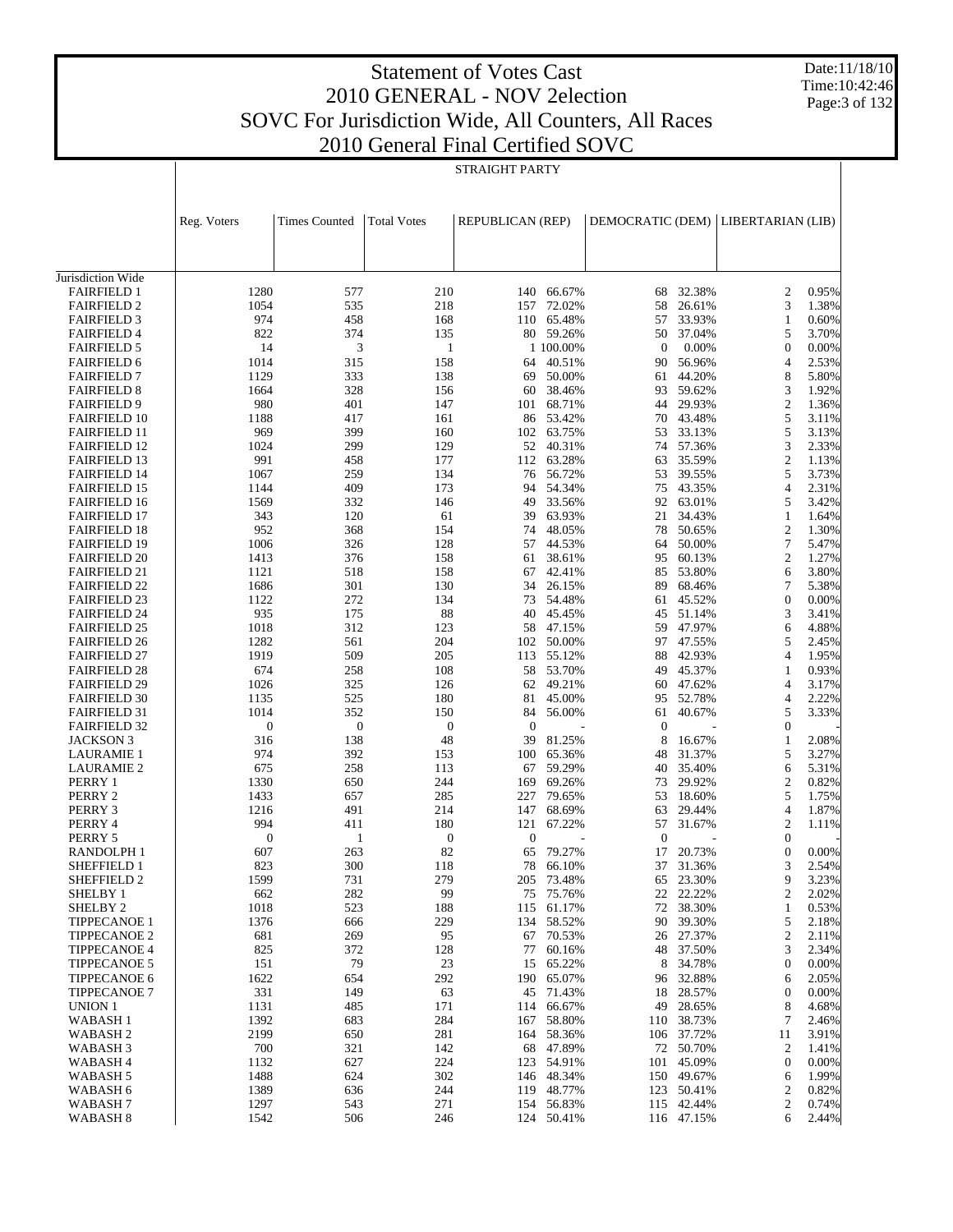Date:11/18/10 Time:10:42:46 Page:4 of 132

|                      | 2010 General Final Certified SO VC |                      |                    |                  |        |                  |             |                   |           |
|----------------------|------------------------------------|----------------------|--------------------|------------------|--------|------------------|-------------|-------------------|-----------|
|                      |                                    |                      |                    | STRAIGHT PARTY   |        |                  |             |                   |           |
|                      |                                    |                      |                    |                  |        |                  |             |                   |           |
|                      |                                    |                      |                    |                  |        |                  |             |                   |           |
|                      |                                    |                      |                    |                  |        |                  |             |                   |           |
|                      | Reg. Voters                        | <b>Times Counted</b> | <b>Total Votes</b> | REPUBLICAN (REP) |        | DEMOCRATIC (DEM) |             | LIBERTARIAN (LIB) |           |
|                      |                                    |                      |                    |                  |        |                  |             |                   |           |
|                      |                                    |                      |                    |                  |        |                  |             |                   |           |
| WABASH 9             | 1451                               | 261                  | 115                | 63               | 54.78% | 50               | 43.48%      | 2                 | 1.74%     |
| WABASH 10            | 2075                               | 802                  | 336                | 198              | 58.93% | 131              | 38.99%      | 7                 | 2.08%     |
| WABASH <sub>11</sub> | 408                                | 190                  | 84                 | 43               | 51.19% | 40               | 47.62%      | 1                 | 1.19%     |
| WABASH <sub>12</sub> | 993                                | 574                  | 232                | 110              | 47.41% | 120              | 51.72%      | $\overline{c}$    | 0.86%     |
| WABASH <sub>13</sub> | 1281                               | 547                  | 239                | 74               | 30.96% | 164              | 68.62%      | 1                 | 0.42%     |
| WABASH 14            | 1382                               | 538                  | 233                | 102              | 43.78% | 130              | 55.79%      | 1                 | 0.43%     |
| WABASH <sub>15</sub> | 5742                               | 422                  | 263                | 149              | 56.65% | 112              | 42.59%      | 2                 | 0.76%     |
| WABASH 16            | 1107                               | 193                  | 94                 | 27               | 28.72% | 66               | 70.21%      | 1                 | 1.06%     |
| WABASH <sub>17</sub> | 2639                               | 194                  | 102                | 49               | 48.04% | 51               | 50.00%      | 2                 | 1.96%     |
| WABASH <sub>18</sub> | 887                                | 59                   | 40                 | 21               | 52.50% | 19               | 47.50%      | $\mathbf{0}$      | 0.00%     |
| WABASH <sub>19</sub> | 1067                               | 503                  | 179                | 109              | 60.89% | 66               | 36.87%      | $\overline{4}$    | 2.23%     |
| WABASH <sub>20</sub> | 252                                | 142                  | 57                 | 41               | 71.93% | 16               | 28.07%      | $\theta$          | 0.00%     |
| WABASH 21            | 1278                               | 387                  | 161                | 79               | 49.07% | 79               | 49.07%      | 3                 | 1.86%     |
| WABASH <sub>22</sub> | 375                                | 186                  | 73                 | 36               | 49.32% | 35               | 47.95%      | 2                 | 2.74%     |
| WABASH 24            | $\boldsymbol{0}$                   | 1                    | 1                  | $\theta$         | 0.00%  | $\theta$         | 0.00%       |                   | 1 100.00% |
| <b>WASHINGTON 1</b>  | 826                                | 353                  | 139                | 91               | 65.47% | 46               | 33.09%      | 2                 | 1.44%     |
| <b>WASHINGTON 2</b>  | 861                                | 411                  | 138                | 80               | 57.97% | 54               | 39.13%      | 4                 | 2.90%     |
| <b>WAYNE1</b>        | 1053                               | 456                  | 168                | 122              | 72.62% | 43               | 25.60%      | 3                 | 1.79%     |
| WEA 1                | 2187                               | 831                  | 367                | 254              | 69.21% | 105              | 28.61%      | 8                 | 2.18%     |
| WEA <sub>2</sub>     | 341                                | 104                  | 57                 | 34               | 59.65% | 21               | 36.84%      | $\overline{c}$    | 3.51%     |
| WEA 3                | 1372                               | 345                  | 131                | 80               | 61.07% | 50               | 38.17%      | 1                 | 0.76%     |
| WEA4                 | 1429                               | 447                  | 154                | 82               | 53.25% | 69               | 44.81%      | 3                 | 1.95%     |
| WEA <sub>5</sub>     | 1807                               | 619                  | 229                | 130              | 56.77% | 91               | 39.74%      | 8                 | 3.49%     |
| WEA 6                | 1696                               | 523                  | 212                | 123              | 58.02% | 87               | 41.04%      | $\overline{c}$    | 0.94%     |
| WEA7                 | 1233                               | 248                  | 113                | 68               | 60.18% | 42               | 37.17%      | 3                 | 2.65%     |
| WEA <sub>8</sub>     | 832                                | 203                  | 108                | 67               | 62.04% | 38               | 35.19%      | 3                 | 2.78%     |
| WEA 9                | 1161                               | 548                  | 178                | 114              | 64.04% | 64               | 35.96%      | $\theta$          | 0.00%     |
| <b>WEA 10</b>        | 1627                               | 609                  | 222                | 157              | 70.72% | 64               | 28.83%      | 1                 | 0.45%     |
| <b>WEA 11</b>        | 1454                               | 693                  | 265                | 211              | 79.62% | 49               | 18.49%      | 5                 | 1.89%     |
| <b>WEA 13</b>        | 1042                               | 320                  | 113                | 69               | 61.06% | 41               | 36.28%      | 3                 | 2.65%     |
| <b>WEA 14</b>        | 1023                               | 404                  | 143                | 104              | 72.73% | 39               | 27.27%      | $\theta$          | 0.00%     |
| <b>WEA 15</b>        | 1318                               | 484                  | 160                | 119              | 74.38% | 39               | 24.38%      | $\overline{2}$    | 1.25%     |
| <b>WEA 16</b>        | 757                                | 306                  | 111                | 78               | 70.27% | 30               | 27.03%      | 3                 | 2.70%     |
| Total                | 105388                             | 36459                | 14733              | 8555             | 58.07% |                  | 5882 39.92% | 296               | 2.01%     |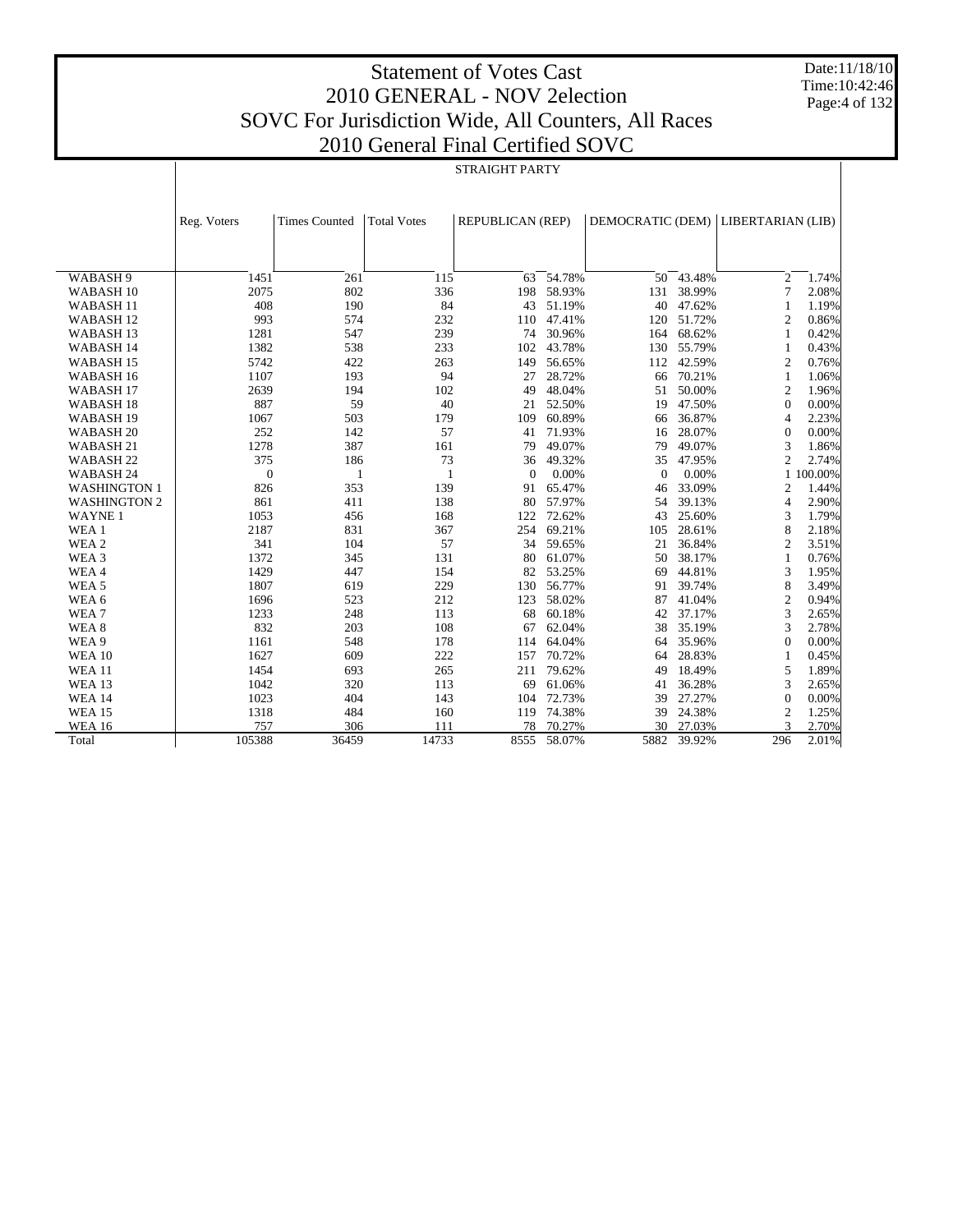# Statement of Votes Cast 2010 GENERAL - NOV 2election SOVC For Jurisdiction Wide, All Counters, All Races

Date:11/18/10 Time:10:42:46 Page:5 of 132

| JVC For Jurisdiction Wide, All Counters, All Races |
|----------------------------------------------------|
| 2010 General Final Certified SOVC                  |

|                                            | UNITED STATES SENATOR   |                         |                     |                     |                  |                         |                          |                    |                |
|--------------------------------------------|-------------------------|-------------------------|---------------------|---------------------|------------------|-------------------------|--------------------------|--------------------|----------------|
|                                            |                         |                         |                     |                     |                  |                         |                          |                    |                |
|                                            |                         |                         |                     |                     |                  |                         |                          |                    |                |
|                                            | Reg. Voters             | <b>Times Counted</b>    | <b>Total Votes</b>  | COATS (REP)         |                  | ELLSWORTH (DEM)         |                          | SINK-BURRIS (LIB)  |                |
|                                            |                         |                         |                     |                     |                  |                         |                          |                    |                |
|                                            |                         |                         |                     |                     |                  |                         |                          |                    |                |
|                                            |                         |                         |                     |                     |                  |                         |                          |                    |                |
| Jurisdiction Wide<br><b>FAIRFIELD 1</b>    | 1280                    | 577                     | 568                 | 363                 | 63.91%           | 184                     | 32.39%                   | 19                 | 3.35%          |
| <b>FAIRFIELD 2</b>                         | 1054                    | 535                     | 530                 | 343                 | 64.72%           | 169                     | 31.89%                   | 18                 | 3.40%          |
| <b>FAIRFIELD 3</b>                         | 974                     | 458                     | 452                 | 265 58.63%          |                  | 158                     | 34.96%                   | 28                 | 6.19%          |
| <b>FAIRFIELD 4</b>                         | 822                     | 374                     | 364                 | 199 54.67%          |                  | 142                     | 39.01%                   | 21                 | 5.77%          |
| <b>FAIRFIELD 5</b>                         | 14                      | 3                       | 3                   |                     | 3 100.00%        | $\boldsymbol{0}$        | 0.00%                    | $\mathbf{0}$       | 0.00%          |
| <b>FAIRFIELD 6</b>                         | 1014                    | 315                     | 308                 | 135                 | 43.83%           | 152                     | 49.35%                   | 21                 | 6.82%          |
| <b>FAIRFIELD 7</b>                         | 1129                    | 333                     | 323                 | 152                 | 47.06%           |                         | 147 45.51%               | 22                 | 6.81%          |
| <b>FAIRFIELD 8</b><br><b>FAIRFIELD 9</b>   | 1664<br>980             | 328<br>401              | 322<br>393          | 120<br>247          | 37.27%<br>62.85% |                         | 175 54.35%<br>126 32.06% | 25<br>20           | 7.76%<br>5.09% |
| <b>FAIRFIELD 10</b>                        | 1188                    | 417                     | 406                 | 203                 | 50.00%           | 175                     | 43.10%                   | 28                 | 6.90%          |
| <b>FAIRFIELD 11</b>                        | 969                     | 399                     | 390                 | 204                 | 52.31%           |                         | 157 40.26%               | 28                 | 7.18%          |
| <b>FAIRFIELD 12</b>                        | 1024                    | 299                     | 288                 | 112                 | 38.89%           |                         | 150 52.08%               | 25                 | 8.68%          |
| <b>FAIRFIELD 13</b>                        | 991                     | 458                     | 448                 | 258 57.59%          |                  |                         | 160 35.71%               | 30                 | 6.70%          |
| <b>FAIRFIELD 14</b>                        | 1067                    | 259                     | 250                 | 133                 | 53.20%           | 105                     | 42.00%                   | 12                 | 4.80%          |
| <b>FAIRFIELD 15</b>                        | 1144                    | 409                     | 391                 | 189                 | 48.34%           | 173                     | 44.25%                   | 28                 | 7.16%          |
| <b>FAIRFIELD 16</b><br><b>FAIRFIELD 17</b> | 1569<br>343             | 332<br>120              | 322<br>118          | 101<br>72           | 31.37%<br>61.02% | 195<br>35               | 60.56%<br>29.66%         | 26<br>11           | 8.07%<br>9.32% |
| <b>FAIRFIELD 18</b>                        | 952                     | 368                     | 359                 | 184                 | 51.25%           | 157                     | 43.73%                   | 18                 | 5.01%          |
| <b>FAIRFIELD 19</b>                        | 1006                    | 326                     | 316                 | 137                 | 43.35%           |                         | 151 47.78%               | 27                 | 8.54%          |
| <b>FAIRFIELD 20</b>                        | 1413                    | 376                     | 372                 | 132                 | 35.48%           |                         | 216 58.06%               | 22                 | 5.91%          |
| <b>FAIRFIELD 21</b>                        | 1121                    | 518                     | 512                 | 226 44.14%          |                  |                         | 246 48.05%               | 40                 | 7.81%          |
| <b>FAIRFIELD 22</b>                        | 1686                    | 331                     | 324                 | 100                 | 30.86%           | 199                     | 61.42%                   | 23                 | 7.10%          |
| <b>FAIRFIELD 23</b>                        | 1122                    | 272                     | 267                 | 137 51.31%          |                  |                         | 117 43.82%               | 12                 | 4.49%          |
| <b>FAIRFIELD 24</b><br><b>FAIRFIELD 25</b> | 935<br>1018             | 175<br>312              | 171<br>303          | 82<br>160           | 47.95%<br>52.81% | 79                      | 46.20%<br>115 37.95%     | 10<br>26           | 5.85%<br>8.58% |
| <b>FAIRFIELD 26</b>                        | 1282                    | 561                     | 547                 | 237                 | 43.33%           | 279                     | 51.01%                   | 30                 | 5.48%          |
| <b>FAIRFIELD 27</b>                        | 1919                    | 509                     | 493                 | 283 57.40%          |                  |                         | 184 37.32%               | 25                 | 5.07%          |
| <b>FAIRFIELD 28</b>                        | 674                     | 258                     | 252                 | 138                 | 54.76%           | 102                     | 40.48%                   | 11                 | 4.37%          |
| <b>FAIRFIELD 29</b>                        | 1026                    | 325                     | 316                 | 156                 | 49.37%           | 129                     | 40.82%                   | 29                 | 9.18%          |
| <b>FAIRFIELD 30</b>                        | 1135                    | 525                     | 511                 | 262                 | 51.27%           | 215                     | 42.07%                   | 33                 | 6.46%          |
| <b>FAIRFIELD 31</b>                        | 1014<br>$\mathbf{0}$    | 352                     | 344                 | 193<br>$\mathbf{0}$ | 56.10%           | 129<br>$\boldsymbol{0}$ | 37.50%                   | 22                 | 6.40%          |
| <b>FAIRFIELD 32</b><br>JACKSON 3           | 316                     | $\boldsymbol{0}$<br>138 | $\mathbf{0}$<br>137 | 106                 | 77.37%           | 23                      | 16.79%                   | $\mathbf{0}$<br>8  | 5.84%          |
| <b>LAURAMIE 1</b>                          | 974                     | 392                     | 383                 | 244                 | 63.71%           | 101                     | 26.37%                   | 38                 | 9.92%          |
| <b>LAURAMIE 2</b>                          | 675                     | 258                     | 250                 | 153                 | 61.20%           | 79                      | 31.60%                   | 17                 | 6.80%          |
| PERRY 1                                    | 1330                    | 650                     | 640                 | 399                 | 62.34%           | 194                     | 30.31%                   | 44                 | 6.88%          |
| PERRY 2                                    | 1433                    | 657                     | 640                 | 436                 | 68.13%           | 161                     | 25.16%                   | 42                 | 6.56%          |
| PERRY 3                                    | 1216                    | 491                     | 482                 | 299                 | 62.03%           | 146                     | 30.29%                   | 36                 | 7.47%          |
| PERRY 4<br>PERRY 5                         | 994<br>$\boldsymbol{0}$ | 411                     | 404                 | 244 60.40%          | 1 100.00%        | 142                     | 35.15%<br>0.00%          | 17                 | 4.21%<br>0.00% |
| <b>RANDOLPH1</b>                           | 607                     | 1<br>263                | -1<br>259           | 165 63.71%          |                  | 0<br>68                 | 26.25%                   | $\mathbf{0}$<br>25 | 9.65%          |
| <b>SHEFFIELD 1</b>                         | 823                     | 300                     | 296                 | 175 59.12%          |                  |                         | 99 33.45%                | 21                 | 7.09%          |
| SHEFFIELD 2                                | 1599                    | 731                     | 721                 | 471                 | 65.33%           |                         | 193 26.77%               | 57                 | 7.91%          |
| SHELBY 1                                   | 662                     | 282                     | 276                 | 172                 | 62.32%           | 87                      | 31.52%                   | 17                 | 6.16%          |
| SHELBY 2                                   | 1018                    | 523                     | 510                 | 296 58.04%          |                  |                         | 191 37.45%               | 22                 | 4.31%          |
| <b>TIPPECANOE 1</b>                        | 1376                    | 666                     | 656                 | 360                 | 54.88%           | 241                     | 36.74%                   | 52                 | 7.93%          |
| TIPPECANOE 2<br><b>TIPPECANOE 4</b>        | 681<br>825              | 269<br>372              | 266<br>363          | 164<br>193          | 61.65%<br>53.17% | 79<br>146               | 29.70%<br>40.22%         | 23<br>24           | 8.65%<br>6.61% |
| TIPPECANOE 5                               | 151                     | 79                      | 79                  | 43 54.43%           |                  | 32                      | 40.51%                   | 4                  | 5.06%          |
| <b>TIPPECANOE 6</b>                        | 1622                    | 654                     | 639                 | 396 61.97%          |                  | 205                     | 32.08%                   | 36                 | 5.63%          |
| <b>TIPPECANOE 7</b>                        | 331                     | 149                     | 147                 | 86 58.50%           |                  | 49                      | 33.33%                   | 12                 | 8.16%          |
| UNION 1                                    | 1131                    | 485                     | 478                 | 300                 | 62.76%           | 157                     | 32.85%                   | 20                 | 4.18%          |
| WABASH 1                                   | 1392                    | 683                     | 668                 | 385                 | 57.63%           | 254                     | 38.02%                   | 29                 | 4.34%          |
| WABASH 2                                   | 2199                    | 650                     | 636                 | 330                 | 51.89%           | 261                     | 41.04%                   | 44                 | 6.92%          |
| WABASH 3<br>WABASH 4                       | 700<br>1132             | 321<br>627              | 313<br>615          | 154<br>320          | 49.20%<br>52.03% | 276                     | 150 47.92%<br>44.88%     | 9<br>19            | 2.88%<br>3.09% |
| WABASH 5                                   | 1488                    | 624                     | 604                 | 287 47.52%          |                  |                         | 296 49.01%               | 20                 | 3.31%          |
| WABASH 6                                   | 1389                    | 636                     | 624                 | 296                 | 47.44%           | 298                     | 47.76%                   | 30                 | 4.81%          |
| WABASH <sub>7</sub>                        | 1297                    | 543                     | 515                 | 289 56.12%          |                  |                         | 213 41.36%               | 12                 | 2.33%          |
| WABASH 8                                   | 1542                    | 506                     | 497                 | 244 49.09%          |                  |                         | 230 46.28%               | 23                 | 4.63%          |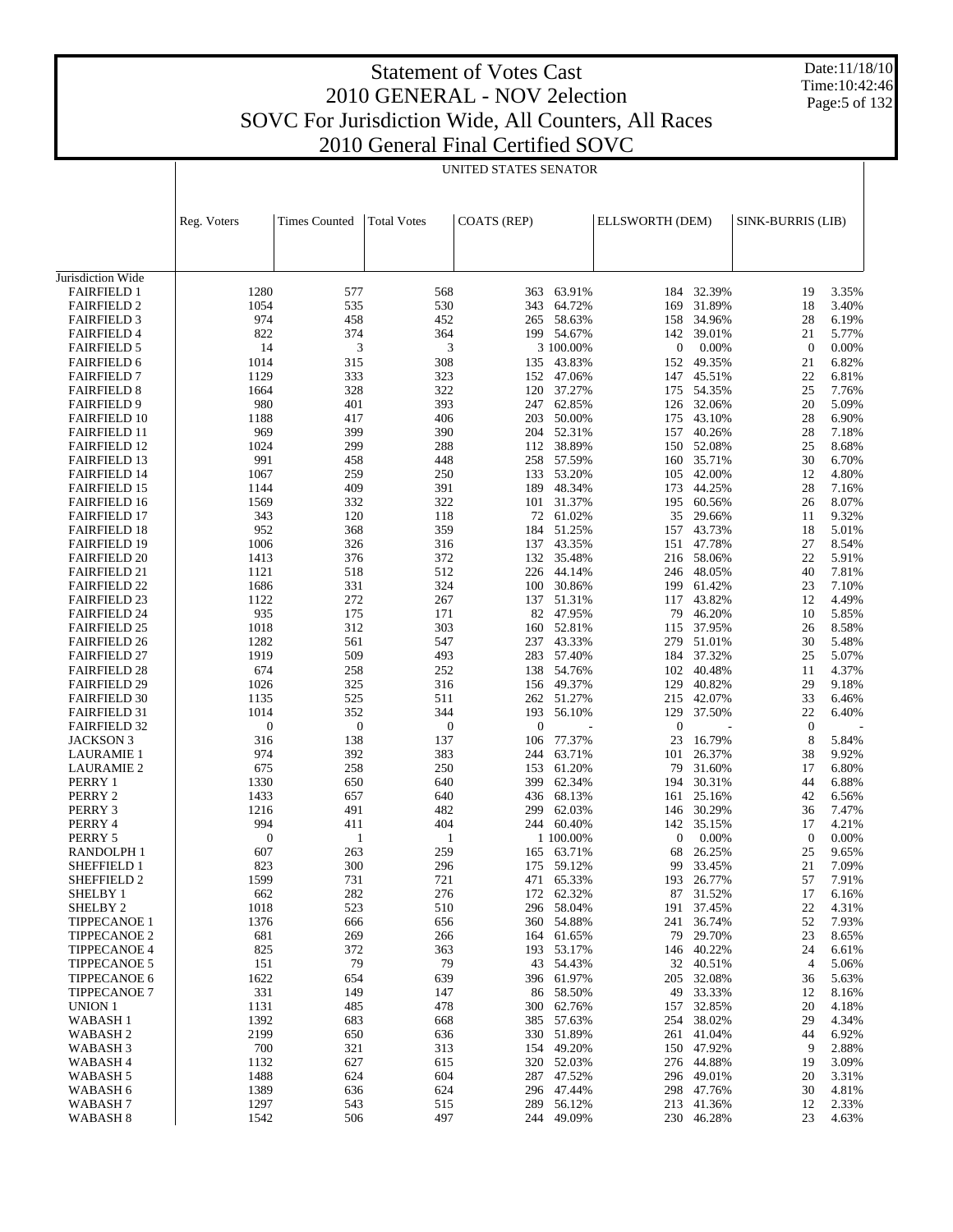# Statement of Votes Cast 2010 GENERAL - NOV 2election SOVC For Jurisdiction Wide, All Counters, All Races

Date:11/18/10 Time:10:42:46 Page:6 of 132

| 2010 General Final Certified SOVC |  |
|-----------------------------------|--|
|-----------------------------------|--|

UNITED STATES SENATOR

|                      | Reg. Voters  | <b>Times Counted</b> | <b>Total Votes</b> | <b>COATS (REP)</b> |        | ELLSWORTH (DEM) |        | SINK-BURRIS (LIB) |           |
|----------------------|--------------|----------------------|--------------------|--------------------|--------|-----------------|--------|-------------------|-----------|
|                      |              |                      |                    |                    |        |                 |        |                   |           |
|                      |              |                      |                    |                    |        |                 |        |                   |           |
| WABASH <sub>9</sub>  | 1451         | 261                  | 257                | 127                | 49.42% | 117             | 45.53% | 13                | 5.06%     |
| WABASH <sub>10</sub> | 2075         | 802                  | 791                | 426                | 53.86% | 325             | 41.09% | 40                | 5.06%     |
| WABASH <sub>11</sub> | 408          | 190                  | 189                | 75                 | 39.68% | 105             | 55.56% | 9                 | 4.76%     |
| WABASH <sub>12</sub> | 993          | 574                  | 570                | 267                | 46.84% | 288             | 50.53% | 15                | 2.63%     |
| WABASH <sub>13</sub> | 1281         | 547                  | 537                | 202                | 37.62% | 315             | 58.66% | 19                | 3.54%     |
| WABASH 14            | 1382         | 538                  | 526                | 236                | 44.87% | 273             | 51.90% | 17                | 3.23%     |
| WABASH <sub>15</sub> | 5742         | 422                  | 418                | 203                | 48.56% | 187             | 44.74% | 26                | 6.22%     |
| WABASH <sub>16</sub> | 1107         | 193                  | 188                | 47                 | 25.00% | 128             | 68.09% | 13                | 6.91%     |
| WABASH <sub>17</sub> | 2639         | 194                  | 194                | 83                 | 42.78% | 100             | 51.55% | 11                | 5.67%     |
| WABASH <sub>18</sub> | 887          | 59                   | 58                 | 35                 | 60.34% | 20              | 34.48% | $\mathbf{1}$      | 1.72%     |
| WABASH 19            | 1067         | 503                  | 493                | 249                | 50.51% | 217             | 44.02% | 27                | 5.48%     |
| WABASH <sub>20</sub> | 252          | 142                  | 138                | 88                 | 63.77% | 46              | 33.33% | $\overline{4}$    | 2.90%     |
| WABASH 21            | 1278         | 387                  | 383                | 182                | 47.52% | 176             | 45.95% | 23                | 6.01%     |
| WABASH <sub>22</sub> | 375          | 186                  | 182                | 84                 | 46.15% | 89              | 48.90% | 9                 | 4.95%     |
| WABASH 24            | $\mathbf{0}$ | 1                    | 1                  | $\Omega$           | 0.00%  | $\Omega$        | 0.00%  |                   | 1 100.00% |
| <b>WASHINGTON 1</b>  | 826          | 353                  | 350                | 209                | 59.71% | 117             | 33.43% | 24                | 6.86%     |
| <b>WASHINGTON 2</b>  | 861          | 411                  | 403                | 236                | 58.56% | 130             | 32.26% | 36                | 8.93%     |
| <b>WAYNE1</b>        | 1053         | 456                  | 445                | 280                | 62.92% | 117             | 26.29% | 47                | 10.56%    |
| WEA 1                | 2187         | 831                  | 817                | 513                | 62.79% | 260             | 31.82% | 41                | 5.02%     |
| WEA 2                | 341          | 104                  | 100                | 52                 | 52.00% | 37              | 37.00% | 11                | 11.00%    |
| WEA <sub>3</sub>     | 1372         | 345                  | 332                | 184                | 55.42% | 126             | 37.95% | 21                | 6.33%     |
| WEA4                 | 1429         | 447                  | 435                | 220                | 50.57% | 180             | 41.38% | 33                | 7.59%     |
| WEA <sub>5</sub>     | 1807         | 619                  | 604                | 333                | 55.13% | 225             | 37.25% | 45                | 7.45%     |
| WEA 6                | 1696         | 523                  | 517                | 287                | 55.51% | 199             | 38.49% | 31                | 6.00%     |
| WEA7                 | 1233         | 248                  | 235                | 131                | 55.74% | 90              | 38.30% | 14                | 5.96%     |
| WEA <sub>8</sub>     | 832          | 203                  | 199                | 112                | 56.28% | 79              | 39.70% | 8                 | 4.02%     |
| WEA 9                | 1161         | 548                  | 540                | 334                | 61.85% | 182             | 33.70% | 24                | 4.44%     |
| <b>WEA 10</b>        | 1627         | 609                  | 606                | 372                | 61.39% | 199             | 32.84% | 35                | 5.78%     |
| <b>WEA 11</b>        | 1454         | 693                  | 681                | 481                | 70.63% | 175             | 25.70% | 25                | 3.67%     |
| WEA 13               | 1042         | 320                  | 308                | 169                | 54.87% | 113             | 36.69% | 26                | 8.44%     |
| <b>WEA 14</b>        | 1023         | 404                  | 399                | 238                | 59.65% | 145             | 36.34% | 16                | 4.01%     |
| <b>WEA 15</b>        | 1318         | 484                  | 481                | 303                | 62.99% | 153             | 31.81% | 25                | 5.20%     |
| <b>WEA 16</b>        | 757          | 306                  | 300                | 202                | 67.33% | 73              | 24.33% | 25                | 8.33%     |
| Total                | 105388       | 36489                | 35739              | 19494              | 54.55% | 14078           | 39.39% | 2106              | 5.89%     |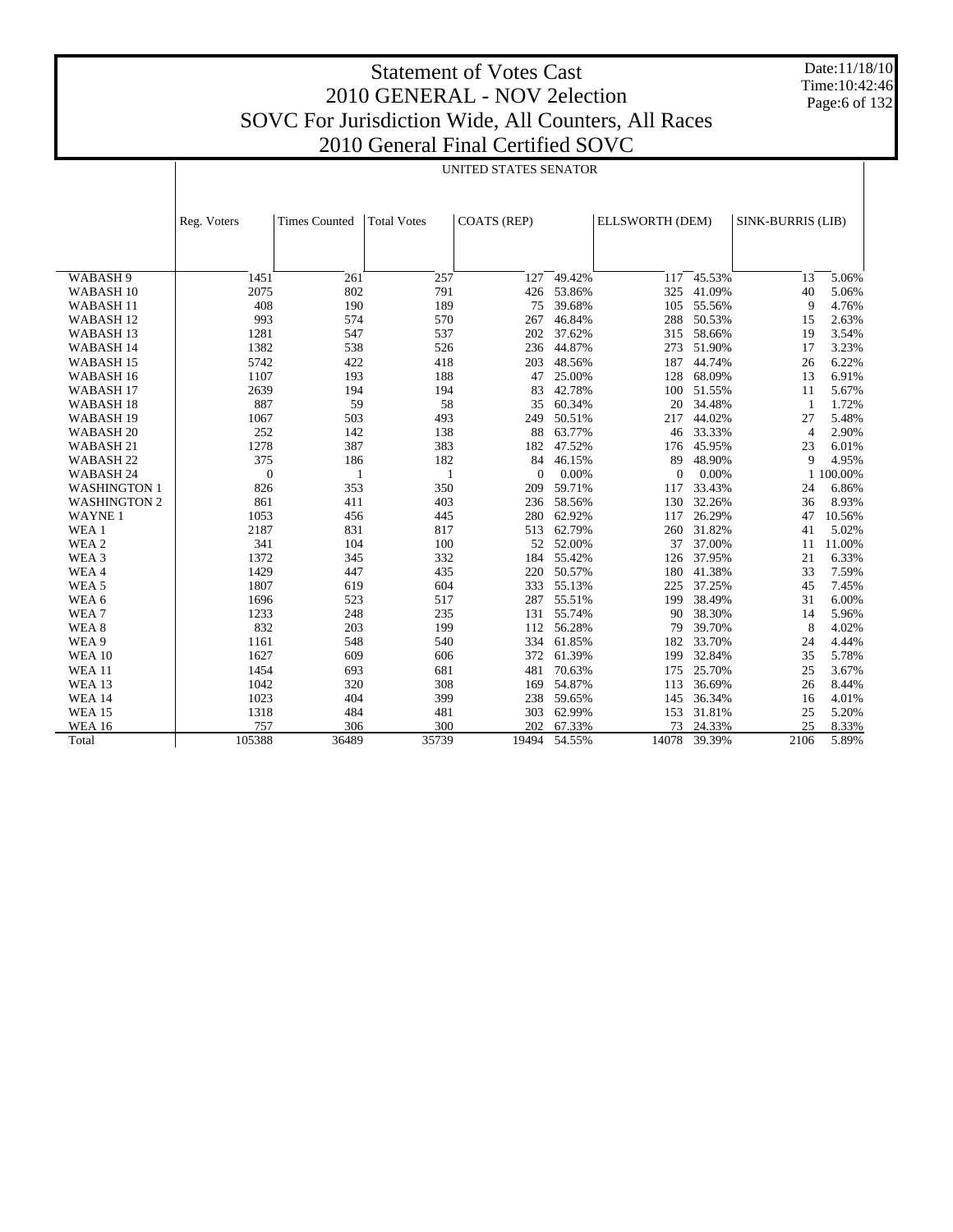|                                            |                                                        | <b>Statement of Votes Cast</b>                      | Date:11/18/10<br>Time: 10:42:46 |
|--------------------------------------------|--------------------------------------------------------|-----------------------------------------------------|---------------------------------|
|                                            |                                                        | 2010 GENERAL - NOV 2election                        | Page:7 of 132                   |
|                                            |                                                        | SOVC For Jurisdiction Wide, All Counters, All Races |                                 |
|                                            |                                                        | 2010 General Final Certified SOVC                   |                                 |
|                                            | <b>UNITED STATES</b>                                   |                                                     |                                 |
|                                            | <b>SENATOR</b>                                         |                                                     |                                 |
|                                            |                                                        |                                                     |                                 |
|                                            | Write-In Votes                                         |                                                     |                                 |
|                                            |                                                        |                                                     |                                 |
| Jurisdiction Wide                          |                                                        |                                                     |                                 |
| <b>FAIRFIELD 1</b>                         | 2<br>0.35%                                             |                                                     |                                 |
| <b>FAIRFIELD 2</b>                         | $\boldsymbol{0}$<br>0.00%                              |                                                     |                                 |
| <b>FAIRFIELD 3</b>                         | 0.22%<br>$\mathbf{1}$                                  |                                                     |                                 |
| <b>FAIRFIELD 4</b><br><b>FAIRFIELD 5</b>   | $\boldsymbol{2}$<br>0.55%<br>$\boldsymbol{0}$<br>0.00% |                                                     |                                 |
| <b>FAIRFIELD 6</b>                         | $\boldsymbol{0}$<br>0.00%                              |                                                     |                                 |
| <b>FAIRFIELD 7</b>                         | $\sqrt{2}$<br>0.62%                                    |                                                     |                                 |
| <b>FAIRFIELD 8</b>                         | $\mathfrak{2}$<br>0.62%                                |                                                     |                                 |
| <b>FAIRFIELD 9</b>                         | $\boldsymbol{0}$<br>0.00%<br>$\mathbf{0}$              |                                                     |                                 |
| <b>FAIRFIELD 10</b><br><b>FAIRFIELD 11</b> | 0.00%<br>0.26%<br>$\mathbf{1}$                         |                                                     |                                 |
| <b>FAIRFIELD 12</b>                        | 0.35%<br>1                                             |                                                     |                                 |
| <b>FAIRFIELD 13</b>                        | $\boldsymbol{0}$<br>0.00%                              |                                                     |                                 |
| <b>FAIRFIELD 14</b>                        | $\boldsymbol{0}$<br>0.00%                              |                                                     |                                 |
| <b>FAIRFIELD 15</b><br><b>FAIRFIELD 16</b> | 0.26%<br>$\mathbf{1}$<br>0.00%<br>$\mathbf{0}$         |                                                     |                                 |
| <b>FAIRFIELD 17</b>                        | $\boldsymbol{0}$<br>0.00%                              |                                                     |                                 |
| <b>FAIRFIELD 18</b>                        | $\mathbf{0}$<br>0.00%                                  |                                                     |                                 |
| <b>FAIRFIELD 19</b>                        | 0.32%<br>$\mathbf{1}$                                  |                                                     |                                 |
| <b>FAIRFIELD 20</b><br><b>FAIRFIELD 21</b> | $\overline{2}$<br>0.54%<br>$\boldsymbol{0}$<br>0.00%   |                                                     |                                 |
| <b>FAIRFIELD 22</b>                        | $\overline{2}$<br>0.62%                                |                                                     |                                 |
| <b>FAIRFIELD 23</b>                        | $\mathbf{1}$<br>0.37%                                  |                                                     |                                 |
| <b>FAIRFIELD 24</b>                        | $\boldsymbol{0}$<br>0.00%                              |                                                     |                                 |
| <b>FAIRFIELD 25</b><br><b>FAIRFIELD 26</b> | $\overline{2}$<br>0.66%<br>$\mathbf{1}$<br>0.18%       |                                                     |                                 |
| <b>FAIRFIELD 27</b>                        | 0.20%<br>$\mathbf{1}$                                  |                                                     |                                 |
| <b>FAIRFIELD 28</b>                        | 0.40%<br>$\mathbf{1}$                                  |                                                     |                                 |
| <b>FAIRFIELD 29</b>                        | $\mathfrak{2}$<br>0.63%                                |                                                     |                                 |
| <b>FAIRFIELD 30</b><br><b>FAIRFIELD 31</b> | 0.20%<br>$\mathbf{1}$<br>$\boldsymbol{0}$<br>0.00%     |                                                     |                                 |
| <b>FAIRFIELD 32</b>                        | $\boldsymbol{0}$                                       |                                                     |                                 |
| <b>JACKSON 3</b>                           | $\boldsymbol{0}$<br>0.00%                              |                                                     |                                 |
| <b>LAURAMIE 1</b>                          | $\boldsymbol{0}$<br>0.00%                              |                                                     |                                 |
| <b>LAURAMIE 2</b><br>PERRY 1               | 0.40%<br>$\mathbf{1}$<br>3<br>0.47%                    |                                                     |                                 |
| PERRY 2                                    | $\mathbf{1}$<br>0.16%                                  |                                                     |                                 |
| PERRY 3                                    | 0.21%<br>$\mathbf{1}$                                  |                                                     |                                 |
| PERRY 4                                    | 0.25%<br>$\mathbf{1}$                                  |                                                     |                                 |
| PERRY 5<br>RANDOLPH 1                      | $\mathbf{0}$<br>0.00%<br>0.39%<br>$\mathbf{1}$         |                                                     |                                 |
| SHEFFIELD 1                                | 0.34%<br>$\mathbf{1}$                                  |                                                     |                                 |
| SHEFFIELD 2                                | $\mathbf{0}$<br>0.00%                                  |                                                     |                                 |
| SHELBY 1                                   | $\mathbf{0}$<br>0.00%                                  |                                                     |                                 |
| SHELBY 2<br>TIPPECANOE 1                   | 0.20%<br>$\mathbf{1}$<br>3<br>0.46%                    |                                                     |                                 |
| TIPPECANOE 2                               | $\mathbf{0}$<br>0.00%                                  |                                                     |                                 |
| <b>TIPPECANOE 4</b>                        | $\mathbf{0}$<br>0.00%                                  |                                                     |                                 |
| TIPPECANOE 5                               | $\boldsymbol{0}$<br>0.00%                              |                                                     |                                 |
| TIPPECANOE 6<br>TIPPECANOE 7               | $\mathfrak{2}$<br>0.31%<br>$\boldsymbol{0}$<br>0.00%   |                                                     |                                 |
| UNION 1                                    | 0.21%<br>$\mathbf{1}$                                  |                                                     |                                 |
| WABASH <sub>1</sub>                        | $\mathbf{0}$<br>0.00%                                  |                                                     |                                 |
| WABASH <sub>2</sub>                        | $\mathbf{1}$<br>0.16%                                  |                                                     |                                 |
| WABASH <sub>3</sub><br>WABASH 4            | $\mathbf{0}$<br>0.00%<br>$\mathbf{0}$<br>0.00%         |                                                     |                                 |
| WABASH 5                                   | 0.17%<br>$\mathbf{1}$                                  |                                                     |                                 |
| WABASH 6                                   | $\mathbf{0}$<br>0.00%                                  |                                                     |                                 |
| WABASH <sub>7</sub>                        | 0.19%<br>$\mathbf{1}$                                  |                                                     |                                 |
| WABASH 8                                   | $\boldsymbol{0}$<br>$0.00\%$                           |                                                     |                                 |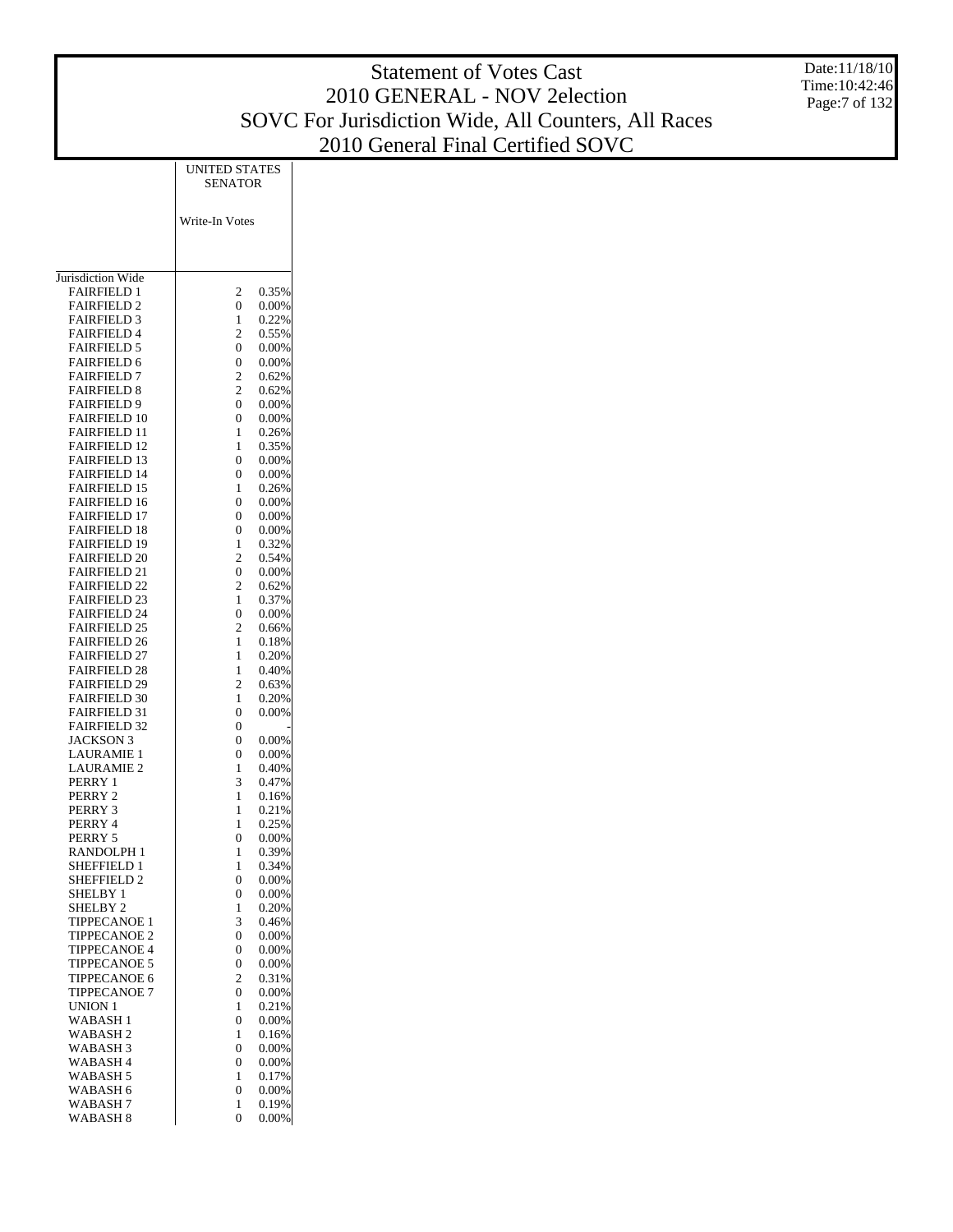|                                              |                                                | <b>Statement of Votes Cast</b>                      | Date:11/18/10  |
|----------------------------------------------|------------------------------------------------|-----------------------------------------------------|----------------|
|                                              |                                                | 2010 GENERAL - NOV 2election                        | Time: 10:42:46 |
|                                              |                                                |                                                     | Page:8 of 132  |
|                                              |                                                | SOVC For Jurisdiction Wide, All Counters, All Races |                |
|                                              |                                                | 2010 General Final Certified SOVC                   |                |
|                                              | <b>UNITED STATES</b>                           |                                                     |                |
|                                              | <b>SENATOR</b>                                 |                                                     |                |
|                                              |                                                |                                                     |                |
|                                              | Write-In Votes                                 |                                                     |                |
|                                              |                                                |                                                     |                |
|                                              |                                                |                                                     |                |
| WABASH <sub>9</sub>                          | 0.00%<br>$\mathbf{0}$                          |                                                     |                |
| WABASH <sub>10</sub>                         | $\overline{0}$<br>0.00%                        |                                                     |                |
| WABASH <sub>11</sub>                         | $\boldsymbol{0}$<br>0.00%                      |                                                     |                |
| WABASH <sub>12</sub>                         | $\overline{0}$<br>0.00%                        |                                                     |                |
| WABASH <sub>13</sub>                         | 0.19%<br>1                                     |                                                     |                |
| WABASH 14                                    | $\mathbf{0}$<br>0.00%                          |                                                     |                |
| WABASH <sub>15</sub>                         | $\mathfrak{2}$<br>0.48%                        |                                                     |                |
| WABASH 16                                    | $\overline{0}$<br>0.00%<br>$\boldsymbol{0}$    |                                                     |                |
| WABASH <sub>17</sub><br>WABASH <sub>18</sub> | 0.00%<br>$\overline{2}$<br>3.45%               |                                                     |                |
| WABASH <sub>19</sub>                         | $\mathbf{0}$<br>0.00%                          |                                                     |                |
| WABASH <sub>20</sub>                         | $\overline{0}$<br>0.00%                        |                                                     |                |
| WABASH 21                                    | $\overline{2}$<br>0.52%                        |                                                     |                |
| WABASH <sub>22</sub>                         | $\boldsymbol{0}$<br>0.00%                      |                                                     |                |
| WABASH 24                                    | $\overline{0}$<br>0.00%                        |                                                     |                |
| <b>WASHINGTON 1</b>                          | $\overline{0}$<br>0.00%                        |                                                     |                |
| <b>WASHINGTON 2</b>                          | $\mathbf{1}$<br>0.25%                          |                                                     |                |
| <b>WAYNE1</b>                                | $\mathbf{1}$<br>0.22%                          |                                                     |                |
| WEA <sub>1</sub><br>WEA 2                    | 3<br>0.37%<br>$\mathbf{0}$<br>0.00%            |                                                     |                |
| WEA 3                                        | 0.30%<br>$\mathbf{1}$                          |                                                     |                |
| WEA4                                         | $\overline{2}$<br>0.46%                        |                                                     |                |
| WEA 5                                        | 0.17%<br>1                                     |                                                     |                |
| WEA 6                                        | $\overline{0}$<br>0.00%                        |                                                     |                |
| WEA <sub>7</sub>                             | $\overline{0}$<br>0.00%                        |                                                     |                |
| WEA 8                                        | $\boldsymbol{0}$<br>0.00%                      |                                                     |                |
| WEA 9                                        | $\boldsymbol{0}$<br>0.00%                      |                                                     |                |
| <b>WEA 10</b>                                | $\boldsymbol{0}$<br>0.00%                      |                                                     |                |
| <b>WEA 11</b><br>WEA 13                      | $\mathbf{0}$<br>0.00%<br>$\mathbf{0}$<br>0.00% |                                                     |                |
| <b>WEA 14</b>                                | $\overline{0}$<br>0.00%                        |                                                     |                |
| <b>WEA 15</b>                                | $\Omega$<br>0.00%                              |                                                     |                |

 WEA 16 Total

 $0.00\%$ 61 0.17%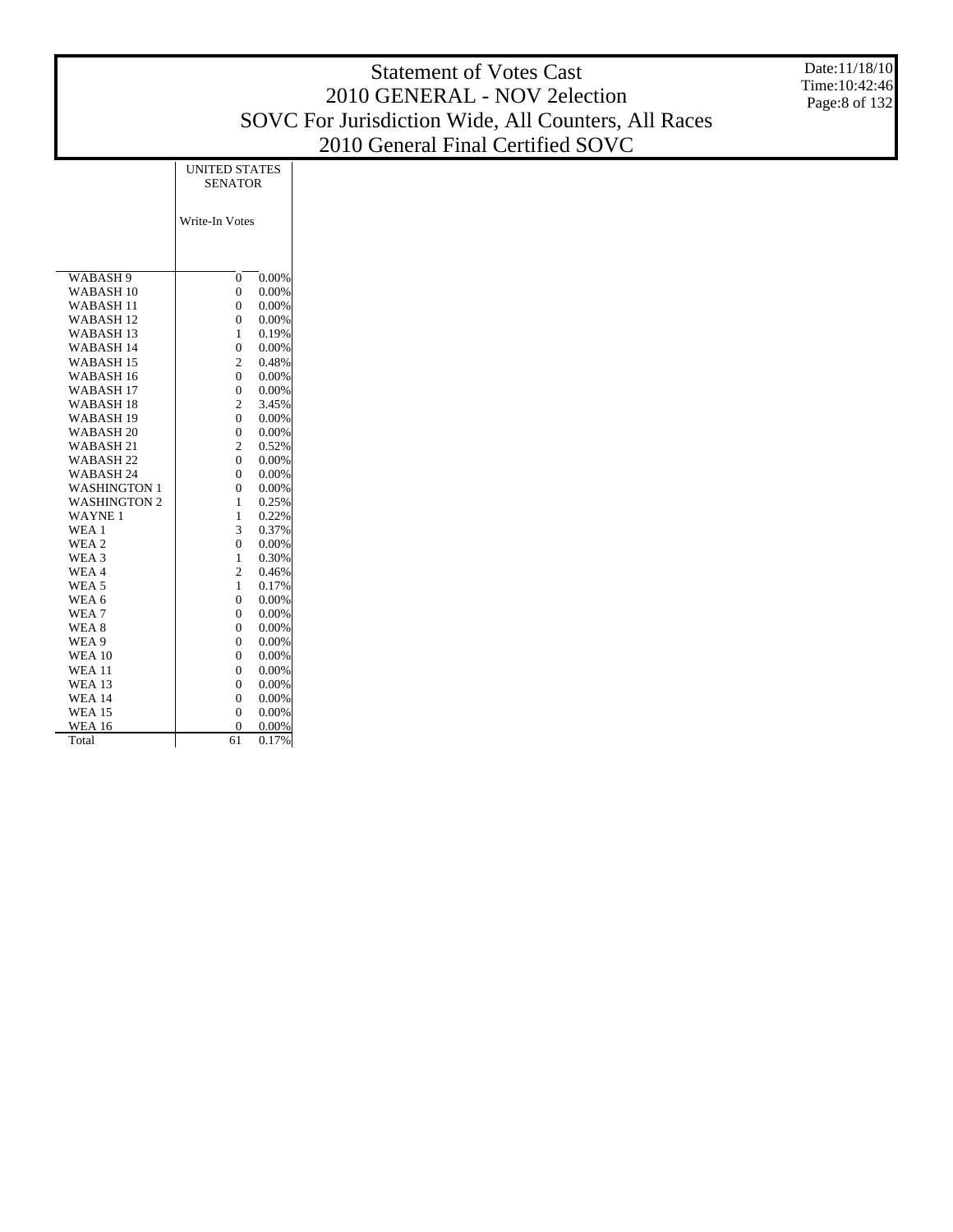Τ

Date:11/18/10 Time:10:42:46 Page:9 of 132

 $\mathbf{I}$ 

| eral Final Certified SON |                           |  |
|--------------------------|---------------------------|--|
|                          | <b>SECRETARY OF STATE</b> |  |

|                                            | Reg. Voters      | <b>Times Counted</b> | <b>Total Votes</b> | WHITE (REP)  |                      | OSILI (DEM)      |                  | WHERRY (LIB)     |                |
|--------------------------------------------|------------------|----------------------|--------------------|--------------|----------------------|------------------|------------------|------------------|----------------|
|                                            |                  |                      |                    |              |                      |                  |                  |                  |                |
|                                            |                  |                      |                    |              |                      |                  |                  |                  |                |
| Jurisdiction Wide                          |                  |                      |                    |              |                      |                  |                  |                  |                |
| <b>FAIRFIELD 1</b><br><b>FAIRFIELD 2</b>   | 1280<br>1054     | 577<br>535           | 559<br>518         | 350<br>339   | 62.61%<br>65.44%     | 178<br>156       | 31.84%<br>30.12% | 31<br>23         | 5.55%<br>4.44% |
| <b>FAIRFIELD 3</b>                         | 974              | 458                  | 439                | 261          | 59.45%               | 151              | 34.40%           | 27               | 6.15%          |
| <b>FAIRFIELD 4</b>                         | 822              | 374                  | 360                | 207          | 57.50%               | 131              | 36.39%           | 22               | 6.11%          |
| <b>FAIRFIELD 5</b>                         | 14               | 3                    | 3                  |              | 2 66.67%             | $\boldsymbol{0}$ | 0.00%            | -1               | 33.33%         |
| <b>FAIRFIELD 6</b>                         | 1014             | 315                  | 301                | 136          | 45.18%               | 144              | 47.84%           | 21               | 6.98%          |
| <b>FAIRFIELD 7</b>                         | 1129             | 333                  | 313                | 154          | 49.20%               | 135              | 43.13%           | 24               | 7.67%          |
| <b>FAIRFIELD 8</b>                         | 1664             | 328                  | 312                | 117          | 37.50%               | 166              | 53.21%           | 29               | 9.29%          |
| <b>FAIRFIELD 9</b>                         | 980              | 401                  | 387                | 256          | 66.15%               | 109              | 28.17%           | 22               | 5.68%          |
| <b>FAIRFIELD 10</b>                        | 1188             | 417                  | 404                | 198          | 49.01%               | 181              | 44.80%           | 25               | 6.19%          |
| <b>FAIRFIELD 11</b>                        | 969              | 399                  | 386                | 217          | 56.22%               |                  | 143 37.05%       | 26               | 6.74%          |
| <b>FAIRFIELD 12</b>                        | 1024             | 299                  | 287                | 115          | 40.07%               | 148              | 51.57%           | 24               | 8.36%          |
| <b>FAIRFIELD 13</b>                        | 991              | 458                  | 438                | 257          | 58.68%               | 160              | 36.53%           | 21               | 4.79%          |
| <b>FAIRFIELD 14</b>                        | 1067             | 259                  | 248                | 121          | 48.79%               | 108              | 43.55%           | 19               | 7.66%          |
| <b>FAIRFIELD 15</b>                        | 1144             | 409                  | 388                | 195          | 50.26%               | 158              | 40.72%           | 35               | 9.02%          |
| <b>FAIRFIELD 16</b>                        | 1569             | 332                  | 314                | 102          | 32.48%               | 181              | 57.64%           | 31               | 9.87%          |
| <b>FAIRFIELD 17</b>                        | 343              | 120                  | 110                | 73           | 66.36%               | 31               | 28.18%           | 6                | 5.45%          |
| <b>FAIRFIELD 18</b>                        | 952              | 368                  | 351                | 161          | 45.87%               | 159              | 45.30%<br>46.03% | 31               | 8.83%          |
| <b>FAIRFIELD 19</b><br><b>FAIRFIELD 20</b> | 1006<br>1413     | 326<br>376           | 315<br>364         | 145<br>137   | 46.03%<br>37.64%     | 145<br>205       | 56.32%           | 25<br>22         | 7.94%<br>6.04% |
| <b>FAIRFIELD 21</b>                        | 1121             | 518                  | 500                | 216          | 43.20%               | 246              | 49.20%           | 38               | 7.60%          |
| <b>FAIRFIELD 22</b>                        | 1686             | 301                  | 285                | 75           | 26.32%               | 175              | 61.40%           | 35               | 12.28%         |
| <b>FAIRFIELD 23</b>                        | 1122             | 272                  | 264                | 134          | 50.76%               | 111              | 42.05%           | 19               | 7.20%          |
| <b>FAIRFIELD 24</b>                        | 935              | 175                  | 170                | 76           | 44.71%               | 85               | 50.00%           | 9                | 5.29%          |
| <b>FAIRFIELD 25</b>                        | 1018             | 312                  | 297                | 150          | 50.51%               | 120              | 40.40%           | 27               | 9.09%          |
| <b>FAIRFIELD 26</b>                        | 1282             | 561                  | 537                | 234          | 43.58%               | 266              | 49.53%           | 37               | 6.89%          |
| <b>FAIRFIELD 27</b>                        | 1919             | 509                  | 481                | 286          | 59.46%               | 167              | 34.72%           | 28               | 5.82%          |
| <b>FAIRFIELD 28</b>                        | 674              | 258                  | 241                | 133          | 55.19%               | 97               | 40.25%           | 11               | 4.56%          |
| <b>FAIRFIELD 29</b>                        | 1026             | 325                  | 309                | 152          | 49.19%               | 130              | 42.07%           | 27               | 8.74%          |
| <b>FAIRFIELD 30</b>                        | 1135             | 525                  | 510                | 255          | 50.00%               | 222              | 43.53%           | 33               | 6.47%          |
| <b>FAIRFIELD 31</b>                        | 1014             | 352                  | 337                | 191          | 56.68%               | 120              | 35.61%           | 26               | 7.72%          |
| <b>FAIRFIELD 32</b>                        | $\boldsymbol{0}$ | $\mathbf{0}$         | $\mathbf{0}$       | $\mathbf{0}$ |                      | $\mathbf{0}$     |                  | $\mathbf{0}$     |                |
| <b>JACKSON 3</b>                           | 316              | 138                  | 136                | 104          | 76.47%               | 29               | 21.32%           | 3                | 2.21%          |
| <b>LAURAMIE 1</b>                          | 974<br>675       | 392<br>258           | 382<br>248         | 246          | 64.40%               | 93               | 24.35%<br>27.82% | 43               | 11.26%         |
| <b>LAURAMIE 2</b><br>PERRY 1               | 1330             | 650                  | 629                | 162<br>420   | 65.32%<br>66.77%     | 69<br>163        | 25.91%           | 17<br>46         | 6.85%<br>7.31% |
| PERRY 2                                    | 1433             | 657                  | 629                | 446          | 70.91%               | 134              | 21.30%           | 49               | 7.79%          |
| PERRY 3                                    | 1216             | 491                  | 480                | 316          | 65.83%               | 132              | 27.50%           | 32               | 6.67%          |
| PERRY 4                                    | 994              | 411                  | 397                |              | 248 62.47%           | 125              | 31.49%           | 24               | 6.05%          |
| PERRY 5                                    | $\boldsymbol{0}$ | $\mathbf{1}$         | $\mathbf{1}$       |              | 1 100.00%            | $\mathbf{0}$     | 0.00%            | $\boldsymbol{0}$ | 0.00%          |
| RANDOLPH 1                                 | 607              | 263                  | 248                | 173          | 69.76%               | 57               | 22.98%           | 18               | 7.26%          |
| <b>SHEFFIELD 1</b>                         | 823              | 300                  | 291                |              | 172 59.11%           | 91               | 31.27%           | 28               | 9.62%          |
| SHEFFIELD <sub>2</sub>                     | 1599             | 731                  | 715                | 493          | 68.95%               |                  | 166 23.22%       | 56               | 7.83%          |
| SHELBY 1                                   | 662              | 282                  | 269                | 184          | 68.40%               | 63               | 23.42%           | 22               | 8.18%          |
| SHELBY 2                                   | 1018             | 523                  | 500                | 296          | 59.20%               | 176              | 35.20%           | 28               | 5.60%          |
| <b>TIPPECANOE 1</b>                        | 1376             | 666                  | 646                | 360          | 55.73%               | 235              | 36.38%           | 51               | 7.89%          |
| <b>TIPPECANOE 2</b>                        | 681              | 269                  | 262                | 174          | 66.41%               | 68               | 25.95%           | 20               | 7.63%          |
| <b>TIPPECANOE 4</b>                        | 825              | 372                  | 354                | 188          | 53.11%               | 134              | 37.85%           | 32               | 9.04%          |
| <b>TIPPECANOE 5</b>                        | 151              | 79                   | 77                 | 45           | 58.44%               | 28               | 36.36%           | $\overline{4}$   | 5.19%          |
| <b>TIPPECANOE 6</b>                        | 1622             | 654                  | 634                | 389          | 61.36%               | 215              | 33.91%           | 30               | 4.73%          |
| <b>TIPPECANOE 7</b>                        | 331              | 149                  | 148                |              | 95 64.19%            | 43               | 29.05%           | 10               | 6.76%          |
| UNION 1                                    | 1131             | 485                  | 468                | 293          | 62.61%               | 131              | 27.99%           | 44               | 9.40%          |
| WABASH <sub>1</sub><br>WABASH <sub>2</sub> | 1392<br>2199     | 683<br>650           | 650                | 321          | 385 59.23%<br>52.11% | 228<br>244       | 35.08%<br>39.61% | 37<br>51         | 5.69%<br>8.28% |
| WABASH 3                                   | 700              | 321                  | 616<br>297         |              | 150 50.51%           | 134              | 45.12%           | 13               | 4.38%          |
| WABASH 4                                   | 1132             | 627                  | 591                | 312          | 52.79%               | 259              | 43.82%           | 20               | 3.38%          |
| WABASH 5                                   | 1488             | 624                  | 580                | 283          | 48.79%               | 271              | 46.72%           | 26               | 4.48%          |
| WABASH 6                                   | 1389             | 636                  | 604                | 294          | 48.68%               | 279              | 46.19%           | 31               | 5.13%          |
| WABASH <sub>7</sub>                        | 1297             | 543                  | 501                |              | 273 54.49%           |                  | 215 42.91%       | 13               | 2.59%          |
| WABASH 8                                   | 1542             | 506                  | 494                |              | 247 50.00%           |                  | 219 44.33%       | 28               | 5.67%          |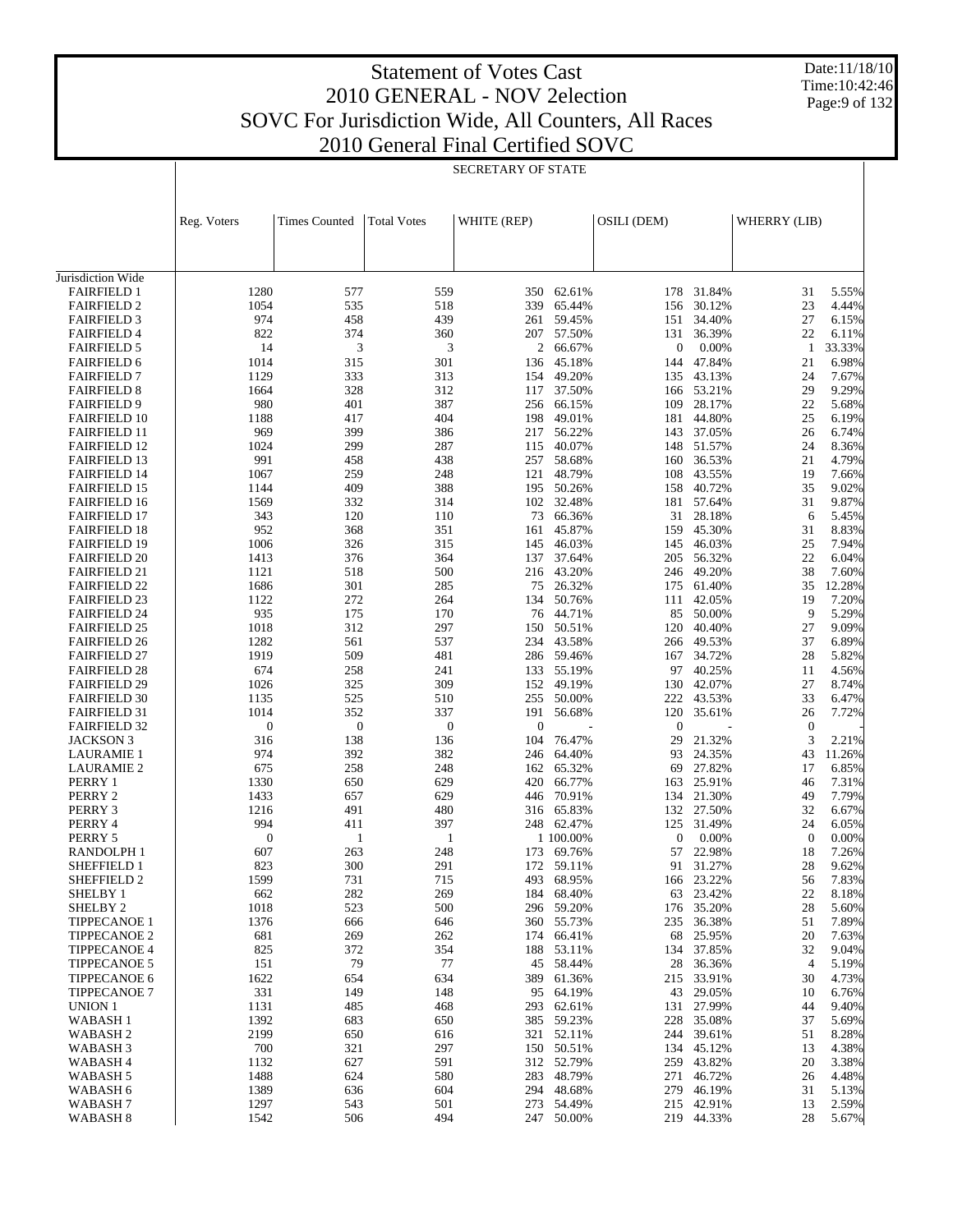# Statement of Votes Cast 2010 GENERAL - NOV 2election SOVC For Jurisdiction Wide, All Counters, All Races

Date:11/18/10 Time:10:42:46 Page:10 of 132

# 2010 General Final Certified SOVC

|                      | SECRETARY OF STATE |                      |                    |                |        |             |            |              |           |
|----------------------|--------------------|----------------------|--------------------|----------------|--------|-------------|------------|--------------|-----------|
|                      |                    |                      |                    |                |        |             |            |              |           |
|                      |                    |                      |                    |                |        |             |            |              |           |
|                      | Reg. Voters        | <b>Times Counted</b> | <b>Total Votes</b> | WHITE (REP)    |        | OSILI (DEM) |            | WHERRY (LIB) |           |
|                      |                    |                      |                    |                |        |             |            |              |           |
|                      |                    |                      |                    |                |        |             |            |              |           |
| WABASH 9             | 1451               | 261                  | 251                | 131            | 52.19% | 103         | 41.04%     | 17           | 6.77%     |
| WABASH <sub>10</sub> | 2075               | 802                  | 774                | 423            | 54.65% | 304         | 39.28%     | 47           | 6.07%     |
| WABASH <sub>11</sub> | 408                | 190                  | 183                | 72             | 39.34% | 100         | 54.64%     | 11           | 6.01%     |
| WABASH <sub>12</sub> | 993                | 574                  | 549                | 247            | 44.99% | 289         | 52.64%     | 13           | 2.37%     |
| WABASH <sub>13</sub> | 1281               | 547                  | 525                | 195            | 37.14% |             | 303 57.71% | 27           | 5.14%     |
| WABASH 14            | 1382               | 538                  | 509                | 227            | 44.60% | 265         | 52.06%     | 17           | 3.34%     |
| WABASH <sub>15</sub> | 5742               | 422                  | 412                | 217            | 52.67% | 170         | 41.26%     | 25           | 6.07%     |
| WABASH 16            | 1107               | 193                  | 185                | 56             | 30.27% | 123         | 66.49%     | 6            | 3.24%     |
| WABASH <sub>17</sub> | 2639               | 194                  | 191                | 77             | 40.31% | 99          | 51.83%     | 15           | 7.85%     |
| WABASH <sub>18</sub> | 887                | 59                   | 58                 | 36             | 62.07% | 19          | 32.76%     | 3            | 5.17%     |
| WABASH <sub>19</sub> | 1067               | 503                  | 481                | 257            | 53.43% | 200         | 41.58%     | 24           | 4.99%     |
| WABASH <sub>20</sub> | 252                | 142                  | 137                | 79             | 57.66% | 50          | 36.50%     | 8            | 5.84%     |
| WABASH <sub>21</sub> | 1278               | 387                  | 369                | 178            | 48.24% | 171         | 46.34%     | 20           | 5.42%     |
| WABASH <sub>22</sub> | 375                | 186                  | 178                | 81             | 45.51% | 88          | 49.44%     | 9            | 5.06%     |
| WABASH 24            | $\theta$           | 1                    | 1                  | $\overline{0}$ | 0.00%  | $\theta$    | 0.00%      |              | 1 100.00% |
| <b>WASHINGTON 1</b>  | 826                | 353                  | 341                | 217            | 63.64% | 97          | 28.45%     | 27           | 7.92%     |
| <b>WASHINGTON 2</b>  | 861                | 411                  | 395                | 230            | 58.23% | 127         | 32.15%     | 38           | 9.62%     |
| <b>WAYNE1</b>        | 1053               | 456                  | 438                | 285            | 65.07% | 106         | 24.20%     | 47           | 10.73%    |
| WEA 1                | 2187               | 831                  | 803                | 520            | 64.76% |             | 236 29.39% | 47           | 5.85%     |
| WEA 2                | 341                | 104                  | 98                 | 49             | 50.00% | 38          | 38.78%     | 11           | 11.22%    |
| WEA 3                | 1372               | 345                  | 324                | 180            | 55.56% | 120         | 37.04%     | 24           | 7.41%     |
| WEA4                 | 1429               | 447                  | 429                | 224            | 52.21% | 166         | 38.69%     | 39           | 9.09%     |
| WEA <sub>5</sub>     | 1807               | 619                  | 594                | 338            | 56.90% | 214         | 36.03%     | 42           | 7.07%     |
| WEA 6                | 1696               | 523                  | 509                | 280            | 55.01% | 198         | 38.90%     | 31           | 6.09%     |
| WEA7                 | 1233               | 248                  | 234                | 136            | 58.12% | 82          | 35.04%     | 16           | 6.84%     |
| WEA <sub>8</sub>     | 832                | 203                  | 198                | 105            | 53.03% | 79          | 39.90%     | 14           | 7.07%     |
| WEA 9                | 1161               | 548                  | 530                | 334            | 63.02% | 175         | 33.02%     | 21           | 3.96%     |
| <b>WEA 10</b>        | 1627               | 609                  | 594                | 377            | 63.47% | 182         | 30.64%     | 35           | 5.89%     |
| <b>WEA 11</b>        | 1454               | 693                  | 669                | 476            | 71.15% | 152         | 22.72%     | 41           | 6.13%     |
| <b>WEA 13</b>        | 1042               | 320                  | 305                | 179            | 58.69% | 98          | 32.13%     | 28           | 9.18%     |
| <b>WEA 14</b>        | 1023               | 404                  | 393                | 238            | 60.56% | 136         | 34.61%     | 19           | 4.83%     |
| <b>WEA 15</b>        | 1318               | 484                  | 467                | 291            | 62.31% | 145         | 31.05%     | 31           | 6.64%     |
| <b>WEA 16</b>        | 757                | 306                  | 296                | 200            | 67.57% | 76          | 25.68%     | 20           | 6.76%     |
| Total                | 105388             | 36459                | 34995              | 19450          | 55.58% | 13240       | 37.83%     | 2305         | 6.59%     |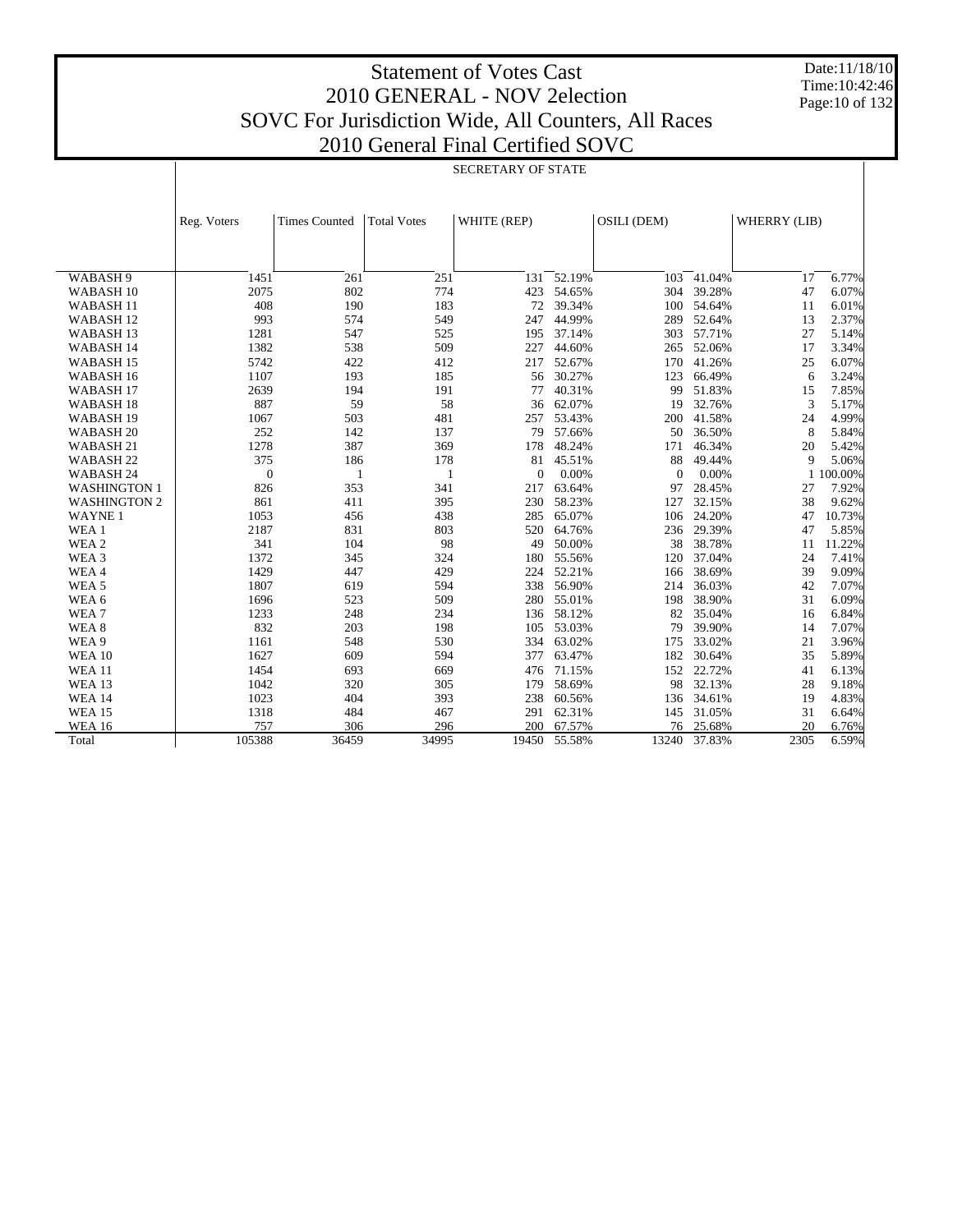Date:11/18/10 Time:10:42:46 Page:11 of 132

|                                            |                  |                      |                    | AUDITOR OF STATE   |                          |                |                      |              |                |
|--------------------------------------------|------------------|----------------------|--------------------|--------------------|--------------------------|----------------|----------------------|--------------|----------------|
|                                            | Reg. Voters      | <b>Times Counted</b> | <b>Total Votes</b> | <b>BERRY</b> (REP) |                          | LOCKE (DEM)    |                      | KNIPE (LIB)  |                |
| Jurisdiction Wide                          |                  |                      |                    |                    |                          |                |                      |              |                |
| <b>FAIRFIELD 1</b>                         | 1280             | 577                  | 550                | 384                | 69.82%                   |                | 146 26.55%           | 20           | 3.64%          |
| <b>FAIRFIELD 2</b>                         | 1054             | 535                  | 520                | 354                | 68.08%                   | 142            | 27.31%               | 24           | 4.62%          |
| <b>FAIRFIELD 3</b>                         | 974              | 458                  | 439                | 260                | 59.23%                   | 157            | 35.76%               | 22           | 5.01%          |
| <b>FAIRFIELD 4</b>                         | 822              | 374                  | 356                |                    | 209 58.71%               | 120            | 33.71%               | 27           | 7.58%          |
| <b>FAIRFIELD 5</b>                         | 14               | 3                    | 3                  | 2                  | 66.67%                   | $\overline{0}$ | 0.00%                | -1           | 33.33%         |
| <b>FAIRFIELD 6</b>                         | 1014             | 315                  | 301                | 136                | 45.18%                   | 141            | 46.84%               | 24           | 7.97%          |
| <b>FAIRFIELD 7</b>                         | 1129             | 333<br>328           | 311<br>312         | 143                | 45.98%<br>36.54%         | 143            | 45.98%               | 25<br>29     | 8.04%<br>9.29% |
| <b>FAIRFIELD 8</b><br><b>FAIRFIELD 9</b>   | 1664<br>980      | 401                  | 387                | 114<br>270         | 69.77%                   | 103            | 169 54.17%<br>26.61% | 14           | 3.62%          |
| <b>FAIRFIELD 10</b>                        | 1188             | 417                  | 397                | 200                | 50.38%                   | 167            | 42.07%               | 30           | 7.56%          |
| <b>FAIRFIELD 11</b>                        | 969              | 399                  | 380                | 218                | 57.37%                   | 139            | 36.58%               | 23           | 6.05%          |
| <b>FAIRFIELD 12</b>                        | 1024             | 299                  | 287                | 113                | 39.37%                   | 149            | 51.92%               | 25           | 8.71%          |
| <b>FAIRFIELD 13</b>                        | 991              | 458                  | 438                | 278                | 63.47%                   | 138            | 31.51%               | 22           | 5.02%          |
| <b>FAIRFIELD 14</b>                        | 1067             | 259                  | 247                | 130                | 52.63%                   | 101            | 40.89%               | 16           | 6.48%          |
| <b>FAIRFIELD 15</b>                        | 1144             | 409                  | 386                | 194                | 50.26%                   | 161            | 41.71%               | 31           | 8.03%          |
| <b>FAIRFIELD 16</b>                        | 1569             | 332                  | 307                | 108                | 35.18%                   | 174            | 56.68%               | 25           | 8.14%          |
| <b>FAIRFIELD 17</b><br><b>FAIRFIELD 18</b> | 343<br>952       | 120<br>368           | 111<br>346         | 74<br>175          | 66.67%<br>50.58%         | 31<br>148      | 27.93%<br>42.77%     | 6<br>23      | 5.41%<br>6.65% |
| <b>FAIRFIELD 19</b>                        | 1006             | 326                  | 313                | 144                | 46.01%                   |                | 143 45.69%           | 26           | 8.31%          |
| <b>FAIRFIELD 20</b>                        | 1413             | 376                  | 363                | 135                | 37.19%                   |                | 211 58.13%           | 17           | 4.68%          |
| <b>FAIRFIELD 21</b>                        | 1121             | 518                  | 492                | 236                | 47.97%                   | 225            | 45.73%               | 31           | 6.30%          |
| <b>FAIRFIELD 22</b>                        | 1686             | 301                  | 281                | 84                 | 29.89%                   | 168            | 59.79%               | 29           | 10.32%         |
| <b>FAIRFIELD 23</b>                        | 1122             | 272                  | 261                | 139                | 53.26%                   | 109            | 41.76%               | 13           | 4.98%          |
| <b>FAIRFIELD 24</b>                        | 935              | 175                  | 171                |                    | 76 44.44%                | 84             | 49.12%               | 11           | 6.43%          |
| <b>FAIRFIELD 25</b>                        | 1018             | 312                  | 296                | 156                | 52.70%                   | 122            | 41.22%               | 18           | 6.08%          |
| <b>FAIRFIELD 26</b><br><b>FAIRFIELD 27</b> | 1282<br>1919     | 561<br>509           | 533<br>475         |                    | 246 46.15%<br>296 62.32% | 158            | 254 47.65%<br>33.26% | 33<br>21     | 6.19%<br>4.42% |
| <b>FAIRFIELD 28</b>                        | 674              | 258                  | 241                |                    | 130 53.94%               |                | 101 41.91%           | 10           | 4.15%          |
| <b>FAIRFIELD 29</b>                        | 1026             | 325                  | 308                | 157                | 50.97%                   | 129            | 41.88%               | 22           | 7.14%          |
| <b>FAIRFIELD 30</b>                        | 1135             | 525                  | 508                | 273                | 53.74%                   | 205            | 40.35%               | 30           | 5.91%          |
| <b>FAIRFIELD 31</b>                        | 1014             | 352                  | 336                | 197                | 58.63%                   | 117            | 34.82%               | 22           | 6.55%          |
| <b>FAIRFIELD 32</b>                        | $\boldsymbol{0}$ | $\boldsymbol{0}$     | $\boldsymbol{0}$   | $\boldsymbol{0}$   |                          | $\mathbf{0}$   |                      | $\mathbf{0}$ |                |
| JACKSON 3                                  | 316              | 138                  | 137                | 107                | 78.10%                   | 27             | 19.71%               | 3            | 2.19%          |
| <b>LAURAMIE 1</b>                          | 974              | 392                  | 377                | 249                | 66.05%                   | 93             | 24.67%               | 35           | 9.28%          |
| <b>LAURAMIE 2</b><br>PERRY 1               | 675<br>1330      | 258<br>650           | 244<br>621         | 154<br>427         | 63.11%<br>68.76%         | 75<br>168      | 30.74%<br>27.05%     | 15<br>26     | 6.15%<br>4.19% |
| PERRY 2                                    | 1433             | 657                  | 626                | 460                | 73.48%                   | 129            | 20.61%               | 37           | 5.91%          |
| PERRY 3                                    | 1216             | 491                  | 478                | 324                | 67.78%                   | 123            | 25.73%               | 31           | 6.49%          |
| PERRY 4                                    | 994              | 411                  | 394                |                    | 252 63.96%               | 120            | 30.46%               | 22           | 5.58%          |
| PERRY 5                                    | $\boldsymbol{0}$ | 1                    | 1                  |                    | 1 100.00%                | $\mathbf{0}$   | 0.00%                | $\mathbf{0}$ | 0.00%          |
| <b>RANDOLPH1</b>                           | 607              | 263                  | 243                | 171                | 70.37%                   | 54             | 22.22%               | 18           | 7.41%          |
| <b>SHEFFIELD 1</b>                         | 823              | 300                  | 289                | 181                | 62.63%                   | 89             | 30.80%               | 19           | 6.57%          |
| SHEFFIELD 2                                | 1599             | 731                  | 705                | 495                | 70.21%                   |                | 157 22.27%           | 53           | 7.52%          |
| SHELBY 1<br>SHELBY <sub>2</sub>            | 662<br>1018      | 282<br>523           | 268<br>495         | 179<br>313         | 66.79%<br>63.23%         | 70<br>161      | 26.12%<br>32.53%     | 19<br>21     | 7.09%<br>4.24% |
| <b>TIPPECANOE 1</b>                        | 1376             | 666                  | 642                | 377                | 58.72%                   |                | 219 34.11%           | 46           | 7.17%          |
| <b>TIPPECANOE 2</b>                        | 681              | 269                  | 260                | 168                | 64.62%                   |                | 72 27.69%            | 20           | 7.69%          |
| <b>TIPPECANOE 4</b>                        | 825              | 372                  | 358                |                    | 193 53.91%               |                | 135 37.71%           | 30           | 8.38%          |
| <b>TIPPECANOE 5</b>                        | 151              | 79                   | 77                 | 47                 | 61.04%                   |                | 26 33.77%            | 4            | 5.19%          |
| <b>TIPPECANOE 6</b>                        | 1622             | 654                  | 625                |                    | 390 62.40%               |                | 195 31.20%           | 40           | 6.40%          |
| <b>TIPPECANOE 7</b>                        | 331              | 149                  | 147                |                    | 96 65.31%                |                | 42 28.57%            | 9            | 6.12%          |
| UNION 1                                    | 1131             | 485                  | 466                | 292                | 62.66%                   | 138            | 29.61%               | 36           | 7.73%          |
| WABASH <sub>1</sub>                        | 1392             | 683                  | 648                | 401                | 61.88%                   | 223            | 34.41%               | 24<br>48     | 3.70%          |
| WABASH <sub>2</sub><br>WABASH <sub>3</sub> | 2199<br>700      | 650<br>321           | 610<br>293         | 150                | 335 54.92%<br>51.19%     | 133            | 227 37.21%<br>45.39% | 10           | 7.87%<br>3.41% |
| WABASH 4                                   | 1132             | 627                  | 584                | 325                | 55.65%                   |                | 242 41.44%           | 17           | 2.91%          |
| WABASH 5                                   | 1488             | 624                  | 575                | 291                | 50.61%                   |                | 264 45.91%           | 20           | 3.48%          |
| WABASH 6                                   | 1389             | 636                  | 599                |                    | 317 52.92%               |                | 257 42.90%           | 25           | 4.17%          |
| WABASH <sub>7</sub>                        | 1297             | 543                  | 500                | 281                | 56.20%                   |                | 207 41.40%           | 12           | 2.40%          |
| WABASH <sub>8</sub>                        | 1542             | 506                  | 490                |                    | 257 52.45%               |                | 213 43.47%           | 20           | 4.08%          |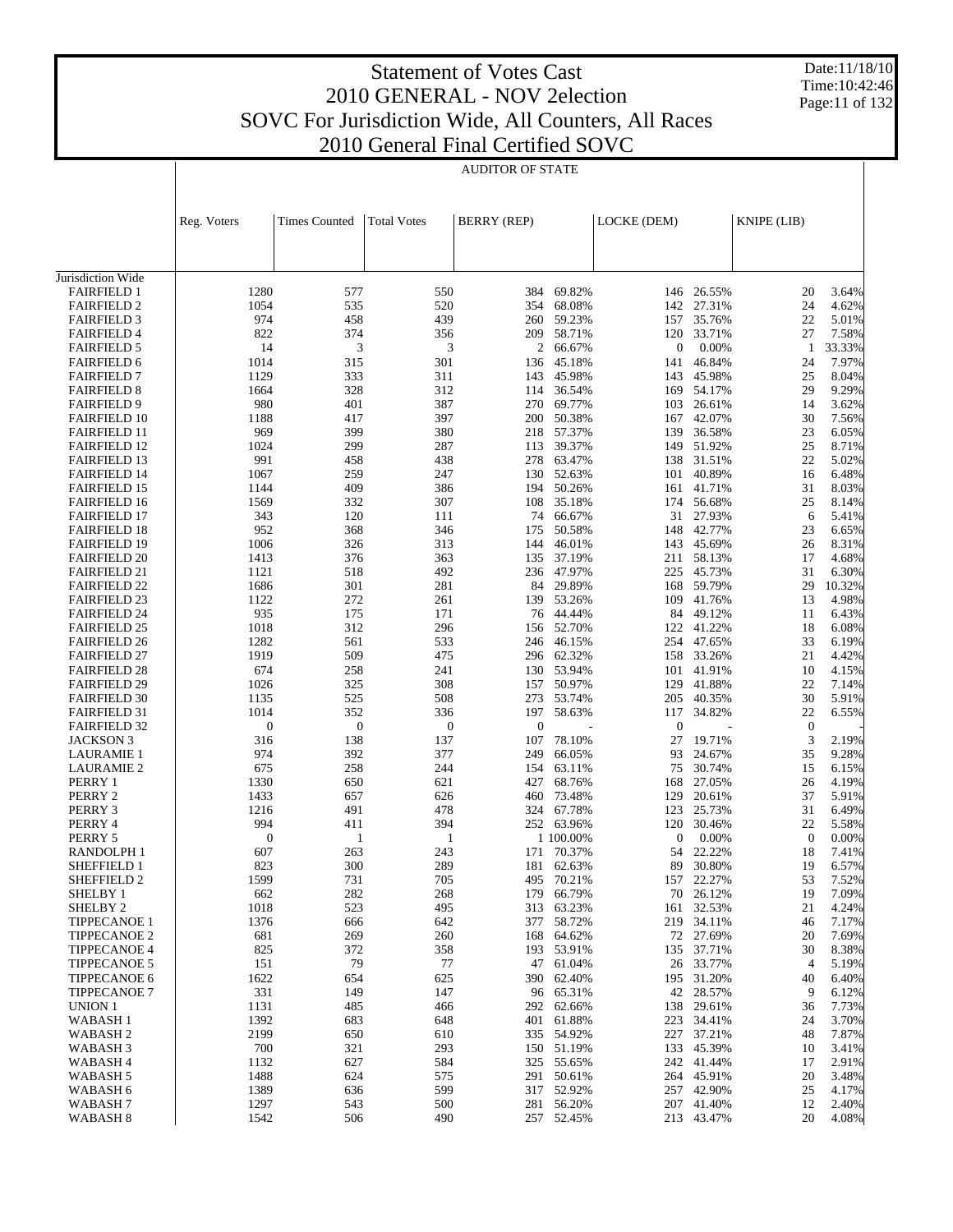Date:11/18/10 Time:10:42:46 Page:12 of 132

| 11 FIIIAL CEITHIEU SU |
|-----------------------|
| AUDITOR OF STATE      |

|                      | Reg. Voters  | <b>Times Counted</b> | <b>Total Votes</b> | <b>BERRY (REP)</b> |        | LOCKE (DEM)  |            | KNIPE (LIB)    |         |
|----------------------|--------------|----------------------|--------------------|--------------------|--------|--------------|------------|----------------|---------|
|                      |              |                      |                    |                    |        |              |            |                |         |
|                      |              |                      |                    |                    |        |              |            |                |         |
| WABASH 9             | 1451         | 261                  | 247                | 125                | 50.61% | 102          | 41.30%     | 20             | 8.10%   |
| WABASH <sub>10</sub> | 2075         | 802                  | 770                | 437                | 56.75% | 301          | 39.09%     | 32             | 4.16%   |
| WABASH <sub>11</sub> | 408          | 190                  | 177                | 79                 | 44.63% | 90           | 50.85%     | 8              | 4.52%   |
| WABASH <sub>12</sub> | 993          | 574                  | 536                | 247                | 46.08% | 270          | 50.37%     | 19             | 3.54%   |
| WABASH <sub>13</sub> | 1281         | 547                  | 517                | 202                | 39.07% | 292          | 56.48%     | 23             | 4.45%   |
| <b>WABASH14</b>      | 1382         | 538                  | 505                | 237                | 46.93% | 253          | 50.10%     | 15             | 2.97%   |
| WABASH <sub>15</sub> | 5742         | 422                  | 406                | 209                | 51.48% | 180          | 44.33%     | 17             | 4.19%   |
| WABASH 16            | 1107         | 193                  | 184                | 60                 | 32.61% |              | 116 63.04% | 8              | 4.35%   |
| WABASH <sub>17</sub> | 2639         | 194                  | 185                | 74                 | 40.00% | 101          | 54.59%     | 10             | 5.41%   |
| WABASH <sub>18</sub> | 887          | 59                   | 58                 | 34                 | 58.62% | 22           | 37.93%     | $\overline{2}$ | 3.45%   |
| WABASH <sub>19</sub> | 1067         | 503                  | 478                | 267                | 55.86% | 187          | 39.12%     | 24             | 5.02%   |
| WABASH <sub>20</sub> | 252          | 142                  | 138                | 92                 | 66.67% | 43           | 31.16%     | 3              | 2.17%   |
| WABASH <sub>21</sub> | 1278         | 387                  | 358                | 187                | 52.23% | 153          | 42.74%     | 18             | 5.03%   |
| WABASH <sub>22</sub> | 375          | 186                  | 172                | 83                 | 48.26% | 81           | 47.09%     | 8              | 4.65%   |
| WABASH 24            | $\mathbf{0}$ | 1                    | 1                  | $\overline{0}$     | 0.00%  | $\mathbf{0}$ | 0.00%      | $\mathbf{1}$   | 100.00% |
| <b>WASHINGTON 1</b>  | 826          | 353                  | 335                | 213                | 63.58% | 100          | 29.85%     | 22             | 6.57%   |
| <b>WASHINGTON 2</b>  | 861          | 411                  | 393                | 241                | 61.32% | 122          | 31.04%     | 30             | 7.63%   |
| <b>WAYNE1</b>        | 1053         | 456                  | 435                | 293                | 67.36% | 103          | 23.68%     | 39             | 8.97%   |
| WEA 1                | 2187         | 831                  | 798                | 533                | 66.79% | 224          | 28.07%     | 41             | 5.14%   |
| WEA 2                | 341          | 104                  | 99                 | 49                 | 49.49% | 39           | 39.39%     | 11             | 11.11%  |
| WEA 3                | 1372         | 345                  | 328                | 180                | 54.88% | 126          | 38.41%     | 22             | 6.71%   |
| WEA4                 | 1429         | 447                  | 428                | 230                | 53.74% | 165          | 38.55%     | 33             | 7.71%   |
| WEA <sub>5</sub>     | 1807         | 619                  | 587                | 331                | 56.39% | 209          | 35.60%     | 47             | 8.01%   |
| WEA 6                | 1696         | 523                  | 509                | 281                | 55.21% | 201          | 39.49%     | 27             | 5.30%   |
| WEA7                 | 1233         | 248                  | 232                | 132                | 56.90% | 81           | 34.91%     | 19             | 8.19%   |
| WEA 8                | 832          | 203                  | 195                | 110                | 56.41% | 75           | 38.46%     | 10             | 5.13%   |
| WEA 9                | 1161         | 548                  | 527                | 340                | 64.52% | 162          | 30.74%     | 25             | 4.74%   |
| <b>WEA 10</b>        | 1627         | 609                  | 589                | 373                | 63.33% | 182          | 30.90%     | 34             | 5.77%   |
| <b>WEA11</b>         | 1454         | 693                  | 663                | 482                | 72.70% | 157          | 23.68%     | 24             | 3.62%   |
| <b>WEA 13</b>        | 1042         | 320                  | 302                | 172                | 56.95% | 103          | 34.11%     | 27             | 8.94%   |
| <b>WEA 14</b>        | 1023         | 404                  | 391                | 258                | 65.98% | 116          | 29.67%     | 17             | 4.35%   |
| <b>WEA 15</b>        | 1318         | 484                  | 464                | 306                | 65.95% | 137          | 29.53%     | 21             | 4.53%   |
| <b>WEA 16</b>        | 757          | 306                  | 295                | 212                | 71.86% | 68           | 23.05%     | 15             | 5.08%   |
| Total                | 105388       | 36459                | 34710              | 19933              | 57.43% | 12775        | 36.80%     | 2002           | 5.77%   |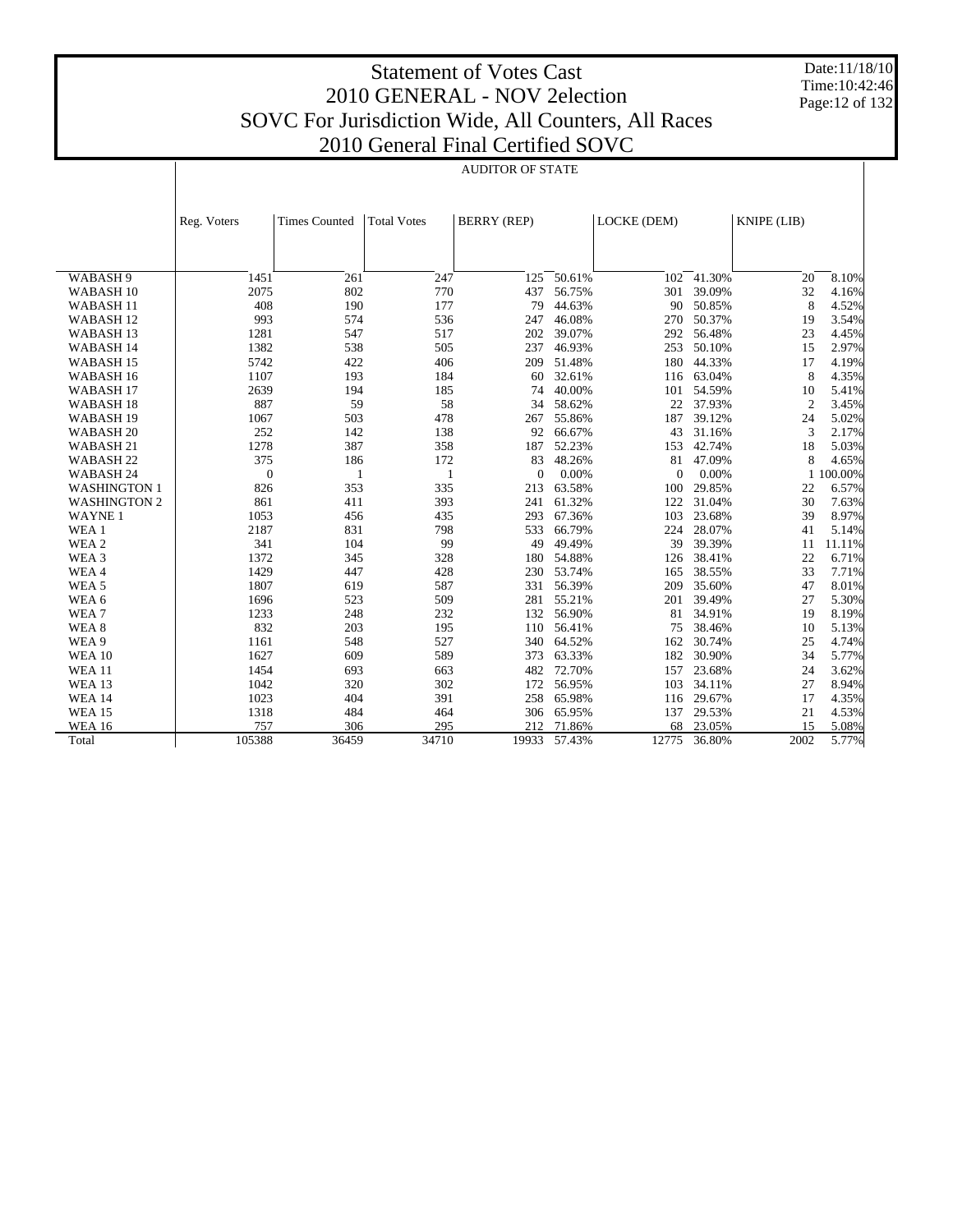Date:11/18/10 Time:10:42:46 Page:13 of 132

|                                            |                  |                         | <b>TREASURER OF STATE</b> |                |                      |                        |                  |
|--------------------------------------------|------------------|-------------------------|---------------------------|----------------|----------------------|------------------------|------------------|
|                                            | Reg. Voters      | <b>Times Counted</b>    | <b>Total Votes</b>        | MOURDOCK (REP) |                      | <b>BUTTIGIEG (DEM)</b> |                  |
|                                            |                  |                         |                           |                |                      |                        |                  |
| Jurisdiction Wide                          |                  |                         |                           |                |                      |                        |                  |
| <b>FAIRFIELD 1</b>                         | 1280             | 577                     | 550                       | 392            | 71.27%               | 158                    | 28.73%           |
| <b>FAIRFIELD 2</b>                         | 1054             | 535<br>458              | 515                       | 379            | 73.59%               | 136<br>144             | 26.41%           |
| <b>FAIRFIELD 3</b><br><b>FAIRFIELD 4</b>   | 974<br>822       | 374                     | 430<br>353                | 286<br>233     | 66.51%<br>66.01%     | 120                    | 33.49%<br>33.99% |
| <b>FAIRFIELD 5</b>                         | 14               | 3                       | 3                         |                | 3 100.00%            | $\boldsymbol{0}$       | 0.00%            |
| <b>FAIRFIELD 6</b>                         | 1014             | 315                     | 297                       |                | 152 51.18%           | 145                    | 48.82%           |
| <b>FAIRFIELD 7</b>                         | 1129             | 333                     | 310                       | 165            | 53.23%               | 145                    | 46.77%           |
| <b>FAIRFIELD 8</b>                         | 1664             | 328                     | 308                       | 139            | 45.13%               | 169                    | 54.87%           |
| <b>FAIRFIELD 9</b>                         | 980              | 401                     | 391                       | 287            | 73.40%               | 104                    | 26.60%           |
| <b>FAIRFIELD 10</b>                        | 1188             | 417                     | 392                       |                | 226 57.65%           | 166                    | 42.35%           |
| <b>FAIRFIELD 11</b>                        | 969              | 399                     | 378                       |                | 243 64.29%           | 135                    | 35.71%           |
| <b>FAIRFIELD 12</b><br><b>FAIRFIELD 13</b> | 1024<br>991      | 299<br>458              | 286<br>431                | 287            | 136 47.55%<br>66.59% | 150<br>144             | 52.45%<br>33.41% |
| <b>FAIRFIELD 14</b>                        | 1067             | 259                     | 242                       | 145            | 59.92%               | 97                     | 40.08%           |
| <b>FAIRFIELD 15</b>                        | 1144             | 409                     | 387                       | 217            | 56.07%               | 170                    | 43.93%           |
| <b>FAIRFIELD 16</b>                        | 1569             | 332                     | 300                       |                | 124 41.33%           | 176                    | 58.67%           |
| <b>FAIRFIELD 17</b>                        | 343              | 120                     | 110                       | 74             | 67.27%               | 36                     | 32.73%           |
| <b>FAIRFIELD 18</b>                        | 952              | 368                     | 350                       | 196            | 56.00%               | 154                    | 44.00%           |
| <b>FAIRFIELD 19</b>                        | 1006             | 326                     | 306                       | 156            | 50.98%               | 150                    | 49.02%           |
| <b>FAIRFIELD 20</b>                        | 1413             | 376                     | 363                       |                | 162 44.63%           | 201                    | 55.37%           |
| <b>FAIRFIELD 21</b>                        | 1121             | 518                     | 492                       | 258            | 52.44%               | 234                    | 47.56%           |
| <b>FAIRFIELD 22</b>                        | 1686             | 301                     | 275                       | 103            | 37.45%               | 172                    | 62.55%           |
| <b>FAIRFIELD 23</b><br><b>FAIRFIELD 24</b> | 1122<br>935      | 272<br>175              | 264<br>169                | 153<br>88      | 57.95%<br>52.07%     | 111<br>81              | 42.05%<br>47.93% |
| <b>FAIRFIELD 25</b>                        | 1018             | 312                     | 293                       | 175            | 59.73%               | 118                    | 40.27%           |
| <b>FAIRFIELD 26</b>                        | 1282             | 561                     | 527                       | 274            | 51.99%               | 253                    | 48.01%           |
| <b>FAIRFIELD 27</b>                        | 1919             | 509                     | 474                       |                | 310 65.40%           | 164                    | 34.60%           |
| <b>FAIRFIELD 28</b>                        | 674              | 258                     | 240                       | 143            | 59.58%               | 97                     | 40.42%           |
| <b>FAIRFIELD 29</b>                        | 1026             | 325                     | 307                       | 176            | 57.33%               | 131                    | 42.67%           |
| <b>FAIRFIELD 30</b>                        | 1135             | 525                     | 500                       | 297            | 59.40%               | 203                    | 40.60%           |
| <b>FAIRFIELD 31</b>                        | 1014             | 352                     | 334                       | 215            | 64.37%               | 119                    | 35.63%           |
| <b>FAIRFIELD 32</b>                        | $\boldsymbol{0}$ | $\boldsymbol{0}$<br>138 | $\boldsymbol{0}$          | 0              |                      | $\boldsymbol{0}$<br>24 |                  |
| JACKSON 3<br><b>LAURAMIE 1</b>             | 316<br>974       | 392                     | 136<br>372                | 112<br>277     | 82.35%<br>74.46%     | 95                     | 17.65%<br>25.54% |
| <b>LAURAMIE 2</b>                          | 675              | 258                     | 244                       | 169            | 69.26%               | 75                     | 30.74%           |
| PERRY 1                                    | 1330             | 650                     | 619                       | 454            | 73.34%               | 165                    | 26.66%           |
| PERRY 2                                    | 1433             | 657                     | 620                       | 497            | 80.16%               | 123                    | 19.84%           |
| PERRY 3                                    | 1216             | 491                     | 474                       | 339            | 71.52%               | 135                    | 28.48%           |
| PERRY 4                                    | 994              | 411                     | 389                       | 270            | 69.41%               | 119                    | 30.59%           |
| PERRY 5                                    | $\mathbf{0}$     | 1                       | 1                         |                | 1 100.00%            | 0                      | $0.00\%$         |
| RANDOLPH 1                                 | 607              | 263                     | 243                       | 191            | 78.60%               | 52                     | 21.40%           |
| SHEFFIELD 1<br>SHEFFIELD 2                 | 823<br>1599      | 300<br>731              | 286<br>705                | 190<br>542     | 66.43%<br>76.88%     | 96<br>163              | 33.57%<br>23.12% |
| SHELBY 1                                   | 662              | 282                     | 266                       | 198            | 74.44%               | 68                     | 25.56%           |
| SHELBY <sub>2</sub>                        | 1018             | 523                     | 489                       | 337            | 68.92%               | 152                    | 31.08%           |
| <b>TIPPECANOE 1</b>                        | 1376             | 666                     | 636                       | 409            | 64.31%               | 227                    | 35.69%           |
| <b>TIPPECANOE 2</b>                        | 681              | 269                     | 256                       | 189            | 73.83%               | 67                     | 26.17%           |
| <b>TIPPECANOE 4</b>                        | 825              | 372                     | 357                       | 214            | 59.94%               | 143                    | 40.06%           |
| <b>TIPPECANOE 5</b>                        | 151              | 79                      | 75                        | 50             | 66.67%               | 25                     | 33.33%           |
| TIPPECANOE 6                               | 1622             | 654                     | 627                       | 418            | 66.67%               | 209                    | 33.33%           |
| TIPPECANOE 7                               | 331              | 149                     | 145                       | 105            | 72.41%               | 40                     | 27.59%           |
| UNION 1                                    | 1131             | 485                     | 459                       | 328<br>422     | 71.46%               | 131<br>220             | 28.54%<br>34.27% |
| WABASH 1<br>WABASH 2                       | 1392<br>2199     | 683<br>650              | 642<br>595                | 367            | 65.73%<br>61.68%     | 228                    | 38.32%           |
| WABASH <sub>3</sub>                        | 700              | 321                     | 293                       | 160            | 54.61%               | 133                    | 45.39%           |
| WABASH 4                                   | 1132             | 627                     | 579                       | 342            | 59.07%               | 237                    | 40.93%           |
| WABASH 5                                   | 1488             | 624                     | 567                       | 306            | 53.97%               | 261                    | 46.03%           |
| WABASH 6                                   | 1389             | 636                     | 598                       |                | 322 53.85%           | 276                    | 46.15%           |
| WABASH 7                                   | 1297             | 543                     | 494                       | 293            | 59.31%               | 201                    | 40.69%           |
| WABASH 8                                   | 1542             | 506                     | 488                       |                | 282 57.79%           |                        | 206 42.21%       |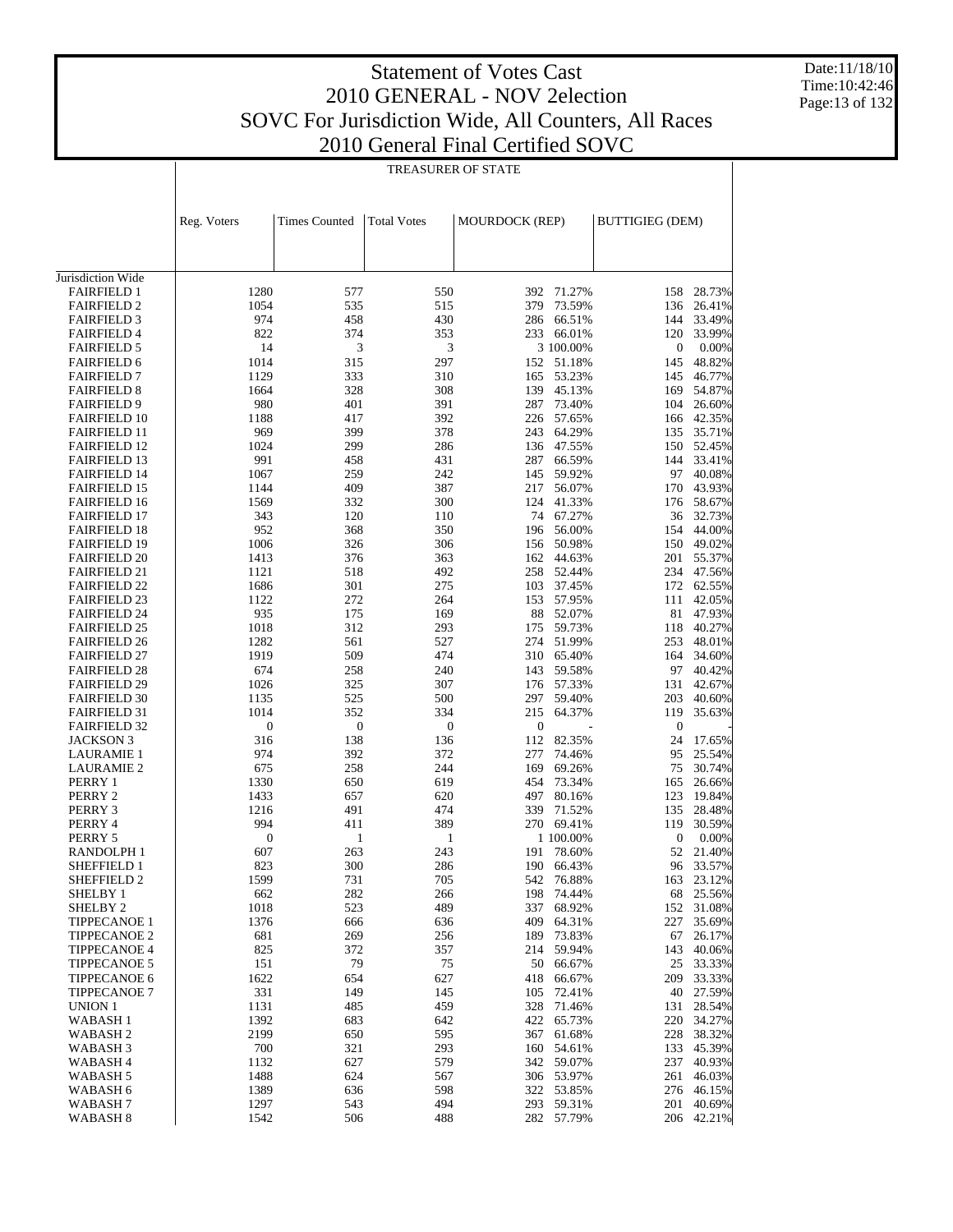Date:11/18/10 Time:10:42:46 Page:14 of 132

|                      | <b>TREASURER OF STATE</b> |                      |                    |                       |            |                        |        |  |  |  |
|----------------------|---------------------------|----------------------|--------------------|-----------------------|------------|------------------------|--------|--|--|--|
|                      | Reg. Voters               | <b>Times Counted</b> | <b>Total Votes</b> | <b>MOURDOCK (REP)</b> |            | <b>BUTTIGIEG (DEM)</b> |        |  |  |  |
|                      |                           |                      |                    |                       |            |                        |        |  |  |  |
| WABASH 9             | 1451                      | 261                  | 246                | 142                   | 57.72%     | 104                    | 42.28% |  |  |  |
| WABASH <sub>10</sub> | 2075                      | 802                  | 764                | 478                   | 62.57%     | 286                    | 37.43% |  |  |  |
| <b>WABASH11</b>      | 408                       | 190                  | 177                | 89                    | 50.28%     | 88                     | 49.72% |  |  |  |
| WABASH <sub>12</sub> | 993                       | 574                  | 531                | 255                   | 48.02%     | 276                    | 51.98% |  |  |  |
| WABASH <sub>13</sub> | 1281                      | 547                  | 508                | 219                   | 43.11%     | 289                    | 56.89% |  |  |  |
| WABASH 14            | 1382                      | 538                  | 494                | 240                   | 48.58%     | 254                    | 51.42% |  |  |  |
| WABASH <sub>15</sub> | 5742                      | 422                  | 404                |                       | 236 58.42% | 168                    | 41.58% |  |  |  |
| WABASH <sub>16</sub> | 1107                      | 193                  | 178                | 60                    | 33.71%     | 118                    | 66.29% |  |  |  |
| WABASH <sub>17</sub> | 2639                      | 194                  | 182                | 86                    | 47.25%     | 96                     | 52.75% |  |  |  |
| WABASH 18            | 887                       | 59                   | 58                 | 38                    | 65.52%     | 20                     | 34.48% |  |  |  |
| WABASH <sub>19</sub> | 1067                      | 503                  | 473                | 295                   | 62.37%     | 178                    | 37.63% |  |  |  |
| WABASH <sub>20</sub> | 252                       | 142                  | 137                | 96                    | 70.07%     | 41                     | 29.93% |  |  |  |
| WABASH <sub>21</sub> | 1278                      | 387                  | 357                | 196                   | 54.90%     | 161                    | 45.10% |  |  |  |
| WABASH <sub>22</sub> | 375                       | 186                  | 172                |                       | 91 52.91%  | 81                     | 47.09% |  |  |  |
| WABASH 24            | $\overline{0}$            | $\mathbf{1}$         | 1                  |                       | 1 100.00%  | $\mathbf{0}$           | 0.00%  |  |  |  |
| <b>WASHINGTON 1</b>  | 826                       | 353                  | 340                | 237                   | 69.71%     | 103                    | 30.29% |  |  |  |
| <b>WASHINGTON 2</b>  | 861                       | 411                  | 393                | 261                   | 66.41%     | 132                    | 33.59% |  |  |  |
| <b>WAYNE1</b>        | 1053                      | 456                  | 431                | 327                   | 75.87%     | 104                    | 24.13% |  |  |  |
| WEA 1                | 2187                      | 831                  | 790                | 565                   | 71.52%     | 225                    | 28.48% |  |  |  |
| WEA 2                | 341                       | 104                  | 96                 | 55                    | 57.29%     | 41                     | 42.71% |  |  |  |
| WEA <sub>3</sub>     | 1372                      | 345                  | 324                | 205                   | 63.27%     | 119                    | 36.73% |  |  |  |
| WEA4                 | 1429                      | 447                  | 422                | 252                   | 59.72%     | 170                    | 40.28% |  |  |  |
| WEA <sub>5</sub>     | 1807                      | 619                  | 579                | 372                   | 64.25%     | 207                    | 35.75% |  |  |  |
| WEA 6                | 1696                      | 523                  | 506                | 317                   | 62.65%     | 189                    | 37.35% |  |  |  |
| WEA7                 | 1233                      | 248                  | 229                | 152                   | 66.38%     | 77                     | 33.62% |  |  |  |
| WEA 8                | 832                       | 203                  | 196                | 120                   | 61.22%     | 76                     | 38.78% |  |  |  |
| WEA 9                | 1161                      | 548                  | 526                | 370                   | 70.34%     | 156                    | 29.66% |  |  |  |
| <b>WEA 10</b>        | 1627                      | 609                  | 592                | 411                   | 69.43%     | 181                    | 30.57% |  |  |  |
| <b>WEA 11</b>        | 1454                      | 693                  | 663                | 517                   | 77.98%     | 146                    | 22.02% |  |  |  |
| <b>WEA 13</b>        | 1042                      | 320                  | 301                | 198                   | 65.78%     | 103                    | 34.22% |  |  |  |
| <b>WEA 14</b>        | 1023                      | 404                  | 391                | 261                   | 66.75%     | 130                    | 33.25% |  |  |  |
| <b>WEA 15</b>        | 1318                      | 484                  | 459                | 323                   | 70.37%     | 136                    | 29.63% |  |  |  |
| <b>WEA 16</b>        | 757                       | 306                  | 289                | 217                   | 75.09%     | 72                     | 24.91% |  |  |  |
| Total                | 105388                    | 36459                | 34441              | 21660                 | 62.89%     | 12781                  | 37.11% |  |  |  |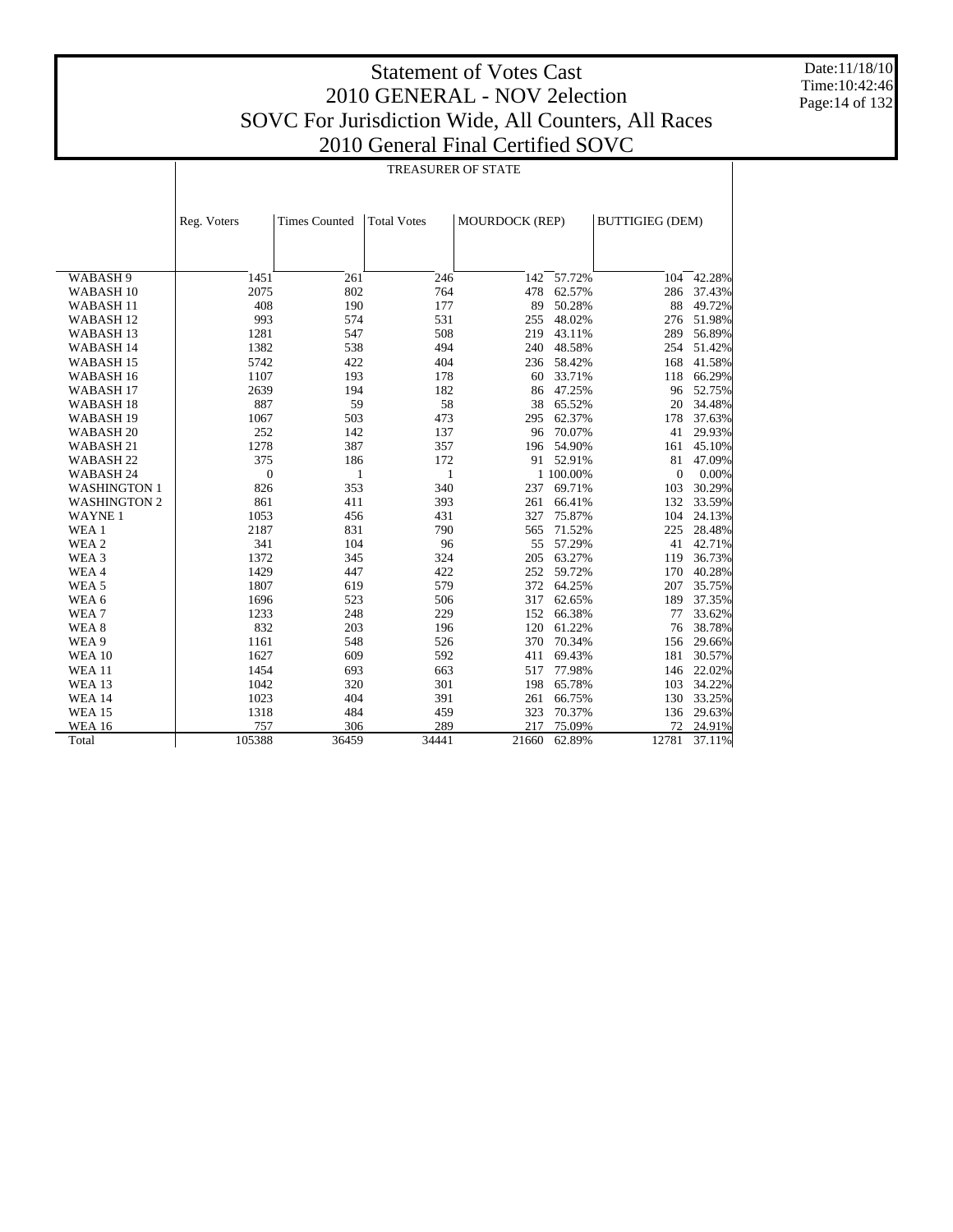Date:11/18/10 Time:10:42:46 Page:15 of 132

|                                            |                         |                      |                    | US REP - DISTRICT 4 |                          |                      |                      |                    |                 |
|--------------------------------------------|-------------------------|----------------------|--------------------|---------------------|--------------------------|----------------------|----------------------|--------------------|-----------------|
|                                            |                         |                      |                    |                     |                          |                      |                      |                    |                 |
|                                            |                         |                      |                    |                     |                          |                      |                      |                    |                 |
|                                            | Reg. Voters             | <b>Times Counted</b> | <b>Total Votes</b> | <b>ROKITA (REP)</b> |                          | <b>SANDERS (DEM)</b> |                      | DUNCAN (LIB)       |                 |
|                                            |                         |                      |                    |                     |                          |                      |                      |                    |                 |
|                                            |                         |                      |                    |                     |                          |                      |                      |                    |                 |
| Jurisdiction Wide<br><b>FAIRFIELD 1</b>    | 1280                    | 577                  | 565                |                     | 390 69.03%               |                      | 153 27.08%           | 21                 | 3.72%           |
| <b>FAIRFIELD 2</b>                         | 1054                    | 535                  | 526                | 359                 | 68.25%                   | 147                  | 27.95%               | 19                 | 3.61%           |
| <b>FAIRFIELD 3</b>                         | 974                     | 458                  | 447                |                     | 276 61.74%               | 148                  | 33.11%               | 23                 | 5.15%           |
| <b>FAIRFIELD 4</b>                         | 822<br>14               | 374<br>3             | 362<br>3           | 209                 | 57.73%<br>2 66.67%       | 131                  | 36.19%               | 20<br>$\mathbf{1}$ | 5.52%           |
| <b>FAIRFIELD 5</b><br><b>FAIRFIELD 6</b>   | 1014                    | 315                  | 305                | 145                 | 47.54%                   | 0<br>139             | 0.00%<br>45.57%      | 21                 | 33.33%<br>6.89% |
| <b>FAIRFIELD 7</b>                         | 1129                    | 333                  | 318                |                     | 152 47.80%               | 142                  | 44.65%               | 23                 | 7.23%           |
| <b>FAIRFIELD 8</b>                         | 1664                    | 328                  | 317                | 128                 | 40.38%                   | 167                  | 52.68%               | 22                 | 6.94%           |
| <b>FAIRFIELD 9</b>                         | 980                     | 401                  | 396                | 271                 | 68.43%                   |                      | 114 28.79%           | 11                 | 2.78%           |
| <b>FAIRFIELD 10</b><br><b>FAIRFIELD 11</b> | 1188<br>969             | 417<br>399           | 405<br>390         |                     | 216 53.33%<br>220 56.41% | 159<br>149           | 39.26%<br>38.21%     | 30<br>20           | 7.41%<br>5.13%  |
| <b>FAIRFIELD 12</b>                        | 1024                    | 299                  | 292                | 125                 | 42.81%                   |                      | 150 51.37%           | 17                 | 5.82%           |
| <b>FAIRFIELD 13</b>                        | 991                     | 458                  | 449                | 283                 | 63.03%                   |                      | 148 32.96%           | 18                 | 4.01%           |
| <b>FAIRFIELD 14</b>                        | 1067                    | 259                  | 249                | 133                 | 53.41%                   | 98                   | 39.36%               | 16                 | 6.43%           |
| <b>FAIRFIELD 15</b><br><b>FAIRFIELD 16</b> | 1144<br>1569            | 409<br>332           | 395<br>320         | 108                 | 209 52.91%<br>33.75%     | 184                  | 163 41.27%<br>57.50% | 22<br>27           | 5.57%<br>8.44%  |
| <b>FAIRFIELD 17</b>                        | 343                     | 120                  | 115                |                     | 74 64.35%                |                      | 36 31.30%            | 5                  | 4.35%           |
| <b>FAIRFIELD 18</b>                        | 952                     | 368                  | 358                | 185                 | 51.68%                   | 153                  | 42.74%               | 20                 | 5.59%           |
| <b>FAIRFIELD 19</b>                        | 1006                    | 326                  | 318                |                     | 154 48.43%               |                      | 145 45.60%           | 18                 | 5.66%           |
| <b>FAIRFIELD 20</b><br><b>FAIRFIELD 21</b> | 1413<br>1121            | 376<br>518           | 370<br>512         | 145                 | 39.19%<br>261 50.98%     | 200<br>227           | 54.05%<br>44.34%     | 24<br>24           | 6.49%<br>4.69%  |
| <b>FAIRFIELD 22</b>                        | 1686                    | 331                  | 319                | 107                 | 33.54%                   | 186                  | 58.31%               | 23                 | 7.21%           |
| <b>FAIRFIELD 23</b>                        | 1122                    | 272                  | 264                |                     | 148 56.06%               |                      | 105 39.77%           | 10                 | 3.79%           |
| <b>FAIRFIELD 24</b>                        | 935                     | 175                  | 172                |                     | 82 47.67%                | 83                   | 48.26%               | $\overline{7}$     | 4.07%           |
| <b>FAIRFIELD 25</b><br><b>FAIRFIELD 26</b> | 1018<br>1282            | 312<br>561           | 300<br>542         | 257                 | 162 54.00%<br>47.42%     | 113<br>257           | 37.67%<br>47.42%     | 23<br>28           | 7.67%<br>5.17%  |
| <b>FAIRFIELD 27</b>                        | 1919                    | 509                  | 492                |                     | 292 59.35%               |                      | 175 35.57%           | 25                 | 5.08%           |
| <b>FAIRFIELD 28</b>                        | 674                     | 258                  | 247                |                     | 136 55.06%               | 99                   | 40.08%               | 11                 | 4.45%           |
| <b>FAIRFIELD 29</b>                        | 1026                    | 325                  | 315                |                     | 179 56.83%               | 119                  | 37.78%               | 16                 | 5.08%           |
| <b>FAIRFIELD 30</b><br><b>FAIRFIELD 31</b> | 1135<br>1014            | 525<br>352           | 514<br>342         | 272<br>204          | 52.92%<br>59.65%         | 206<br>117           | 40.08%<br>34.21%     | 35<br>21           | 6.81%<br>6.14%  |
| <b>FAIRFIELD 32</b>                        | $\boldsymbol{0}$        | $\boldsymbol{0}$     | $\boldsymbol{0}$   | $\mathbf{0}$        |                          | $\boldsymbol{0}$     |                      | $\theta$           |                 |
| <b>JACKSON 3</b>                           | 316                     | 138                  | 137                | 108                 | 78.83%                   | 26                   | 18.98%               | $\overline{2}$     | 1.46%           |
| <b>LAURAMIE 1</b>                          | 974                     | 392                  | 387                | 258                 | 66.67%                   | 101                  | 26.10%               | 28                 | 7.24%           |
| <b>LAURAMIE 2</b><br>PERRY 1               | 675<br>1330             | 258<br>650           | 249<br>637         | 157<br>436          | 63.05%<br>68.45%         | 169                  | 78 31.33%<br>26.53%  | 14<br>31           | 5.62%<br>4.87%  |
| PERRY 2                                    | 1433                    | 657                  | 641                |                     | 472 73.63%               |                      | 136 21.22%           | 33                 | 5.15%           |
| PERRY 3                                    | 1216                    | 491                  | 484                | 321                 | 66.32%                   | 135                  | 27.89%               | 27                 | 5.58%           |
| PERRY 4                                    | 994                     | 411                  | 401                |                     | 261 65.09%               |                      | 117 29.18%           | 23                 | 5.74%           |
| PERRY 5<br>RANDOLPH 1                      | $\boldsymbol{0}$<br>607 | 1<br>263             | 1<br>257           |                     | 1 100.00%<br>182 70.82%  | $\mathbf{0}$<br>54   | 0.00%<br>21.01%      | $\theta$<br>20     | 0.00%<br>7.78%  |
| SHEFFIELD 1                                | 823                     | 300                  | 297                |                     | 178 59.93%               |                      | 99 33.33%            | 20                 | 6.73%           |
| SHEFFIELD 2                                | 1599                    | 731                  | 723                | 493                 | 68.19%                   | 172                  | 23.79%               | 58                 | 8.02%           |
| <b>SHELBY 1</b>                            | 662                     | 282                  | 274                | 190                 | 69.34%                   | 69                   | 25.18%               | 15                 | 5.47%           |
| SHELBY <sub>2</sub><br><b>TIPPECANOE 1</b> | 1018<br>1376            | 523<br>666           | 508<br>654         | 325<br>385          | 63.98%<br>58.87%         | 167<br>224           | 32.87%<br>34.25%     | 16<br>45           | 3.15%<br>6.88%  |
| <b>TIPPECANOE 2</b>                        | 681                     | 269                  | 265                |                     | 168 63.40%               | 76                   | 28.68%               | 20                 | 7.55%           |
| <b>TIPPECANOE 4</b>                        | 825                     | 372                  | 365                | 195                 | 53.42%                   | 136                  | 37.26%               | 33                 | 9.04%           |
| <b>TIPPECANOE 5</b>                        | 151                     | 79                   | 78                 | 47                  | 60.26%                   | 28                   | 35.90%               | 3                  | 3.85%           |
| <b>TIPPECANOE 6</b><br><b>TIPPECANOE 7</b> | 1622<br>331             | 654<br>149           | 637<br>147         | 404                 | 63.42%<br>93 63.27%      | 205<br>46            | 32.18%<br>31.29%     | 28<br>8            | 4.40%<br>5.44%  |
| UNION 1                                    | 1131                    | 485                  | 479                | 320                 | 66.81%                   | 128                  | 26.72%               | 31                 | 6.47%           |
| <b>WABASH1</b>                             | 1392                    | 683                  | 666                |                     | 412 61.86%               | 224                  | 33.63%               | 30                 | 4.50%           |
| WABASH <sub>2</sub>                        | 2199                    | 650                  | 632                |                     | 350 55.38%               | 242                  | 38.29%               | 38                 | 6.01%           |
| WABASH <sub>3</sub>                        | 700                     | 321<br>627           | 307                |                     | 153 49.84%               |                      | 145 47.23%           | 9                  | 2.93%           |
| WABASH <sub>4</sub><br>WABASH 5            | 1132<br>1488            | 624                  | 616<br>601         | 338                 | 54.87%<br>299 49.75%     | 265                  | 43.02%<br>284 47.25% | 13<br>18           | 2.11%<br>3.00%  |
| WABASH 6                                   | 1389                    | 636                  | 622                |                     | 322 51.77%               |                      | 282 45.34%           | 16                 | 2.57%           |
| WABASH <sub>7</sub>                        | 1297                    | 543                  | 514                |                     | 277 53.89%               |                      | 225 43.77%           | 12                 | 2.33%           |
| WABASH <sub>8</sub>                        | 1542                    | 506                  | 501                |                     | 256 51.10%               |                      | 226 45.11%           | 18                 | 3.59%           |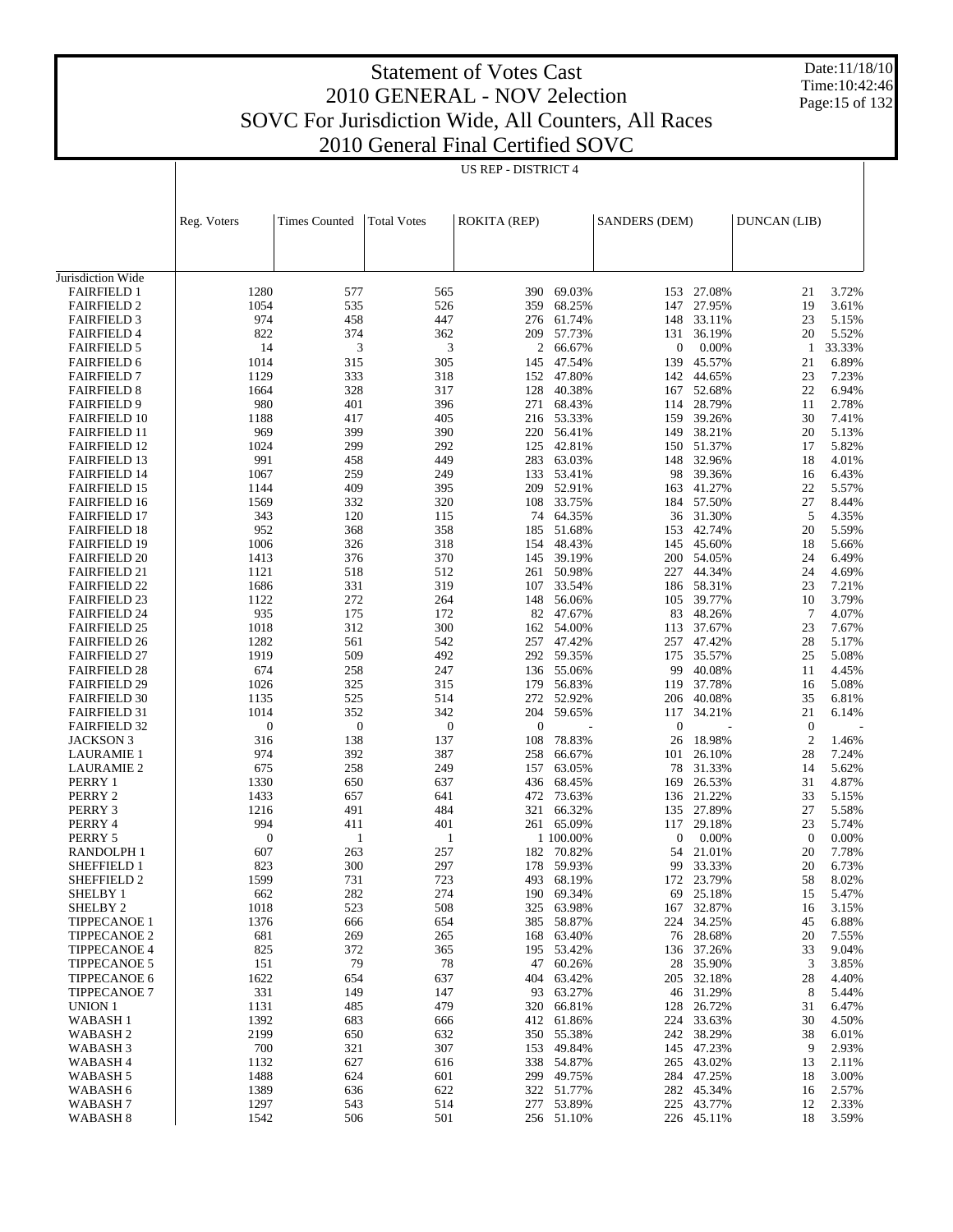Date:11/18/10 Time:10:42:46 Page:16 of 132

|                      |              |                      |                    | $2010$ Octivial I final Centrica SO VC |        |                      |        |                |           |
|----------------------|--------------|----------------------|--------------------|----------------------------------------|--------|----------------------|--------|----------------|-----------|
|                      |              |                      |                    | <b>US REP - DISTRICT 4</b>             |        |                      |        |                |           |
|                      |              |                      |                    |                                        |        |                      |        |                |           |
|                      |              |                      |                    |                                        |        |                      |        |                |           |
|                      |              |                      |                    |                                        |        |                      |        |                |           |
|                      | Reg. Voters  | <b>Times Counted</b> | <b>Total Votes</b> | <b>ROKITA (REP)</b>                    |        | <b>SANDERS (DEM)</b> |        | DUNCAN (LIB)   |           |
|                      |              |                      |                    |                                        |        |                      |        |                |           |
|                      |              |                      |                    |                                        |        |                      |        |                |           |
|                      |              |                      |                    |                                        |        |                      |        |                |           |
| WABASH 9             | 1451         | 261                  | 256                | 130                                    | 50.78% | 110                  | 42.97% | 14             | 5.47%     |
| WABASH <sub>10</sub> | 2075         | 802                  | 792                | 441                                    | 55.68% | 302                  | 38.13% | 47             | 5.93%     |
| WABASH <sub>11</sub> | 408          | 190                  | 187                | 75                                     | 40.11% | 103                  | 55.08% | 9              | 4.81%     |
| WABASH <sub>12</sub> | 993          | 574                  | 564                | 267                                    | 47.34% | 280                  | 49.65% | 17             | 3.01%     |
| WABASH <sub>13</sub> | 1281         | 547                  | 542                | 217                                    | 40.04% | 307                  | 56.64% | 17             | 3.14%     |
| WABASH 14            | 1382         | 538                  | 526                | 241                                    | 45.82% | 271                  | 51.52% | 14             | 2.66%     |
| WABASH 15            | 5742         | 422                  | 418                | 210                                    | 50.24% | 185                  | 44.26% | 22             | 5.26%     |
| WABASH 16            | 1107         | 193                  | 188                | 55                                     | 29.26% | 128                  | 68.09% | 5              | 2.66%     |
| WABASH 17            | 2639         | 194                  | 191                | 75                                     | 39.27% | 103                  | 53.93% | 11             | 5.76%     |
| WABASH <sub>18</sub> | 887          | 59                   | 58                 | 33                                     | 56.90% | 22                   | 37.93% | $\overline{2}$ | 3.45%     |
| WABASH 19            | 1067         | 503                  | 489                | 278                                    | 56.85% | 196                  | 40.08% | 15             | 3.07%     |
| WABASH <sub>20</sub> | 252          | 142                  | 138                | 87                                     | 63.04% | 46                   | 33.33% | 5              | 3.62%     |
| WABASH 21            | 1278         | 387                  | 383                | 197                                    | 51.44% | 168                  | 43.86% | 18             | 4.70%     |
| WABASH <sub>22</sub> | 375          | 186                  | 183                | 84                                     | 45.90% | 89                   | 48.63% | 10             | 5.46%     |
| WABASH 24            | $\mathbf{0}$ | 1                    | $\mathbf{1}$       | $\Omega$                               | 0.00%  | $\Omega$             | 0.00%  |                | 1 100.00% |
| <b>WASHINGTON 1</b>  | 826          | 353                  | 346                | 222                                    | 64.16% | 99                   | 28.61% | 25             | 7.23%     |
| <b>WASHINGTON 2</b>  | 861          | 411                  | 399                | 247                                    | 61.90% | 128                  | 32.08% | 24             | 6.02%     |
| <b>WAYNE1</b>        | 1053         | 456                  | 447                | 292                                    | 65.32% | 110                  | 24.61% | 43             | 9.62%     |
| WEA 1                | 2187         | 831                  | 810                | 525                                    | 64.81% | 244                  | 30.12% | 41             | 5.06%     |
| WEA <sub>2</sub>     | 341          | 104                  | 100                | 51                                     | 51.00% | 40                   | 40.00% | 8              | 8.00%     |
| WEA 3                | 1372         | 345                  | 332                | 183                                    | 55.12% | 119                  | 35.84% | 29             | 8.73%     |
| WEA4                 | 1429         | 447                  | 435                | 233                                    | 53.56% | 174                  | 40.00% | 27             | 6.21%     |
| WEA <sub>5</sub>     | 1807         | 619                  | 602                | 358                                    | 59.47% | 207                  | 34.39% | 36             | 5.98%     |
| WEA 6                | 1696         | 523                  | 514                | 304                                    | 59.14% | 183                  | 35.60% | 25             | 4.86%     |
| WEA7                 | 1233         | 248                  | 237                | 143                                    | 60.34% | 78                   | 32.91% | 16             | 6.75%     |
| WEA <sub>8</sub>     | 832          | 203                  | 199                | 115                                    | 57.79% | 70                   | 35.18% | 14             | 7.04%     |
| WEA 9                | 1161         | 548                  | 536                | 350                                    | 65.30% | 160                  | 29.85% | 26             | 4.85%     |
| <b>WEA 10</b>        | 1627         | 609                  | 604                | 402                                    | 66.56% | 174                  | 28.81% | 28             | 4.64%     |
| <b>WEA 11</b>        | 1454         | 693                  | 679                | 499                                    | 73.49% | 159                  | 23.42% | 21             | 3.09%     |
| <b>WEA 13</b>        | 1042         | 320                  | 309                | 181                                    | 58.58% | 107                  | 34.63% | 21             | 6.80%     |
| <b>WEA 14</b>        | 1023         | 404                  | 398                | 264                                    | 66.33% | 118                  | 29.65% | 16             | 4.02%     |
| <b>WEA 15</b>        | 1318         | 484                  | 477                | 318                                    | 66.67% | 127                  | 26.62% | 32             | 6.71%     |
| <b>WEA 16</b>        | 757          | 306                  | 301                | 210                                    | 69.77% | 73                   | 24.25% | 17             | 5.65%     |
| Total                | 105388       | 36489                | 35640              | 20572                                  | 57.72% | 13152                | 36.90% | 1866           | 5.24%     |
|                      |              |                      |                    |                                        |        |                      |        |                |           |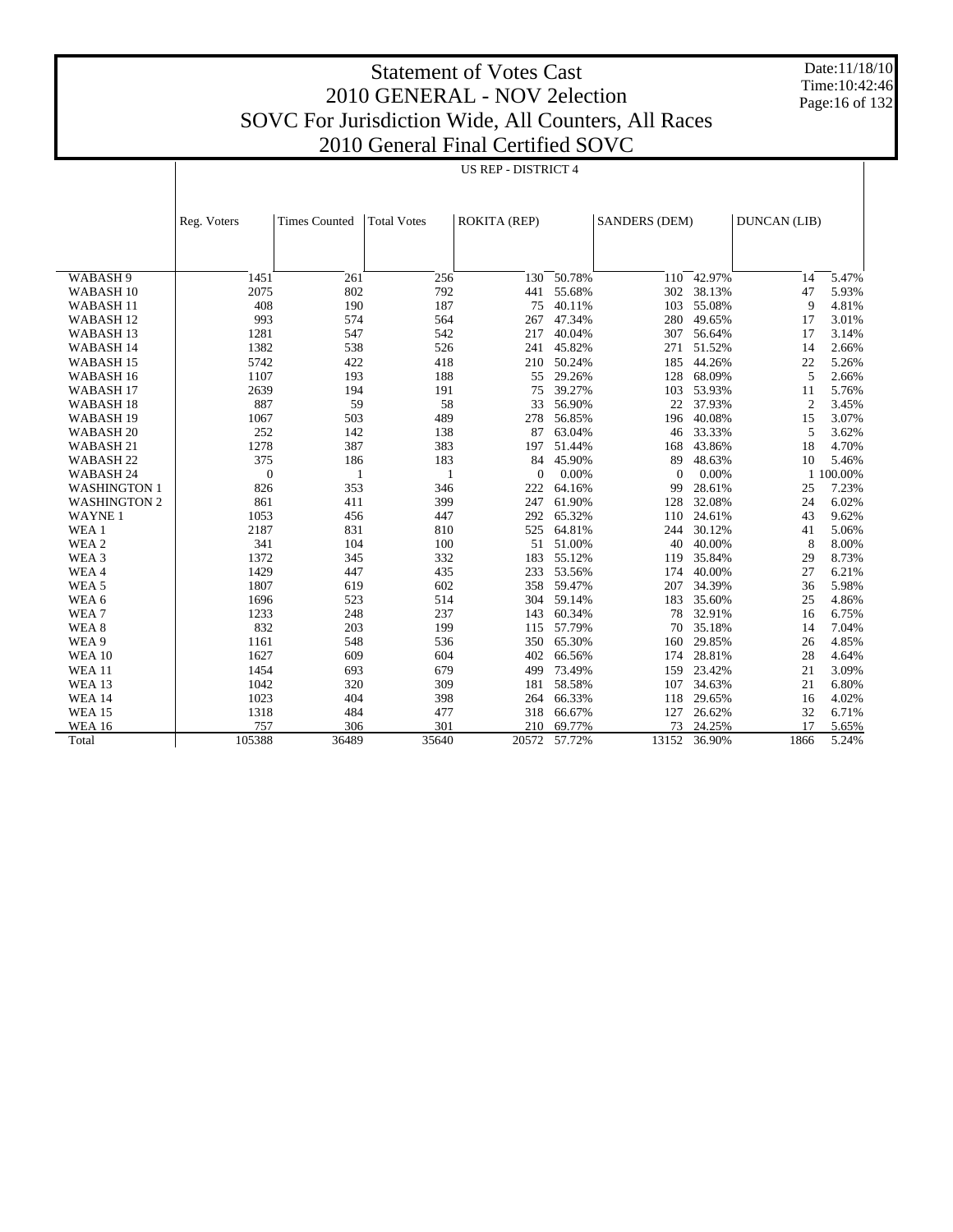Date:11/18/10 Time:10:42:46 Page:17 of 132

|                                            | US REP - DISTRICT                       |                          |                          | STATE SENATOR - DISTRICT 22 |                     |                          |                        |                      |
|--------------------------------------------|-----------------------------------------|--------------------------|--------------------------|-----------------------------|---------------------|--------------------------|------------------------|----------------------|
|                                            | 4                                       |                          |                          |                             |                     |                          |                        |                      |
|                                            |                                         |                          |                          |                             |                     |                          |                        |                      |
|                                            |                                         |                          |                          |                             |                     |                          |                        |                      |
|                                            | Write-In Votes                          | Reg. Voters              | <b>Times Counted</b>     | <b>Total Votes</b>          | <b>ALTING (REP)</b> |                          | <b>OXENRIDER (DEM)</b> |                      |
|                                            |                                         |                          |                          |                             |                     |                          |                        |                      |
|                                            |                                         |                          |                          |                             |                     |                          |                        |                      |
| Jurisdiction Wide                          |                                         |                          |                          |                             |                     |                          |                        |                      |
| <b>FAIRFIELD 1</b>                         | 0.18%<br>1                              |                          | $\overline{a}$           |                             |                     |                          |                        |                      |
| <b>FAIRFIELD 2</b>                         | 0.19%<br>1                              | 1054                     | 535                      | 525                         | 400                 | 76.19%                   | 125                    | 23.81%               |
| <b>FAIRFIELD 3</b>                         | $\boldsymbol{0}$<br>0.00%               | 974                      | 458                      | 448                         |                     | 346 77.23%               | 102                    | 22.77%               |
| <b>FAIRFIELD 4</b>                         | 2<br>0.55%                              | 822                      | 374                      | 363                         |                     | 274 75.48%               | 89                     | 24.52%               |
| <b>FAIRFIELD 5</b>                         | $\boldsymbol{0}$<br>0.00%               | 14                       | 3                        | 3                           |                     | 3 100.00%                | $\boldsymbol{0}$       | 0.00%                |
| <b>FAIRFIELD 6</b>                         | 0<br>0.00%                              |                          | $\overline{a}$           |                             |                     |                          |                        |                      |
| <b>FAIRFIELD 7</b>                         | 0.31%<br>1                              | ÷                        | $\overline{\phantom{a}}$ |                             |                     |                          |                        |                      |
| <b>FAIRFIELD 8</b>                         | 0<br>0.00%                              |                          | ÷,                       |                             |                     |                          |                        |                      |
| <b>FAIRFIELD 9</b><br><b>FAIRFIELD 10</b>  | $\boldsymbol{0}$<br>0.00%<br>0.00%<br>0 | 980<br>1188              | 401<br>417               | 393<br>405                  | 265                 | 300 76.34%<br>65.43%     | 93<br>140              | 23.66%<br>34.57%     |
| <b>FAIRFIELD 11</b>                        | 1<br>0.26%                              |                          | $\overline{a}$           | $\overline{\phantom{a}}$    |                     |                          |                        |                      |
| <b>FAIRFIELD 12</b>                        | 0<br>0.00%                              | $\overline{\phantom{a}}$ | $\sim$                   | ÷.                          |                     |                          |                        |                      |
| <b>FAIRFIELD 13</b>                        | $\boldsymbol{0}$<br>0.00%               | 991                      | 458                      | 444                         | 335                 | 75.45%                   | 109                    | 24.55%               |
| <b>FAIRFIELD 14</b>                        | 2<br>0.80%                              | 1067                     | 259                      | 251                         | 162                 | 64.54%                   | 89                     | 35.46%               |
| <b>FAIRFIELD 15</b>                        | 0.25%<br>1                              |                          |                          | $\overline{\phantom{a}}$    |                     |                          |                        |                      |
| <b>FAIRFIELD 16</b>                        | 0.31%<br>1                              | ٠                        | $\overline{\phantom{a}}$ | $\overline{\phantom{a}}$    |                     |                          |                        |                      |
| <b>FAIRFIELD 17</b>                        | 0<br>0.00%                              | 343                      | 120                      | 117                         | 81                  | 69.23%                   | 36                     | 30.77%               |
| <b>FAIRFIELD 18</b>                        | 0<br>0.00%                              | 952                      | 368                      | 358                         | 223                 | 62.29%                   | 135                    | 37.71%               |
| <b>FAIRFIELD 19</b>                        | 0.31%<br>1                              | 1006                     | 326                      | 312                         | 189                 | 60.58%                   | 123                    | 39.42%               |
| <b>FAIRFIELD 20</b>                        | 0.27%<br>1                              |                          | $\overline{\phantom{a}}$ | $\overline{\phantom{a}}$    |                     |                          |                        |                      |
| <b>FAIRFIELD 21</b>                        | 0<br>0.00%                              | 1121                     | 518                      | 507                         | 323                 | 63.71%                   | 184                    | 36.29%               |
| <b>FAIRFIELD 22</b><br><b>FAIRFIELD 23</b> | 3<br>0.94%<br>0.38%<br>1                | 1686<br>1122             | 301<br>272               | 290<br>264                  | 127                 | 43.79%<br>164 62.12%     | 163                    | 56.21%<br>100 37.88% |
| <b>FAIRFIELD 24</b>                        | 0<br>0.00%                              | 935                      | 175                      | 174                         |                     | 100 57.47%               | 74                     | 42.53%               |
| <b>FAIRFIELD 25</b>                        | 2<br>0.67%                              | 1018                     | 312                      | 301                         |                     | 202 67.11%               | 99                     | 32.89%               |
| <b>FAIRFIELD 26</b>                        | 0<br>0.00%                              | 1282                     | 561                      | 543                         |                     | 324 59.67%               |                        | 219 40.33%           |
| <b>FAIRFIELD 27</b>                        | 0<br>0.00%                              | 1919                     | 509                      | 488                         |                     | 337 69.06%               | 151                    | 30.94%               |
| <b>FAIRFIELD 28</b>                        | 0.40%<br>1                              | 674                      | 258                      | 248                         |                     | 164 66.13%               | 84                     | 33.87%               |
| <b>FAIRFIELD 29</b>                        | 0.32%<br>1                              | 1026                     | 325                      | 317                         |                     | 207 65.30%               |                        | 110 34.70%           |
| <b>FAIRFIELD 30</b>                        | 0.19%<br>1                              | 1135                     | 525                      | 516                         | 359                 | 69.57%                   | 157                    | 30.43%               |
| <b>FAIRFIELD 31</b>                        | $\boldsymbol{0}$<br>0.00%               | 1014                     | 352                      | 341                         | 245                 | 71.85%                   |                        | 96 28.15%            |
| <b>FAIRFIELD 32</b>                        | 0                                       | $\mathbf{0}$             | $\boldsymbol{0}$         | $\mathbf{0}$                | $\mathbf{0}$        |                          | $\boldsymbol{0}$       |                      |
| JACKSON 3                                  | 0.73%<br>1                              | 316                      | 138                      | 136                         |                     | 115 84.56%               | 21                     | 15.44%               |
| <b>LAURAMIE 1</b>                          | $\overline{0}$<br>0.00%                 | 974                      | 392                      | 383                         | 297                 | 77.55%                   | 86                     | 22.45%               |
| <b>LAURAMIE 2</b><br>PERRY 1               | $\boldsymbol{0}$<br>0.00%<br>1<br>0.16% | 675<br>1330              | 258<br>650               | 248<br>634                  |                     | 181 72.98%<br>492 77.60% | 142                    | 67 27.02%<br>22.40%  |
| PERRY 2                                    | 0<br>0.00%                              | 1433                     | 657                      | 632                         |                     | 507 80.22%               |                        | 125 19.78%           |
| PERRY 3                                    | 0.21%<br>1                              | 1216                     | 491                      | 483                         | 365                 | 75.57%                   | 118                    | 24.43%               |
| PERRY 4                                    | 0.00%<br>0                              | 994                      | 411                      | 403                         |                     | 302 74.94%               | 101                    | 25.06%               |
| PERRY 5                                    | 0.00%<br>0                              | $\boldsymbol{0}$         | 1                        | 1                           |                     | 1 100.00%                | 0                      | 0.00%                |
| RANDOLPH 1                                 | 0.39%<br>1                              | 607                      | 263                      | 259                         |                     | 217 83.78%               |                        | 42 16.22%            |
| SHEFFIELD 1                                | 0.00%<br>0                              | 823                      | 300                      | 296                         |                     | 216 72.97%               |                        | 80 27.03%            |
| SHEFFIELD 2                                | 0<br>0.00%                              | 1599                     | 731                      | 718                         |                     | 575 80.08%               | 143                    | 19.92%               |
| <b>SHELBY 1</b>                            | 0.00%<br>0                              | 662                      | 282                      | 274                         | 223                 | 81.39%                   | 51                     | 18.61%               |
| SHELBY <sub>2</sub>                        | 0<br>0.00%                              | 1018                     | 523                      | 511                         |                     | 376 73.58%               |                        | 135 26.42%           |
| <b>TIPPECANOE 1</b>                        | 0.00%<br>0                              |                          | Ĭ.                       | $\overline{a}$              |                     |                          | Ĭ.                     |                      |
| <b>TIPPECANOE 2</b>                        | 0.38%<br>1                              | ÷,                       | L,                       |                             |                     |                          | ÷,                     |                      |
| <b>TIPPECANOE 4</b><br><b>TIPPECANOE 5</b> | 0.27%<br>1<br>0<br>0.00%                | L,                       |                          |                             |                     |                          | L,                     |                      |
| <b>TIPPECANOE 6</b>                        | 0<br>0.00%                              |                          |                          |                             |                     |                          | -<br>-                 |                      |
| <b>TIPPECANOE 7</b>                        | 0<br>0.00%                              |                          | ÷,                       |                             |                     |                          |                        |                      |
| UNION 1                                    | 0<br>0.00%                              | 1131                     | 485                      | 477                         | 362                 | 75.89%                   | 115                    | 24.11%               |
| WABASH <sub>1</sub>                        | $\boldsymbol{0}$<br>0.00%               | 1392                     | 683                      | 664                         | 491                 | 73.95%                   | 173                    | 26.05%               |
| WABASH <sub>2</sub>                        | 2<br>0.32%                              | 2199                     | 650                      | 628                         | 418                 | 66.56%                   | 210                    | 33.44%               |
| WABASH <sub>3</sub>                        | 0<br>0.00%                              | 700                      | 321                      | 308                         |                     | 196 63.64%               | 112                    | 36.36%               |
| WABASH 4                                   | 0<br>0.00%                              | 1132                     | 627                      | 615                         | 421                 | 68.46%                   | 194                    | 31.54%               |
| WABASH 5                                   | 0<br>0.00%                              | 1488                     | 624                      | 602                         |                     | 384 63.79%               | 218                    | 36.21%               |
| WABASH 6                                   | 2<br>0.32%                              | 1389                     | 636                      | 624                         |                     | 393 62.98%               | 231                    | 37.02%               |
| WABASH <sub>7</sub>                        | 0<br>0.00%                              | 1297                     | 543                      | 514                         |                     | 340 66.15%               | 174                    | 33.85%               |
| WABASH <sub>8</sub>                        | 0.20%<br>1                              | 1542                     | 506                      | 493                         |                     | 315 63.89%               | 178                    | 36.11%               |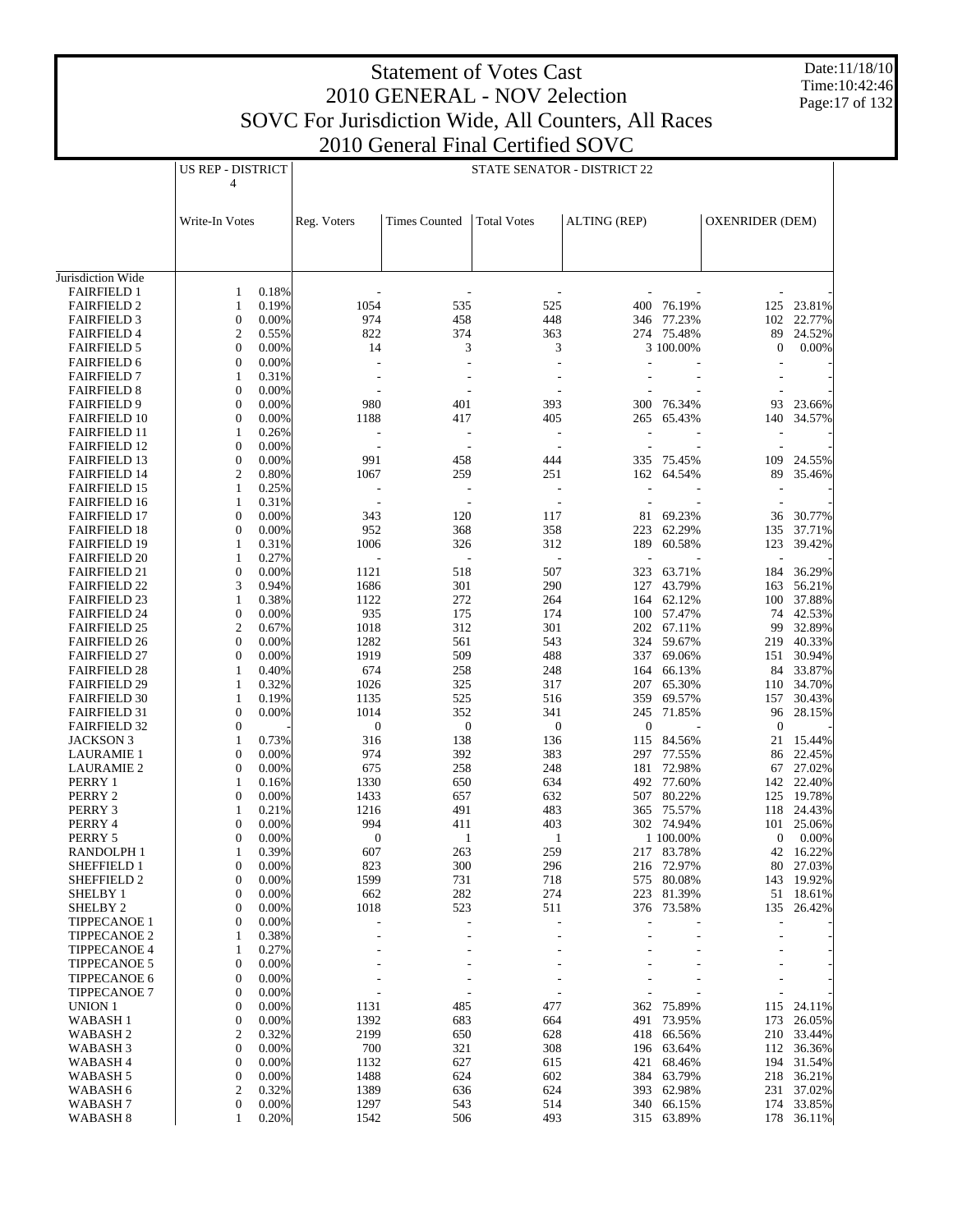Date:11/18/10 Time:10:42:47 Page:18 of 132

|                      | <b>US REP - DISTRICT</b> |       | STATE SENATOR - DISTRICT 22 |                      |                    |                     |            |                        |        |  |
|----------------------|--------------------------|-------|-----------------------------|----------------------|--------------------|---------------------|------------|------------------------|--------|--|
|                      | 4                        |       |                             |                      |                    |                     |            |                        |        |  |
|                      |                          |       |                             |                      |                    |                     |            |                        |        |  |
|                      | Write-In Votes           |       | Reg. Voters                 | <b>Times Counted</b> | <b>Total Votes</b> | <b>ALTING (REP)</b> |            | <b>OXENRIDER (DEM)</b> |        |  |
|                      |                          |       |                             |                      |                    |                     |            |                        |        |  |
|                      |                          |       |                             |                      |                    |                     |            |                        |        |  |
|                      |                          |       |                             |                      |                    |                     |            |                        |        |  |
| WABASH 9             | $\overline{c}$           | 0.78% | 1451                        | 261                  | 256                | 148                 | 57.81%     | 108                    | 42.19% |  |
| WABASH <sub>10</sub> | $\mathfrak{2}$           | 0.25% | 2075                        | 802                  | 782                | 534                 | 68.29%     | 248                    | 31.71% |  |
| WABASH <sub>11</sub> | $\mathbf{0}$             | 0.00% | 408                         | 190                  | 185                | 111                 | 60.00%     | 74                     | 40.00% |  |
| WABASH <sub>12</sub> | 0                        | 0.00% | 993                         | 574                  | 558                | 347                 | 62.19%     | 211                    | 37.81% |  |
| WABASH <sub>13</sub> | 1                        | 0.18% | 1281                        | 547                  | 539                | 268                 | 49.72%     | 271                    | 50.28% |  |
| WABASH 14            | $\Omega$                 | 0.00% | 1382                        | 538                  | 519                | 302                 | 58.19%     | 217                    | 41.81% |  |
| WABASH 15            | $\mathbf{1}$             | 0.24% | 5742                        | 422                  | 402                | 223                 | 55.47%     | 179                    | 44.53% |  |
| WABASH <sub>16</sub> | $\mathbf{0}$             | 0.00% | 1107                        | 193                  | 181                | 76                  | 41.99%     | 105                    | 58.01% |  |
| WABASH <sub>17</sub> | $\overline{2}$           | 1.05% | 2639                        | 194                  | 187                | 92                  | 49.20%     | 95                     | 50.80% |  |
| WABASH 18            | 1                        | 1.72% | 887                         | 59                   | 58                 | 34                  | 58.62%     | 24                     | 41.38% |  |
| WABASH 19            | $\mathbf{0}$             | 0.00% | 1067                        | 503                  | 486                | 343                 | 70.58%     | 143                    | 29.42% |  |
| WABASH <sub>20</sub> | $\mathbf{0}$             | 0.00% | 252                         | 142                  | 139                | 94                  | 67.63%     | 45                     | 32.37% |  |
| WABASH 21            | $\mathbf{0}$             | 0.00% | 1278                        | 387                  | 376                | 231                 | 61.44%     | 145                    | 38.56% |  |
| WABASH <sub>22</sub> | $\mathbf{0}$             | 0.00% | 375                         | 186                  | 183                |                     | 122 66.67% | 61                     | 33.33% |  |
| WABASH 24            | $\mathbf{0}$             | 0.00% | $\boldsymbol{0}$            | $\mathbf{1}$         | 1                  |                     | 1 100.00%  | $\mathbf{0}$           | 0.00%  |  |
| <b>WASHINGTON 1</b>  | $\mathbf{0}$             | 0.00% |                             |                      |                    |                     |            |                        |        |  |
| <b>WASHINGTON 2</b>  | $\mathbf{0}$             | 0.00% |                             | ÷                    |                    |                     |            |                        |        |  |
| <b>WAYNE1</b>        | $\overline{c}$           | 0.45% | 1053                        | 456                  | 446                | 341                 | 76.46%     | 105                    | 23.54% |  |
| WEA 1                | $\overline{0}$           | 0.00% | 2187                        | 831                  | 808                | 604                 | 74.75%     | 204                    | 25.25% |  |
| WEA 2                | 1                        | 1.00% | 341                         | 104                  | 99                 | 70                  | 70.71%     | 29                     | 29.29% |  |
| WEA <sub>3</sub>     | 1                        | 0.30% | 1372                        | 345                  | 333                | 220                 | 66.07%     | 113                    | 33.93% |  |
| WEA4                 | 1                        | 0.23% | 1429                        | 447                  | 432                | 286                 | 66.20%     | 146                    | 33.80% |  |
| WEA <sub>5</sub>     | 1                        | 0.17% | 1807                        | 619                  | 603                | 435                 | 72.14%     | 168                    | 27.86% |  |
| WEA 6                | $\mathfrak{2}$           | 0.39% | 1696                        | 523                  | 513                | 359                 | 69.98%     | 154                    | 30.02% |  |
| WEA7                 | $\mathbf{0}$             | 0.00% | 1233                        | 248                  | 237                | 156                 | 65.82%     | 81                     | 34.18% |  |
| WEA <sub>8</sub>     | $\mathbf{0}$             | 0.00% | 832                         | 203                  | 198                | 139                 | 70.20%     | 59                     | 29.80% |  |
| WEA 9                | $\mathbf{0}$             | 0.00% | 1161                        | 548                  | 536                | 411                 | 76.68%     | 125                    | 23.32% |  |
| <b>WEA 10</b>        | $\mathbf{0}$             | 0.00% | 1627                        | 609                  | 602                | 455                 | 75.58%     | 147                    | 24.42% |  |
| <b>WEA 11</b>        | $\overline{0}$           | 0.00% | 1454                        | 693                  | 683                | 565                 | 82.72%     | 118                    | 17.28% |  |
| <b>WEA 13</b>        | $\overline{0}$           | 0.00% | 1042                        | 320                  | 312                | 218                 | 69.87%     | 94                     | 30.13% |  |
| <b>WEA 14</b>        | $\mathbf{0}$             | 0.00% | 1023                        | 404                  | 400                | 305                 | 76.25%     | 95                     | 23.75% |  |
| <b>WEA 15</b>        | $\mathbf{0}$             | 0.00% | 1318                        | 484                  | 482                | 373                 | 77.39%     | 109                    | 22.61% |  |
| <b>WEA 16</b>        |                          | 0.33% | 757                         | 306                  | 297                | 238                 | 80.13%     | 59                     | 19.87% |  |
| Total                | 50                       | 0.14% | 87509                       | 30138                | 29344              | 20418               | 69.58%     | 8926                   | 30.42% |  |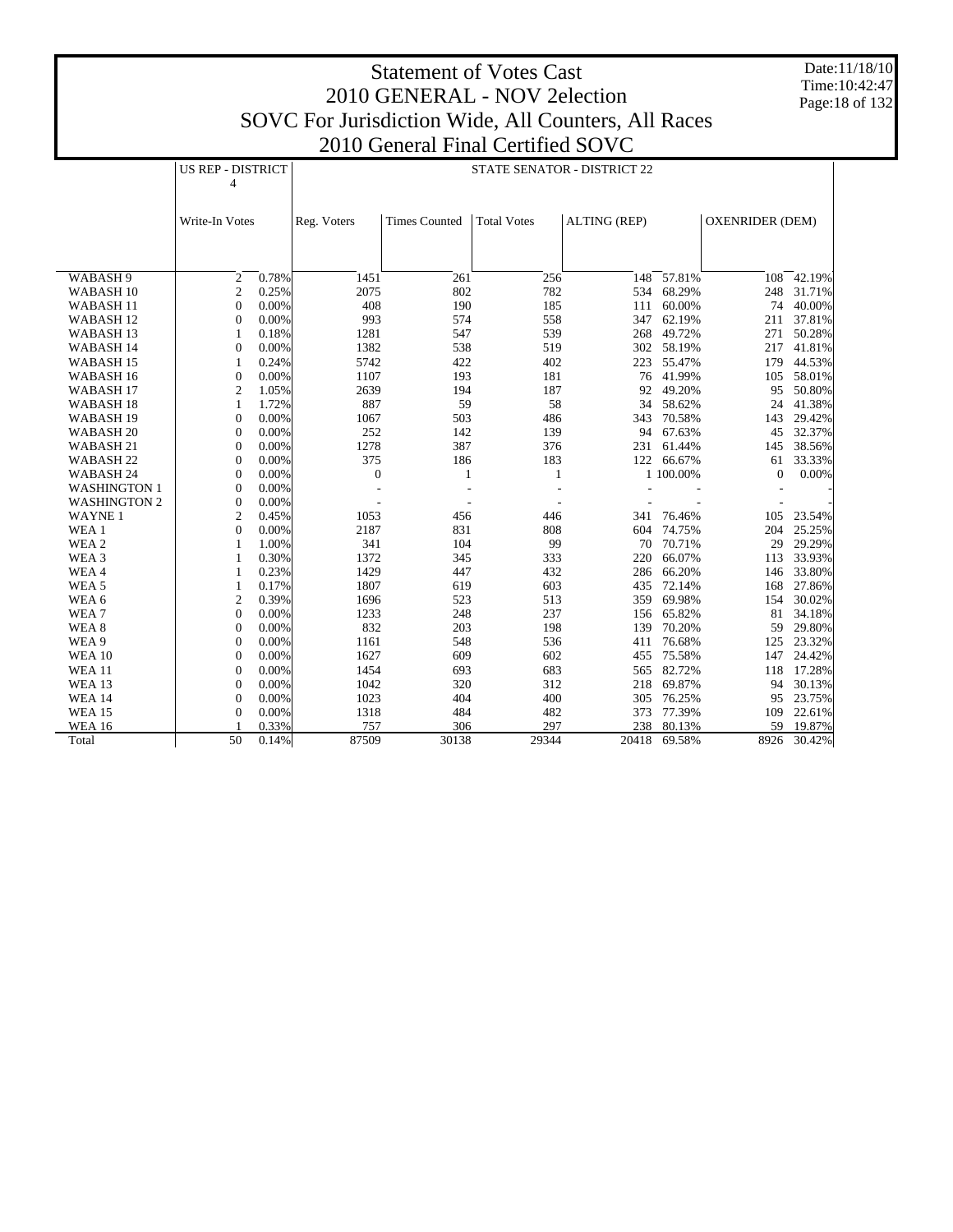Date:11/18/10 Time: 10:42:47 Page:19 of 132

|                                            |                                                      | STATE REP - DISTRICT 26                              |                          |                                 |                  |                                 |                  |                          |       |  |  |  |  |
|--------------------------------------------|------------------------------------------------------|------------------------------------------------------|--------------------------|---------------------------------|------------------|---------------------------------|------------------|--------------------------|-------|--|--|--|--|
|                                            |                                                      |                                                      |                          |                                 |                  |                                 |                  |                          |       |  |  |  |  |
|                                            | Reg. Voters                                          | <b>Times Counted</b>                                 | <b>Total Votes</b>       | TRUITT (REP)                    |                  | <b>ROALES (DEM)</b>             |                  | Write-In Votes           |       |  |  |  |  |
|                                            |                                                      |                                                      |                          |                                 |                  |                                 |                  |                          |       |  |  |  |  |
|                                            |                                                      |                                                      |                          |                                 |                  |                                 |                  |                          |       |  |  |  |  |
| Jurisdiction Wide                          |                                                      |                                                      |                          |                                 |                  |                                 |                  |                          |       |  |  |  |  |
| <b>FAIRFIELD 1</b><br><b>FAIRFIELD 2</b>   |                                                      |                                                      |                          |                                 |                  |                                 |                  |                          |       |  |  |  |  |
| <b>FAIRFIELD 3</b>                         |                                                      |                                                      |                          |                                 |                  |                                 |                  |                          |       |  |  |  |  |
| <b>FAIRFIELD 4</b>                         |                                                      |                                                      |                          |                                 |                  |                                 |                  |                          |       |  |  |  |  |
| <b>FAIRFIELD 5</b>                         |                                                      |                                                      |                          |                                 |                  |                                 |                  |                          |       |  |  |  |  |
| <b>FAIRFIELD 6</b>                         |                                                      |                                                      |                          |                                 |                  |                                 |                  |                          |       |  |  |  |  |
| <b>FAIRFIELD 7</b><br><b>FAIRFIELD 8</b>   |                                                      |                                                      |                          |                                 |                  |                                 |                  |                          |       |  |  |  |  |
| <b>FAIRFIELD 9</b>                         |                                                      |                                                      |                          |                                 |                  |                                 |                  |                          |       |  |  |  |  |
| <b>FAIRFIELD 10</b>                        |                                                      |                                                      |                          |                                 |                  |                                 |                  |                          |       |  |  |  |  |
| <b>FAIRFIELD 11</b>                        |                                                      |                                                      |                          |                                 |                  |                                 |                  |                          |       |  |  |  |  |
| <b>FAIRFIELD 12</b>                        |                                                      |                                                      |                          |                                 |                  |                                 |                  |                          |       |  |  |  |  |
| <b>FAIRFIELD 13</b>                        |                                                      |                                                      |                          |                                 |                  |                                 |                  |                          |       |  |  |  |  |
| <b>FAIRFIELD 14</b>                        |                                                      |                                                      |                          |                                 |                  |                                 |                  |                          |       |  |  |  |  |
| <b>FAIRFIELD 15</b><br><b>FAIRFIELD 16</b> |                                                      |                                                      |                          |                                 |                  |                                 |                  |                          |       |  |  |  |  |
| <b>FAIRFIELD 17</b>                        | 343                                                  | 120                                                  | 116                      | 77                              | 66.38%           | 39                              | 33.62%           | $\mathbf{0}$             | 0.00% |  |  |  |  |
| <b>FAIRFIELD 18</b>                        |                                                      |                                                      |                          |                                 |                  |                                 |                  |                          |       |  |  |  |  |
| <b>FAIRFIELD 19</b>                        |                                                      |                                                      |                          |                                 |                  |                                 |                  |                          |       |  |  |  |  |
| <b>FAIRFIELD 20</b>                        |                                                      |                                                      |                          |                                 |                  |                                 |                  |                          |       |  |  |  |  |
| <b>FAIRFIELD 21</b>                        |                                                      |                                                      |                          |                                 |                  |                                 |                  |                          |       |  |  |  |  |
| <b>FAIRFIELD 22</b><br><b>FAIRFIELD 23</b> | 1122                                                 | 272                                                  | 267                      |                                 |                  | 115                             |                  | $\boldsymbol{2}$         | 0.75% |  |  |  |  |
| <b>FAIRFIELD 24</b>                        | 935                                                  | 175                                                  | 172                      | 150<br>87                       | 56.18%<br>50.58% | 83                              | 43.07%<br>48.26% | $\overline{c}$           | 1.16% |  |  |  |  |
| <b>FAIRFIELD 25</b>                        |                                                      | $\overline{a}$                                       |                          |                                 |                  | $\overline{a}$                  |                  |                          |       |  |  |  |  |
| <b>FAIRFIELD 26</b>                        |                                                      |                                                      |                          |                                 |                  |                                 |                  |                          |       |  |  |  |  |
| <b>FAIRFIELD 27</b>                        |                                                      |                                                      |                          |                                 |                  |                                 |                  |                          |       |  |  |  |  |
| <b>FAIRFIELD 28</b>                        | 674                                                  | 258                                                  | 249                      | 149                             | 59.84%           | 97                              | 38.96%           | 3                        | 1.20% |  |  |  |  |
| <b>FAIRFIELD 29</b>                        |                                                      | Ĭ.                                                   |                          |                                 |                  |                                 |                  |                          |       |  |  |  |  |
| <b>FAIRFIELD 30</b><br><b>FAIRFIELD 31</b> |                                                      |                                                      |                          |                                 |                  |                                 |                  |                          |       |  |  |  |  |
| <b>FAIRFIELD 32</b>                        | $\mathbf{0}$                                         | $\mathbf{0}$                                         | $\mathbf{0}$             | $\overline{0}$                  |                  | $\overline{0}$                  |                  | $\boldsymbol{0}$         |       |  |  |  |  |
| <b>JACKSON 3</b>                           |                                                      |                                                      |                          |                                 |                  |                                 |                  |                          |       |  |  |  |  |
| <b>LAURAMIE 1</b>                          |                                                      |                                                      |                          |                                 |                  |                                 |                  |                          |       |  |  |  |  |
| <b>LAURAMIE 2</b>                          |                                                      |                                                      |                          |                                 |                  |                                 |                  |                          |       |  |  |  |  |
| PERRY 1                                    |                                                      |                                                      |                          |                                 |                  |                                 |                  |                          |       |  |  |  |  |
| PERRY 2                                    |                                                      |                                                      |                          |                                 |                  |                                 |                  |                          |       |  |  |  |  |
| PERRY 3<br>PERRY 4                         |                                                      |                                                      |                          |                                 |                  |                                 |                  |                          |       |  |  |  |  |
| PERRY 5                                    |                                                      |                                                      |                          |                                 |                  |                                 |                  |                          |       |  |  |  |  |
| RANDOLPH 1                                 |                                                      |                                                      |                          |                                 |                  |                                 |                  |                          |       |  |  |  |  |
| SHEFFIELD 1                                | $\overline{a}$                                       | $\overline{\phantom{a}}$                             | $\overline{\phantom{m}}$ |                                 |                  | $\overline{\phantom{a}}$        |                  |                          |       |  |  |  |  |
| SHEFFIELD 2                                |                                                      | $\overline{\phantom{a}}$                             |                          |                                 |                  | $\overline{a}$                  |                  | $\overline{\phantom{a}}$ |       |  |  |  |  |
| SHELBY 1                                   | 662                                                  | 282                                                  | 274                      | 208                             | 75.91%           | 64                              | 23.36%           | $\overline{c}$           | 0.73% |  |  |  |  |
| SHELBY <sub>2</sub><br><b>TIPPECANOE 1</b> | 1018                                                 | 523                                                  | 512                      |                                 | 357 69.73%       | 154                             | 30.08%           | $\mathbf{1}$             | 0.20% |  |  |  |  |
| <b>TIPPECANOE 2</b>                        | $\overline{\phantom{0}}$<br>$\overline{\phantom{a}}$ | $\overline{\phantom{a}}$<br>$\overline{\phantom{a}}$ |                          |                                 |                  | $\overline{a}$<br>Ĭ.            |                  | $\overline{a}$           |       |  |  |  |  |
| <b>TIPPECANOE 4</b>                        | 825                                                  | 372                                                  | 366                      | 221                             | 60.38%           | 140                             | 38.25%           | 5                        | 1.37% |  |  |  |  |
| <b>TIPPECANOE 5</b>                        | $\overline{a}$                                       | $\overline{\phantom{a}}$                             |                          | ÷,                              |                  | ł,                              |                  |                          |       |  |  |  |  |
| <b>TIPPECANOE 6</b>                        | 1622                                                 | 654                                                  | 638                      | 407                             | 63.79%           | 219                             | 34.33%           | 12                       | 1.88% |  |  |  |  |
| <b>TIPPECANOE 7</b>                        | 331                                                  | 149                                                  | 147                      |                                 | 104 70.75%       |                                 | 40 27.21%        | 3                        | 2.04% |  |  |  |  |
| UNION 1                                    | 1131                                                 | 485                                                  | 477                      | 333                             | 69.81%           | 141                             | 29.56%           | 3                        | 0.63% |  |  |  |  |
| WABASH <sub>1</sub><br><b>WABASH2</b>      | $\overline{a}$                                       | $\overline{\phantom{a}}$                             |                          | $\overline{\phantom{a}}$        | 61.94%           | $\overline{a}$                  |                  |                          |       |  |  |  |  |
| WABASH 3                                   | 2199<br>$\overline{\phantom{a}}$                     | 650<br>$\overline{\phantom{a}}$                      | 628                      | 389<br>$\overline{\phantom{a}}$ |                  | 231<br>$\overline{\phantom{a}}$ | 36.78%           | 8                        | 1.27% |  |  |  |  |
| WABASH 4                                   | 1132                                                 | 627                                                  | 612                      | 395                             | 64.54%           | 209                             | 34.15%           | 8                        | 1.31% |  |  |  |  |
| WABASH 5                                   | 1488                                                 | 624                                                  | 603                      | 355                             | 58.87%           | 244                             | 40.46%           | 4                        | 0.66% |  |  |  |  |
| WABASH 6                                   | 1389                                                 | 636                                                  | 626                      | 373                             | 59.58%           | 249                             | 39.78%           | 4                        | 0.64% |  |  |  |  |
| WABASH <sub>7</sub>                        | 1297                                                 | 543                                                  | 512                      |                                 | 316 61.72%       |                                 | 196 38.28%       | $\boldsymbol{0}$         | 0.00% |  |  |  |  |
| WABASH <sub>8</sub>                        | 1542                                                 | 506                                                  | 496                      | 288                             | 58.06%           |                                 | 206 41.53%       | $\overline{c}$           | 0.40% |  |  |  |  |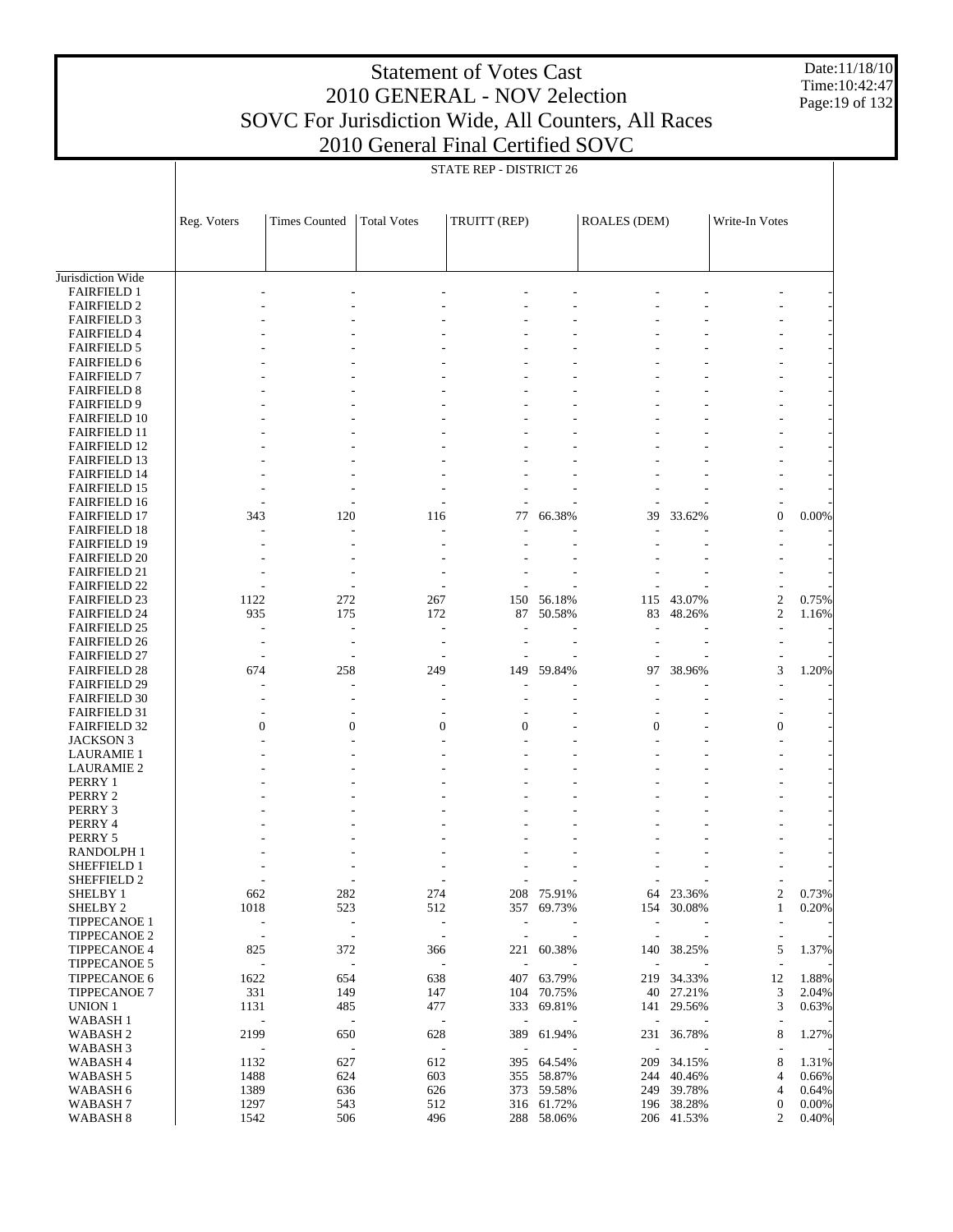Date:11/18/10 Time:10:42:47 Page:20 of 132

|                      |                          | STATE REP - DISTRICT 26     |                          |                          |                |                          |             |                |       |
|----------------------|--------------------------|-----------------------------|--------------------------|--------------------------|----------------|--------------------------|-------------|----------------|-------|
|                      |                          |                             |                          |                          |                |                          |             |                |       |
|                      |                          |                             |                          |                          |                |                          |             |                |       |
|                      | Reg. Voters              | <b>Times Counted</b>        | <b>Total Votes</b>       | TRUITT (REP)             |                | <b>ROALES (DEM)</b>      |             | Write-In Votes |       |
|                      |                          |                             |                          |                          |                |                          |             |                |       |
|                      |                          |                             |                          |                          |                |                          |             |                |       |
| WABASH 9             | 1451                     | 261                         | 253                      |                          | $132 - 52.17%$ |                          | 118 46.64%  | 3              | 1.19% |
| WABASH <sub>10</sub> | 2075                     | 802                         | 791                      |                          | 481 60.81%     |                          | 304 38.43%  | 6              | 0.76% |
| <b>WABASH11</b>      | ÷,                       | $\mathcal{L}_{\mathcal{A}}$ | $\sim$                   | $\sim$                   |                | $\overline{\phantom{a}}$ |             |                |       |
| WABASH <sub>12</sub> | 993                      | 574                         | 557                      |                          | 312 56.01%     | 239                      | 42.91%      | 6              | 1.08% |
| WABASH <sub>13</sub> | $\sim$                   | $\sim$                      | $\overline{\phantom{a}}$ | $\sim$                   |                | $\overline{\phantom{a}}$ |             |                |       |
| WABASH <sub>14</sub> | 1382                     | 538                         | 520                      |                          | 285 54.81%     |                          | 234 45.00%  | 1              | 0.19% |
| WABASH <sub>15</sub> | 5742                     | 422                         | 406                      | 217                      | 53.45%         | 186                      | 45.81%      | 3              | 0.74% |
| WABASH <sub>16</sub> | $\overline{\phantom{a}}$ | $\overline{\phantom{a}}$    | $\sim$                   |                          |                |                          |             |                |       |
| WABASH <sub>17</sub> | $\overline{\phantom{a}}$ | $\overline{\phantom{a}}$    |                          |                          |                |                          |             |                |       |
| WABASH <sub>18</sub> | 887                      | 59                          | 59                       | 36                       | 61.02%         | 22                       | 37.29%      | $\mathbf{1}$   | 1.69% |
| WABASH <sub>19</sub> | 1067                     | 503                         | 492                      | 312                      | 63.41%         | 175                      | 35.57%      | 5              | 1.02% |
| WABASH <sub>20</sub> | 252                      | 142                         | 140                      |                          | 95 67.86%      | 45                       | 32.14%      | $\mathbf{0}$   | 0.00% |
| WABASH 21            | 1278                     | 387                         | 377                      |                          | 223 59.15%     | 149                      | 39.52%      | 5              | 1.33% |
| WABASH <sub>22</sub> | 375                      | 186                         | 179                      |                          | 101 56.42%     | 78                       | 43.58%      | $\Omega$       | 0.00% |
| WABASH 24            | $\Omega$                 | 1                           | 1                        |                          | 1 100.00%      | $\mathbf{0}$             | 0.00%       | $\Omega$       | 0.00% |
| WASHINGTON 1         | ÷.                       |                             |                          |                          |                |                          |             |                |       |
| <b>WASHINGTON 2</b>  |                          |                             |                          |                          |                |                          |             |                |       |
| <b>WAYNE1</b>        |                          |                             |                          |                          |                |                          |             |                |       |
| WEA 1                |                          |                             |                          |                          |                |                          |             |                |       |
| WEA 2                |                          |                             |                          |                          |                |                          |             |                |       |
| WEA 3                | 1372                     | 345                         | 336                      | 194                      | 57.74%         | 138                      | 41.07%      | $\overline{4}$ | 1.19% |
| WEA4                 |                          |                             |                          |                          |                |                          |             |                |       |
| WEA <sub>5</sub>     |                          | $\overline{\phantom{a}}$    |                          |                          |                |                          |             |                |       |
| WEA 6                |                          |                             |                          |                          |                |                          |             |                |       |
| WEA <sub>7</sub>     | 1233                     | 248                         | 237                      | 148                      | 62.45%         | 88                       | 37.13%      | $\mathbf{1}$   | 0.42% |
| WEA <sub>8</sub>     | 832                      | 203                         | 199                      | 120                      | 60.30%         | 78                       | 39.20%      | $\mathbf{1}$   | 0.50% |
| WEA 9                | $\overline{\phantom{a}}$ | $\overline{\phantom{a}}$    | $\overline{\phantom{a}}$ | $\overline{\phantom{a}}$ |                | $\overline{a}$           |             |                |       |
| <b>WEA 10</b>        | 1627                     | 609                         | 601                      | 402                      | 66.89%         | 189                      | 31.45%      | 10             | 1.66% |
| <b>WEA 11</b>        | 1454                     | 693                         | 680                      | 522                      | 76.76%         | 158                      | 23.24%      | $\mathbf{0}$   | 0.00% |
| <b>WEA 13</b>        | 1042                     | 320                         | 309                      | 196                      | 63.43%         |                          | 109 35.28%  | $\overline{4}$ | 1.29% |
| <b>WEA 14</b>        | 1023                     | 404                         | 399                      | 266                      | 66.67%         | 131                      | 32.83%      | 2              | 0.50% |
| <b>WEA 15</b>        | 1318                     | 484                         | 475                      | 342                      | 72.00%         |                          | 132 27.79%  | $\mathbf{1}$   | 0.21% |
| <b>WEA 16</b>        |                          |                             |                          |                          |                | $\overline{a}$           |             |                |       |
| Total                | 43113                    | 14057                       | 13706                    |                          | 8594 62.70%    |                          | 5000 36.48% | 112            | 0.82% |
|                      |                          |                             |                          |                          |                |                          |             |                |       |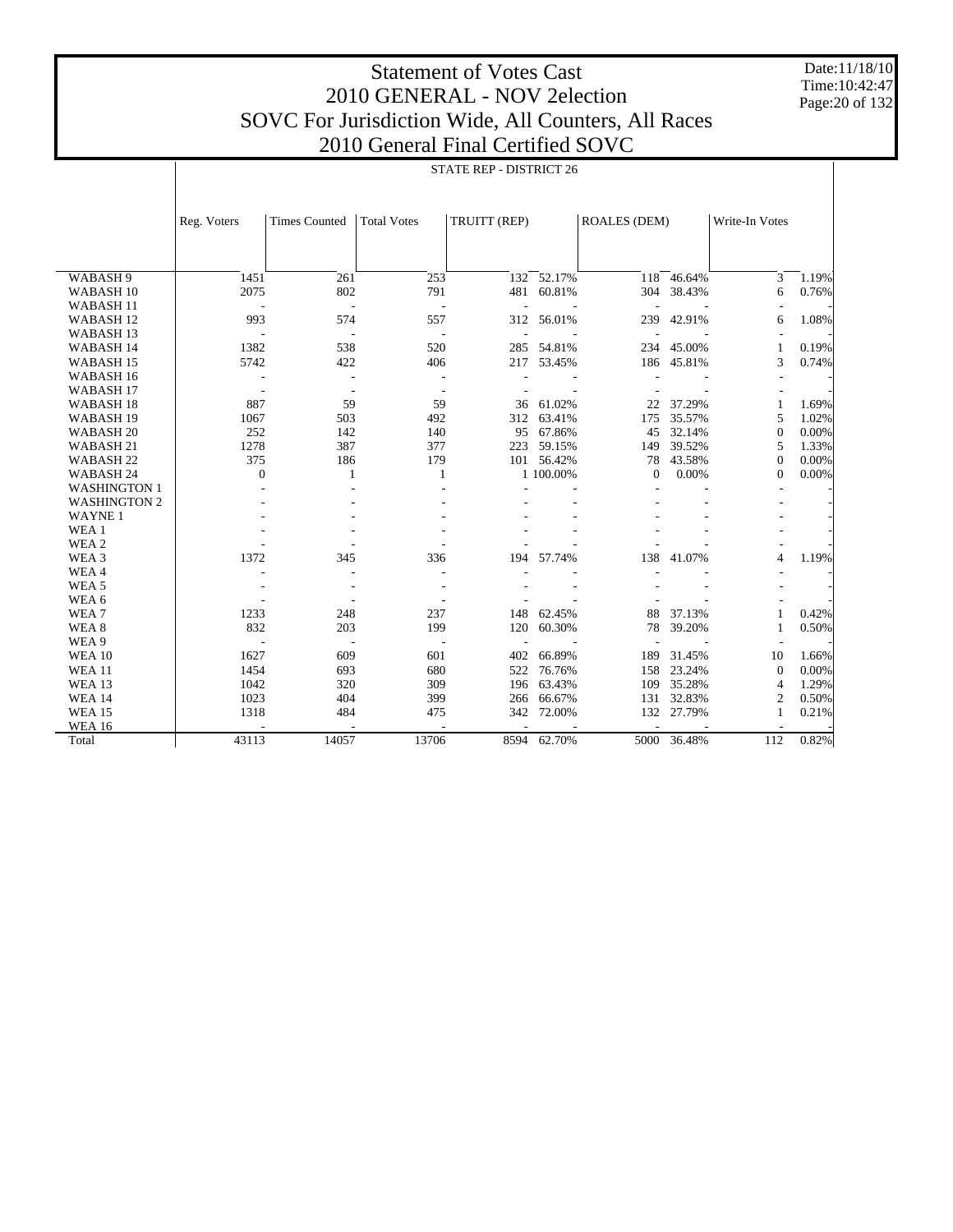Date:11/18/10 Time:10:42:47 Page:21 of 132

|                                            |              | STATE REP - DISTRICT 27  |                          |                          |                          |                          |                  |  |
|--------------------------------------------|--------------|--------------------------|--------------------------|--------------------------|--------------------------|--------------------------|------------------|--|
|                                            | Reg. Voters  | <b>Times Counted</b>     | <b>Total Votes</b>       | <b>BROWN</b> (REP)       |                          | <b>KLINKER (DEM)</b>     |                  |  |
|                                            |              |                          |                          |                          |                          |                          |                  |  |
| Jurisdiction Wide                          |              |                          |                          |                          |                          |                          |                  |  |
| <b>FAIRFIELD 1</b>                         | 1280         | 577                      | 570                      |                          | 275 48.25%               |                          | 295 51.75%       |  |
| <b>FAIRFIELD 2</b>                         |              |                          |                          |                          |                          |                          |                  |  |
| <b>FAIRFIELD 3</b>                         |              |                          |                          |                          |                          |                          |                  |  |
| <b>FAIRFIELD 4</b>                         | 822          | 374                      | 366                      |                          | 159 43.44%               |                          | 207 56.56%       |  |
| <b>FAIRFIELD 5</b><br><b>FAIRFIELD 6</b>   | 1014         | 315                      | 308                      | $\overline{\phantom{a}}$ | 127 41.23%               | $\overline{\phantom{a}}$ | 181 58.77%       |  |
| <b>FAIRFIELD 7</b>                         | 1129         | 333                      | 325                      |                          | 146 44.92%               |                          | 179 55.08%       |  |
| <b>FAIRFIELD 8</b>                         | 1664         | 328                      | 314                      |                          | 119 37.90%               |                          | 195 62.10%       |  |
| <b>FAIRFIELD 9</b>                         |              |                          |                          |                          |                          |                          |                  |  |
| <b>FAIRFIELD 10</b>                        |              |                          |                          | $\frac{1}{2}$            |                          |                          |                  |  |
| <b>FAIRFIELD 11</b>                        | 969          | 399                      | 394                      |                          | 180 45.69%               |                          | 214 54.31%       |  |
| <b>FAIRFIELD 12</b>                        | 1024         | 299                      | 289                      | 113                      | 39.10%                   |                          | 176 60.90%       |  |
| <b>FAIRFIELD 13</b>                        |              |                          |                          | $\overline{\phantom{a}}$ |                          | $\overline{\phantom{a}}$ |                  |  |
| <b>FAIRFIELD 14</b>                        | 1067         | 259                      | 250                      |                          | 114 45.60%               |                          | 136 54.40%       |  |
| <b>FAIRFIELD 15</b>                        | 1144         | 409                      | 398                      |                          | 168 42.21%               |                          | 230 57.79%       |  |
| <b>FAIRFIELD 16</b>                        | 1569         | 332                      | 321                      |                          | 103 32.09%               |                          | 218 67.91%       |  |
| <b>FAIRFIELD 17</b>                        |              |                          | $\overline{\phantom{a}}$ | $\Box$                   |                          | $\overline{\phantom{a}}$ |                  |  |
| <b>FAIRFIELD 18</b>                        | 952          | 368                      | 361<br>316               | 143                      | 39.61%                   | 218                      | 60.39%           |  |
| <b>FAIRFIELD 19</b><br><b>FAIRFIELD 20</b> | 1006<br>1413 | 326<br>376               | 372                      |                          | 119 37.66%<br>126 33.87% | 197<br>246               | 62.34%<br>66.13% |  |
| <b>FAIRFIELD 21</b>                        | 1121         | 518                      | 514                      | 149                      | 28.99%                   | 365                      | 71.01%           |  |
| <b>FAIRFIELD 22</b>                        | 1686         | 301                      | 294                      |                          | 86 29.25%                | 208                      | 70.75%           |  |
| <b>FAIRFIELD 23</b>                        |              |                          |                          | $\overline{\phantom{m}}$ |                          | $\overline{\phantom{a}}$ |                  |  |
| <b>FAIRFIELD 24</b>                        |              |                          |                          | $\overline{\phantom{a}}$ |                          |                          |                  |  |
| <b>FAIRFIELD 25</b>                        | 1018         | 312                      | 303                      | 128                      | 42.24%                   |                          | 175 57.76%       |  |
| <b>FAIRFIELD 26</b>                        | 1282         | 561                      | 544                      | 197                      | 36.21%                   | 347                      | 63.79%           |  |
| <b>FAIRFIELD 27</b>                        | 1919         | 509                      | 494                      | 231                      | 46.76%                   | 263                      | 53.24%           |  |
| <b>FAIRFIELD 28</b>                        |              | $\overline{\phantom{a}}$ | $\overline{\phantom{a}}$ | $\blacksquare$           |                          | $\overline{\phantom{a}}$ |                  |  |
| <b>FAIRFIELD 29</b>                        | 1026         | 325                      | 318                      | 128                      | 40.25%                   | 190                      | 59.75%           |  |
| <b>FAIRFIELD 30</b>                        | 1135         | 525                      | 511                      | 197                      | 38.55%                   |                          | 314 61.45%       |  |
| <b>FAIRFIELD 31</b>                        | 1014         | 352                      | 345                      | 154                      | 44.64%                   | 191                      | 55.36%           |  |
| <b>FAIRFIELD 32</b>                        |              |                          |                          | $\overline{\phantom{m}}$ |                          |                          |                  |  |
| JACKSON 3<br><b>LAURAMIE 1</b>             |              |                          |                          |                          |                          |                          |                  |  |
| <b>LAURAMIE 2</b>                          |              |                          |                          |                          |                          |                          |                  |  |
| PERRY 1                                    |              |                          |                          |                          |                          |                          |                  |  |
| PERRY 2                                    |              |                          |                          |                          |                          |                          |                  |  |
| PERRY 3                                    |              |                          |                          |                          |                          |                          |                  |  |
| PERRY 4                                    |              |                          |                          |                          |                          |                          |                  |  |
| PERRY 5                                    |              |                          |                          |                          |                          |                          |                  |  |
| RANDOLPH 1                                 |              |                          |                          |                          |                          |                          |                  |  |
| <b>SHEFFIELD 1</b>                         |              |                          |                          |                          |                          |                          |                  |  |
| SHEFFIELD 2                                |              |                          |                          |                          |                          |                          |                  |  |
| <b>SHELBY 1</b><br>SHELBY <sub>2</sub>     |              |                          |                          |                          |                          |                          |                  |  |
| <b>TIPPECANOE 1</b>                        |              |                          |                          |                          |                          |                          |                  |  |
| <b>TIPPECANOE 2</b>                        |              |                          |                          |                          |                          |                          |                  |  |
| <b>TIPPECANOE 4</b>                        |              |                          |                          |                          |                          |                          |                  |  |
| <b>TIPPECANOE 5</b>                        |              |                          |                          |                          |                          |                          |                  |  |
| TIPPECANOE 6                               |              |                          |                          |                          |                          |                          |                  |  |
| <b>TIPPECANOE 7</b>                        |              |                          |                          |                          |                          |                          |                  |  |
| UNION 1                                    |              |                          |                          |                          |                          |                          |                  |  |
| WABASH <sub>1</sub>                        |              |                          |                          |                          |                          |                          |                  |  |
| WABASH <sub>2</sub>                        |              |                          |                          |                          |                          |                          |                  |  |
| WABASH <sub>3</sub>                        | 700          | 321                      | 312                      | 118                      | 37.82%                   | 194                      | 62.18%           |  |
| <b>WABASH4</b>                             |              |                          |                          |                          |                          |                          |                  |  |
| WABASH <sub>5</sub>                        |              |                          |                          |                          |                          |                          |                  |  |
| WABASH 6<br>WABASH <sub>7</sub>            |              |                          |                          |                          |                          |                          |                  |  |
| WABASH <sub>8</sub>                        |              |                          |                          |                          |                          |                          |                  |  |
|                                            |              |                          |                          |                          |                          |                          |                  |  |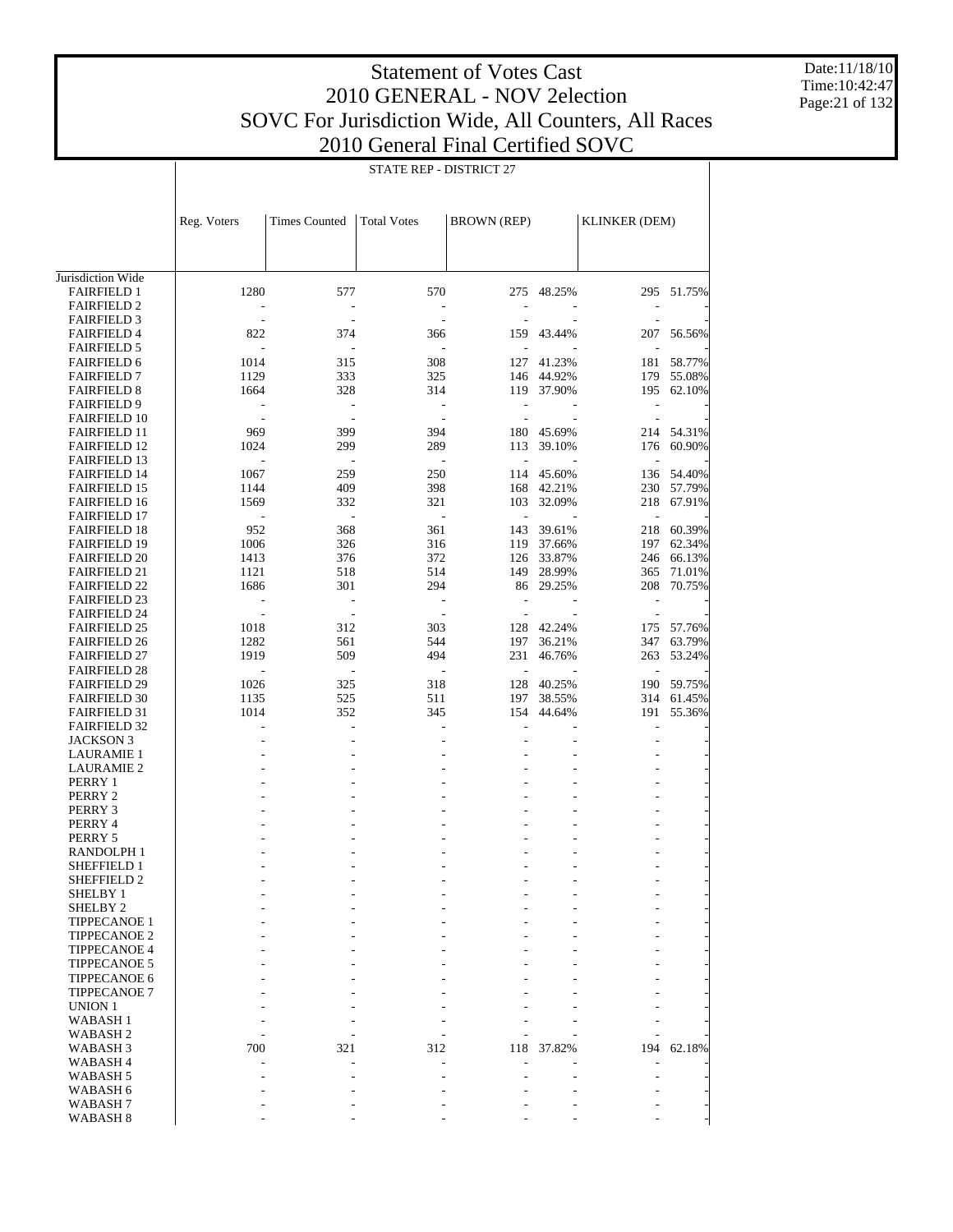Time:10:42:47 Page:22 of 132

Date:11/18/10

|                      |             |                          | STATE REP - DISTRICT 27  |                          |                |                          |            |
|----------------------|-------------|--------------------------|--------------------------|--------------------------|----------------|--------------------------|------------|
|                      | Reg. Voters | <b>Times Counted</b>     | <b>Total Votes</b>       | <b>BROWN</b> (REP)       |                | <b>KLINKER (DEM)</b>     |            |
| WABASH 9             |             | $\blacksquare$           | $\overline{\phantom{a}}$ | $\overline{\phantom{a}}$ | $\overline{a}$ | $\overline{\phantom{a}}$ |            |
| WABASH <sub>10</sub> |             |                          |                          |                          |                |                          |            |
| WABASH <sub>11</sub> | 408         | 190                      | 187                      | 60                       | 32.09%         | 127                      | 67.91%     |
| WABASH <sub>12</sub> |             | $\overline{a}$           | L.                       |                          |                |                          |            |
| WABASH <sub>13</sub> | 1281        | 547                      | 538                      | 143                      | 26.58%         | 395                      | 73.42%     |
| WABASH 14            |             | $\blacksquare$           | $\sim$                   |                          |                |                          |            |
| WABASH <sub>15</sub> |             | $\overline{\phantom{a}}$ | $\overline{\phantom{a}}$ |                          |                |                          |            |
| WABASH 16            | 1107        | 193                      | 188                      |                          | 44 23.40%      |                          | 144 76.60% |
| WABASH <sub>17</sub> | 2639        | 194                      | 191                      |                          | 76 39.79%      | 115                      | 60.21%     |
| WABASH <sub>18</sub> |             |                          |                          | $\overline{a}$           |                | $\overline{a}$           |            |
| WABASH <sub>19</sub> |             |                          |                          |                          |                |                          |            |
| WABASH <sub>20</sub> |             |                          |                          |                          |                |                          |            |
| WABASH 21            |             |                          |                          |                          |                |                          |            |
| WABASH <sub>22</sub> |             |                          |                          |                          |                |                          |            |
| WABASH 24            |             |                          |                          |                          |                |                          |            |
| <b>WASHINGTON 1</b>  |             |                          |                          |                          |                |                          |            |
| <b>WASHINGTON 2</b>  |             |                          |                          |                          |                |                          |            |
| <b>WAYNE1</b>        |             |                          |                          |                          |                |                          |            |
| WEA 1                |             |                          |                          |                          |                |                          |            |
| WEA 2                |             |                          |                          |                          |                |                          |            |
| WEA 3                |             |                          |                          |                          |                |                          |            |
| WEA4                 | 1429        | 447                      | 438                      | 177                      | 40.41%         |                          | 261 59.59% |
| WEA <sub>5</sub>     | 1807        | 619                      | 605                      |                          | 284 46.94%     | 321                      | 53.06%     |
| WEA 6                | 1696        | 523                      | 516                      |                          | 229 44.38%     | 287                      | 55.62%     |
| WEA7                 |             | $\overline{\phantom{a}}$ | $\overline{\phantom{a}}$ |                          |                |                          |            |
| WEA 8                |             | $\overline{\phantom{a}}$ |                          |                          |                |                          |            |
| WEA 9                | 1161        | 548                      | 538                      |                          | 244 45.35%     |                          | 294 54.65% |
| <b>WEA 10</b>        |             |                          |                          |                          |                |                          |            |
| <b>WEA 11</b>        |             |                          |                          |                          |                |                          |            |
| <b>WEA 13</b>        |             |                          |                          |                          |                |                          |            |
| <b>WEA 14</b>        |             |                          |                          |                          |                |                          |            |
| <b>WEA 15</b>        |             |                          |                          |                          |                |                          |            |
| <b>WEA 16</b>        |             |                          |                          |                          |                |                          |            |
| Total                | 37482       | 11680                    | 11420                    |                          | 4537 39.73%    | 6883                     | 60.27%     |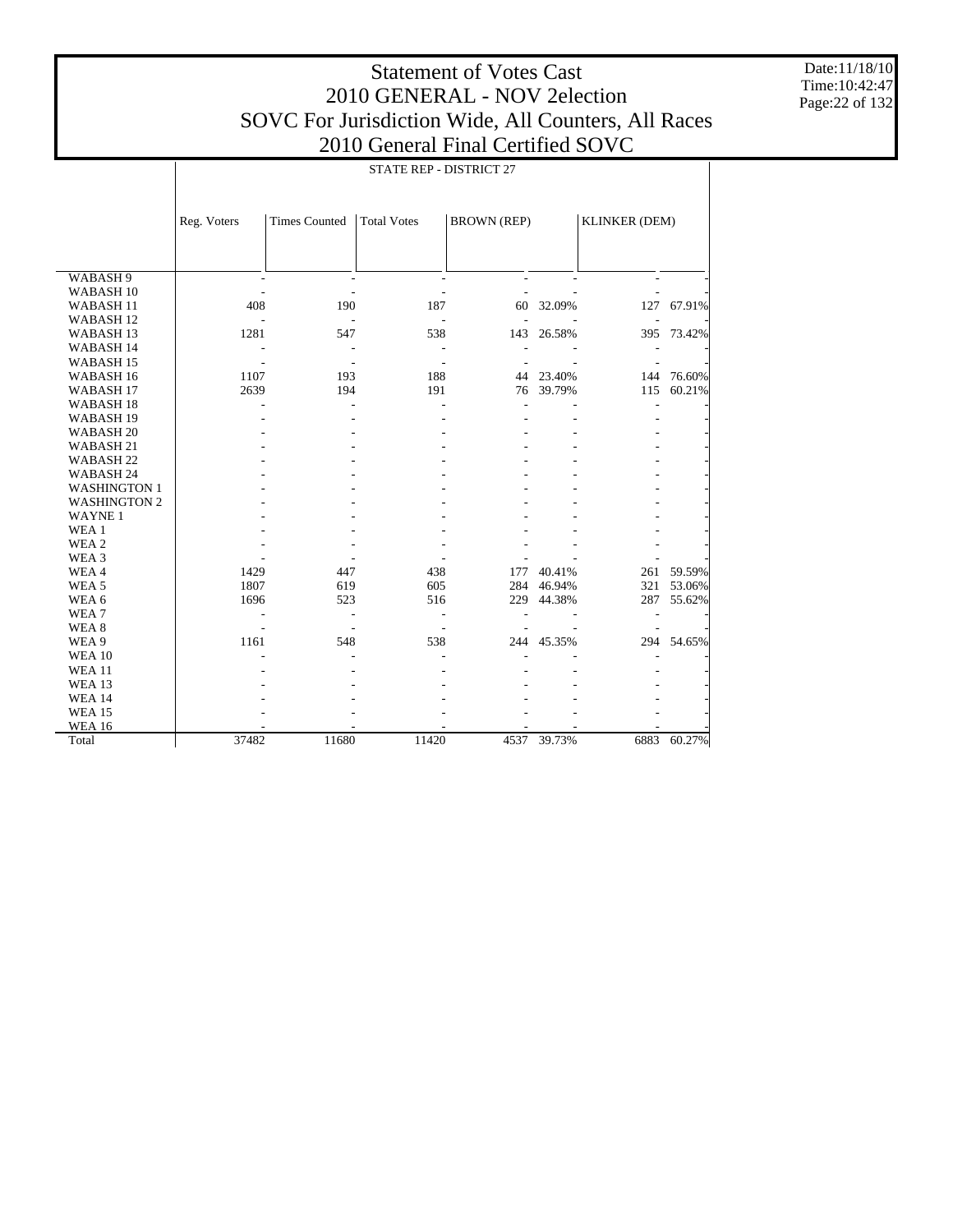STATE REP - DISTRICT 41

Date:11/18/10 Time:10:42:47 Page:23 of 132

|                                         | Reg. Voters | <b>Times Counted</b> | <b>Total Votes</b>       | <b>BROWN</b> (REP) |             |
|-----------------------------------------|-------------|----------------------|--------------------------|--------------------|-------------|
|                                         |             |                      |                          |                    |             |
| Jurisdiction Wide                       |             |                      |                          |                    |             |
| <b>FAIRFIELD 1</b>                      |             |                      |                          |                    |             |
| <b>FAIRFIELD 2</b>                      | 1054        | 535                  | 422                      |                    | 422 100.00% |
| <b>FAIRFIELD 3</b>                      | 974         | 458                  | 348                      |                    | 348 100.00% |
| <b>FAIRFIELD 4</b>                      |             |                      |                          |                    |             |
| <b>FAIRFIELD 5</b>                      | 14          | 3                    | 3                        |                    | 3 100.00%   |
| <b>FAIRFIELD 6</b>                      |             | L,                   | L,                       |                    |             |
| <b>FAIRFIELD 7</b>                      |             |                      |                          |                    |             |
| <b>FAIRFIELD 8</b>                      |             |                      |                          |                    |             |
| <b>FAIRFIELD 9</b>                      | 980         | 401                  | 306                      |                    | 306 100.00% |
| <b>FAIRFIELD 10</b>                     | 1188        | 417                  | 287                      |                    | 287 100.00% |
| <b>FAIRFIELD 11</b>                     | ٠           | $\overline{a}$       | ٠                        | $\overline{a}$     |             |
| <b>FAIRFIELD 12</b>                     |             |                      |                          |                    |             |
| <b>FAIRFIELD 13</b>                     | 991         | 458                  | 347                      |                    | 347 100.00% |
| <b>FAIRFIELD 14</b>                     |             |                      |                          |                    |             |
| <b>FAIRFIELD 15</b>                     |             | $\overline{a}$       |                          |                    |             |
| <b>FAIRFIELD 16</b>                     |             |                      |                          |                    |             |
| <b>FAIRFIELD 17</b>                     |             |                      |                          |                    |             |
| <b>FAIRFIELD 18</b>                     |             |                      |                          |                    |             |
| <b>FAIRFIELD 19</b>                     |             |                      |                          |                    |             |
| <b>FAIRFIELD 20</b>                     |             |                      |                          |                    |             |
| <b>FAIRFIELD 21</b>                     |             |                      |                          |                    |             |
| <b>FAIRFIELD 22</b>                     |             |                      |                          |                    |             |
| <b>FAIRFIELD 23</b>                     |             |                      |                          |                    |             |
| <b>FAIRFIELD 24</b>                     |             |                      |                          |                    |             |
| <b>FAIRFIELD 25</b>                     |             |                      |                          |                    |             |
| <b>FAIRFIELD 26</b>                     |             |                      |                          |                    |             |
| <b>FAIRFIELD 27</b>                     |             |                      |                          |                    |             |
| <b>FAIRFIELD 28</b>                     |             |                      |                          |                    |             |
| <b>FAIRFIELD 29</b>                     |             |                      |                          |                    |             |
| <b>FAIRFIELD 30</b>                     |             |                      |                          |                    |             |
| <b>FAIRFIELD 31</b>                     |             |                      |                          |                    |             |
| <b>FAIRFIELD 32</b><br><b>JACKSON 3</b> |             |                      | 119                      |                    | 119 100.00% |
| <b>LAURAMIE 1</b>                       | 316<br>974  | 138<br>392           | 309                      |                    | 309 100.00% |
|                                         | 675         | 258                  | 201                      |                    | 201 100.00% |
| <b>LAURAMIE 2</b><br>PERRY 1            | 1330        | 650                  | 509                      |                    | 509 100.00% |
| PERRY 2                                 | 1433        | 657                  | 545                      |                    | 545 100.00% |
| PERRY 3                                 | 1216        | 491                  | 403                      |                    | 403 100.00% |
| PERRY 4                                 | 994         | 411                  | 316                      |                    | 316 100.00% |
| PERRY 5                                 | $\mathbf 0$ | 1                    | 1                        |                    | 1 100.00%   |
| RANDOLPH 1                              | 607         | 263                  | 221                      |                    | 221 100.00% |
| <b>SHEFFIELD 1</b>                      | 823         | 300                  | 222                      |                    | 222 100.00% |
| SHEFFIELD 2                             | 1599        | 731                  | 621                      |                    | 621 100.00% |
| SHELBY 1                                |             |                      |                          |                    |             |
| SHELBY 2                                |             |                      |                          |                    |             |
| <b>TIPPECANOE 1</b>                     | 1376        | 666                  | 481                      |                    | 481 100.00% |
| <b>TIPPECANOE 2</b>                     | 681         | 269                  | 209                      |                    | 209 100.00% |
| <b>TIPPECANOE 4</b>                     | ٠           | $\overline{a}$       | $\overline{\phantom{a}}$ |                    |             |
| <b>TIPPECANOE 5</b>                     | 151         | 79                   | 64                       |                    | 64 100.00%  |
| TIPPECANOE 6                            |             |                      |                          |                    |             |
| <b>TIPPECANOE 7</b>                     |             |                      |                          |                    |             |
| <b>UNION 1</b>                          |             |                      |                          |                    |             |
| WABASH 1                                | 1392        | 683                  | 505                      |                    | 505 100.00% |
| WABASH 2                                |             |                      |                          |                    |             |
| WABASH 3                                |             |                      |                          |                    |             |
| WABASH 4                                |             |                      |                          |                    |             |
| WABASH <sub>5</sub>                     |             |                      |                          |                    |             |
| WABASH 6                                |             |                      |                          |                    |             |
| WABASH 7                                |             |                      |                          |                    |             |
|                                         |             |                      |                          |                    |             |

- - - - -

WABASH 8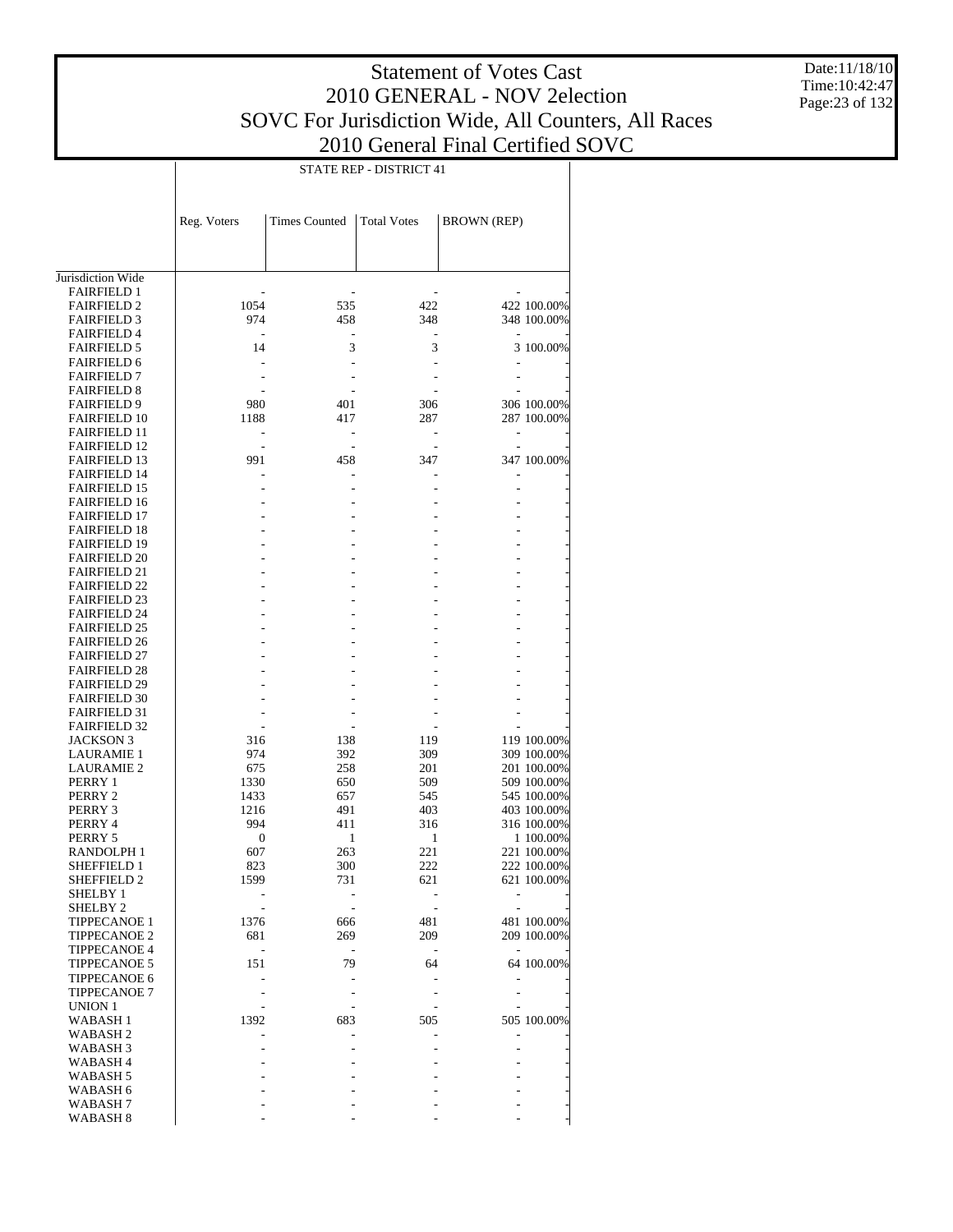Date:11/18/10 Time:10:42:47 Page:24 of 132

|                      | STATE REP - DISTRICT 41 |                      |                    |                          |              |  |  |  |
|----------------------|-------------------------|----------------------|--------------------|--------------------------|--------------|--|--|--|
|                      |                         |                      |                    |                          |              |  |  |  |
|                      | Reg. Voters             | <b>Times Counted</b> | <b>Total Votes</b> | <b>BROWN</b> (REP)       |              |  |  |  |
|                      |                         |                      |                    |                          |              |  |  |  |
|                      |                         |                      |                    |                          |              |  |  |  |
|                      |                         |                      |                    |                          |              |  |  |  |
| WABASH 9             | $\overline{a}$          | L,                   |                    | $\overline{\phantom{a}}$ |              |  |  |  |
| WABASH <sub>10</sub> |                         |                      |                    |                          |              |  |  |  |
| WABASH <sub>11</sub> |                         |                      |                    |                          |              |  |  |  |
| <b>WABASH12</b>      |                         |                      |                    |                          |              |  |  |  |
| <b>WABASH13</b>      |                         |                      |                    |                          |              |  |  |  |
| <b>WABASH 14</b>     |                         |                      |                    |                          |              |  |  |  |
| <b>WABASH15</b>      |                         |                      |                    |                          |              |  |  |  |
| WABASH <sub>16</sub> |                         |                      |                    |                          |              |  |  |  |
| WABASH <sub>17</sub> |                         |                      |                    |                          |              |  |  |  |
| WABASH <sub>18</sub> |                         |                      |                    |                          |              |  |  |  |
| WABASH <sub>19</sub> |                         |                      |                    |                          |              |  |  |  |
| WABASH <sub>20</sub> |                         |                      |                    |                          |              |  |  |  |
| WABASH <sub>21</sub> |                         |                      |                    |                          |              |  |  |  |
| WABASH <sub>22</sub> |                         |                      |                    |                          |              |  |  |  |
| WABASH 24            |                         |                      |                    |                          |              |  |  |  |
| <b>WASHINGTON 1</b>  | 826                     | 353                  | 266                |                          | 266 100.00%  |  |  |  |
| <b>WASHINGTON 2</b>  | 861                     | 411                  | 303                |                          | 303 100.00%  |  |  |  |
| <b>WAYNE1</b>        | 1053                    | 456                  | 368                |                          | 368 100.00%  |  |  |  |
| WEA 1                | 2187                    | 831                  | 637                |                          | 637 100.00%  |  |  |  |
| WEA 2                | 341                     | 104                  | 73                 |                          | 73 100.00%   |  |  |  |
| WEA 3                |                         |                      |                    |                          |              |  |  |  |
| WEA4                 |                         |                      |                    |                          |              |  |  |  |
| WEA <sub>5</sub>     |                         |                      |                    |                          |              |  |  |  |
| WEA 6                |                         |                      |                    |                          |              |  |  |  |
| WEA7                 |                         |                      |                    |                          |              |  |  |  |
| WEA <sub>8</sub>     |                         |                      |                    |                          |              |  |  |  |
| WEA 9                |                         |                      |                    |                          |              |  |  |  |
| <b>WEA 10</b>        |                         |                      |                    |                          |              |  |  |  |
| <b>WEA11</b>         |                         |                      |                    |                          |              |  |  |  |
| <b>WEA 13</b>        |                         |                      |                    |                          |              |  |  |  |
| <b>WEA 14</b>        |                         |                      |                    |                          |              |  |  |  |
| <b>WEA 15</b>        |                         |                      |                    |                          |              |  |  |  |
| <b>WEA 16</b>        | 757                     | 306                  | 241                |                          | 241 100.00%  |  |  |  |
| Total                | 24793                   | 10722                | 8327               |                          | 8327 100.00% |  |  |  |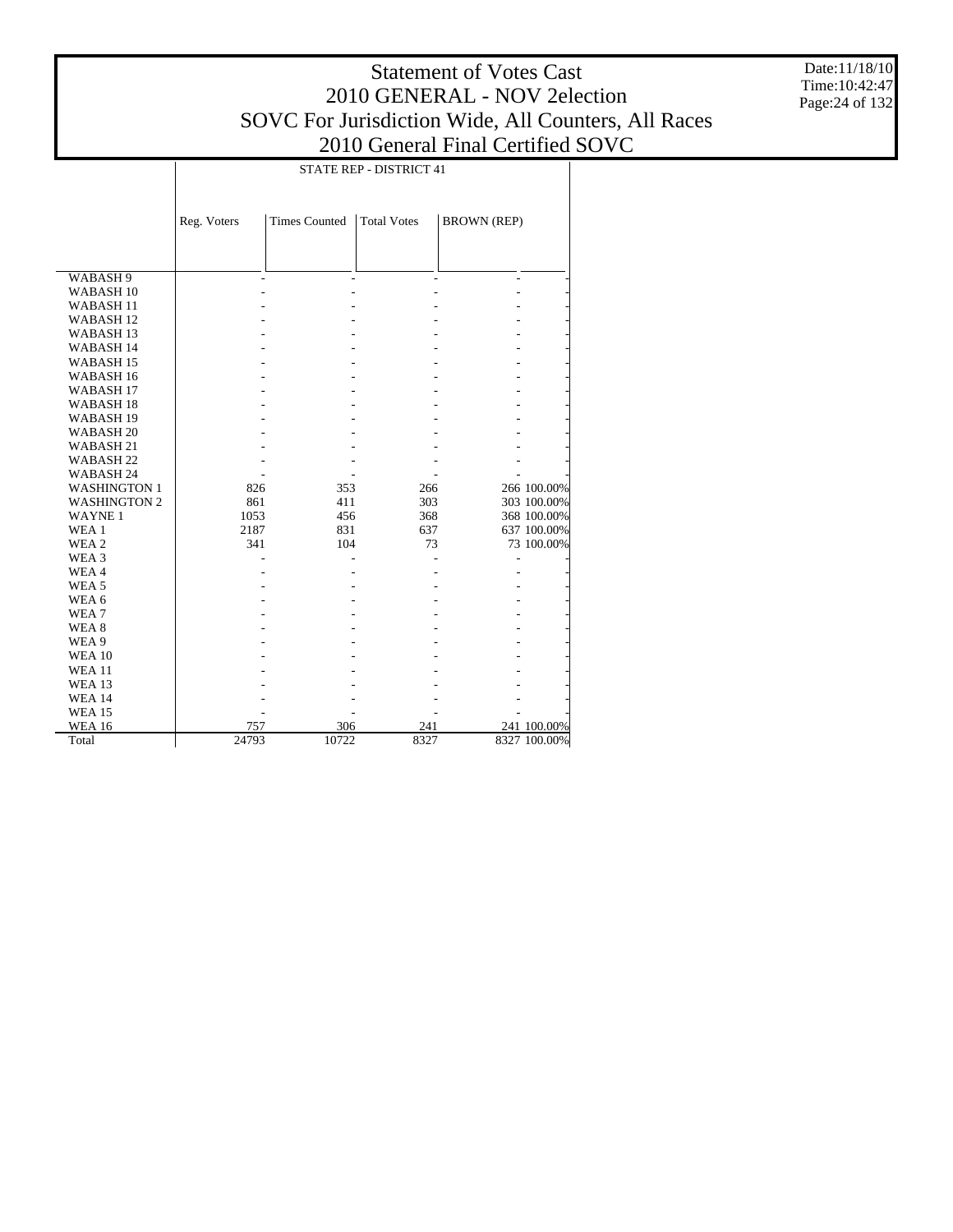Date:11/18/10 Time:10:42:47 Page:25 of 132

|                                            | <b>JUDGE OF SUPERIOR 3</b> |                      |                    |                            |  |  |  |
|--------------------------------------------|----------------------------|----------------------|--------------------|----------------------------|--|--|--|
|                                            |                            |                      |                    |                            |  |  |  |
|                                            |                            |                      |                    |                            |  |  |  |
|                                            | Reg. Voters                | <b>Times Counted</b> | <b>Total Votes</b> | <b>RUSH (REP)</b>          |  |  |  |
|                                            |                            |                      |                    |                            |  |  |  |
|                                            |                            |                      |                    |                            |  |  |  |
| Jurisdiction Wide                          |                            |                      |                    |                            |  |  |  |
| <b>FAIRFIELD 1</b>                         | 1280                       | 577                  | 467                | 467 100.00%                |  |  |  |
| <b>FAIRFIELD 2</b>                         | 1054                       | 535                  | 440                | 440 100.00%                |  |  |  |
| <b>FAIRFIELD 3</b>                         | 974                        | 458                  | 368                | 368 100.00%                |  |  |  |
| <b>FAIRFIELD 4</b>                         | 822                        | 374                  | 308                | 308 100.00%                |  |  |  |
| <b>FAIRFIELD 5</b>                         | 14                         | 3                    | 3                  | 3 100.00%                  |  |  |  |
| <b>FAIRFIELD 6</b><br><b>FAIRFIELD 7</b>   | 1014<br>1129               | 315<br>333           | 198<br>226         | 198 100.00%<br>226 100.00% |  |  |  |
| <b>FAIRFIELD 8</b>                         | 1664                       | 328                  | 199                | 199 100.00%                |  |  |  |
| <b>FAIRFIELD 9</b>                         | 980                        | 401                  | 316                | 316 100.00%                |  |  |  |
| <b>FAIRFIELD 10</b>                        | 1188                       | 417                  | 299                | 299 100.00%                |  |  |  |
| <b>FAIRFIELD 11</b>                        | 969                        | 399                  | 314                | 314 100.00%                |  |  |  |
| <b>FAIRFIELD 12</b>                        | 1024                       | 299                  | 208                | 208 100.00%                |  |  |  |
| <b>FAIRFIELD 13</b>                        | 991                        | 458                  | 367                | 367 100.00%                |  |  |  |
| <b>FAIRFIELD 14</b>                        | 1067                       | 259                  | 189                | 189 100.00%                |  |  |  |
| <b>FAIRFIELD 15</b>                        | 1144                       | 409                  | 288                | 288 100.00%                |  |  |  |
| <b>FAIRFIELD 16</b><br><b>FAIRFIELD 17</b> | 1569<br>343                | 332<br>120           | 195<br>95          | 195 100.00%<br>95 100.00%  |  |  |  |
| <b>FAIRFIELD 18</b>                        | 952                        | 368                  | 262                | 262 100.00%                |  |  |  |
| <b>FAIRFIELD 19</b>                        | 1006                       | 326                  | 230                | 230 100.00%                |  |  |  |
| <b>FAIRFIELD 20</b>                        | 1413                       | 376                  | 241                | 241 100.00%                |  |  |  |
| <b>FAIRFIELD 21</b>                        | 1121                       | 518                  | 380                | 380 100.00%                |  |  |  |
| <b>FAIRFIELD 22</b>                        | 1686                       | 301                  | 178                | 178 100.00%                |  |  |  |
| <b>FAIRFIELD 23</b>                        | 1122                       | 272                  | 193                | 193 100.00%                |  |  |  |
| <b>FAIRFIELD 24</b>                        | 935                        | 175                  | 128                | 128 100.00%                |  |  |  |
| <b>FAIRFIELD 25</b><br><b>FAIRFIELD 26</b> | 1018<br>1282               | 312<br>561           | 223<br>398         | 223 100.00%<br>398 100.00% |  |  |  |
| <b>FAIRFIELD 27</b>                        | 1919                       | 509                  | 370                | 370 100.00%                |  |  |  |
| <b>FAIRFIELD 28</b>                        | 674                        | 258                  | 183                | 183 100.00%                |  |  |  |
| <b>FAIRFIELD 29</b>                        | 1026                       | 325                  | 248                | 248 100.00%                |  |  |  |
| <b>FAIRFIELD 30</b>                        | 1135                       | 525                  | 403                | 403 100.00%                |  |  |  |
| <b>FAIRFIELD 31</b>                        | 1014                       | 352                  | 271                | 271 100.00%                |  |  |  |
| <b>FAIRFIELD 32</b>                        | $\boldsymbol{0}$           | $\boldsymbol{0}$     | $\boldsymbol{0}$   | $\boldsymbol{0}$           |  |  |  |
| <b>JACKSON 3</b>                           | 316                        | 138                  | 115                | 115 100.00%                |  |  |  |
| <b>LAURAMIE 1</b>                          | 974<br>675                 | 392<br>258           | 306<br>201         | 306 100.00%<br>201 100.00% |  |  |  |
| <b>LAURAMIE 2</b><br>PERRY 1               | 1330                       | 650                  | 520                | 520 100.00%                |  |  |  |
| PERRY 2                                    | 1433                       | 657                  | 556                | 556 100.00%                |  |  |  |
| PERRY 3                                    | 1216                       | 491                  | 403                | 403 100.00%                |  |  |  |
| PERRY 4                                    | 994                        | 411                  | 320                | 320 100.00%                |  |  |  |
| PERRY 5                                    | $\boldsymbol{0}$           | 1                    | 1                  | 1 100.00%                  |  |  |  |
| RANDOLPH 1                                 | 607                        | 263                  | 220                | 220 100.00%                |  |  |  |
| <b>SHEFFIELD 1</b>                         | 823                        | 300                  | 224                | 224 100.00%                |  |  |  |
| <b>SHEFFIELD 2</b><br>SHELBY 1             | 1599<br>662                | 731<br>282           | 617<br>229         | 617 100.00%<br>229 100.00% |  |  |  |
| SHELBY <sub>2</sub>                        | 1018                       | 523                  | 405                | 405 100.00%                |  |  |  |
| <b>TIPPECANOE 1</b>                        | 1376                       | 666                  | 501                | 501 100.00%                |  |  |  |
| <b>TIPPECANOE 2</b>                        | 681                        | 269                  | 211                | 211 100.00%                |  |  |  |
| <b>TIPPECANOE 4</b>                        | 825                        | 372                  | 301                | 301 100.00%                |  |  |  |
| <b>TIPPECANOE 5</b>                        | 151                        | 79                   | 69                 | 69 100.00%                 |  |  |  |
| <b>TIPPECANOE 6</b>                        | 1622                       | 654                  | 526                | 526 100.00%                |  |  |  |
| <b>TIPPECANOE 7</b>                        | 331                        | 149                  | 120                | 120 100.00%                |  |  |  |
| <b>UNION 1</b>                             | 1131                       | 485                  | 401                | 401 100.00%                |  |  |  |
| WABASH 1<br>WABASH 2                       | 1392<br>2199               | 683<br>650           | 523<br>494         | 523 100.00%<br>494 100.00% |  |  |  |
| WABASH 3                                   | 700                        | 321                  | 233                | 233 100.00%                |  |  |  |
| WABASH 4                                   | 1132                       | 627                  | 477                | 477 100.00%                |  |  |  |
| WABASH 5                                   | 1488                       | 624                  | 441                | 441 100.00%                |  |  |  |
| WABASH 6                                   | 1389                       | 636                  | 461                | 461 100.00%                |  |  |  |
| WABASH 7                                   | 1297                       | 543                  | 394                | 394 100.00%                |  |  |  |
| WABASH 8                                   | 1542                       | 506                  | 375                | 375 100.00%                |  |  |  |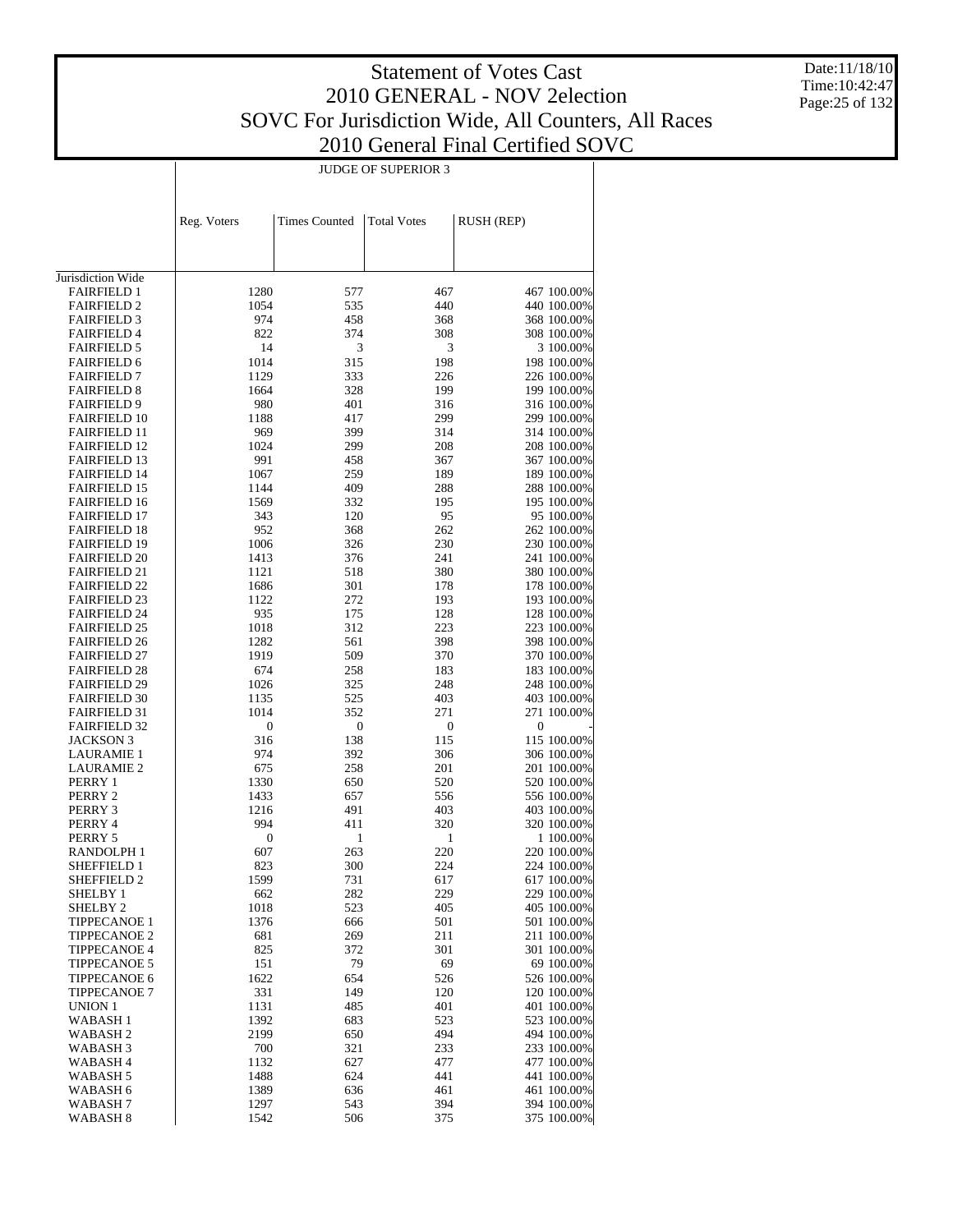Date:11/18/10 Time:10:42:47 Page:26 of 132

|                      | <b>JUDGE OF SUPERIOR 3</b> |                      |                    |               |  |  |  |
|----------------------|----------------------------|----------------------|--------------------|---------------|--|--|--|
|                      |                            |                      |                    |               |  |  |  |
|                      |                            |                      |                    |               |  |  |  |
|                      | Reg. Voters                | <b>Times Counted</b> | <b>Total Votes</b> | RUSH (REP)    |  |  |  |
|                      |                            |                      |                    |               |  |  |  |
|                      |                            |                      |                    |               |  |  |  |
| WABASH 9             | 1451                       | 261                  | 173                | 173 100.00%   |  |  |  |
| WABASH <sub>10</sub> | 2075                       | 802                  | 637                | 637 100.00%   |  |  |  |
| WABASH <sub>11</sub> | 408                        | 190                  | 126                | 126 100.00%   |  |  |  |
| WABASH <sub>12</sub> | 993                        | 574                  | 400                | 400 100.00%   |  |  |  |
| WABASH <sub>13</sub> | 1281                       | 547                  | 323                | 323 100.00%   |  |  |  |
| WABASH 14            | 1382                       | 538                  | 376                | 376 100.00%   |  |  |  |
| WABASH <sub>15</sub> | 5742                       | 422                  | 297                | 297 100.00%   |  |  |  |
| WABASH 16            | 1107                       | 193                  | 105                | 105 100.00%   |  |  |  |
| WABASH <sub>17</sub> | 2639                       | 194                  | 118                | 118 100.00%   |  |  |  |
| WABASH <sub>18</sub> | 887                        | 59                   | 40                 | 40 100.00%    |  |  |  |
| WABASH <sub>19</sub> | 1067                       | 503                  | 397                | 397 100.00%   |  |  |  |
| WABASH <sub>20</sub> | 252                        | 142                  | 118                | 118 100.00%   |  |  |  |
| WABASH <sub>21</sub> | 1278                       | 387                  | 270                | 270 100.00%   |  |  |  |
| WABASH <sub>22</sub> | 375                        | 186                  | 134                | 134 100.00%   |  |  |  |
| WABASH 24            | $\boldsymbol{0}$           | 1                    | 1                  | 1 100.00%     |  |  |  |
| <b>WASHINGTON 1</b>  | 826                        | 353                  | 272                | 272 100.00%   |  |  |  |
| <b>WASHINGTON 2</b>  | 861                        | 411                  | 305                | 305 100.00%   |  |  |  |
| <b>WAYNE1</b>        | 1053                       | 456                  | 366                | 366 100.00%   |  |  |  |
| WEA 1                | 2187                       | 831                  | 664                | 664 100.00%   |  |  |  |
| WEA 2                | 341                        | 104                  | 74                 | 74 100.00%    |  |  |  |
| WEA 3                | 1372                       | 345                  | 276                | 276 100.00%   |  |  |  |
| WEA4                 | 1429                       | 447                  | 330                | 330 100.00%   |  |  |  |
| WEA <sub>5</sub>     | 1807                       | 619                  | 488                | 488 100.00%   |  |  |  |
| WEA 6                | 1696                       | 523                  | 402                | 402 100.00%   |  |  |  |
| WEA <sub>7</sub>     | 1233                       | 248                  | 187                | 187 100.00%   |  |  |  |
| WEA <sub>8</sub>     | 832                        | 203                  | 151                | 151 100.00%   |  |  |  |
| WEA 9                | 1161                       | 548                  | 453                | 453 100.00%   |  |  |  |
| <b>WEA 10</b>        | 1627                       | 609                  | 519                | 519 100.00%   |  |  |  |
| <b>WEA 11</b>        | 1454                       | 693                  | 599                | 599 100.00%   |  |  |  |
| <b>WEA 13</b>        | 1042                       | 320                  | 250                | 250 100.00%   |  |  |  |
| <b>WEA 14</b>        | 1023                       | 404                  | 343                | 343 100.00%   |  |  |  |
| <b>WEA 15</b>        | 1318                       | 484                  | 401                | 401 100.00%   |  |  |  |
| <b>WEA 16</b>        | 757                        | 306                  | 245                | 245 100.00%   |  |  |  |
| Total                | 105388                     | 36459                | 27672              | 27672 100.00% |  |  |  |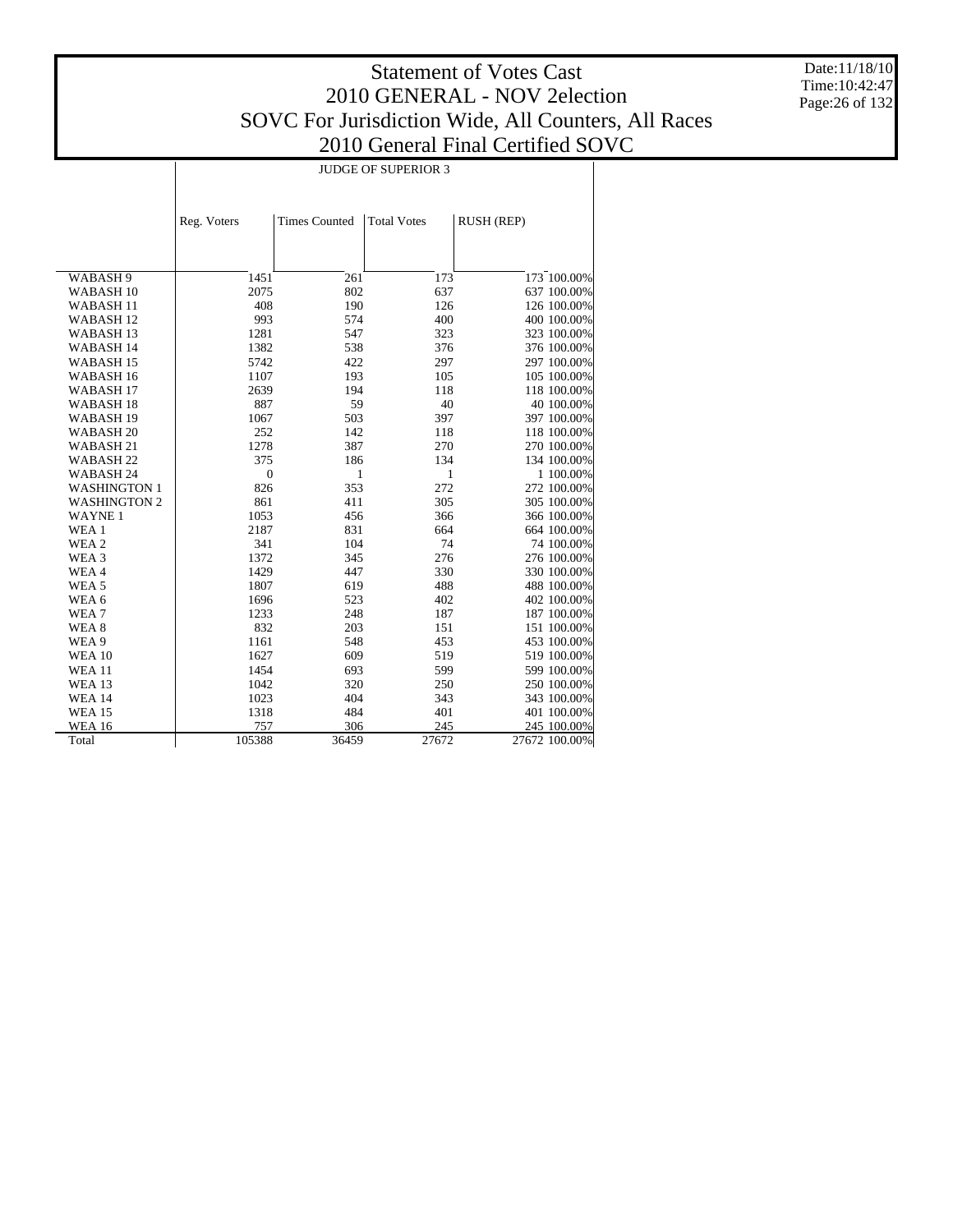Date:11/18/10 Time:10:42:47 Page:27 of 132

| PROSECUTING ATTORNEY |  |
|----------------------|--|

|                                            | Reg. Voters  | <b>Times Counted</b> | <b>Total Votes</b> | HARRINGTON (REP)           |
|--------------------------------------------|--------------|----------------------|--------------------|----------------------------|
|                                            |              |                      |                    |                            |
|                                            |              |                      |                    |                            |
| Jurisdiction Wide                          |              |                      |                    |                            |
| <b>FAIRFIELD 1</b>                         | 1280         | 577                  | 466                | 466 100.00%                |
| <b>FAIRFIELD 2</b>                         | 1054         | 535                  | 436                | 436 100.00%                |
| <b>FAIRFIELD 3</b>                         | 974          | 458                  | 362                | 362 100.00%                |
| <b>FAIRFIELD 4</b>                         | 822          | 374                  | 306                | 306 100.00%                |
| <b>FAIRFIELD 5</b>                         | 14           | 3                    | 3                  | 3 100.00%                  |
| <b>FAIRFIELD 6</b>                         | 1014         | 315                  | 193                | 193 100.00%                |
| <b>FAIRFIELD 7</b>                         | 1129         | 333                  | 225                | 225 100.00%                |
| <b>FAIRFIELD 8</b>                         | 1664         | 328                  | 189                | 189 100.00%                |
| <b>FAIRFIELD 9</b><br><b>FAIRFIELD 10</b>  | 980<br>1188  | 401<br>417           | 317<br>305         | 317 100.00%<br>305 100.00% |
| <b>FAIRFIELD 11</b>                        | 969          | 399                  | 307                | 307 100.00%                |
| <b>FAIRFIELD 12</b>                        | 1024         | 299                  | 207                | 207 100.00%                |
| <b>FAIRFIELD 13</b>                        | 991          | 458                  | 364                | 364 100.00%                |
| <b>FAIRFIELD 14</b>                        | 1067         | 259                  | 192                | 192 100.00%                |
| <b>FAIRFIELD 15</b>                        | 1144         | 409                  | 286                | 286 100.00%                |
| <b>FAIRFIELD 16</b>                        | 1569         | 332                  | 196                | 196 100.00%                |
| <b>FAIRFIELD 17</b>                        | 343          | 120                  | 89                 | 89 100.00%                 |
| <b>FAIRFIELD 18</b>                        | 952          | 368                  | 264                | 264 100.00%                |
| <b>FAIRFIELD 19</b>                        | 1006         | 326                  | 217                | 217 100.00%                |
| <b>FAIRFIELD 20</b>                        | 1413         | 376                  | 240                | 240 100.00%                |
| <b>FAIRFIELD 21</b>                        | 1121         | 518                  | 375                | 375 100.00%                |
| <b>FAIRFIELD 22</b>                        | 1686         | 301                  | 177                | 177 100.00%                |
| <b>FAIRFIELD 23</b>                        | 1122         | 272                  | 194                | 194 100.00%                |
| <b>FAIRFIELD 24</b>                        | 935          | 175                  | 129                | 129 100.00%                |
| <b>FAIRFIELD 25</b>                        | 1018         | 312                  | 223                | 223 100.00%                |
| <b>FAIRFIELD 26</b>                        | 1282         | 561                  | 378                | 378 100.00%                |
| <b>FAIRFIELD 27</b>                        | 1919         | 509                  | 369                | 369 100.00%                |
| <b>FAIRFIELD 28</b>                        | 674          | 258                  | 187                | 187 100.00%                |
| <b>FAIRFIELD 29</b><br><b>FAIRFIELD 30</b> | 1026<br>1135 | 325                  | 249                | 249 100.00%<br>389 100.00% |
| <b>FAIRFIELD 31</b>                        | 1014         | 525<br>352           | 389<br>263         | 263 100.00%                |
| <b>FAIRFIELD 32</b>                        | 0            | 0                    | $\boldsymbol{0}$   | $\boldsymbol{0}$           |
| <b>JACKSON 3</b>                           | 316          | 138                  | 116                | 116 100.00%                |
| LAURAMIE 1                                 | 974          | 392                  | 314                | 314 100.00%                |
| <b>LAURAMIE 2</b>                          | 675          | 258                  | 198                | 198 100.00%                |
| PERRY 1                                    | 1330         | 650                  | 522                | 522 100.00%                |
| PERRY 2                                    | 1433         | 657                  | 550                | 550 100.00%                |
| PERRY 3                                    | 1216         | 491                  | 410                | 410 100.00%                |
| PERRY 4                                    | 994          | 411                  | 313                | 313 100.00%                |
| PERRY 5                                    | 0            | 1                    | 1                  | 1 100.00%                  |
| RANDOLPH 1                                 | 607          | 263                  | 222                | 222 100.00%                |
| SHEFFIELD 1                                | 823          | 300                  | 226                | 226 100.00%                |
| <b>SHEFFIELD 2</b>                         | 1599         | 731                  | 617                | 617 100.00%                |
| SHELBY 1                                   | 662          | 282                  | 229                | 229 100.00%                |
| SHELBY <sub>2</sub>                        | 1018         | 523                  | 396                | 396 100.00%                |
| <b>TIPPECANOE 1</b>                        | 1376         | 666                  | 509                | 509 100.00%                |
| <b>TIPPECANOE 2</b>                        | 681          | 269                  | 208                | 208 100.00%                |
| <b>TIPPECANOE 4</b>                        | 825          | 372                  | 287                | 287 100.00%                |
| <b>TIPPECANOE 5</b><br>TIPPECANOE 6        | 151<br>1622  | 79<br>654            | 64<br>515          | 64 100.00%<br>515 100.00%  |
| <b>TIPPECANOE 7</b>                        | 331          | 149                  | 116                | 116 100.00%                |
| UNION 1                                    | 1131         | 485                  | 399                | 399 100.00%                |
| WABASH 1                                   | 1392         | 683                  | 529                | 529 100.00%                |
| WABASH <sub>2</sub>                        | 2199         | 650                  | 502                | 502 100.00%                |
| WABASH 3                                   | 700          | 321                  | 215                | 215 100.00%                |
| WABASH 4                                   | 1132         | 627                  | 464                | 464 100.00%                |
| WABASH 5                                   | 1488         | 624                  | 425                | 425 100.00%                |
| WABASH 6                                   | 1389         | 636                  | 445                | 445 100.00%                |
| WABASH 7                                   | 1297         | 543                  | 377                | 377 100.00%                |
| WABASH 8                                   | 1542         | 506                  | 357                | 357 100.00%                |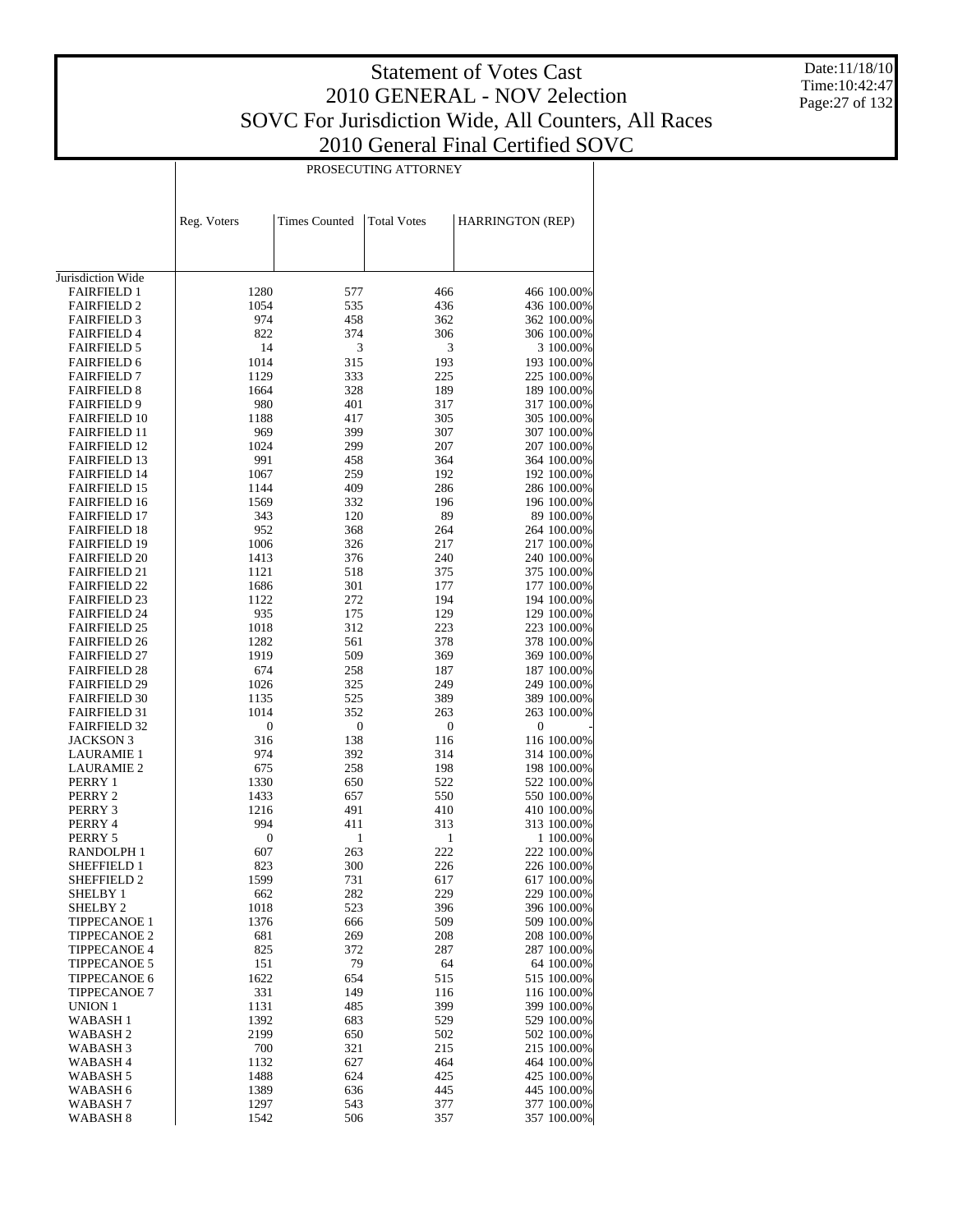Τ

Date:11/18/10 Time:10:42:47 Page:28 of 132

|                      | PROSECUTING ATTORNEY |                      |                    |                              |  |  |  |  |
|----------------------|----------------------|----------------------|--------------------|------------------------------|--|--|--|--|
|                      |                      |                      |                    |                              |  |  |  |  |
|                      | Reg. Voters          | <b>Times Counted</b> | <b>Total Votes</b> | <b>HARRINGTON (REP)</b>      |  |  |  |  |
|                      |                      |                      |                    |                              |  |  |  |  |
|                      |                      |                      |                    |                              |  |  |  |  |
| WABASH 9             | 1451                 | 261                  | 171                | $\overline{171}^{-}100.00\%$ |  |  |  |  |
| WABASH <sub>10</sub> | 2075                 | 802                  | 632                | 632 100.00%                  |  |  |  |  |
| WABASH <sub>11</sub> | 408                  | 190                  | 122                | 122 100.00%                  |  |  |  |  |
| WABASH <sub>12</sub> | 993                  | 574                  | 382                | 382 100.00%                  |  |  |  |  |
| <b>WABASH13</b>      | 1281                 | 547                  | 311                | 311 100.00%                  |  |  |  |  |
| WABASH 14            | 1382                 | 538                  | 355                | 355 100.00%                  |  |  |  |  |
| WABASH 15            | 5742                 | 422                  | 296                | 296 100.00%                  |  |  |  |  |
| WABASH <sub>16</sub> | 1107                 | 193                  | 106                | 106 100.00%                  |  |  |  |  |
| WABASH <sub>17</sub> | 2639                 | 194                  | 120                | 120 100.00%                  |  |  |  |  |
| WABASH <sub>18</sub> | 887                  | 59                   | 41                 | 41 100.00%                   |  |  |  |  |
| WABASH <sub>19</sub> | 1067                 | 503                  | 389                | 389 100.00%                  |  |  |  |  |
| WABASH <sub>20</sub> | 252                  | 142                  | 118                | 118 100.00%                  |  |  |  |  |
| WABASH 21            | 1278                 | 387                  | 268                | 268 100.00%                  |  |  |  |  |
| WABASH <sub>22</sub> | 375                  | 186                  | 126                | 126 100.00%                  |  |  |  |  |
| WABASH 24            | $\mathbf{0}$         | 1                    | 1                  | 1 100.00%                    |  |  |  |  |
| <b>WASHINGTON 1</b>  | 826                  | 353                  | 269                | 269 100.00%                  |  |  |  |  |
| <b>WASHINGTON 2</b>  | 861                  | 411                  | 317                | 317 100.00%                  |  |  |  |  |
| <b>WAYNE1</b>        | 1053                 | 456                  | 366                | 366 100.00%                  |  |  |  |  |
| WEA 1                | 2187                 | 831                  | 656                | 656 100.00%                  |  |  |  |  |
| WEA 2                | 341                  | 104                  | 75                 | 75 100.00%                   |  |  |  |  |
| WEA 3                | 1372                 | 345                  | 272                | 272 100.00%                  |  |  |  |  |
| WEA4                 | 1429                 | 447                  | 336                | 336 100.00%                  |  |  |  |  |
| WEA <sub>5</sub>     | 1807                 | 619                  | 481                | 481 100.00%                  |  |  |  |  |
| WEA 6                | 1696                 | 523                  | 392                | 392 100.00%                  |  |  |  |  |
| WEA <sub>7</sub>     | 1233                 | 248                  | 187                | 187 100.00%                  |  |  |  |  |
| WEA 8                | 832                  | 203                  | 153                | 153 100.00%                  |  |  |  |  |
| WEA 9                | 1161                 | 548                  | 450                | 450 100.00%                  |  |  |  |  |
| <b>WEA 10</b>        | 1627                 | 609                  | 519                | 519 100.00%                  |  |  |  |  |
| <b>WEA 11</b>        | 1454                 | 693                  | 598                | 598 100.00%                  |  |  |  |  |
| <b>WEA 13</b>        | 1042                 | 320                  | 243                | 243 100.00%                  |  |  |  |  |
| <b>WEA 14</b>        | 1023                 | 404                  | 344                | 344 100.00%                  |  |  |  |  |
| <b>WEA 15</b>        | 1318                 | 484                  | 392                | 392 100.00%                  |  |  |  |  |
| <b>WEA 16</b>        | 757                  | 306                  | 242                | 242 100.00%                  |  |  |  |  |
| Total                | 105388               | 36459                | 27353              | 27353 100.00%                |  |  |  |  |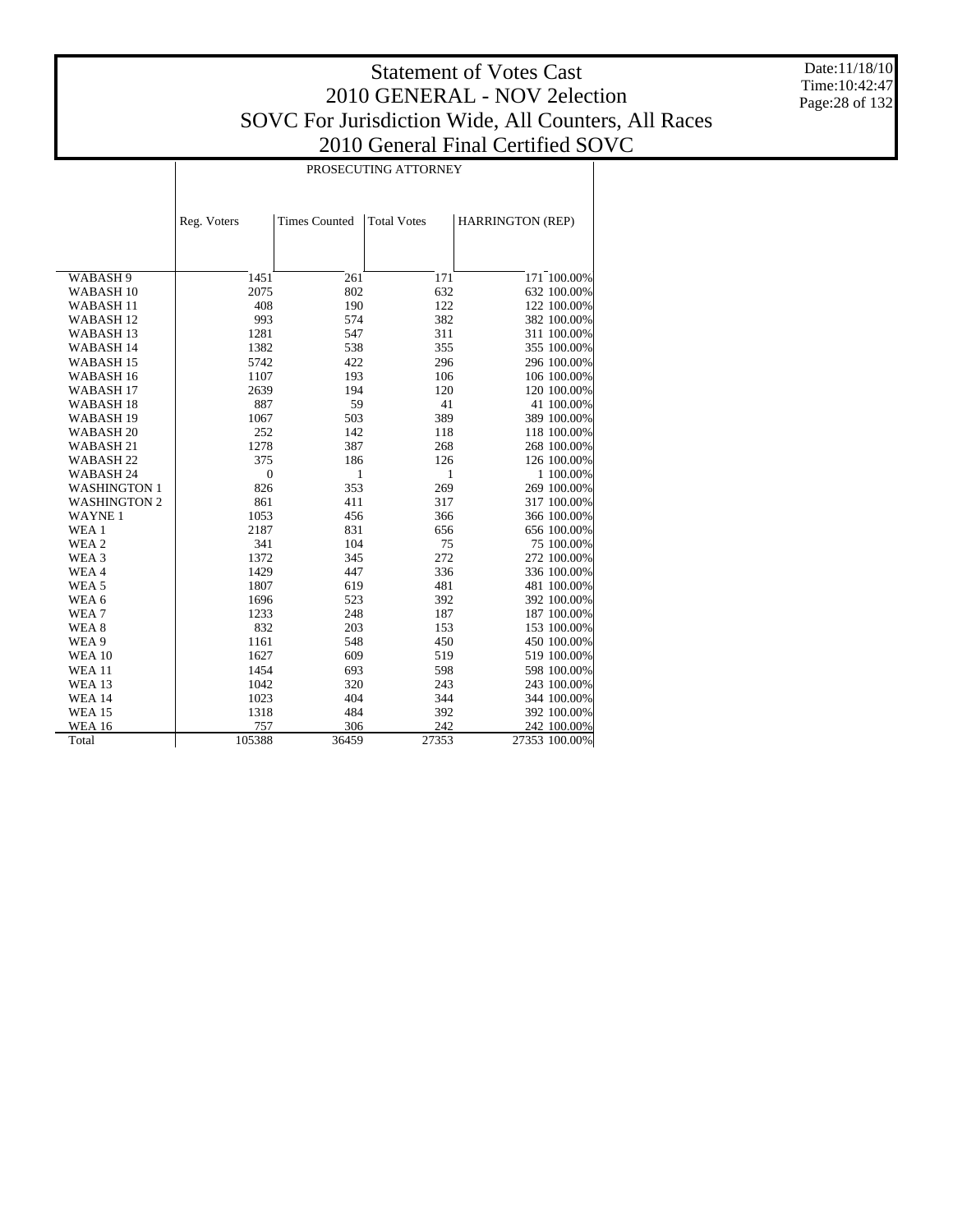Date:11/18/10 Time:10:42:47 Page:29 of 132

|                                            | CIRCUIT COURT CLERK |                      |                    |                     |                          |                        |                         |
|--------------------------------------------|---------------------|----------------------|--------------------|---------------------|--------------------------|------------------------|-------------------------|
|                                            |                     |                      |                    |                     |                          |                        |                         |
|                                            | Reg. Voters         | <b>Times Counted</b> | <b>Total Votes</b> | <b>COFFEY (REP)</b> |                          | <b>SCHECHTER (DEM)</b> |                         |
|                                            |                     |                      |                    |                     |                          |                        |                         |
| Jurisdiction Wide<br><b>FAIRFIELD 1</b>    | 1280                |                      |                    |                     |                          |                        |                         |
| <b>FAIRFIELD 2</b>                         | 1054                | 577<br>535           | 545<br>515         | 349                 | 370 67.89%<br>67.77%     | 175<br>166             | 32.11%<br>32.23%        |
| <b>FAIRFIELD 3</b>                         | 974                 | 458                  | 431                | 271                 | 62.88%                   | 160                    | 37.12%                  |
| <b>FAIRFIELD 4</b>                         | 822                 | 374                  | 353                |                     | 223 63.17%               | 130                    | 36.83%                  |
| <b>FAIRFIELD 5</b>                         | 14                  | 3                    | 3                  |                     | 3 100.00%                | $\boldsymbol{0}$       | 0.00%                   |
| <b>FAIRFIELD 6</b>                         | 1014                | 315                  | 299                | 130                 | 43.48%                   | 169                    | 56.52%                  |
| <b>FAIRFIELD 7</b>                         | 1129                | 333                  | 308                | 148                 | 48.05%                   | 160                    | 51.95%                  |
| <b>FAIRFIELD 8</b>                         | 1664                | 328                  | 312<br>389         |                     | 131 41.99%               | 181                    | 58.01%                  |
| <b>FAIRFIELD 9</b><br><b>FAIRFIELD 10</b>  | 980<br>1188         | 401<br>417           | 395                |                     | 269 69.15%<br>205 51.90% | 190                    | 120 30.85%<br>48.10%    |
| <b>FAIRFIELD 11</b>                        | 969                 | 399                  | 381                | 228                 | 59.84%                   |                        | 153 40.16%              |
| <b>FAIRFIELD 12</b>                        | 1024                | 299                  | 285                |                     | 119 41.75%               | 166                    | 58.25%                  |
| <b>FAIRFIELD 13</b>                        | 991                 | 458                  | 435                |                     | 276 63.45%               |                        | 159 36.55%              |
| <b>FAIRFIELD 14</b>                        | 1067                | 259                  | 244                |                     | 136 55.74%               | 108                    | 44.26%                  |
| <b>FAIRFIELD 15</b>                        | 1144                | 409                  | 383                |                     | 196 51.17%               | 187                    | 48.83%                  |
| <b>FAIRFIELD 16</b>                        | 1569                | 332                  | 308                | 125                 | 40.58%                   | 183                    | 59.42%                  |
| <b>FAIRFIELD 17</b><br><b>FAIRFIELD 18</b> | 343<br>952          | 120<br>368           | 112<br>346         | 174                 | 77 68.75%<br>50.29%      |                        | 35 31.25%<br>172 49.71% |
| <b>FAIRFIELD 19</b>                        | 1006                | 326                  | 305                | 151                 | 49.51%                   |                        | 154 50.49%              |
| <b>FAIRFIELD 20</b>                        | 1413                | 376                  | 368                |                     | 155 42.12%               |                        | 213 57.88%              |
| <b>FAIRFIELD 21</b>                        | 1121                | 518                  | 491                |                     | 264 53.77%               |                        | 227 46.23%              |
| <b>FAIRFIELD 22</b>                        | 1686                | 301                  | 272                | 93                  | 34.19%                   | 179                    | 65.81%                  |
| <b>FAIRFIELD 23</b>                        | 1122                | 272                  | 262                |                     | 151 57.63%               | 111                    | 42.37%                  |
| <b>FAIRFIELD 24</b>                        | 935                 | 175                  | 166                |                     | 87 52.41%                | 79                     | 47.59%                  |
| <b>FAIRFIELD 25</b>                        | 1018                | 312                  | 293                |                     | 167 57.00%               |                        | 126 43.00%              |
| <b>FAIRFIELD 26</b><br><b>FAIRFIELD 27</b> | 1282<br>1919        | 561<br>509           | 528<br>475         | 258                 | 48.86%<br>290 61.05%     | 270                    | 51.14%<br>185 38.95%    |
| <b>FAIRFIELD 28</b>                        | 674                 | 258                  | 242                |                     | 132 54.55%               | 110                    | 45.45%                  |
| <b>FAIRFIELD 29</b>                        | 1026                | 325                  | 308                |                     | 161 52.27%               | 147                    | 47.73%                  |
| <b>FAIRFIELD 30</b>                        | 1135                | 525                  | 502                |                     | 277 55.18%               | 225                    | 44.82%                  |
| <b>FAIRFIELD 31</b>                        | 1014                | 352                  | 338                | 202                 | 59.76%                   | 136                    | 40.24%                  |
| <b>FAIRFIELD 32</b>                        | $\boldsymbol{0}$    | $\boldsymbol{0}$     | $\boldsymbol{0}$   | $\mathbf{0}$        |                          | $\boldsymbol{0}$       |                         |
| <b>JACKSON 3</b>                           | 316                 | 138                  | 135                | 106                 | 78.52%                   | 29                     | 21.48%                  |
| <b>LAURAMIE 1</b>                          | 974                 | 392<br>258           | 376                | 272<br>152          | 72.34%                   | 104                    | 27.66%                  |
| <b>LAURAMIE 2</b><br>PERRY 1               | 675<br>1330         | 650                  | 238<br>627         | 440                 | 63.87%<br>70.18%         | 86<br>187              | 36.13%<br>29.82%        |
| PERRY 2                                    | 1433                | 657                  | 613                | 458                 | 74.71%                   | 155                    | 25.29%                  |
| PERRY 3                                    | 1216                | 491                  | 473                | 329                 | 69.56%                   | 144                    | 30.44%                  |
| PERRY 4                                    | 994                 | 411                  | 384                |                     | 246 64.06%               | 138                    | 35.94%                  |
| PERRY 5                                    | $\boldsymbol{0}$    | $\mathbf{1}$         | $\mathbf{1}$       |                     | 1 100.00%                | $\boldsymbol{0}$       | 0.00%                   |
| RANDOLPH 1                                 | 607                 | 263                  | 249                |                     | 187 75.10%               | 62                     | 24.90%                  |
| SHEFFIELD 1                                | 823                 | 300                  | 287                |                     | 177 61.67%               | 110                    | 38.33%                  |
| SHEFFIELD 2<br><b>SHELBY 1</b>             | 1599<br>662         | 731<br>282           | 696<br>261         | 510<br>173          | 73.28%<br>66.28%         | 186<br>88              | 26.72%<br>33.72%        |
| <b>SHELBY 2</b>                            | 1018                | 523                  | 489                |                     | 310 63.39%               | 179                    | 36.61%                  |
| <b>TIPPECANOE 1</b>                        | 1376                | 666                  | 638                | 382                 | 59.87%                   | 256                    | 40.13%                  |
| <b>TIPPECANOE 2</b>                        | 681                 | 269                  | 255                | 180                 | 70.59%                   | 75                     | 29.41%                  |
| <b>TIPPECANOE 4</b>                        | 825                 | 372                  | 353                | 203                 | 57.51%                   | 150                    | 42.49%                  |
| <b>TIPPECANOE 5</b>                        | 151                 | 79                   | 76                 | 44                  | 57.89%                   |                        | 32 42.11%               |
| TIPPECANOE 6                               | 1622                | 654                  | 623                |                     | 402 64.53%               | 221                    | 35.47%                  |
| <b>TIPPECANOE 7</b><br><b>UNION 1</b>      | 331<br>1131         | 149<br>485           | 144<br>465         | 312                 | 95 65.97%<br>67.10%      | 49<br>153              | 34.03%<br>32.90%        |
| <b>WABASH1</b>                             | 1392                | 683                  | 643                | 400                 | 62.21%                   | 243                    | 37.79%                  |
| WABASH <sub>2</sub>                        | 2199                | 650                  | 598                | 341                 | 57.02%                   | 257                    | 42.98%                  |
| WABASH <sub>3</sub>                        | 700                 | 321                  | 300                |                     | 154 51.33%               | 146                    | 48.67%                  |
| WABASH 4                                   | 1132                | 627                  | 587                |                     | 319 54.34%               | 268                    | 45.66%                  |
| WABASH 5                                   | 1488                | 624                  | 574                |                     | 289 50.35%               | 285                    | 49.65%                  |
| WABASH 6                                   | 1389                | 636                  | 601                |                     | 312 51.91%               | 289                    | 48.09%                  |
| WABASH 7<br>WABASH <sub>8</sub>            | 1297<br>1542        | 543<br>506           | 491<br>479         |                     | 267 54.38%<br>256 53.44% | 223                    | 224 45.62%<br>46.56%    |
|                                            |                     |                      |                    |                     |                          |                        |                         |

1542 506 479 256 53.44% 223 46.56%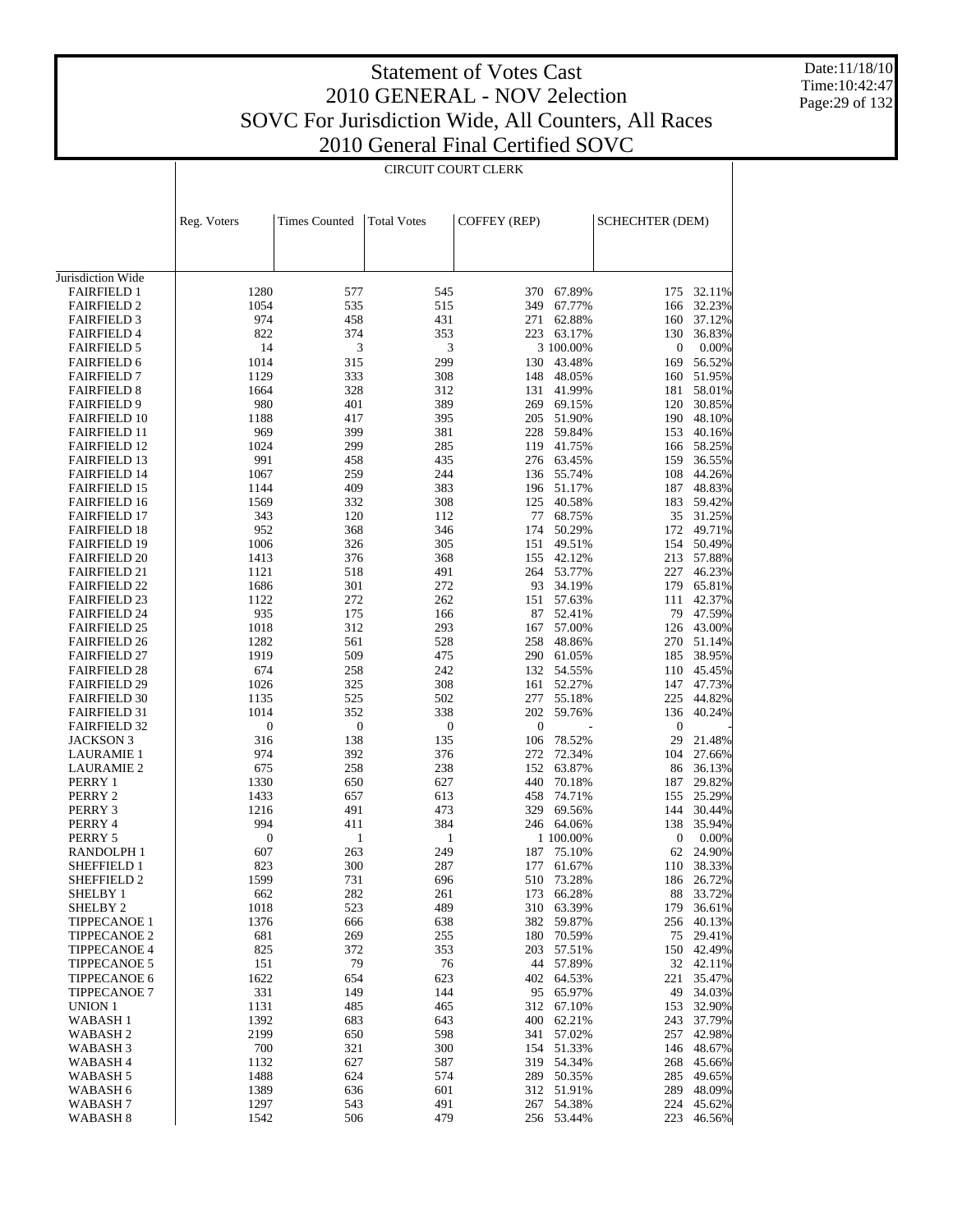Date:11/18/10 Time:10:42:47 Page:30 of 132

|                      | <b>CIRCUIT COURT CLERK</b> |                      |                    |                     |           |                        |        |  |
|----------------------|----------------------------|----------------------|--------------------|---------------------|-----------|------------------------|--------|--|
|                      |                            |                      |                    |                     |           |                        |        |  |
|                      | Reg. Voters                | <b>Times Counted</b> | <b>Total Votes</b> | <b>COFFEY (REP)</b> |           | <b>SCHECHTER (DEM)</b> |        |  |
|                      |                            |                      |                    |                     |           |                        |        |  |
|                      |                            |                      |                    |                     |           |                        |        |  |
| WABASH 9             | 1451                       | 261                  | 246                | 135                 | 54.88%    | 111                    | 45.12% |  |
| WABASH <sub>10</sub> | 2075                       | 802                  | 771                | 440                 | 57.07%    | 331                    | 42.93% |  |
| WABASH <sub>11</sub> | 408                        | 190                  | 183                | 80                  | 43.72%    | 103                    | 56.28% |  |
| WABASH <sub>12</sub> | 993                        | 574                  | 536                | 253                 | 47.20%    | 283                    | 52.80% |  |
| WABASH <sub>13</sub> | 1281                       | 547                  | 511                | 201                 | 39.33%    | 310                    | 60.67% |  |
| WABASH 14            | 1382                       | 538                  | 502                | 232                 | 46.22%    | 270                    | 53.78% |  |
| WABASH <sub>15</sub> | 5742                       | 422                  | 388                | 212                 | 54.64%    | 176                    | 45.36% |  |
| WABASH <sub>16</sub> | 1107                       | 193                  | 178                | 51                  | 28.65%    | 127                    | 71.35% |  |
| WABASH <sub>17</sub> | 2639                       | 194                  | 184                | 79                  | 42.93%    | 105                    | 57.07% |  |
| WABASH <sub>18</sub> | 887                        | 59                   | 56                 | 33                  | 58.93%    | 23                     | 41.07% |  |
| WABASH <sub>19</sub> | 1067                       | 503                  | 480                | 281                 | 58.54%    | 199                    | 41.46% |  |
| WABASH <sub>20</sub> | 252                        | 142                  | 132                | 87                  | 65.91%    | 45                     | 34.09% |  |
| WABASH 21            | 1278                       | 387                  | 362                | 190                 | 52.49%    | 172                    | 47.51% |  |
| WABASH <sub>22</sub> | 375                        | 186                  | 174                |                     | 81 46.55% | 93                     | 53.45% |  |
| WABASH <sub>24</sub> | $\boldsymbol{0}$           | 1                    | 1                  |                     | 1 100.00% | $\mathbf{0}$           | 0.00%  |  |
| <b>WASHINGTON 1</b>  | 826                        | 353                  | 330                | 217                 | 65.76%    | 113                    | 34.24% |  |
| <b>WASHINGTON 2</b>  | 861                        | 411                  | 388                | 246                 | 63.40%    | 142                    | 36.60% |  |
| <b>WAYNE1</b>        | 1053                       | 456                  | 430                | 303                 | 70.47%    | 127                    | 29.53% |  |
| WEA 1                | 2187                       | 831                  | 791                | 534                 | 67.51%    | 257                    | 32.49% |  |
| WEA 2                | 341                        | 104                  | 96                 | 52                  | 54.17%    | 44                     | 45.83% |  |
| WEA 3                | 1372                       | 345                  | 326                | 188                 | 57.67%    | 138                    | 42.33% |  |
| WEA4                 | 1429                       | 447                  | 427                | 242                 | 56.67%    | 185                    | 43.33% |  |
| WEA <sub>5</sub>     | 1807                       | 619                  | 579                | 338                 | 58.38%    | 241                    | 41.62% |  |
| WEA <sub>6</sub>     | 1696                       | 523                  | 503                | 298                 | 59.24%    | 205                    | 40.76% |  |
| WEA7                 | 1233                       | 248                  | 233                | 142                 | 60.94%    | 91                     | 39.06% |  |
| WEA 8                | 832                        | 203                  | 193                | 113                 | 58.55%    | 80                     | 41.45% |  |
| WEA 9                | 1161                       | 548                  | 521                | 353                 | 67.75%    | 168                    | 32.25% |  |
| <b>WEA 10</b>        | 1627                       | 609                  | 584                | 391                 | 66.95%    | 193                    | 33.05% |  |
| <b>WEA 11</b>        | 1454                       | 693                  | 656                | 478                 | 72.87%    | 178                    | 27.13% |  |
| <b>WEA 13</b>        | 1042                       | 320                  | 298                | 189                 | 63.42%    | 109                    | 36.58% |  |
| <b>WEA 14</b>        | 1023                       | 404                  | 381                | 258                 | 67.72%    | 123                    | 32.28% |  |
| <b>WEA 15</b>        | 1318                       | 484                  | 465                | 317                 | 68.17%    | 148                    | 31.83% |  |
| <b>WEA 16</b>        | 757                        | 306                  | 289                | 215                 | 74.39%    | 74                     | 25.61% |  |
| Total                | 105388                     | 36459                | 34444              | 20365               | 59.12%    | 14079                  | 40.88% |  |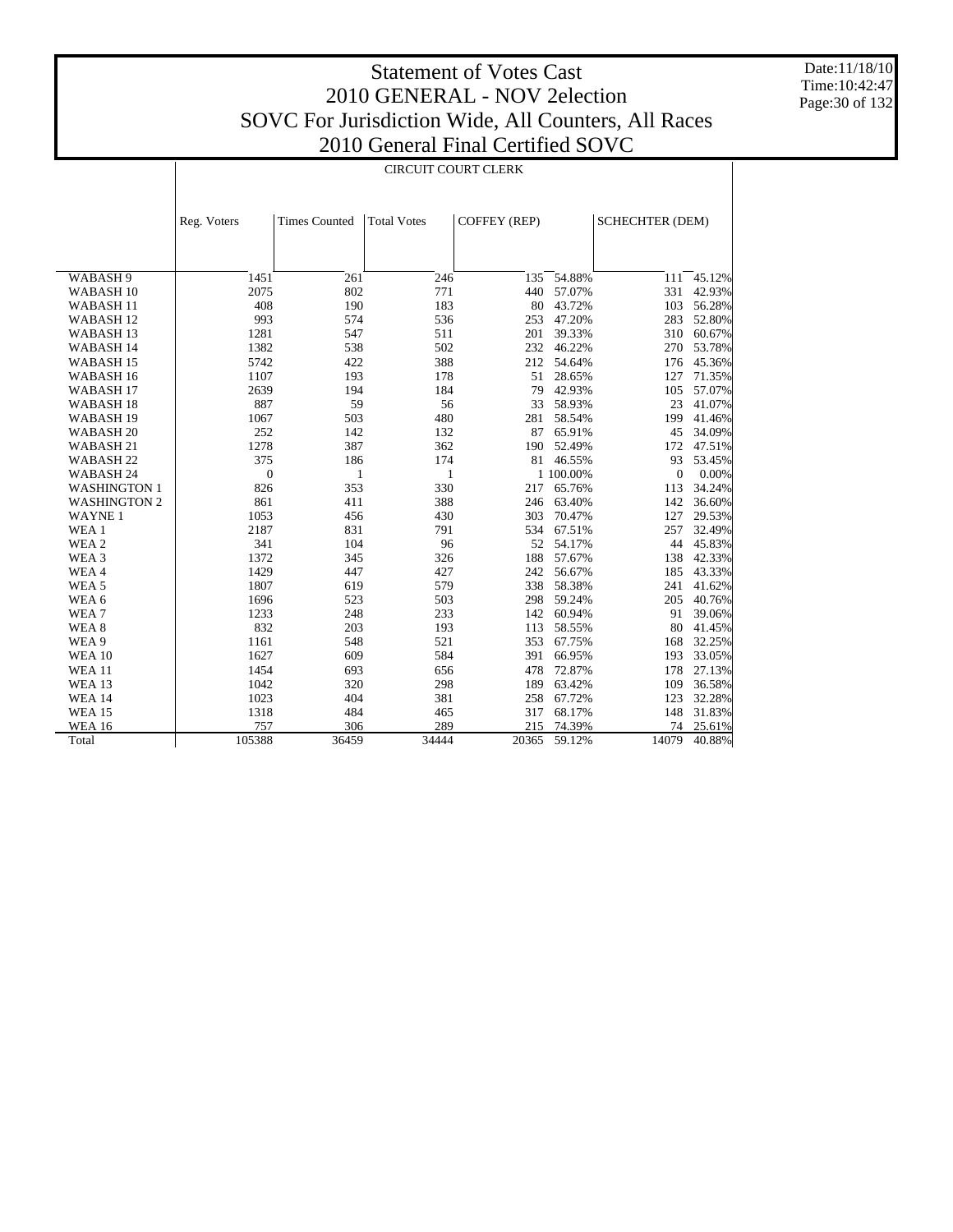Date:11/18/10 Time:10:42:47 Page:31 of 132

| <b>COUNTY AUDITOR</b> |  |
|-----------------------|--|

|                                            | Reg. Voters      | <b>Times Counted</b>    | <b>Total Votes</b>      | <b>WESTON (REP)</b> |                            |
|--------------------------------------------|------------------|-------------------------|-------------------------|---------------------|----------------------------|
|                                            |                  |                         |                         |                     |                            |
|                                            |                  |                         |                         |                     |                            |
| Jurisdiction Wide                          |                  |                         |                         |                     |                            |
| <b>FAIRFIELD 1</b>                         | 1280             | 577                     | 444                     |                     | 444 100.00%                |
| <b>FAIRFIELD 2</b>                         | 1054             | 535                     | 421                     |                     | 421 100.00%                |
| <b>FAIRFIELD 3</b>                         | 974              | 458                     | 334                     |                     | 334 100.00%                |
| <b>FAIRFIELD 4</b>                         | 822              | 374                     | 280                     |                     | 280 100.00%                |
| <b>FAIRFIELD 5</b>                         | 14               | 3                       | 3                       |                     | 3 100.00%                  |
| <b>FAIRFIELD 6</b>                         | 1014             | 315                     | 178                     |                     | 178 100.00%                |
| <b>FAIRFIELD 7</b>                         | 1129             | 333                     | 211                     |                     | 211 100.00%                |
| <b>FAIRFIELD 8</b>                         | 1664             | 328                     | 185                     |                     | 185 100.00%                |
| <b>FAIRFIELD 9</b>                         | 980              | 401                     | 301                     |                     | 301 100.00%                |
| <b>FAIRFIELD 10</b>                        | 1188             | 417                     | 279                     |                     | 279 100.00%                |
| <b>FAIRFIELD 11</b><br><b>FAIRFIELD 12</b> | 969<br>1024      | 399<br>299              | 297<br>186              |                     | 297 100.00%                |
| <b>FAIRFIELD 13</b>                        | 991              | 458                     | 350                     |                     | 186 100.00%<br>350 100.00% |
| FAIRFIELD 14                               | 1067             | 259                     | 183                     |                     | 183 100.00%                |
| <b>FAIRFIELD 15</b>                        | 1144             | 409                     | 275                     |                     | 275 100.00%                |
| <b>FAIRFIELD 16</b>                        | 1569             | 332                     | 182                     |                     | 182 100.00%                |
| <b>FAIRFIELD 17</b>                        | 343              | 120                     | 84                      |                     | 84 100.00%                 |
| <b>FAIRFIELD 18</b>                        | 952              | 368                     | 248                     |                     | 248 100.00%                |
| <b>FAIRFIELD 19</b>                        | 1006             | 326                     | 209                     |                     | 209 100.00%                |
| <b>FAIRFIELD 20</b>                        | 1413             | 376                     | 233                     |                     | 233 100.00%                |
| <b>FAIRFIELD 21</b>                        | 1121             | 518                     | 332                     |                     | 332 100.00%                |
| <b>FAIRFIELD 22</b>                        | 1686             | 301                     | 160                     |                     | 160 100.00%                |
| <b>FAIRFIELD 23</b>                        | 1122             | 272                     | 181                     |                     | 181 100.00%                |
| <b>FAIRFIELD 24</b>                        | 935              | 175                     | 117                     |                     | 117 100.00%                |
| <b>FAIRFIELD 25</b>                        | 1018             | 312                     | 212                     |                     | 212 100.00%                |
| <b>FAIRFIELD 26</b>                        | 1282             | 561                     | 370                     |                     | 370 100.00%                |
| <b>FAIRFIELD 27</b>                        | 1919             | 509                     | 347                     |                     | 347 100.00%                |
| <b>FAIRFIELD 28</b>                        | 674              | 258                     | 180                     |                     | 180 100.00%                |
| <b>FAIRFIELD 29</b>                        | 1026             | 325                     | 238                     |                     | 238 100.00%                |
| <b>FAIRFIELD 30</b>                        | 1135             | 525                     | 369                     |                     | 369 100.00%                |
| <b>FAIRFIELD 31</b><br><b>FAIRFIELD 32</b> | 1014<br>0        | 352<br>$\boldsymbol{0}$ | 253<br>$\boldsymbol{0}$ | 0                   | 253 100.00%                |
| <b>JACKSON 3</b>                           | 316              | 138                     | 113                     |                     | 113 100.00%                |
| <b>LAURAMIE 1</b>                          | 974              | 392                     | 293                     |                     | 293 100.00%                |
| <b>LAURAMIE 2</b>                          | 675              | 258                     | 189                     |                     | 189 100.00%                |
| PERRY 1                                    | 1330             | 650                     | 507                     |                     | 507 100.00%                |
| PERRY 2                                    | 1433             | 657                     | 531                     |                     | 531 100.00%                |
| PERRY 3                                    | 1216             | 491                     | 394                     |                     | 394 100.00%                |
| PERRY 4                                    | 994              | 411                     | 310                     |                     | 310 100.00%                |
| PERRY 5                                    | $\boldsymbol{0}$ | 1                       | 1                       |                     | 1 100.00%                  |
| RANDOLPH 1                                 | 607              | 263                     | 211                     |                     | 211 100.00%                |
| SHEFFIELD 1                                | 823              | 300                     | 214                     |                     | 214 100.00%                |
| SHEFFIELD 2                                | 1599             | 731                     | 604                     |                     | 604 100.00%                |
| SHELBY 1                                   | 662              | 282                     | 224                     |                     | 224 100.00%                |
| SHELBY 2                                   | 1018             | 523                     | 361                     |                     | 361 100.00%                |
| <b>TIPPECANOE 1</b>                        | 1376             | 666                     | 475                     |                     | 475 100.00%                |
| <b>TIPPECANOE 2</b>                        | 681              | 269                     | 200                     |                     | 200 100.00%                |
| TIPPECANOE 4                               | 825              | 372                     | 283                     |                     | 283 100.00%                |
| <b>TIPPECANOE 5</b>                        | 151              | 79                      | 64                      |                     | 64 100.00%                 |
| <b>TIPPECANOE 6</b>                        | 1622             | 654                     | 493                     |                     | 493 100.00%                |
| <b>TIPPECANOE 7</b>                        | 331              | 149                     | 116                     |                     | 116 100.00%                |
| UNION 1                                    | 1131             | 485                     | 378                     |                     | 378 100.00%                |
| WABASH 1                                   | 1392             | 683                     | 489                     |                     | 489 100.00%                |
| WABASH <sub>2</sub><br>WABASH 3            | 2199<br>700      | 650<br>321              | 468<br>196              |                     | 468 100.00%<br>196 100.00% |
| WABASH 4                                   | 1132             | 627                     | 426                     |                     | 426 100.00%                |
| WABASH 5                                   | 1488             | 624                     | 379                     |                     | 379 100.00%                |
| WABASH 6                                   | 1389             | 636                     | 419                     |                     | 419 100.00%                |
| WABASH 7                                   | 1297             | 543                     | 346                     |                     | 346 100.00%                |
| WABASH <sub>8</sub>                        | 1542             | 506                     | 345                     |                     | 345 100.00%                |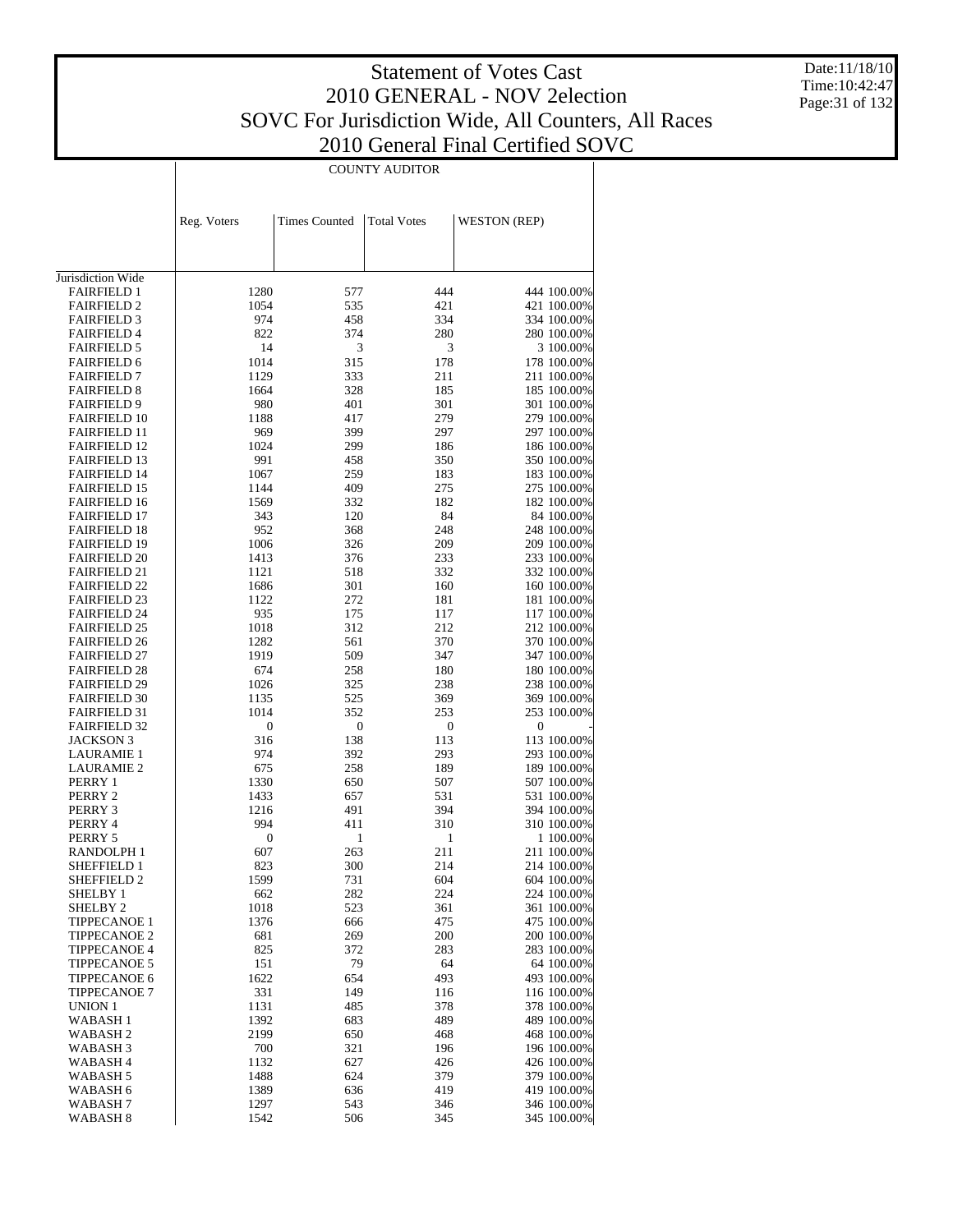Date:11/18/10 Time:10:42:47 Page:32 of 132

|                      | <b>COUNTY AUDITOR</b> |                      |                    |                     |               |  |
|----------------------|-----------------------|----------------------|--------------------|---------------------|---------------|--|
|                      |                       |                      |                    |                     |               |  |
|                      |                       |                      |                    |                     |               |  |
|                      | Reg. Voters           | <b>Times Counted</b> | <b>Total Votes</b> | <b>WESTON (REP)</b> |               |  |
|                      |                       |                      |                    |                     |               |  |
|                      |                       |                      |                    |                     |               |  |
| WABASH 9             | 1451                  | 261                  | 171                |                     | 171 100.00%   |  |
| WABASH <sub>10</sub> | 2075                  | 802                  | 602                |                     | 602 100.00%   |  |
| WABASH <sub>11</sub> | 408                   | 190                  | 110                |                     | 110 100.00%   |  |
| <b>WABASH12</b>      | 993                   | 574                  | 349                |                     | 349 100.00%   |  |
| <b>WABASH13</b>      | 1281                  | 547                  | 285                |                     | 285 100.00%   |  |
| <b>WABASH14</b>      | 1382                  | 538                  | 324                |                     | 324 100.00%   |  |
| <b>WABASH15</b>      | 5742                  | 422                  | 288                |                     | 288 100.00%   |  |
| WABASH 16            | 1107                  | 193                  | 94                 |                     | 94 100.00%    |  |
| WABASH <sub>17</sub> | 2639                  | 194                  | 117                |                     | 117 100.00%   |  |
| WABASH <sub>18</sub> | 887                   | 59                   | 38                 |                     | 38 100.00%    |  |
| WABASH <sub>19</sub> | 1067                  | 503                  | 359                |                     | 359 100.00%   |  |
| WABASH 20            | 252                   | 142                  | 112                |                     | 112 100.00%   |  |
| WABASH <sub>21</sub> | 1278                  | 387                  | 257                |                     | 257 100.00%   |  |
| WABASH <sub>22</sub> | 375                   | 186                  | 117                |                     | 117 100.00%   |  |
| <b>WABASH 24</b>     | $\overline{0}$        | 1                    | $\mathbf{1}$       |                     | 1 100.00%     |  |
| WASHINGTON 1         | 826                   | 353                  | 251                |                     | 251 100.00%   |  |
| <b>WASHINGTON 2</b>  | 861                   | 411                  | 308                |                     | 308 100.00%   |  |
| <b>WAYNE1</b>        | 1053                  | 456                  | 354                |                     | 354 100.00%   |  |
| WEA 1                | 2187                  | 831                  | 626                |                     | 626 100.00%   |  |
| WEA 2                | 341                   | 104                  | 69                 |                     | 69 100.00%    |  |
| WEA 3                | 1372                  | 345                  | 263                |                     | 263 100.00%   |  |
| WEA4                 | 1429                  | 447                  | 319                |                     | 319 100.00%   |  |
| WEA 5                | 1807                  | 619                  | 458                |                     | 458 100.00%   |  |
| WEA 6                | 1696                  | 523                  | 378                |                     | 378 100.00%   |  |
| WEA 7                | 1233                  | 248                  | 184                |                     | 184 100.00%   |  |
| WEA 8                | 832                   | 203                  | 145                |                     | 145 100.00%   |  |
| WEA 9                | 1161                  | 548                  | 421                |                     | 421 100.00%   |  |
| <b>WEA 10</b>        | 1627                  | 609                  | 505                |                     | 505 100.00%   |  |
| <b>WEA 11</b>        | 1454                  | 693                  | 576                |                     | 576 100.00%   |  |
| <b>WEA 13</b>        | 1042                  | 320                  | 233                |                     | 233 100.00%   |  |
| <b>WEA 14</b>        | 1023                  | 404                  | 333                |                     | 333 100.00%   |  |
| <b>WEA 15</b>        | 1318                  | 484                  | 385                |                     | 385 100.00%   |  |
| <b>WEA 16</b>        | 757                   | 306                  | 234                |                     | 234 100.00%   |  |
| Total                | 105388                | 36459                | 25937              |                     | 25937 100.00% |  |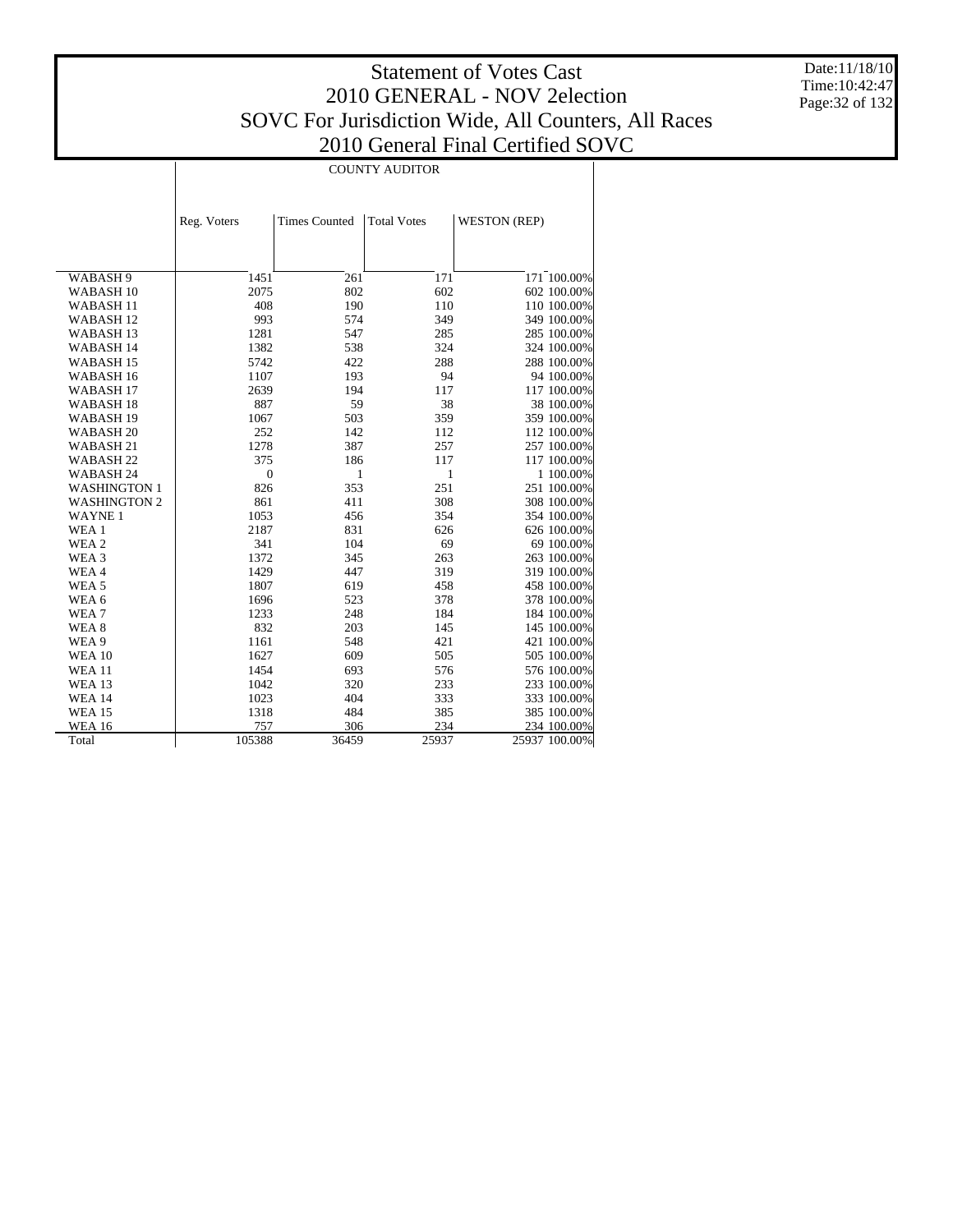Date:11/18/10 Time:10:42:47 Page:33 of 132

|                                            | <b>COUNTY RECORDER</b> |                      |                    |                  |                          |                  |                  |
|--------------------------------------------|------------------------|----------------------|--------------------|------------------|--------------------------|------------------|------------------|
|                                            |                        |                      |                    |                  |                          |                  |                  |
|                                            |                        |                      |                    |                  |                          |                  |                  |
|                                            | Reg. Voters            | <b>Times Counted</b> | <b>Total Votes</b> | TOLLE (REP)      |                          | DESARMO (DEM)    |                  |
|                                            |                        |                      |                    |                  |                          |                  |                  |
|                                            |                        |                      |                    |                  |                          |                  |                  |
|                                            |                        |                      |                    |                  |                          |                  |                  |
| Jurisdiction Wide<br><b>FAIRFIELD 1</b>    | 1280                   | 577                  | 547                |                  | 390 71.30%               | 157              | 28.70%           |
| <b>FAIRFIELD 2</b>                         | 1054                   | 535                  | 509                | 358              | 70.33%                   | 151              | 29.67%           |
| <b>FAIRFIELD 3</b>                         | 974                    | 458                  | 435                | 296              | 68.05%                   | 139              | 31.95%           |
| <b>FAIRFIELD 4</b>                         | 822                    | 374                  | 353                |                  | 238 67.42%               | 115              | 32.58%           |
| <b>FAIRFIELD 5</b>                         | 14                     | 3                    | 3                  |                  | 3 100.00%                | 0                | 0.00%            |
| <b>FAIRFIELD 6</b>                         | 1014                   | 315                  | 298                |                  | 155 52.01%               | 143              | 47.99%           |
| <b>FAIRFIELD 7</b>                         | 1129                   | 333                  | 309                |                  | 165 53.40%               | 144              | 46.60%           |
| <b>FAIRFIELD 8</b><br><b>FAIRFIELD 9</b>   | 1664<br>980            | 328<br>401           | 305<br>386         | 129              | 42.30%<br>276 71.50%     | 176<br>110       | 57.70%<br>28.50% |
| <b>FAIRFIELD 10</b>                        | 1188                   | 417                  | 401                |                  | 239 59.60%               | 162              | 40.40%           |
| <b>FAIRFIELD 11</b>                        | 969                    | 399                  | 376                |                  | 244 64.89%               | 132              | 35.11%           |
| <b>FAIRFIELD 12</b>                        | 1024                   | 299                  | 286                |                  | 134 46.85%               | 152              | 53.15%           |
| <b>FAIRFIELD 13</b>                        | 991                    | 458                  | 436                |                  | 296 67.89%               | 140              | 32.11%           |
| <b>FAIRFIELD 14</b>                        | 1067                   | 259                  | 244                | 139              | 56.97%                   | 105              | 43.03%           |
| <b>FAIRFIELD 15</b>                        | 1144                   | 409                  | 386                |                  | 229 59.33%               | 157              | 40.67%           |
| <b>FAIRFIELD 16</b>                        | 1569                   | 332                  | 309                |                  | 127 41.10%               | 182              | 58.90%           |
| <b>FAIRFIELD 17</b>                        | 343<br>952             | 120<br>368           | 110<br>346         |                  | 74 67.27%<br>194 56.07%  | 36<br>152        | 32.73%<br>43.93% |
| <b>FAIRFIELD 18</b><br><b>FAIRFIELD 19</b> | 1006                   | 326                  | 304                |                  | 157 51.64%               | 147              | 48.36%           |
| <b>FAIRFIELD 20</b>                        | 1413                   | 376                  | 365                |                  | 168 46.03%               | 197              | 53.97%           |
| <b>FAIRFIELD 21</b>                        | 1121                   | 518                  | 488                | 277              | 56.76%                   | 211              | 43.24%           |
| <b>FAIRFIELD 22</b>                        | 1686                   | 301                  | 278                | 108              | 38.85%                   | 170              | 61.15%           |
| <b>FAIRFIELD 23</b>                        | 1122                   | 272                  | 259                | 147              | 56.76%                   | 112              | 43.24%           |
| <b>FAIRFIELD 24</b>                        | 935                    | 175                  | 167                | 87               | 52.10%                   | 80               | 47.90%           |
| <b>FAIRFIELD 25</b>                        | 1018                   | 312                  | 296                |                  | 186 62.84%               | 110              | 37.16%           |
| <b>FAIRFIELD 26</b><br><b>FAIRFIELD 27</b> | 1282<br>1919           | 561<br>509           | 525<br>471         |                  | 276 52.57%<br>302 64.12% | 249<br>169       | 47.43%<br>35.88% |
| <b>FAIRFIELD 28</b>                        | 674                    | 258                  | 240                |                  | 145 60.42%               | 95               | 39.58%           |
| <b>FAIRFIELD 29</b>                        | 1026                   | 325                  | 310                | 173              | 55.81%                   | 137              | 44.19%           |
| <b>FAIRFIELD 30</b>                        | 1135                   | 525                  | 504                | 309              | 61.31%                   | 195              | 38.69%           |
| <b>FAIRFIELD 31</b>                        | 1014                   | 352                  | 332                | 211              | 63.55%                   | 121              | 36.45%           |
| <b>FAIRFIELD 32</b>                        | $\boldsymbol{0}$       | $\mathbf{0}$         | $\boldsymbol{0}$   | $\boldsymbol{0}$ |                          | $\boldsymbol{0}$ |                  |
| <b>JACKSON 3</b>                           | 316                    | 138                  | 137                |                  | 113 82.48%               | 24               | 17.52%           |
| <b>LAURAMIE 1</b>                          | 974                    | 392                  | 375                |                  | 280 74.67%               | 95               | 25.33%           |
| <b>LAURAMIE 2</b><br>PERRY 1               | 675<br>1330            | 258<br>650           | 235<br>613         |                  | 159 67.66%<br>452 73.74% | 76<br>161        | 32.34%<br>26.26% |
| PERRY 2                                    | 1433                   | 657                  | 621                | 480              | 77.29%                   | 141              | 22.71%           |
| PERRY 3                                    | 1216                   | 491                  | 476                | 333              | 69.96%                   | 143              | 30.04%           |
| PERRY 4                                    | 994                    | 411                  | 385                |                  | 267 69.35%               | 118              | 30.65%           |
| PERRY 5                                    | $\boldsymbol{0}$       | $\mathbf{1}$         | 1                  |                  | 1 100.00%                | 0                | 0.00%            |
| RANDOLPH 1                                 | 607                    | 263                  | 252                |                  | 206 81.75%               |                  | 46 18.25%        |
| SHEFFIELD 1                                | 823                    | 300                  | 286                | 195              | 68.18%                   | 91               | 31.82%           |
| SHEFFIELD 2                                | 1599<br>662            | 731<br>282           | 703<br>268         | 540              | 76.81%<br>74.63%         | 163<br>68        | 23.19%<br>25.37% |
| SHELBY 1<br>SHELBY <sub>2</sub>            | 1018                   | 523                  | 491                | 200<br>339       | 69.04%                   | 152              | 30.96%           |
| <b>TIPPECANOE 1</b>                        | 1376                   | 666                  | 626                | 406              | 64.86%                   | 220              | 35.14%           |
| <b>TIPPECANOE 2</b>                        | 681                    | 269                  | 258                | 181              | 70.16%                   | 77               | 29.84%           |
| <b>TIPPECANOE 4</b>                        | 825                    | 372                  | 355                | 213              | 60.00%                   | 142              | 40.00%           |
| <b>TIPPECANOE 5</b>                        | 151                    | 79                   | 77                 | 49               | 63.64%                   | 28               | 36.36%           |
| <b>TIPPECANOE 6</b>                        | 1622                   | 654                  | 619                | 398              | 64.30%                   | 221              | 35.70%           |
| <b>TIPPECANOE 7</b>                        | 331                    | 149                  | 143                | 91               | 63.64%                   | 52               | 36.36%           |
| UNION 1<br>WABASH 1                        | 1131<br>1392           | 485<br>683           | 458<br>632         | 314<br>420       | 68.56%<br>66.46%         | 144<br>212       | 31.44%<br>33.54% |
| WABASH 2                                   | 2199                   | 650                  | 597                | 360              | 60.30%                   | 237              | 39.70%           |
| WABASH 3                                   | 700                    | 321                  | 305                | 163              | 53.44%                   | 142              | 46.56%           |
| WABASH 4                                   | 1132                   | 627                  | 577                | 355              | 61.53%                   | 222              | 38.47%           |
| WABASH 5                                   | 1488                   | 624                  | 568                | 309              | 54.40%                   | 259              | 45.60%           |
| WABASH 6                                   | 1389                   | 636                  | 595                | 341              | 57.31%                   | 254              | 42.69%           |
| WABASH 7                                   | 1297                   | 543                  | 500                | 287              | 57.40%                   | 213              | 42.60%           |
| WABASH 8                                   | 1542                   | 506                  | 480                | 265              | 55.21%                   | 215              | 44.79%           |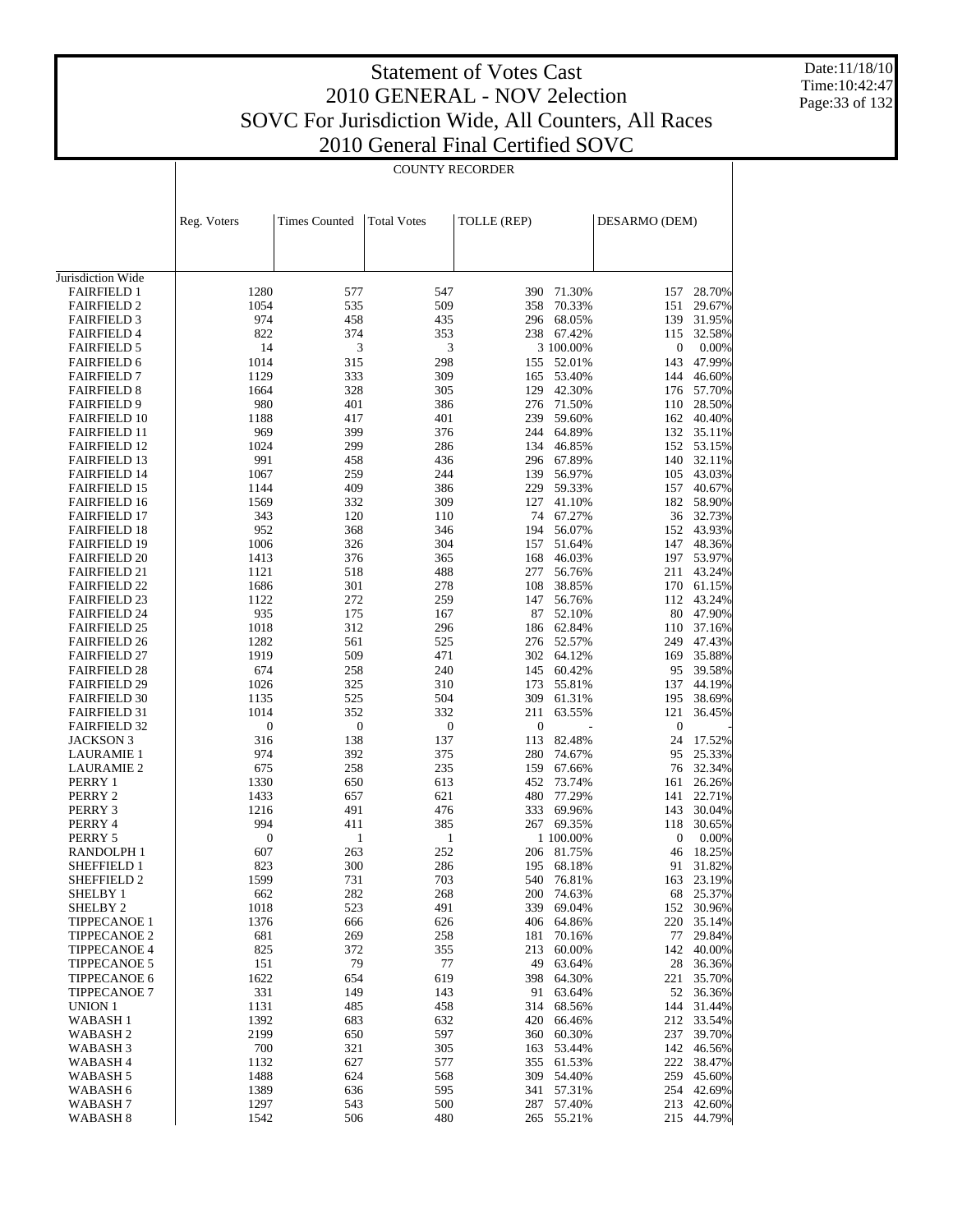Date:11/18/10 Time:10:42:47 Page:34 of 132

|                      | <b>COUNTY RECORDER</b>                                                                    |       |       |       |            |              |        |
|----------------------|-------------------------------------------------------------------------------------------|-------|-------|-------|------------|--------------|--------|
|                      |                                                                                           |       |       |       |            |              |        |
|                      | <b>Times Counted</b><br><b>Total Votes</b><br>TOLLE (REP)<br>DESARMO (DEM)<br>Reg. Voters |       |       |       |            |              |        |
|                      |                                                                                           |       |       |       |            |              |        |
|                      |                                                                                           |       |       |       |            |              |        |
| WABASH 9             | 1451                                                                                      | 261   | 242   | 133   | 54.96%     | 109          | 45.04% |
| WABASH <sub>10</sub> | 2075                                                                                      | 802   | 756   | 453   | 59.92%     | 303          | 40.08% |
| WABASH 11            | 408                                                                                       | 190   | 180   | 93    | 51.67%     | 87           | 48.33% |
| <b>WABASH12</b>      | 993                                                                                       | 574   | 542   | 278   | 51.29%     | 264          | 48.71% |
| WABASH <sub>13</sub> | 1281                                                                                      | 547   | 498   | 219   | 43.98%     | 279          | 56.02% |
| WABASH 14            | 1382                                                                                      | 538   | 494   |       | 246 49.80% | 248          | 50.20% |
| WABASH <sub>15</sub> | 5742                                                                                      | 422   | 384   | 210   | 54.69%     | 174          | 45.31% |
| WABASH <sub>16</sub> | 1107                                                                                      | 193   | 174   | 58    | 33.33%     | 116          | 66.67% |
| WABASH <sub>17</sub> | 2639                                                                                      | 194   | 178   | 79    | 44.38%     | 99           | 55.62% |
| WABASH <sub>18</sub> | 887                                                                                       | 59    | 54    | 31    | 57.41%     | 23           | 42.59% |
| WABASH 19            | 1067                                                                                      | 503   | 481   | 291   | 60.50%     | 190          | 39.50% |
| WABASH <sub>20</sub> | 252                                                                                       | 142   | 132   | 88    | 66.67%     | 44           | 33.33% |
| WABASH 21            | 1278                                                                                      | 387   | 359   | 196   | 54.60%     | 163          | 45.40% |
| WABASH <sub>22</sub> | 375                                                                                       | 186   | 171   | 88    | 51.46%     | 83           | 48.54% |
| WABASH 24            | $\mathbf{0}$                                                                              | 1     | 1     |       | 1 100.00%  | $\mathbf{0}$ | 0.00%  |
| <b>WASHINGTON 1</b>  | 826                                                                                       | 353   | 332   | 230   | 69.28%     | 102          | 30.72% |
| <b>WASHINGTON 2</b>  | 861                                                                                       | 411   | 393   | 265   | 67.43%     | 128          | 32.57% |
| <b>WAYNE1</b>        | 1053                                                                                      | 456   | 442   | 337   | 76.24%     | 105          | 23.76% |
| WEA 1                | 2187                                                                                      | 831   | 798   | 566   | 70.93%     | 232          | 29.07% |
| WEA 2                | 341                                                                                       | 104   | 96    |       | 55 57.29%  | 41           | 42.71% |
| WEA 3                | 1372                                                                                      | 345   | 325   | 194   | 59.69%     | 131          | 40.31% |
| WEA4                 | 1429                                                                                      | 447   | 421   | 259   | 61.52%     | 162          | 38.48% |
| WEA <sub>5</sub>     | 1807                                                                                      | 619   | 585   |       | 371 63.42% | 214          | 36.58% |
| WEA 6                | 1696                                                                                      | 523   | 496   | 316   | 63.71%     | 180          | 36.29% |
| WEA <sub>7</sub>     | 1233                                                                                      | 248   | 227   | 152   | 66.96%     | 75           | 33.04% |
| WEA <sub>8</sub>     | 832                                                                                       | 203   | 195   | 117   | 60.00%     | 78           | 40.00% |
| WEA 9                | 1161                                                                                      | 548   | 526   | 375   | 71.29%     | 151          | 28.71% |
| <b>WEA 10</b>        | 1627                                                                                      | 609   | 583   | 412   | 70.67%     | 171          | 29.33% |
| <b>WEA 11</b>        | 1454                                                                                      | 693   | 659   | 513   | 77.85%     | 146          | 22.15% |
| <b>WEA 13</b>        | 1042                                                                                      | 320   | 295   | 181   | 61.36%     | 114          | 38.64% |
| <b>WEA 14</b>        | 1023                                                                                      | 404   | 383   | 259   | 67.62%     | 124          | 32.38% |
| <b>WEA 15</b>        | 1318                                                                                      | 484   | 461   | 322   | 69.85%     | 139          | 30.15% |
| <b>WEA 16</b>        | 757                                                                                       | 306   | 287   | 219   | 76.31%     | 68           | 23.69% |
| Total                | 105388                                                                                    | 36459 | 34361 | 21556 | 62.73%     | 12805        | 37.27% |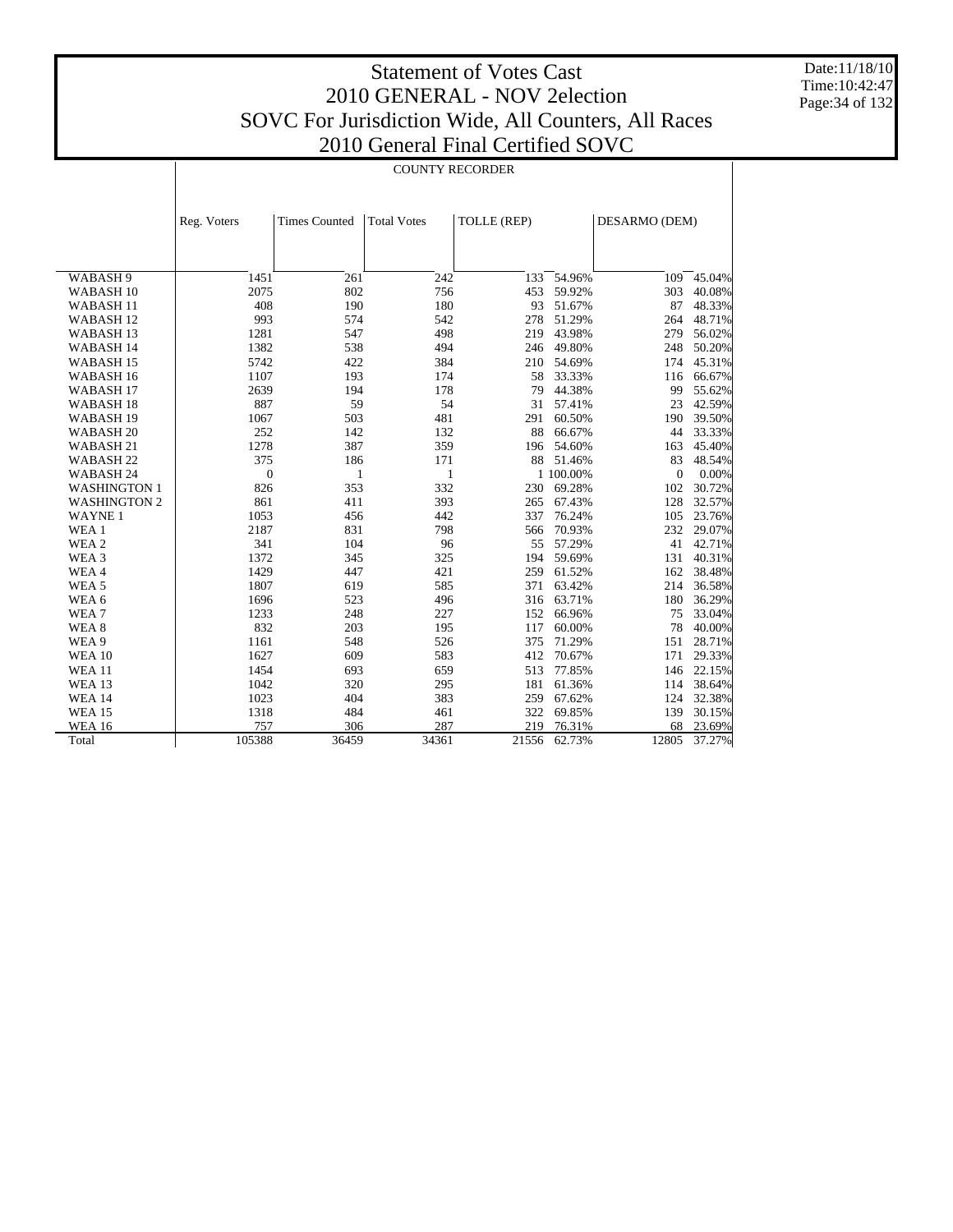$\mathbf{I}$ 

COUNTY SHERIFF

 $\overline{\phantom{a}}$ 

Date:11/18/10 Time:10:42:47 Page:35 of 132

|                                            | Reg. Voters      | <b>Times Counted</b> | <b>Total Votes</b> | <b>BROWN</b> (REP)         |
|--------------------------------------------|------------------|----------------------|--------------------|----------------------------|
|                                            |                  |                      |                    |                            |
|                                            |                  |                      |                    |                            |
| Jurisdiction Wide                          |                  |                      |                    |                            |
| <b>FAIRFIELD 1</b>                         | 1280             | 577                  | 461                | 461 100.00%                |
| <b>FAIRFIELD 2</b>                         | 1054             | 535                  | 447                | 447 100.00%                |
| <b>FAIRFIELD 3</b>                         | 974              | 458                  | 354                | 354 100.00%                |
| <b>FAIRFIELD 4</b><br><b>FAIRFIELD 5</b>   | 822<br>14        | 374<br>3             | 296<br>3           | 296 100.00%<br>3 100.00%   |
| <b>FAIRFIELD 6</b>                         | 1014             | 315                  | 191                | 191 100.00%                |
| <b>FAIRFIELD 7</b>                         | 1129             | 333                  | 236                | 236 100.00%                |
| <b>FAIRFIELD 8</b>                         | 1664             | 328                  | 201                | 201 100.00%                |
| <b>FAIRFIELD 9</b>                         | 980              | 401                  | 326                | 326 100.00%                |
| <b>FAIRFIELD 10</b>                        | 1188             | 417                  | 302                | 302 100.00%                |
| <b>FAIRFIELD 11</b>                        | 969              | 399                  | 316                | 316 100.00%                |
| <b>FAIRFIELD 12</b>                        | 1024             | 299                  | 204                | 204 100.00%                |
| <b>FAIRFIELD 13</b>                        | 991              | 458                  | 367                | 367 100.00%                |
| <b>FAIRFIELD 14</b>                        | 1067             | 259                  | 193                | 193 100.00%                |
| <b>FAIRFIELD 15</b>                        | 1144             | 409                  | 284                | 284 100.00%                |
| <b>FAIRFIELD 16</b>                        | 1569             | 332                  | 187                | 187 100.00%                |
| <b>FAIRFIELD 17</b>                        | 343<br>952       | 120                  | 89<br>268          | 89 100.00%                 |
| <b>FAIRFIELD 18</b><br><b>FAIRFIELD 19</b> | 1006             | 368<br>326           | 224                | 268 100.00%<br>224 100.00% |
| <b>FAIRFIELD 20</b>                        | 1413             | 376                  | 243                | 243 100.00%                |
| <b>FAIRFIELD 21</b>                        | 1121             | 518                  | 362                | 362 100.00%                |
| <b>FAIRFIELD 22</b>                        | 1686             | 301                  | 184                | 184 100.00%                |
| <b>FAIRFIELD 23</b>                        | 1122             | 272                  | 191                | 191 100.00%                |
| <b>FAIRFIELD 24</b>                        | 935              | 175                  | 124                | 124 100.00%                |
| <b>FAIRFIELD 25</b>                        | 1018             | 312                  | 224                | 224 100.00%                |
| <b>FAIRFIELD 26</b>                        | 1282             | 561                  | 395                | 395 100.00%                |
| <b>FAIRFIELD 27</b>                        | 1919             | 509                  | 376                | 376 100.00%                |
| <b>FAIRFIELD 28</b>                        | 674              | 258                  | 187                | 187 100.00%                |
| <b>FAIRFIELD 29</b>                        | 1026             | 325                  | 252                | 252 100.00%                |
| <b>FAIRFIELD 30</b>                        | 1135<br>1014     | 525<br>352           | 393<br>263         | 393 100.00%<br>263 100.00% |
| <b>FAIRFIELD 31</b><br><b>FAIRFIELD 32</b> | $\boldsymbol{0}$ | $\boldsymbol{0}$     | $\boldsymbol{0}$   | $\boldsymbol{0}$           |
| JACKSON 3                                  | 316              | 138                  | 114                | 114 100.00%                |
| <b>LAURAMIE 1</b>                          | 974              | 392                  | 309                | 309 100.00%                |
| <b>LAURAMIE 2</b>                          | 675              | 258                  | 201                | 201 100.00%                |
| PERRY 1                                    | 1330             | 650                  | 521                | 521 100.00%                |
| PERRY 2                                    | 1433             | 657                  | 547                | 547 100.00%                |
| PERRY 3                                    | 1216             | 491                  | 406                | 406 100.00%                |
| PERRY 4                                    | 994              | 411                  | 323                | 323 100.00%                |
| PERRY 5                                    | $\boldsymbol{0}$ | 1                    | 1                  | 1 100.00%                  |
| RANDOLPH 1                                 | 607              | 263                  | 228                | 228 100.00%                |
| <b>SHEFFIELD 1</b><br><b>SHEFFIELD 2</b>   | 823<br>1599      | 300<br>731           | 233<br>629         | 233 100.00%<br>629 100.00% |
| SHELBY 1                                   | 662              | 282                  | 241                | 241 100.00%                |
| SHELBY <sub>2</sub>                        | 1018             | 523                  | 396                | 396 100.00%                |
| <b>TIPPECANOE 1</b>                        | 1376             | 666                  | 528                | 528 100.00%                |
| <b>TIPPECANOE 2</b>                        | 681              | 269                  | 220                | 220 100.00%                |
| <b>TIPPECANOE 4</b>                        | 825              | 372                  | 298                | 298 100.00%                |
| <b>TIPPECANOE 5</b>                        | 151              | 79                   | 68                 | 68 100.00%                 |
| <b>TIPPECANOE 6</b>                        | 1622             | 654                  | 530                | 530 100.00%                |
| <b>TIPPECANOE 7</b>                        | 331              | 149                  | 120                | 120 100.00%                |
| <b>UNION 1</b>                             | 1131             | 485                  | 397                | 397 100.00%                |
| WABASH 1                                   | 1392             | 683                  | 534                | 534 100.00%                |
| WABASH 2                                   | 2199             | 650                  | 503                | 503 100.00%                |
| WABASH 3                                   | 700<br>1132      | 321                  | 221<br>462         | 221 100.00%                |
| WABASH 4<br>WABASH 5                       | 1488             | 627<br>624           | 404                | 462 100.00%<br>404 100.00% |
| WABASH 6                                   | 1389             | 636                  | 450                | 450 100.00%                |
| WABASH 7                                   | 1297             | 543                  | 367                | 367 100.00%                |
| WABASH 8                                   | 1542             | 506                  | 360                | 360 100.00%                |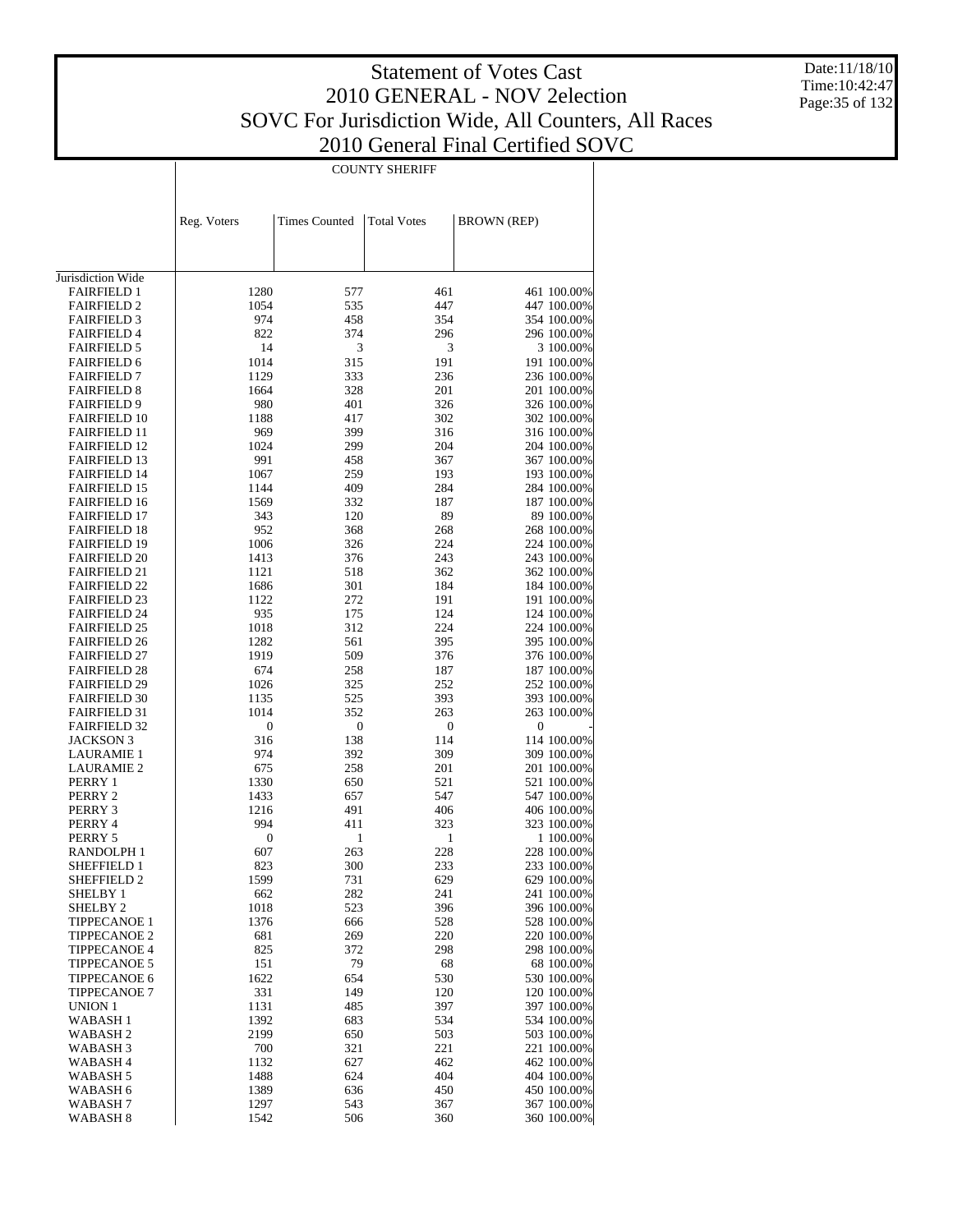Τ

Date:11/18/10 Time:10:42:47 Page:36 of 132

|                      | <b>COUNTY SHERIFF</b> |                      |                    |                    |  |  |
|----------------------|-----------------------|----------------------|--------------------|--------------------|--|--|
|                      |                       |                      |                    |                    |  |  |
|                      |                       |                      |                    |                    |  |  |
|                      |                       |                      |                    |                    |  |  |
|                      | Reg. Voters           | <b>Times Counted</b> | <b>Total Votes</b> | <b>BROWN (REP)</b> |  |  |
|                      |                       |                      |                    |                    |  |  |
|                      |                       |                      |                    |                    |  |  |
| WABASH 9             | 1451                  | 261                  | 173                | 173 100.00%        |  |  |
| WABASH <sub>10</sub> | 2075                  | 802                  | 632                | 632 100.00%        |  |  |
| WABASH <sub>11</sub> | 408                   | 190                  | 113                | 113 100.00%        |  |  |
| WABASH <sub>12</sub> | 993                   | 574                  | 374                | 374 100.00%        |  |  |
| WABASH <sub>13</sub> | 1281                  | 547                  | 303                | 303 100.00%        |  |  |
| WABASH 14            | 1382                  | 538                  | 351                | 351 100.00%        |  |  |
| WABASH 15            | 5742                  | 422                  | 292                | 292 100.00%        |  |  |
| WABASH <sub>16</sub> | 1107                  | 193                  | 100                | 100 100.00%        |  |  |
| WABASH <sub>17</sub> | 2639                  | 194                  | 120                | 120 100.00%        |  |  |
| WABASH <sub>18</sub> | 887                   | 59                   | 38                 | 38 100.00%         |  |  |
| WABASH <sub>19</sub> | 1067                  | 503                  | 390                | 390 100.00%        |  |  |
| WABASH <sub>20</sub> | 252                   | 142                  | 116                | 116 100.00%        |  |  |
| WABASH <sub>21</sub> | 1278                  | 387                  | 271                | 271 100.00%        |  |  |
| WABASH <sub>22</sub> | 375                   | 186                  | 128                | 128 100.00%        |  |  |
| WABASH 24            | $\mathbf{0}$          | 1                    | 1                  | 1 100.00%          |  |  |
| <b>WASHINGTON 1</b>  | 826                   | 353                  | 280                | 280 100.00%        |  |  |
| <b>WASHINGTON 2</b>  | 861                   | 411                  | 323                | 323 100.00%        |  |  |
| <b>WAYNE1</b>        | 1053                  | 456                  | 386                | 386 100.00%        |  |  |
| WEA 1                | 2187                  | 831                  | 664                | 664 100.00%        |  |  |
| WEA 2                | 341                   | 104                  | 73                 | 73 100.00%         |  |  |
| WEA <sub>3</sub>     | 1372                  | 345                  | 275                | 275 100.00%        |  |  |
| WEA4                 | 1429                  | 447                  | 347                | 347 100.00%        |  |  |
| WEA <sub>5</sub>     | 1807                  | 619                  | 490                | 490 100.00%        |  |  |
| WEA 6                | 1696                  | 523                  | 393                | 393 100.00%        |  |  |
| WEA <sub>7</sub>     | 1233                  | 248                  | 188                | 188 100.00%        |  |  |
| WEA 8                | 832                   | 203                  | 151                | 151 100.00%        |  |  |
| WEA 9                | 1161                  | 548                  | 452                | 452 100.00%        |  |  |
| <b>WEA 10</b>        | 1627                  | 609                  | 526                | 526 100.00%        |  |  |
| <b>WEA 11</b>        | 1454                  | 693                  | 608                | 608 100.00%        |  |  |
| <b>WEA 13</b>        | 1042                  | 320                  | 248                | 248 100.00%        |  |  |
| <b>WEA 14</b>        | 1023                  | 404                  | 345                | 345 100.00%        |  |  |
| <b>WEA 15</b>        | 1318                  | 484                  | 400                | 400 100.00%        |  |  |
| <b>WEA 16</b>        | 757                   | 306                  | 255                | 255 100.00%        |  |  |
| Total                | 105388                | 36459                | 27560              | 27560 100.00%      |  |  |
|                      |                       |                      |                    |                    |  |  |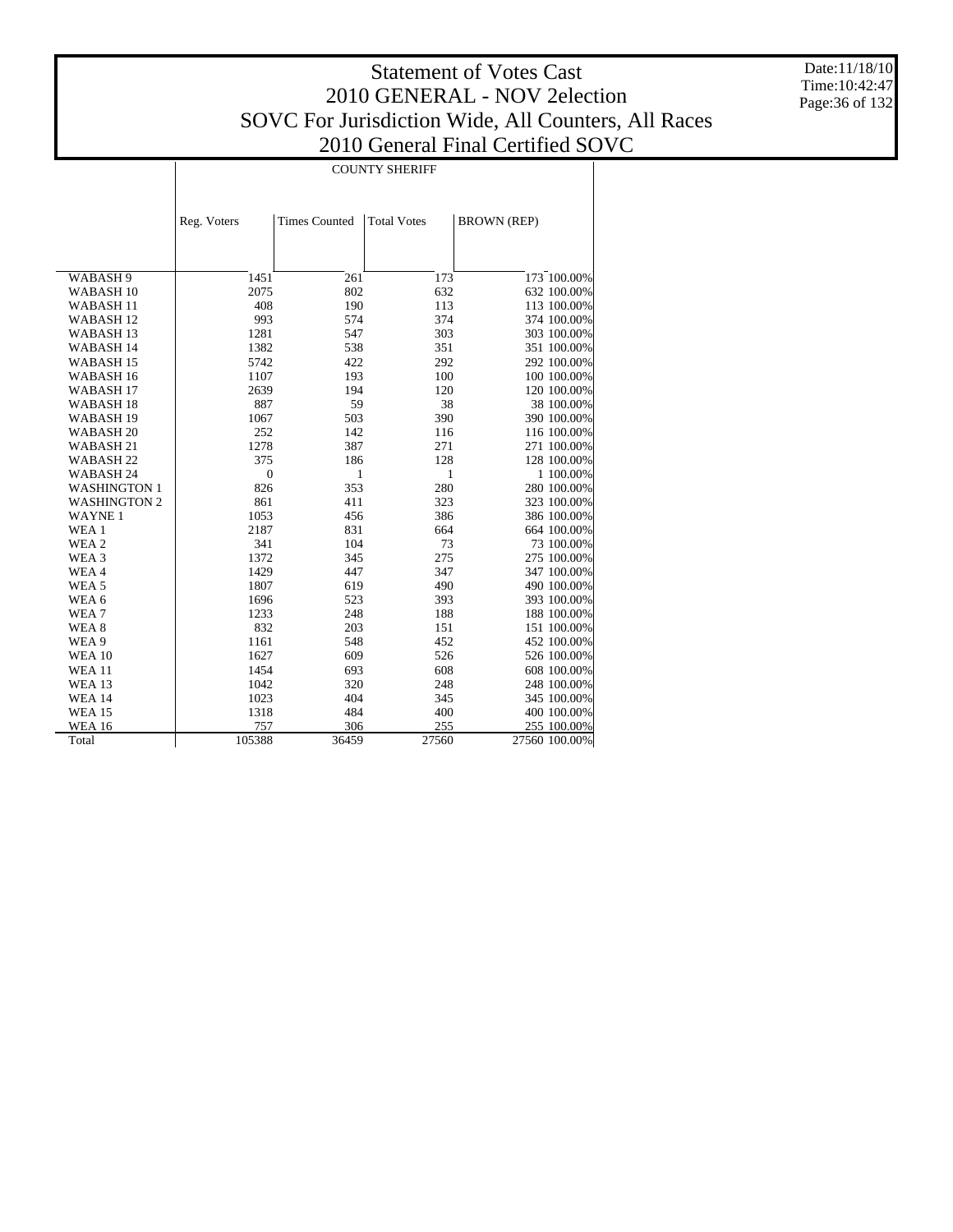Date:11/18/10 Time:10:42:47 Page:37 of 132

|                                            |                  | <b>COUNTY ASSESSOR</b> |                    |                  |                      |              |                      |                        |                     |
|--------------------------------------------|------------------|------------------------|--------------------|------------------|----------------------|--------------|----------------------|------------------------|---------------------|
|                                            |                  |                        |                    |                  |                      |              |                      |                        |                     |
|                                            | Reg. Voters      | <b>Times Counted</b>   | <b>Total Votes</b> | PHILLIPS (REP)   |                      | STEELE (DEM) |                      | <b>JONES</b>           |                     |
|                                            |                  |                        |                    |                  |                      |              |                      |                        |                     |
| Jurisdiction Wide                          |                  |                        |                    |                  |                      |              |                      |                        |                     |
| <b>FAIRFIELD 1</b>                         | 1280             | 577                    | 560                | 270              | 48.21%               | 148          | 26.43%               | 142                    | 25.36%              |
| <b>FAIRFIELD 2</b><br><b>FAIRFIELD 3</b>   | 1054<br>974      | 535<br>458             | 527<br>446         | 296<br>241       | 56.17%<br>54.04%     | 145<br>124   | 27.51%<br>27.80%     | 86<br>81               | 16.32%<br>18.16%    |
| <b>FAIRFIELD 4</b>                         | 822              | 374                    | 366                | 193              | 52.73%               |              | 109 29.78%           | 64                     | 17.49%              |
| <b>FAIRFIELD 5</b>                         | 14               | 3                      | 3                  | 1                | 33.33%               | 1            | 33.33%               | -1                     | 33.33%              |
| <b>FAIRFIELD 6</b>                         | 1014             | 315                    | 305                | 110              | 36.07%               | 148          | 48.52%               | 47                     | 15.41%              |
| <b>FAIRFIELD 7</b>                         | 1129             | 333                    | 322                | 127              | 39.44%               | 140          | 43.48%               | 55                     | 17.08%              |
| <b>FAIRFIELD 8</b>                         | 1664             | 328                    | 314                | 98               | 31.21%               | 156          | 49.68%               | 60                     | 19.11%              |
| <b>FAIRFIELD 9</b><br><b>FAIRFIELD 10</b>  | 980<br>1188      | 401<br>417             | 394<br>405         | 217<br>166       | 55.08%<br>40.99%     | 109<br>155   | 27.66%<br>38.27%     | 68<br>84               | 17.26%<br>20.74%    |
| <b>FAIRFIELD 11</b>                        | 969              | 399                    | 391                | 203              | 51.92%               | 132          | 33.76%               | 56                     | 14.32%              |
| <b>FAIRFIELD 12</b>                        | 1024             | 299                    | 293                | 103              | 35.15%               |              | 139 47.44%           | 51                     | 17.41%              |
| <b>FAIRFIELD 13</b>                        | 991              | 458                    | 446                | 218              | 48.88%               | 139          | 31.17%               | 89                     | 19.96%              |
| <b>FAIRFIELD 14</b>                        | 1067             | 259                    | 253                | 118              | 46.64%               | 101          | 39.92%               | 34                     | 13.44%              |
| <b>FAIRFIELD 15</b>                        | 1144             | 409                    | 394                | 183              | 46.45%               | 156          | 39.59%               | 55                     | 13.96%              |
| <b>FAIRFIELD 16</b><br><b>FAIRFIELD 17</b> | 1569<br>343      | 332<br>120             | 319<br>115         | 92<br>64         | 28.84%<br>55.65%     | 176<br>34    | 55.17%<br>29.57%     | 51<br>17               | 15.99%<br>14.78%    |
| <b>FAIRFIELD 18</b>                        | 952              | 368                    | 354                | 148              | 41.81%               | 147          | 41.53%               | 59                     | 16.67%              |
| <b>FAIRFIELD 19</b>                        | 1006             | 326                    | 312                | 115              | 36.86%               | 126          | 40.38%               | 71                     | 22.76%              |
| <b>FAIRFIELD 20</b>                        | 1413             | 376                    | 369                | 140              | 37.94%               | 179          | 48.51%               | 50                     | 13.55%              |
| <b>FAIRFIELD 21</b>                        | 1121             | 518                    | 510                | 220              | 43.14%               | 218          | 42.75%               | 72                     | 14.12%              |
| <b>FAIRFIELD 22</b>                        | 1686             | 301                    | 288                | 75               | 26.04%               |              | 167 57.99%           | 46                     | 15.97%              |
| <b>FAIRFIELD 23</b><br><b>FAIRFIELD 24</b> | 1122<br>935      | 272<br>175             | 267<br>170         | 122<br>71        | 45.69%<br>41.76%     | 98<br>73     | 36.70%<br>42.94%     | 47<br>26               | 17.60%<br>15.29%    |
| <b>FAIRFIELD 25</b>                        | 1018             | 312                    | 303                | 127              | 41.91%               | 116          | 38.28%               | 60                     | 19.80%              |
| <b>FAIRFIELD 26</b>                        | 1282             | 561                    | 545                | 189              | 34.68%               | 233          | 42.75%               | 123                    | 22.57%              |
| <b>FAIRFIELD 27</b>                        | 1919             | 509                    | 486                | 212              | 43.62%               | 184          | 37.86%               | 90                     | 18.52%              |
| <b>FAIRFIELD 28</b>                        | 674              | 258                    | 245                | 113              | 46.12%               | 88           | 35.92%               | 44                     | 17.96%              |
| <b>FAIRFIELD 29</b>                        | 1026             | 325                    | 319                | 130              | 40.75%               | 121          | 37.93%               | 68                     | 21.32%              |
| <b>FAIRFIELD 30</b>                        | 1135<br>1014     | 525<br>352             | 514<br>340         | 205<br>173       | 39.88%               | 191<br>112   | 37.16%<br>32.94%     | 118                    | 22.96%              |
| <b>FAIRFIELD 31</b><br><b>FAIRFIELD 32</b> | $\boldsymbol{0}$ | $\boldsymbol{0}$       | $\boldsymbol{0}$   | $\boldsymbol{0}$ | 50.88%               | $\mathbf{0}$ |                      | 55<br>$\boldsymbol{0}$ | 16.18%              |
| JACKSON 3                                  | 316              | 138                    | 135                | 71               | 52.59%               | 28           | 20.74%               | 36                     | 26.67%              |
| <b>LAURAMIE 1</b>                          | 974              | 392                    | 385                | 186              | 48.31%               | 98           | 25.45%               | 101                    | 26.23%              |
| <b>LAURAMIE 2</b>                          | 675              | 258                    | 246                | 114              | 46.34%               | 78           | 31.71%               | 54                     | 21.95%              |
| PERRY 1                                    | 1330             | 650                    | 636                | 320              | 50.31%               | 162          | 25.47%               | 154                    | 24.21%              |
| PERRY 2                                    | 1433             | 657                    | 638                | 388              | 60.82%               | 132          | 20.69%               | 118                    | 18.50%              |
| PERRY 3<br>PERRY 4                         | 1216<br>994      | 491<br>411             | 476<br>399         | 249              | 52.31%<br>220 55.14% | 112<br>114   | 23.53%<br>28.57%     | 115<br>65              | 24.16%<br>16.29%    |
| PERRY 5                                    | $\boldsymbol{0}$ | 1                      | 1                  |                  | 1 100.00%            | 0            | 0.00%                | $\mathbf{0}$           | 0.00%               |
| RANDOLPH 1                                 | 607              | 263                    | 257                |                  | 122 47.47%           | 57           | 22.18%               | 78                     | 30.35%              |
| <b>SHEFFIELD 1</b>                         | 823              | 300                    | 297                |                  | 140 47.14%           | 94           | 31.65%               | 63                     | 21.21%              |
| SHEFFIELD 2                                | 1599             | 731                    | 720                |                  | 384 53.33%           |              | 158 21.94%           | 178                    | 24.72%              |
| <b>SHELBY 1</b>                            | 662              | 282                    | 274                | 146              | 53.28%               | 66           | 24.09%               | 62                     | 22.63%              |
| SHELBY <sub>2</sub><br><b>TIPPECANOE 1</b> | 1018<br>1376     | 523<br>666             | 516<br>658         | 257<br>254       | 49.81%<br>38.60%     | 162<br>187   | 31.40%<br>28.42%     | 217                    | 97 18.80%<br>32.98% |
| <b>TIPPECANOE 2</b>                        | 681              | 269                    | 266                | 104              | 39.10%               | 49           | 18.42%               | 113                    | 42.48%              |
| <b>TIPPECANOE 4</b>                        | 825              | 372                    | 364                | 122              | 33.52%               | 107          | 29.40%               |                        | 135 37.09%          |
| <b>TIPPECANOE 5</b>                        | 151              | 79                     | 79                 | 37               | 46.84%               | 16           | 20.25%               |                        | 26 32.91%           |
| <b>TIPPECANOE 6</b>                        | 1622             | 654                    | 637                | 302              | 47.41%               | 178          | 27.94%               |                        | 157 24.65%          |
| <b>TIPPECANOE 7</b>                        | 331              | 149                    | 144                | 80               | 55.56%               | 45           | 31.25%               |                        | 19 13.19%           |
| UNION 1<br>WABASH <sub>1</sub>             | 1131<br>1392     | 485<br>683             | 477<br>667         | 228<br>300       | 47.80%<br>44.98%     | 129<br>225   | 27.04%<br>33.73%     | 120<br>142             | 25.16%<br>21.29%    |
| WABASH <sub>2</sub>                        | 2199             | 650                    | 618                | 291              | 47.09%               | 209          | 33.82%               |                        | 118 19.09%          |
| WABASH <sub>3</sub>                        | 700              | 321                    | 307                | 122              | 39.74%               | 122          | 39.74%               | 63                     | 20.52%              |
| WABASH 4                                   | 1132             | 627                    | 602                |                  | 285 47.34%           | 211          | 35.05%               |                        | 106 17.61%          |
| WABASH 5                                   | 1488             | 624                    | 587                | 262              | 44.63%               | 240          | 40.89%               |                        | 85 14.48%           |
| WABASH 6                                   | 1389             | 636                    | 617                | 258              | 41.82%               | 246          | 39.87%               | 113                    | 18.31%              |
| WABASH <sub>7</sub><br>WABASH <sub>8</sub> | 1297<br>1542     | 543<br>506             | 512<br>495         | 256              | 50.00%<br>231 46.67% | 190          | 37.11%<br>195 39.39% | 66                     | 12.89%<br>69 13.94% |
|                                            |                  |                        |                    |                  |                      |              |                      |                        |                     |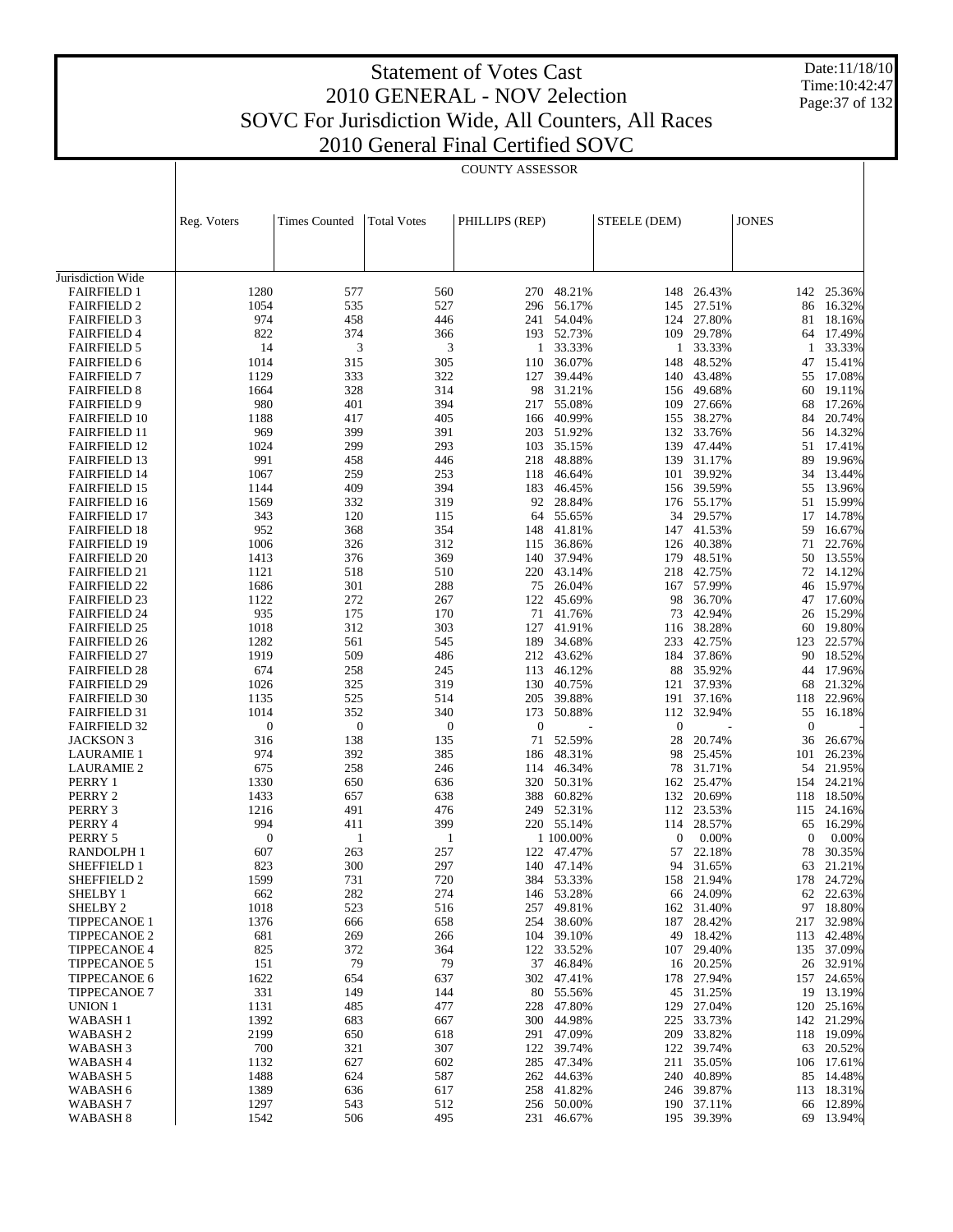Date:11/18/10 Time:10:42:47 Page:38 of 132

| <b>JONES</b><br><b>Times Counted</b><br>PHILLIPS (REP)<br>STEELE (DEM)<br>Reg. Voters<br><b>Total Votes</b><br>261<br>244<br>47.95%<br>WABASH 9<br>1451<br>117<br>102<br>41.80%<br>25<br>10.25%<br>2075<br>802<br>776<br>384<br>34.02%<br>128<br>16.49%<br>WABASH <sub>10</sub><br>49.48%<br>264<br>408<br>190<br>186<br>46.24%<br>13.98%<br>WABASH <sub>11</sub><br>74<br>39.78%<br>26<br>86<br>43.79%<br>WABASH <sub>12</sub><br>993<br>574<br>564<br>220<br>39.01%<br>97<br>17.20%<br>247<br>WABASH <sub>13</sub><br>1281<br>547<br>531<br>30.13%<br>54.24%<br>15.63%<br>160<br>288<br>83<br>1382<br>538<br>516<br>39.53%<br>246 47.67%<br>12.79%<br>WABASH 14<br>204<br>66<br>5742<br>422<br>385<br>52.21%<br>44.68%<br>3.12%<br>WABASH <sub>15</sub><br>201<br>172<br>12<br>1107<br>182<br>26.37%<br>64.29%<br>9.34%<br>WABASH 16<br>193<br>48<br>17<br>117<br>2639<br>182<br>52.75%<br>WABASH <sub>17</sub><br>194<br>70<br>38.46%<br>8.79%<br>96<br>16<br>887<br>59<br>55<br>7.27%<br>WABASH <sub>18</sub><br>31<br>56.36%<br>36.36%<br>$\overline{4}$<br>20<br>1067<br>503<br>492<br>46.75%<br>33.13%<br>20.12%<br>WABASH <sub>19</sub><br>230<br>163<br>99<br>252<br>138<br>52.90%<br>29.71%<br>17.39%<br>WABASH <sub>20</sub><br>142<br>73<br>24<br>41<br>1278<br>387<br>372<br>41.67%<br>42.47%<br>15.86%<br>WABASH 21<br>155<br>158<br>59<br>375<br>186<br>177<br>46.33%<br>WABASH <sub>22</sub><br>71<br>40.11%<br>82<br>24<br>13.56%<br>0.00%<br>$\theta$<br>1 100.00%<br>0.00%<br>WABASH 24<br>$\mathbf{1}$<br>$\Omega$<br>$\Omega$<br>1<br>353<br>341<br>25.81%<br><b>WASHINGTON 1</b><br>826<br>152<br>44.57%<br>29.62%<br>88<br>101<br>861<br>411<br>407<br>170<br>41.77%<br>27.76%<br>30.47%<br><b>WASHINGTON 2</b><br>113<br>124<br><b>WAYNE1</b><br>1053<br>456<br>449<br>225<br>50.11%<br>108<br>24.05%<br>25.84%<br>116<br>WEA 1<br>2187<br>831<br>431<br>53.47%<br>30.15%<br>16.38%<br>806<br>243<br>132<br>WEA 2<br>341<br>104<br>99<br>48<br>48.48%<br>35<br>35.35%<br>16.16%<br>16<br>WEA <sub>3</sub><br>1372<br>345<br>334<br>153<br>45.81%<br>37.72%<br>55<br>16.47%<br>126<br>WEA4<br>1429<br>447<br>437<br>42.33%<br>34.10%<br>23.57%<br>185<br>149<br>103<br>WEA <sub>5</sub><br>1807<br>619<br>594<br>302<br>50.84%<br>32.15%<br>17.00%<br>191<br>101<br>1696<br>523<br>32.09%<br>19.57%<br>WEA 6<br>511<br>247<br>48.34%<br>100<br>164<br>48.32%<br>WEA7<br>1233<br>248<br>238<br>34.45%<br>17.23%<br>115<br>82<br>41<br>WEA <sub>8</sub><br>832<br>203<br>195<br>51.28%<br>33.33%<br>15.38%<br>100<br>65<br>30<br>WEA 9<br>548<br>535<br>48.79%<br>31.59%<br>19.63%<br>1161<br>261<br>169<br>105<br><b>WEA 10</b><br>1627<br>609<br>599<br>52.59%<br>27.05%<br>20.37%<br>315<br>162<br>122<br>22.42%<br><b>WEA 11</b><br>1454<br>693<br>678<br>60.47%<br>152<br>17.11%<br>410<br>116<br>310<br><b>WEA 13</b><br>1042<br>320<br>47.10%<br>113<br>36.45%<br>51<br>16.45%<br>146<br>1023<br>404<br>391<br>206 52.69%<br>120<br>30.69%<br>16.62%<br><b>WEA 14</b><br>65<br><b>WEA 15</b><br>1318<br>484<br>476<br>51.68%<br>27.31%<br>246<br>130<br>100<br>21.01%<br>757<br>298<br>23.83%<br><b>WEA 16</b><br>306<br>55.70%<br>20.47%<br>166<br>71<br>61<br>105388<br>36459<br>35384<br>16387<br>46.31%<br>12151<br>34.34%<br>19.35%<br>Total<br>6846 |  |  | <b>COUNTY ASSESSOR</b> |  |  |  |
|---------------------------------------------------------------------------------------------------------------------------------------------------------------------------------------------------------------------------------------------------------------------------------------------------------------------------------------------------------------------------------------------------------------------------------------------------------------------------------------------------------------------------------------------------------------------------------------------------------------------------------------------------------------------------------------------------------------------------------------------------------------------------------------------------------------------------------------------------------------------------------------------------------------------------------------------------------------------------------------------------------------------------------------------------------------------------------------------------------------------------------------------------------------------------------------------------------------------------------------------------------------------------------------------------------------------------------------------------------------------------------------------------------------------------------------------------------------------------------------------------------------------------------------------------------------------------------------------------------------------------------------------------------------------------------------------------------------------------------------------------------------------------------------------------------------------------------------------------------------------------------------------------------------------------------------------------------------------------------------------------------------------------------------------------------------------------------------------------------------------------------------------------------------------------------------------------------------------------------------------------------------------------------------------------------------------------------------------------------------------------------------------------------------------------------------------------------------------------------------------------------------------------------------------------------------------------------------------------------------------------------------------------------------------------------------------------------------------------------------------------------------------------------------------------------------------------------------------------------------------------------------------------------------------------------------------------------------------------------------------------------------------------------------------------------------------------------------------------------------------------------------------------------------------------------------------------------------------------------------------------------------------------------------|--|--|------------------------|--|--|--|
|                                                                                                                                                                                                                                                                                                                                                                                                                                                                                                                                                                                                                                                                                                                                                                                                                                                                                                                                                                                                                                                                                                                                                                                                                                                                                                                                                                                                                                                                                                                                                                                                                                                                                                                                                                                                                                                                                                                                                                                                                                                                                                                                                                                                                                                                                                                                                                                                                                                                                                                                                                                                                                                                                                                                                                                                                                                                                                                                                                                                                                                                                                                                                                                                                                                                                       |  |  |                        |  |  |  |
|                                                                                                                                                                                                                                                                                                                                                                                                                                                                                                                                                                                                                                                                                                                                                                                                                                                                                                                                                                                                                                                                                                                                                                                                                                                                                                                                                                                                                                                                                                                                                                                                                                                                                                                                                                                                                                                                                                                                                                                                                                                                                                                                                                                                                                                                                                                                                                                                                                                                                                                                                                                                                                                                                                                                                                                                                                                                                                                                                                                                                                                                                                                                                                                                                                                                                       |  |  |                        |  |  |  |
|                                                                                                                                                                                                                                                                                                                                                                                                                                                                                                                                                                                                                                                                                                                                                                                                                                                                                                                                                                                                                                                                                                                                                                                                                                                                                                                                                                                                                                                                                                                                                                                                                                                                                                                                                                                                                                                                                                                                                                                                                                                                                                                                                                                                                                                                                                                                                                                                                                                                                                                                                                                                                                                                                                                                                                                                                                                                                                                                                                                                                                                                                                                                                                                                                                                                                       |  |  |                        |  |  |  |
|                                                                                                                                                                                                                                                                                                                                                                                                                                                                                                                                                                                                                                                                                                                                                                                                                                                                                                                                                                                                                                                                                                                                                                                                                                                                                                                                                                                                                                                                                                                                                                                                                                                                                                                                                                                                                                                                                                                                                                                                                                                                                                                                                                                                                                                                                                                                                                                                                                                                                                                                                                                                                                                                                                                                                                                                                                                                                                                                                                                                                                                                                                                                                                                                                                                                                       |  |  |                        |  |  |  |
|                                                                                                                                                                                                                                                                                                                                                                                                                                                                                                                                                                                                                                                                                                                                                                                                                                                                                                                                                                                                                                                                                                                                                                                                                                                                                                                                                                                                                                                                                                                                                                                                                                                                                                                                                                                                                                                                                                                                                                                                                                                                                                                                                                                                                                                                                                                                                                                                                                                                                                                                                                                                                                                                                                                                                                                                                                                                                                                                                                                                                                                                                                                                                                                                                                                                                       |  |  |                        |  |  |  |
|                                                                                                                                                                                                                                                                                                                                                                                                                                                                                                                                                                                                                                                                                                                                                                                                                                                                                                                                                                                                                                                                                                                                                                                                                                                                                                                                                                                                                                                                                                                                                                                                                                                                                                                                                                                                                                                                                                                                                                                                                                                                                                                                                                                                                                                                                                                                                                                                                                                                                                                                                                                                                                                                                                                                                                                                                                                                                                                                                                                                                                                                                                                                                                                                                                                                                       |  |  |                        |  |  |  |
|                                                                                                                                                                                                                                                                                                                                                                                                                                                                                                                                                                                                                                                                                                                                                                                                                                                                                                                                                                                                                                                                                                                                                                                                                                                                                                                                                                                                                                                                                                                                                                                                                                                                                                                                                                                                                                                                                                                                                                                                                                                                                                                                                                                                                                                                                                                                                                                                                                                                                                                                                                                                                                                                                                                                                                                                                                                                                                                                                                                                                                                                                                                                                                                                                                                                                       |  |  |                        |  |  |  |
|                                                                                                                                                                                                                                                                                                                                                                                                                                                                                                                                                                                                                                                                                                                                                                                                                                                                                                                                                                                                                                                                                                                                                                                                                                                                                                                                                                                                                                                                                                                                                                                                                                                                                                                                                                                                                                                                                                                                                                                                                                                                                                                                                                                                                                                                                                                                                                                                                                                                                                                                                                                                                                                                                                                                                                                                                                                                                                                                                                                                                                                                                                                                                                                                                                                                                       |  |  |                        |  |  |  |
|                                                                                                                                                                                                                                                                                                                                                                                                                                                                                                                                                                                                                                                                                                                                                                                                                                                                                                                                                                                                                                                                                                                                                                                                                                                                                                                                                                                                                                                                                                                                                                                                                                                                                                                                                                                                                                                                                                                                                                                                                                                                                                                                                                                                                                                                                                                                                                                                                                                                                                                                                                                                                                                                                                                                                                                                                                                                                                                                                                                                                                                                                                                                                                                                                                                                                       |  |  |                        |  |  |  |
|                                                                                                                                                                                                                                                                                                                                                                                                                                                                                                                                                                                                                                                                                                                                                                                                                                                                                                                                                                                                                                                                                                                                                                                                                                                                                                                                                                                                                                                                                                                                                                                                                                                                                                                                                                                                                                                                                                                                                                                                                                                                                                                                                                                                                                                                                                                                                                                                                                                                                                                                                                                                                                                                                                                                                                                                                                                                                                                                                                                                                                                                                                                                                                                                                                                                                       |  |  |                        |  |  |  |
|                                                                                                                                                                                                                                                                                                                                                                                                                                                                                                                                                                                                                                                                                                                                                                                                                                                                                                                                                                                                                                                                                                                                                                                                                                                                                                                                                                                                                                                                                                                                                                                                                                                                                                                                                                                                                                                                                                                                                                                                                                                                                                                                                                                                                                                                                                                                                                                                                                                                                                                                                                                                                                                                                                                                                                                                                                                                                                                                                                                                                                                                                                                                                                                                                                                                                       |  |  |                        |  |  |  |
|                                                                                                                                                                                                                                                                                                                                                                                                                                                                                                                                                                                                                                                                                                                                                                                                                                                                                                                                                                                                                                                                                                                                                                                                                                                                                                                                                                                                                                                                                                                                                                                                                                                                                                                                                                                                                                                                                                                                                                                                                                                                                                                                                                                                                                                                                                                                                                                                                                                                                                                                                                                                                                                                                                                                                                                                                                                                                                                                                                                                                                                                                                                                                                                                                                                                                       |  |  |                        |  |  |  |
|                                                                                                                                                                                                                                                                                                                                                                                                                                                                                                                                                                                                                                                                                                                                                                                                                                                                                                                                                                                                                                                                                                                                                                                                                                                                                                                                                                                                                                                                                                                                                                                                                                                                                                                                                                                                                                                                                                                                                                                                                                                                                                                                                                                                                                                                                                                                                                                                                                                                                                                                                                                                                                                                                                                                                                                                                                                                                                                                                                                                                                                                                                                                                                                                                                                                                       |  |  |                        |  |  |  |
|                                                                                                                                                                                                                                                                                                                                                                                                                                                                                                                                                                                                                                                                                                                                                                                                                                                                                                                                                                                                                                                                                                                                                                                                                                                                                                                                                                                                                                                                                                                                                                                                                                                                                                                                                                                                                                                                                                                                                                                                                                                                                                                                                                                                                                                                                                                                                                                                                                                                                                                                                                                                                                                                                                                                                                                                                                                                                                                                                                                                                                                                                                                                                                                                                                                                                       |  |  |                        |  |  |  |
|                                                                                                                                                                                                                                                                                                                                                                                                                                                                                                                                                                                                                                                                                                                                                                                                                                                                                                                                                                                                                                                                                                                                                                                                                                                                                                                                                                                                                                                                                                                                                                                                                                                                                                                                                                                                                                                                                                                                                                                                                                                                                                                                                                                                                                                                                                                                                                                                                                                                                                                                                                                                                                                                                                                                                                                                                                                                                                                                                                                                                                                                                                                                                                                                                                                                                       |  |  |                        |  |  |  |
|                                                                                                                                                                                                                                                                                                                                                                                                                                                                                                                                                                                                                                                                                                                                                                                                                                                                                                                                                                                                                                                                                                                                                                                                                                                                                                                                                                                                                                                                                                                                                                                                                                                                                                                                                                                                                                                                                                                                                                                                                                                                                                                                                                                                                                                                                                                                                                                                                                                                                                                                                                                                                                                                                                                                                                                                                                                                                                                                                                                                                                                                                                                                                                                                                                                                                       |  |  |                        |  |  |  |
|                                                                                                                                                                                                                                                                                                                                                                                                                                                                                                                                                                                                                                                                                                                                                                                                                                                                                                                                                                                                                                                                                                                                                                                                                                                                                                                                                                                                                                                                                                                                                                                                                                                                                                                                                                                                                                                                                                                                                                                                                                                                                                                                                                                                                                                                                                                                                                                                                                                                                                                                                                                                                                                                                                                                                                                                                                                                                                                                                                                                                                                                                                                                                                                                                                                                                       |  |  |                        |  |  |  |
|                                                                                                                                                                                                                                                                                                                                                                                                                                                                                                                                                                                                                                                                                                                                                                                                                                                                                                                                                                                                                                                                                                                                                                                                                                                                                                                                                                                                                                                                                                                                                                                                                                                                                                                                                                                                                                                                                                                                                                                                                                                                                                                                                                                                                                                                                                                                                                                                                                                                                                                                                                                                                                                                                                                                                                                                                                                                                                                                                                                                                                                                                                                                                                                                                                                                                       |  |  |                        |  |  |  |
|                                                                                                                                                                                                                                                                                                                                                                                                                                                                                                                                                                                                                                                                                                                                                                                                                                                                                                                                                                                                                                                                                                                                                                                                                                                                                                                                                                                                                                                                                                                                                                                                                                                                                                                                                                                                                                                                                                                                                                                                                                                                                                                                                                                                                                                                                                                                                                                                                                                                                                                                                                                                                                                                                                                                                                                                                                                                                                                                                                                                                                                                                                                                                                                                                                                                                       |  |  |                        |  |  |  |
|                                                                                                                                                                                                                                                                                                                                                                                                                                                                                                                                                                                                                                                                                                                                                                                                                                                                                                                                                                                                                                                                                                                                                                                                                                                                                                                                                                                                                                                                                                                                                                                                                                                                                                                                                                                                                                                                                                                                                                                                                                                                                                                                                                                                                                                                                                                                                                                                                                                                                                                                                                                                                                                                                                                                                                                                                                                                                                                                                                                                                                                                                                                                                                                                                                                                                       |  |  |                        |  |  |  |
|                                                                                                                                                                                                                                                                                                                                                                                                                                                                                                                                                                                                                                                                                                                                                                                                                                                                                                                                                                                                                                                                                                                                                                                                                                                                                                                                                                                                                                                                                                                                                                                                                                                                                                                                                                                                                                                                                                                                                                                                                                                                                                                                                                                                                                                                                                                                                                                                                                                                                                                                                                                                                                                                                                                                                                                                                                                                                                                                                                                                                                                                                                                                                                                                                                                                                       |  |  |                        |  |  |  |
|                                                                                                                                                                                                                                                                                                                                                                                                                                                                                                                                                                                                                                                                                                                                                                                                                                                                                                                                                                                                                                                                                                                                                                                                                                                                                                                                                                                                                                                                                                                                                                                                                                                                                                                                                                                                                                                                                                                                                                                                                                                                                                                                                                                                                                                                                                                                                                                                                                                                                                                                                                                                                                                                                                                                                                                                                                                                                                                                                                                                                                                                                                                                                                                                                                                                                       |  |  |                        |  |  |  |
|                                                                                                                                                                                                                                                                                                                                                                                                                                                                                                                                                                                                                                                                                                                                                                                                                                                                                                                                                                                                                                                                                                                                                                                                                                                                                                                                                                                                                                                                                                                                                                                                                                                                                                                                                                                                                                                                                                                                                                                                                                                                                                                                                                                                                                                                                                                                                                                                                                                                                                                                                                                                                                                                                                                                                                                                                                                                                                                                                                                                                                                                                                                                                                                                                                                                                       |  |  |                        |  |  |  |
|                                                                                                                                                                                                                                                                                                                                                                                                                                                                                                                                                                                                                                                                                                                                                                                                                                                                                                                                                                                                                                                                                                                                                                                                                                                                                                                                                                                                                                                                                                                                                                                                                                                                                                                                                                                                                                                                                                                                                                                                                                                                                                                                                                                                                                                                                                                                                                                                                                                                                                                                                                                                                                                                                                                                                                                                                                                                                                                                                                                                                                                                                                                                                                                                                                                                                       |  |  |                        |  |  |  |
|                                                                                                                                                                                                                                                                                                                                                                                                                                                                                                                                                                                                                                                                                                                                                                                                                                                                                                                                                                                                                                                                                                                                                                                                                                                                                                                                                                                                                                                                                                                                                                                                                                                                                                                                                                                                                                                                                                                                                                                                                                                                                                                                                                                                                                                                                                                                                                                                                                                                                                                                                                                                                                                                                                                                                                                                                                                                                                                                                                                                                                                                                                                                                                                                                                                                                       |  |  |                        |  |  |  |
|                                                                                                                                                                                                                                                                                                                                                                                                                                                                                                                                                                                                                                                                                                                                                                                                                                                                                                                                                                                                                                                                                                                                                                                                                                                                                                                                                                                                                                                                                                                                                                                                                                                                                                                                                                                                                                                                                                                                                                                                                                                                                                                                                                                                                                                                                                                                                                                                                                                                                                                                                                                                                                                                                                                                                                                                                                                                                                                                                                                                                                                                                                                                                                                                                                                                                       |  |  |                        |  |  |  |
|                                                                                                                                                                                                                                                                                                                                                                                                                                                                                                                                                                                                                                                                                                                                                                                                                                                                                                                                                                                                                                                                                                                                                                                                                                                                                                                                                                                                                                                                                                                                                                                                                                                                                                                                                                                                                                                                                                                                                                                                                                                                                                                                                                                                                                                                                                                                                                                                                                                                                                                                                                                                                                                                                                                                                                                                                                                                                                                                                                                                                                                                                                                                                                                                                                                                                       |  |  |                        |  |  |  |
|                                                                                                                                                                                                                                                                                                                                                                                                                                                                                                                                                                                                                                                                                                                                                                                                                                                                                                                                                                                                                                                                                                                                                                                                                                                                                                                                                                                                                                                                                                                                                                                                                                                                                                                                                                                                                                                                                                                                                                                                                                                                                                                                                                                                                                                                                                                                                                                                                                                                                                                                                                                                                                                                                                                                                                                                                                                                                                                                                                                                                                                                                                                                                                                                                                                                                       |  |  |                        |  |  |  |
|                                                                                                                                                                                                                                                                                                                                                                                                                                                                                                                                                                                                                                                                                                                                                                                                                                                                                                                                                                                                                                                                                                                                                                                                                                                                                                                                                                                                                                                                                                                                                                                                                                                                                                                                                                                                                                                                                                                                                                                                                                                                                                                                                                                                                                                                                                                                                                                                                                                                                                                                                                                                                                                                                                                                                                                                                                                                                                                                                                                                                                                                                                                                                                                                                                                                                       |  |  |                        |  |  |  |
|                                                                                                                                                                                                                                                                                                                                                                                                                                                                                                                                                                                                                                                                                                                                                                                                                                                                                                                                                                                                                                                                                                                                                                                                                                                                                                                                                                                                                                                                                                                                                                                                                                                                                                                                                                                                                                                                                                                                                                                                                                                                                                                                                                                                                                                                                                                                                                                                                                                                                                                                                                                                                                                                                                                                                                                                                                                                                                                                                                                                                                                                                                                                                                                                                                                                                       |  |  |                        |  |  |  |
|                                                                                                                                                                                                                                                                                                                                                                                                                                                                                                                                                                                                                                                                                                                                                                                                                                                                                                                                                                                                                                                                                                                                                                                                                                                                                                                                                                                                                                                                                                                                                                                                                                                                                                                                                                                                                                                                                                                                                                                                                                                                                                                                                                                                                                                                                                                                                                                                                                                                                                                                                                                                                                                                                                                                                                                                                                                                                                                                                                                                                                                                                                                                                                                                                                                                                       |  |  |                        |  |  |  |
|                                                                                                                                                                                                                                                                                                                                                                                                                                                                                                                                                                                                                                                                                                                                                                                                                                                                                                                                                                                                                                                                                                                                                                                                                                                                                                                                                                                                                                                                                                                                                                                                                                                                                                                                                                                                                                                                                                                                                                                                                                                                                                                                                                                                                                                                                                                                                                                                                                                                                                                                                                                                                                                                                                                                                                                                                                                                                                                                                                                                                                                                                                                                                                                                                                                                                       |  |  |                        |  |  |  |
|                                                                                                                                                                                                                                                                                                                                                                                                                                                                                                                                                                                                                                                                                                                                                                                                                                                                                                                                                                                                                                                                                                                                                                                                                                                                                                                                                                                                                                                                                                                                                                                                                                                                                                                                                                                                                                                                                                                                                                                                                                                                                                                                                                                                                                                                                                                                                                                                                                                                                                                                                                                                                                                                                                                                                                                                                                                                                                                                                                                                                                                                                                                                                                                                                                                                                       |  |  |                        |  |  |  |
|                                                                                                                                                                                                                                                                                                                                                                                                                                                                                                                                                                                                                                                                                                                                                                                                                                                                                                                                                                                                                                                                                                                                                                                                                                                                                                                                                                                                                                                                                                                                                                                                                                                                                                                                                                                                                                                                                                                                                                                                                                                                                                                                                                                                                                                                                                                                                                                                                                                                                                                                                                                                                                                                                                                                                                                                                                                                                                                                                                                                                                                                                                                                                                                                                                                                                       |  |  |                        |  |  |  |
|                                                                                                                                                                                                                                                                                                                                                                                                                                                                                                                                                                                                                                                                                                                                                                                                                                                                                                                                                                                                                                                                                                                                                                                                                                                                                                                                                                                                                                                                                                                                                                                                                                                                                                                                                                                                                                                                                                                                                                                                                                                                                                                                                                                                                                                                                                                                                                                                                                                                                                                                                                                                                                                                                                                                                                                                                                                                                                                                                                                                                                                                                                                                                                                                                                                                                       |  |  |                        |  |  |  |
|                                                                                                                                                                                                                                                                                                                                                                                                                                                                                                                                                                                                                                                                                                                                                                                                                                                                                                                                                                                                                                                                                                                                                                                                                                                                                                                                                                                                                                                                                                                                                                                                                                                                                                                                                                                                                                                                                                                                                                                                                                                                                                                                                                                                                                                                                                                                                                                                                                                                                                                                                                                                                                                                                                                                                                                                                                                                                                                                                                                                                                                                                                                                                                                                                                                                                       |  |  |                        |  |  |  |
|                                                                                                                                                                                                                                                                                                                                                                                                                                                                                                                                                                                                                                                                                                                                                                                                                                                                                                                                                                                                                                                                                                                                                                                                                                                                                                                                                                                                                                                                                                                                                                                                                                                                                                                                                                                                                                                                                                                                                                                                                                                                                                                                                                                                                                                                                                                                                                                                                                                                                                                                                                                                                                                                                                                                                                                                                                                                                                                                                                                                                                                                                                                                                                                                                                                                                       |  |  |                        |  |  |  |
|                                                                                                                                                                                                                                                                                                                                                                                                                                                                                                                                                                                                                                                                                                                                                                                                                                                                                                                                                                                                                                                                                                                                                                                                                                                                                                                                                                                                                                                                                                                                                                                                                                                                                                                                                                                                                                                                                                                                                                                                                                                                                                                                                                                                                                                                                                                                                                                                                                                                                                                                                                                                                                                                                                                                                                                                                                                                                                                                                                                                                                                                                                                                                                                                                                                                                       |  |  |                        |  |  |  |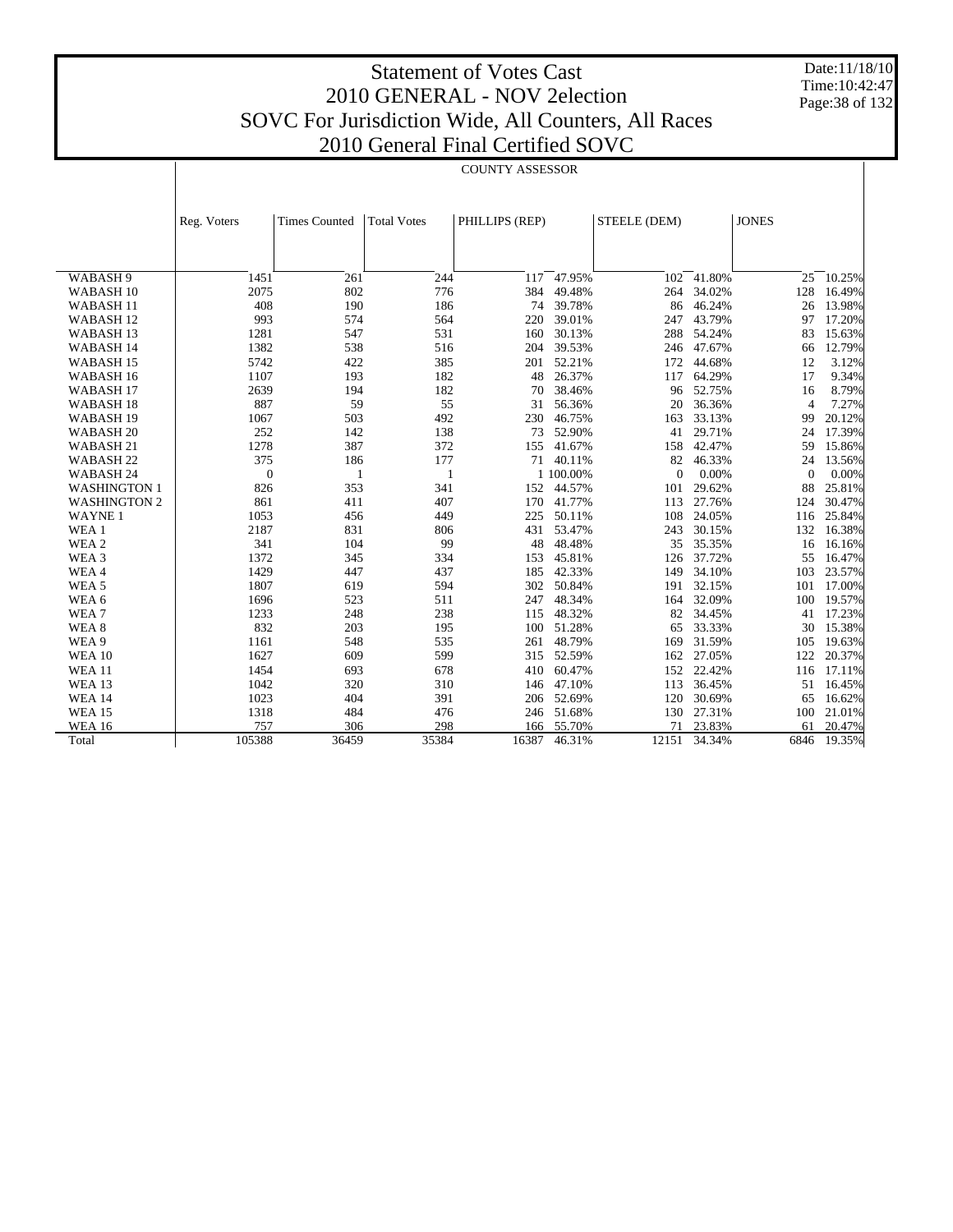Date:11/18/10 Time:10:42:47 Page:39 of 132

|                                            |                  |                      | COUNTY COMMISSIONER - DIST 1 |                            |
|--------------------------------------------|------------------|----------------------|------------------------------|----------------------------|
|                                            |                  |                      |                              |                            |
|                                            |                  |                      |                              |                            |
|                                            | Reg. Voters      | <b>Times Counted</b> | <b>Total Votes</b>           | KNOCHEL (REP)              |
|                                            |                  |                      |                              |                            |
|                                            |                  |                      |                              |                            |
|                                            |                  |                      |                              |                            |
| Jurisdiction Wide                          |                  |                      |                              |                            |
| <b>FAIRFIELD 1</b>                         | 1280             | 577                  | 355                          | 355 100.00%                |
| <b>FAIRFIELD 2</b>                         | 1054             | 535                  | 404                          | 404 100.00%                |
| <b>FAIRFIELD 3</b><br><b>FAIRFIELD 4</b>   | 974<br>822       | 458<br>374           | 332<br>275                   | 332 100.00%<br>275 100.00% |
| <b>FAIRFIELD 5</b>                         | 14               | 3                    | 3                            | 3 100.00%                  |
| <b>FAIRFIELD 6</b>                         | 1014             | 315                  | 173                          | 173 100.00%                |
| <b>FAIRFIELD 7</b>                         | 1129             | 333                  | 209                          | 209 100.00%                |
| <b>FAIRFIELD 8</b>                         | 1664             | 328                  | 175                          | 175 100.00%                |
| <b>FAIRFIELD 9</b>                         | 980              | 401                  | 290                          | 290 100.00%                |
| <b>FAIRFIELD 10</b>                        | 1188             | 417                  | 278                          | 278 100.00%                |
| <b>FAIRFIELD 11</b>                        | 969              | 399                  | 287                          | 287 100.00%                |
| <b>FAIRFIELD 12</b>                        | 1024             | 299                  | 190                          | 190 100.00%                |
| <b>FAIRFIELD 13</b>                        | 991              | 458                  | 325                          | 325 100.00%                |
| <b>FAIRFIELD 14</b><br><b>FAIRFIELD 15</b> | 1067<br>1144     | 259<br>409           | 186<br>253                   | 186 100.00%<br>253 100.00% |
| <b>FAIRFIELD 16</b>                        | 1569             | 332                  | 173                          | 173 100.00%                |
| <b>FAIRFIELD 17</b>                        | 343              | 120                  | 87                           | 87 100.00%                 |
| <b>FAIRFIELD 18</b>                        | 952              | 368                  | 239                          | 239 100.00%                |
| <b>FAIRFIELD 19</b>                        | 1006             | 326                  | 205                          | 205 100.00%                |
| <b>FAIRFIELD 20</b>                        | 1413             | 376                  | 231                          | 231 100.00%                |
| <b>FAIRFIELD 21</b>                        | 1121             | 518                  | 327                          | 327 100.00%                |
| <b>FAIRFIELD 22</b>                        | 1686             | 301                  | 159                          | 159 100.00%                |
| <b>FAIRFIELD 23</b>                        | 1122             | 272                  | 181                          | 181 100.00%                |
| <b>FAIRFIELD 24</b>                        | 935              | 175                  | 121                          | 121 100.00%                |
| <b>FAIRFIELD 25</b><br><b>FAIRFIELD 26</b> | 1018<br>1282     | 312<br>561           | 205<br>354                   | 205 100.00%<br>354 100.00% |
| <b>FAIRFIELD 27</b>                        | 1919             | 509                  | 320                          | 320 100.00%                |
| <b>FAIRFIELD 28</b>                        | 674              | 258                  | 173                          | 173 100.00%                |
| <b>FAIRFIELD 29</b>                        | 1026             | 325                  | 225                          | 225 100.00%                |
| <b>FAIRFIELD 30</b>                        | 1135             | 525                  | 359                          | 359 100.00%                |
| <b>FAIRFIELD 31</b>                        | 1014             | 352                  | 247                          | 247 100.00%                |
| <b>FAIRFIELD 32</b>                        | $\boldsymbol{0}$ | $\boldsymbol{0}$     | $\boldsymbol{0}$             | $\mathbf{0}$               |
| <b>JACKSON 3</b>                           | 316              | 138                  | 97                           | 97 100.00%                 |
| <b>LAURAMIE 1</b>                          | 974              | 392                  | 283                          | 283 100.00%                |
| <b>LAURAMIE 2</b><br>PERRY 1               | 675<br>1330      | 258<br>650           | 185<br>481                   | 185 100.00%<br>481 100.00% |
| PERRY 2                                    | 1433             | 657                  | 514                          | 514 100.00%                |
| PERRY 3                                    | 1216             | 491                  | 379                          | 379 100.00%                |
| PERRY 4                                    | 994              | 411                  | 305                          | 305 100.00%                |
| PERRY 5                                    | 0                | 1                    | $\mathbf{1}$                 | 1 100.00%                  |
| RANDOLPH 1                                 | 607              | 263                  | 200                          | 200 100.00%                |
| SHEFFIELD 1                                | 823              | 300                  | 215                          | 215 100.00%                |
| SHEFFIELD 2                                | 1599             | 731                  | 589                          | 589 100.00%                |
| SHELBY 1                                   | 662              | 282                  | 224                          | 224 100.00%                |
| SHELBY <sub>2</sub><br><b>TIPPECANOE 1</b> | 1018<br>1376     | 523<br>666           | 367<br>467                   | 367 100.00%<br>467 100.00% |
| <b>TIPPECANOE 2</b>                        | 681              | 269                  | 196                          | 196 100.00%                |
| <b>TIPPECANOE 4</b>                        | 825              | 372                  | 277                          | 277 100.00%                |
| <b>TIPPECANOE 5</b>                        | 151              | 79                   | 62                           | 62 100.00%                 |
| <b>TIPPECANOE 6</b>                        | 1622             | 654                  | 493                          | 493 100.00%                |
| <b>TIPPECANOE 7</b>                        | 331              | 149                  | 119                          | 119 100.00%                |
| UNION 1                                    | 1131             | 485                  | 355                          | 355 100.00%                |
| <b>WABASH1</b>                             | 1392             | 683                  | 485                          | 485 100.00%                |
| WABASH <sub>2</sub>                        | 2199             | 650                  | 464                          | 464 100.00%                |
| WABASH <sub>3</sub>                        | 700              | 321                  | 209                          | 209 100.00%                |
| WABASH 4<br>WABASH 5                       | 1132<br>1488     | 627<br>624           | 425<br>396                   | 425 100.00%<br>396 100.00% |
| WABASH 6                                   | 1389             | 636                  | 414                          | 414 100.00%                |
| WABASH <sub>7</sub>                        | 1297             | 543                  | 358                          | 358 100.00%                |
| WABASH <sub>8</sub>                        | 1542             | 506                  | 339                          | 339 100.00%                |
|                                            |                  |                      |                              |                            |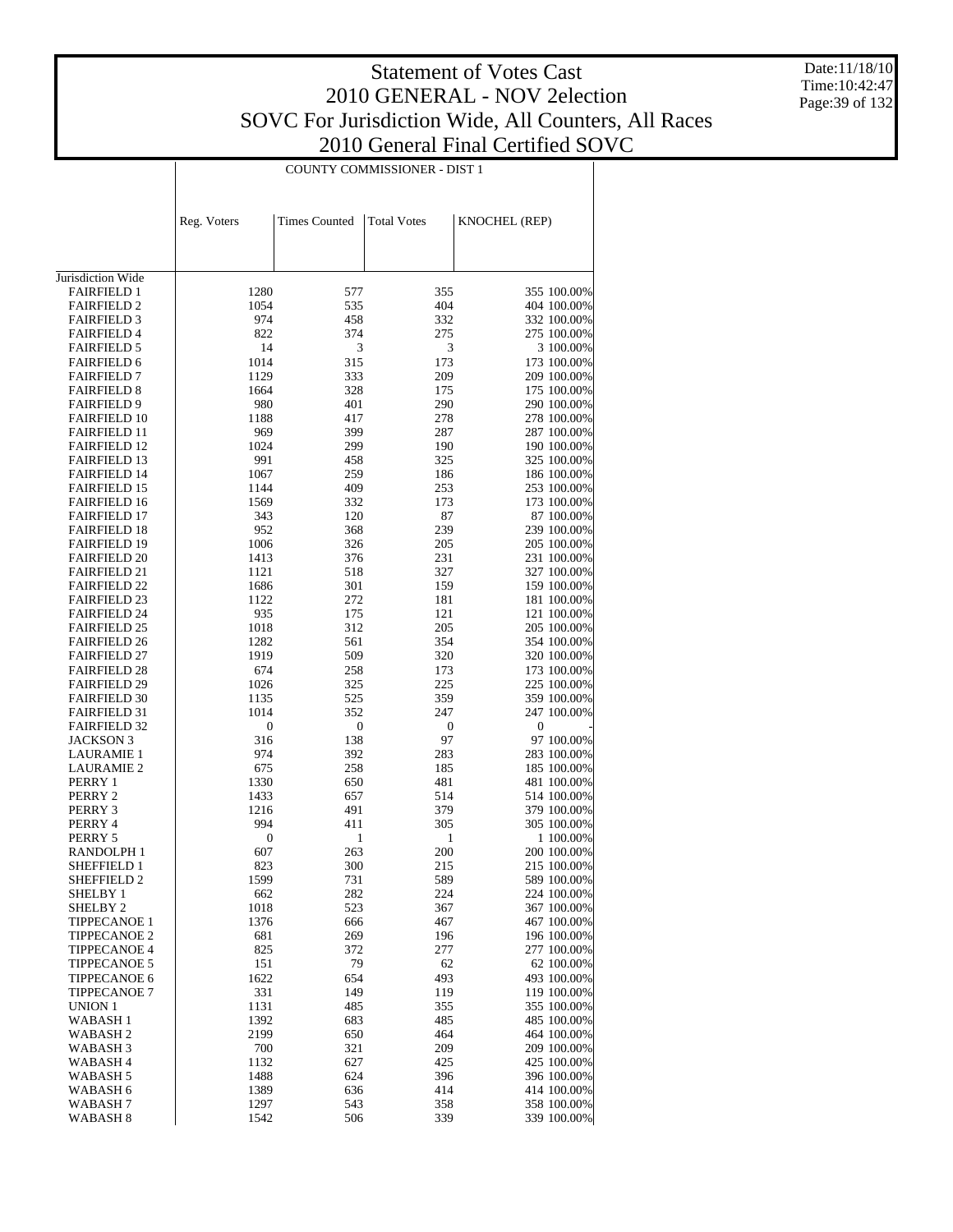Date:11/18/10 Time:10:42:47 Page:40 of 132

|                      | COUNTY COMMISSIONER - DIST 1 |                      |                    |               |  |  |  |
|----------------------|------------------------------|----------------------|--------------------|---------------|--|--|--|
|                      |                              |                      |                    |               |  |  |  |
|                      |                              |                      |                    |               |  |  |  |
|                      | Reg. Voters                  | <b>Times Counted</b> | <b>Total Votes</b> | KNOCHEL (REP) |  |  |  |
|                      |                              |                      |                    |               |  |  |  |
|                      |                              |                      |                    |               |  |  |  |
| WABASH 9             | 1451                         | 261                  | 168                | 168 100.00%   |  |  |  |
| WABASH <sub>10</sub> | 2075                         | 802                  | 594                | 594 100.00%   |  |  |  |
| WABASH <sub>11</sub> | 408                          | 190                  | 112                | 112 100.00%   |  |  |  |
| <b>WABASH12</b>      | 993                          | 574                  | 357                | 357 100.00%   |  |  |  |
| WABASH <sub>13</sub> | 1281                         | 547                  | 282                | 282 100.00%   |  |  |  |
| WABASH 14            | 1382                         | 538                  | 335                | 335 100.00%   |  |  |  |
| WABASH <sub>15</sub> | 5742                         | 422                  | 283                | 283 100.00%   |  |  |  |
| WABASH <sub>16</sub> | 1107                         | 193                  | 94                 | 94 100.00%    |  |  |  |
| WABASH <sub>17</sub> | 2639                         | 194                  | 116                | 116 100.00%   |  |  |  |
| WABASH <sub>18</sub> | 887                          | 59                   | 39                 | 39 100.00%    |  |  |  |
| WABASH <sub>19</sub> | 1067                         | 503                  | 342                | 342 100.00%   |  |  |  |
| WABASH <sub>20</sub> | 252                          | 142                  | 112                | 112 100.00%   |  |  |  |
| WABASH 21            | 1278                         | 387                  | 254                | 254 100.00%   |  |  |  |
| WABASH <sub>22</sub> | 375                          | 186                  | 117                | 117 100.00%   |  |  |  |
| WABASH <sub>24</sub> | $\mathbf{0}$                 | 1                    | 1                  | 1 100.00%     |  |  |  |
| <b>WASHINGTON 1</b>  | 826                          | 353                  | 264                | 264 100.00%   |  |  |  |
| <b>WASHINGTON 2</b>  | 861                          | 411                  | 284                | 284 100.00%   |  |  |  |
| <b>WAYNE1</b>        | 1053                         | 456                  | 343                | 343 100.00%   |  |  |  |
| WEA 1                | 2187                         | 831                  | 634                | 634 100.00%   |  |  |  |
| WEA 2                | 341                          | 104                  | 68                 | 68 100.00%    |  |  |  |
| WEA <sub>3</sub>     | 1372                         | 345                  | 250                | 250 100.00%   |  |  |  |
| WEA4                 | 1429                         | 447                  | 313                | 313 100.00%   |  |  |  |
| WEA <sub>5</sub>     | 1807                         | 619                  | 446                | 446 100.00%   |  |  |  |
| WEA 6                | 1696                         | 523                  | 363                | 363 100.00%   |  |  |  |
| WEA7                 | 1233                         | 248                  | 172                | 172 100.00%   |  |  |  |
| WEA <sub>8</sub>     | 832                          | 203                  | 146                | 146 100.00%   |  |  |  |
| WEA 9                | 1161                         | 548                  | 403                | 403 100.00%   |  |  |  |
| <b>WEA 10</b>        | 1627                         | 609                  | 486                | 486 100.00%   |  |  |  |
| <b>WEA 11</b>        | 1454                         | 693                  | 552                | 552 100.00%   |  |  |  |
| <b>WEA 13</b>        | 1042                         | 320                  | 234                | 234 100.00%   |  |  |  |
| <b>WEA 14</b>        | 1023                         | 404                  | 319                | 319 100.00%   |  |  |  |
| <b>WEA 15</b>        | 1318                         | 484                  | 370                | 370 100.00%   |  |  |  |
| <b>WEA 16</b>        | 757                          | 306                  | 229                | 229 100.00%   |  |  |  |
| Total                | 105388                       | 36459                | 25322              | 25322 100.00% |  |  |  |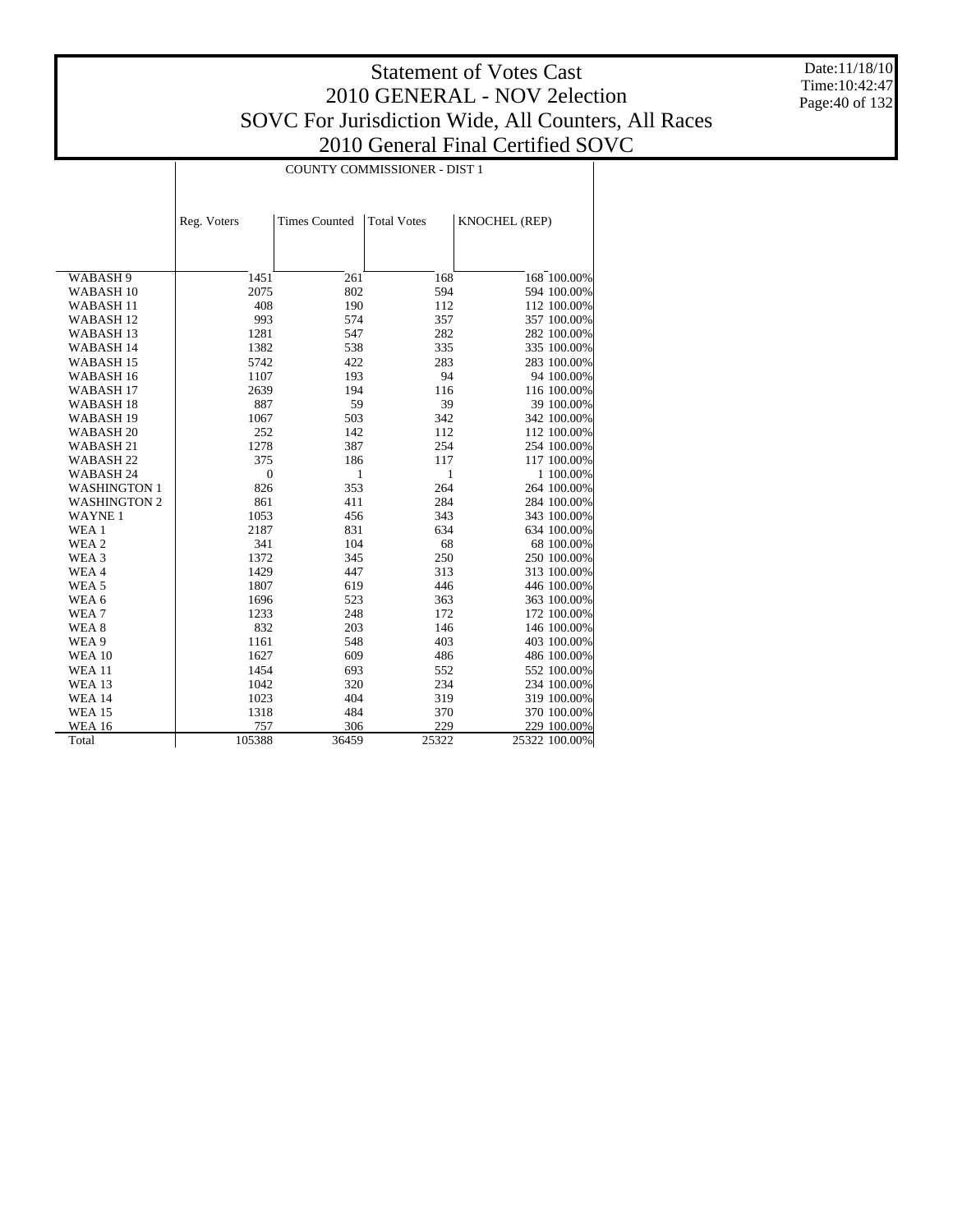Date:11/18/10 Time:10:42:47 Page:41 of 132

|                                            |              | COUNTY COUNCIL - DIST 1 |                    |                |                  |                  |                  |  |  |  |
|--------------------------------------------|--------------|-------------------------|--------------------|----------------|------------------|------------------|------------------|--|--|--|
|                                            | Reg. Voters  | Times<br>Counted        | <b>Total Votes</b> | WILLIAMS (REP) |                  | ALLEN (DEM)      |                  |  |  |  |
|                                            |              |                         |                    |                |                  |                  |                  |  |  |  |
| Jurisdiction Wide                          |              |                         |                    |                |                  |                  |                  |  |  |  |
| <b>FAIRFIELD 1</b>                         | 1280         | 577                     | 540                | 378            | 70.00%           | 162              | 30.00%           |  |  |  |
| <b>FAIRFIELD 2</b>                         | 1054         | 535                     | 508                | 358            | 70.47%           | 150              | 29.53%           |  |  |  |
| <b>FAIRFIELD 3</b>                         | 974          | 458                     | 434                | 282            | 64.98%           | 152              | 35.02%           |  |  |  |
| <b>FAIRFIELD 4</b>                         | 822          | 374                     | 350                |                | 227 64.86%       | 123              | 35.14%           |  |  |  |
| <b>FAIRFIELD 5</b>                         | 14           | 3                       | 3                  |                | 3 100.00%        | $\boldsymbol{0}$ | $0.00\%$         |  |  |  |
| <b>FAIRFIELD 6</b>                         | 1014         | 315                     | 300                | 151<br>159     | 50.33%           | 149              | 49.67%           |  |  |  |
| <b>FAIRFIELD 7</b><br><b>FAIRFIELD 8</b>   | 1129<br>1664 | 333<br>328              | 306<br>305         | 131            | 51.96%<br>42.95% | 147<br>174       | 48.04%<br>57.05% |  |  |  |
| <b>FAIRFIELD 9</b>                         | 980          | 401                     | 383                | 275            | 71.80%           | 108              | 28.20%           |  |  |  |
| <b>FAIRFIELD 10</b>                        | 1188         | 417                     | 397                | 218            | 54.91%           |                  | 179 45.09%       |  |  |  |
| <b>FAIRFIELD 11</b>                        | 969          | 399                     | 375                | 242            | 64.53%           | 133              | 35.47%           |  |  |  |
| <b>FAIRFIELD 12</b>                        | 1024         | 299                     | 281                | 135            | 48.04%           | 146              | 51.96%           |  |  |  |
| <b>FAIRFIELD 13</b>                        |              |                         | L,                 | ÷,             |                  |                  |                  |  |  |  |
| <b>FAIRFIELD 14</b>                        | 1067         | 259                     | 241                | 141            | 58.51%           | 100              | 41.49%           |  |  |  |
| <b>FAIRFIELD 15</b>                        | 1144         | 409                     | 378                | 217            | 57.41%           | 161              | 42.59%           |  |  |  |
| <b>FAIRFIELD 16</b>                        | 1569         | 332                     | 304                | 122            | 40.13%           | 182              | 59.87%           |  |  |  |
| <b>FAIRFIELD 17</b>                        |              |                         |                    | L,             |                  | $\overline{a}$   |                  |  |  |  |
| <b>FAIRFIELD 18</b>                        | 952          | 368                     | 334                | 182            | 54.49%           | 152              | 45.51%           |  |  |  |
| <b>FAIRFIELD 19</b>                        | 1006         | 326                     | 302                | 159            | 52.65%           | 143              | 47.35%           |  |  |  |
| <b>FAIRFIELD 20</b>                        | 1413         | 376                     | 361                | 180            | 49.86%           | 181              | 50.14%           |  |  |  |
| <b>FAIRFIELD 21</b>                        | 1121         | 518                     | 489                | 294            | 60.12%           | 195              | 39.88%           |  |  |  |
| <b>FAIRFIELD 22</b>                        | 1686         | 301                     | 272                | 103            | 37.87%           | 169              | 62.13%           |  |  |  |
| <b>FAIRFIELD 23</b>                        |              | $\overline{a}$          |                    |                |                  |                  |                  |  |  |  |
| <b>FAIRFIELD 24</b>                        |              | $\overline{a}$          | ÷                  | L,             |                  | ÷,               |                  |  |  |  |
| <b>FAIRFIELD 25</b>                        | 1018         | 312                     | 292                | 173            | 59.25%           | 119              | 40.75%           |  |  |  |
| <b>FAIRFIELD 26</b>                        | 1282         | 561                     | 515                | 273            | 53.01%           | 242              | 46.99%           |  |  |  |
| <b>FAIRFIELD 27</b>                        |              |                         |                    |                |                  | L,               |                  |  |  |  |
| <b>FAIRFIELD 28</b>                        |              |                         |                    |                |                  | ٠                |                  |  |  |  |
| <b>FAIRFIELD 29</b>                        |              |                         |                    |                |                  |                  |                  |  |  |  |
| <b>FAIRFIELD 30</b>                        |              |                         |                    |                |                  |                  |                  |  |  |  |
| <b>FAIRFIELD 31</b>                        |              |                         |                    |                |                  |                  |                  |  |  |  |
| <b>FAIRFIELD 32</b><br>JACKSON 3           |              |                         |                    |                |                  |                  |                  |  |  |  |
| LAURAMIE 1                                 |              |                         |                    |                |                  |                  |                  |  |  |  |
| <b>LAURAMIE 2</b>                          |              |                         |                    |                |                  |                  |                  |  |  |  |
| PERRY 1                                    |              |                         |                    |                |                  |                  |                  |  |  |  |
| PERRY 2                                    |              |                         |                    |                |                  |                  |                  |  |  |  |
| PERRY 3                                    |              |                         |                    |                |                  |                  |                  |  |  |  |
| PERRY 4                                    |              |                         |                    |                |                  |                  |                  |  |  |  |
| PERRY 5                                    |              |                         |                    |                |                  |                  |                  |  |  |  |
| RANDOLPH 1                                 |              |                         |                    |                |                  | ٠                |                  |  |  |  |
| <b>SHEFFIELD 1</b>                         |              |                         |                    |                |                  |                  |                  |  |  |  |
| SHEFFIELD 2                                |              |                         |                    |                |                  |                  |                  |  |  |  |
| SHELBY 1                                   |              |                         |                    |                |                  |                  |                  |  |  |  |
| SHELBY <sub>2</sub>                        |              |                         |                    |                |                  |                  |                  |  |  |  |
| <b>TIPPECANOE 1</b>                        |              |                         |                    |                |                  |                  |                  |  |  |  |
| <b>TIPPECANOE 2</b>                        |              |                         |                    |                |                  |                  |                  |  |  |  |
| <b>TIPPECANOE 4</b>                        |              |                         |                    |                |                  |                  |                  |  |  |  |
| <b>TIPPECANOE 5</b>                        |              |                         |                    |                |                  |                  |                  |  |  |  |
| TIPPECANOE 6                               |              |                         |                    |                |                  |                  |                  |  |  |  |
| <b>TIPPECANOE 7</b>                        |              |                         |                    |                |                  |                  |                  |  |  |  |
| <b>UNION 1</b>                             |              |                         |                    |                |                  |                  |                  |  |  |  |
| WABASH <sub>1</sub>                        |              |                         |                    |                |                  |                  |                  |  |  |  |
| WABASH <sub>2</sub>                        |              |                         |                    |                |                  |                  |                  |  |  |  |
| WABASH <sub>3</sub><br>WABASH <sub>4</sub> |              |                         |                    |                |                  |                  |                  |  |  |  |
| WABASH <sub>5</sub>                        |              |                         |                    |                |                  |                  |                  |  |  |  |
| WABASH 6                                   |              |                         |                    |                |                  |                  |                  |  |  |  |
| WABASH <sub>7</sub>                        |              |                         |                    |                |                  |                  |                  |  |  |  |
| WABASH 8                                   |              |                         |                    |                |                  |                  |                  |  |  |  |
|                                            |              |                         |                    |                |                  |                  |                  |  |  |  |

T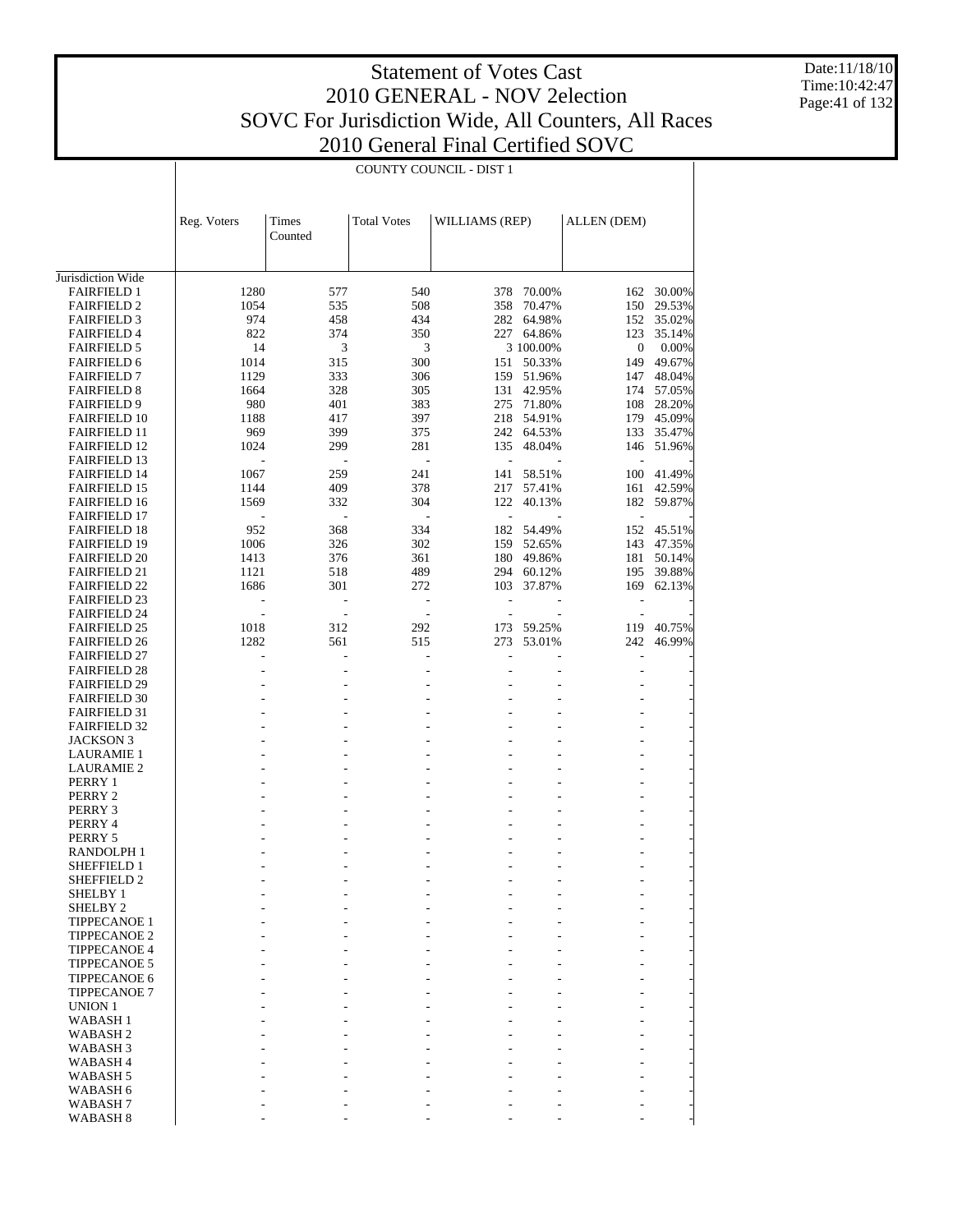Date:11/18/10 Time:10:42:47 Page:42 of 132

|                      | <b>COUNTY COUNCIL - DIST 1</b> |              |                    |                                            |                |                          |        |
|----------------------|--------------------------------|--------------|--------------------|--------------------------------------------|----------------|--------------------------|--------|
|                      | Reg. Voters                    | <b>Times</b> | <b>Total Votes</b> | WILLIAMS (REP)                             |                | ALLEN (DEM)              |        |
|                      |                                | Counted      |                    |                                            |                |                          |        |
|                      |                                |              |                    |                                            |                |                          |        |
|                      |                                |              |                    |                                            |                |                          |        |
| WABASH 9             |                                | ÷            | $\sim$             | $\overline{a}$<br>$\overline{\phantom{a}}$ | $\overline{a}$ | $\overline{\phantom{a}}$ |        |
| WABASH <sub>10</sub> |                                |              |                    |                                            |                |                          |        |
| WABASH <sub>11</sub> |                                |              |                    |                                            |                | ۰                        |        |
| WABASH <sub>12</sub> |                                |              |                    |                                            |                |                          |        |
| WABASH <sub>13</sub> |                                |              |                    |                                            |                | ٠                        |        |
| WABASH 14            |                                |              |                    |                                            |                |                          |        |
| WABASH <sub>15</sub> |                                |              |                    |                                            |                |                          |        |
| WABASH <sub>16</sub> |                                |              |                    |                                            |                |                          |        |
| WABASH <sub>17</sub> |                                |              |                    |                                            |                |                          |        |
| WABASH <sub>18</sub> |                                |              |                    |                                            |                |                          |        |
| WABASH <sub>19</sub> |                                |              |                    |                                            |                |                          |        |
| WABASH <sub>20</sub> |                                |              |                    |                                            |                | ٠                        |        |
| WABASH <sub>21</sub> |                                |              |                    |                                            |                | ۰                        |        |
| WABASH <sub>22</sub> |                                |              |                    |                                            |                | ٠                        |        |
| WABASH 24            |                                |              |                    |                                            |                | ٠                        |        |
| <b>WASHINGTON 1</b>  |                                |              |                    |                                            |                |                          |        |
| <b>WASHINGTON 2</b>  |                                |              |                    |                                            |                | ٠                        |        |
| <b>WAYNE1</b>        |                                |              |                    |                                            |                |                          |        |
| WEA 1                |                                |              |                    |                                            |                |                          |        |
| WEA 2                |                                |              |                    |                                            |                |                          |        |
| WEA 3                |                                |              |                    |                                            |                |                          |        |
| WEA4                 |                                |              |                    |                                            |                | ۰                        |        |
| WEA <sub>5</sub>     |                                |              |                    |                                            |                | ٠                        |        |
| WEA 6                |                                |              |                    |                                            |                | ٠                        |        |
| WEA7                 |                                |              |                    |                                            |                | ٠                        |        |
| WEA <sub>8</sub>     |                                |              |                    |                                            |                |                          |        |
| WEA 9                |                                |              |                    |                                            |                |                          |        |
| <b>WEA 10</b>        |                                |              |                    |                                            |                |                          |        |
| <b>WEA 11</b>        |                                |              |                    |                                            |                |                          |        |
| WEA 13               |                                |              |                    |                                            |                |                          |        |
| <b>WEA 14</b>        |                                |              |                    |                                            |                |                          |        |
| <b>WEA 15</b>        |                                |              |                    |                                            |                |                          |        |
| <b>WEA 16</b>        |                                |              |                    |                                            |                |                          |        |
| Total                | 24370                          | 8201         | 7670               | 4403                                       | 57.41%         | 3267                     | 42.59% |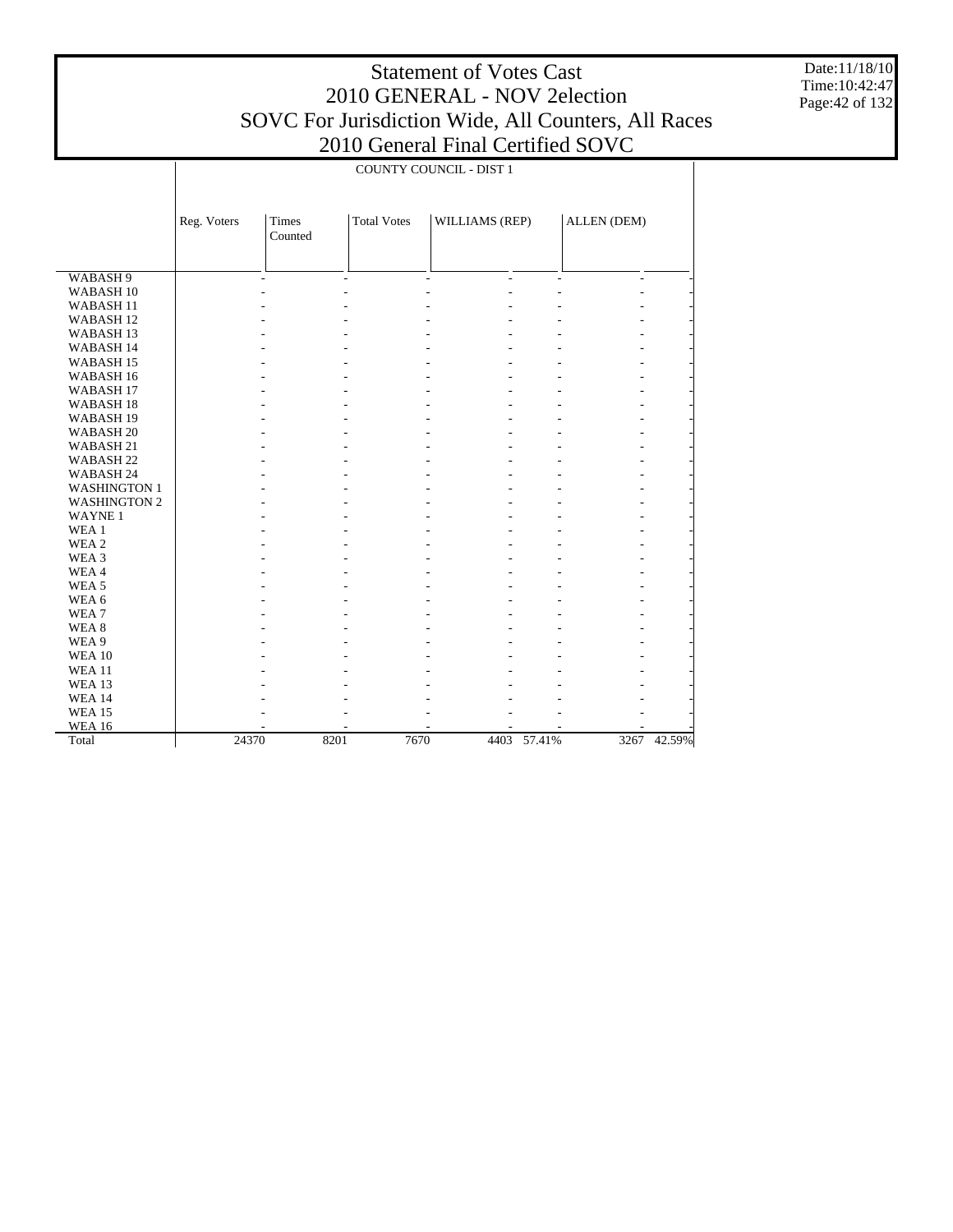Date:11/18/10 Time:10:42:48 Page:43 of 132

|                                            |              |                      | COUNTY COUNCIL - DIST 2 |                          |                            |
|--------------------------------------------|--------------|----------------------|-------------------------|--------------------------|----------------------------|
|                                            | Reg. Voters  | <b>Times Counted</b> | <b>Total Votes</b>      | WINGER (REP)             |                            |
|                                            |              |                      |                         |                          |                            |
| Jurisdiction Wide                          |              |                      |                         |                          |                            |
| <b>FAIRFIELD 1</b><br><b>FAIRFIELD 2</b>   |              |                      |                         |                          |                            |
| <b>FAIRFIELD 3</b>                         |              |                      |                         |                          |                            |
| <b>FAIRFIELD 4</b>                         |              |                      |                         |                          |                            |
| <b>FAIRFIELD 5</b>                         |              |                      |                         |                          |                            |
| <b>FAIRFIELD 6</b>                         |              |                      |                         |                          |                            |
| <b>FAIRFIELD 7</b>                         |              |                      |                         |                          |                            |
| <b>FAIRFIELD 8</b>                         |              |                      |                         |                          |                            |
| <b>FAIRFIELD 9</b>                         |              |                      |                         |                          |                            |
| <b>FAIRFIELD 10</b><br><b>FAIRFIELD 11</b> |              |                      |                         |                          |                            |
| <b>FAIRFIELD 12</b>                        |              |                      |                         |                          |                            |
| <b>FAIRFIELD 13</b>                        | 991          | 458                  | 347                     |                          | 347 100.00%                |
| <b>FAIRFIELD 14</b>                        |              |                      |                         |                          |                            |
| <b>FAIRFIELD 15</b>                        |              |                      |                         |                          |                            |
| <b>FAIRFIELD 16</b>                        |              |                      |                         |                          |                            |
| <b>FAIRFIELD 17</b>                        | 343          | 120                  | 85                      |                          | 85 100.00%                 |
| <b>FAIRFIELD 18</b>                        |              |                      |                         |                          |                            |
| <b>FAIRFIELD 19</b>                        |              |                      |                         |                          |                            |
| <b>FAIRFIELD 20</b><br><b>FAIRFIELD 21</b> |              |                      |                         |                          |                            |
| <b>FAIRFIELD 22</b>                        |              |                      |                         |                          |                            |
| <b>FAIRFIELD 23</b>                        | 1122         | 272                  | 180                     |                          | 180 100.00%                |
| <b>FAIRFIELD 24</b>                        | 935          | 175                  | 116                     |                          | 116 100.00%                |
| <b>FAIRFIELD 25</b>                        |              |                      |                         |                          |                            |
| <b>FAIRFIELD 26</b>                        |              |                      |                         |                          |                            |
| <b>FAIRFIELD 27</b>                        |              |                      |                         |                          |                            |
| <b>FAIRFIELD 28</b>                        |              |                      |                         |                          |                            |
| <b>FAIRFIELD 29</b><br><b>FAIRFIELD 30</b> |              |                      |                         |                          |                            |
| <b>FAIRFIELD 31</b>                        |              |                      |                         |                          |                            |
| <b>FAIRFIELD 32</b>                        | $\mathbf{0}$ | 0                    | 0                       | 0                        |                            |
| JACKSON 3                                  | 316          | 138                  | 110                     |                          | 110 100.00%                |
| LAURAMIE 1                                 |              |                      |                         |                          |                            |
| <b>LAURAMIE 2</b>                          |              |                      |                         |                          |                            |
| PERRY 1                                    | 1330         | 650                  | 486                     |                          | 486 100.00%                |
| PERRY 2                                    | 1433         | 657                  | 521                     |                          | 521 100.00%                |
| PERRY 3<br>PERRY 4                         | 1216<br>994  | 491<br>411           | 390<br>302              |                          | 390 100.00%<br>302 100.00% |
| PERRY 5                                    | 0            | 1                    | 1                       |                          | 1 100.00%                  |
| RANDOLPH 1                                 |              |                      | L,                      |                          |                            |
| SHEFFIELD 1                                |              |                      |                         |                          |                            |
| SHEFFIELD 2                                |              |                      |                         |                          |                            |
| SHELBY 1                                   | 662          | 282                  | 220                     |                          | 220 100.00%                |
| SHELBY <sub>2</sub>                        | 1018         | 523                  | 359                     |                          | 359 100.00%                |
| <b>TIPPECANOE 1</b>                        | 1376         | 666                  | 468                     |                          | 468 100.00%<br>196 100.00% |
| <b>TIPPECANOE 2</b><br><b>TIPPECANOE 4</b> | 681<br>825   | 269<br>372           | 196<br>273              |                          | 273 100.00%                |
| <b>TIPPECANOE 5</b>                        | 151          | 79                   | 60                      |                          | 60 100.00%                 |
| <b>TIPPECANOE 6</b>                        | 1622         | 654                  | 482                     |                          | 482 100.00%                |
| <b>TIPPECANOE 7</b>                        | 331          | 149                  | 118                     |                          | 118 100.00%                |
| UNION 1                                    | 1131         | 485                  | 375                     |                          | 375 100.00%                |
| WABASH 1                                   | 1392         | 683                  | 497                     |                          | 497 100.00%                |
| WABASH 2                                   | 2199         | 650                  | 466                     |                          | 466 100.00%                |
| WABASH 3                                   |              |                      | $\overline{a}$          | $\overline{\phantom{a}}$ |                            |
| WABASH 4<br>WABASH 5                       | 1488         | ÷,<br>624            | $\overline{a}$<br>385   | $\overline{\phantom{a}}$ | 385 100.00%                |
| WABASH 6                                   |              |                      |                         |                          |                            |
| WABASH 7                                   |              |                      |                         |                          |                            |
| WABASH 8                                   | 1542         | 506                  | 347                     |                          | 347 100.00%                |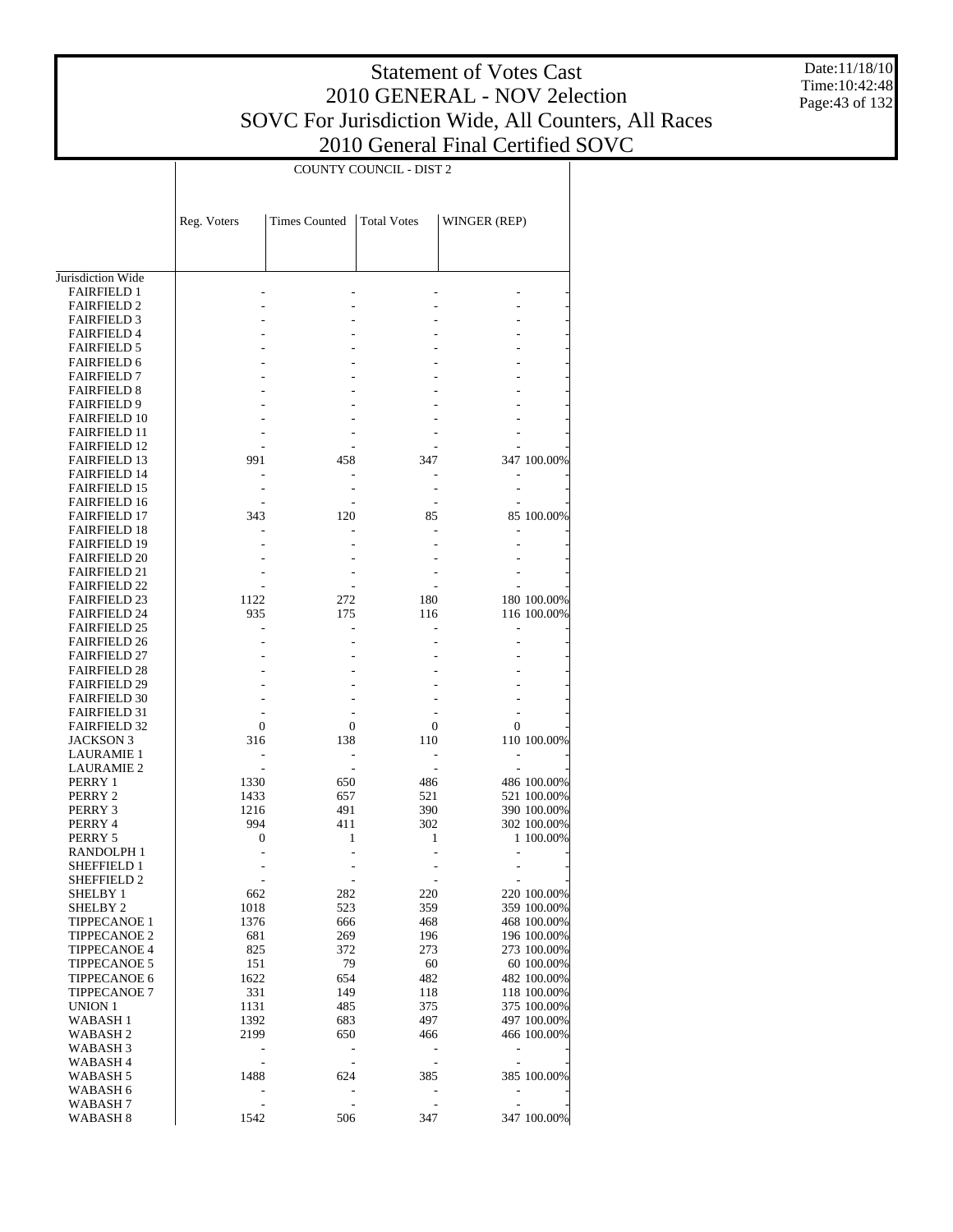Date:11/18/10 Time:10:42:48 Page:44 of 132

|                      | <b>COUNTY COUNCIL - DIST 2</b> |                      |                    |              |              |  |  |
|----------------------|--------------------------------|----------------------|--------------------|--------------|--------------|--|--|
|                      |                                |                      |                    |              |              |  |  |
|                      | Reg. Voters                    | <b>Times Counted</b> | <b>Total Votes</b> | WINGER (REP) |              |  |  |
|                      |                                |                      |                    |              |              |  |  |
|                      |                                |                      |                    |              |              |  |  |
| WABASH 9             | 1451                           | 261                  | 163                |              | 163 100.00%  |  |  |
| WABASH <sub>10</sub> | 2075                           | 802                  | 596                |              | 596 100.00%  |  |  |
| WABASH <sub>11</sub> |                                |                      |                    |              |              |  |  |
| WABASH <sub>12</sub> |                                |                      |                    |              |              |  |  |
| WABASH <sub>13</sub> |                                |                      |                    |              |              |  |  |
| WABASH 14            |                                |                      |                    |              |              |  |  |
| WABASH <sub>15</sub> |                                |                      |                    |              |              |  |  |
| WABASH 16            |                                |                      |                    |              |              |  |  |
| WABASH <sub>17</sub> |                                |                      |                    |              |              |  |  |
| WABASH <sub>18</sub> |                                |                      |                    |              |              |  |  |
| WABASH <sub>19</sub> | 1067                           | 503                  | 350                |              | 350 100.00%  |  |  |
| WABASH <sub>20</sub> | 252                            | 142                  | 115                |              | 115 100.00%  |  |  |
| WABASH <sub>21</sub> | 1278                           | 387                  | 248                |              | 248 100.00%  |  |  |
| WABASH <sub>22</sub> | 375                            | 186                  | 119                |              | 119 100.00%  |  |  |
| WABASH 24            | $\mathbf{0}$                   | 1                    | 1                  |              | 1 100.00%    |  |  |
| <b>WASHINGTON 1</b>  | 826                            | 353                  | 254                |              | 254 100.00%  |  |  |
| <b>WASHINGTON 2</b>  | 861                            | 411                  | 292                |              | 292 100.00%  |  |  |
| <b>WAYNE1</b>        | 1053                           | 456                  | 352                |              | 352 100.00%  |  |  |
| WEA 1                |                                |                      |                    | L,           |              |  |  |
| WEA 2                |                                |                      |                    |              |              |  |  |
| WEA 3                |                                |                      |                    |              |              |  |  |
| WEA4                 |                                |                      |                    |              |              |  |  |
| WEA <sub>5</sub>     |                                |                      |                    |              |              |  |  |
| WEA 6                |                                |                      |                    |              |              |  |  |
| WEA7                 |                                |                      |                    |              |              |  |  |
| WEA <sub>8</sub>     |                                |                      |                    |              |              |  |  |
| WEA 9                |                                |                      |                    |              |              |  |  |
| <b>WEA 10</b>        |                                |                      |                    |              |              |  |  |
| <b>WEA 11</b>        |                                |                      |                    |              |              |  |  |
| <b>WEA 13</b>        |                                |                      |                    |              |              |  |  |
| <b>WEA 14</b>        |                                |                      |                    |              |              |  |  |
| <b>WEA 15</b>        |                                |                      |                    |              |              |  |  |
| <b>WEA 16</b>        |                                |                      |                    |              |              |  |  |
| Total                | 32336                          | 12817                | 9274               |              | 9274 100.00% |  |  |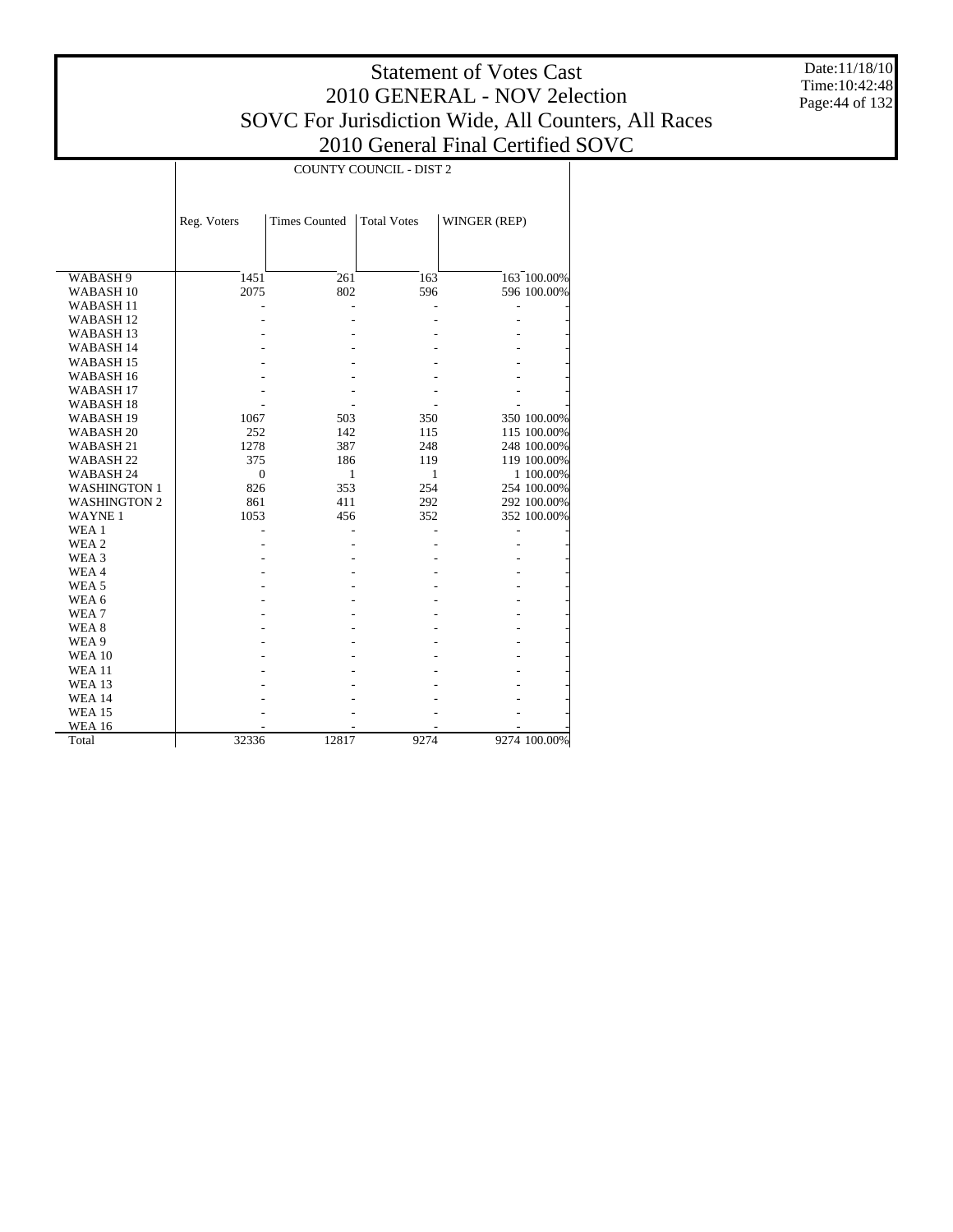Date:11/18/10 Time:10:42:48 Page:45 of 132

|                                            |             | COUNTY COUNCIL - DIST 3 |                          |                     |             |  |  |
|--------------------------------------------|-------------|-------------------------|--------------------------|---------------------|-------------|--|--|
|                                            |             |                         |                          |                     |             |  |  |
|                                            |             |                         |                          |                     |             |  |  |
|                                            |             |                         |                          |                     |             |  |  |
|                                            | Reg. Voters | <b>Times Counted</b>    | <b>Total Votes</b>       | <b>KEMPER (REP)</b> |             |  |  |
|                                            |             |                         |                          |                     |             |  |  |
|                                            |             |                         |                          |                     |             |  |  |
| Jurisdiction Wide                          |             |                         |                          |                     |             |  |  |
| <b>FAIRFIELD 1</b>                         |             |                         |                          |                     |             |  |  |
| <b>FAIRFIELD 2</b>                         |             |                         |                          |                     |             |  |  |
| <b>FAIRFIELD 3</b>                         |             |                         |                          |                     |             |  |  |
| <b>FAIRFIELD 4</b>                         |             |                         |                          |                     |             |  |  |
| <b>FAIRFIELD 5</b>                         |             |                         |                          |                     |             |  |  |
| <b>FAIRFIELD 6</b>                         |             |                         |                          |                     |             |  |  |
| <b>FAIRFIELD 7</b>                         |             |                         |                          |                     |             |  |  |
| <b>FAIRFIELD 8</b>                         |             |                         |                          |                     |             |  |  |
| <b>FAIRFIELD 9</b>                         |             |                         |                          |                     |             |  |  |
| <b>FAIRFIELD 10</b>                        |             |                         |                          |                     |             |  |  |
| <b>FAIRFIELD 11</b>                        |             |                         |                          |                     |             |  |  |
| <b>FAIRFIELD 12</b>                        |             |                         |                          |                     |             |  |  |
| <b>FAIRFIELD 13</b><br><b>FAIRFIELD 14</b> |             |                         |                          |                     |             |  |  |
| <b>FAIRFIELD 15</b>                        |             |                         |                          |                     |             |  |  |
| <b>FAIRFIELD 16</b>                        |             |                         |                          |                     |             |  |  |
| <b>FAIRFIELD 17</b>                        |             |                         |                          |                     |             |  |  |
| <b>FAIRFIELD 18</b>                        |             |                         |                          |                     |             |  |  |
| <b>FAIRFIELD 19</b>                        |             |                         |                          |                     |             |  |  |
| <b>FAIRFIELD 20</b>                        |             |                         |                          |                     |             |  |  |
| <b>FAIRFIELD 21</b>                        |             |                         |                          |                     |             |  |  |
| <b>FAIRFIELD 22</b>                        |             |                         |                          |                     |             |  |  |
| <b>FAIRFIELD 23</b>                        |             |                         |                          |                     |             |  |  |
| <b>FAIRFIELD 24</b>                        |             |                         |                          |                     |             |  |  |
| <b>FAIRFIELD 25</b><br><b>FAIRFIELD 26</b> |             |                         |                          |                     |             |  |  |
| <b>FAIRFIELD 27</b>                        | 1919        | 509                     | 343                      |                     | 343 100.00% |  |  |
| <b>FAIRFIELD 28</b>                        | 674         | 258                     | 175                      |                     | 175 100.00% |  |  |
| <b>FAIRFIELD 29</b>                        | 1026        | 325                     | 238                      |                     | 238 100.00% |  |  |
| <b>FAIRFIELD 30</b>                        | 1135        | 525                     | 364                      |                     | 364 100.00% |  |  |
| <b>FAIRFIELD 31</b>                        | 1014        | 352                     | 255                      |                     | 255 100.00% |  |  |
| <b>FAIRFIELD 32</b>                        |             |                         |                          |                     |             |  |  |
| <b>JACKSON 3</b>                           |             |                         | $\overline{\phantom{a}}$ |                     |             |  |  |
| <b>LAURAMIE 1</b>                          | 974         | 392                     | 289                      |                     | 289 100.00% |  |  |
| <b>LAURAMIE 2</b>                          | 675         | 258                     | 190                      |                     | 190 100.00% |  |  |
| PERRY 1                                    |             |                         |                          |                     |             |  |  |
| PERRY 2<br>PERRY 3                         |             |                         |                          |                     |             |  |  |
| PERRY 4                                    |             |                         |                          |                     |             |  |  |
| PERRY 5                                    |             |                         |                          |                     |             |  |  |
| RANDOLPH 1                                 | 607         | 263                     | 206                      |                     | 206 100.00% |  |  |
| SHEFFIELD 1                                | 823         | 300                     | 221                      |                     | 221 100.00% |  |  |
| <b>SHEFFIELD 2</b>                         | 1599        | 731                     | 605                      |                     | 605 100.00% |  |  |
| SHELBY 1                                   |             |                         |                          |                     |             |  |  |
| SHELBY <sub>2</sub>                        |             |                         |                          |                     |             |  |  |
| <b>TIPPECANOE 1</b>                        |             |                         |                          |                     |             |  |  |
| <b>TIPPECANOE 2</b>                        |             |                         |                          |                     |             |  |  |
| TIPPECANOE 4                               |             |                         |                          |                     |             |  |  |
| <b>TIPPECANOE 5</b>                        |             |                         |                          |                     |             |  |  |
| <b>TIPPECANOE 6</b><br><b>TIPPECANOE 7</b> |             |                         |                          |                     |             |  |  |
| <b>UNION 1</b>                             |             |                         |                          |                     |             |  |  |
| <b>WABASH1</b>                             |             |                         |                          |                     |             |  |  |
| WABASH 2                                   |             |                         |                          |                     |             |  |  |
| WABASH <sub>3</sub>                        |             |                         |                          |                     |             |  |  |
| WABASH 4                                   |             |                         |                          |                     |             |  |  |
| WABASH 5                                   |             |                         |                          |                     |             |  |  |
| WABASH 6                                   |             |                         |                          |                     |             |  |  |
| WABASH 7                                   |             |                         |                          |                     |             |  |  |
| WABASH 8                                   |             |                         |                          |                     |             |  |  |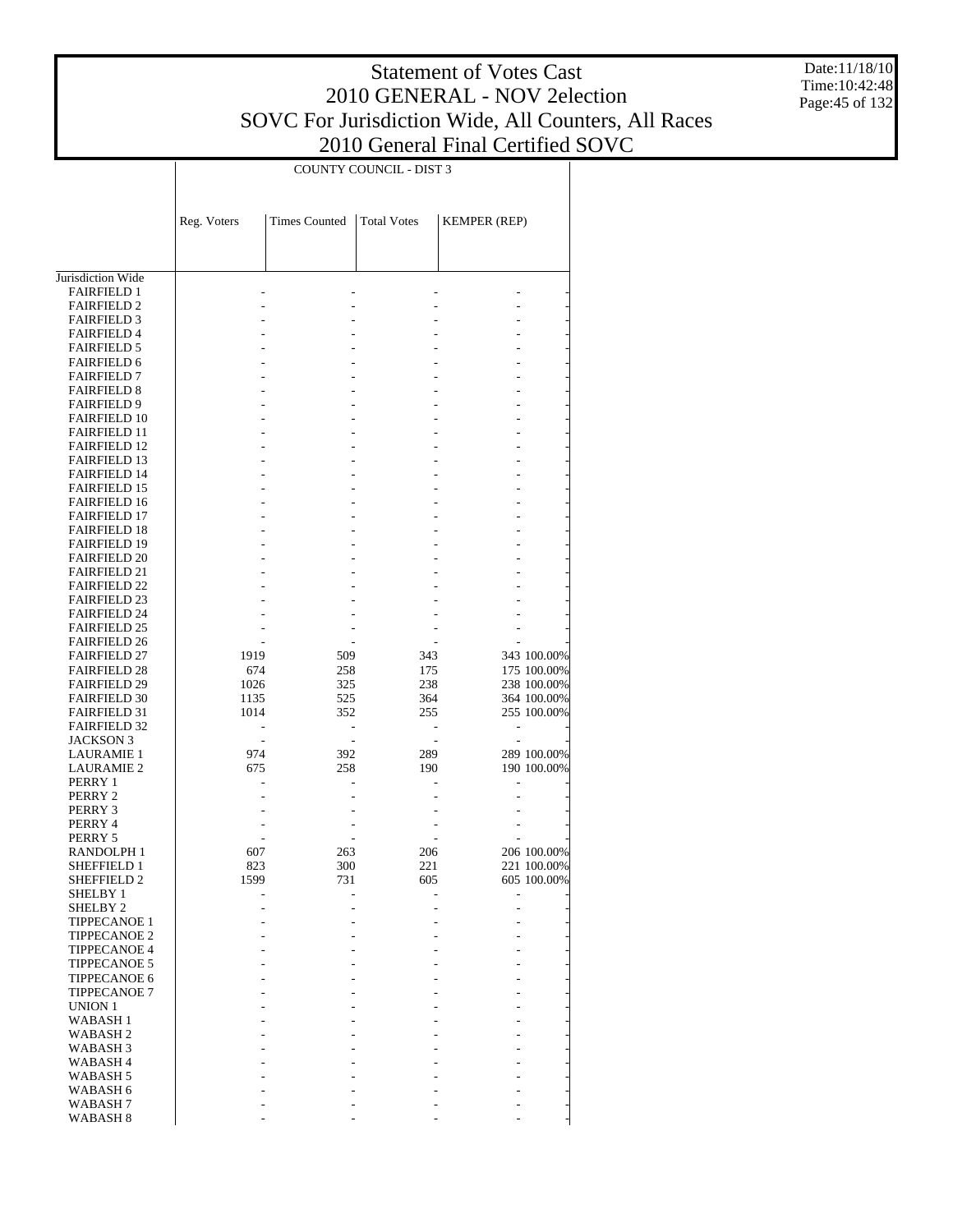Date:11/18/10 Time:10:42:48 Page:46 of 132

|                      | <b>COUNTY COUNCIL - DIST 3</b> |                      |                    |                          |              |  |  |
|----------------------|--------------------------------|----------------------|--------------------|--------------------------|--------------|--|--|
|                      |                                |                      |                    |                          |              |  |  |
|                      |                                |                      |                    |                          |              |  |  |
|                      | Reg. Voters                    | <b>Times Counted</b> | <b>Total Votes</b> | <b>KEMPER (REP)</b>      |              |  |  |
|                      |                                |                      |                    |                          |              |  |  |
|                      |                                |                      |                    |                          |              |  |  |
| WABASH 9             |                                |                      |                    | $\overline{\phantom{0}}$ |              |  |  |
| WABASH <sub>10</sub> |                                |                      |                    |                          |              |  |  |
| WABASH <sub>11</sub> |                                |                      |                    |                          |              |  |  |
| WABASH <sub>12</sub> |                                |                      |                    |                          |              |  |  |
| <b>WABASH13</b>      |                                |                      |                    |                          |              |  |  |
| WABASH 14            |                                |                      |                    |                          |              |  |  |
| WABASH <sub>15</sub> |                                |                      |                    |                          |              |  |  |
| WABASH <sub>16</sub> |                                |                      |                    |                          |              |  |  |
| WABASH <sub>17</sub> |                                |                      |                    |                          |              |  |  |
| WABASH <sub>18</sub> |                                |                      |                    |                          |              |  |  |
| WABASH <sub>19</sub> |                                |                      |                    |                          |              |  |  |
| WABASH <sub>20</sub> |                                |                      |                    |                          |              |  |  |
| WABASH <sub>21</sub> |                                |                      |                    |                          |              |  |  |
| WABASH <sub>22</sub> |                                |                      |                    |                          |              |  |  |
| WABASH <sub>24</sub> |                                |                      |                    |                          |              |  |  |
| <b>WASHINGTON 1</b>  |                                |                      |                    |                          |              |  |  |
| <b>WASHINGTON 2</b>  |                                |                      |                    |                          |              |  |  |
| <b>WAYNE1</b>        |                                |                      |                    |                          |              |  |  |
| WEA 1                | 2187                           | 831                  | 643                |                          | 643 100.00%  |  |  |
| WEA 2                | 341                            | 104                  | 74                 |                          | 74 100.00%   |  |  |
| WEA <sub>3</sub>     | 1372                           | 345                  | 259                |                          | 259 100.00%  |  |  |
| WEA4                 | 1429                           | 447                  | 314                |                          | 314 100.00%  |  |  |
| WEA <sub>5</sub>     | 1807                           | 619                  | 455                |                          | 455 100.00%  |  |  |
| WEA 6                | 1696                           | 523                  | 375                |                          | 375 100.00%  |  |  |
| WEA7                 | 1233                           | 248                  | 177                |                          | 177 100.00%  |  |  |
| WEA <sub>8</sub>     | 832                            | 203                  | 145                |                          | 145 100.00%  |  |  |
| WEA 9                | 1161                           | 548                  | 418                |                          | 418 100.00%  |  |  |
| <b>WEA 10</b>        | 1627                           | 609                  | 504                |                          | 504 100.00%  |  |  |
| <b>WEA 11</b>        | 1454                           | 693                  | 563                |                          | 563 100.00%  |  |  |
| <b>WEA 13</b>        | 1042                           | 320                  | 230                |                          | 230 100.00%  |  |  |
| <b>WEA 14</b>        | 1023                           | 404                  | 328                |                          | 328 100.00%  |  |  |
| <b>WEA 15</b>        | 1318                           | 484                  | 381                |                          | 381 100.00%  |  |  |
| <b>WEA 16</b>        | 757                            | 306                  | 237                |                          | 237 100.00%  |  |  |
| Total                | 29725                          | 10597                | 7989               |                          | 7989 100.00% |  |  |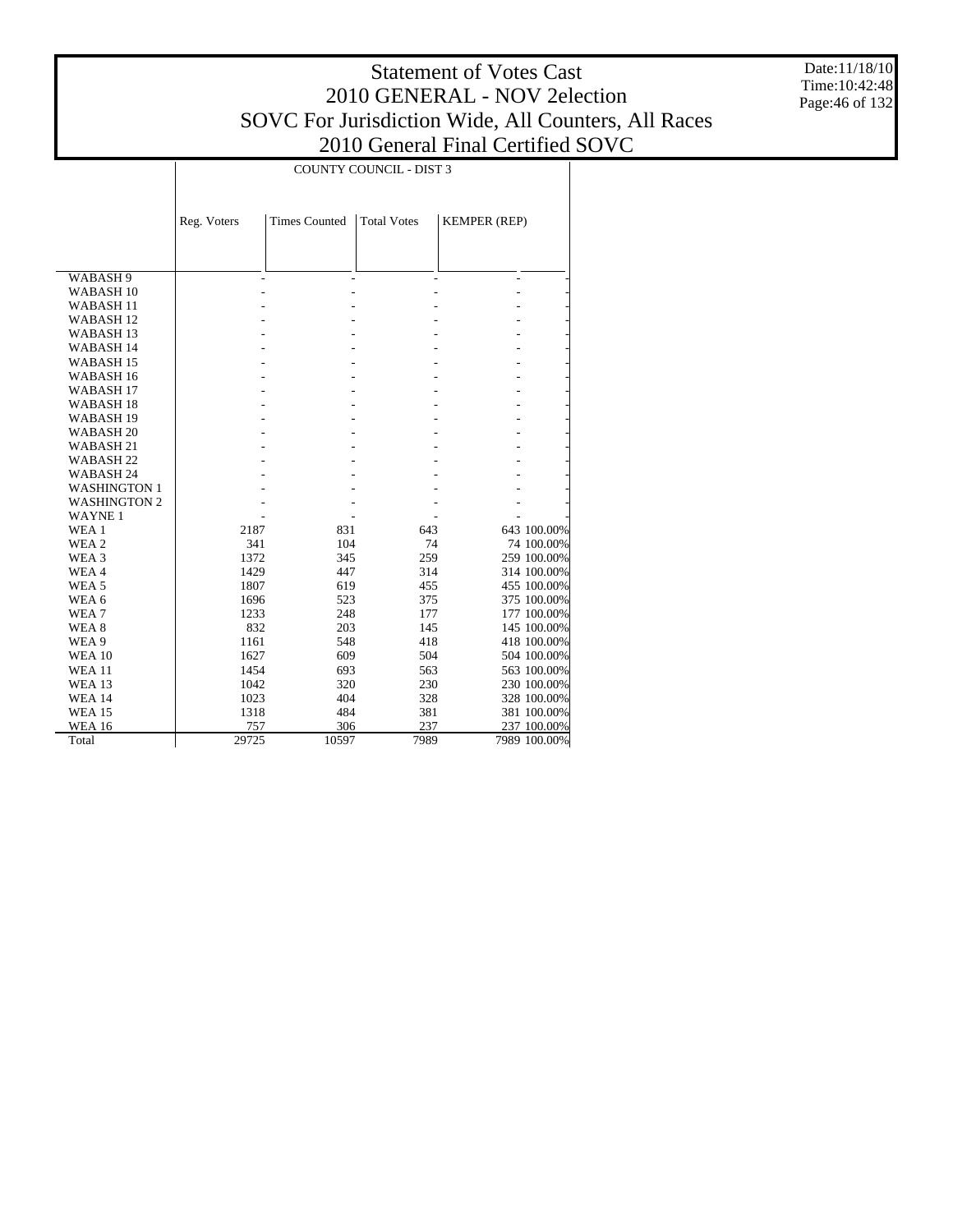Date:11/18/10 Time:10:42:48 Page:47 of 132

|                                            |             |                  | <b>COUNTY COUNCIL - DIST 4</b> |                      |             |
|--------------------------------------------|-------------|------------------|--------------------------------|----------------------|-------------|
|                                            | Reg. Voters | Times<br>Counted | <b>Total Votes</b>             | <b>GUTWEIN (REP)</b> |             |
| Jurisdiction Wide                          |             |                  |                                |                      |             |
|                                            |             |                  |                                |                      |             |
| <b>FAIRFIELD 1</b><br><b>FAIRFIELD 2</b>   |             |                  |                                |                      |             |
| <b>FAIRFIELD 3</b>                         |             |                  |                                |                      |             |
| <b>FAIRFIELD 4</b>                         |             |                  |                                |                      |             |
| <b>FAIRFIELD 5</b>                         |             |                  |                                |                      |             |
| <b>FAIRFIELD 6</b>                         |             |                  |                                |                      |             |
| <b>FAIRFIELD 7</b>                         |             |                  |                                |                      |             |
| <b>FAIRFIELD 8</b>                         |             |                  |                                |                      |             |
| <b>FAIRFIELD 9</b>                         |             |                  |                                |                      |             |
| <b>FAIRFIELD 10</b>                        |             |                  |                                |                      |             |
| <b>FAIRFIELD 11</b>                        |             |                  |                                |                      |             |
| <b>FAIRFIELD 12</b>                        |             |                  |                                |                      |             |
| <b>FAIRFIELD 13</b>                        |             |                  |                                |                      |             |
| <b>FAIRFIELD 14</b>                        |             |                  |                                |                      |             |
| <b>FAIRFIELD 15</b>                        |             |                  |                                |                      |             |
| <b>FAIRFIELD 16</b>                        |             |                  |                                |                      |             |
| <b>FAIRFIELD 17</b>                        |             |                  |                                |                      |             |
| <b>FAIRFIELD 18</b>                        |             |                  |                                |                      |             |
| <b>FAIRFIELD 19</b>                        |             |                  |                                |                      |             |
| <b>FAIRFIELD 20</b>                        |             |                  |                                |                      |             |
| <b>FAIRFIELD 21</b>                        |             |                  |                                |                      |             |
| <b>FAIRFIELD 22</b>                        |             |                  |                                |                      |             |
| <b>FAIRFIELD 23</b>                        |             |                  |                                |                      |             |
| <b>FAIRFIELD 24</b><br><b>FAIRFIELD 25</b> |             |                  |                                |                      |             |
| <b>FAIRFIELD 26</b>                        |             |                  |                                |                      |             |
| <b>FAIRFIELD 27</b>                        |             |                  |                                |                      |             |
| <b>FAIRFIELD 28</b>                        |             |                  |                                |                      |             |
| <b>FAIRFIELD 29</b>                        |             |                  |                                |                      |             |
| <b>FAIRFIELD 30</b>                        |             |                  |                                |                      |             |
| <b>FAIRFIELD 31</b>                        |             |                  |                                |                      |             |
| <b>FAIRFIELD 32</b>                        |             |                  |                                |                      |             |
| <b>JACKSON 3</b>                           |             |                  |                                |                      |             |
| <b>LAURAMIE 1</b>                          |             |                  |                                |                      |             |
| <b>LAURAMIE 2</b>                          |             |                  |                                |                      |             |
| PERRY 1                                    |             |                  |                                |                      |             |
| PERRY 2                                    |             |                  |                                |                      |             |
| PERRY 3                                    |             |                  |                                |                      |             |
| PERRY 4                                    |             |                  |                                |                      |             |
| PERRY 5                                    |             |                  |                                |                      |             |
| RANDOLPH 1                                 |             |                  |                                |                      |             |
| SHEFFIELD 1                                |             |                  |                                | $\overline{a}$<br>L, |             |
| <b>SHEFFIELD 2</b>                         |             |                  |                                |                      |             |
| <b>SHELBY 1</b>                            |             |                  |                                |                      |             |
| SHELBY <sub>2</sub>                        |             |                  |                                |                      |             |
| <b>TIPPECANOE 1</b>                        |             |                  |                                |                      |             |
| <b>TIPPECANOE 2</b>                        |             |                  |                                |                      |             |
| <b>TIPPECANOE 4</b>                        |             |                  |                                |                      |             |
| <b>TIPPECANOE 5</b><br><b>TIPPECANOE 6</b> |             |                  |                                |                      |             |
| <b>TIPPECANOE 7</b>                        |             |                  |                                |                      |             |
| <b>UNION 1</b>                             |             |                  |                                |                      |             |
| <b>WABASH1</b>                             |             |                  |                                |                      |             |
| WABASH <sub>2</sub>                        |             |                  |                                |                      |             |
| WABASH <sub>3</sub>                        | 700         |                  | 321                            | 205                  | 205 100.00% |
| WABASH 4                                   | 1132        |                  | 627                            | 437                  | 437 100.00% |
| WABASH 5                                   |             | L,               | ÷,                             | L,                   |             |
| WABASH 6                                   | 1389        |                  | 636                            | 414                  | 414 100.00% |
| WABASH 7                                   | 1297        |                  | 543                            | 360                  | 360 100.00% |
| WABASH <sub>8</sub>                        |             |                  |                                | ÷,                   |             |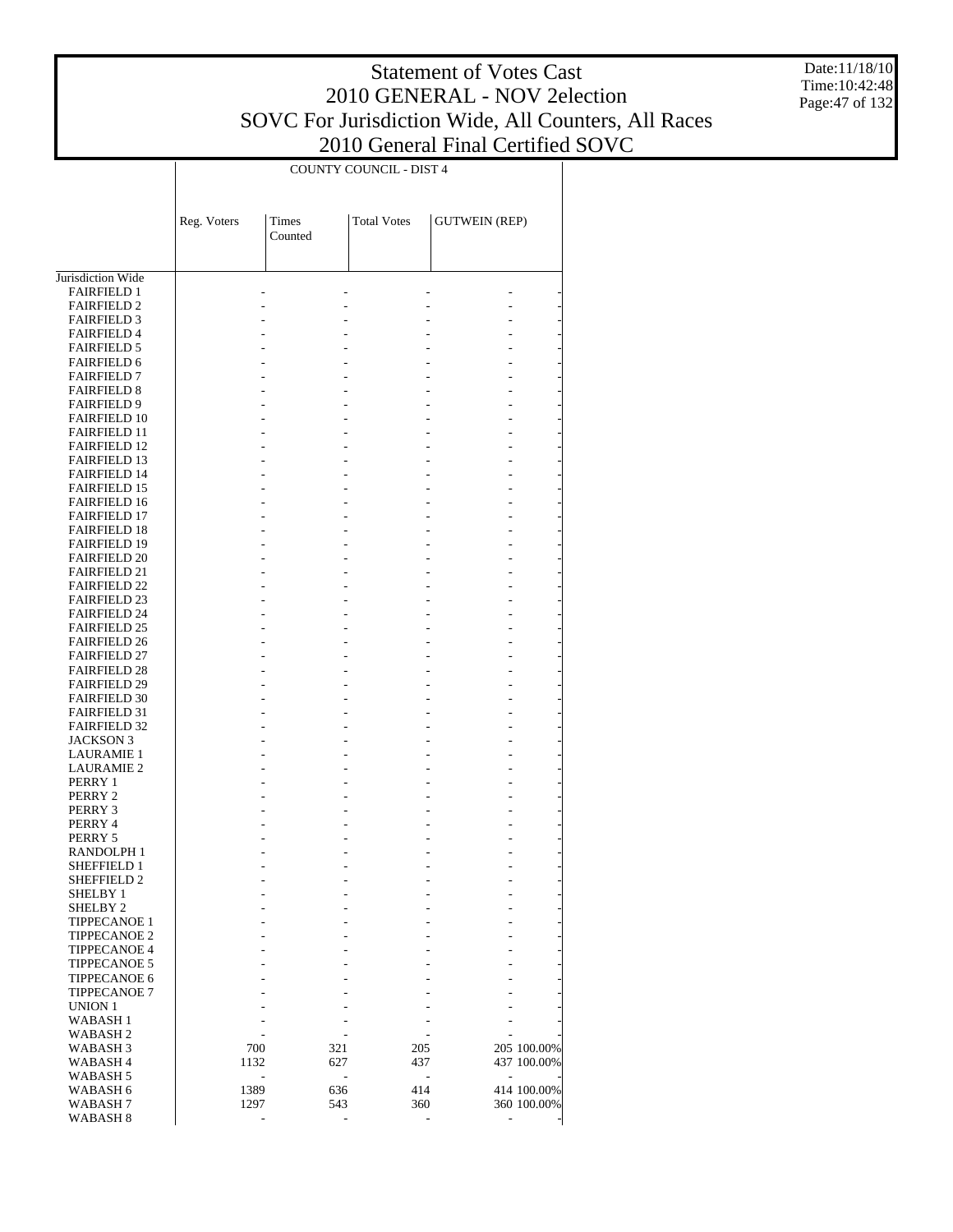Date:11/18/10 Time:10:42:48 Page:48 of 132

|                      | <b>COUNTY COUNCIL - DIST 4</b> |              |                    |                      |              |  |  |  |
|----------------------|--------------------------------|--------------|--------------------|----------------------|--------------|--|--|--|
|                      |                                | <b>Times</b> |                    |                      |              |  |  |  |
|                      | Reg. Voters                    | Counted      | <b>Total Votes</b> | <b>GUTWEIN (REP)</b> |              |  |  |  |
|                      |                                |              |                    |                      |              |  |  |  |
|                      |                                |              |                    |                      |              |  |  |  |
| WABASH 9             |                                |              |                    |                      |              |  |  |  |
| WABASH <sub>10</sub> |                                |              |                    |                      |              |  |  |  |
| WABASH <sub>11</sub> | 408                            | 190          | 110                |                      | 110 100.00%  |  |  |  |
| WABASH <sub>12</sub> | 993                            | 574          | 345                |                      | 345 100.00%  |  |  |  |
| WABASH <sub>13</sub> | 1281                           | 547          | 292                |                      | 292 100.00%  |  |  |  |
| WABASH 14            | 1382                           | 538          | 351                |                      | 351 100.00%  |  |  |  |
| WABASH <sub>15</sub> | 5742                           | 422          | 281                |                      | 281 100.00%  |  |  |  |
| WABASH <sub>16</sub> | 1107                           | 193          | 94                 |                      | 94 100.00%   |  |  |  |
| WABASH <sub>17</sub> | 2639                           | 194          | 117                |                      | 117 100.00%  |  |  |  |
| WABASH <sub>18</sub> | 887                            | 59           | 40                 |                      | 40 100.00%   |  |  |  |
| WABASH <sub>19</sub> |                                |              |                    | L,                   |              |  |  |  |
| WABASH <sub>20</sub> |                                |              |                    |                      |              |  |  |  |
| WABASH <sub>21</sub> |                                |              |                    |                      |              |  |  |  |
| WABASH <sub>22</sub> |                                |              |                    |                      |              |  |  |  |
| WABASH 24            |                                |              |                    |                      |              |  |  |  |
| <b>WASHINGTON 1</b>  |                                |              |                    |                      |              |  |  |  |
| <b>WASHINGTON 2</b>  |                                |              |                    |                      |              |  |  |  |
| <b>WAYNE1</b>        |                                |              |                    |                      |              |  |  |  |
| WEA 1                |                                |              |                    |                      |              |  |  |  |
| WEA <sub>2</sub>     |                                |              |                    |                      |              |  |  |  |
| WEA <sub>3</sub>     |                                |              |                    |                      |              |  |  |  |
| WEA4                 |                                |              |                    |                      |              |  |  |  |
| WEA <sub>5</sub>     |                                |              |                    |                      |              |  |  |  |
| WEA 6                |                                |              |                    |                      |              |  |  |  |
| WEA <sub>7</sub>     |                                |              |                    |                      |              |  |  |  |
| WEA <sub>8</sub>     |                                |              |                    |                      |              |  |  |  |
| WEA 9                |                                |              |                    |                      |              |  |  |  |
| <b>WEA 10</b>        |                                |              |                    |                      |              |  |  |  |
| <b>WEA 11</b>        |                                |              |                    |                      |              |  |  |  |
| <b>WEA 13</b>        |                                |              |                    |                      |              |  |  |  |
| <b>WEA 14</b>        |                                |              |                    |                      |              |  |  |  |
| <b>WEA 15</b>        |                                |              |                    |                      |              |  |  |  |
| <b>WEA 16</b>        |                                |              |                    |                      |              |  |  |  |
| Total                | 18957                          | 4844         | 3046               |                      | 3046 100.00% |  |  |  |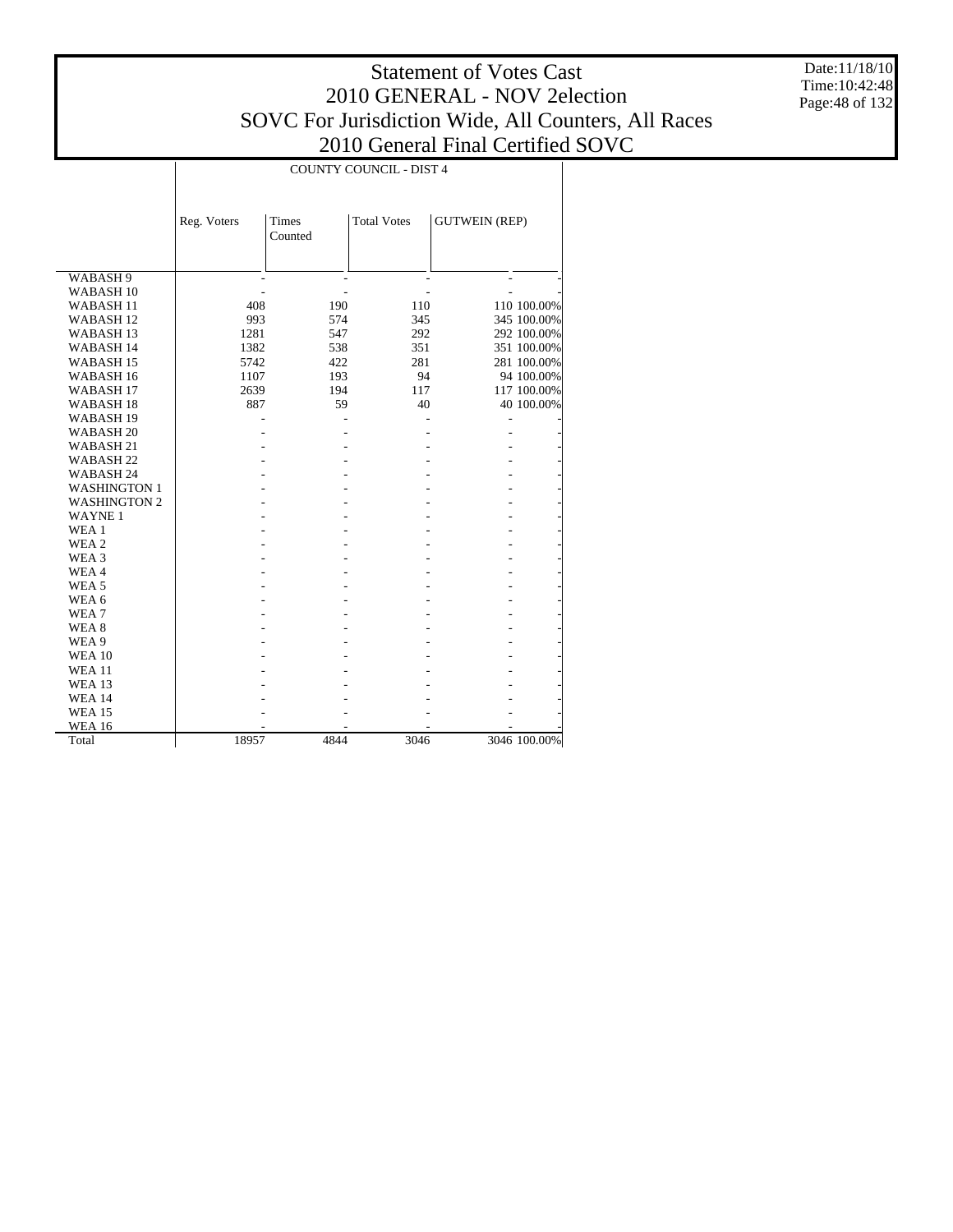$\overline{1}$ 

FAIRFIELD TOWNSHIP TRUSTEE

 $\overline{\phantom{a}}$ 

Date:11/18/10 Time:10:42:48 Page:49 of 132

|                                            | Reg. Voters  | <b>Times Counted</b> | <b>Total Votes</b> | ROUSH (REP) |                            |
|--------------------------------------------|--------------|----------------------|--------------------|-------------|----------------------------|
|                                            |              |                      |                    |             |                            |
| Jurisdiction Wide<br><b>FAIRFIELD 1</b>    |              |                      | 442                |             | 442 100.00%                |
| <b>FAIRFIELD 2</b>                         | 1280<br>1054 | 577<br>535           | 420                |             | 420 100.00%                |
| <b>FAIRFIELD 3</b>                         | 974          | 458                  | 346                |             | 346 100.00%                |
| <b>FAIRFIELD 4</b>                         | 822          | 374                  | 286                |             | 286 100.00%                |
| <b>FAIRFIELD 5</b>                         | 14           | 3                    | 3                  |             | 3 100.00%                  |
| <b>FAIRFIELD 6</b>                         | 1014         | 315                  | 186                |             | 186 100.00%                |
| <b>FAIRFIELD 7</b>                         | 1129         | 333                  | 218                |             | 218 100.00%                |
| <b>FAIRFIELD 8</b>                         | 1664         | 328                  | 186                |             | 186 100.00%                |
| <b>FAIRFIELD 9</b>                         | 980          | 401                  | 305                |             | 305 100.00%                |
| <b>FAIRFIELD 10</b>                        | 1188         | 417                  | 282                |             | 282 100.00%                |
| <b>FAIRFIELD 11</b>                        | 969          | 399                  | 293                |             | 293 100.00%                |
| <b>FAIRFIELD 12</b>                        | 1024         | 299                  | 193                |             | 193 100.00%                |
| <b>FAIRFIELD 13</b>                        | 991          | 458                  | 346                |             | 346 100.00%                |
| <b>FAIRFIELD 14</b>                        | 1067         | 259                  | 189                |             | 189 100.00%                |
| <b>FAIRFIELD 15</b>                        | 1144         | 409                  | 273                |             | 273 100.00%                |
| <b>FAIRFIELD 16</b>                        | 1569         | 332                  | 173                |             | 173 100.00%                |
| <b>FAIRFIELD 17</b>                        | 343          | 120                  | 89                 |             | 89 100.00%                 |
| <b>FAIRFIELD 18</b>                        | 952          | 368                  | 244                |             | 244 100.00%                |
| <b>FAIRFIELD 19</b>                        | 1006         | 326                  | 210                |             | 210 100.00%                |
| <b>FAIRFIELD 20</b>                        | 1413         | 376                  | 219                |             | 219 100.00%                |
| <b>FAIRFIELD 21</b>                        | 1121         | 518                  | 342                |             | 342 100.00%                |
| <b>FAIRFIELD 22</b>                        | 1686         | 301                  | 162                |             | 162 100.00%                |
| <b>FAIRFIELD 23</b>                        | 1122         | 272                  | 184                |             | 184 100.00%                |
| <b>FAIRFIELD 24</b>                        | 935          | 175                  | 117                |             | 117 100.00%                |
| <b>FAIRFIELD 25</b>                        | 1018         | 312                  | 208                |             | 208 100.00%                |
| <b>FAIRFIELD 26</b>                        | 1282         | 561                  | 371                |             | 371 100.00%                |
| <b>FAIRFIELD 27</b>                        | 1919         | 509                  | 341                |             | 341 100.00%                |
| <b>FAIRFIELD 28</b><br><b>FAIRFIELD 29</b> | 674<br>1026  | 258<br>325           | 179<br>231         |             | 179 100.00%<br>231 100.00% |
| <b>FAIRFIELD 30</b>                        | 1135         | 525                  | 366                |             | 366 100.00%                |
| <b>FAIRFIELD 31</b>                        | 1014         | 352                  | 254                |             | 254 100.00%                |
| <b>FAIRFIELD 32</b>                        | 0            | 0                    | 0                  | 0           |                            |
| JACKSON 3                                  |              |                      |                    |             |                            |
| LAURAMIE 1                                 |              |                      |                    |             |                            |
| LAURAMIE 2                                 |              |                      |                    |             |                            |
| PERRY 1                                    |              |                      |                    |             |                            |
| PERRY 2                                    |              |                      |                    |             |                            |
| PERRY 3                                    |              |                      |                    |             |                            |
| PERRY 4                                    |              |                      |                    |             |                            |
| PERRY 5                                    |              |                      |                    |             |                            |
| <b>RANDOLPH1</b>                           |              |                      |                    |             |                            |
| <b>SHEFFIELD 1</b>                         |              |                      |                    |             |                            |
| SHEFFIELD 2                                |              |                      |                    |             |                            |
| SHELBY 1                                   |              |                      |                    |             |                            |
| SHELBY <sub>2</sub>                        |              |                      |                    |             |                            |
| <b>TIPPECANOE 1</b>                        |              |                      |                    |             |                            |
| <b>TIPPECANOE 2</b>                        |              |                      |                    |             |                            |
| <b>TIPPECANOE 4</b><br><b>TIPPECANOE 5</b> |              |                      |                    |             |                            |
| TIPPECANOE 6                               |              |                      |                    |             |                            |
| <b>TIPPECANOE 7</b>                        |              |                      |                    |             |                            |
| UNION 1                                    |              |                      |                    |             |                            |
| WABASH 1                                   |              |                      |                    |             |                            |
| WABASH 2                                   |              |                      |                    |             |                            |
| WABASH 3                                   |              |                      |                    |             |                            |
| WABASH 4                                   |              |                      |                    |             |                            |
| WABASH <sub>5</sub>                        |              |                      |                    |             |                            |
| WABASH 6                                   |              |                      |                    |             |                            |
| WABASH 7                                   |              |                      |                    |             |                            |
| WABASH 8                                   |              |                      |                    |             |                            |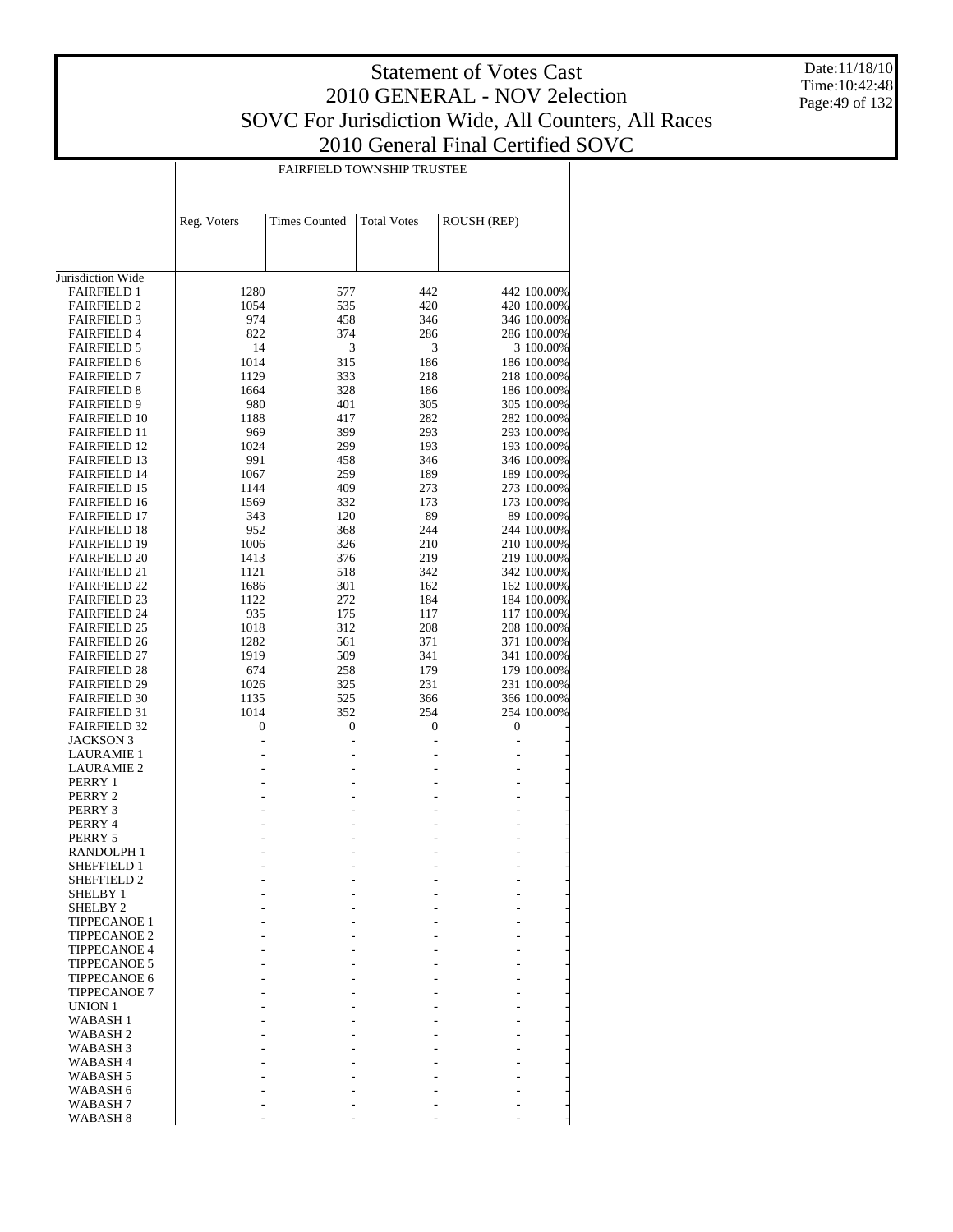Date:11/18/10 Time:10:42:48 Page:50 of 132

|                      | FAIRFIELD TOWNSHIP TRUSTEE |                      |                    |             |              |  |  |  |  |  |
|----------------------|----------------------------|----------------------|--------------------|-------------|--------------|--|--|--|--|--|
|                      |                            |                      |                    |             |              |  |  |  |  |  |
|                      |                            |                      |                    |             |              |  |  |  |  |  |
|                      | Reg. Voters                | <b>Times Counted</b> | <b>Total Votes</b> | ROUSH (REP) |              |  |  |  |  |  |
|                      |                            |                      |                    |             |              |  |  |  |  |  |
|                      |                            |                      |                    |             |              |  |  |  |  |  |
| WABASH 9             |                            |                      |                    | ٠           |              |  |  |  |  |  |
| WABASH <sub>10</sub> |                            |                      |                    |             |              |  |  |  |  |  |
| WABASH <sub>11</sub> |                            |                      |                    |             |              |  |  |  |  |  |
| WABASH <sub>12</sub> |                            |                      |                    |             |              |  |  |  |  |  |
| WABASH <sub>13</sub> |                            |                      |                    |             |              |  |  |  |  |  |
| WABASH 14            |                            |                      |                    |             |              |  |  |  |  |  |
| WABASH <sub>15</sub> |                            |                      |                    |             |              |  |  |  |  |  |
| WABASH <sub>16</sub> |                            |                      |                    |             |              |  |  |  |  |  |
| WABASH <sub>17</sub> |                            |                      |                    |             |              |  |  |  |  |  |
| WABASH <sub>18</sub> |                            |                      |                    |             |              |  |  |  |  |  |
| WABASH 19            |                            |                      |                    |             |              |  |  |  |  |  |
| WABASH <sub>20</sub> |                            |                      |                    |             |              |  |  |  |  |  |
| WABASH 21            |                            |                      |                    |             |              |  |  |  |  |  |
| WABASH <sub>22</sub> |                            |                      |                    |             |              |  |  |  |  |  |
| WABASH 24            |                            |                      |                    |             |              |  |  |  |  |  |
| <b>WASHINGTON 1</b>  |                            |                      |                    |             |              |  |  |  |  |  |
| <b>WASHINGTON 2</b>  |                            |                      |                    |             |              |  |  |  |  |  |
| <b>WAYNE1</b>        |                            |                      |                    |             |              |  |  |  |  |  |
| WEA 1                |                            |                      |                    |             |              |  |  |  |  |  |
| WEA <sub>2</sub>     |                            |                      |                    |             |              |  |  |  |  |  |
| WEA 3                |                            |                      |                    |             |              |  |  |  |  |  |
| WEA4                 |                            |                      |                    |             |              |  |  |  |  |  |
| WEA <sub>5</sub>     |                            |                      |                    |             |              |  |  |  |  |  |
| WEA 6                |                            |                      |                    |             |              |  |  |  |  |  |
| WEA7                 |                            |                      |                    |             |              |  |  |  |  |  |
| WEA <sub>8</sub>     |                            |                      |                    |             |              |  |  |  |  |  |
| WEA 9                |                            |                      |                    |             |              |  |  |  |  |  |
| <b>WEA 10</b>        |                            |                      |                    |             |              |  |  |  |  |  |
| <b>WEA11</b>         |                            |                      |                    |             |              |  |  |  |  |  |
| <b>WEA 13</b>        |                            |                      |                    |             |              |  |  |  |  |  |
| <b>WEA 14</b>        |                            |                      |                    |             |              |  |  |  |  |  |
| <b>WEA 15</b>        |                            |                      |                    |             |              |  |  |  |  |  |
| <b>WEA 16</b>        |                            |                      |                    |             |              |  |  |  |  |  |
| Total                | 33529                      | 11195                | 7658               |             | 7658 100.00% |  |  |  |  |  |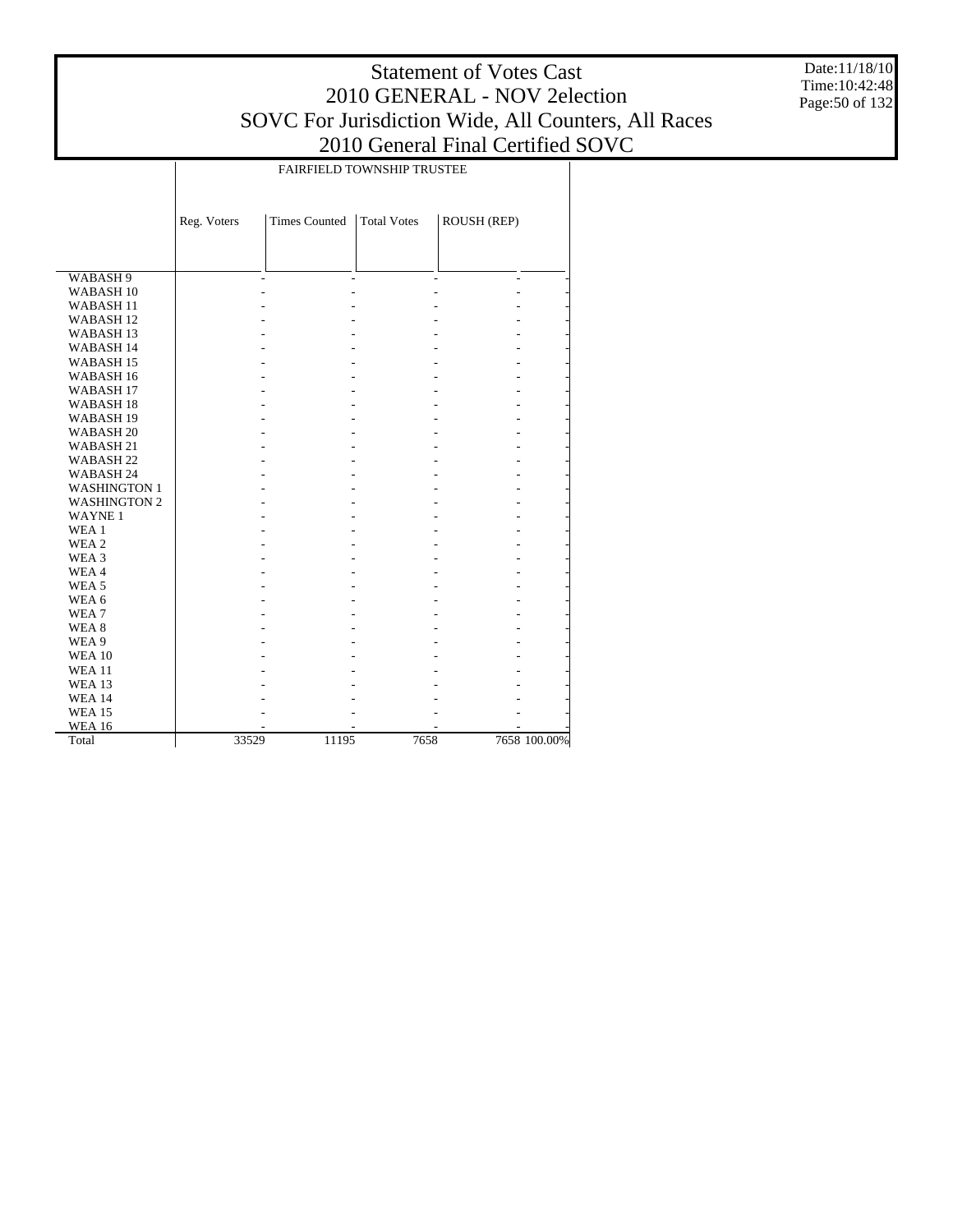Date:11/18/10 Time:10:42:48 Page:51 of 132

|                                            | <b>FAIRFIELD TOWNSHIP BOARD</b> |                                    |                        |                  |                  |                        |                  |                  |                  |
|--------------------------------------------|---------------------------------|------------------------------------|------------------------|------------------|------------------|------------------------|------------------|------------------|------------------|
|                                            |                                 |                                    |                        |                  |                  |                        |                  |                  |                  |
|                                            |                                 |                                    |                        |                  |                  |                        |                  |                  |                  |
|                                            | Reg. Voters                     | <b>Times Counted</b>               | <b>Total Votes</b>     | NEEDHAM (REP)    |                  | NUGENT (REP)           |                  | RHODE (REP)      |                  |
|                                            |                                 |                                    |                        |                  |                  |                        |                  |                  |                  |
|                                            |                                 |                                    |                        |                  |                  |                        |                  |                  |                  |
|                                            |                                 |                                    |                        |                  |                  |                        |                  |                  |                  |
| Jurisdiction Wide                          |                                 |                                    |                        |                  |                  |                        |                  |                  |                  |
| <b>FAIRFIELD 1</b><br><b>FAIRFIELD 2</b>   | 1280<br>1054                    | 577<br>535                         | 1538<br>1489           | 350<br>344       | 22.76%<br>23.10% | 322<br>323             | 20.94%<br>21.69% | 358<br>338       | 23.28%<br>22.70% |
| <b>FAIRFIELD 3</b>                         | 974                             | 458                                | 1240                   | 275              | 22.18%           | 250                    | 20.16%           |                  | 260 20.97%       |
| <b>FAIRFIELD 4</b>                         | 822                             | 374                                | 994                    | 218              | 21.93%           | 196                    | 19.72%           |                  | 209 21.03%       |
| <b>FAIRFIELD 5</b>                         | 14                              | 3                                  | 9                      | 3                | 33.33%           |                        | 3 33.33%         | 3                | 33.33%           |
| <b>FAIRFIELD 6</b>                         | 1014                            | 315                                | 839                    | 139              | 16.57%           | 124                    | 14.78%           | 133              | 15.85%           |
| <b>FAIRFIELD 7</b>                         | 1129                            | 333                                | 870                    | 138              | 15.86%           | 129                    | 14.83%           | 141              | 16.21%           |
| <b>FAIRFIELD 8</b>                         | 1664                            | 328                                | 885                    | 123              | 13.90%           | 120                    | 13.56%           | 123              | 13.90%           |
| <b>FAIRFIELD 9</b><br><b>FAIRFIELD 10</b>  | 980<br>1188                     | 401<br>417                         | 1079<br>1103           | 263<br>210       | 24.37%<br>19.04% | 241<br>176             | 22.34%<br>15.96% | 247<br>182       | 22.89%<br>16.50% |
| <b>FAIRFIELD 11</b>                        | 969                             | 399                                | 1068                   | 224              | 20.97%           | 201                    | 18.82%           | 205              | 19.19%           |
| <b>FAIRFIELD 12</b>                        | 1024                            | 299                                | 781                    | 117              | 14.98%           | 101                    | 12.93%           | 114              | 14.60%           |
| <b>FAIRFIELD 13</b>                        | 991                             | 458                                | 1212                   | 270              | 22.28%           |                        | 242 19.97%       |                  | 240 19.80%       |
| <b>FAIRFIELD 14</b>                        | 1067                            | 259                                | 673                    | 139              | 20.65%           | 120                    | 17.83%           | 127              | 18.87%           |
| <b>FAIRFIELD 15</b>                        | 1144                            | 409                                | 1067                   |                  | 186 17.43%       |                        | 186 17.43%       |                  | 186 17.43%       |
| <b>FAIRFIELD 16</b>                        | 1569                            | 332                                | 865                    | 109              | 12.60%           | 105                    | 12.14%           | 108              | 12.49%           |
| <b>FAIRFIELD 17</b><br><b>FAIRFIELD 18</b> | 343<br>952                      | 120<br>368                         | 310<br>978             | 70<br>181        | 22.58%<br>18.51% | 67<br>169              | 21.61%<br>17.28% | 65<br>166        | 20.97%<br>16.97% |
| <b>FAIRFIELD 19</b>                        | 1006                            | 326                                | 869                    | 148              | 17.03%           | 137                    | 15.77%           | 143              | 16.46%           |
| <b>FAIRFIELD 20</b>                        | 1413                            | 376                                | 1023                   | 143              | 13.98%           | 123                    | 12.02%           | 137              | 13.39%           |
| <b>FAIRFIELD 21</b>                        | 1121                            | 518                                | 1354                   |                  | 238 17.58%       |                        | 210 15.51%       | 225              | 16.62%           |
| <b>FAIRFIELD 22</b>                        | 1686                            | 301                                | 745                    | 89               | 11.95%           | 81                     | 10.87%           | 80               | 10.74%           |
| <b>FAIRFIELD 23</b>                        | 1122                            | 272                                | 752                    |                  | 144 19.15%       |                        | 132 17.55%       |                  | 137 18.22%       |
| <b>FAIRFIELD 24</b>                        | 935<br>1018                     | 175<br>312                         | 454<br>824             | 78               | 17.18%           | 79<br>139              | 17.40%<br>16.87% | 72<br>139        | 15.86%<br>16.87% |
| <b>FAIRFIELD 25</b><br><b>FAIRFIELD 26</b> | 1282                            | 561                                | 1492                   | 161<br>250       | 19.54%<br>16.76% | 215                    | 14.41%           | 227              | 15.21%           |
| <b>FAIRFIELD 27</b>                        | 1919                            | 509                                | 1321                   | 273              | 20.67%           | 247                    | 18.70%           | 254              | 19.23%           |
| <b>FAIRFIELD 28</b>                        | 674                             | 258                                | 683                    | 129              | 18.89%           | 116                    | 16.98%           | 119              | 17.42%           |
| <b>FAIRFIELD 29</b>                        | 1026                            | 325                                | 852                    | 153              | 17.96%           | 141                    | 16.55%           |                  | 140 16.43%       |
| <b>FAIRFIELD 30</b>                        | 1135                            | 525                                | 1420                   | 270              | 19.01%           | 243                    | 17.11%           | 261              | 18.38%           |
| <b>FAIRFIELD 31</b>                        | 1014                            | 352                                | 942                    | 202              | 21.44%           | 179                    | 19.00%           | 188              | 19.96%           |
| <b>FAIRFIELD 32</b><br><b>JACKSON 3</b>    | $\boldsymbol{0}$<br>ä,          | $\boldsymbol{0}$<br>$\overline{a}$ | $\boldsymbol{0}$<br>L, | $\boldsymbol{0}$ | L,               | $\boldsymbol{0}$<br>J. |                  | $\boldsymbol{0}$ |                  |
| <b>LAURAMIE 1</b>                          | ٠                               | $\overline{a}$                     | ٠                      |                  | ÷,               |                        |                  |                  |                  |
| <b>LAURAMIE 2</b>                          | ٠                               | ä,                                 | ÷,                     |                  | ÷,               | ÷                      |                  |                  | ٠                |
| PERRY 1                                    |                                 |                                    |                        |                  | L.               |                        |                  |                  |                  |
| PERRY 2                                    |                                 |                                    |                        |                  | $\overline{a}$   |                        |                  |                  |                  |
| PERRY 3                                    |                                 |                                    |                        |                  |                  |                        |                  |                  |                  |
| PERRY 4<br>PERRY 5                         |                                 |                                    |                        |                  | L,<br>L,         |                        |                  |                  | $\overline{a}$   |
| RANDOLPH 1                                 |                                 |                                    |                        |                  | $\overline{a}$   | ÷                      |                  | ٠                |                  |
| SHEFFIELD 1                                |                                 |                                    |                        |                  |                  |                        |                  |                  |                  |
| SHEFFIELD 2                                |                                 |                                    |                        |                  |                  |                        |                  |                  |                  |
| <b>SHELBY 1</b>                            |                                 |                                    |                        |                  |                  |                        |                  |                  |                  |
| SHELBY <sub>2</sub><br><b>TIPPECANOE 1</b> |                                 |                                    |                        |                  |                  |                        |                  |                  |                  |
| <b>TIPPECANOE 2</b>                        |                                 |                                    |                        |                  |                  |                        |                  |                  |                  |
| <b>TIPPECANOE 4</b>                        |                                 |                                    |                        |                  |                  |                        |                  |                  |                  |
| <b>TIPPECANOE 5</b>                        |                                 |                                    |                        |                  |                  |                        |                  |                  |                  |
| <b>TIPPECANOE 6</b>                        |                                 |                                    |                        |                  |                  |                        |                  |                  |                  |
| <b>TIPPECANOE 7</b>                        |                                 |                                    |                        |                  |                  |                        |                  |                  |                  |
| UNION 1<br><b>WABASH1</b>                  |                                 |                                    |                        |                  |                  |                        |                  |                  |                  |
| WABASH <sub>2</sub>                        |                                 |                                    |                        |                  |                  |                        |                  |                  |                  |
| WABASH <sub>3</sub>                        |                                 |                                    |                        |                  |                  |                        |                  |                  |                  |
| WABASH <sub>4</sub>                        |                                 |                                    |                        |                  |                  |                        |                  |                  |                  |
| WABASH <sub>5</sub>                        |                                 |                                    |                        |                  |                  |                        |                  |                  |                  |
| WABASH 6<br>WABASH <sub>7</sub>            |                                 |                                    |                        |                  |                  |                        |                  |                  |                  |
| WABASH <sub>8</sub>                        |                                 |                                    |                        |                  |                  |                        |                  |                  |                  |
|                                            |                                 |                                    |                        |                  |                  |                        |                  |                  |                  |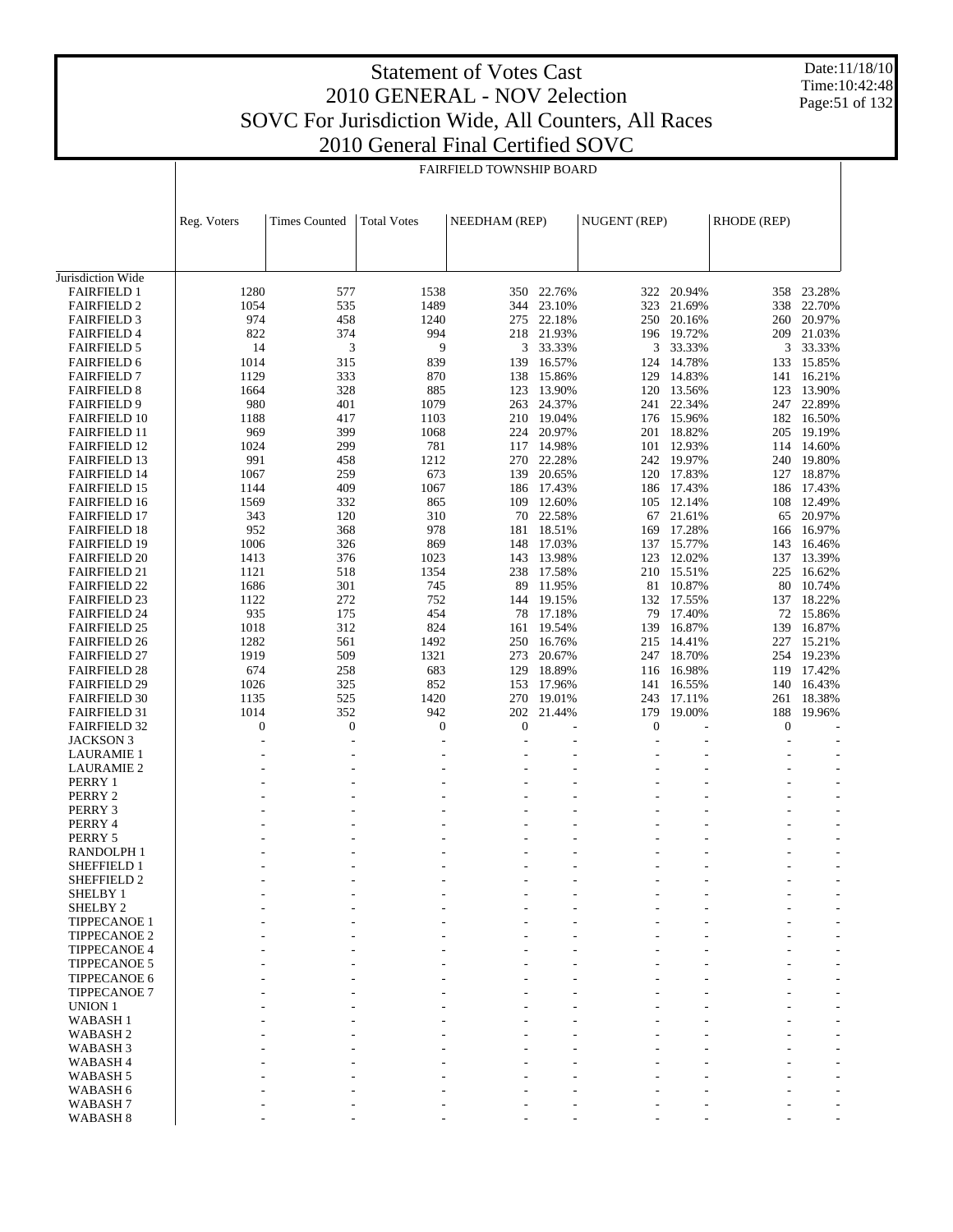Date:11/18/10 Time:10:42:48 Page:52 of 132

| FAIRFIELD TOWNSHIP BOARD<br><b>Times Counted</b><br>NUGENT (REP)<br>RHODE (REP)<br>Reg. Voters<br><b>Total Votes</b><br>NEEDHAM (REP)<br>WABASH 9<br>$\mathbf{r}$<br>$\overline{\phantom{a}}$<br>$\overline{\phantom{a}}$<br>$\overline{\phantom{a}}$<br>$\overline{\phantom{a}}$<br>٠<br>$\overline{\phantom{a}}$<br>$\overline{a}$<br>WABASH <sub>10</sub><br>WABASH <sub>11</sub><br>WABASH <sub>12</sub><br>WABASH <sub>13</sub><br>WABASH 14<br>WABASH <sub>15</sub><br>WABASH 16<br>WABASH <sub>17</sub><br>WABASH <sub>18</sub><br>WABASH <sub>19</sub><br>WABASH <sub>20</sub><br>WABASH 21<br>WABASH <sub>22</sub><br>WABASH 24<br><b>WASHINGTON 1</b><br><b>WASHINGTON 2</b><br><b>WAYNE1</b><br>WEA 1<br>WEA 2<br>WEA 3<br>WEA4<br>WEA <sub>5</sub><br>WEA 6<br>WEA7<br>WEA <sub>8</sub><br>WEA 9<br><b>WEA 10</b><br><b>WEA11</b><br>WEA 13 | $2010$ General Final Certified SOVC |  |  |  |  |  |  |  |  |  |  |  |
|---------------------------------------------------------------------------------------------------------------------------------------------------------------------------------------------------------------------------------------------------------------------------------------------------------------------------------------------------------------------------------------------------------------------------------------------------------------------------------------------------------------------------------------------------------------------------------------------------------------------------------------------------------------------------------------------------------------------------------------------------------------------------------------------------------------------------------------------------------|-------------------------------------|--|--|--|--|--|--|--|--|--|--|--|
|                                                                                                                                                                                                                                                                                                                                                                                                                                                                                                                                                                                                                                                                                                                                                                                                                                                         |                                     |  |  |  |  |  |  |  |  |  |  |  |
|                                                                                                                                                                                                                                                                                                                                                                                                                                                                                                                                                                                                                                                                                                                                                                                                                                                         |                                     |  |  |  |  |  |  |  |  |  |  |  |
|                                                                                                                                                                                                                                                                                                                                                                                                                                                                                                                                                                                                                                                                                                                                                                                                                                                         |                                     |  |  |  |  |  |  |  |  |  |  |  |
|                                                                                                                                                                                                                                                                                                                                                                                                                                                                                                                                                                                                                                                                                                                                                                                                                                                         |                                     |  |  |  |  |  |  |  |  |  |  |  |
|                                                                                                                                                                                                                                                                                                                                                                                                                                                                                                                                                                                                                                                                                                                                                                                                                                                         |                                     |  |  |  |  |  |  |  |  |  |  |  |
|                                                                                                                                                                                                                                                                                                                                                                                                                                                                                                                                                                                                                                                                                                                                                                                                                                                         |                                     |  |  |  |  |  |  |  |  |  |  |  |
|                                                                                                                                                                                                                                                                                                                                                                                                                                                                                                                                                                                                                                                                                                                                                                                                                                                         |                                     |  |  |  |  |  |  |  |  |  |  |  |
|                                                                                                                                                                                                                                                                                                                                                                                                                                                                                                                                                                                                                                                                                                                                                                                                                                                         |                                     |  |  |  |  |  |  |  |  |  |  |  |
|                                                                                                                                                                                                                                                                                                                                                                                                                                                                                                                                                                                                                                                                                                                                                                                                                                                         |                                     |  |  |  |  |  |  |  |  |  |  |  |
|                                                                                                                                                                                                                                                                                                                                                                                                                                                                                                                                                                                                                                                                                                                                                                                                                                                         |                                     |  |  |  |  |  |  |  |  |  |  |  |
|                                                                                                                                                                                                                                                                                                                                                                                                                                                                                                                                                                                                                                                                                                                                                                                                                                                         |                                     |  |  |  |  |  |  |  |  |  |  |  |
|                                                                                                                                                                                                                                                                                                                                                                                                                                                                                                                                                                                                                                                                                                                                                                                                                                                         |                                     |  |  |  |  |  |  |  |  |  |  |  |
|                                                                                                                                                                                                                                                                                                                                                                                                                                                                                                                                                                                                                                                                                                                                                                                                                                                         |                                     |  |  |  |  |  |  |  |  |  |  |  |
|                                                                                                                                                                                                                                                                                                                                                                                                                                                                                                                                                                                                                                                                                                                                                                                                                                                         |                                     |  |  |  |  |  |  |  |  |  |  |  |
|                                                                                                                                                                                                                                                                                                                                                                                                                                                                                                                                                                                                                                                                                                                                                                                                                                                         |                                     |  |  |  |  |  |  |  |  |  |  |  |
|                                                                                                                                                                                                                                                                                                                                                                                                                                                                                                                                                                                                                                                                                                                                                                                                                                                         |                                     |  |  |  |  |  |  |  |  |  |  |  |
|                                                                                                                                                                                                                                                                                                                                                                                                                                                                                                                                                                                                                                                                                                                                                                                                                                                         |                                     |  |  |  |  |  |  |  |  |  |  |  |
|                                                                                                                                                                                                                                                                                                                                                                                                                                                                                                                                                                                                                                                                                                                                                                                                                                                         |                                     |  |  |  |  |  |  |  |  |  |  |  |
|                                                                                                                                                                                                                                                                                                                                                                                                                                                                                                                                                                                                                                                                                                                                                                                                                                                         |                                     |  |  |  |  |  |  |  |  |  |  |  |
|                                                                                                                                                                                                                                                                                                                                                                                                                                                                                                                                                                                                                                                                                                                                                                                                                                                         |                                     |  |  |  |  |  |  |  |  |  |  |  |
|                                                                                                                                                                                                                                                                                                                                                                                                                                                                                                                                                                                                                                                                                                                                                                                                                                                         |                                     |  |  |  |  |  |  |  |  |  |  |  |
|                                                                                                                                                                                                                                                                                                                                                                                                                                                                                                                                                                                                                                                                                                                                                                                                                                                         |                                     |  |  |  |  |  |  |  |  |  |  |  |
|                                                                                                                                                                                                                                                                                                                                                                                                                                                                                                                                                                                                                                                                                                                                                                                                                                                         |                                     |  |  |  |  |  |  |  |  |  |  |  |
|                                                                                                                                                                                                                                                                                                                                                                                                                                                                                                                                                                                                                                                                                                                                                                                                                                                         |                                     |  |  |  |  |  |  |  |  |  |  |  |
|                                                                                                                                                                                                                                                                                                                                                                                                                                                                                                                                                                                                                                                                                                                                                                                                                                                         |                                     |  |  |  |  |  |  |  |  |  |  |  |
|                                                                                                                                                                                                                                                                                                                                                                                                                                                                                                                                                                                                                                                                                                                                                                                                                                                         |                                     |  |  |  |  |  |  |  |  |  |  |  |
|                                                                                                                                                                                                                                                                                                                                                                                                                                                                                                                                                                                                                                                                                                                                                                                                                                                         |                                     |  |  |  |  |  |  |  |  |  |  |  |
|                                                                                                                                                                                                                                                                                                                                                                                                                                                                                                                                                                                                                                                                                                                                                                                                                                                         |                                     |  |  |  |  |  |  |  |  |  |  |  |
|                                                                                                                                                                                                                                                                                                                                                                                                                                                                                                                                                                                                                                                                                                                                                                                                                                                         |                                     |  |  |  |  |  |  |  |  |  |  |  |
|                                                                                                                                                                                                                                                                                                                                                                                                                                                                                                                                                                                                                                                                                                                                                                                                                                                         |                                     |  |  |  |  |  |  |  |  |  |  |  |
|                                                                                                                                                                                                                                                                                                                                                                                                                                                                                                                                                                                                                                                                                                                                                                                                                                                         |                                     |  |  |  |  |  |  |  |  |  |  |  |
|                                                                                                                                                                                                                                                                                                                                                                                                                                                                                                                                                                                                                                                                                                                                                                                                                                                         |                                     |  |  |  |  |  |  |  |  |  |  |  |
|                                                                                                                                                                                                                                                                                                                                                                                                                                                                                                                                                                                                                                                                                                                                                                                                                                                         |                                     |  |  |  |  |  |  |  |  |  |  |  |
|                                                                                                                                                                                                                                                                                                                                                                                                                                                                                                                                                                                                                                                                                                                                                                                                                                                         |                                     |  |  |  |  |  |  |  |  |  |  |  |
|                                                                                                                                                                                                                                                                                                                                                                                                                                                                                                                                                                                                                                                                                                                                                                                                                                                         |                                     |  |  |  |  |  |  |  |  |  |  |  |
|                                                                                                                                                                                                                                                                                                                                                                                                                                                                                                                                                                                                                                                                                                                                                                                                                                                         |                                     |  |  |  |  |  |  |  |  |  |  |  |
|                                                                                                                                                                                                                                                                                                                                                                                                                                                                                                                                                                                                                                                                                                                                                                                                                                                         |                                     |  |  |  |  |  |  |  |  |  |  |  |
| <b>WEA 14</b>                                                                                                                                                                                                                                                                                                                                                                                                                                                                                                                                                                                                                                                                                                                                                                                                                                           |                                     |  |  |  |  |  |  |  |  |  |  |  |
| <b>WEA 15</b>                                                                                                                                                                                                                                                                                                                                                                                                                                                                                                                                                                                                                                                                                                                                                                                                                                           |                                     |  |  |  |  |  |  |  |  |  |  |  |
| <b>WEA 16</b>                                                                                                                                                                                                                                                                                                                                                                                                                                                                                                                                                                                                                                                                                                                                                                                                                                           |                                     |  |  |  |  |  |  |  |  |  |  |  |
| 11195<br>29731<br>5117 17.21%<br>33529<br>5637 18.96%<br>5327 17.92%<br>Total                                                                                                                                                                                                                                                                                                                                                                                                                                                                                                                                                                                                                                                                                                                                                                           |                                     |  |  |  |  |  |  |  |  |  |  |  |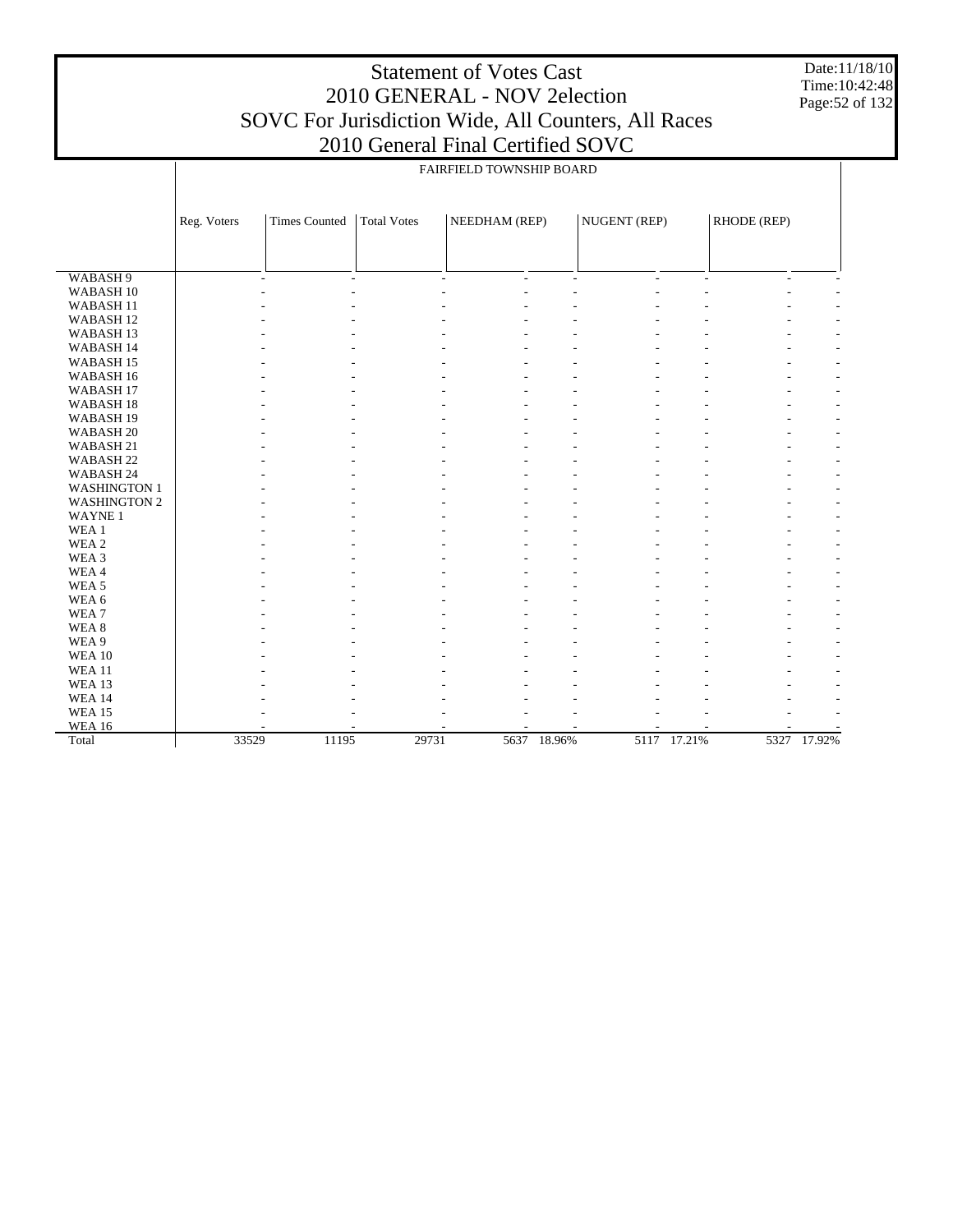Date:11/18/10 Time:10:42:48 Page:53 of 132

| <b>FAIRFIELD TOWNSHIP BOARD</b> |  |
|---------------------------------|--|

|                                            | <b>HESSION</b> (DEM)             |                  | MCCABE (DEM)     |                          | WOOD (DEM)     |                  |
|--------------------------------------------|----------------------------------|------------------|------------------|--------------------------|----------------|------------------|
|                                            |                                  |                  |                  |                          |                |                  |
| Jurisdiction Wide                          |                                  |                  |                  |                          |                |                  |
| <b>FAIRFIELD 1</b>                         | 160                              | 10.40%           | 163              | 10.60%                   | 185            | 12.03%           |
| <b>FAIRFIELD 2</b>                         | 154                              | 10.34%           | 157              | 10.54%                   | 173            | 11.62%           |
| <b>FAIRFIELD 3</b>                         | 147                              | 11.85%           | 152              | 12.26%                   | 156            | 12.58%           |
| <b>FAIRFIELD 4</b>                         | 116                              | 11.67%           | 121              | 12.17%                   | 134            | 13.48%           |
| <b>FAIRFIELD 5</b>                         | 0                                | 0.00%            | $\boldsymbol{0}$ | $0.00\%$                 | 0              | 0.00%            |
| <b>FAIRFIELD 6</b>                         | 145                              | 17.28%           | 147              | 17.52%                   | 151            | 18.00%           |
| <b>FAIRFIELD 7</b>                         | 151                              | 17.36%           | 149<br>170       | 17.13%<br>19.21%         | 162<br>181     | 18.62%<br>20.45% |
| <b>FAIRFIELD 8</b><br><b>FAIRFIELD 9</b>   | 168<br>112                       | 18.98%<br>10.38% | 100              | 9.27%                    | 116            | 10.75%           |
| <b>FAIRFIELD 10</b>                        | 176                              | 15.96%           | 178              | 16.14%                   | 181            | 16.41%           |
| <b>FAIRFIELD 11</b>                        | 137                              | 12.83%           | 149              | 13.95%                   | 152            | 14.23%           |
| <b>FAIRFIELD 12</b>                        | 144                              | 18.44%           | 154              | 19.72%                   | 151            | 19.33%           |
| <b>FAIRFIELD 13</b>                        | 162                              | 13.37%           | 145              | 11.96%                   | 153            | 12.62%           |
| <b>FAIRFIELD 14</b>                        | 91                               | 13.52%           | 98               | 14.56%                   | 98             | 14.56%           |
| <b>FAIRFIELD 15</b>                        | 169                              | 15.84%           | 168              | 15.75%                   | 172            | 16.12%           |
| <b>FAIRFIELD 16</b>                        | 181                              | 20.92%           | 178              | 20.58%                   | 184            | 21.27%           |
| <b>FAIRFIELD 17</b>                        | 34                               | 10.97%           | 32               | 10.32%                   | 42             | 13.55%           |
| <b>FAIRFIELD 18</b>                        | 151                              | 15.44%           | 150              | 15.34%                   | 161            | 16.46%           |
| <b>FAIRFIELD 19</b>                        | 150                              | 17.26%           | 136              | 15.65%                   | 155            | 17.84%           |
| <b>FAIRFIELD 20</b>                        | 205                              | 20.04%           | 201              | 19.65%                   | 214            | 20.92%           |
| <b>FAIRFIELD 21</b>                        | 232                              | 17.13%           | 217              | 16.03%                   | 232            | 17.13%           |
| <b>FAIRFIELD 22</b>                        | 164                              | 22.01%           | 160              | 21.48%                   | 171            | 22.95%           |
| <b>FAIRFIELD 23</b><br><b>FAIRFIELD 24</b> | 109<br>71                        | 14.49%<br>15.64% | 117<br>81        | 15.56%<br>17.84%         | 113<br>73      | 15.03%<br>16.08% |
| <b>FAIRFIELD 25</b>                        | 131                              | 15.90%           | 120              | 14.56%                   | 134            | 16.26%           |
| <b>FAIRFIELD 26</b>                        | 264                              | 17.69%           | 260              | 17.43%                   | 276            | 18.50%           |
| <b>FAIRFIELD 27</b>                        | 180                              | 13.63%           | 177              | 13.40%                   | 190            | 14.38%           |
| <b>FAIRFIELD 28</b>                        | 105                              | 15.37%           | 104              | 15.23%                   | 110            | 16.11%           |
| <b>FAIRFIELD 29</b>                        | 143                              | 16.78%           | 128              | 15.02%                   | 147            | 17.25%           |
| <b>FAIRFIELD 30</b>                        | 209                              | 14.72%           | 210              | 14.79%                   | 227            | 15.99%           |
| <b>FAIRFIELD 31</b>                        | 122                              | 12.95%           | 123              | 13.06%                   | 128            | 13.59%           |
| <b>FAIRFIELD 32</b>                        | 0                                |                  | 0                |                          | 0              |                  |
| <b>JACKSON 3</b>                           | $\frac{1}{2}$                    | $\overline{a}$   | ÷,               | ÷.                       | $\overline{a}$ |                  |
| <b>LAURAMIE 1</b>                          | L.                               | ۷                | ٠                |                          | ÷.             |                  |
| LAURAMIE 2                                 | $\overline{a}$                   | L.               | ٠                | ÷,                       | ٠              |                  |
| PERRY 1<br>PERRY 2                         | $\overline{a}$<br>$\overline{a}$ | ۷<br>L.          | ٠<br>٠           | ۷<br>L,                  | ÷.<br>٠        |                  |
| PERRY 3                                    | $\overline{a}$                   |                  |                  | ۷                        | ÷.             |                  |
| PERRY 4                                    | $\overline{a}$                   | $\overline{a}$   | ٠                | L,                       | ٠              |                  |
| PERRY 5                                    | $\overline{a}$                   |                  |                  | ۷                        | ÷.             |                  |
| RANDOLPH 1                                 | $\overline{\phantom{a}}$         | $\overline{a}$   | ٠                | L,                       | ÷.             |                  |
| SHEFFIELD 1                                | $\overline{a}$                   |                  |                  |                          |                |                  |
| <b>SHEFFIELD 2</b>                         | $\overline{a}$                   | ÷,               | ٠                | ÷,                       | ÷,             |                  |
| <b>SHELBY 1</b>                            |                                  |                  |                  |                          |                |                  |
| SHELBY <sub>2</sub>                        | $\overline{\phantom{a}}$         | $\overline{a}$   |                  | $\overline{\phantom{a}}$ | ÷.             |                  |
| <b>TIPPECANOE 1</b>                        |                                  |                  |                  |                          |                |                  |
| <b>TIPPECANOE 2</b>                        | $\overline{a}$                   |                  | ÷.               | $\overline{\phantom{a}}$ |                |                  |
| <b>TIPPECANOE 4</b>                        |                                  |                  |                  |                          |                |                  |
| <b>TIPPECANOE 5</b><br><b>TIPPECANOE 6</b> | ٠                                |                  | ÷.               | ÷                        | ÷              |                  |
| <b>TIPPECANOE 7</b>                        | $\overline{a}$                   |                  | ٠                | $\overline{\phantom{a}}$ | ÷.             | i,               |
| UNION 1                                    | ÷.                               |                  | ÷.               |                          |                |                  |
| WABASH <sub>1</sub>                        | $\overline{a}$                   |                  | ٠                | ÷                        | ÷.             | i,               |
| <b>WABASH2</b>                             |                                  |                  | ÷                |                          |                |                  |
| WABASH <sub>3</sub>                        | $\overline{a}$                   |                  | ٠                | $\overline{\phantom{a}}$ | ÷.             |                  |
| WABASH <sub>4</sub>                        |                                  |                  |                  |                          |                |                  |
| WABASH <sub>5</sub>                        | $\overline{a}$                   |                  | ÷.               | ÷                        | ÷.             |                  |
| WABASH 6                                   |                                  |                  |                  |                          |                |                  |
| WABASH <sub>7</sub>                        | $\overline{a}$                   | $\overline{a}$   | ٠                | ÷                        | ÷.             | -                |
| WABASH <sub>8</sub>                        |                                  | ÷                |                  |                          |                |                  |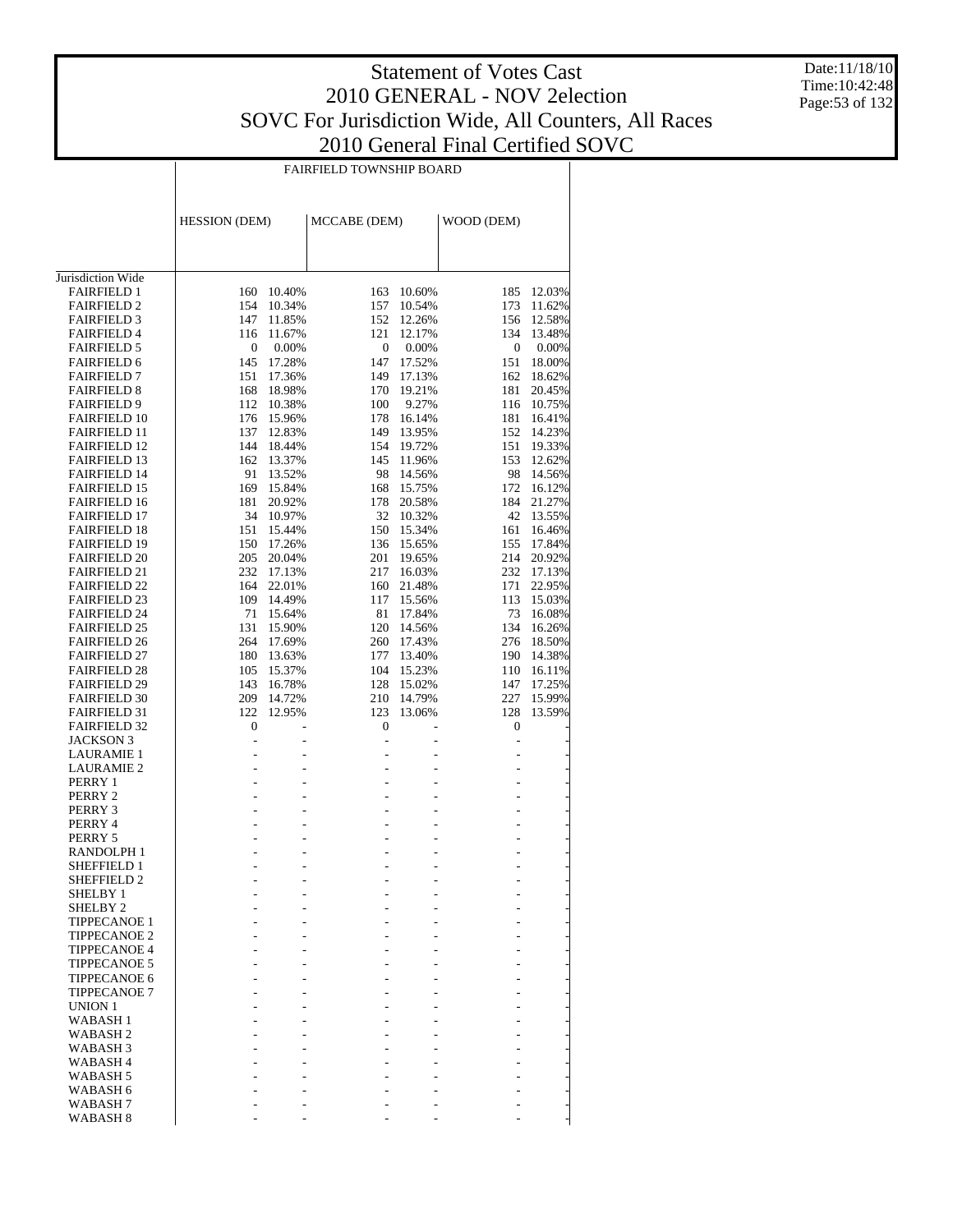Date:11/18/10 Time:10:42:48 Page:54 of 132

|                      | FAIRFIELD TOWNSHIP BOARD |        |              |        |            |        |  |  |  |
|----------------------|--------------------------|--------|--------------|--------|------------|--------|--|--|--|
|                      |                          |        |              |        |            |        |  |  |  |
|                      | HESSION (DEM)            |        | MCCABE (DEM) |        | WOOD (DEM) |        |  |  |  |
|                      |                          |        |              |        |            |        |  |  |  |
| WABASH 9             |                          |        |              |        |            |        |  |  |  |
| WABASH <sub>10</sub> |                          |        |              |        |            |        |  |  |  |
| WABASH <sub>11</sub> |                          |        |              |        |            |        |  |  |  |
| <b>WABASH12</b>      |                          |        |              |        |            |        |  |  |  |
| WABASH <sub>13</sub> |                          |        |              |        |            |        |  |  |  |
| WABASH 14            |                          |        |              |        |            |        |  |  |  |
| WABASH <sub>15</sub> |                          |        |              |        |            |        |  |  |  |
| WABASH <sub>16</sub> |                          |        |              |        |            |        |  |  |  |
| WABASH <sub>17</sub> |                          |        |              |        |            |        |  |  |  |
| WABASH <sub>18</sub> |                          |        |              |        |            |        |  |  |  |
| WABASH <sub>19</sub> |                          |        |              |        |            |        |  |  |  |
| WABASH <sub>20</sub> |                          |        |              |        |            |        |  |  |  |
| WABASH <sub>21</sub> |                          |        |              |        |            |        |  |  |  |
| WABASH <sub>22</sub> |                          |        |              |        |            |        |  |  |  |
| WABASH 24            |                          |        |              |        |            |        |  |  |  |
| <b>WASHINGTON 1</b>  |                          |        |              |        |            |        |  |  |  |
| <b>WASHINGTON 2</b>  |                          |        |              |        |            |        |  |  |  |
| <b>WAYNE1</b>        |                          |        |              |        |            |        |  |  |  |
| WEA 1                |                          |        |              |        |            |        |  |  |  |
| WEA <sub>2</sub>     |                          |        |              |        |            |        |  |  |  |
| WEA 3                |                          |        |              |        |            |        |  |  |  |
| WEA4                 |                          |        |              |        |            |        |  |  |  |
| WEA <sub>5</sub>     |                          |        |              |        |            |        |  |  |  |
| WEA 6                |                          |        |              |        |            |        |  |  |  |
| WEA <sub>7</sub>     |                          |        |              |        |            |        |  |  |  |
| WEA <sub>8</sub>     |                          |        |              |        |            |        |  |  |  |
| WEA 9                |                          |        |              |        |            |        |  |  |  |
| <b>WEA 10</b>        |                          |        |              |        |            |        |  |  |  |
| <b>WEA 11</b>        |                          |        |              |        |            |        |  |  |  |
| <b>WEA 13</b>        |                          |        |              |        |            |        |  |  |  |
| <b>WEA 14</b>        |                          |        |              |        |            |        |  |  |  |
| <b>WEA 15</b>        |                          |        |              |        |            |        |  |  |  |
| <b>WEA 16</b>        |                          |        |              |        |            |        |  |  |  |
| Total                | 4483                     | 15.08% | 4445         | 14.95% | 4722       | 15.88% |  |  |  |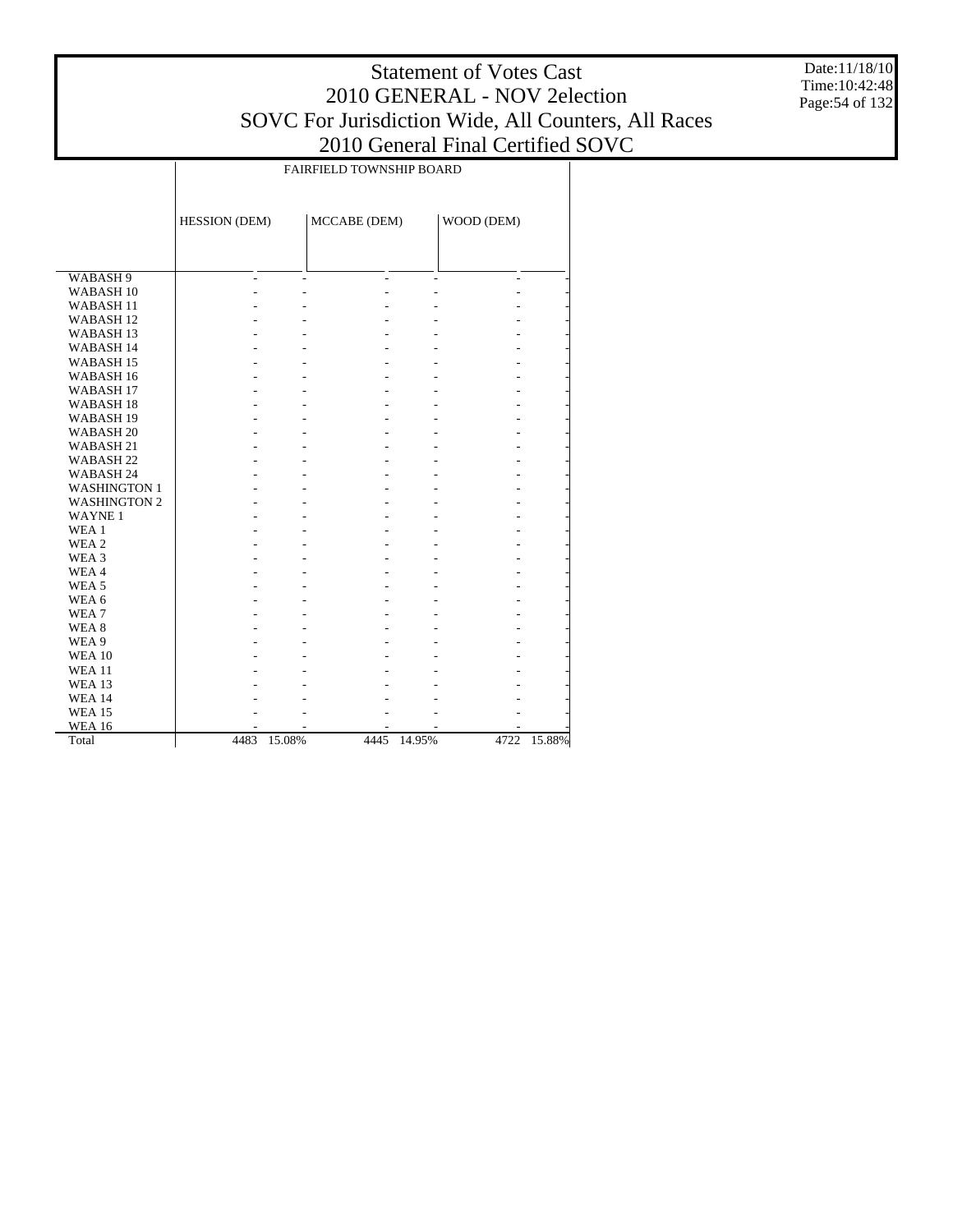Date:11/18/10 Time:10:42:48 Page:55 of 132

|                                            | JACKSON TOWNSHIP TRUSTEE |         |                    |                     |             |  |  |  |  |
|--------------------------------------------|--------------------------|---------|--------------------|---------------------|-------------|--|--|--|--|
|                                            |                          |         |                    |                     |             |  |  |  |  |
|                                            |                          |         |                    |                     |             |  |  |  |  |
|                                            | Reg. Voters              | Times   | <b>Total Votes</b> | <b>CORWIN (REP)</b> |             |  |  |  |  |
|                                            |                          | Counted |                    |                     |             |  |  |  |  |
|                                            |                          |         |                    |                     |             |  |  |  |  |
| Jurisdiction Wide                          |                          |         |                    |                     |             |  |  |  |  |
| <b>FAIRFIELD 1</b>                         |                          |         |                    |                     |             |  |  |  |  |
| <b>FAIRFIELD 2</b>                         |                          |         |                    |                     |             |  |  |  |  |
| <b>FAIRFIELD 3</b>                         |                          |         |                    |                     |             |  |  |  |  |
| <b>FAIRFIELD 4</b>                         |                          |         |                    |                     |             |  |  |  |  |
| <b>FAIRFIELD 5</b>                         |                          |         |                    |                     |             |  |  |  |  |
| <b>FAIRFIELD 6</b>                         |                          |         |                    |                     |             |  |  |  |  |
| <b>FAIRFIELD 7</b>                         |                          |         |                    |                     |             |  |  |  |  |
| <b>FAIRFIELD 8</b><br><b>FAIRFIELD 9</b>   |                          |         |                    |                     |             |  |  |  |  |
| <b>FAIRFIELD 10</b>                        |                          |         |                    |                     |             |  |  |  |  |
| <b>FAIRFIELD 11</b>                        |                          |         |                    |                     |             |  |  |  |  |
| <b>FAIRFIELD 12</b>                        |                          |         |                    |                     |             |  |  |  |  |
| <b>FAIRFIELD 13</b>                        |                          |         |                    |                     |             |  |  |  |  |
| <b>FAIRFIELD 14</b>                        |                          |         |                    |                     |             |  |  |  |  |
| <b>FAIRFIELD 15</b>                        |                          |         |                    |                     |             |  |  |  |  |
| <b>FAIRFIELD 16</b>                        |                          |         |                    |                     |             |  |  |  |  |
| <b>FAIRFIELD 17</b><br><b>FAIRFIELD 18</b> |                          |         |                    |                     |             |  |  |  |  |
| <b>FAIRFIELD 19</b>                        |                          |         |                    |                     |             |  |  |  |  |
| <b>FAIRFIELD 20</b>                        |                          |         |                    |                     |             |  |  |  |  |
| <b>FAIRFIELD 21</b>                        |                          |         |                    |                     |             |  |  |  |  |
| <b>FAIRFIELD 22</b>                        |                          |         |                    |                     |             |  |  |  |  |
| <b>FAIRFIELD 23</b>                        |                          |         |                    |                     |             |  |  |  |  |
| <b>FAIRFIELD 24</b>                        |                          |         |                    |                     |             |  |  |  |  |
| <b>FAIRFIELD 25</b>                        |                          |         |                    |                     |             |  |  |  |  |
| <b>FAIRFIELD 26</b><br><b>FAIRFIELD 27</b> |                          |         |                    |                     |             |  |  |  |  |
| <b>FAIRFIELD 28</b>                        |                          |         |                    |                     |             |  |  |  |  |
| <b>FAIRFIELD 29</b>                        |                          |         |                    |                     |             |  |  |  |  |
| <b>FAIRFIELD 30</b>                        |                          |         |                    |                     |             |  |  |  |  |
| <b>FAIRFIELD 31</b>                        |                          |         |                    |                     |             |  |  |  |  |
| <b>FAIRFIELD 32</b>                        |                          |         |                    |                     |             |  |  |  |  |
| <b>JACKSON 3</b>                           | 316                      | 138     | 119                |                     | 119 100.00% |  |  |  |  |
| <b>LAURAMIE 1</b><br><b>LAURAMIE 2</b>     |                          |         |                    |                     |             |  |  |  |  |
| PERRY 1                                    |                          |         |                    |                     |             |  |  |  |  |
| PERRY 2                                    |                          |         |                    |                     |             |  |  |  |  |
| PERRY 3                                    |                          |         |                    |                     |             |  |  |  |  |
| PERRY 4                                    |                          |         |                    |                     |             |  |  |  |  |
| PERRY 5                                    |                          |         |                    |                     |             |  |  |  |  |
| RANDOLPH 1                                 |                          |         |                    |                     |             |  |  |  |  |
| <b>SHEFFIELD 1</b><br><b>SHEFFIELD 2</b>   |                          |         |                    |                     |             |  |  |  |  |
| SHELBY 1                                   |                          |         |                    |                     |             |  |  |  |  |
| SHELBY <sub>2</sub>                        |                          |         |                    |                     |             |  |  |  |  |
| <b>TIPPECANOE 1</b>                        |                          |         |                    |                     |             |  |  |  |  |
| <b>TIPPECANOE 2</b>                        |                          |         |                    |                     |             |  |  |  |  |
| <b>TIPPECANOE 4</b>                        |                          |         |                    |                     |             |  |  |  |  |
| <b>TIPPECANOE 5</b>                        |                          |         |                    |                     |             |  |  |  |  |
| TIPPECANOE 6                               |                          |         |                    |                     |             |  |  |  |  |
| <b>TIPPECANOE 7</b><br>UNION 1             |                          |         |                    |                     |             |  |  |  |  |
| WABASH 1                                   |                          |         |                    |                     |             |  |  |  |  |
| <b>WABASH2</b>                             |                          |         |                    |                     |             |  |  |  |  |
| WABASH 3                                   |                          |         |                    |                     |             |  |  |  |  |
| WABASH 4                                   |                          |         |                    |                     |             |  |  |  |  |
| WABASH 5                                   |                          |         |                    |                     |             |  |  |  |  |
| WABASH 6                                   |                          |         |                    |                     |             |  |  |  |  |
| WABASH 7                                   |                          |         |                    |                     |             |  |  |  |  |
| WABASH 8                                   |                          |         |                    |                     |             |  |  |  |  |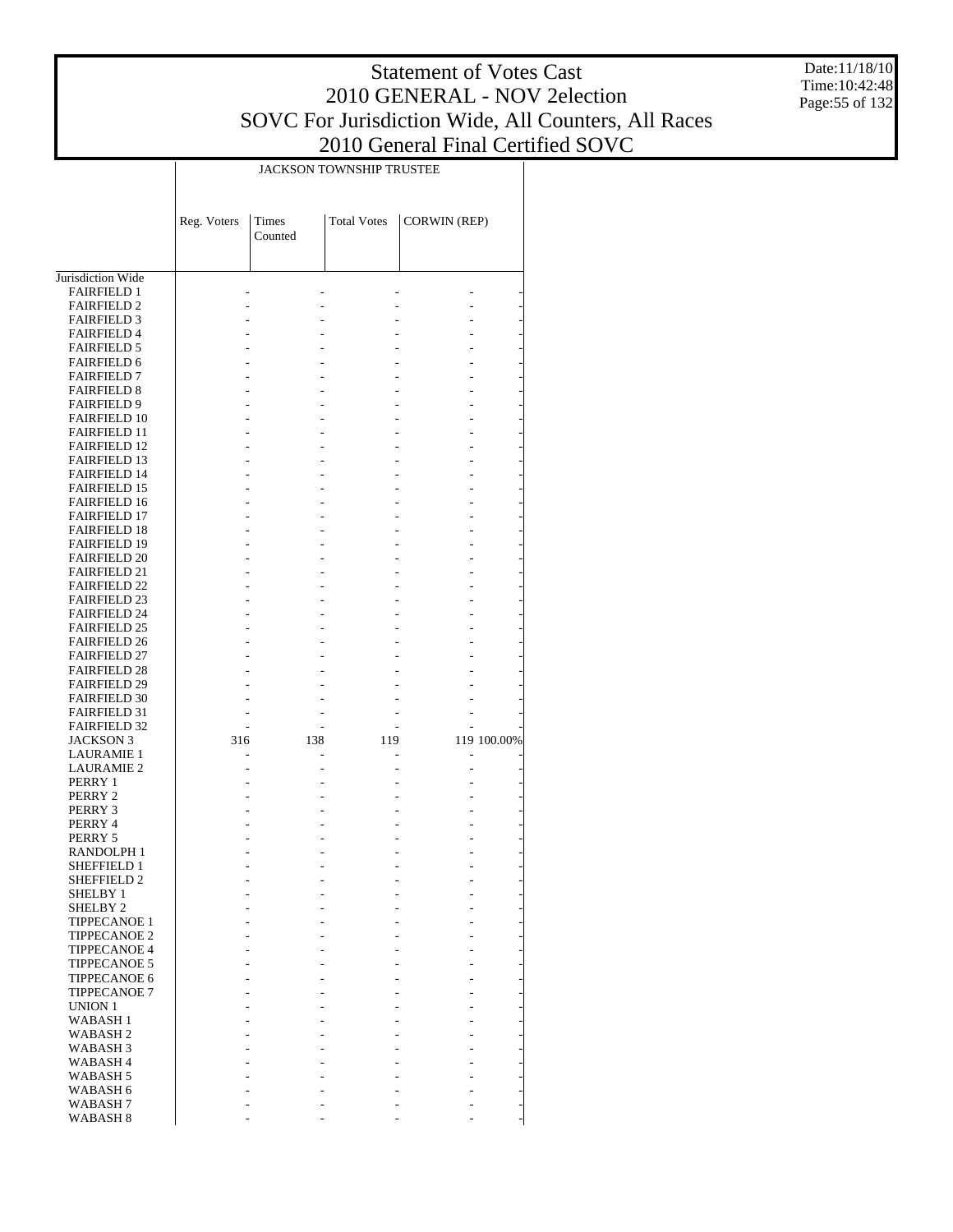Date:11/18/10 Time:10:42:48 Page:56 of 132

|                      |                  | <b>JACKSON TOWNSHIP TRUSTEE</b> |                    |                          |             |  |  |  |  |  |  |
|----------------------|------------------|---------------------------------|--------------------|--------------------------|-------------|--|--|--|--|--|--|
|                      | Reg. Voters      | <b>Times</b><br>Counted         | <b>Total Votes</b> | <b>CORWIN (REP)</b>      |             |  |  |  |  |  |  |
| WABASH 9             |                  |                                 |                    | $\overline{\phantom{a}}$ |             |  |  |  |  |  |  |
| WABASH <sub>10</sub> |                  |                                 |                    |                          |             |  |  |  |  |  |  |
| <b>WABASH11</b>      |                  |                                 |                    |                          |             |  |  |  |  |  |  |
| WABASH <sub>12</sub> |                  |                                 |                    |                          |             |  |  |  |  |  |  |
| WABASH <sub>13</sub> |                  |                                 |                    |                          |             |  |  |  |  |  |  |
| <b>WABASH14</b>      |                  |                                 |                    |                          |             |  |  |  |  |  |  |
| WABASH <sub>15</sub> |                  |                                 |                    |                          |             |  |  |  |  |  |  |
| WABASH <sub>16</sub> |                  |                                 |                    |                          |             |  |  |  |  |  |  |
| WABASH <sub>17</sub> |                  |                                 |                    |                          |             |  |  |  |  |  |  |
| WABASH <sub>18</sub> |                  |                                 |                    |                          |             |  |  |  |  |  |  |
| WABASH <sub>19</sub> |                  |                                 |                    |                          |             |  |  |  |  |  |  |
| WABASH <sub>20</sub> |                  |                                 |                    |                          |             |  |  |  |  |  |  |
| WABASH 21            |                  |                                 |                    |                          |             |  |  |  |  |  |  |
| WABASH <sub>22</sub> |                  |                                 |                    |                          |             |  |  |  |  |  |  |
| WABASH 24            |                  |                                 |                    |                          |             |  |  |  |  |  |  |
| <b>WASHINGTON 1</b>  |                  |                                 |                    |                          |             |  |  |  |  |  |  |
| <b>WASHINGTON 2</b>  |                  |                                 |                    |                          |             |  |  |  |  |  |  |
| <b>WAYNE1</b>        |                  |                                 |                    |                          |             |  |  |  |  |  |  |
| WEA 1                |                  |                                 |                    |                          |             |  |  |  |  |  |  |
| WEA <sub>2</sub>     |                  |                                 |                    |                          |             |  |  |  |  |  |  |
| WEA 3                |                  |                                 |                    |                          |             |  |  |  |  |  |  |
| WEA4                 |                  |                                 |                    |                          |             |  |  |  |  |  |  |
| WEA <sub>5</sub>     |                  |                                 |                    |                          |             |  |  |  |  |  |  |
| WEA 6                |                  |                                 |                    |                          |             |  |  |  |  |  |  |
| WEA7                 |                  |                                 |                    |                          |             |  |  |  |  |  |  |
| WEA 8                |                  |                                 |                    |                          |             |  |  |  |  |  |  |
| WEA 9                |                  |                                 |                    |                          |             |  |  |  |  |  |  |
| <b>WEA 10</b>        |                  |                                 |                    |                          |             |  |  |  |  |  |  |
| <b>WEA 11</b>        |                  |                                 |                    |                          |             |  |  |  |  |  |  |
| <b>WEA 13</b>        |                  |                                 |                    |                          |             |  |  |  |  |  |  |
| <b>WEA 14</b>        |                  |                                 |                    |                          |             |  |  |  |  |  |  |
| <b>WEA 15</b>        |                  |                                 |                    |                          |             |  |  |  |  |  |  |
| <b>WEA 16</b>        |                  |                                 |                    |                          |             |  |  |  |  |  |  |
| Total                | $\overline{316}$ | 138                             | 119                |                          | 119 100.00% |  |  |  |  |  |  |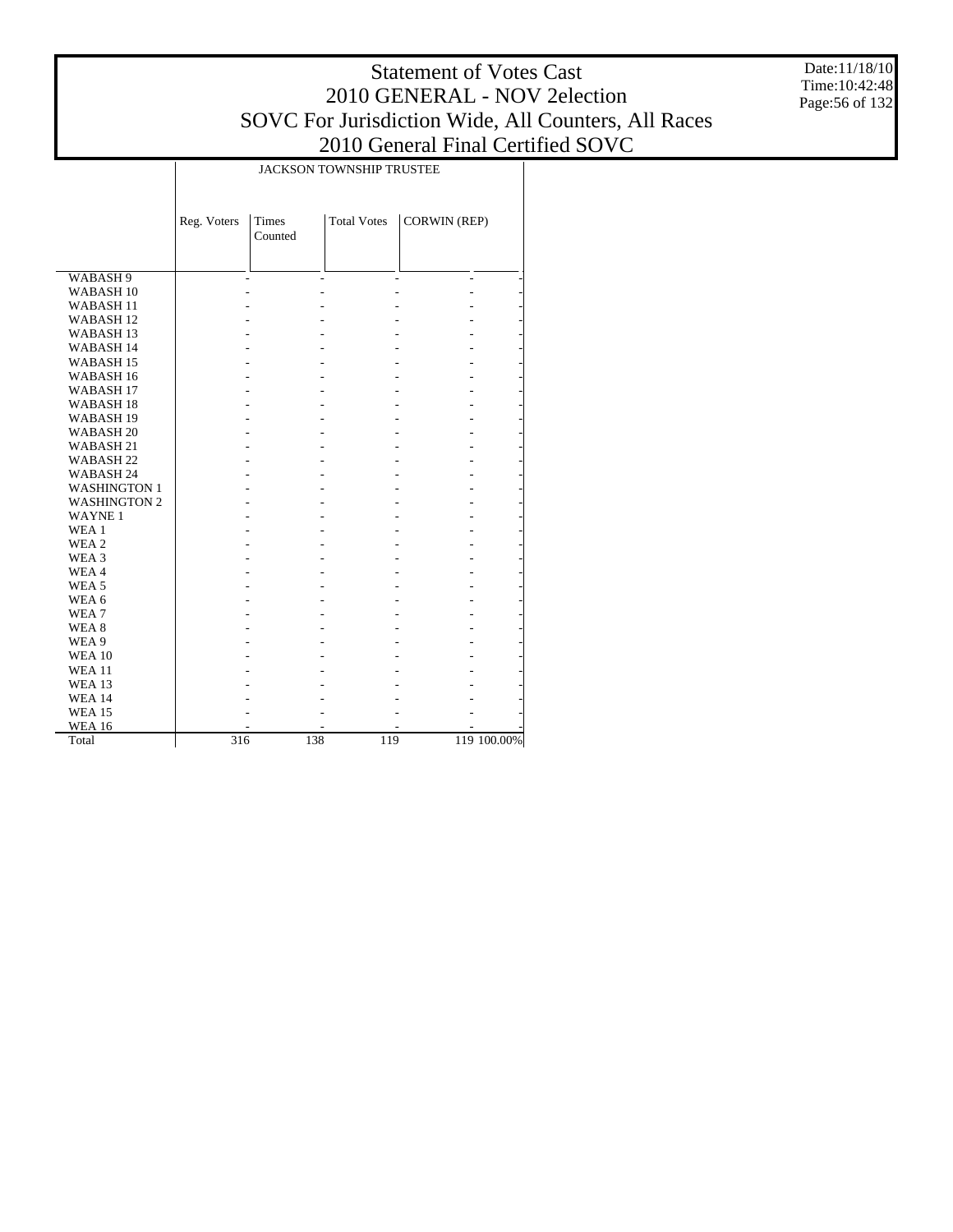Date:11/18/10 Time:10:42:48 Page:57 of 132

|                                            | JACKSON TOWNSHIP BOARD |                  |                    |                |            |             |        |  |  |
|--------------------------------------------|------------------------|------------------|--------------------|----------------|------------|-------------|--------|--|--|
|                                            | Reg. Voters            | Times<br>Counted | <b>Total Votes</b> | HORN (REP)     |            | LAMIE (REP) |        |  |  |
| Jurisdiction Wide                          |                        |                  |                    |                |            |             |        |  |  |
| <b>FAIRFIELD 1</b>                         |                        |                  |                    |                |            |             |        |  |  |
| <b>FAIRFIELD 2</b>                         |                        |                  |                    |                |            |             |        |  |  |
| <b>FAIRFIELD 3</b>                         |                        |                  |                    |                |            |             |        |  |  |
| <b>FAIRFIELD 4</b>                         |                        |                  |                    |                |            |             |        |  |  |
| <b>FAIRFIELD 5</b>                         |                        |                  |                    |                |            |             |        |  |  |
| <b>FAIRFIELD 6</b><br><b>FAIRFIELD 7</b>   |                        |                  |                    | L              |            |             |        |  |  |
| <b>FAIRFIELD 8</b>                         |                        |                  |                    | L.             |            |             |        |  |  |
| <b>FAIRFIELD 9</b>                         |                        |                  |                    |                |            |             |        |  |  |
| <b>FAIRFIELD 10</b>                        |                        |                  |                    | L              |            |             |        |  |  |
| <b>FAIRFIELD 11</b>                        |                        |                  |                    |                |            |             |        |  |  |
| <b>FAIRFIELD 12</b>                        |                        |                  |                    | L.             |            |             |        |  |  |
| <b>FAIRFIELD 13</b>                        |                        |                  |                    |                |            |             |        |  |  |
| <b>FAIRFIELD 14</b>                        |                        |                  |                    | L              |            |             |        |  |  |
| <b>FAIRFIELD 15</b>                        |                        |                  |                    |                |            |             |        |  |  |
| <b>FAIRFIELD 16</b>                        |                        |                  |                    | L.             |            |             |        |  |  |
| <b>FAIRFIELD 17</b>                        |                        |                  |                    | L              |            |             |        |  |  |
| <b>FAIRFIELD 18</b><br><b>FAIRFIELD 19</b> |                        |                  |                    |                |            |             |        |  |  |
| <b>FAIRFIELD 20</b>                        |                        |                  |                    | $\overline{a}$ |            |             |        |  |  |
| <b>FAIRFIELD 21</b>                        |                        |                  |                    |                |            |             |        |  |  |
| <b>FAIRFIELD 22</b>                        |                        |                  |                    | L              |            |             |        |  |  |
| <b>FAIRFIELD 23</b>                        |                        |                  |                    |                |            |             |        |  |  |
| <b>FAIRFIELD 24</b>                        |                        |                  |                    | $\overline{a}$ |            |             |        |  |  |
| <b>FAIRFIELD 25</b>                        |                        |                  |                    |                |            |             |        |  |  |
| <b>FAIRFIELD 26</b>                        |                        |                  |                    | L.             |            |             |        |  |  |
| <b>FAIRFIELD 27</b>                        |                        |                  |                    |                |            |             |        |  |  |
| <b>FAIRFIELD 28</b>                        |                        |                  |                    | L.             |            |             |        |  |  |
| <b>FAIRFIELD 29</b><br><b>FAIRFIELD 30</b> |                        |                  |                    |                |            |             |        |  |  |
| <b>FAIRFIELD 31</b>                        |                        |                  |                    |                |            |             |        |  |  |
| <b>FAIRFIELD 32</b>                        |                        |                  |                    |                |            |             |        |  |  |
| <b>JACKSON 3</b>                           | 316                    | 138              | 211                |                | 108 51.18% | 103         | 48.82% |  |  |
| <b>LAURAMIE 1</b>                          | ÷                      |                  |                    | ÷,             |            |             |        |  |  |
| <b>LAURAMIE 2</b>                          |                        |                  |                    |                |            |             |        |  |  |
| PERRY 1                                    |                        |                  |                    | L.             |            |             |        |  |  |
| PERRY 2                                    |                        |                  |                    |                |            |             |        |  |  |
| PERRY 3                                    |                        |                  |                    |                |            |             |        |  |  |
| PERRY 4                                    |                        |                  |                    |                |            |             |        |  |  |
| PERRY 5<br>RANDOLPH 1                      |                        |                  |                    |                |            |             |        |  |  |
| <b>SHEFFIELD 1</b>                         |                        |                  |                    |                |            |             |        |  |  |
| SHEFFIELD 2                                |                        |                  |                    |                |            |             |        |  |  |
| SHELBY 1                                   |                        |                  |                    |                |            |             |        |  |  |
| SHELBY <sub>2</sub>                        |                        |                  |                    |                |            |             |        |  |  |
| TIPPECANOE 1                               |                        |                  |                    |                |            |             |        |  |  |
| <b>TIPPECANOE 2</b>                        |                        |                  |                    |                |            |             |        |  |  |
| <b>TIPPECANOE 4</b>                        |                        |                  |                    |                |            |             |        |  |  |
| <b>TIPPECANOE 5</b>                        |                        |                  |                    |                |            |             |        |  |  |
| TIPPECANOE 6<br><b>TIPPECANOE 7</b>        |                        |                  |                    |                |            |             |        |  |  |
| <b>UNION 1</b>                             |                        |                  |                    |                |            |             |        |  |  |
| <b>WABASH1</b>                             |                        |                  |                    |                |            |             |        |  |  |
| WABASH <sub>2</sub>                        |                        |                  |                    |                |            |             |        |  |  |
| WABASH <sub>3</sub>                        |                        |                  |                    |                |            |             |        |  |  |
| WABASH <sub>4</sub>                        |                        |                  |                    |                |            |             |        |  |  |
| WABASH <sub>5</sub>                        |                        |                  |                    |                |            |             |        |  |  |
| WABASH 6                                   |                        |                  |                    |                |            |             |        |  |  |
| WABASH7                                    |                        |                  |                    |                |            |             |        |  |  |

- - - - - - -

WABASH 8

 $\mathbf{I}$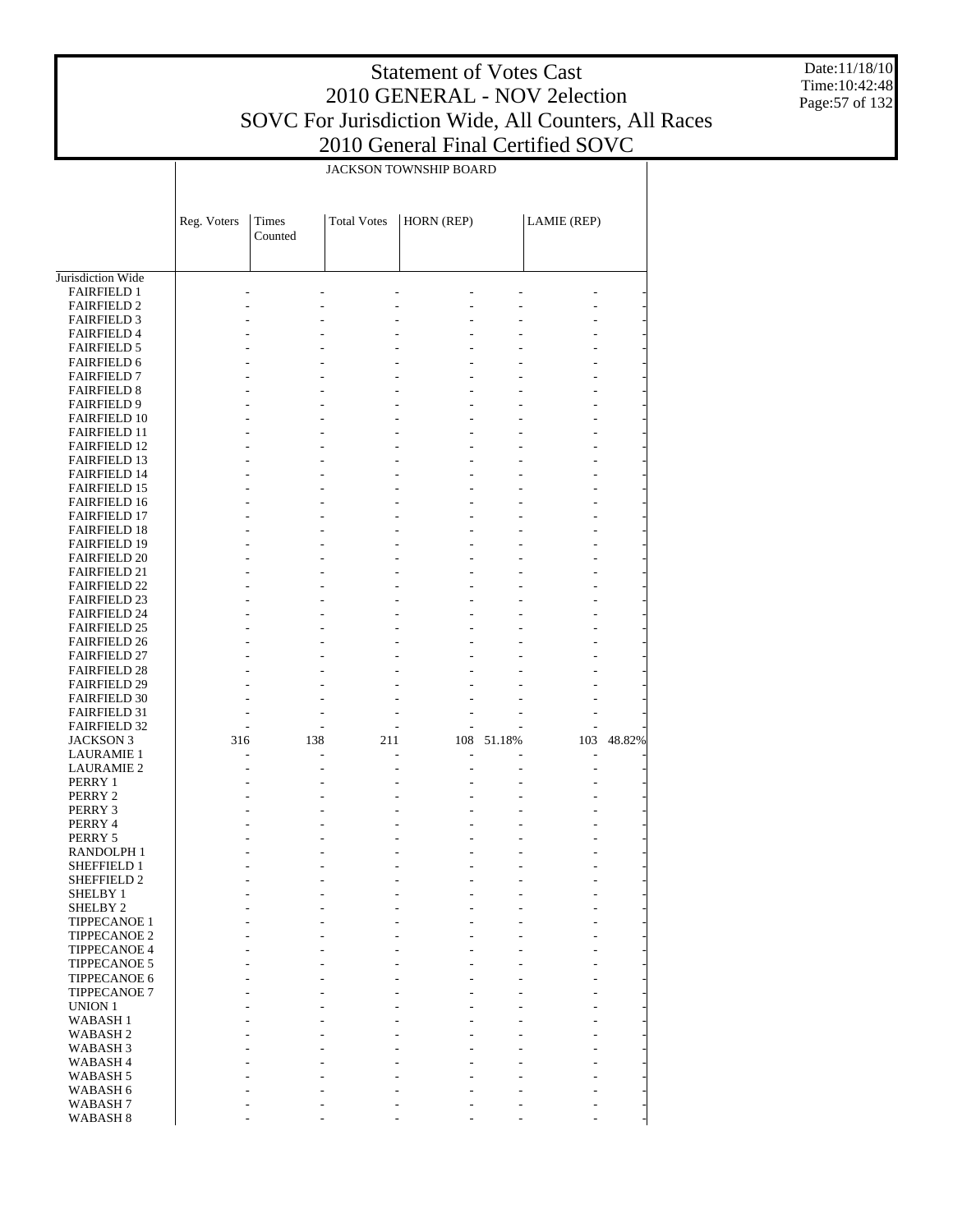Date:11/18/10 Time:10:42:48 Page:58 of 132

|                      |             |         |                    | JACKSON TOWNSHIP BOARD |        |             |        |  |  |
|----------------------|-------------|---------|--------------------|------------------------|--------|-------------|--------|--|--|
|                      |             |         |                    |                        |        |             |        |  |  |
|                      |             |         |                    |                        |        |             |        |  |  |
|                      | Reg. Voters | Times   | <b>Total Votes</b> | HORN (REP)             |        | LAMIE (REP) |        |  |  |
|                      |             | Counted |                    |                        |        |             |        |  |  |
|                      |             |         |                    |                        |        |             |        |  |  |
|                      |             |         |                    |                        |        |             |        |  |  |
| WABASH <sub>9</sub>  |             |         |                    |                        |        | L,          |        |  |  |
| WABASH <sub>10</sub> |             |         |                    |                        |        | L,          |        |  |  |
| WABASH <sub>11</sub> |             |         |                    |                        |        |             |        |  |  |
| WABASH <sub>12</sub> |             |         |                    |                        |        |             |        |  |  |
| WABASH <sub>13</sub> |             |         |                    |                        |        |             |        |  |  |
| WABASH 14            |             |         |                    |                        |        |             |        |  |  |
| WABASH <sub>15</sub> |             |         |                    |                        |        |             |        |  |  |
| WABASH <sub>16</sub> |             |         |                    |                        |        |             |        |  |  |
| WABASH <sub>17</sub> |             |         |                    |                        |        |             |        |  |  |
| WABASH <sub>18</sub> |             |         |                    |                        |        |             |        |  |  |
| WABASH <sub>19</sub> |             |         |                    |                        |        |             |        |  |  |
| WABASH <sub>20</sub> |             |         |                    |                        |        |             |        |  |  |
| WABASH <sub>21</sub> |             |         |                    |                        |        |             |        |  |  |
| WABASH <sub>22</sub> |             |         |                    |                        |        |             |        |  |  |
| WABASH 24            |             |         |                    |                        |        |             |        |  |  |
| <b>WASHINGTON 1</b>  |             |         |                    |                        |        |             |        |  |  |
| <b>WASHINGTON 2</b>  |             |         |                    |                        |        |             |        |  |  |
| <b>WAYNE1</b>        |             |         |                    |                        |        |             |        |  |  |
| WEA 1                |             |         |                    |                        |        |             |        |  |  |
| WEA <sub>2</sub>     |             |         |                    |                        |        |             |        |  |  |
| WEA 3                |             |         |                    |                        |        |             |        |  |  |
| WEA4                 |             |         |                    |                        |        |             |        |  |  |
| WEA <sub>5</sub>     |             |         |                    |                        |        |             |        |  |  |
| WEA 6                |             |         |                    |                        |        |             |        |  |  |
| WEA <sub>7</sub>     |             |         |                    |                        |        |             |        |  |  |
| WEA <sub>8</sub>     |             |         |                    |                        |        |             |        |  |  |
| WEA 9                |             |         |                    |                        |        |             |        |  |  |
| <b>WEA 10</b>        |             |         |                    |                        |        |             |        |  |  |
| <b>WEA11</b>         |             |         |                    |                        |        |             |        |  |  |
| <b>WEA 13</b>        |             |         |                    |                        |        |             |        |  |  |
| <b>WEA 14</b>        |             |         |                    |                        |        |             |        |  |  |
| <b>WEA 15</b>        |             |         |                    |                        |        |             |        |  |  |
| <b>WEA 16</b>        |             |         |                    |                        |        |             |        |  |  |
| Total                | 316         |         | 138<br>211         | 108                    | 51.18% | 103         | 48.82% |  |  |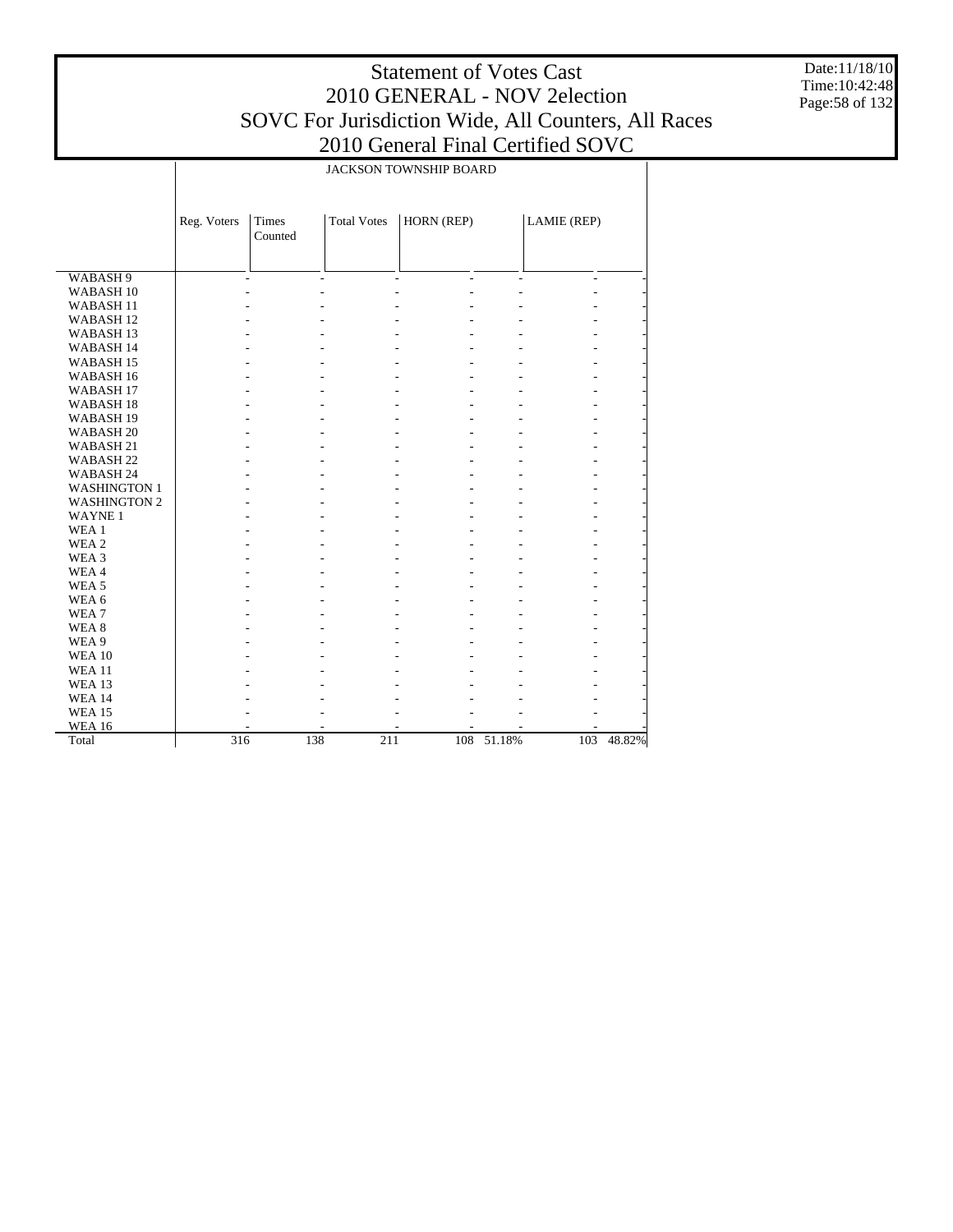Date:11/18/10 Time:10:42:48 Page:59 of 132

|                                            | LAURAMIE TOWNSHIP TRUSTEE |                      |                    |                             |                            |  |  |  |  |  |
|--------------------------------------------|---------------------------|----------------------|--------------------|-----------------------------|----------------------------|--|--|--|--|--|
|                                            | Reg. Voters               | Times<br>Counted     | <b>Total Votes</b> | <b>EASTERBROOK</b><br>(REP) |                            |  |  |  |  |  |
| Jurisdiction Wide                          |                           |                      |                    |                             |                            |  |  |  |  |  |
| <b>FAIRFIELD 1</b>                         |                           |                      |                    |                             |                            |  |  |  |  |  |
| <b>FAIRFIELD 2</b>                         |                           |                      |                    |                             |                            |  |  |  |  |  |
| <b>FAIRFIELD 3</b>                         |                           |                      |                    |                             |                            |  |  |  |  |  |
| <b>FAIRFIELD 4</b>                         |                           |                      |                    |                             |                            |  |  |  |  |  |
| <b>FAIRFIELD 5</b>                         |                           |                      |                    |                             |                            |  |  |  |  |  |
| <b>FAIRFIELD 6</b>                         |                           |                      |                    |                             |                            |  |  |  |  |  |
| <b>FAIRFIELD 7</b>                         |                           |                      |                    |                             |                            |  |  |  |  |  |
| <b>FAIRFIELD 8</b><br><b>FAIRFIELD 9</b>   |                           |                      |                    |                             |                            |  |  |  |  |  |
| <b>FAIRFIELD 10</b>                        |                           |                      |                    |                             |                            |  |  |  |  |  |
| <b>FAIRFIELD 11</b>                        |                           |                      |                    |                             |                            |  |  |  |  |  |
| <b>FAIRFIELD 12</b>                        |                           |                      |                    |                             |                            |  |  |  |  |  |
| <b>FAIRFIELD 13</b>                        |                           |                      |                    |                             |                            |  |  |  |  |  |
| <b>FAIRFIELD 14</b>                        |                           |                      |                    |                             |                            |  |  |  |  |  |
| <b>FAIRFIELD 15</b>                        |                           |                      |                    |                             |                            |  |  |  |  |  |
| <b>FAIRFIELD 16</b>                        |                           |                      |                    |                             |                            |  |  |  |  |  |
| <b>FAIRFIELD 17</b><br><b>FAIRFIELD 18</b> |                           |                      |                    |                             |                            |  |  |  |  |  |
| <b>FAIRFIELD 19</b>                        |                           |                      |                    |                             |                            |  |  |  |  |  |
| <b>FAIRFIELD 20</b>                        |                           |                      |                    |                             |                            |  |  |  |  |  |
| <b>FAIRFIELD 21</b>                        |                           |                      |                    |                             |                            |  |  |  |  |  |
| <b>FAIRFIELD 22</b>                        |                           |                      |                    |                             |                            |  |  |  |  |  |
| <b>FAIRFIELD 23</b>                        |                           |                      |                    |                             |                            |  |  |  |  |  |
| <b>FAIRFIELD 24</b>                        |                           |                      |                    |                             |                            |  |  |  |  |  |
| <b>FAIRFIELD 25</b>                        |                           |                      |                    |                             |                            |  |  |  |  |  |
| <b>FAIRFIELD 26</b><br><b>FAIRFIELD 27</b> |                           |                      |                    |                             |                            |  |  |  |  |  |
| <b>FAIRFIELD 28</b>                        |                           |                      |                    |                             |                            |  |  |  |  |  |
| <b>FAIRFIELD 29</b>                        |                           |                      |                    |                             |                            |  |  |  |  |  |
| <b>FAIRFIELD 30</b>                        |                           |                      |                    |                             |                            |  |  |  |  |  |
| <b>FAIRFIELD 31</b>                        |                           |                      |                    |                             |                            |  |  |  |  |  |
| <b>FAIRFIELD 32</b>                        |                           |                      |                    |                             |                            |  |  |  |  |  |
| JACKSON 3                                  |                           |                      |                    |                             |                            |  |  |  |  |  |
| <b>LAURAMIE 1</b><br><b>LAURAMIE 2</b>     | 974<br>675                | 392<br>258           | 286<br>194         |                             | 286 100.00%<br>194 100.00% |  |  |  |  |  |
| PERRY 1                                    |                           | L,<br>$\overline{a}$ |                    |                             |                            |  |  |  |  |  |
| PERRY 2                                    |                           |                      |                    |                             |                            |  |  |  |  |  |
| PERRY 3                                    |                           |                      |                    |                             |                            |  |  |  |  |  |
| PERRY 4                                    |                           |                      |                    |                             |                            |  |  |  |  |  |
| PERRY 5                                    |                           |                      |                    |                             |                            |  |  |  |  |  |
| RANDOLPH 1                                 |                           |                      |                    |                             |                            |  |  |  |  |  |
| <b>SHEFFIELD 1</b><br>SHEFFIELD 2          |                           |                      |                    |                             |                            |  |  |  |  |  |
| <b>SHELBY 1</b>                            |                           |                      |                    |                             |                            |  |  |  |  |  |
| SHELBY <sub>2</sub>                        |                           |                      |                    |                             |                            |  |  |  |  |  |
| <b>TIPPECANOE 1</b>                        |                           |                      |                    |                             |                            |  |  |  |  |  |
| <b>TIPPECANOE 2</b>                        |                           |                      |                    |                             |                            |  |  |  |  |  |
| <b>TIPPECANOE 4</b>                        |                           |                      |                    |                             |                            |  |  |  |  |  |
| <b>TIPPECANOE 5</b>                        |                           |                      |                    |                             |                            |  |  |  |  |  |
| <b>TIPPECANOE 6</b>                        |                           |                      |                    |                             |                            |  |  |  |  |  |
| <b>TIPPECANOE 7</b><br>UNION 1             |                           |                      |                    |                             |                            |  |  |  |  |  |
| WABASH <sub>1</sub>                        |                           |                      |                    |                             |                            |  |  |  |  |  |
| WABASH 2                                   |                           |                      |                    |                             |                            |  |  |  |  |  |
| WABASH 3                                   |                           |                      |                    |                             |                            |  |  |  |  |  |
| WABASH <sub>4</sub>                        |                           |                      |                    |                             |                            |  |  |  |  |  |
| WABASH 5                                   |                           |                      |                    |                             |                            |  |  |  |  |  |
| WABASH 6                                   |                           |                      |                    |                             |                            |  |  |  |  |  |
| WABASH 7<br>WABASH <sub>8</sub>            |                           |                      |                    |                             |                            |  |  |  |  |  |
|                                            |                           |                      |                    |                             |                            |  |  |  |  |  |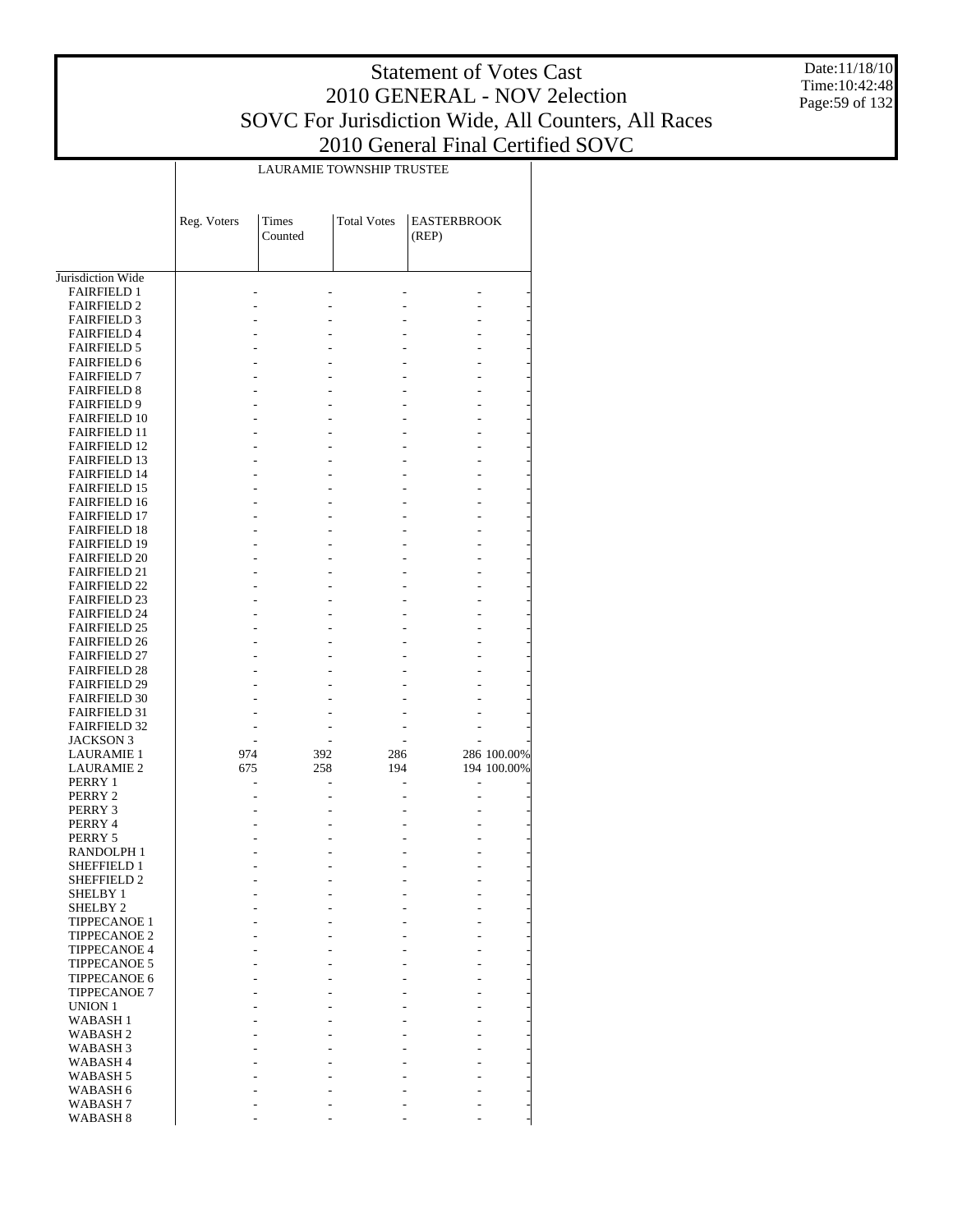Date:11/18/10 Time:10:42:48 Page:60 of 132

|                      |             | LAURAMIE TOWNSHIP TRUSTEE |                    |                             |             |  |  |  |  |  |
|----------------------|-------------|---------------------------|--------------------|-----------------------------|-------------|--|--|--|--|--|
|                      | Reg. Voters | <b>Times</b><br>Counted   | <b>Total Votes</b> | <b>EASTERBROOK</b><br>(REP) |             |  |  |  |  |  |
| WABASH 9             |             |                           |                    |                             |             |  |  |  |  |  |
| WABASH <sub>10</sub> |             |                           |                    |                             |             |  |  |  |  |  |
| <b>WABASH11</b>      |             |                           |                    |                             |             |  |  |  |  |  |
| WABASH <sub>12</sub> |             |                           |                    |                             |             |  |  |  |  |  |
| WABASH <sub>13</sub> |             |                           |                    |                             |             |  |  |  |  |  |
| WABASH 14            |             |                           |                    |                             |             |  |  |  |  |  |
| WABASH <sub>15</sub> |             |                           |                    |                             |             |  |  |  |  |  |
| WABASH <sub>16</sub> |             |                           |                    |                             |             |  |  |  |  |  |
| WABASH <sub>17</sub> |             |                           |                    |                             |             |  |  |  |  |  |
| WABASH 18            |             |                           |                    |                             |             |  |  |  |  |  |
| WABASH <sub>19</sub> |             |                           |                    |                             |             |  |  |  |  |  |
| WABASH <sub>20</sub> |             |                           |                    |                             |             |  |  |  |  |  |
| WABASH <sub>21</sub> |             |                           |                    |                             |             |  |  |  |  |  |
| WABASH <sub>22</sub> |             |                           |                    |                             |             |  |  |  |  |  |
| WABASH 24            |             |                           |                    |                             |             |  |  |  |  |  |
| <b>WASHINGTON 1</b>  |             |                           |                    |                             |             |  |  |  |  |  |
| <b>WASHINGTON 2</b>  |             |                           |                    |                             |             |  |  |  |  |  |
| <b>WAYNE1</b>        |             |                           |                    |                             |             |  |  |  |  |  |
| WEA <sub>1</sub>     |             |                           |                    |                             |             |  |  |  |  |  |
| WEA 2                |             |                           |                    |                             |             |  |  |  |  |  |
| WEA 3                |             |                           |                    |                             |             |  |  |  |  |  |
| WEA4                 |             |                           |                    |                             |             |  |  |  |  |  |
| WEA <sub>5</sub>     |             |                           |                    |                             |             |  |  |  |  |  |
| WEA 6                |             |                           |                    |                             |             |  |  |  |  |  |
| WEA <sub>7</sub>     |             |                           |                    |                             |             |  |  |  |  |  |
| WEA <sub>8</sub>     |             |                           |                    |                             |             |  |  |  |  |  |
| WEA 9                |             |                           |                    |                             |             |  |  |  |  |  |
| <b>WEA 10</b>        |             |                           |                    |                             |             |  |  |  |  |  |
| <b>WEA 11</b>        |             |                           |                    |                             |             |  |  |  |  |  |
| <b>WEA 13</b>        |             |                           |                    |                             |             |  |  |  |  |  |
| <b>WEA 14</b>        |             |                           |                    |                             |             |  |  |  |  |  |
| <b>WEA 15</b>        |             |                           |                    |                             |             |  |  |  |  |  |
| <b>WEA 16</b>        |             |                           |                    |                             |             |  |  |  |  |  |
| Total                | 1649        |                           | 650<br>480         |                             | 480 100.00% |  |  |  |  |  |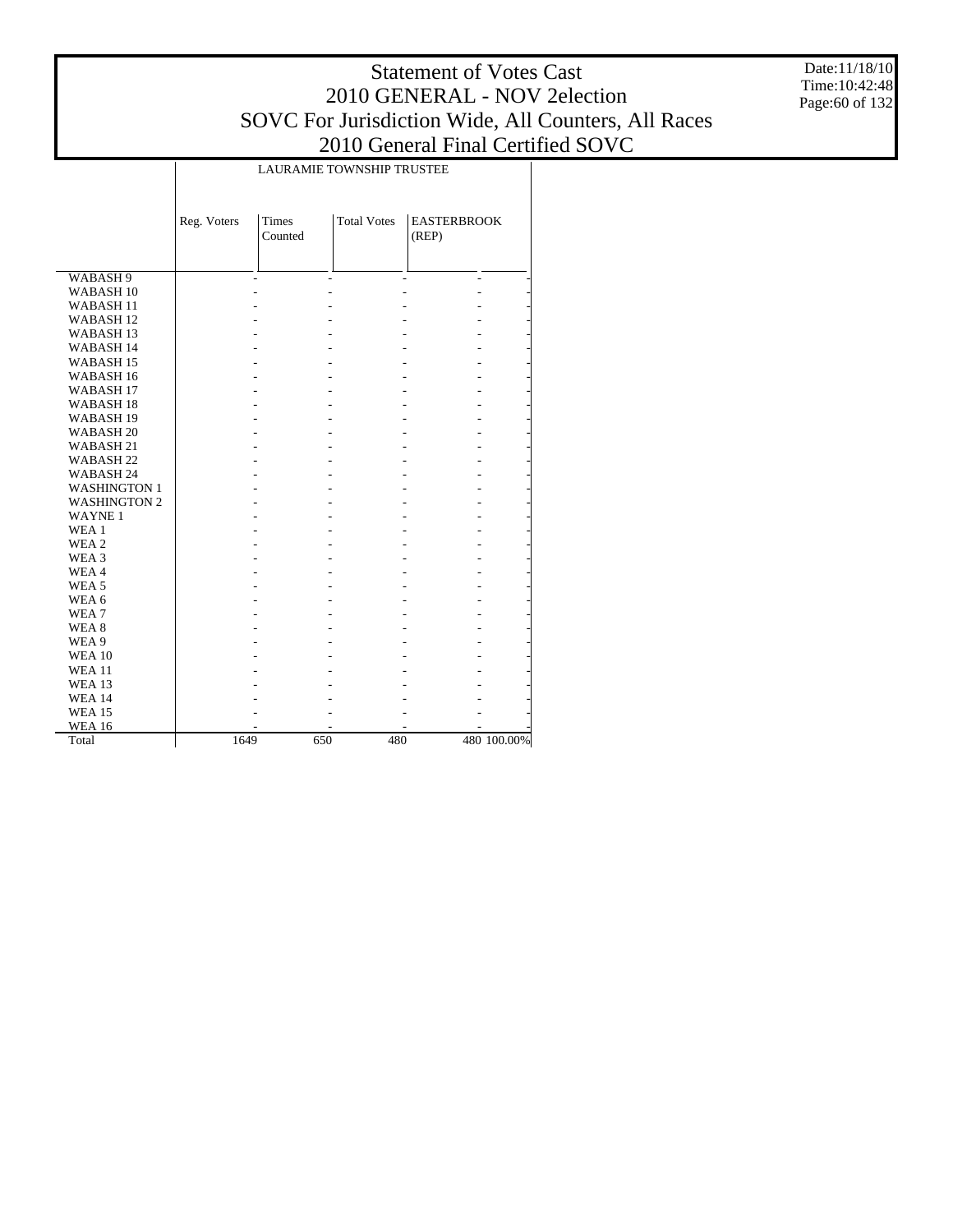Date:11/18/10 Time:10:42:48 Page:61 of 132

|                                            |             |                |                    | LAURAMIE TOWNSHIP BOARD |            |                     |        |                |        |
|--------------------------------------------|-------------|----------------|--------------------|-------------------------|------------|---------------------|--------|----------------|--------|
|                                            |             |                |                    |                         |            |                     |        |                |        |
|                                            |             |                |                    |                         |            |                     |        |                |        |
|                                            | Reg. Voters | Times          | <b>Total Votes</b> | <b>GRAHAM</b> (REP)     |            | <b>OSBORN</b> (REP) |        | FERGUSON (DEM) |        |
|                                            |             | Counted        |                    |                         |            |                     |        |                |        |
|                                            |             |                |                    |                         |            |                     |        |                |        |
|                                            |             |                |                    |                         |            |                     |        |                |        |
| Jurisdiction Wide                          |             |                |                    |                         |            |                     |        |                |        |
| <b>FAIRFIELD 1</b><br><b>FAIRFIELD 2</b>   |             |                |                    |                         |            |                     |        |                |        |
| <b>FAIRFIELD 3</b>                         |             |                |                    |                         |            |                     |        |                |        |
| <b>FAIRFIELD 4</b>                         |             |                |                    |                         |            |                     |        |                |        |
| <b>FAIRFIELD 5</b>                         |             |                |                    |                         |            |                     |        |                |        |
| <b>FAIRFIELD 6</b>                         |             |                |                    |                         |            |                     |        |                |        |
| <b>FAIRFIELD 7</b>                         |             |                |                    |                         |            |                     |        |                |        |
| <b>FAIRFIELD 8</b>                         |             |                |                    |                         |            |                     |        |                |        |
| <b>FAIRFIELD 9</b><br><b>FAIRFIELD 10</b>  |             |                |                    |                         |            |                     |        |                |        |
| <b>FAIRFIELD 11</b>                        |             |                |                    |                         |            |                     |        |                |        |
| <b>FAIRFIELD 12</b>                        |             |                |                    |                         |            |                     |        |                |        |
| <b>FAIRFIELD 13</b>                        |             |                |                    |                         |            |                     |        |                |        |
| <b>FAIRFIELD 14</b>                        |             |                |                    |                         |            |                     |        |                |        |
| <b>FAIRFIELD 15</b>                        |             |                |                    |                         |            |                     |        |                |        |
| FAIRFIELD 16                               |             |                |                    |                         |            |                     |        |                |        |
| <b>FAIRFIELD 17</b><br><b>FAIRFIELD 18</b> |             |                |                    |                         |            |                     |        |                |        |
| <b>FAIRFIELD 19</b>                        |             |                |                    |                         |            |                     |        |                |        |
| <b>FAIRFIELD 20</b>                        |             |                |                    |                         |            |                     |        |                |        |
| <b>FAIRFIELD 21</b>                        |             |                |                    |                         |            |                     |        |                |        |
| <b>FAIRFIELD 22</b>                        |             |                |                    |                         |            |                     |        |                |        |
| <b>FAIRFIELD 23</b>                        |             |                |                    |                         |            |                     |        |                |        |
| <b>FAIRFIELD 24</b><br><b>FAIRFIELD 25</b> |             |                |                    |                         |            |                     |        |                |        |
| <b>FAIRFIELD 26</b>                        |             |                |                    |                         |            |                     |        |                |        |
| <b>FAIRFIELD 27</b>                        |             |                |                    |                         |            |                     |        |                |        |
| <b>FAIRFIELD 28</b>                        |             |                |                    |                         |            |                     |        |                |        |
| <b>FAIRFIELD 29</b>                        |             |                |                    |                         |            |                     |        |                |        |
| <b>FAIRFIELD 30</b>                        |             |                |                    |                         |            |                     |        |                |        |
| <b>FAIRFIELD 31</b><br><b>FAIRFIELD 32</b> |             |                |                    |                         |            |                     |        |                |        |
| <b>JACKSON 3</b>                           |             | ÷,             |                    |                         |            |                     |        |                |        |
| <b>LAURAMIE 1</b>                          | 974         | 392            | 667                | 252                     | 37.78%     | 278                 | 41.68% | 137            | 20.54% |
| <b>LAURAMIE 2</b>                          | 675         | 258            | 429                |                         | 146 34.03% | 170                 | 39.63% | 113            | 26.34% |
| PERRY 1                                    |             |                |                    |                         |            |                     |        |                |        |
| PERRY 2                                    |             |                |                    |                         |            |                     |        |                |        |
| PERRY 3<br>PERRY 4                         |             |                |                    |                         |            |                     |        |                |        |
| PERRY 5                                    |             |                |                    |                         |            |                     |        |                |        |
| RANDOLPH 1                                 |             |                |                    |                         |            |                     |        |                |        |
| SHEFFIELD 1                                |             |                |                    |                         |            |                     |        |                |        |
| SHEFFIELD 2                                |             |                |                    |                         |            |                     |        |                |        |
| SHELBY 1                                   |             |                |                    |                         |            |                     |        |                |        |
| SHELBY <sub>2</sub><br>TIPPECANOE 1        |             |                |                    | $\frac{1}{2}$           |            |                     |        |                |        |
| TIPPECANOE 2                               |             |                |                    | ÷,                      |            |                     |        |                |        |
| <b>TIPPECANOE 4</b>                        |             |                |                    |                         |            |                     |        |                |        |
| <b>TIPPECANOE 5</b>                        |             |                |                    | ÷,                      |            |                     |        |                |        |
| TIPPECANOE 6                               |             |                |                    |                         |            |                     |        |                |        |
| TIPPECANOE 7                               |             |                |                    | ÷,                      |            |                     |        | ٠              |        |
| <b>UNION 1</b>                             |             |                |                    |                         |            |                     |        |                |        |
| <b>WABASH1</b><br>WABASH <sub>2</sub>      |             |                |                    | ÷,                      |            |                     |        | ٠              |        |
| WABASH <sub>3</sub>                        |             |                |                    |                         |            |                     |        |                |        |
| WABASH <sub>4</sub>                        |             |                |                    |                         |            |                     |        |                |        |
| WABASH <sub>5</sub>                        |             | $\overline{a}$ |                    | ÷,                      |            |                     | ÷,     |                |        |
| WABASH 6                                   |             |                |                    |                         |            |                     |        |                |        |
| WABASH <sub>7</sub>                        |             |                |                    |                         |            |                     |        |                |        |
| WABASH 8                                   |             |                |                    |                         |            |                     |        |                |        |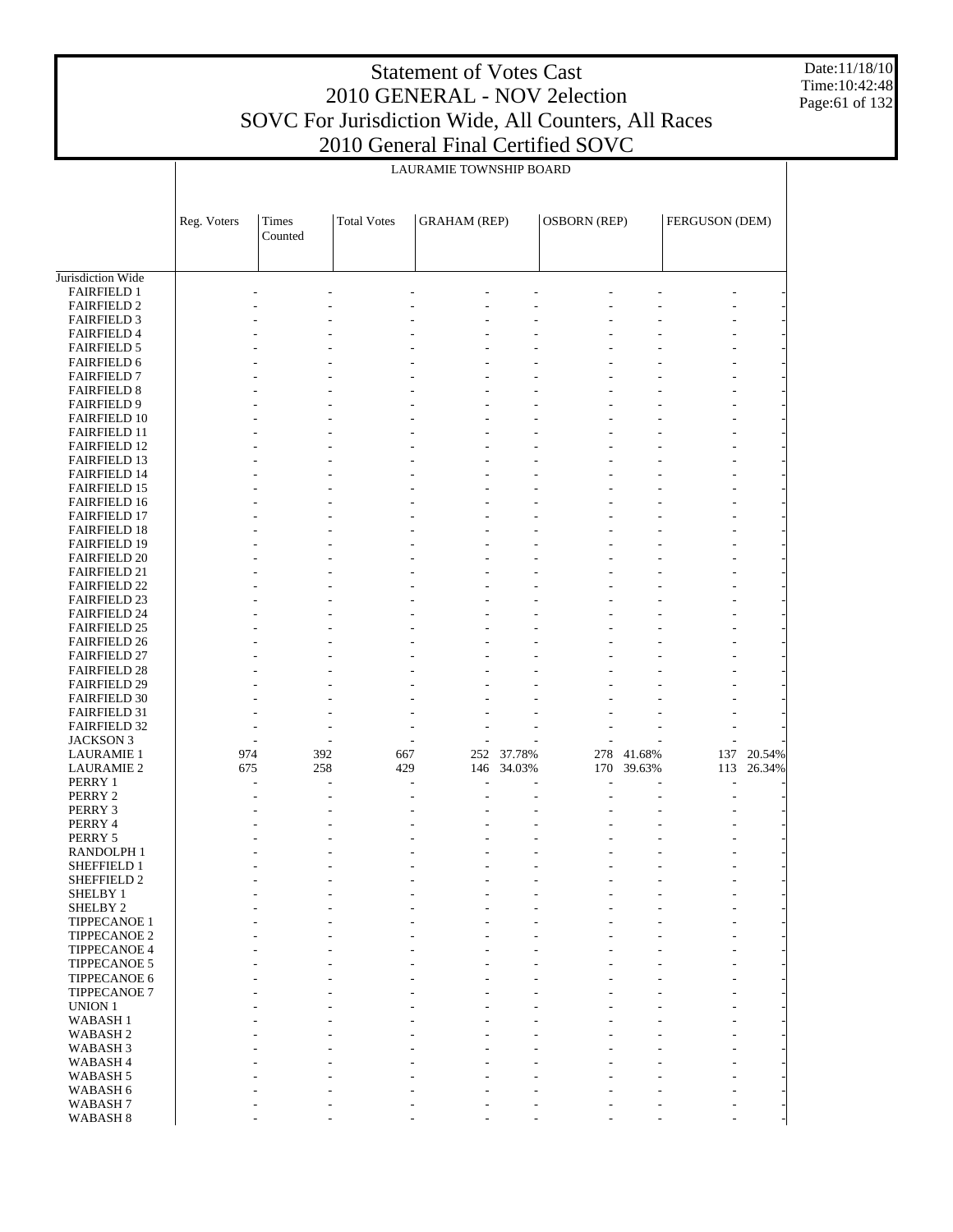Date:11/18/10 Time:10:42:48 Page:62 of 132

|                      | LAURAMIE TOWNSHIP BOARD |                                                                                                        |             |         |            |  |            |  |            |  |  |
|----------------------|-------------------------|--------------------------------------------------------------------------------------------------------|-------------|---------|------------|--|------------|--|------------|--|--|
|                      | Reg. Voters             | <b>GRAHAM</b> (REP)<br><b>OSBORN</b> (REP)<br>FERGUSON (DEM)<br>Times<br><b>Total Votes</b><br>Counted |             |         |            |  |            |  |            |  |  |
|                      |                         |                                                                                                        |             |         |            |  |            |  |            |  |  |
| WABASH <sub>9</sub>  |                         | $\overline{a}$                                                                                         | L.          | ä,<br>÷ | ä,         |  | ÷.         |  |            |  |  |
| WABASH <sub>10</sub> |                         |                                                                                                        |             |         |            |  |            |  |            |  |  |
| WABASH <sub>11</sub> |                         |                                                                                                        |             |         |            |  |            |  |            |  |  |
| WABASH <sub>12</sub> |                         |                                                                                                        |             |         |            |  |            |  |            |  |  |
| WABASH <sub>13</sub> |                         |                                                                                                        |             |         |            |  |            |  |            |  |  |
| WABASH 14            |                         |                                                                                                        |             |         |            |  |            |  |            |  |  |
| WABASH <sub>15</sub> |                         |                                                                                                        |             |         |            |  |            |  |            |  |  |
| WABASH <sub>16</sub> |                         |                                                                                                        |             |         |            |  |            |  |            |  |  |
| WABASH 17            |                         |                                                                                                        |             |         |            |  |            |  |            |  |  |
| WABASH <sub>18</sub> |                         |                                                                                                        |             |         |            |  |            |  |            |  |  |
| WABASH <sub>19</sub> |                         |                                                                                                        |             |         |            |  |            |  |            |  |  |
| WABASH <sub>20</sub> |                         |                                                                                                        |             |         |            |  |            |  |            |  |  |
|                      |                         |                                                                                                        |             |         |            |  |            |  |            |  |  |
| WABASH 21            |                         |                                                                                                        |             |         |            |  |            |  |            |  |  |
| WABASH <sub>22</sub> |                         |                                                                                                        |             |         |            |  |            |  |            |  |  |
| WABASH 24            |                         |                                                                                                        |             |         |            |  |            |  |            |  |  |
| <b>WASHINGTON 1</b>  |                         |                                                                                                        |             |         |            |  |            |  |            |  |  |
| <b>WASHINGTON 2</b>  |                         |                                                                                                        |             |         |            |  |            |  |            |  |  |
| <b>WAYNE1</b>        |                         |                                                                                                        |             |         |            |  |            |  |            |  |  |
| WEA 1                |                         |                                                                                                        |             |         |            |  |            |  |            |  |  |
| WEA <sub>2</sub>     |                         |                                                                                                        |             |         |            |  |            |  |            |  |  |
| WEA 3                |                         |                                                                                                        |             |         |            |  |            |  |            |  |  |
| WEA4                 |                         |                                                                                                        |             |         |            |  |            |  |            |  |  |
| WEA <sub>5</sub>     |                         |                                                                                                        |             |         |            |  |            |  |            |  |  |
| WEA 6                |                         |                                                                                                        |             |         |            |  |            |  |            |  |  |
| WEA <sub>7</sub>     |                         |                                                                                                        |             |         |            |  |            |  |            |  |  |
| WEA <sub>8</sub>     |                         |                                                                                                        |             |         |            |  |            |  |            |  |  |
| WEA 9                |                         |                                                                                                        |             |         |            |  |            |  |            |  |  |
| <b>WEA 10</b>        |                         |                                                                                                        |             |         |            |  |            |  |            |  |  |
| <b>WEA 11</b>        |                         |                                                                                                        |             |         |            |  |            |  |            |  |  |
| <b>WEA 13</b>        |                         |                                                                                                        |             |         |            |  |            |  |            |  |  |
| <b>WEA 14</b>        |                         |                                                                                                        |             |         |            |  |            |  |            |  |  |
| <b>WEA 15</b>        |                         |                                                                                                        |             |         |            |  |            |  |            |  |  |
| <b>WEA 16</b>        |                         |                                                                                                        |             |         |            |  |            |  |            |  |  |
| Total                | 1649                    |                                                                                                        | 650<br>1096 |         | 398 36.31% |  | 448 40.88% |  | 250 22.81% |  |  |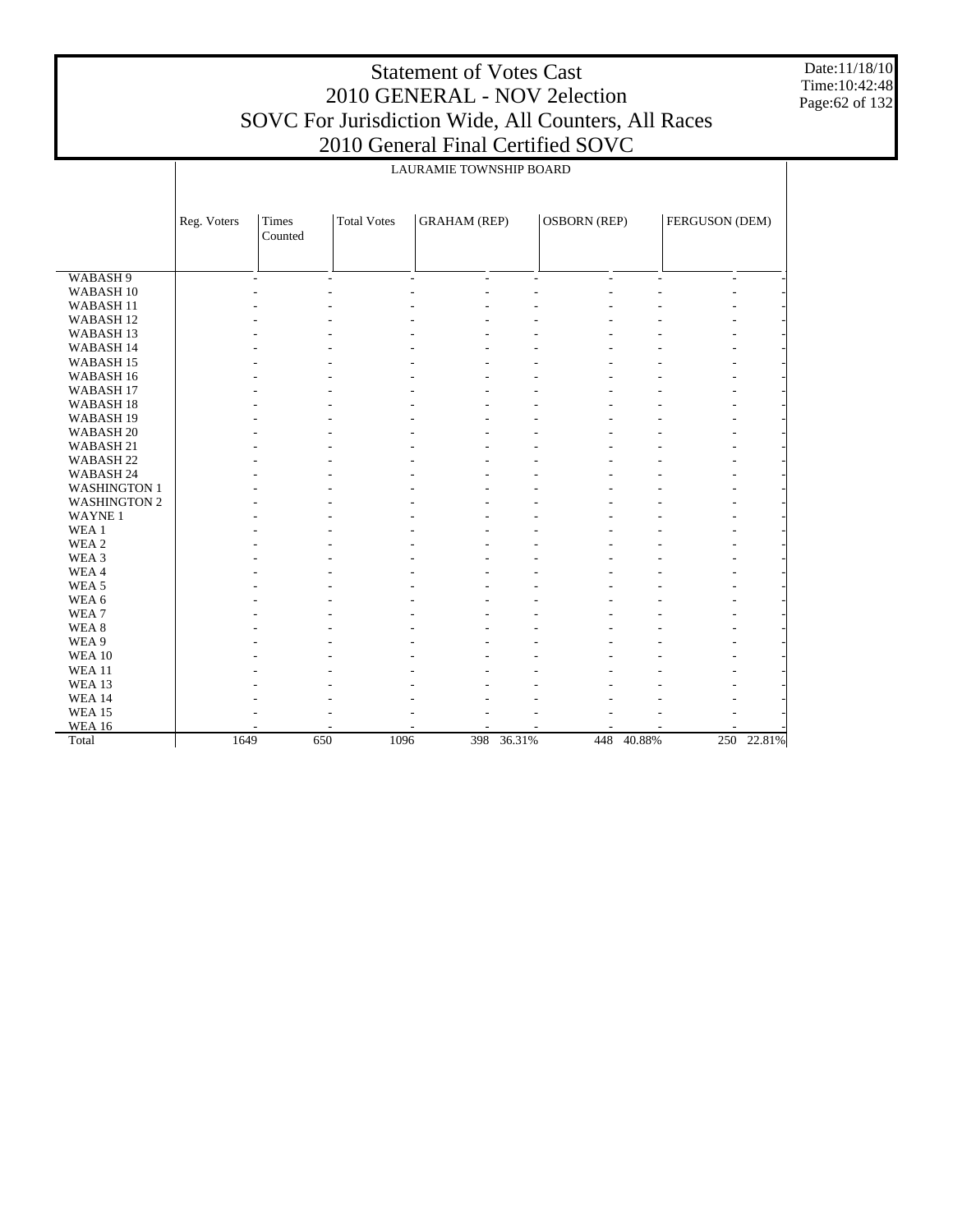Date:11/18/10 Time:10:42:48 Page:63 of 132

|                                          |                  |         | PERRY TOWNSHIP TRUSTEE |                |             |
|------------------------------------------|------------------|---------|------------------------|----------------|-------------|
|                                          |                  |         |                        |                |             |
|                                          |                  |         |                        |                |             |
|                                          |                  |         |                        |                |             |
|                                          | Reg. Voters      | Times   | <b>Total Votes</b>     | MCKINLEY (REP) |             |
|                                          |                  | Counted |                        |                |             |
|                                          |                  |         |                        |                |             |
|                                          |                  |         |                        |                |             |
| Jurisdiction Wide                        |                  |         |                        |                |             |
| <b>FAIRFIELD 1</b>                       |                  |         |                        |                |             |
| <b>FAIRFIELD 2</b>                       |                  |         |                        |                |             |
| <b>FAIRFIELD 3</b>                       |                  |         |                        |                |             |
| <b>FAIRFIELD 4</b>                       |                  |         |                        |                |             |
| <b>FAIRFIELD 5</b>                       |                  |         |                        |                |             |
| <b>FAIRFIELD 6</b>                       |                  |         |                        |                |             |
| <b>FAIRFIELD 7</b>                       |                  |         |                        |                |             |
| <b>FAIRFIELD 8</b><br><b>FAIRFIELD 9</b> |                  |         |                        |                |             |
| <b>FAIRFIELD 10</b>                      |                  |         |                        |                |             |
| <b>FAIRFIELD 11</b>                      |                  |         |                        |                |             |
| <b>FAIRFIELD 12</b>                      |                  |         |                        |                |             |
| <b>FAIRFIELD 13</b>                      |                  |         |                        |                |             |
| <b>FAIRFIELD 14</b>                      |                  |         |                        |                |             |
| <b>FAIRFIELD 15</b>                      |                  |         |                        |                |             |
| <b>FAIRFIELD 16</b>                      |                  |         |                        |                |             |
| <b>FAIRFIELD 17</b>                      |                  |         |                        |                |             |
| <b>FAIRFIELD 18</b>                      |                  |         |                        |                |             |
| <b>FAIRFIELD 19</b>                      |                  |         |                        |                |             |
| <b>FAIRFIELD 20</b>                      |                  |         |                        |                |             |
| <b>FAIRFIELD 21</b>                      |                  |         |                        |                |             |
| <b>FAIRFIELD 22</b>                      |                  |         |                        |                |             |
| <b>FAIRFIELD 23</b>                      |                  |         |                        |                |             |
| <b>FAIRFIELD 24</b>                      |                  |         |                        |                |             |
| <b>FAIRFIELD 25</b>                      |                  |         |                        |                |             |
| <b>FAIRFIELD 26</b>                      |                  |         |                        |                |             |
| <b>FAIRFIELD 27</b>                      |                  |         |                        |                |             |
| <b>FAIRFIELD 28</b>                      |                  |         |                        |                |             |
| <b>FAIRFIELD 29</b>                      |                  |         |                        |                |             |
| <b>FAIRFIELD 30</b>                      |                  |         |                        |                |             |
| <b>FAIRFIELD 31</b>                      |                  |         |                        |                |             |
| <b>FAIRFIELD 32</b>                      |                  |         |                        |                |             |
| <b>JACKSON 3</b>                         |                  |         |                        |                |             |
| <b>LAURAMIE 1</b>                        |                  |         |                        |                |             |
| <b>LAURAMIE 2</b>                        |                  |         |                        |                |             |
| PERRY 1                                  | 1330             | 650     | 519                    |                | 519 100.00% |
| PERRY 2                                  | 1433             | 657     | 535                    |                | 535 100.00% |
| PERRY 3                                  | 1216             | 491     | 392                    |                | 392 100.00% |
| PERRY 4                                  | 994              | 411     | 309                    |                | 309 100.00% |
| PERRY 5                                  | $\boldsymbol{0}$ | 1       | 1                      |                | 1 100.00%   |
| RANDOLPH 1<br>SHEFFIELD 1                |                  |         |                        |                |             |
| <b>SHEFFIELD 2</b>                       |                  |         |                        |                |             |
| SHELBY 1                                 |                  |         |                        |                |             |
| SHELBY <sub>2</sub>                      |                  |         |                        |                |             |
| <b>TIPPECANOE 1</b>                      |                  |         |                        |                |             |
| <b>TIPPECANOE 2</b>                      |                  |         |                        |                |             |
| <b>TIPPECANOE 4</b>                      |                  |         |                        |                |             |
| <b>TIPPECANOE 5</b>                      |                  |         |                        |                |             |
| <b>TIPPECANOE 6</b>                      |                  |         |                        |                |             |
| <b>TIPPECANOE 7</b>                      |                  |         |                        |                |             |
| UNION 1                                  |                  |         |                        |                |             |
| <b>WABASH1</b>                           |                  |         |                        |                |             |
| WABASH <sub>2</sub>                      |                  |         |                        |                |             |
| WABASH <sub>3</sub>                      |                  |         |                        |                |             |
| WABASH <sub>4</sub>                      |                  |         |                        |                |             |
| WABASH <sub>5</sub>                      |                  |         |                        |                |             |
| WABASH 6                                 |                  |         |                        |                |             |
| WABASH <sub>7</sub>                      |                  |         |                        |                |             |
| WABASH <sub>8</sub>                      |                  |         |                        |                |             |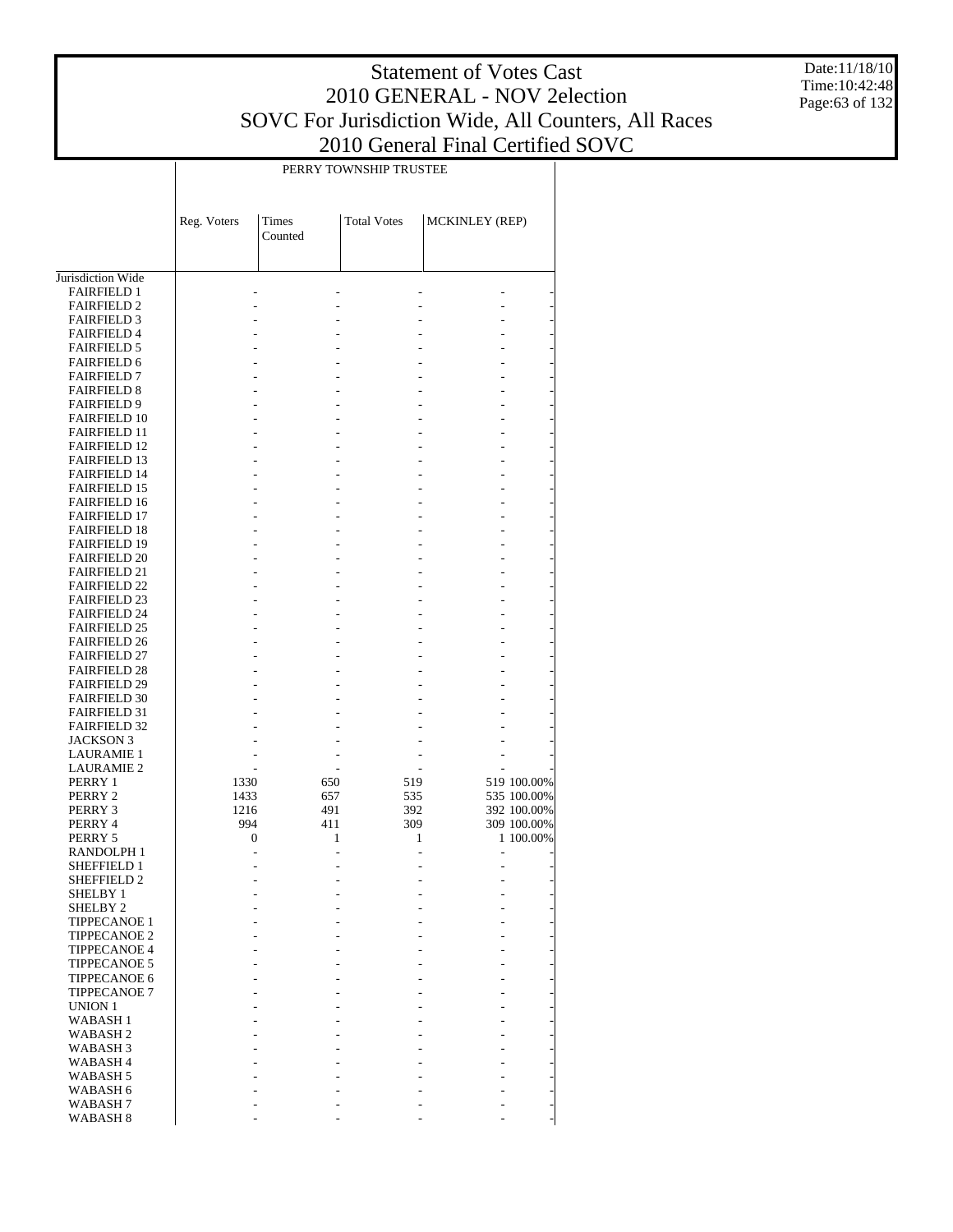Date:11/18/10 Time:10:42:48 Page:64 of 132

|                      | PERRY TOWNSHIP TRUSTEE |                         |                    |                          |              |  |  |  |  |  |
|----------------------|------------------------|-------------------------|--------------------|--------------------------|--------------|--|--|--|--|--|
|                      |                        |                         |                    |                          |              |  |  |  |  |  |
|                      | Reg. Voters            | <b>Times</b><br>Counted | <b>Total Votes</b> | MCKINLEY (REP)           |              |  |  |  |  |  |
| WABASH 9             |                        |                         |                    | $\overline{\phantom{a}}$ |              |  |  |  |  |  |
| WABASH <sub>10</sub> |                        |                         |                    |                          |              |  |  |  |  |  |
| WABASH <sub>11</sub> |                        |                         |                    |                          |              |  |  |  |  |  |
| WABASH <sub>12</sub> |                        |                         |                    |                          |              |  |  |  |  |  |
| WABASH <sub>13</sub> |                        |                         |                    |                          |              |  |  |  |  |  |
| WABASH 14            |                        |                         |                    |                          |              |  |  |  |  |  |
| WABASH <sub>15</sub> |                        |                         |                    |                          |              |  |  |  |  |  |
| WABASH 16            |                        |                         |                    |                          |              |  |  |  |  |  |
| WABASH <sub>17</sub> |                        |                         |                    |                          |              |  |  |  |  |  |
| WABASH <sub>18</sub> |                        |                         |                    |                          |              |  |  |  |  |  |
| WABASH <sub>19</sub> |                        |                         |                    |                          |              |  |  |  |  |  |
| WABASH <sub>20</sub> |                        |                         |                    |                          |              |  |  |  |  |  |
| WABASH <sub>21</sub> |                        |                         |                    |                          |              |  |  |  |  |  |
| WABASH <sub>22</sub> |                        |                         |                    |                          |              |  |  |  |  |  |
| WABASH 24            |                        |                         |                    |                          |              |  |  |  |  |  |
| <b>WASHINGTON 1</b>  |                        |                         |                    |                          |              |  |  |  |  |  |
| <b>WASHINGTON 2</b>  |                        |                         |                    |                          |              |  |  |  |  |  |
| <b>WAYNE1</b>        |                        |                         |                    |                          |              |  |  |  |  |  |
| WEA 1                |                        |                         |                    |                          |              |  |  |  |  |  |
| WEA 2                |                        |                         |                    |                          |              |  |  |  |  |  |
| WEA 3                |                        |                         |                    |                          |              |  |  |  |  |  |
| WEA4                 |                        |                         |                    |                          |              |  |  |  |  |  |
| WEA <sub>5</sub>     |                        |                         |                    |                          |              |  |  |  |  |  |
| WEA 6                |                        |                         |                    |                          |              |  |  |  |  |  |
| WEA7                 |                        |                         |                    |                          |              |  |  |  |  |  |
| WEA 8                |                        |                         |                    |                          |              |  |  |  |  |  |
| WEA 9                |                        |                         |                    |                          |              |  |  |  |  |  |
| <b>WEA 10</b>        |                        |                         |                    |                          |              |  |  |  |  |  |
| <b>WEA 11</b>        |                        |                         |                    |                          |              |  |  |  |  |  |
| <b>WEA 13</b>        |                        |                         |                    |                          |              |  |  |  |  |  |
| <b>WEA 14</b>        |                        |                         |                    |                          |              |  |  |  |  |  |
| <b>WEA 15</b>        |                        |                         |                    |                          |              |  |  |  |  |  |
| <b>WEA 16</b>        |                        |                         |                    |                          |              |  |  |  |  |  |
| Total                | 4973                   | 2210                    | 1756               |                          | 1756 100.00% |  |  |  |  |  |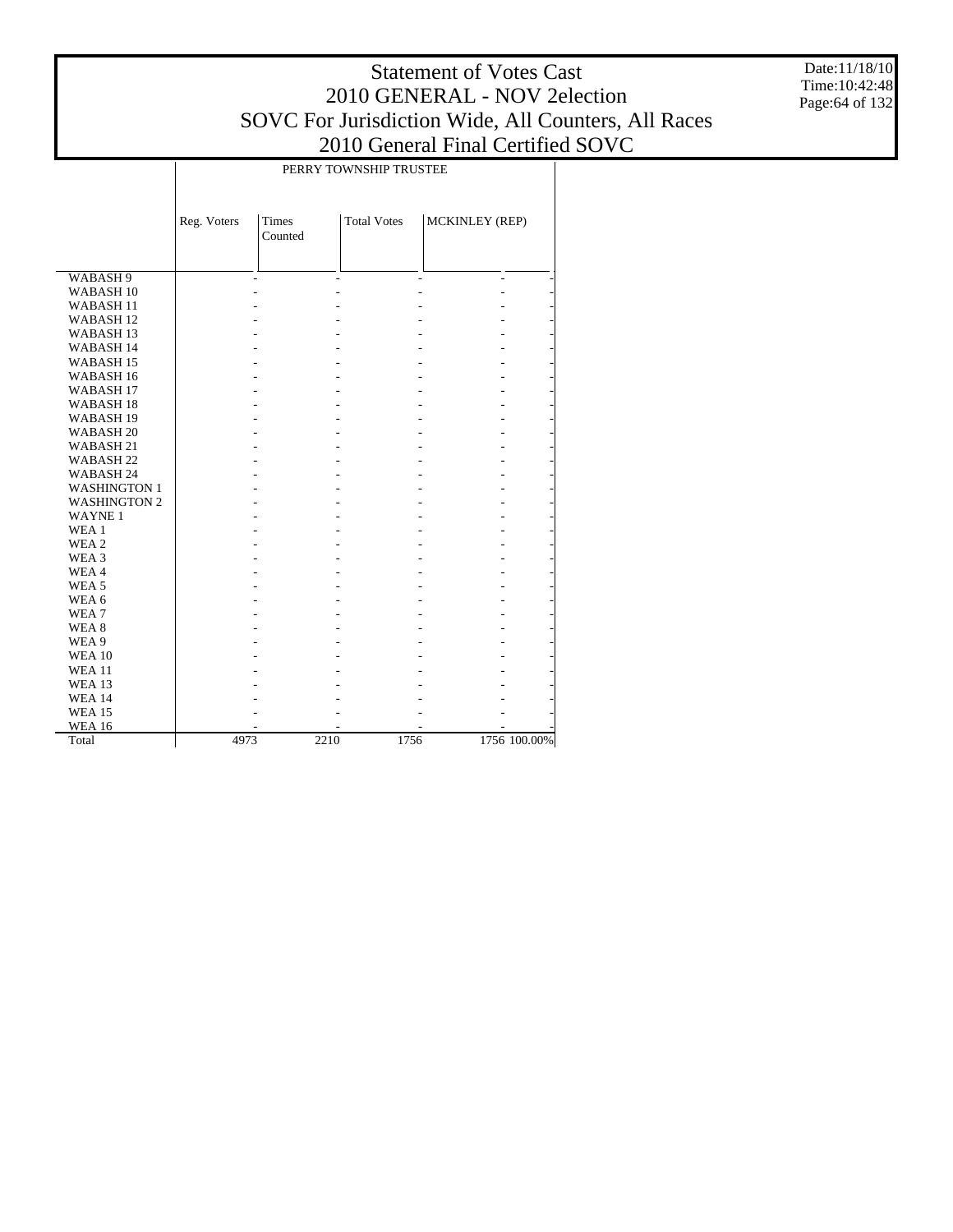Date:11/18/10 Time:10:42:48 Page:65 of 132

|                                            | PERRY TOWNSHIP BOARD    |                  |                    |                    |                          |                         |                 |                         |                 |  |
|--------------------------------------------|-------------------------|------------------|--------------------|--------------------|--------------------------|-------------------------|-----------------|-------------------------|-----------------|--|
|                                            | Reg. Voters             | Times<br>Counted | <b>Total Votes</b> | <b>BROWN</b> (REP) |                          | CEDERQUIST (REP)        |                 | HAAN (REP)              |                 |  |
|                                            |                         |                  |                    |                    |                          |                         |                 |                         |                 |  |
| Jurisdiction Wide<br><b>FAIRFIELD 1</b>    |                         |                  |                    |                    |                          |                         |                 |                         |                 |  |
| <b>FAIRFIELD 2</b>                         |                         |                  |                    |                    |                          |                         |                 |                         |                 |  |
| <b>FAIRFIELD 3</b>                         |                         |                  |                    |                    |                          |                         |                 |                         |                 |  |
| <b>FAIRFIELD 4</b>                         |                         |                  |                    |                    |                          |                         |                 |                         |                 |  |
| <b>FAIRFIELD 5</b><br><b>FAIRFIELD 6</b>   |                         |                  |                    |                    |                          |                         |                 |                         |                 |  |
| <b>FAIRFIELD 7</b>                         |                         |                  |                    |                    |                          |                         |                 |                         |                 |  |
| <b>FAIRFIELD 8</b>                         |                         |                  |                    |                    |                          |                         |                 |                         |                 |  |
| <b>FAIRFIELD 9</b>                         |                         |                  |                    |                    |                          |                         |                 |                         |                 |  |
| <b>FAIRFIELD 10</b>                        |                         |                  |                    |                    |                          |                         |                 |                         |                 |  |
| <b>FAIRFIELD 11</b><br><b>FAIRFIELD 12</b> |                         |                  |                    |                    |                          |                         |                 |                         |                 |  |
| <b>FAIRFIELD 13</b>                        |                         |                  |                    |                    |                          |                         |                 |                         |                 |  |
| <b>FAIRFIELD 14</b>                        |                         |                  |                    |                    |                          |                         |                 |                         |                 |  |
| <b>FAIRFIELD 15</b>                        |                         |                  |                    |                    |                          |                         |                 |                         |                 |  |
| FAIRFIELD 16                               |                         |                  |                    |                    |                          |                         |                 |                         |                 |  |
| <b>FAIRFIELD 17</b><br><b>FAIRFIELD 18</b> |                         |                  |                    |                    |                          |                         |                 |                         |                 |  |
| <b>FAIRFIELD 19</b>                        |                         |                  |                    |                    |                          |                         |                 |                         |                 |  |
| <b>FAIRFIELD 20</b>                        |                         |                  |                    |                    |                          |                         |                 |                         |                 |  |
| <b>FAIRFIELD 21</b>                        |                         |                  |                    |                    |                          |                         |                 |                         |                 |  |
| <b>FAIRFIELD 22</b><br><b>FAIRFIELD 23</b> |                         |                  |                    |                    |                          |                         |                 |                         |                 |  |
| <b>FAIRFIELD 24</b>                        |                         |                  |                    |                    |                          |                         |                 |                         |                 |  |
| <b>FAIRFIELD 25</b>                        |                         |                  |                    |                    |                          |                         |                 |                         |                 |  |
| <b>FAIRFIELD 26</b>                        |                         |                  |                    |                    |                          |                         |                 |                         |                 |  |
| <b>FAIRFIELD 27</b>                        |                         |                  |                    |                    |                          |                         |                 |                         |                 |  |
| <b>FAIRFIELD 28</b><br><b>FAIRFIELD 29</b> |                         |                  |                    |                    |                          |                         |                 |                         |                 |  |
| <b>FAIRFIELD 30</b>                        |                         |                  |                    |                    |                          |                         |                 |                         |                 |  |
| <b>FAIRFIELD 31</b>                        |                         |                  |                    |                    |                          |                         |                 |                         |                 |  |
| <b>FAIRFIELD 32</b>                        |                         |                  |                    |                    |                          |                         |                 |                         |                 |  |
| <b>JACKSON 3</b>                           |                         |                  |                    |                    |                          |                         |                 |                         |                 |  |
| <b>LAURAMIE 1</b><br><b>LAURAMIE 2</b>     |                         |                  |                    |                    |                          |                         |                 |                         |                 |  |
| PERRY 1                                    | 1330                    | 650              | 1279               | 469                | 36.67%                   | 389                     | 30.41%          | 421                     | 32.92%          |  |
| PERRY 2                                    | 1433                    | 657              | 1346               | 468                | 34.77%                   | 428                     | 31.80%          | 450                     | 33.43%          |  |
| PERRY 3                                    | 1216                    | 491              | 1010               |                    | 350 34.65%               | 306                     | 30.30%          | 354                     | 35.05%          |  |
| PERRY 4<br>PERRY 5                         | 994<br>$\boldsymbol{0}$ | 411              | 780<br>1           | 1                  | 278 35.64%<br>1 100.00%  | 238<br>$\boldsymbol{0}$ | 30.51%<br>0.00% | 264<br>$\boldsymbol{0}$ | 33.85%<br>0.00% |  |
| <b>RANDOLPH1</b>                           |                         |                  |                    |                    | $\overline{\phantom{a}}$ |                         |                 | $\overline{a}$          |                 |  |
| SHEFFIELD 1                                |                         |                  |                    |                    |                          |                         |                 |                         |                 |  |
| SHEFFIELD 2                                |                         |                  |                    |                    |                          |                         |                 |                         |                 |  |
| <b>SHELBY 1</b>                            |                         |                  |                    |                    |                          |                         |                 |                         |                 |  |
| SHELBY <sub>2</sub><br><b>TIPPECANOE 1</b> |                         |                  |                    |                    |                          |                         |                 |                         |                 |  |
| <b>TIPPECANOE 2</b>                        |                         |                  |                    |                    |                          |                         |                 |                         |                 |  |
| <b>TIPPECANOE 4</b>                        |                         |                  |                    |                    |                          |                         |                 |                         |                 |  |
| <b>TIPPECANOE 5</b>                        |                         |                  |                    |                    |                          |                         |                 |                         |                 |  |
| <b>TIPPECANOE 6</b><br>TIPPECANOE 7        |                         |                  |                    |                    |                          |                         |                 |                         |                 |  |
| <b>UNION 1</b>                             |                         |                  |                    |                    |                          |                         |                 |                         |                 |  |
| <b>WABASH1</b>                             |                         |                  |                    |                    |                          |                         |                 |                         |                 |  |
| WABASH <sub>2</sub>                        |                         |                  |                    |                    |                          |                         |                 |                         |                 |  |
| WABASH <sub>3</sub>                        |                         |                  |                    |                    |                          |                         |                 |                         |                 |  |
| WABASH <sub>4</sub><br>WABASH <sub>5</sub> |                         |                  |                    |                    |                          |                         |                 |                         |                 |  |
| WABASH 6                                   |                         |                  |                    |                    |                          |                         |                 |                         |                 |  |
| WABASH <sub>7</sub>                        |                         |                  |                    |                    |                          |                         |                 |                         |                 |  |
| WABASH <sub>8</sub>                        |                         |                  |                    |                    |                          |                         |                 |                         |                 |  |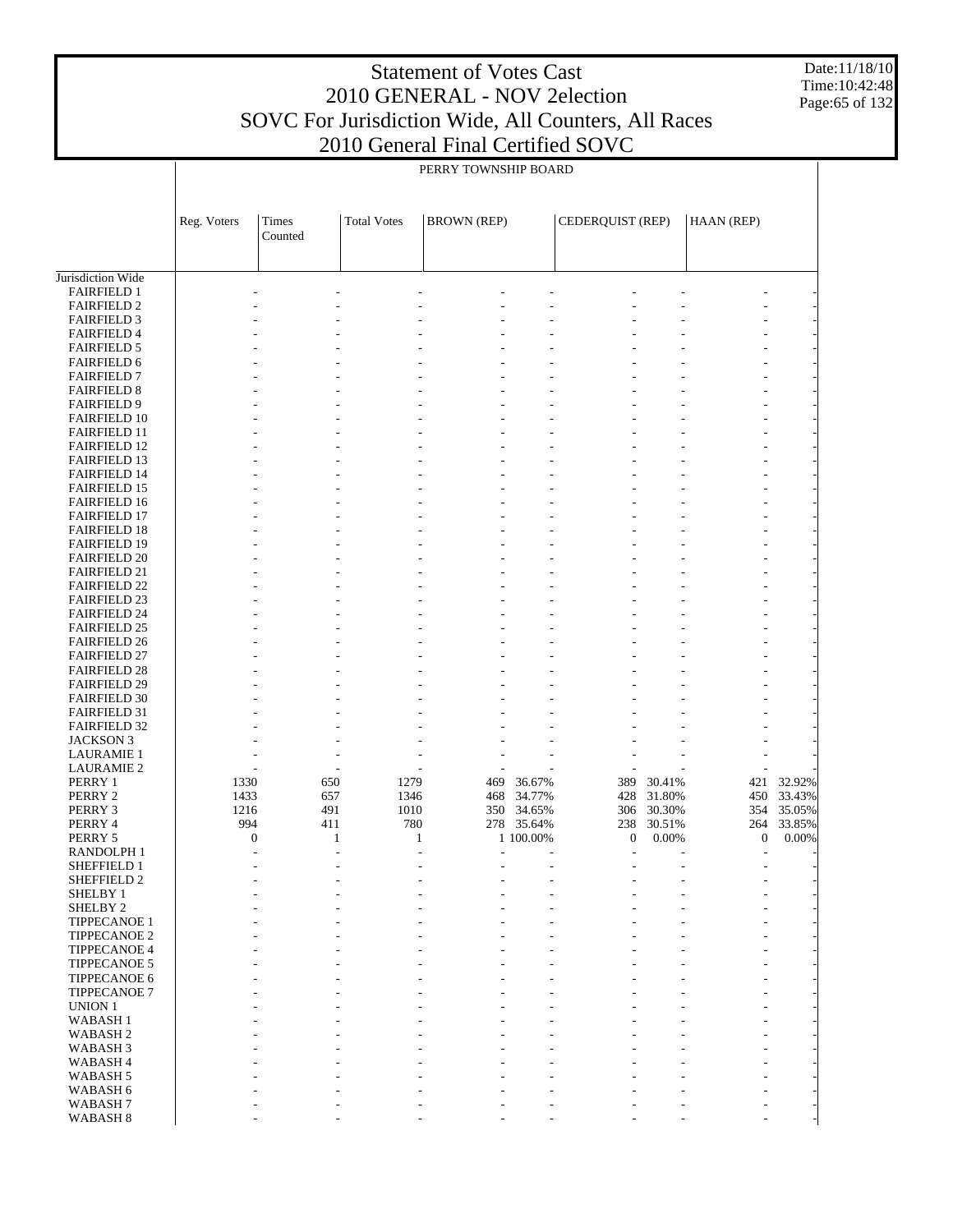Date:11/18/10 Time:10:42:48 Page:66 of 132

|                      |             |                          |                    | PERRY TOWNSHIP BOARD |                |                  |             |            |        |
|----------------------|-------------|--------------------------|--------------------|----------------------|----------------|------------------|-------------|------------|--------|
|                      |             |                          |                    |                      |                |                  |             |            |        |
|                      |             |                          |                    |                      |                |                  |             |            |        |
|                      | Reg. Voters | Times                    | <b>Total Votes</b> | <b>BROWN</b> (REP)   |                | CEDERQUIST (REP) |             | HAAN (REP) |        |
|                      |             | Counted                  |                    |                      |                |                  |             |            |        |
|                      |             |                          |                    |                      |                |                  |             |            |        |
| WABASH <sub>9</sub>  |             | $\overline{\phantom{a}}$ | $\overline{a}$     | ÷.<br>$\overline{a}$ | $\overline{a}$ | ÷.               | ÷.          | ÷          |        |
| WABASH <sub>10</sub> |             |                          |                    |                      |                |                  |             |            |        |
| WABASH <sub>11</sub> |             |                          |                    |                      |                |                  |             |            |        |
| WABASH <sub>12</sub> |             |                          |                    |                      |                |                  |             |            |        |
| WABASH <sub>13</sub> |             |                          |                    |                      |                |                  |             |            |        |
| WABASH 14            |             |                          |                    |                      |                |                  |             |            |        |
| WABASH <sub>15</sub> |             |                          |                    |                      |                |                  |             |            |        |
| WABASH 16            |             |                          |                    |                      |                |                  |             |            |        |
| WABASH <sub>17</sub> |             |                          |                    |                      |                |                  |             |            |        |
| WABASH <sub>18</sub> |             |                          |                    |                      |                |                  |             |            |        |
| WABASH <sub>19</sub> |             |                          |                    |                      |                |                  |             |            |        |
| WABASH <sub>20</sub> |             |                          |                    |                      |                |                  |             |            |        |
| WABASH 21            |             |                          |                    |                      |                |                  |             |            |        |
| WABASH <sub>22</sub> |             |                          |                    |                      |                |                  |             |            |        |
| WABASH 24            |             |                          |                    |                      |                |                  |             |            |        |
| <b>WASHINGTON 1</b>  |             |                          |                    |                      |                |                  |             |            |        |
| <b>WASHINGTON 2</b>  |             |                          |                    |                      |                |                  |             |            |        |
| <b>WAYNE1</b>        |             |                          |                    |                      |                |                  |             |            |        |
| WEA 1                |             |                          |                    |                      |                |                  |             |            |        |
| WEA <sub>2</sub>     |             |                          |                    |                      |                |                  |             |            |        |
| WEA 3                |             |                          |                    |                      |                |                  |             |            |        |
| WEA4                 |             |                          |                    |                      |                |                  |             |            |        |
| WEA <sub>5</sub>     |             |                          |                    |                      |                |                  |             |            |        |
| WEA 6                |             |                          |                    |                      |                |                  |             |            |        |
| WEA <sub>7</sub>     |             |                          |                    |                      |                |                  |             |            |        |
| WEA <sub>8</sub>     |             |                          |                    |                      |                |                  |             |            |        |
| WEA 9                |             |                          |                    |                      |                |                  |             |            |        |
| <b>WEA 10</b>        |             |                          |                    |                      |                |                  |             |            |        |
| <b>WEA 11</b>        |             |                          |                    |                      |                |                  |             |            |        |
| <b>WEA 13</b>        |             |                          |                    |                      |                |                  |             |            |        |
| <b>WEA 14</b>        |             |                          |                    |                      |                |                  |             |            |        |
| <b>WEA 15</b>        |             |                          |                    |                      |                |                  |             |            |        |
| <b>WEA 16</b>        |             |                          |                    |                      |                |                  |             |            |        |
| Total                | 4973        | 2210                     | 4416               |                      | 1566 35.46%    |                  | 1361 30.82% | 1489       | 33.72% |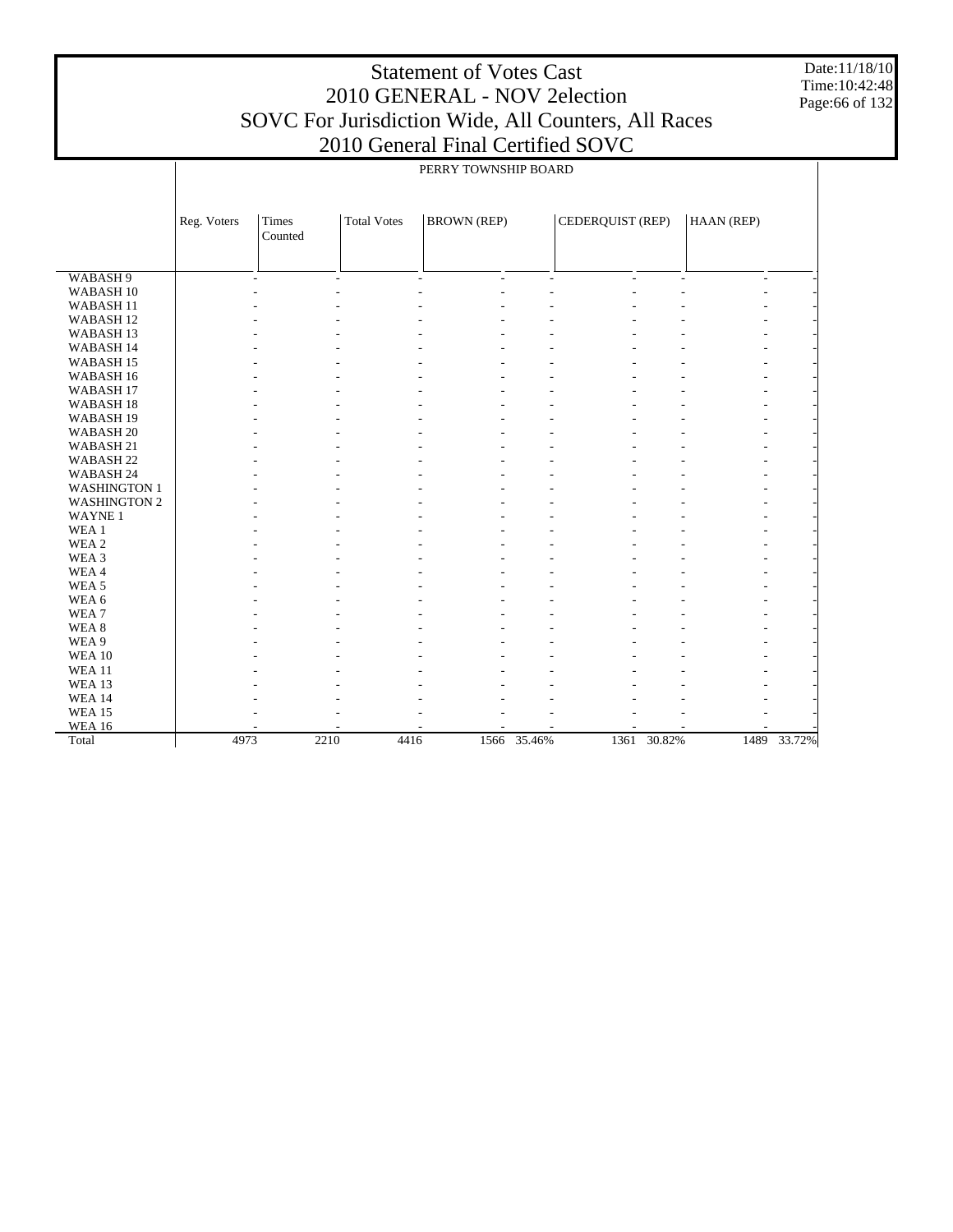Date:11/18/10 Time:10:42:48 Page:67 of 132

|                                            | RANDOLPH TOWNSHIP TRUSTEE |                  |                    |                      |             |  |  |  |  |  |  |  |
|--------------------------------------------|---------------------------|------------------|--------------------|----------------------|-------------|--|--|--|--|--|--|--|
|                                            | Reg. Voters               | Times<br>Counted | <b>Total Votes</b> | <b>MAYNARD</b> (REP) |             |  |  |  |  |  |  |  |
|                                            |                           |                  |                    |                      |             |  |  |  |  |  |  |  |
| Jurisdiction Wide<br><b>FAIRFIELD 1</b>    |                           |                  |                    |                      |             |  |  |  |  |  |  |  |
| <b>FAIRFIELD 2</b>                         |                           |                  |                    |                      |             |  |  |  |  |  |  |  |
| <b>FAIRFIELD 3</b>                         |                           |                  |                    |                      |             |  |  |  |  |  |  |  |
| <b>FAIRFIELD 4</b>                         |                           |                  |                    |                      |             |  |  |  |  |  |  |  |
| <b>FAIRFIELD 5</b>                         |                           |                  |                    |                      |             |  |  |  |  |  |  |  |
| <b>FAIRFIELD 6</b>                         |                           |                  |                    |                      |             |  |  |  |  |  |  |  |
| <b>FAIRFIELD 7</b>                         |                           |                  |                    |                      |             |  |  |  |  |  |  |  |
| <b>FAIRFIELD 8</b><br><b>FAIRFIELD 9</b>   |                           |                  |                    |                      |             |  |  |  |  |  |  |  |
| <b>FAIRFIELD 10</b>                        |                           |                  |                    |                      |             |  |  |  |  |  |  |  |
| <b>FAIRFIELD 11</b>                        |                           |                  |                    |                      |             |  |  |  |  |  |  |  |
| <b>FAIRFIELD 12</b>                        |                           |                  |                    |                      |             |  |  |  |  |  |  |  |
| <b>FAIRFIELD 13</b>                        |                           |                  |                    |                      |             |  |  |  |  |  |  |  |
| <b>FAIRFIELD 14</b>                        |                           |                  |                    |                      |             |  |  |  |  |  |  |  |
| <b>FAIRFIELD 15</b>                        |                           |                  |                    |                      |             |  |  |  |  |  |  |  |
| <b>FAIRFIELD 16</b><br><b>FAIRFIELD 17</b> |                           |                  |                    |                      |             |  |  |  |  |  |  |  |
| <b>FAIRFIELD 18</b>                        |                           |                  |                    |                      |             |  |  |  |  |  |  |  |
| <b>FAIRFIELD 19</b>                        |                           |                  |                    |                      |             |  |  |  |  |  |  |  |
| <b>FAIRFIELD 20</b>                        |                           |                  |                    |                      |             |  |  |  |  |  |  |  |
| <b>FAIRFIELD 21</b>                        |                           |                  |                    |                      |             |  |  |  |  |  |  |  |
| <b>FAIRFIELD 22</b>                        |                           |                  |                    |                      |             |  |  |  |  |  |  |  |
| <b>FAIRFIELD 23</b><br><b>FAIRFIELD 24</b> |                           |                  |                    |                      |             |  |  |  |  |  |  |  |
| <b>FAIRFIELD 25</b>                        |                           |                  |                    |                      |             |  |  |  |  |  |  |  |
| <b>FAIRFIELD 26</b>                        |                           |                  |                    |                      |             |  |  |  |  |  |  |  |
| <b>FAIRFIELD 27</b>                        |                           |                  |                    |                      |             |  |  |  |  |  |  |  |
| <b>FAIRFIELD 28</b>                        |                           |                  |                    |                      |             |  |  |  |  |  |  |  |
| <b>FAIRFIELD 29</b>                        |                           |                  |                    |                      |             |  |  |  |  |  |  |  |
| <b>FAIRFIELD 30</b><br><b>FAIRFIELD 31</b> |                           |                  |                    |                      |             |  |  |  |  |  |  |  |
| <b>FAIRFIELD 32</b>                        |                           |                  |                    |                      |             |  |  |  |  |  |  |  |
| JACKSON 3                                  |                           |                  |                    |                      |             |  |  |  |  |  |  |  |
| <b>LAURAMIE 1</b>                          |                           |                  |                    |                      |             |  |  |  |  |  |  |  |
| <b>LAURAMIE 2</b>                          |                           |                  |                    |                      |             |  |  |  |  |  |  |  |
| PERRY 1                                    |                           |                  |                    |                      |             |  |  |  |  |  |  |  |
| PERRY 2<br>PERRY 3                         |                           |                  |                    |                      |             |  |  |  |  |  |  |  |
| PERRY 4                                    |                           |                  |                    |                      |             |  |  |  |  |  |  |  |
| PERRY 5                                    |                           |                  |                    |                      |             |  |  |  |  |  |  |  |
| RANDOLPH 1                                 | 607                       |                  | 263                | 215                  | 215 100.00% |  |  |  |  |  |  |  |
| SHEFFIELD 1                                |                           |                  |                    |                      |             |  |  |  |  |  |  |  |
| <b>SHEFFIELD 2</b><br><b>SHELBY 1</b>      |                           |                  |                    |                      |             |  |  |  |  |  |  |  |
| SHELBY <sub>2</sub>                        |                           |                  |                    |                      |             |  |  |  |  |  |  |  |
| <b>TIPPECANOE 1</b>                        |                           |                  |                    |                      |             |  |  |  |  |  |  |  |
| <b>TIPPECANOE 2</b>                        |                           |                  |                    |                      |             |  |  |  |  |  |  |  |
| <b>TIPPECANOE 4</b>                        |                           |                  |                    |                      |             |  |  |  |  |  |  |  |
| <b>TIPPECANOE 5</b>                        |                           |                  |                    |                      |             |  |  |  |  |  |  |  |
| <b>TIPPECANOE 6</b><br><b>TIPPECANOE 7</b> |                           |                  |                    |                      |             |  |  |  |  |  |  |  |
| <b>UNION 1</b>                             |                           |                  |                    |                      |             |  |  |  |  |  |  |  |
| WABASH 1                                   |                           |                  |                    |                      |             |  |  |  |  |  |  |  |
| WABASH <sub>2</sub>                        |                           |                  |                    |                      |             |  |  |  |  |  |  |  |
| WABASH <sub>3</sub>                        |                           |                  |                    |                      |             |  |  |  |  |  |  |  |
| WABASH 4                                   |                           |                  |                    |                      |             |  |  |  |  |  |  |  |
| WABASH 5<br>WABASH 6                       |                           |                  |                    |                      |             |  |  |  |  |  |  |  |
| WABASH 7                                   |                           |                  |                    |                      |             |  |  |  |  |  |  |  |
| WABASH 8                                   |                           |                  |                    |                      |             |  |  |  |  |  |  |  |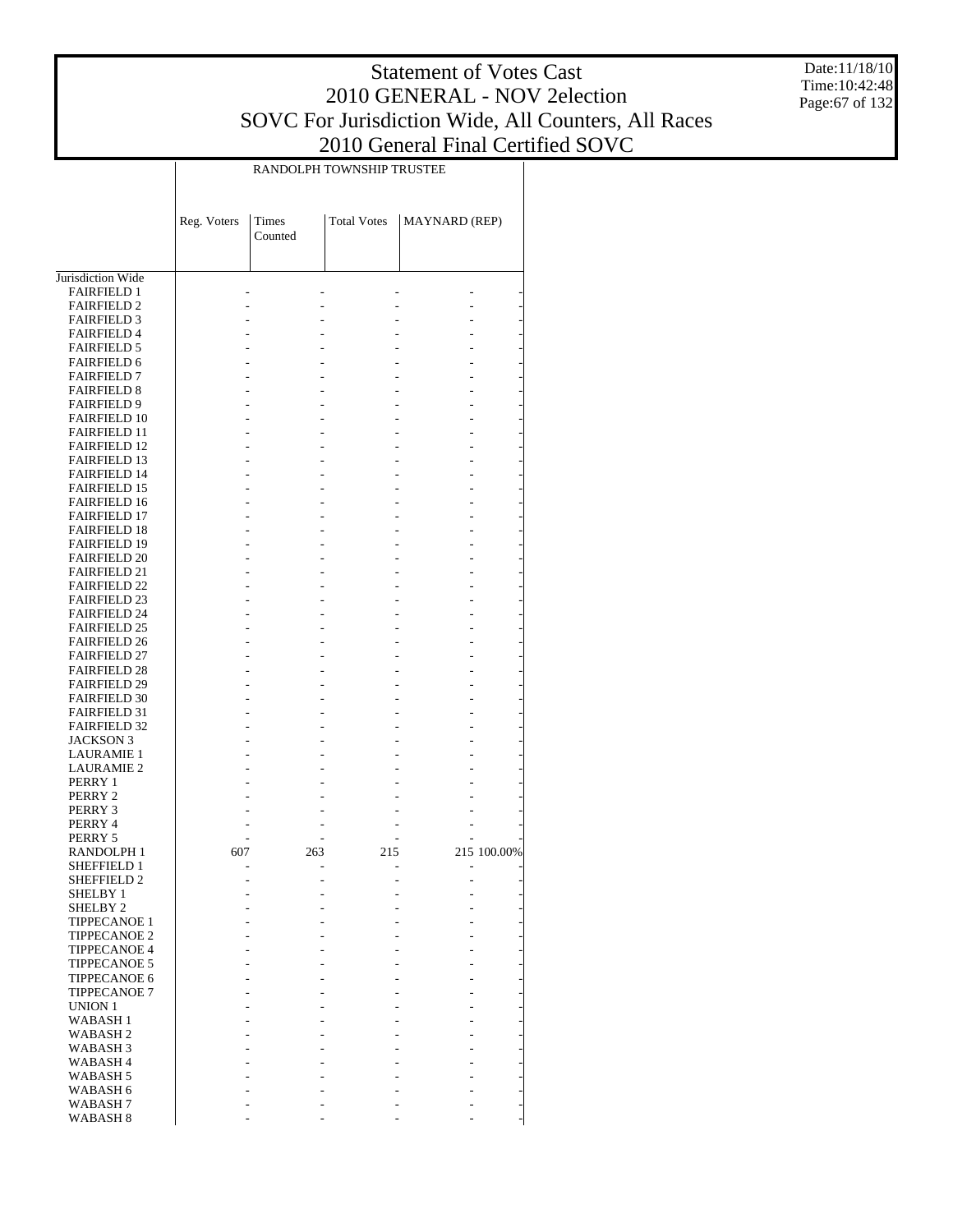Date:11/18/10 Time:10:42:48 Page:68 of 132

|                      | RANDOLPH TOWNSHIP TRUSTEE |                         |                    |                          |             |  |  |  |  |  |
|----------------------|---------------------------|-------------------------|--------------------|--------------------------|-------------|--|--|--|--|--|
|                      | Reg. Voters               | <b>Times</b><br>Counted | <b>Total Votes</b> | <b>MAYNARD</b> (REP)     |             |  |  |  |  |  |
| WABASH 9             |                           |                         |                    | $\overline{\phantom{a}}$ |             |  |  |  |  |  |
| WABASH <sub>10</sub> |                           |                         |                    |                          |             |  |  |  |  |  |
| <b>WABASH11</b>      |                           |                         |                    |                          |             |  |  |  |  |  |
| WABASH <sub>12</sub> |                           |                         |                    |                          |             |  |  |  |  |  |
| WABASH <sub>13</sub> |                           |                         |                    |                          |             |  |  |  |  |  |
| <b>WABASH14</b>      |                           |                         |                    |                          |             |  |  |  |  |  |
| WABASH <sub>15</sub> |                           |                         |                    |                          |             |  |  |  |  |  |
| WABASH <sub>16</sub> |                           |                         |                    |                          |             |  |  |  |  |  |
| WABASH <sub>17</sub> |                           |                         |                    |                          |             |  |  |  |  |  |
| WABASH <sub>18</sub> |                           |                         |                    |                          |             |  |  |  |  |  |
| WABASH <sub>19</sub> |                           |                         |                    |                          |             |  |  |  |  |  |
| WABASH <sub>20</sub> |                           |                         |                    |                          |             |  |  |  |  |  |
| WABASH 21            |                           |                         |                    |                          |             |  |  |  |  |  |
| WABASH <sub>22</sub> |                           |                         |                    |                          |             |  |  |  |  |  |
| WABASH 24            |                           |                         |                    |                          |             |  |  |  |  |  |
| <b>WASHINGTON 1</b>  |                           |                         |                    |                          |             |  |  |  |  |  |
| <b>WASHINGTON 2</b>  |                           |                         |                    |                          |             |  |  |  |  |  |
| <b>WAYNE1</b>        |                           |                         |                    |                          |             |  |  |  |  |  |
| WEA 1                |                           |                         |                    |                          |             |  |  |  |  |  |
| WEA 2                |                           |                         |                    |                          |             |  |  |  |  |  |
| WEA 3                |                           |                         |                    |                          |             |  |  |  |  |  |
| WEA4                 |                           |                         |                    |                          |             |  |  |  |  |  |
| WEA <sub>5</sub>     |                           |                         |                    |                          |             |  |  |  |  |  |
| WEA 6                |                           |                         |                    |                          |             |  |  |  |  |  |
| WEA7                 |                           |                         |                    |                          |             |  |  |  |  |  |
| WEA 8                |                           |                         |                    |                          |             |  |  |  |  |  |
| WEA 9                |                           |                         |                    |                          |             |  |  |  |  |  |
| <b>WEA 10</b>        |                           |                         |                    |                          |             |  |  |  |  |  |
| <b>WEA 11</b>        |                           |                         |                    |                          |             |  |  |  |  |  |
| <b>WEA 13</b>        |                           |                         |                    |                          |             |  |  |  |  |  |
| <b>WEA 14</b>        |                           |                         |                    |                          |             |  |  |  |  |  |
| <b>WEA 15</b>        |                           |                         |                    |                          |             |  |  |  |  |  |
| <b>WEA 16</b>        |                           |                         |                    |                          |             |  |  |  |  |  |
| Total                | 607                       | 263                     | 215                |                          | 215 100.00% |  |  |  |  |  |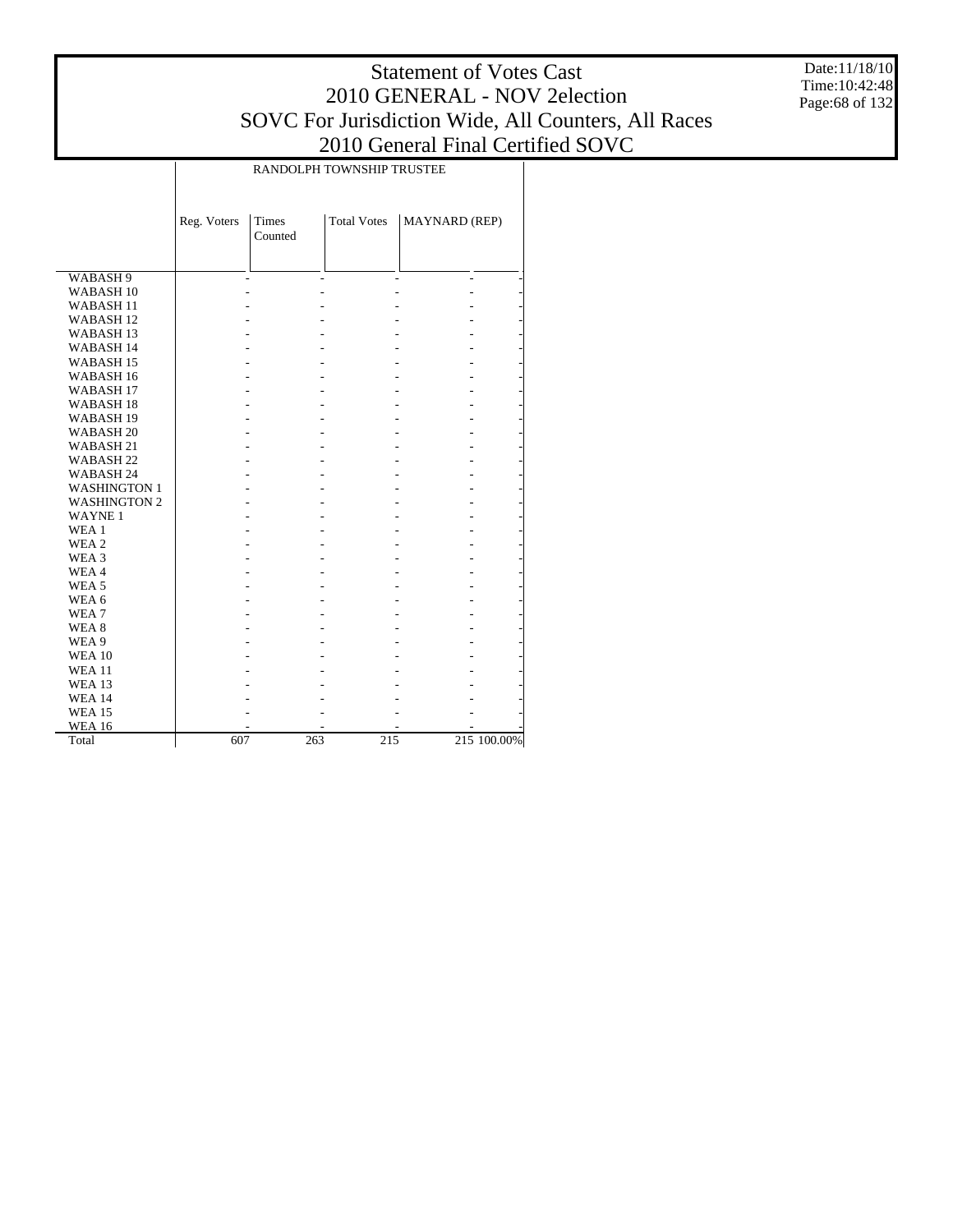Date:11/18/10 Time:10:42:48 Page:69 of 132

|                                            |             |         |                    | RANDOLPH TOWNSHIP BOARD |        |                |        |                |            |
|--------------------------------------------|-------------|---------|--------------------|-------------------------|--------|----------------|--------|----------------|------------|
|                                            | Reg. Voters | Times   | <b>Total Votes</b> | KITTERMAN (REP)         |        | KORTY (REP)    |        | MCMASTER (REP) |            |
|                                            |             | Counted |                    |                         |        |                |        |                |            |
| Jurisdiction Wide                          |             |         |                    |                         |        |                |        |                |            |
| <b>FAIRFIELD 1</b>                         |             |         |                    |                         |        |                |        |                |            |
| <b>FAIRFIELD 2</b>                         |             |         |                    |                         |        |                |        |                |            |
| <b>FAIRFIELD 3</b>                         |             |         |                    |                         |        |                |        |                |            |
| <b>FAIRFIELD 4</b>                         |             |         |                    |                         |        |                |        |                |            |
| <b>FAIRFIELD 5</b>                         |             |         |                    |                         |        |                |        |                |            |
| <b>FAIRFIELD 6</b>                         |             |         |                    |                         |        |                |        |                |            |
| <b>FAIRFIELD 7</b>                         |             |         |                    |                         |        |                |        |                |            |
| <b>FAIRFIELD 8</b><br><b>FAIRFIELD 9</b>   |             |         |                    |                         |        |                |        |                |            |
| <b>FAIRFIELD 10</b>                        |             |         |                    |                         |        |                |        |                |            |
| <b>FAIRFIELD 11</b>                        |             |         |                    |                         |        |                |        |                |            |
| <b>FAIRFIELD 12</b>                        |             |         |                    |                         |        |                |        |                |            |
| <b>FAIRFIELD 13</b>                        |             |         |                    |                         |        |                |        |                |            |
| <b>FAIRFIELD 14</b>                        |             |         |                    |                         |        |                |        |                |            |
| <b>FAIRFIELD 15</b>                        |             |         |                    |                         |        |                |        |                |            |
| <b>FAIRFIELD 16</b>                        |             |         |                    |                         |        |                |        |                |            |
| <b>FAIRFIELD 17</b>                        |             |         |                    |                         |        |                |        |                |            |
| <b>FAIRFIELD 18</b>                        |             |         |                    |                         |        |                |        |                |            |
| <b>FAIRFIELD 19</b><br><b>FAIRFIELD 20</b> |             |         |                    |                         |        |                |        |                |            |
| <b>FAIRFIELD 21</b>                        |             |         |                    |                         |        |                |        |                |            |
| <b>FAIRFIELD 22</b>                        |             |         |                    |                         |        |                |        |                |            |
| <b>FAIRFIELD 23</b>                        |             |         |                    |                         |        |                |        |                |            |
| <b>FAIRFIELD 24</b>                        |             |         |                    |                         |        |                |        |                |            |
| <b>FAIRFIELD 25</b>                        |             |         |                    |                         |        |                |        |                |            |
| <b>FAIRFIELD 26</b>                        |             |         |                    |                         |        |                |        |                |            |
| <b>FAIRFIELD 27</b>                        |             |         |                    |                         |        |                |        |                |            |
| <b>FAIRFIELD 28</b>                        |             |         |                    |                         |        |                |        |                |            |
| <b>FAIRFIELD 29</b>                        |             |         |                    |                         |        |                |        |                |            |
| <b>FAIRFIELD 30</b>                        |             |         |                    |                         |        |                |        |                |            |
| <b>FAIRFIELD 31</b>                        |             |         |                    |                         |        |                |        |                |            |
| <b>FAIRFIELD 32</b>                        |             |         |                    |                         |        |                |        |                |            |
| JACKSON 3                                  |             |         |                    |                         |        |                |        |                |            |
| <b>LAURAMIE 1</b><br><b>LAURAMIE 2</b>     |             |         |                    |                         |        |                |        |                |            |
| PERRY 1                                    |             |         |                    |                         |        |                |        |                |            |
| PERRY 2                                    |             |         |                    |                         |        |                |        |                |            |
| PERRY 3                                    |             |         |                    |                         |        |                |        |                |            |
| PERRY 4                                    |             |         |                    | L,                      |        | L,             |        |                |            |
| PERRY 5                                    |             |         |                    |                         |        |                |        |                |            |
| RANDOLPH 1                                 | 607         | 263     | 584                | 200                     | 34.25% | 187            | 32.02% |                | 197 33.73% |
| SHEFFIELD 1                                |             | Ĭ.      |                    | L,                      |        | L,             |        |                |            |
| SHEFFIELD 2                                |             | Ĭ.      |                    |                         |        |                |        |                |            |
| SHELBY 1                                   |             |         |                    |                         |        |                |        |                |            |
| SHELBY <sub>2</sub>                        |             | Ĭ.      |                    |                         |        | L,             |        |                |            |
| TIPPECANOE 1<br><b>TIPPECANOE 2</b>        |             |         |                    |                         |        |                |        |                |            |
| <b>TIPPECANOE 4</b>                        |             |         |                    |                         |        | L,             |        |                |            |
| <b>TIPPECANOE 5</b>                        |             | L,      |                    |                         |        | L,             |        |                |            |
| TIPPECANOE 6                               |             |         |                    |                         |        |                |        |                |            |
| <b>TIPPECANOE 7</b>                        |             |         |                    |                         |        | L,             |        |                |            |
| <b>UNION 1</b>                             |             |         |                    |                         |        |                |        |                |            |
| <b>WABASH1</b>                             |             | ÷,      |                    |                         |        | L,             |        |                |            |
| WABASH <sub>2</sub>                        |             |         |                    |                         |        |                |        |                |            |
| WABASH <sub>3</sub>                        |             |         |                    |                         |        | L,             |        |                |            |
| WABASH 4                                   |             |         |                    |                         |        |                |        |                |            |
| WABASH <sub>5</sub>                        |             | Ĭ.      |                    |                         |        | $\overline{a}$ |        |                |            |
| WABASH 6                                   |             |         |                    |                         |        |                |        |                |            |
| WABASH 7                                   |             |         |                    |                         |        |                |        |                |            |

- - - - - - - - -

WABASH 8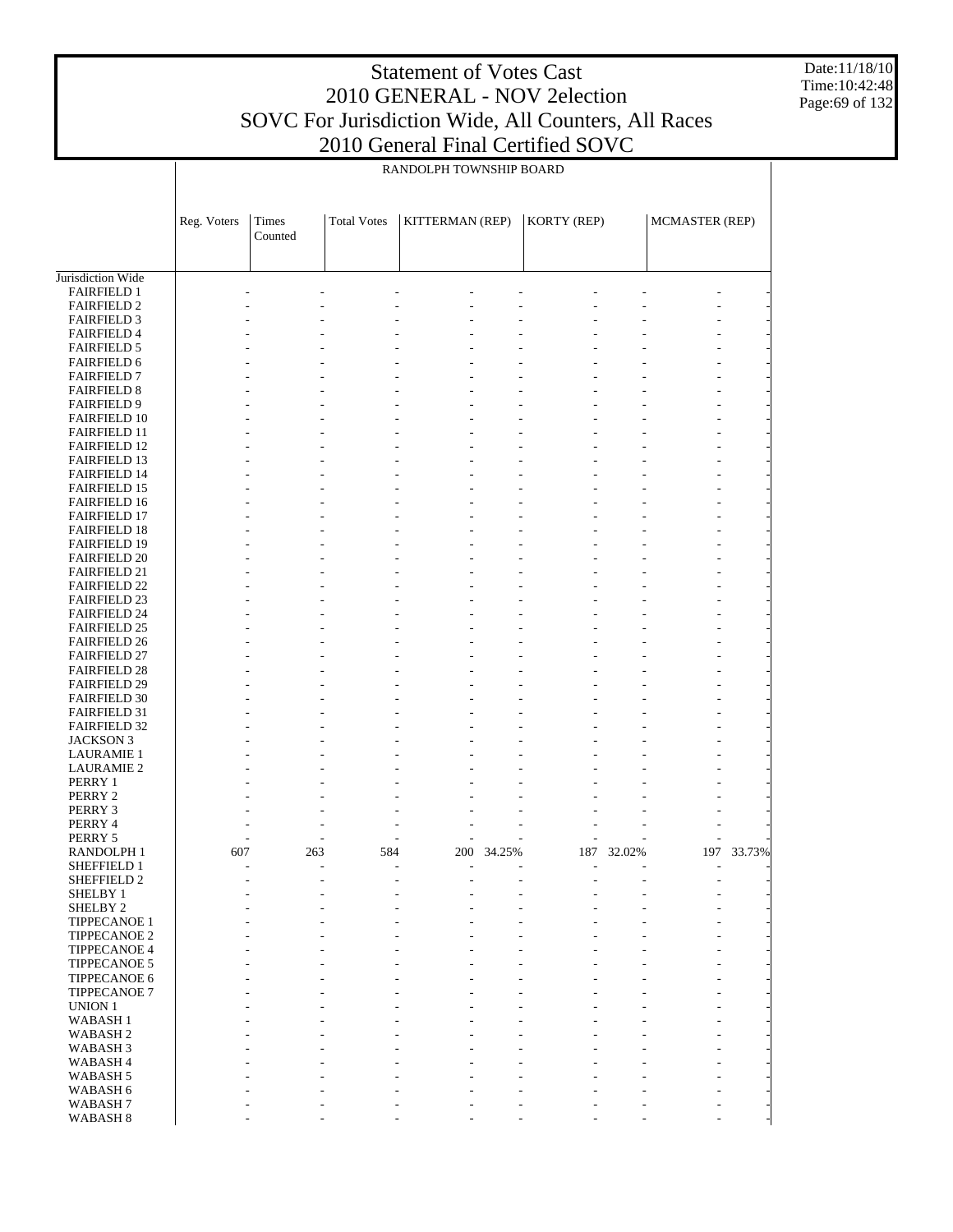Date:11/18/10 Time:10:42:49 Page:70 of 132

|                      | RANDOLPH TOWNSHIP BOARD |                  |                                |                 |        |                |                |                          |            |  |
|----------------------|-------------------------|------------------|--------------------------------|-----------------|--------|----------------|----------------|--------------------------|------------|--|
|                      |                         |                  |                                |                 |        |                |                |                          |            |  |
|                      | Reg. Voters             | Times<br>Counted | <b>Total Votes</b>             | KITTERMAN (REP) |        | KORTY (REP)    |                | MCMASTER (REP)           |            |  |
|                      |                         |                  |                                |                 |        |                |                |                          |            |  |
| WABASH <sub>9</sub>  |                         | $\overline{a}$   | $\overline{\phantom{a}}$<br>L, | $\overline{a}$  | $\sim$ | $\overline{a}$ | $\overline{a}$ | $\overline{\phantom{a}}$ |            |  |
| WABASH <sub>10</sub> |                         |                  |                                |                 |        |                |                |                          |            |  |
| WABASH <sub>11</sub> |                         |                  |                                |                 |        |                |                |                          |            |  |
| WABASH <sub>12</sub> |                         |                  |                                |                 |        |                |                |                          |            |  |
| WABASH <sub>13</sub> |                         |                  |                                |                 |        |                |                |                          |            |  |
| WABASH 14            |                         |                  |                                |                 |        |                |                |                          |            |  |
| WABASH <sub>15</sub> |                         |                  |                                |                 |        |                |                |                          |            |  |
| WABASH 16            |                         |                  |                                |                 |        |                |                |                          |            |  |
| WABASH <sub>17</sub> |                         |                  |                                |                 |        |                |                |                          |            |  |
| WABASH <sub>18</sub> |                         |                  |                                |                 |        |                |                |                          |            |  |
| WABASH <sub>19</sub> |                         |                  |                                |                 |        |                |                |                          |            |  |
| WABASH <sub>20</sub> |                         |                  |                                |                 |        |                |                |                          |            |  |
| WABASH <sub>21</sub> |                         |                  |                                |                 |        |                |                |                          |            |  |
| WABASH <sub>22</sub> |                         |                  |                                |                 |        |                |                |                          |            |  |
| WABASH 24            |                         |                  |                                |                 |        |                |                |                          |            |  |
| <b>WASHINGTON 1</b>  |                         |                  |                                |                 |        |                |                |                          |            |  |
| <b>WASHINGTON 2</b>  |                         |                  |                                |                 |        |                |                |                          |            |  |
| <b>WAYNE1</b>        |                         |                  |                                |                 |        |                |                |                          |            |  |
| WEA <sub>1</sub>     |                         |                  |                                |                 |        |                |                |                          |            |  |
| WEA 2                |                         |                  |                                |                 |        |                |                |                          |            |  |
| WEA 3                |                         |                  |                                |                 |        |                |                |                          |            |  |
| WEA4                 |                         |                  |                                |                 |        |                |                |                          |            |  |
| WEA <sub>5</sub>     |                         |                  |                                |                 |        |                |                |                          |            |  |
| WEA 6                |                         |                  |                                |                 |        |                |                |                          |            |  |
| WEA7                 |                         |                  |                                |                 |        |                |                |                          |            |  |
| WEA <sub>8</sub>     |                         |                  |                                |                 |        |                |                |                          |            |  |
| WEA 9                |                         |                  |                                |                 |        |                |                |                          |            |  |
| <b>WEA 10</b>        |                         |                  |                                |                 |        |                |                |                          |            |  |
| <b>WEA 11</b>        |                         |                  |                                |                 |        |                |                |                          |            |  |
| <b>WEA 13</b>        |                         |                  |                                |                 |        |                |                |                          |            |  |
| <b>WEA 14</b>        |                         |                  |                                |                 |        |                |                |                          |            |  |
| <b>WEA 15</b>        |                         |                  |                                |                 |        |                |                |                          |            |  |
| <b>WEA 16</b>        |                         |                  |                                |                 |        |                |                |                          |            |  |
| Total                | 607                     | 263              | 584                            | 200             | 34.25% | 187            | 32.02%         |                          | 197 33.73% |  |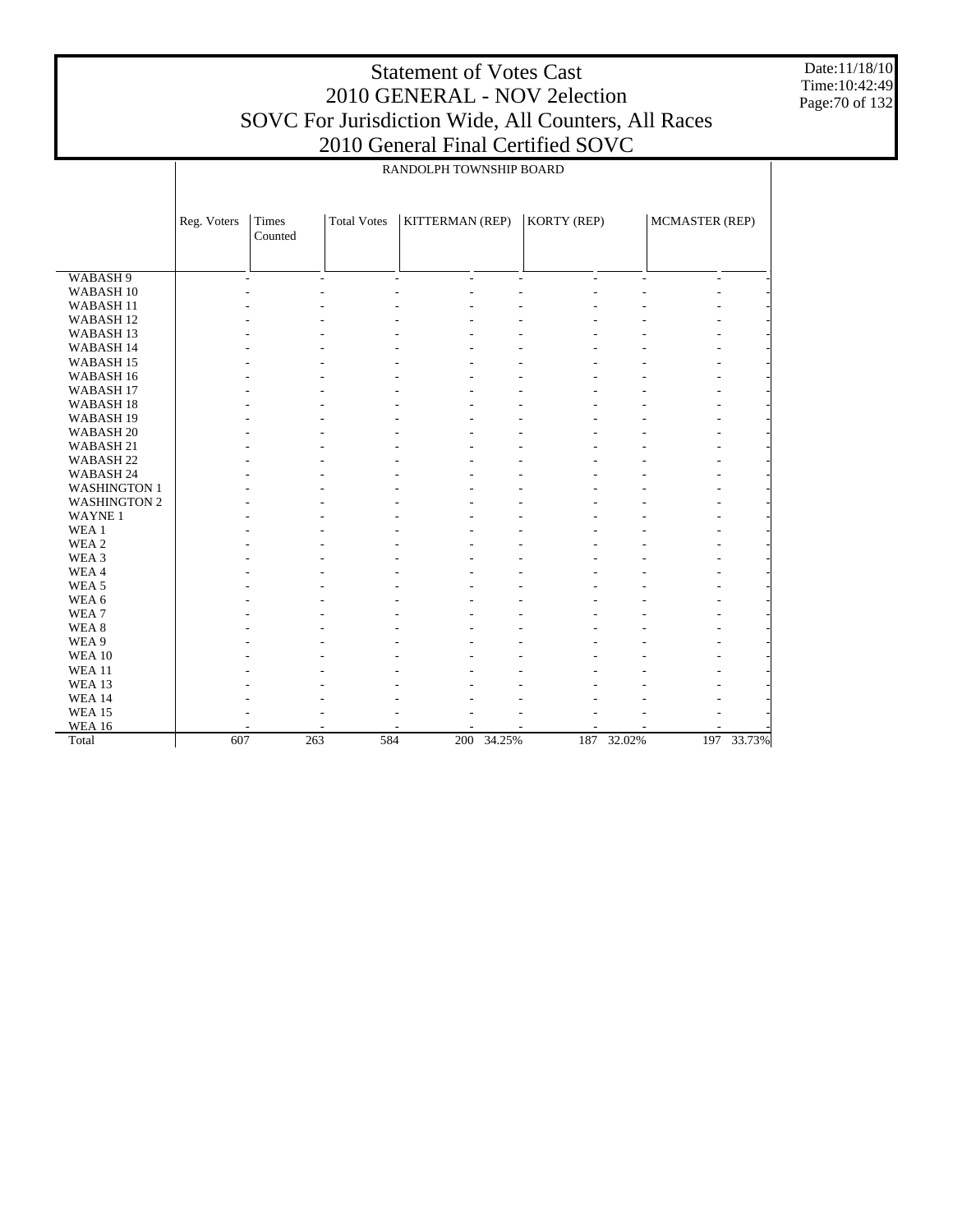Date:11/18/10 Time:10:42:49 Page:71 of 132

|                                            | SHEFFIELD TOWNSHIP TRUSTEE |                  |                    |            |             |  |  |  |  |  |
|--------------------------------------------|----------------------------|------------------|--------------------|------------|-------------|--|--|--|--|--|
|                                            | Reg. Voters                | Times<br>Counted | <b>Total Votes</b> | CRUM (REP) |             |  |  |  |  |  |
| Jurisdiction Wide                          |                            |                  |                    |            |             |  |  |  |  |  |
| <b>FAIRFIELD 1</b>                         |                            |                  |                    |            |             |  |  |  |  |  |
| <b>FAIRFIELD 2</b>                         |                            |                  |                    |            |             |  |  |  |  |  |
| <b>FAIRFIELD 3</b>                         |                            |                  |                    |            |             |  |  |  |  |  |
| <b>FAIRFIELD 4</b>                         |                            |                  |                    |            |             |  |  |  |  |  |
| <b>FAIRFIELD 5</b>                         |                            |                  |                    |            |             |  |  |  |  |  |
| <b>FAIRFIELD 6</b><br><b>FAIRFIELD 7</b>   |                            |                  |                    |            |             |  |  |  |  |  |
| <b>FAIRFIELD 8</b>                         |                            |                  |                    |            |             |  |  |  |  |  |
| <b>FAIRFIELD 9</b>                         |                            |                  |                    |            |             |  |  |  |  |  |
| <b>FAIRFIELD 10</b>                        |                            |                  |                    |            |             |  |  |  |  |  |
| <b>FAIRFIELD 11</b>                        |                            |                  |                    |            |             |  |  |  |  |  |
| <b>FAIRFIELD 12</b>                        |                            |                  |                    |            |             |  |  |  |  |  |
| <b>FAIRFIELD 13</b>                        |                            |                  |                    |            |             |  |  |  |  |  |
| <b>FAIRFIELD 14</b>                        |                            |                  |                    |            |             |  |  |  |  |  |
| <b>FAIRFIELD 15</b><br><b>FAIRFIELD 16</b> |                            |                  |                    |            |             |  |  |  |  |  |
| <b>FAIRFIELD 17</b>                        |                            |                  |                    |            |             |  |  |  |  |  |
| <b>FAIRFIELD 18</b>                        |                            |                  |                    |            |             |  |  |  |  |  |
| <b>FAIRFIELD 19</b>                        |                            |                  |                    |            |             |  |  |  |  |  |
| <b>FAIRFIELD 20</b>                        |                            |                  |                    |            |             |  |  |  |  |  |
| <b>FAIRFIELD 21</b>                        |                            |                  |                    |            |             |  |  |  |  |  |
| <b>FAIRFIELD 22</b><br><b>FAIRFIELD 23</b> |                            |                  |                    |            |             |  |  |  |  |  |
| <b>FAIRFIELD 24</b>                        |                            |                  |                    |            |             |  |  |  |  |  |
| <b>FAIRFIELD 25</b>                        |                            |                  |                    |            |             |  |  |  |  |  |
| <b>FAIRFIELD 26</b>                        |                            |                  |                    |            |             |  |  |  |  |  |
| <b>FAIRFIELD 27</b>                        |                            |                  |                    |            |             |  |  |  |  |  |
| <b>FAIRFIELD 28</b>                        |                            |                  |                    |            |             |  |  |  |  |  |
| <b>FAIRFIELD 29</b>                        |                            |                  |                    |            |             |  |  |  |  |  |
| <b>FAIRFIELD 30</b><br><b>FAIRFIELD 31</b> |                            |                  |                    |            |             |  |  |  |  |  |
| <b>FAIRFIELD 32</b>                        |                            |                  |                    |            |             |  |  |  |  |  |
| <b>JACKSON 3</b>                           |                            |                  |                    |            |             |  |  |  |  |  |
| <b>LAURAMIE 1</b>                          |                            |                  |                    |            |             |  |  |  |  |  |
| <b>LAURAMIE 2</b>                          |                            |                  |                    |            |             |  |  |  |  |  |
| PERRY 1                                    |                            |                  |                    |            |             |  |  |  |  |  |
| PERRY 2<br>PERRY 3                         |                            |                  |                    |            |             |  |  |  |  |  |
| PERRY 4                                    |                            |                  |                    |            |             |  |  |  |  |  |
| PERRY 5                                    |                            |                  |                    |            |             |  |  |  |  |  |
| RANDOLPH 1                                 |                            |                  |                    |            |             |  |  |  |  |  |
| SHEFFIELD 1                                | 823                        | 300              | 236                |            | 236 100.00% |  |  |  |  |  |
| SHEFFIELD 2<br>SHELBY 1                    | 1599                       | 731              | 625                |            | 625 100.00% |  |  |  |  |  |
| SHELBY <sub>2</sub>                        |                            |                  |                    |            |             |  |  |  |  |  |
| <b>TIPPECANOE 1</b>                        |                            |                  |                    |            |             |  |  |  |  |  |
| <b>TIPPECANOE 2</b>                        |                            |                  |                    |            |             |  |  |  |  |  |
| <b>TIPPECANOE 4</b>                        |                            |                  |                    |            |             |  |  |  |  |  |
| <b>TIPPECANOE 5</b>                        |                            |                  |                    |            |             |  |  |  |  |  |
| <b>TIPPECANOE 6</b><br><b>TIPPECANOE 7</b> |                            |                  |                    |            |             |  |  |  |  |  |
| <b>UNION 1</b>                             |                            |                  |                    |            |             |  |  |  |  |  |
| WABASH <sub>1</sub>                        |                            |                  |                    |            |             |  |  |  |  |  |
| WABASH <sub>2</sub>                        |                            |                  |                    |            |             |  |  |  |  |  |
| WABASH <sub>3</sub>                        |                            |                  |                    |            |             |  |  |  |  |  |
| <b>WABASH4</b>                             |                            |                  |                    |            |             |  |  |  |  |  |
| WABASH 5<br>WABASH 6                       |                            |                  |                    |            |             |  |  |  |  |  |
| WABASH <sub>7</sub>                        |                            |                  |                    |            |             |  |  |  |  |  |
| WABASH <sub>8</sub>                        |                            |                  |                    |            |             |  |  |  |  |  |
|                                            |                            |                  |                    |            |             |  |  |  |  |  |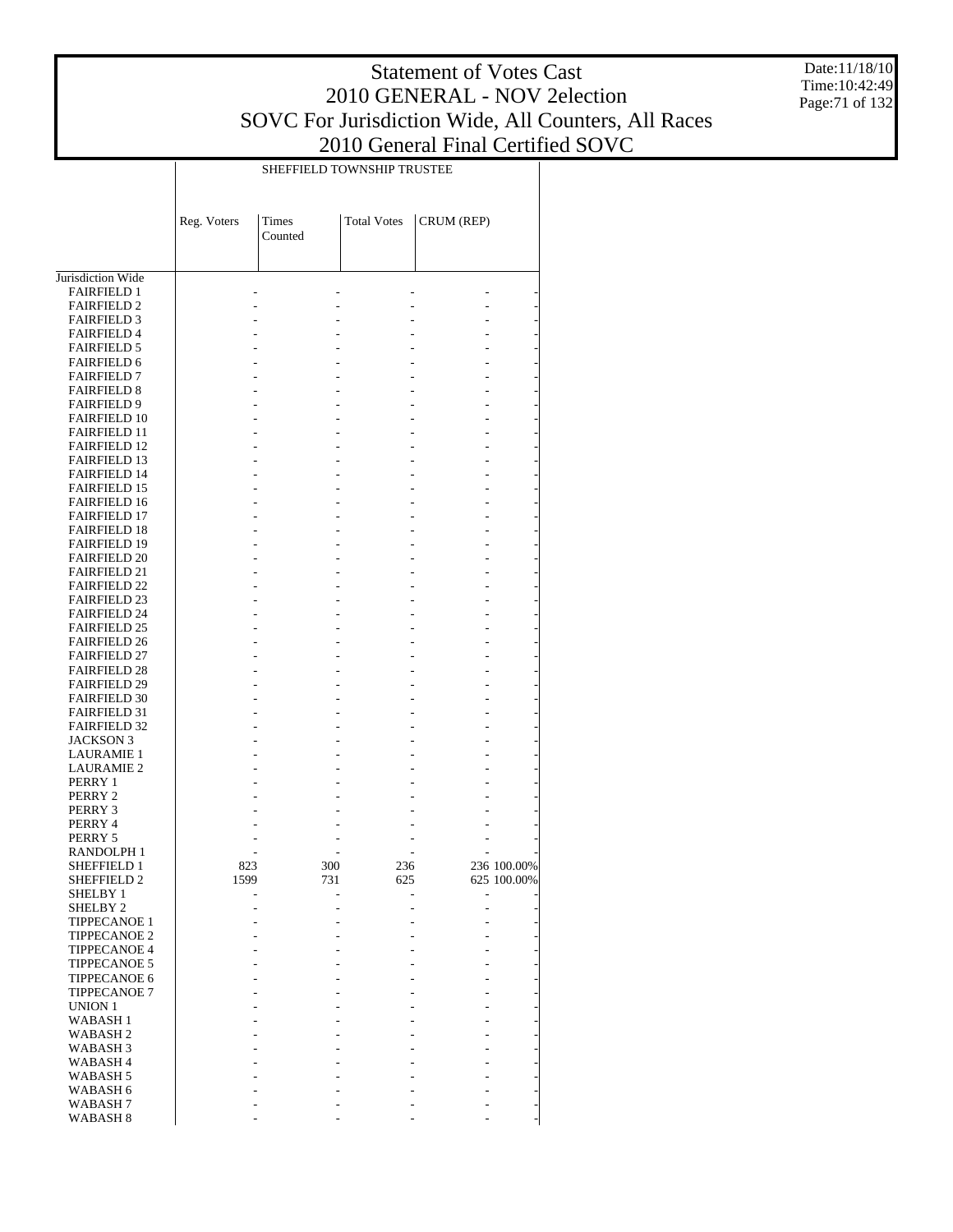Date:11/18/10 Time:10:42:49 Page:72 of 132

|                      | <b>SHEFFIELD TOWNSHIP TRUSTEE</b> |                         |                    |            |             |
|----------------------|-----------------------------------|-------------------------|--------------------|------------|-------------|
|                      | Reg. Voters                       | <b>Times</b><br>Counted | <b>Total Votes</b> | CRUM (REP) |             |
| WABASH 9             |                                   |                         |                    | ä,         |             |
| WABASH <sub>10</sub> |                                   |                         |                    | ÷.         |             |
| WABASH <sub>11</sub> |                                   |                         |                    |            |             |
| WABASH <sub>12</sub> |                                   |                         |                    |            |             |
| WABASH <sub>13</sub> |                                   |                         |                    |            |             |
| WABASH 14            |                                   |                         |                    |            |             |
| WABASH <sub>15</sub> |                                   |                         |                    |            |             |
| WABASH 16            |                                   |                         |                    |            |             |
| WABASH <sub>17</sub> |                                   |                         |                    | ٠          |             |
| WABASH <sub>18</sub> |                                   |                         |                    | ٠          |             |
| WABASH <sub>19</sub> |                                   |                         |                    |            |             |
| WABASH <sub>20</sub> |                                   |                         |                    |            |             |
| WABASH 21            |                                   |                         |                    |            |             |
| WABASH <sub>22</sub> |                                   |                         |                    |            |             |
| WABASH 24            |                                   |                         |                    |            |             |
| <b>WASHINGTON 1</b>  |                                   |                         |                    |            |             |
| <b>WASHINGTON 2</b>  |                                   |                         |                    |            |             |
| <b>WAYNE1</b>        |                                   |                         |                    |            |             |
| WEA 1                |                                   |                         |                    |            |             |
| WEA 2                |                                   |                         |                    |            |             |
| WEA 3                |                                   |                         |                    |            |             |
| WEA4                 |                                   |                         |                    |            |             |
| WEA <sub>5</sub>     |                                   |                         |                    | ٠          |             |
| WEA 6                |                                   |                         |                    |            |             |
| WEA7                 |                                   |                         |                    |            |             |
| WEA 8                |                                   |                         |                    |            |             |
| WEA 9                |                                   |                         |                    |            |             |
| <b>WEA 10</b>        |                                   |                         |                    |            |             |
| <b>WEA 11</b>        |                                   |                         |                    |            |             |
| <b>WEA 13</b>        |                                   |                         |                    |            |             |
| <b>WEA 14</b>        |                                   |                         |                    |            |             |
| <b>WEA 15</b>        |                                   |                         |                    |            |             |
| <b>WEA 16</b>        |                                   |                         |                    |            |             |
| Total                | 2422                              | 1031                    | 861                |            | 861 100.00% |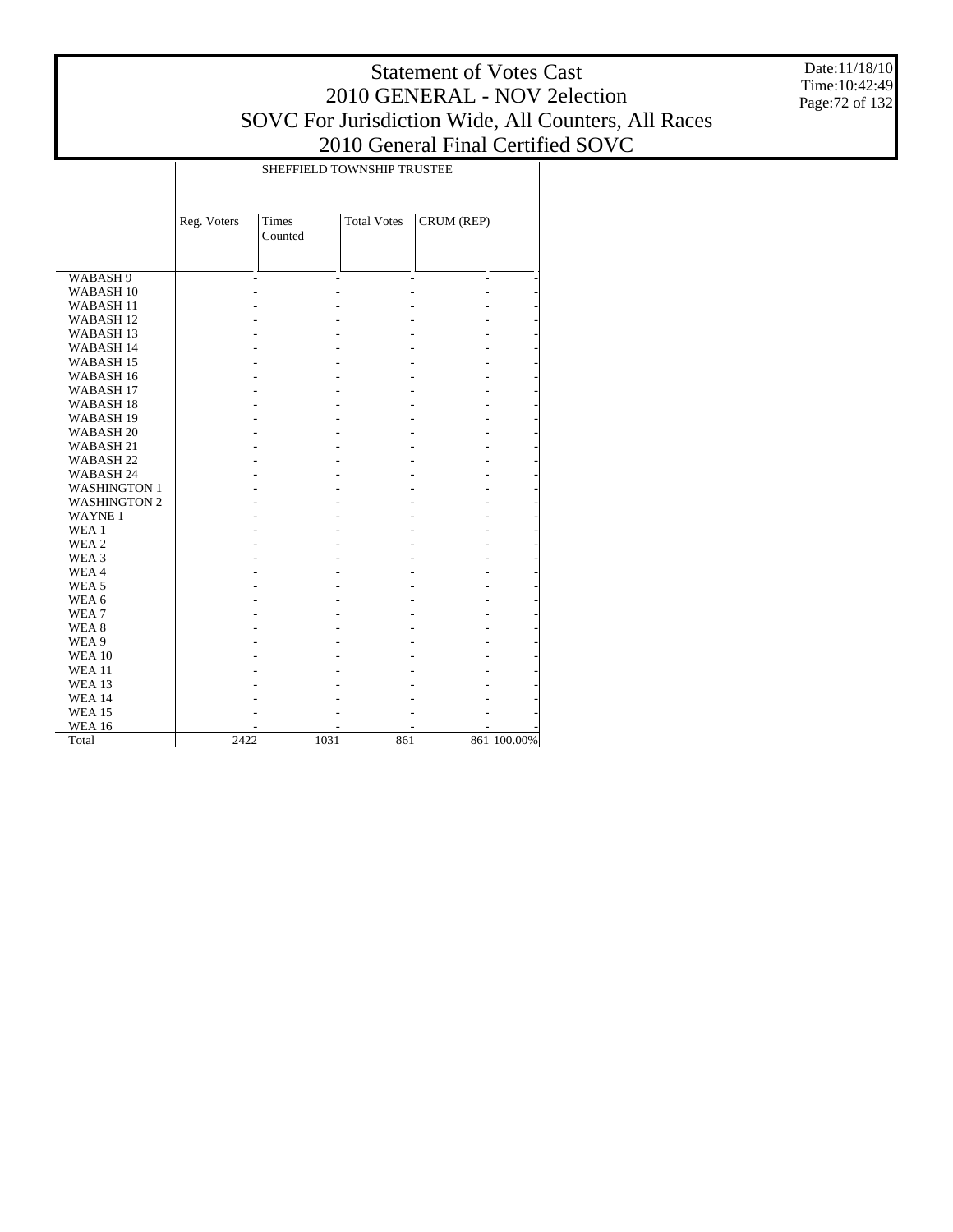Date:11/18/10 Time:10:42:49 Page:73 of 132

|                                            |             | SHEFFIELD TOWNSHIP BOARD |                    |             |            |                      |            |                     |            |  |  |
|--------------------------------------------|-------------|--------------------------|--------------------|-------------|------------|----------------------|------------|---------------------|------------|--|--|
|                                            |             |                          |                    |             |            |                      |            |                     |            |  |  |
|                                            | Reg. Voters | Times<br>Counted         | <b>Total Votes</b> | ARVIN (REP) |            | <b>COLEMAN (REP)</b> |            | <b>MARTIN (REP)</b> |            |  |  |
|                                            |             |                          |                    |             |            |                      |            |                     |            |  |  |
| Jurisdiction Wide                          |             |                          |                    |             |            |                      |            |                     |            |  |  |
| <b>FAIRFIELD 1</b>                         |             |                          |                    |             |            |                      |            |                     |            |  |  |
| <b>FAIRFIELD 2</b>                         |             |                          |                    |             |            |                      |            |                     |            |  |  |
| <b>FAIRFIELD 3</b>                         |             |                          |                    |             |            |                      |            |                     |            |  |  |
| <b>FAIRFIELD 4</b>                         |             |                          |                    |             |            |                      |            |                     |            |  |  |
| <b>FAIRFIELD 5</b>                         |             |                          |                    |             |            |                      |            |                     |            |  |  |
| <b>FAIRFIELD 6</b>                         |             |                          |                    |             |            |                      |            |                     |            |  |  |
| <b>FAIRFIELD 7</b>                         |             |                          |                    |             |            |                      |            |                     |            |  |  |
| <b>FAIRFIELD 8</b><br><b>FAIRFIELD 9</b>   |             |                          |                    |             |            |                      |            |                     |            |  |  |
| <b>FAIRFIELD 10</b>                        |             |                          |                    |             |            |                      |            |                     |            |  |  |
| <b>FAIRFIELD 11</b>                        |             |                          |                    |             |            |                      |            |                     |            |  |  |
| <b>FAIRFIELD 12</b>                        |             |                          |                    |             |            |                      |            |                     |            |  |  |
| <b>FAIRFIELD 13</b>                        |             |                          |                    |             |            |                      |            |                     |            |  |  |
| <b>FAIRFIELD 14</b>                        |             |                          |                    |             |            |                      |            |                     |            |  |  |
| <b>FAIRFIELD 15</b>                        |             |                          |                    |             |            |                      |            |                     |            |  |  |
| <b>FAIRFIELD 16</b>                        |             |                          |                    |             |            |                      |            |                     |            |  |  |
| <b>FAIRFIELD 17</b>                        |             |                          |                    |             |            |                      |            |                     |            |  |  |
| <b>FAIRFIELD 18</b>                        |             |                          |                    |             |            |                      |            |                     |            |  |  |
| <b>FAIRFIELD 19</b>                        |             |                          |                    |             |            |                      |            |                     |            |  |  |
| <b>FAIRFIELD 20</b>                        |             |                          |                    |             |            |                      |            |                     |            |  |  |
| FAIRFIELD 21                               |             |                          |                    |             |            |                      |            |                     |            |  |  |
| <b>FAIRFIELD 22</b>                        |             |                          |                    |             |            |                      |            |                     |            |  |  |
| <b>FAIRFIELD 23</b>                        |             |                          |                    |             |            |                      |            |                     |            |  |  |
| <b>FAIRFIELD 24</b>                        |             |                          |                    |             |            |                      |            |                     |            |  |  |
| <b>FAIRFIELD 25</b>                        |             |                          |                    |             |            |                      |            |                     |            |  |  |
| <b>FAIRFIELD 26</b>                        |             |                          |                    |             |            |                      |            |                     |            |  |  |
| <b>FAIRFIELD 27</b>                        |             |                          |                    |             |            |                      |            |                     |            |  |  |
| <b>FAIRFIELD 28</b>                        |             |                          |                    |             |            |                      |            |                     |            |  |  |
| <b>FAIRFIELD 29</b><br><b>FAIRFIELD 30</b> |             |                          |                    |             |            |                      |            |                     |            |  |  |
| <b>FAIRFIELD 31</b>                        |             |                          |                    |             |            |                      |            |                     |            |  |  |
| <b>FAIRFIELD 32</b>                        |             |                          |                    |             |            |                      |            |                     |            |  |  |
| JACKSON 3                                  |             |                          |                    |             |            |                      |            |                     |            |  |  |
| <b>LAURAMIE 1</b>                          |             |                          |                    |             |            |                      |            |                     |            |  |  |
| <b>LAURAMIE 2</b>                          |             |                          |                    |             |            |                      |            |                     |            |  |  |
| PERRY 1                                    |             |                          |                    |             |            |                      |            |                     |            |  |  |
| PERRY 2                                    |             |                          |                    |             |            |                      |            |                     |            |  |  |
| PERRY 3                                    |             |                          |                    |             |            |                      |            |                     |            |  |  |
| PERRY 4                                    |             |                          |                    |             |            |                      |            |                     |            |  |  |
| PERRY 5                                    |             |                          |                    |             |            |                      |            |                     |            |  |  |
| <b>RANDOLPH1</b>                           |             |                          |                    |             |            |                      |            |                     |            |  |  |
| SHEFFIELD 1                                | 823         | 300                      | 592                |             | 195 32.94% |                      | 203 34.29% |                     | 194 32.77% |  |  |
| SHEFFIELD 2                                | 1599        | 731                      | 1559               |             | 545 34.96% |                      | 507 32.52% |                     | 507 32.52% |  |  |
| SHELBY 1                                   |             |                          |                    |             |            |                      |            |                     |            |  |  |
| SHELBY 2                                   |             |                          |                    | ۰           | ٠          |                      |            |                     |            |  |  |
| TIPPECANOE 1                               |             |                          |                    |             |            |                      |            |                     |            |  |  |
| TIPPECANOE 2                               |             |                          |                    |             |            |                      |            |                     |            |  |  |
| TIPPECANOE 4                               |             |                          |                    |             |            |                      |            |                     |            |  |  |
| TIPPECANOE 5<br>TIPPECANOE 6               |             |                          |                    |             |            |                      |            |                     |            |  |  |
| TIPPECANOE 7                               |             |                          |                    |             |            |                      |            |                     |            |  |  |
| UNION 1                                    |             |                          |                    |             |            |                      |            |                     |            |  |  |
| <b>WABASH1</b>                             |             |                          |                    |             |            |                      |            |                     |            |  |  |
| WABASH <sub>2</sub>                        |             |                          |                    |             |            |                      |            |                     |            |  |  |
| WABASH <sub>3</sub>                        |             |                          |                    |             |            |                      |            |                     |            |  |  |
| WABASH 4                                   |             |                          |                    |             |            |                      |            |                     |            |  |  |
| WABASH 5                                   |             |                          |                    |             |            |                      |            |                     |            |  |  |
| WABASH 6                                   |             |                          |                    |             |            |                      |            |                     |            |  |  |
| WABASH <sub>7</sub>                        |             |                          |                    |             |            |                      |            |                     |            |  |  |
| WABASH <sub>8</sub>                        |             |                          |                    |             |            |                      |            |                     |            |  |  |

- - - - - - - - -

WABASH 8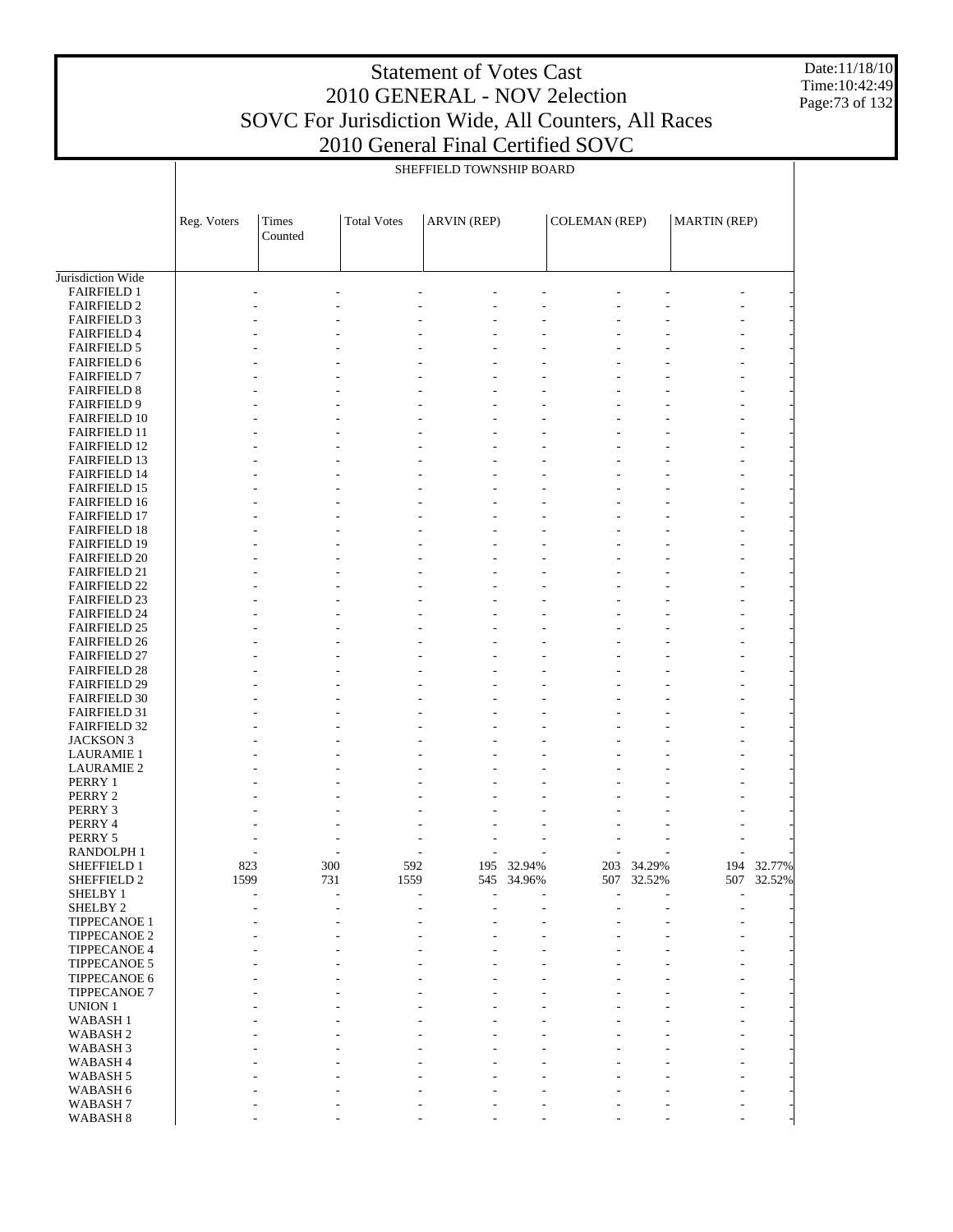Date:11/18/10 Time:10:42:49 Page:74 of 132

|                      | SHEFFIELD TOWNSHIP BOARD |                                                                                                             |              |                     |            |                |            |                |            |  |  |  |
|----------------------|--------------------------|-------------------------------------------------------------------------------------------------------------|--------------|---------------------|------------|----------------|------------|----------------|------------|--|--|--|
|                      | Reg. Voters              | <b>ARVIN (REP)</b><br>Times<br><b>Total Votes</b><br><b>COLEMAN (REP)</b><br><b>MARTIN (REP)</b><br>Counted |              |                     |            |                |            |                |            |  |  |  |
|                      |                          |                                                                                                             |              |                     |            |                |            |                |            |  |  |  |
|                      |                          |                                                                                                             |              |                     |            |                |            |                |            |  |  |  |
| WABASH <sub>9</sub>  |                          | $\mathbf{r}$                                                                                                | ÷            | $\overline{a}$<br>÷ | ÷          | $\overline{a}$ | ÷          | $\overline{a}$ |            |  |  |  |
| WABASH <sub>10</sub> |                          |                                                                                                             |              |                     |            |                |            |                |            |  |  |  |
| WABASH <sub>11</sub> |                          |                                                                                                             |              |                     |            |                |            |                |            |  |  |  |
| WABASH <sub>12</sub> |                          |                                                                                                             |              |                     |            |                |            |                |            |  |  |  |
| WABASH <sub>13</sub> |                          |                                                                                                             |              |                     |            |                |            |                |            |  |  |  |
| WABASH 14            |                          |                                                                                                             |              |                     |            |                |            |                |            |  |  |  |
| WABASH <sub>15</sub> |                          |                                                                                                             |              |                     |            |                |            |                |            |  |  |  |
| WABASH 16            |                          |                                                                                                             |              |                     |            |                |            |                |            |  |  |  |
| WABASH <sub>17</sub> |                          |                                                                                                             |              |                     |            |                |            |                |            |  |  |  |
| WABASH <sub>18</sub> |                          |                                                                                                             |              |                     |            |                |            |                |            |  |  |  |
| WABASH <sub>19</sub> |                          |                                                                                                             |              |                     |            |                |            |                |            |  |  |  |
| WABASH <sub>20</sub> |                          |                                                                                                             |              |                     |            |                |            |                |            |  |  |  |
| WABASH 21            |                          |                                                                                                             |              |                     |            |                |            |                |            |  |  |  |
| WABASH <sub>22</sub> |                          |                                                                                                             |              |                     |            |                |            |                |            |  |  |  |
| WABASH 24            |                          |                                                                                                             |              |                     |            |                |            |                |            |  |  |  |
| <b>WASHINGTON 1</b>  |                          |                                                                                                             |              |                     |            |                |            |                |            |  |  |  |
| <b>WASHINGTON 2</b>  |                          |                                                                                                             |              |                     |            |                |            |                |            |  |  |  |
| WAYNE <sub>1</sub>   |                          |                                                                                                             |              |                     |            |                |            |                |            |  |  |  |
| WEA 1                |                          |                                                                                                             |              |                     |            |                |            |                |            |  |  |  |
| WEA 2                |                          |                                                                                                             |              |                     |            |                |            |                |            |  |  |  |
| WEA <sub>3</sub>     |                          |                                                                                                             |              |                     |            |                |            |                |            |  |  |  |
| WEA4                 |                          |                                                                                                             |              |                     |            |                |            |                |            |  |  |  |
| WEA <sub>5</sub>     |                          |                                                                                                             |              |                     |            |                |            |                |            |  |  |  |
| WEA 6                |                          |                                                                                                             |              |                     |            |                |            |                |            |  |  |  |
| WEA <sub>7</sub>     |                          |                                                                                                             |              |                     |            |                |            |                |            |  |  |  |
| WEA <sub>8</sub>     |                          |                                                                                                             |              |                     |            |                |            |                |            |  |  |  |
| WEA 9                |                          |                                                                                                             |              |                     |            |                |            |                |            |  |  |  |
| WEA 10               |                          |                                                                                                             |              |                     |            |                |            |                |            |  |  |  |
| <b>WEA11</b>         |                          |                                                                                                             |              |                     |            |                |            |                |            |  |  |  |
| WEA 13               |                          |                                                                                                             |              |                     |            |                |            |                |            |  |  |  |
| <b>WEA 14</b>        |                          |                                                                                                             |              |                     |            |                |            |                |            |  |  |  |
| <b>WEA 15</b>        |                          |                                                                                                             |              |                     |            |                |            |                |            |  |  |  |
| <b>WEA 16</b>        |                          |                                                                                                             |              |                     |            |                |            |                |            |  |  |  |
| Total                | 2422                     |                                                                                                             | 1031<br>2151 |                     | 740 34.40% |                | 710 33.01% |                | 701 32.59% |  |  |  |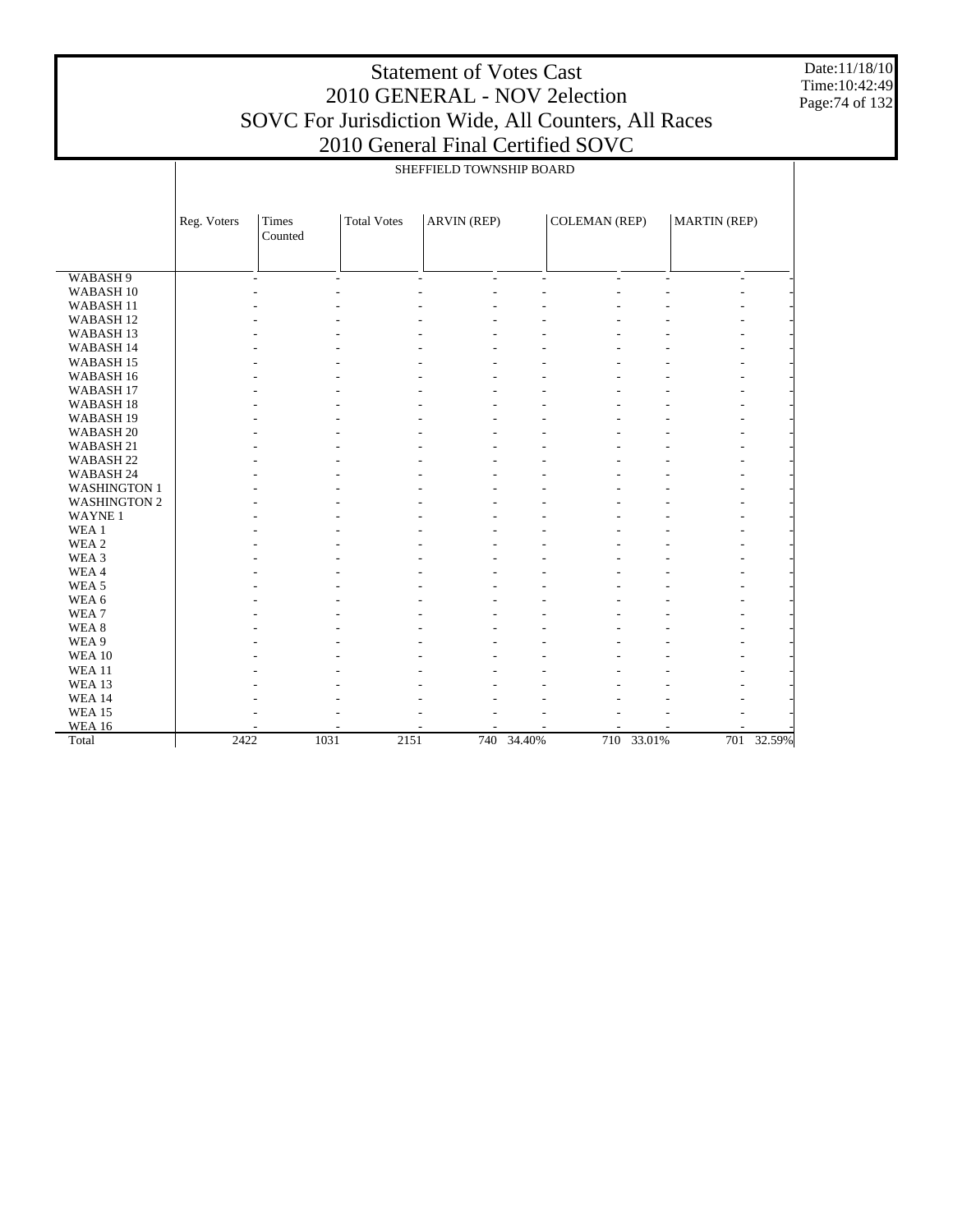Date:11/18/10 Time:10:42:49 Page:75 of 132

|                                            |             |                  | <b>SHELBY TOWNSHIP TRUSTEE</b> |             |                            |
|--------------------------------------------|-------------|------------------|--------------------------------|-------------|----------------------------|
|                                            | Reg. Voters | Times<br>Counted | <b>Total Votes</b>             | ROOZE (REP) |                            |
|                                            |             |                  |                                |             |                            |
| Jurisdiction Wide<br><b>FAIRFIELD 1</b>    |             |                  |                                |             |                            |
| <b>FAIRFIELD 2</b>                         |             |                  |                                |             |                            |
| <b>FAIRFIELD 3</b>                         |             |                  |                                |             |                            |
| <b>FAIRFIELD 4</b>                         |             |                  |                                |             |                            |
| <b>FAIRFIELD 5</b>                         |             |                  |                                |             |                            |
| <b>FAIRFIELD 6</b><br><b>FAIRFIELD 7</b>   |             |                  |                                |             |                            |
| <b>FAIRFIELD 8</b>                         |             |                  |                                |             |                            |
| <b>FAIRFIELD 9</b>                         |             |                  |                                |             |                            |
| <b>FAIRFIELD 10</b>                        |             |                  |                                |             |                            |
| <b>FAIRFIELD 11</b>                        |             |                  |                                |             |                            |
| <b>FAIRFIELD 12</b>                        |             |                  |                                |             |                            |
| <b>FAIRFIELD 13</b><br><b>FAIRFIELD 14</b> |             |                  |                                |             |                            |
| <b>FAIRFIELD 15</b>                        |             |                  |                                |             |                            |
| <b>FAIRFIELD 16</b>                        |             |                  |                                |             |                            |
| <b>FAIRFIELD 17</b>                        |             |                  |                                |             |                            |
| <b>FAIRFIELD 18</b>                        |             |                  |                                |             |                            |
| <b>FAIRFIELD 19</b>                        |             |                  |                                |             |                            |
| <b>FAIRFIELD 20</b>                        |             |                  |                                |             |                            |
| <b>FAIRFIELD 21</b><br><b>FAIRFIELD 22</b> |             |                  |                                |             |                            |
| <b>FAIRFIELD 23</b>                        |             |                  |                                |             |                            |
| <b>FAIRFIELD 24</b>                        |             |                  |                                |             |                            |
| <b>FAIRFIELD 25</b>                        |             |                  |                                |             |                            |
| <b>FAIRFIELD 26</b>                        |             |                  |                                |             |                            |
| <b>FAIRFIELD 27</b>                        |             |                  |                                |             |                            |
| <b>FAIRFIELD 28</b>                        |             |                  |                                |             |                            |
| <b>FAIRFIELD 29</b><br><b>FAIRFIELD 30</b> |             |                  |                                |             |                            |
| <b>FAIRFIELD 31</b>                        |             |                  |                                |             |                            |
| <b>FAIRFIELD 32</b>                        |             |                  |                                |             |                            |
| <b>JACKSON 3</b>                           |             |                  |                                |             |                            |
| <b>LAURAMIE 1</b>                          |             |                  |                                |             |                            |
| <b>LAURAMIE 2</b>                          |             |                  |                                |             |                            |
| PERRY 1                                    |             |                  |                                |             |                            |
| PERRY 2<br>PERRY 3                         |             |                  |                                |             |                            |
| PERRY 4                                    |             |                  |                                |             |                            |
| PERRY 5                                    |             |                  |                                |             |                            |
| RANDOLPH 1                                 |             |                  |                                |             |                            |
| <b>SHEFFIELD 1</b>                         |             |                  |                                |             |                            |
| SHEFFIELD 2                                |             |                  |                                |             |                            |
| <b>SHELBY 1</b><br>SHELBY <sub>2</sub>     | 662<br>1018 | 282<br>523       | 236<br>378                     |             | 236 100.00%<br>378 100.00% |
| <b>TIPPECANOE 1</b>                        |             |                  |                                |             |                            |
| <b>TIPPECANOE 2</b>                        |             |                  |                                |             |                            |
| <b>TIPPECANOE 4</b>                        |             |                  |                                |             |                            |
| <b>TIPPECANOE 5</b>                        |             |                  |                                |             |                            |
| <b>TIPPECANOE 6</b>                        |             |                  |                                |             |                            |
| <b>TIPPECANOE 7</b>                        |             |                  |                                |             |                            |
| UNION 1<br>WABASH <sub>1</sub>             |             |                  |                                |             |                            |
| WABASH <sub>2</sub>                        |             |                  |                                |             |                            |
| WABASH <sub>3</sub>                        |             |                  |                                |             |                            |
| WABASH <sub>4</sub>                        |             |                  |                                |             |                            |
| WABASH 5                                   |             |                  |                                |             |                            |
| WABASH 6                                   |             |                  |                                |             |                            |
| WABASH <sub>7</sub><br>WABASH <sub>8</sub> |             |                  |                                |             |                            |
|                                            |             |                  |                                |             |                            |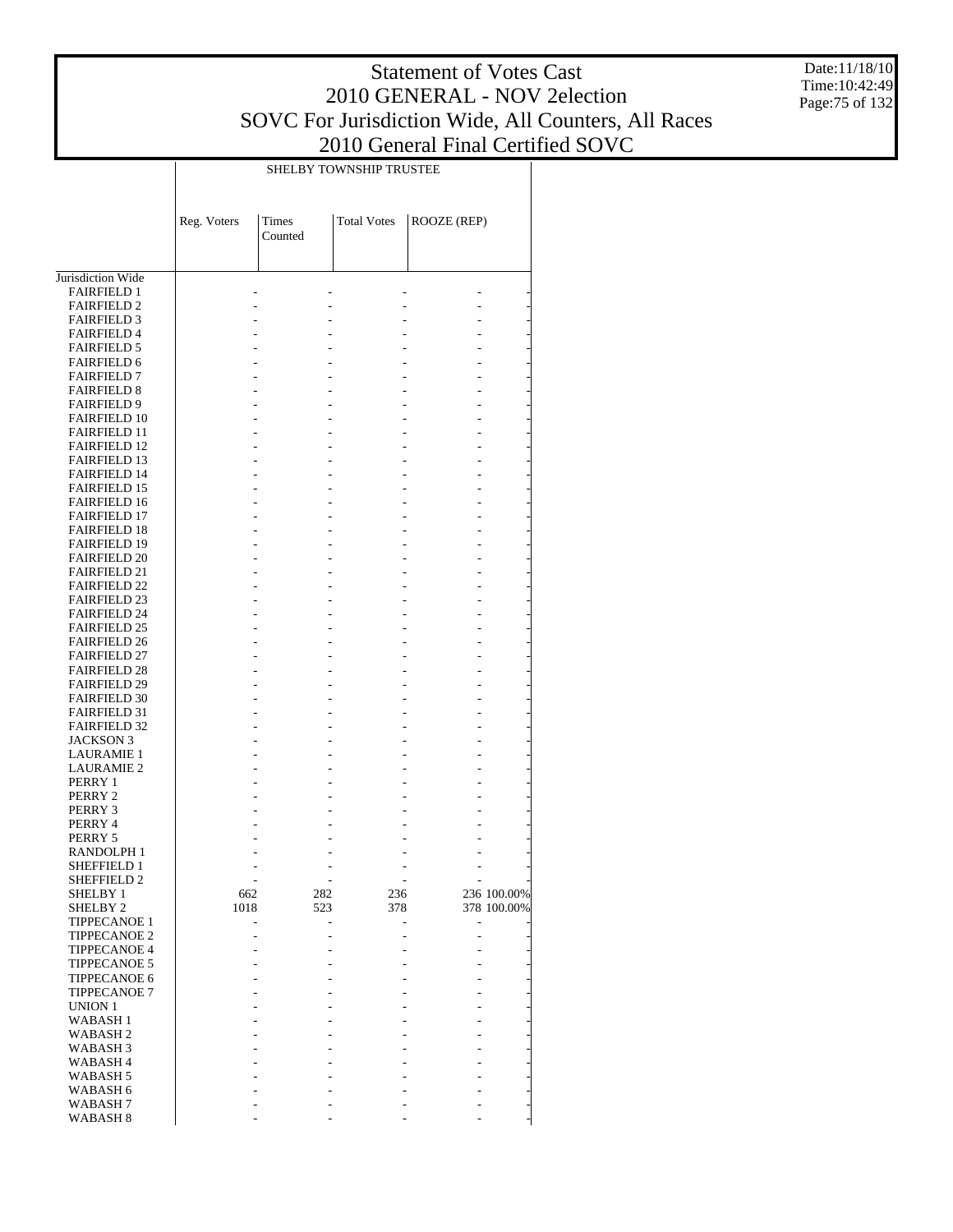Date:11/18/10 Time:10:42:49 Page:76 of 132

|                      |             |                         | SHELBY TOWNSHIP TRUSTEE |             |             |
|----------------------|-------------|-------------------------|-------------------------|-------------|-------------|
|                      | Reg. Voters | <b>Times</b><br>Counted | <b>Total Votes</b>      | ROOZE (REP) |             |
| WABASH 9             |             | $\overline{a}$          | $\overline{a}$          |             |             |
| WABASH <sub>10</sub> |             |                         |                         |             |             |
| WABASH <sub>11</sub> |             |                         |                         |             |             |
| WABASH <sub>12</sub> |             |                         |                         |             |             |
| WABASH <sub>13</sub> |             |                         |                         |             |             |
| WABASH 14            |             |                         |                         |             |             |
| WABASH <sub>15</sub> |             |                         |                         |             |             |
| WABASH <sub>16</sub> |             |                         |                         |             |             |
| WABASH <sub>17</sub> |             |                         |                         |             |             |
| WABASH <sub>18</sub> |             |                         |                         |             |             |
| WABASH 19            |             |                         |                         |             |             |
| WABASH <sub>20</sub> |             |                         |                         |             |             |
| WABASH 21            |             |                         |                         |             |             |
| WABASH <sub>22</sub> |             |                         |                         |             |             |
| WABASH 24            |             |                         |                         |             |             |
| <b>WASHINGTON 1</b>  |             |                         |                         |             |             |
| <b>WASHINGTON 2</b>  |             |                         | ۷                       |             |             |
| <b>WAYNE1</b>        |             |                         |                         |             |             |
| WEA <sub>1</sub>     |             |                         |                         |             |             |
| WEA 2                |             |                         |                         |             |             |
| WEA 3                |             |                         |                         |             |             |
| WEA4                 |             |                         |                         |             |             |
| WEA <sub>5</sub>     |             |                         |                         |             |             |
| WEA 6                |             |                         |                         |             |             |
| WEA7                 |             |                         |                         |             |             |
| WEA <sub>8</sub>     |             |                         |                         |             |             |
| WEA 9                |             |                         |                         |             |             |
| <b>WEA 10</b>        |             |                         |                         |             |             |
| <b>WEA 11</b>        |             |                         |                         |             |             |
| <b>WEA 13</b>        |             |                         |                         |             |             |
| <b>WEA 14</b>        |             |                         |                         |             |             |
| <b>WEA 15</b>        |             |                         |                         |             |             |
| <b>WEA 16</b>        |             |                         |                         |             |             |
| Total                | 1680        |                         | 805<br>614              |             | 614 100.00% |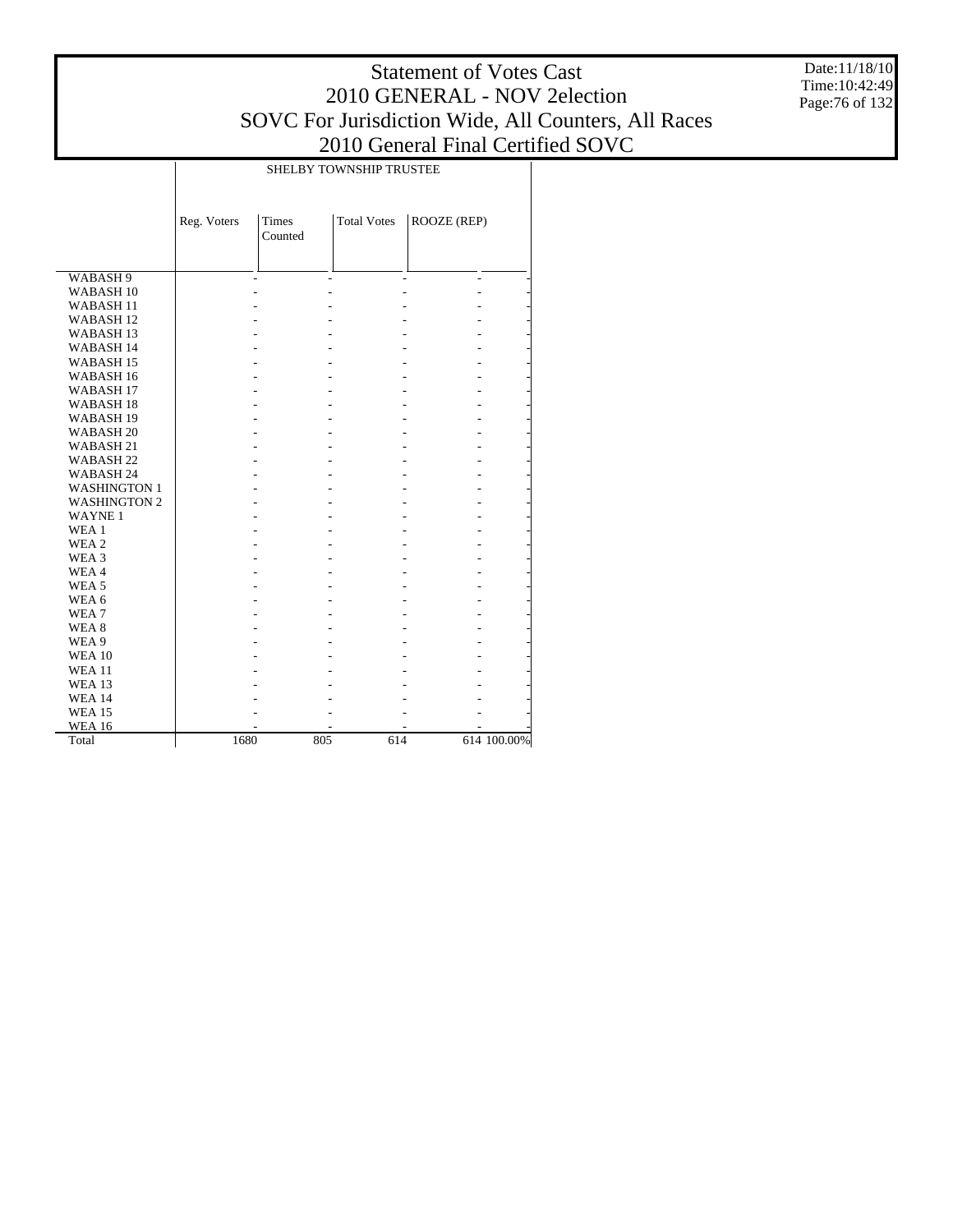Date:11/18/10 Time:10:42:49 Page:77 of 132

|                                            |             | SHELBY TOWNSHIP BOARD |                    |             |        |               |            |                      |        |  |
|--------------------------------------------|-------------|-----------------------|--------------------|-------------|--------|---------------|------------|----------------------|--------|--|
|                                            | Reg. Voters | Times<br>Counted      | <b>Total Votes</b> | LANGE (REP) |        | NESBITT (REP) |            | VAN SCHEPEN<br>(REP) |        |  |
|                                            |             |                       |                    |             |        |               |            |                      |        |  |
| Jurisdiction Wide<br><b>FAIRFIELD 1</b>    |             |                       |                    |             |        |               |            |                      |        |  |
| <b>FAIRFIELD 2</b>                         |             |                       |                    |             |        |               |            |                      |        |  |
| <b>FAIRFIELD 3</b>                         |             |                       |                    |             |        |               |            |                      |        |  |
| <b>FAIRFIELD 4</b>                         |             |                       |                    |             |        |               |            |                      |        |  |
| <b>FAIRFIELD 5</b>                         |             |                       |                    |             |        |               |            |                      |        |  |
| <b>FAIRFIELD 6</b>                         |             |                       |                    |             |        |               |            |                      |        |  |
| <b>FAIRFIELD 7</b>                         |             |                       |                    |             |        |               |            |                      |        |  |
| <b>FAIRFIELD 8</b>                         |             |                       |                    |             |        |               |            |                      |        |  |
| <b>FAIRFIELD 9</b>                         |             |                       |                    |             |        |               |            |                      |        |  |
| <b>FAIRFIELD 10</b><br><b>FAIRFIELD 11</b> |             |                       |                    |             |        |               |            |                      |        |  |
| <b>FAIRFIELD 12</b>                        |             |                       |                    |             |        |               |            |                      |        |  |
| <b>FAIRFIELD 13</b>                        |             |                       |                    |             |        |               |            |                      |        |  |
| <b>FAIRFIELD 14</b>                        |             |                       |                    |             |        |               |            |                      |        |  |
| <b>FAIRFIELD 15</b>                        |             |                       |                    |             |        |               |            |                      |        |  |
| <b>FAIRFIELD 16</b>                        |             |                       |                    |             |        |               |            |                      |        |  |
| <b>FAIRFIELD 17</b>                        |             |                       |                    |             |        |               |            |                      |        |  |
| <b>FAIRFIELD 18</b>                        |             |                       |                    |             |        |               |            |                      |        |  |
| <b>FAIRFIELD 19</b>                        |             |                       |                    |             |        |               |            |                      |        |  |
| <b>FAIRFIELD 20</b>                        |             |                       |                    |             |        |               |            |                      |        |  |
| <b>FAIRFIELD 21</b>                        |             |                       |                    |             |        |               |            |                      |        |  |
| <b>FAIRFIELD 22</b>                        |             |                       |                    |             |        |               |            |                      |        |  |
| <b>FAIRFIELD 23</b><br><b>FAIRFIELD 24</b> |             |                       |                    |             |        |               |            |                      |        |  |
| <b>FAIRFIELD 25</b>                        |             |                       |                    |             |        |               |            |                      |        |  |
| <b>FAIRFIELD 26</b>                        |             |                       |                    |             |        |               |            |                      |        |  |
| <b>FAIRFIELD 27</b>                        |             |                       |                    |             |        |               |            |                      |        |  |
| <b>FAIRFIELD 28</b>                        |             |                       |                    |             |        |               |            |                      |        |  |
| <b>FAIRFIELD 29</b>                        |             |                       |                    |             |        |               |            |                      |        |  |
| <b>FAIRFIELD 30</b>                        |             |                       |                    |             |        |               |            |                      |        |  |
| <b>FAIRFIELD 31</b>                        |             |                       |                    |             |        |               |            |                      |        |  |
| <b>FAIRFIELD 32</b>                        |             |                       |                    |             |        |               |            |                      |        |  |
| <b>JACKSON 3</b>                           |             |                       |                    |             |        |               |            |                      |        |  |
| <b>LAURAMIE 1</b>                          |             |                       |                    |             |        |               |            |                      |        |  |
| <b>LAURAMIE 2</b>                          |             |                       |                    |             |        |               |            |                      |        |  |
| PERRY 1<br>PERRY 2                         |             |                       |                    |             |        |               |            |                      |        |  |
| PERRY 3                                    |             |                       |                    |             |        |               |            |                      |        |  |
| PERRY 4                                    |             |                       |                    |             |        |               |            |                      |        |  |
| PERRY 5                                    |             |                       |                    |             |        |               |            |                      |        |  |
| <b>RANDOLPH1</b>                           |             |                       |                    |             |        |               |            |                      |        |  |
| SHEFFIELD 1                                |             | $\overline{a}$        |                    |             |        | L,            |            | L,                   |        |  |
| SHEFFIELD 2                                |             |                       |                    |             |        |               |            |                      |        |  |
| SHELBY 1                                   | 662         | 282                   | 609                | 189         | 31.03% | 200           | 32.84%     | 220                  | 36.12% |  |
| SHELBY 2                                   | 1018        | 523                   | 992                | 337         | 33.97% |               | 317 31.96% | 338                  | 34.07% |  |
| TIPPECANOE 1                               |             | L,                    |                    |             |        |               |            | L,                   |        |  |
| <b>TIPPECANOE 2</b>                        |             |                       |                    |             |        |               |            |                      |        |  |
| TIPPECANOE 4<br>TIPPECANOE 5               |             |                       |                    |             |        |               |            |                      |        |  |
| TIPPECANOE 6                               |             |                       |                    |             |        |               |            |                      |        |  |
| TIPPECANOE 7                               |             |                       |                    |             |        |               |            |                      |        |  |
| <b>UNION 1</b>                             |             |                       |                    |             |        |               |            |                      |        |  |
| WABASH <sub>1</sub>                        |             |                       |                    |             |        |               |            |                      |        |  |
| WABASH <sub>2</sub>                        |             |                       |                    |             |        |               |            |                      |        |  |
| WABASH <sub>3</sub>                        |             |                       |                    |             |        |               |            |                      |        |  |
| WABASH 4                                   |             |                       |                    |             |        |               |            |                      |        |  |
| WABASH <sub>5</sub>                        |             |                       |                    |             |        |               |            |                      |        |  |
| WABASH 6                                   |             |                       |                    |             |        |               |            |                      |        |  |
| WABASH <sub>7</sub>                        |             |                       |                    |             |        |               |            |                      |        |  |
| WABASH <sub>8</sub>                        |             |                       |                    |             |        |               |            |                      |        |  |

-  $\sim$  -  $\sim$  -  $\sim$  -  $\sim$  -  $\sim$  -  $\sim$  -  $\sim$  -  $\sim$  -  $\sim$  -  $\sim$  -  $\sim$  -  $\sim$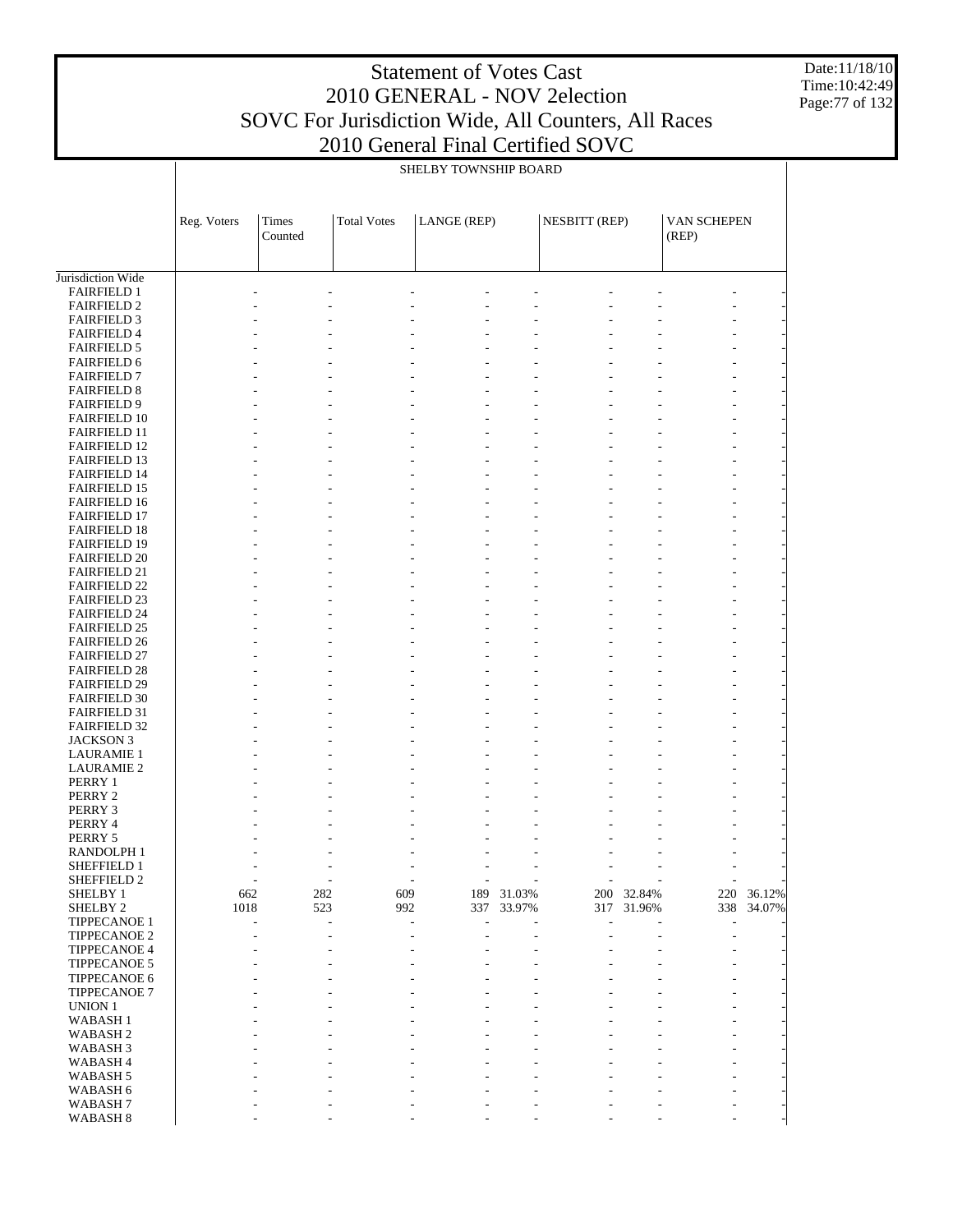Date:11/18/10 Time:10:42:49 Page:78 of 132

|                      | SHELBY TOWNSHIP BOARD |                  |                    |             |            |                      |            |                      |            |
|----------------------|-----------------------|------------------|--------------------|-------------|------------|----------------------|------------|----------------------|------------|
|                      | Reg. Voters           | Times<br>Counted | <b>Total Votes</b> | LANGE (REP) |            | <b>NESBITT (REP)</b> |            | VAN SCHEPEN<br>(REP) |            |
|                      |                       |                  |                    |             |            |                      |            |                      |            |
| WABASH <sub>9</sub>  |                       | ÷.               | $\overline{a}$     | L.<br>L.    | ÷.         | L.                   | L.         |                      |            |
| WABASH <sub>10</sub> |                       |                  |                    |             |            |                      |            |                      |            |
| WABASH <sub>11</sub> |                       |                  |                    |             |            |                      |            |                      |            |
| WABASH <sub>12</sub> |                       |                  |                    |             |            |                      |            |                      |            |
| WABASH <sub>13</sub> |                       |                  |                    |             |            |                      |            |                      |            |
| WABASH 14            |                       |                  |                    |             |            |                      |            |                      |            |
| WABASH <sub>15</sub> |                       |                  |                    |             |            |                      |            |                      |            |
| WABASH 16            |                       |                  |                    |             |            |                      |            |                      |            |
| WABASH 17            |                       |                  |                    |             |            |                      |            |                      |            |
| WABASH <sub>18</sub> |                       |                  |                    |             |            |                      |            |                      |            |
| WABASH <sub>19</sub> |                       |                  |                    |             |            |                      |            |                      |            |
| WABASH <sub>20</sub> |                       |                  |                    |             |            |                      |            |                      |            |
| WABASH 21            |                       |                  |                    |             |            |                      |            |                      |            |
| WABASH <sub>22</sub> |                       |                  |                    |             |            |                      |            |                      |            |
| WABASH 24            |                       |                  |                    |             |            |                      |            |                      |            |
| <b>WASHINGTON 1</b>  |                       |                  |                    |             |            |                      |            |                      |            |
| <b>WASHINGTON 2</b>  |                       |                  |                    |             |            |                      |            |                      |            |
| <b>WAYNE1</b>        |                       |                  |                    |             |            |                      |            |                      |            |
| WEA <sub>1</sub>     |                       |                  |                    |             |            |                      |            |                      |            |
| WEA 2                |                       |                  |                    |             |            |                      |            |                      |            |
| WEA 3                |                       |                  |                    |             |            |                      |            |                      |            |
| WEA4                 |                       |                  |                    |             |            |                      |            |                      |            |
| WEA <sub>5</sub>     |                       |                  |                    |             |            |                      |            |                      |            |
| WEA 6                |                       |                  |                    |             |            |                      |            |                      |            |
| WEA <sub>7</sub>     |                       |                  |                    |             |            |                      |            |                      |            |
| WEA <sub>8</sub>     |                       |                  |                    |             |            |                      |            |                      |            |
| WEA 9                |                       |                  |                    |             |            |                      |            |                      |            |
| <b>WEA 10</b>        |                       |                  |                    |             |            |                      |            |                      |            |
| <b>WEA 11</b>        |                       |                  |                    |             |            |                      |            |                      |            |
| <b>WEA 13</b>        |                       |                  |                    |             |            |                      |            |                      |            |
| <b>WEA 14</b>        |                       |                  |                    |             |            |                      |            |                      |            |
| <b>WEA 15</b>        |                       |                  |                    |             |            |                      |            |                      |            |
| <b>WEA 16</b>        |                       |                  |                    |             |            |                      |            |                      |            |
| Total                | 1680                  |                  | 805<br>1601        |             | 526 32.85% |                      | 517 32.29% |                      | 558 34.85% |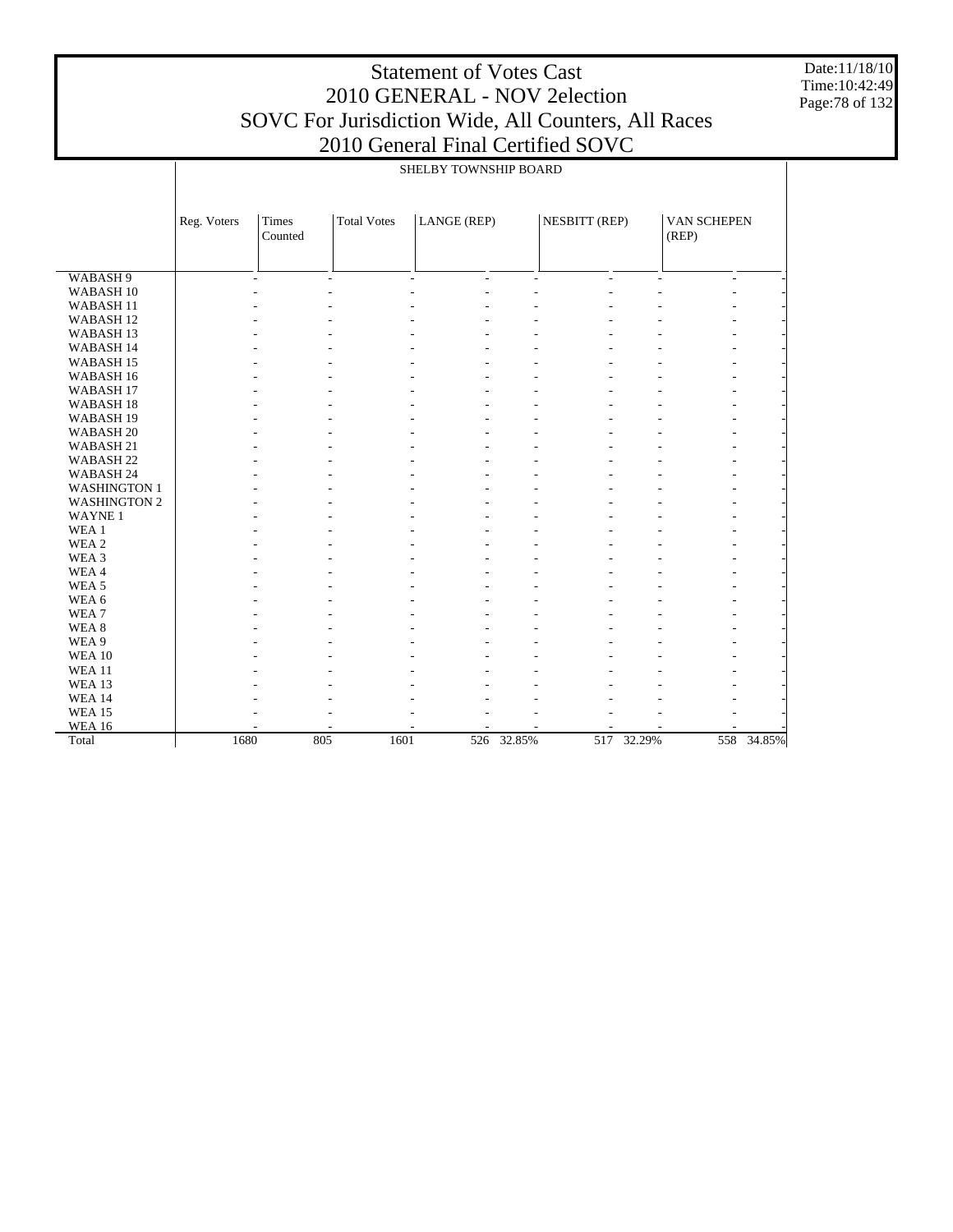Date:11/18/10 Time:10:42:49 Page:79 of 132

|                                            |             | TIPPECANOE TOWNSHIP TRUSTEE |                    |                |        |                              |        |  |  |  |
|--------------------------------------------|-------------|-----------------------------|--------------------|----------------|--------|------------------------------|--------|--|--|--|
|                                            |             |                             |                    |                |        |                              |        |  |  |  |
|                                            | Reg. Voters | Times                       | <b>Total Votes</b> | NESBITT (REP)  |        | <b>JONES</b>                 |        |  |  |  |
|                                            |             | Counted                     |                    |                |        |                              |        |  |  |  |
|                                            |             |                             |                    |                |        |                              |        |  |  |  |
| Jurisdiction Wide                          |             |                             |                    |                |        |                              |        |  |  |  |
| <b>FAIRFIELD 1</b><br><b>FAIRFIELD 2</b>   |             |                             |                    |                |        |                              |        |  |  |  |
| <b>FAIRFIELD 3</b>                         |             |                             |                    |                |        | L,                           |        |  |  |  |
| <b>FAIRFIELD 4</b>                         |             |                             |                    |                |        |                              |        |  |  |  |
| <b>FAIRFIELD 5</b>                         |             |                             |                    |                |        |                              |        |  |  |  |
| <b>FAIRFIELD 6</b>                         |             |                             |                    |                |        |                              |        |  |  |  |
| <b>FAIRFIELD 7</b>                         |             |                             |                    | $\overline{a}$ |        | $\overline{a}$               |        |  |  |  |
| <b>FAIRFIELD 8</b>                         |             |                             |                    |                |        |                              |        |  |  |  |
| <b>FAIRFIELD 9</b>                         |             |                             |                    |                |        | L,                           |        |  |  |  |
| <b>FAIRFIELD 10</b>                        |             |                             |                    |                |        |                              |        |  |  |  |
| <b>FAIRFIELD 11</b><br><b>FAIRFIELD 12</b> |             |                             |                    | $\overline{a}$ |        | $\overline{a}$               |        |  |  |  |
| <b>FAIRFIELD 13</b>                        |             |                             |                    |                |        | L,                           |        |  |  |  |
| <b>FAIRFIELD 14</b>                        |             |                             |                    |                |        |                              |        |  |  |  |
| <b>FAIRFIELD 15</b>                        |             |                             |                    | $\overline{a}$ |        | $\overline{a}$               |        |  |  |  |
| <b>FAIRFIELD 16</b>                        |             |                             |                    |                |        |                              |        |  |  |  |
| <b>FAIRFIELD 17</b>                        |             |                             |                    |                |        | L,                           |        |  |  |  |
| <b>FAIRFIELD 18</b>                        |             |                             |                    |                |        |                              |        |  |  |  |
| <b>FAIRFIELD 19</b>                        |             |                             |                    | $\overline{a}$ |        | $\overline{a}$               |        |  |  |  |
| <b>FAIRFIELD 20</b>                        |             |                             |                    |                |        |                              |        |  |  |  |
| <b>FAIRFIELD 21</b>                        |             |                             |                    |                |        | L,                           |        |  |  |  |
| <b>FAIRFIELD 22</b><br><b>FAIRFIELD 23</b> |             |                             |                    | $\overline{a}$ |        | $\overline{a}$               |        |  |  |  |
| <b>FAIRFIELD 24</b>                        |             |                             |                    |                |        |                              |        |  |  |  |
| <b>FAIRFIELD 25</b>                        |             |                             |                    |                |        | L,                           |        |  |  |  |
| <b>FAIRFIELD 26</b>                        |             |                             |                    |                |        |                              |        |  |  |  |
| <b>FAIRFIELD 27</b>                        |             |                             |                    | $\overline{a}$ |        | L,                           |        |  |  |  |
| <b>FAIRFIELD 28</b>                        |             |                             |                    |                |        |                              |        |  |  |  |
| <b>FAIRFIELD 29</b>                        |             |                             |                    |                |        | L,                           |        |  |  |  |
| <b>FAIRFIELD 30</b>                        |             |                             |                    |                |        |                              |        |  |  |  |
| <b>FAIRFIELD 31</b>                        |             |                             |                    | $\overline{a}$ |        | L,                           |        |  |  |  |
| <b>FAIRFIELD 32</b>                        |             |                             |                    |                |        |                              |        |  |  |  |
| <b>JACKSON 3</b><br><b>LAURAMIE 1</b>      |             |                             |                    |                |        | L,                           |        |  |  |  |
| <b>LAURAMIE 2</b>                          |             |                             |                    |                |        | $\overline{a}$               |        |  |  |  |
| PERRY 1                                    |             |                             |                    |                |        |                              |        |  |  |  |
| PERRY 2                                    |             |                             |                    |                |        | ÷,                           |        |  |  |  |
| PERRY 3                                    |             |                             |                    |                |        |                              |        |  |  |  |
| PERRY 4                                    |             |                             |                    |                |        |                              |        |  |  |  |
| PERRY 5                                    |             |                             |                    |                |        |                              |        |  |  |  |
| RANDOLPH 1                                 |             |                             |                    |                |        |                              |        |  |  |  |
| SHEFFIELD 1                                | L,          | $\overline{a}$              | L,                 |                |        | $\qquad \qquad \blacksquare$ |        |  |  |  |
| SHEFFIELD 2<br>SHELBY 1                    |             |                             |                    |                |        | $\overline{a}$               |        |  |  |  |
| SHELBY <sub>2</sub>                        |             | ÷,                          | ٠                  |                |        | $\overline{\phantom{0}}$     |        |  |  |  |
| <b>TIPPECANOE 1</b>                        | 1376        | 666                         | 579                | 362            | 62.52% | 217                          | 37.48% |  |  |  |
| <b>TIPPECANOE 2</b>                        | 681         | 269                         | 236                | 137            | 58.05% | 99                           | 41.95% |  |  |  |
| <b>TIPPECANOE 4</b>                        | 825         | 372                         | 328                | 189            | 57.62% | 139                          | 42.38% |  |  |  |
| <b>TIPPECANOE 5</b>                        | 151         | 79                          | 70                 | 53             | 75.71% | 17                           | 24.29% |  |  |  |
| <b>TIPPECANOE 6</b>                        | 1622        | 654                         | 562                | 396            | 70.46% | 166                          | 29.54% |  |  |  |
| <b>TIPPECANOE 7</b>                        | 331         | 149                         | 125                | 98             | 78.40% | 27                           | 21.60% |  |  |  |
| UNION 1                                    |             | ÷,                          | L,                 | Ĭ.             |        | $\overline{a}$               |        |  |  |  |
| <b>WABASH1</b><br><b>WABASH2</b>           |             | $\overline{a}$              | L,                 | J.             |        | $\overline{a}$               |        |  |  |  |
| WABASH <sub>3</sub>                        |             |                             |                    |                |        | L,                           |        |  |  |  |
| WABASH 4                                   |             |                             |                    |                |        |                              |        |  |  |  |
| WABASH 5                                   |             |                             |                    |                |        | L,                           |        |  |  |  |
| WABASH 6                                   |             |                             |                    |                |        |                              |        |  |  |  |
| WABASH <sub>7</sub>                        |             |                             |                    |                |        |                              |        |  |  |  |
| WABASH 8                                   |             |                             |                    |                |        |                              |        |  |  |  |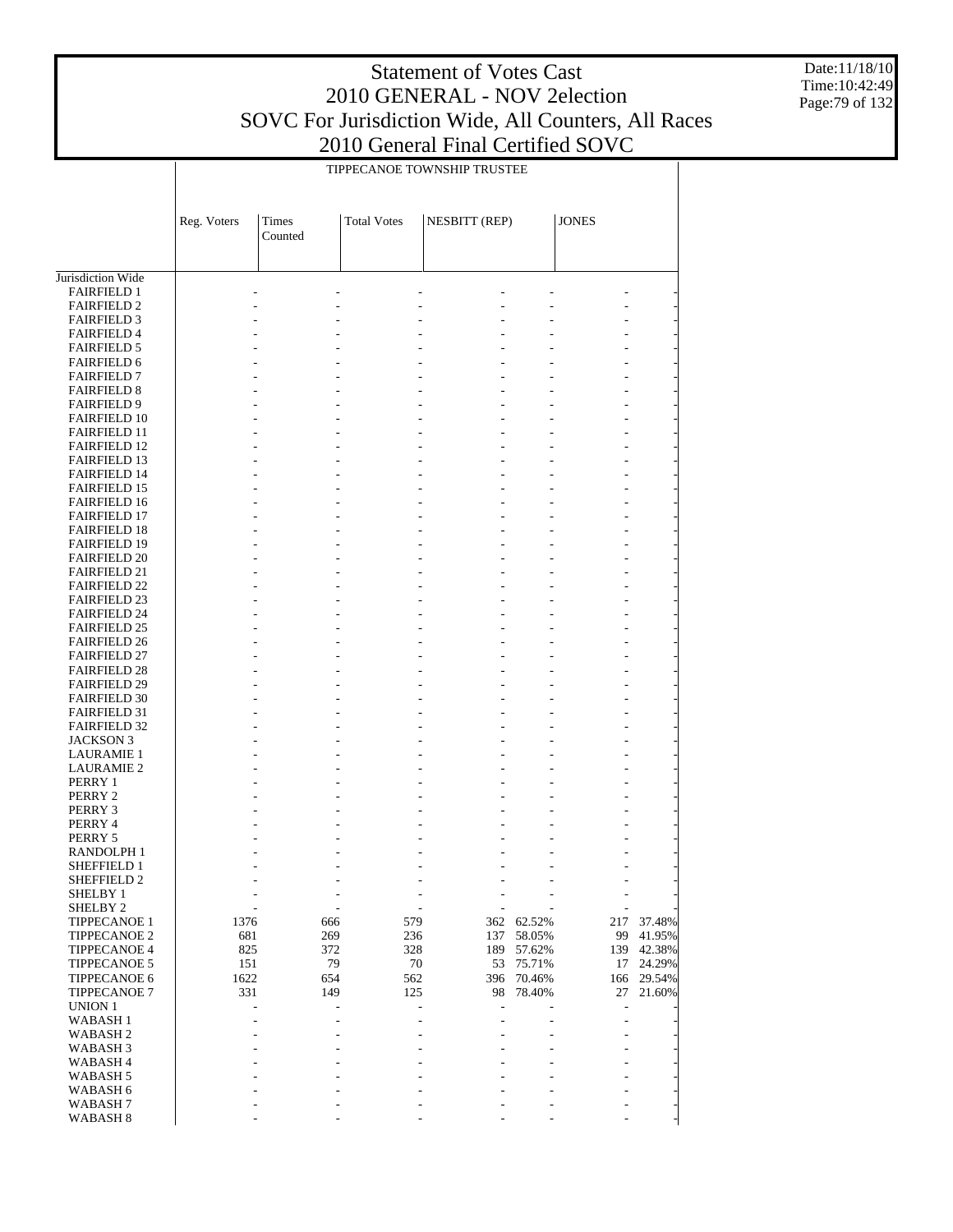Date:11/18/10 Time:10:42:49 Page:80 of 132

|                      |             |                  |                    | TIPPECANOE TOWNSHIP TRUSTEE |                          |                          |        |
|----------------------|-------------|------------------|--------------------|-----------------------------|--------------------------|--------------------------|--------|
|                      | Reg. Voters | Times<br>Counted | <b>Total Votes</b> | NESBITT (REP)               |                          | <b>JONES</b>             |        |
|                      |             |                  |                    |                             |                          |                          |        |
| WABASH <sub>9</sub>  |             | L,               | ÷,                 | $\overline{\phantom{a}}$    | $\overline{\phantom{a}}$ | $\overline{\phantom{a}}$ |        |
| WABASH <sub>10</sub> |             |                  |                    |                             |                          |                          |        |
| WABASH <sub>11</sub> |             |                  |                    |                             |                          |                          |        |
| WABASH <sub>12</sub> |             |                  |                    |                             |                          |                          |        |
| WABASH <sub>13</sub> |             |                  |                    |                             |                          |                          |        |
| WABASH 14            |             |                  |                    |                             |                          |                          |        |
| WABASH <sub>15</sub> |             |                  |                    |                             |                          |                          |        |
| WABASH 16            |             |                  |                    |                             |                          |                          |        |
| WABASH <sub>17</sub> |             |                  |                    |                             |                          |                          |        |
| WABASH <sub>18</sub> |             |                  |                    |                             |                          |                          |        |
| WABASH <sub>19</sub> |             |                  |                    |                             |                          |                          |        |
| WABASH <sub>20</sub> |             |                  |                    |                             |                          |                          |        |
| WABASH 21            |             |                  |                    |                             |                          |                          |        |
| WABASH <sub>22</sub> |             |                  |                    |                             |                          |                          |        |
| WABASH 24            |             |                  |                    |                             |                          |                          |        |
| <b>WASHINGTON 1</b>  |             |                  |                    |                             |                          |                          |        |
| <b>WASHINGTON 2</b>  |             |                  |                    |                             |                          |                          |        |
| <b>WAYNE1</b>        |             |                  |                    |                             |                          |                          |        |
| WEA 1                |             |                  |                    |                             |                          |                          |        |
| WEA <sub>2</sub>     |             |                  |                    |                             |                          |                          |        |
| WEA 3                |             |                  |                    |                             |                          |                          |        |
| WEA4                 |             |                  |                    |                             |                          |                          |        |
| WEA <sub>5</sub>     |             |                  |                    |                             |                          |                          |        |
| WEA 6                |             |                  |                    |                             |                          |                          |        |
| WEA7                 |             |                  |                    |                             |                          |                          |        |
| WEA <sub>8</sub>     |             |                  |                    |                             |                          |                          |        |
| WEA 9                |             |                  |                    |                             |                          |                          |        |
| <b>WEA 10</b>        |             |                  |                    |                             |                          |                          |        |
| <b>WEA 11</b>        |             |                  |                    |                             |                          |                          |        |
| <b>WEA 13</b>        |             |                  |                    |                             |                          |                          |        |
| <b>WEA 14</b>        |             |                  |                    |                             |                          |                          |        |
| <b>WEA 15</b>        |             |                  |                    |                             |                          |                          |        |
| <b>WEA 16</b>        |             |                  |                    |                             |                          |                          |        |
| Total                | 4986        | 2189             | 1900               | 1235                        | 65.00%                   | 665                      | 35.00% |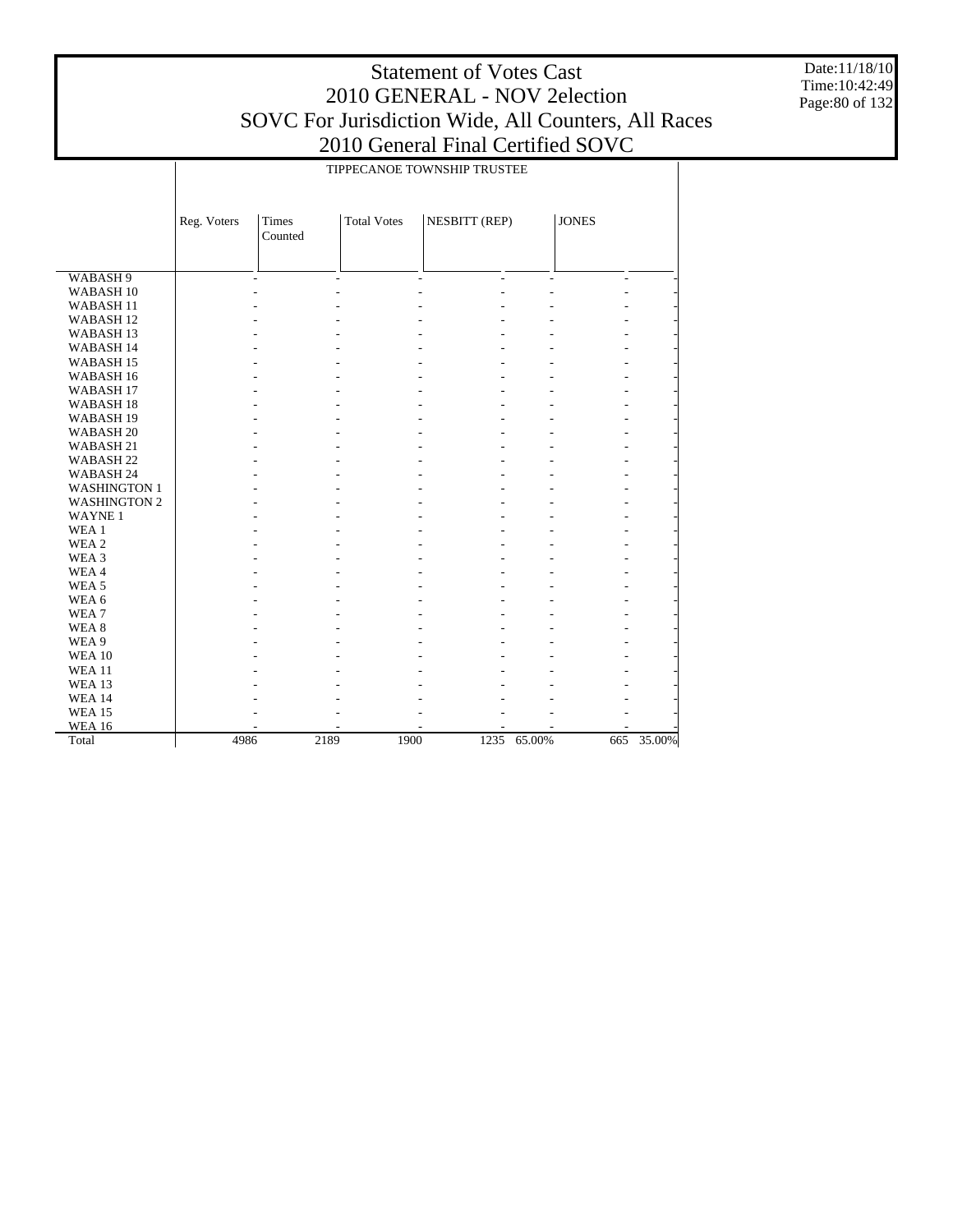Date:11/18/10 Time:10:42:49 Page:81 of 132

|                                            |             | TIPPECANOE TOWNSHIP BOARD |                         |                                  |                  |               |                     |                |                         |  |  |
|--------------------------------------------|-------------|---------------------------|-------------------------|----------------------------------|------------------|---------------|---------------------|----------------|-------------------------|--|--|
|                                            |             |                           |                         |                                  |                  |               |                     |                |                         |  |  |
|                                            | Reg. Voters | Times                     | <b>Total Votes</b>      | LEHMAN (REP)                     |                  | PRATHER (REP) |                     | RIHN (REP)     |                         |  |  |
|                                            |             | Counted                   |                         |                                  |                  |               |                     |                |                         |  |  |
|                                            |             |                           |                         |                                  |                  |               |                     |                |                         |  |  |
| Jurisdiction Wide                          |             |                           |                         |                                  |                  |               |                     |                |                         |  |  |
| <b>FAIRFIELD 1</b>                         |             |                           |                         |                                  |                  |               |                     |                |                         |  |  |
| <b>FAIRFIELD 2</b><br><b>FAIRFIELD 3</b>   |             |                           |                         |                                  |                  |               |                     |                |                         |  |  |
| <b>FAIRFIELD 4</b>                         |             |                           |                         |                                  |                  |               |                     |                |                         |  |  |
| <b>FAIRFIELD 5</b>                         |             |                           |                         |                                  |                  |               |                     |                |                         |  |  |
| FAIRFIELD 6                                |             |                           |                         |                                  |                  |               |                     |                |                         |  |  |
| <b>FAIRFIELD 7</b>                         |             |                           |                         |                                  |                  |               |                     |                |                         |  |  |
| <b>FAIRFIELD 8</b>                         |             |                           |                         |                                  |                  |               |                     |                |                         |  |  |
| <b>FAIRFIELD 9</b>                         |             |                           |                         |                                  |                  |               |                     |                |                         |  |  |
| <b>FAIRFIELD 10</b>                        |             |                           |                         |                                  |                  |               |                     |                |                         |  |  |
| <b>FAIRFIELD 11</b>                        |             |                           |                         |                                  |                  |               |                     |                |                         |  |  |
| <b>FAIRFIELD 12</b><br><b>FAIRFIELD 13</b> |             |                           |                         |                                  |                  |               |                     |                |                         |  |  |
| FAIRFIELD 14                               |             |                           |                         |                                  |                  |               |                     |                |                         |  |  |
| <b>FAIRFIELD 15</b>                        |             |                           |                         |                                  |                  |               |                     |                |                         |  |  |
| <b>FAIRFIELD 16</b>                        |             |                           |                         |                                  |                  |               |                     |                |                         |  |  |
| <b>FAIRFIELD 17</b>                        |             |                           |                         |                                  |                  |               |                     |                |                         |  |  |
| <b>FAIRFIELD 18</b>                        |             |                           |                         |                                  |                  |               |                     |                |                         |  |  |
| <b>FAIRFIELD 19</b>                        |             |                           |                         |                                  |                  |               |                     |                |                         |  |  |
| <b>FAIRFIELD 20</b>                        |             |                           |                         |                                  |                  |               |                     |                |                         |  |  |
| <b>FAIRFIELD 21</b><br><b>FAIRFIELD 22</b> |             |                           |                         |                                  |                  |               |                     |                |                         |  |  |
| <b>FAIRFIELD 23</b>                        |             |                           |                         |                                  |                  |               |                     |                |                         |  |  |
| <b>FAIRFIELD 24</b>                        |             |                           |                         |                                  |                  |               |                     |                |                         |  |  |
| <b>FAIRFIELD 25</b>                        |             |                           |                         |                                  |                  |               |                     |                |                         |  |  |
| <b>FAIRFIELD 26</b>                        |             |                           |                         |                                  |                  |               |                     |                |                         |  |  |
| <b>FAIRFIELD 27</b>                        |             |                           |                         |                                  |                  |               |                     |                |                         |  |  |
| <b>FAIRFIELD 28</b>                        |             |                           |                         |                                  |                  |               |                     |                |                         |  |  |
| <b>FAIRFIELD 29</b>                        |             |                           |                         |                                  |                  |               |                     |                |                         |  |  |
| <b>FAIRFIELD 30</b><br><b>FAIRFIELD 31</b> |             |                           |                         |                                  |                  |               |                     |                |                         |  |  |
| <b>FAIRFIELD 32</b>                        |             |                           |                         |                                  |                  |               |                     |                |                         |  |  |
| <b>JACKSON 3</b>                           |             |                           |                         |                                  |                  |               |                     |                |                         |  |  |
| <b>LAURAMIE 1</b>                          |             |                           |                         |                                  |                  |               |                     |                |                         |  |  |
| <b>LAURAMIE 2</b>                          |             |                           |                         |                                  |                  |               |                     |                |                         |  |  |
| PERRY 1                                    |             |                           |                         |                                  |                  |               |                     |                |                         |  |  |
| PERRY 2                                    |             |                           |                         |                                  |                  |               |                     |                |                         |  |  |
| PERRY 3                                    |             |                           |                         |                                  |                  |               |                     |                |                         |  |  |
| PERRY 4<br>PERRY 5                         |             |                           |                         |                                  |                  |               |                     |                |                         |  |  |
| <b>RANDOLPH1</b>                           |             |                           |                         |                                  |                  |               |                     |                |                         |  |  |
| SHEFFIELD 1                                |             | ÷,                        | $\overline{a}$          | $\overline{a}$<br>$\overline{a}$ |                  |               |                     | $\overline{a}$ |                         |  |  |
| SHEFFIELD 2                                |             |                           |                         |                                  |                  |               |                     |                |                         |  |  |
| SHELBY 1                                   |             |                           |                         |                                  |                  |               |                     |                |                         |  |  |
| SHELBY 2                                   |             |                           |                         |                                  |                  |               |                     |                |                         |  |  |
| TIPPECANOE 1                               | 1376        |                           | 1219<br>666             | 446                              | 36.59%           | 372           | 30.52%              | 401            | 32.90%                  |  |  |
| TIPPECANOE 2                               | 681         |                           | 269<br>503              | 179                              | 35.59%           | 158           | 31.41%              |                | 166 33.00%              |  |  |
| <b>TIPPECANOE 4</b><br>TIPPECANOE 5        | 825<br>151  |                           | 372<br>694<br>79<br>131 | 269<br>48                        | 38.76%<br>36.64% | 211           | 30.40%<br>42 32.06% |                | 214 30.84%<br>41 31.30% |  |  |
| TIPPECANOE 6                               | 1622        |                           | 654<br>1234             | 432                              | 35.01%           |               | 387 31.36%          |                | 415 33.63%              |  |  |
| TIPPECANOE 7                               | 331         |                           | 287<br>149              | 102                              | 35.54%           | 93            | 32.40%              |                | 92 32.06%               |  |  |
| UNION 1                                    |             | L,                        | L,                      |                                  |                  |               |                     | $\overline{a}$ |                         |  |  |
| <b>WABASH1</b>                             |             |                           |                         |                                  |                  |               |                     |                |                         |  |  |
| WABASH <sub>2</sub>                        |             |                           |                         |                                  |                  |               |                     |                |                         |  |  |
| WABASH 3                                   |             |                           |                         |                                  |                  |               |                     |                |                         |  |  |
| WABASH 4                                   |             |                           |                         |                                  |                  |               |                     |                |                         |  |  |
| WABASH 5                                   |             |                           |                         |                                  |                  |               |                     |                |                         |  |  |
| WABASH 6<br>WABASH <sub>7</sub>            |             |                           |                         |                                  |                  |               |                     |                |                         |  |  |
| WABASH 8                                   |             |                           |                         |                                  |                  |               |                     |                |                         |  |  |
|                                            |             |                           |                         |                                  |                  |               |                     |                |                         |  |  |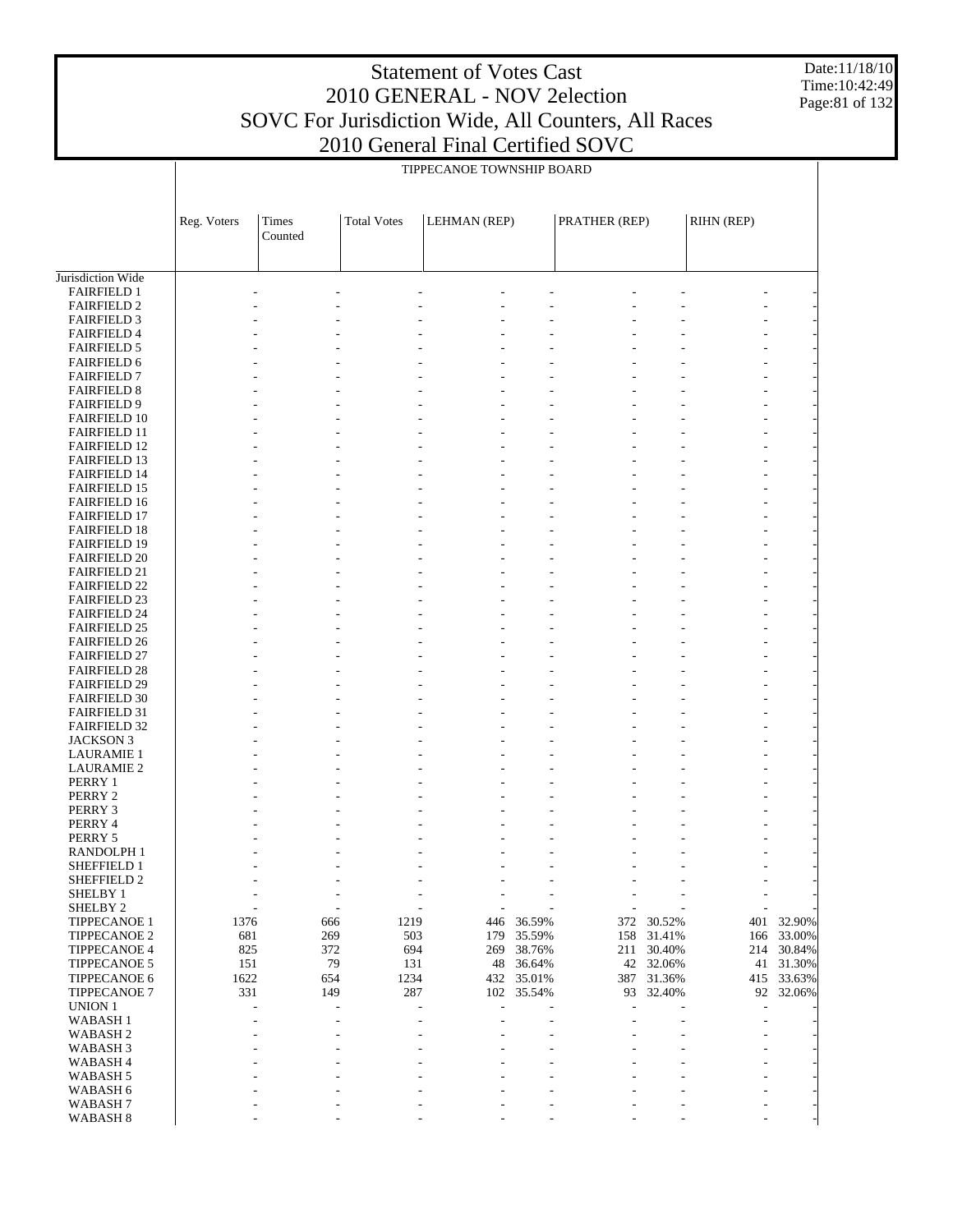Date:11/18/10 Time:10:42:49 Page:82 of 132

|                      |             |                  |                    |                          |        |               |             | TIPPECANOE TOWNSHIP BOARD |             |  |  |  |  |  |  |  |  |
|----------------------|-------------|------------------|--------------------|--------------------------|--------|---------------|-------------|---------------------------|-------------|--|--|--|--|--|--|--|--|
|                      |             |                  |                    |                          |        |               |             |                           |             |  |  |  |  |  |  |  |  |
|                      | Reg. Voters | Times<br>Counted | <b>Total Votes</b> | LEHMAN (REP)             |        | PRATHER (REP) |             | RIHN (REP)                |             |  |  |  |  |  |  |  |  |
| WABASH <sub>9</sub>  |             | ÷                | $\sim$             | $\sim$<br>$\overline{a}$ | ÷      | ÷             |             | $\sim$                    |             |  |  |  |  |  |  |  |  |
| WABASH <sub>10</sub> |             |                  |                    |                          |        |               |             |                           |             |  |  |  |  |  |  |  |  |
| WABASH <sub>11</sub> |             |                  |                    |                          |        |               |             |                           |             |  |  |  |  |  |  |  |  |
| WABASH <sub>12</sub> |             |                  |                    |                          |        |               |             |                           |             |  |  |  |  |  |  |  |  |
| WABASH <sub>13</sub> |             |                  |                    |                          |        |               |             |                           |             |  |  |  |  |  |  |  |  |
| WABASH 14            |             |                  |                    |                          |        |               |             |                           |             |  |  |  |  |  |  |  |  |
| WABASH <sub>15</sub> |             |                  |                    |                          |        |               |             |                           |             |  |  |  |  |  |  |  |  |
| WABASH <sub>16</sub> |             |                  |                    |                          |        |               |             |                           |             |  |  |  |  |  |  |  |  |
| WABASH <sub>17</sub> |             |                  |                    |                          |        |               |             |                           |             |  |  |  |  |  |  |  |  |
| WABASH 18            |             |                  |                    |                          |        |               |             |                           |             |  |  |  |  |  |  |  |  |
| WABASH <sub>19</sub> |             |                  |                    |                          |        |               |             |                           |             |  |  |  |  |  |  |  |  |
| WABASH <sub>20</sub> |             |                  |                    |                          |        |               |             |                           |             |  |  |  |  |  |  |  |  |
| WABASH 21            |             |                  |                    |                          |        |               |             |                           |             |  |  |  |  |  |  |  |  |
| WABASH <sub>22</sub> |             |                  |                    |                          |        |               |             |                           |             |  |  |  |  |  |  |  |  |
| WABASH 24            |             |                  |                    |                          |        |               |             |                           |             |  |  |  |  |  |  |  |  |
| <b>WASHINGTON 1</b>  |             |                  |                    |                          |        |               |             |                           |             |  |  |  |  |  |  |  |  |
| <b>WASHINGTON 2</b>  |             |                  |                    |                          |        |               |             |                           |             |  |  |  |  |  |  |  |  |
| WAYNE <sub>1</sub>   |             |                  |                    |                          |        |               |             |                           |             |  |  |  |  |  |  |  |  |
| WEA 1                |             |                  |                    |                          |        |               |             |                           |             |  |  |  |  |  |  |  |  |
| WEA <sub>2</sub>     |             |                  |                    |                          |        |               |             |                           |             |  |  |  |  |  |  |  |  |
| WEA 3                |             |                  |                    |                          |        |               |             |                           |             |  |  |  |  |  |  |  |  |
| WEA4                 |             |                  |                    |                          |        |               |             |                           |             |  |  |  |  |  |  |  |  |
| WEA <sub>5</sub>     |             |                  |                    |                          |        |               |             |                           |             |  |  |  |  |  |  |  |  |
| WEA 6                |             |                  |                    |                          |        |               |             |                           |             |  |  |  |  |  |  |  |  |
| WEA7                 |             |                  |                    |                          |        |               |             |                           |             |  |  |  |  |  |  |  |  |
| WEA <sub>8</sub>     |             |                  |                    |                          |        |               |             |                           |             |  |  |  |  |  |  |  |  |
| WEA 9                |             |                  |                    |                          |        |               |             |                           |             |  |  |  |  |  |  |  |  |
| <b>WEA 10</b>        |             |                  |                    |                          |        |               |             |                           |             |  |  |  |  |  |  |  |  |
| <b>WEA 11</b>        |             |                  |                    |                          |        |               |             |                           |             |  |  |  |  |  |  |  |  |
| WEA 13               |             |                  |                    |                          |        |               |             |                           |             |  |  |  |  |  |  |  |  |
| <b>WEA 14</b>        |             |                  |                    |                          |        |               |             |                           |             |  |  |  |  |  |  |  |  |
| <b>WEA 15</b>        |             |                  |                    |                          |        |               |             |                           |             |  |  |  |  |  |  |  |  |
| <b>WEA 16</b>        |             |                  |                    |                          |        |               |             |                           |             |  |  |  |  |  |  |  |  |
| Total                | 4986        | 2189             | 4068               | 1476                     | 36.28% |               | 1263 31.05% |                           | 1329 32.67% |  |  |  |  |  |  |  |  |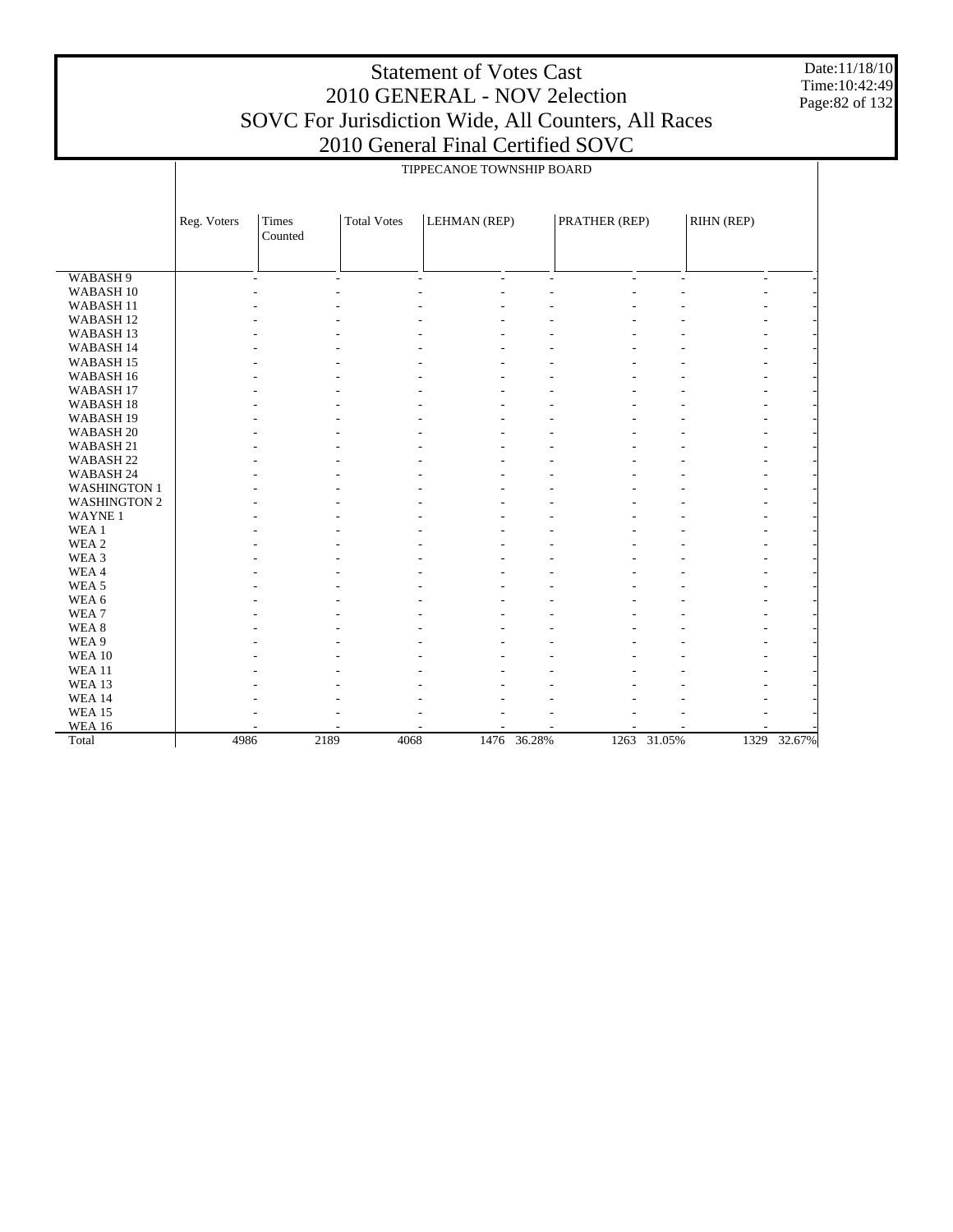Date:11/18/10 Time:10:42:49 Page:83 of 132

|                                            |             |                  | UNION TOWNSHIP TRUSTEE |             |             |
|--------------------------------------------|-------------|------------------|------------------------|-------------|-------------|
|                                            | Reg. Voters | Times<br>Counted | <b>Total Votes</b>     | MCKEE (REP) |             |
|                                            |             |                  |                        |             |             |
| Jurisdiction Wide<br><b>FAIRFIELD 1</b>    |             |                  |                        |             |             |
| <b>FAIRFIELD 2</b>                         |             |                  |                        |             |             |
| <b>FAIRFIELD 3</b>                         |             |                  |                        |             |             |
| <b>FAIRFIELD 4</b>                         |             |                  |                        |             |             |
| <b>FAIRFIELD 5</b>                         |             |                  |                        |             |             |
| <b>FAIRFIELD 6</b><br><b>FAIRFIELD 7</b>   |             |                  |                        |             |             |
| <b>FAIRFIELD 8</b>                         |             |                  |                        |             |             |
| <b>FAIRFIELD 9</b>                         |             |                  |                        |             |             |
| <b>FAIRFIELD 10</b>                        |             |                  |                        |             |             |
| <b>FAIRFIELD 11</b>                        |             |                  |                        |             |             |
| <b>FAIRFIELD 12</b>                        |             |                  |                        |             |             |
| <b>FAIRFIELD 13</b><br><b>FAIRFIELD 14</b> |             |                  |                        |             |             |
| <b>FAIRFIELD 15</b>                        |             |                  |                        |             |             |
| <b>FAIRFIELD 16</b>                        |             |                  |                        |             |             |
| <b>FAIRFIELD 17</b>                        |             |                  |                        |             |             |
| <b>FAIRFIELD 18</b>                        |             |                  |                        |             |             |
| <b>FAIRFIELD 19</b>                        |             |                  |                        |             |             |
| <b>FAIRFIELD 20</b><br><b>FAIRFIELD 21</b> |             |                  |                        |             |             |
| <b>FAIRFIELD 22</b>                        |             |                  |                        |             |             |
| <b>FAIRFIELD 23</b>                        |             |                  |                        |             |             |
| <b>FAIRFIELD 24</b>                        |             |                  |                        |             |             |
| <b>FAIRFIELD 25</b>                        |             |                  |                        |             |             |
| <b>FAIRFIELD 26</b>                        |             |                  |                        |             |             |
| <b>FAIRFIELD 27</b><br><b>FAIRFIELD 28</b> |             |                  |                        |             |             |
| <b>FAIRFIELD 29</b>                        |             |                  |                        |             |             |
| <b>FAIRFIELD 30</b>                        |             |                  |                        |             |             |
| <b>FAIRFIELD 31</b>                        |             |                  |                        |             |             |
| <b>FAIRFIELD 32</b>                        |             |                  |                        |             |             |
| JACKSON 3                                  |             |                  |                        |             |             |
| <b>LAURAMIE 1</b><br><b>LAURAMIE 2</b>     |             |                  |                        |             |             |
| PERRY 1                                    |             |                  |                        |             |             |
| PERRY 2                                    |             |                  |                        |             |             |
| PERRY 3                                    |             |                  |                        |             |             |
| PERRY 4                                    |             |                  |                        |             |             |
| PERRY 5                                    |             |                  |                        |             |             |
| RANDOLPH 1<br>SHEFFIELD 1                  |             |                  |                        |             |             |
| SHEFFIELD 2                                |             |                  |                        |             |             |
| <b>SHELBY 1</b>                            |             |                  |                        |             |             |
| <b>SHELBY 2</b>                            |             |                  |                        |             |             |
| <b>TIPPECANOE 1</b>                        |             |                  |                        |             |             |
| <b>TIPPECANOE 2</b><br><b>TIPPECANOE 4</b> |             |                  |                        |             |             |
| <b>TIPPECANOE 5</b>                        |             |                  |                        |             |             |
| <b>TIPPECANOE 6</b>                        |             |                  |                        |             |             |
| <b>TIPPECANOE 7</b>                        |             |                  |                        |             |             |
| UNION 1                                    | 1131        | 485              | 398                    |             | 398 100.00% |
| WABASH 1                                   |             |                  |                        |             |             |
| WABASH 2                                   |             |                  |                        |             |             |
| WABASH 3<br>WABASH 4                       |             |                  |                        |             |             |
| WABASH 5                                   |             |                  |                        |             |             |
| WABASH 6                                   |             |                  |                        |             |             |
| WABASH 7                                   |             |                  |                        |             |             |
| WABASH <sub>8</sub>                        |             |                  |                        |             |             |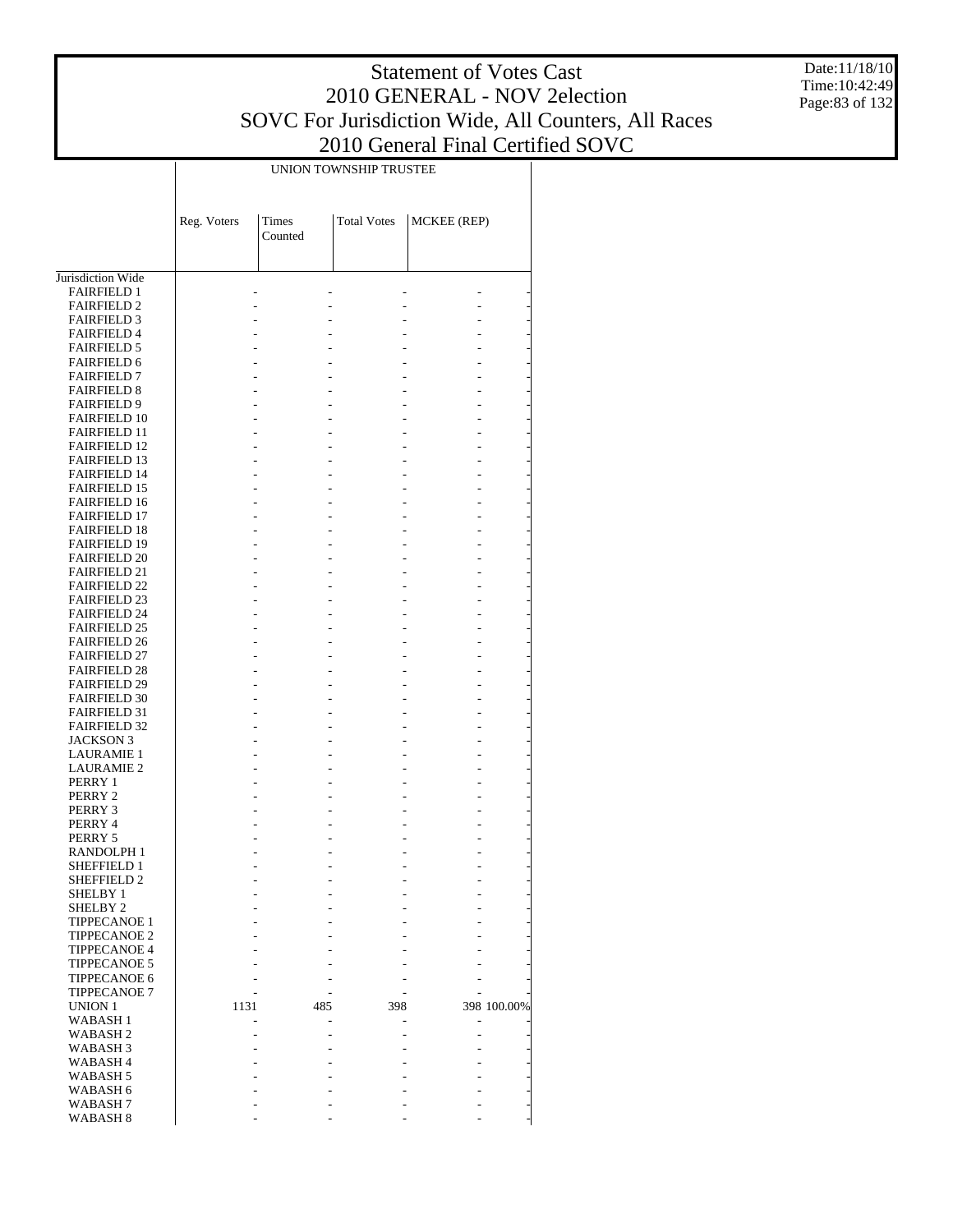Date:11/18/10 Time:10:42:49 Page:84 of 132

|                      |             |                         | UNION TOWNSHIP TRUSTEE |             |             |
|----------------------|-------------|-------------------------|------------------------|-------------|-------------|
|                      | Reg. Voters | <b>Times</b><br>Counted | <b>Total Votes</b>     | MCKEE (REP) |             |
| WABASH 9             |             | $\overline{a}$          | $\overline{a}$         | L.<br>L.    |             |
| WABASH <sub>10</sub> |             |                         |                        |             |             |
| WABASH <sub>11</sub> |             |                         |                        |             |             |
| WABASH <sub>12</sub> |             |                         |                        |             |             |
| WABASH <sub>13</sub> |             |                         |                        |             |             |
| WABASH 14            |             |                         |                        |             |             |
| WABASH <sub>15</sub> |             |                         |                        |             |             |
| WABASH <sub>16</sub> |             |                         |                        |             |             |
| WABASH <sub>17</sub> |             |                         |                        |             |             |
| WABASH <sub>18</sub> |             |                         |                        |             |             |
| WABASH <sub>19</sub> |             |                         |                        |             |             |
| WABASH <sub>20</sub> |             |                         |                        |             |             |
| WABASH 21            |             |                         |                        |             |             |
| WABASH <sub>22</sub> |             |                         |                        |             |             |
| WABASH 24            |             |                         |                        |             |             |
| <b>WASHINGTON 1</b>  |             |                         |                        |             |             |
| <b>WASHINGTON 2</b>  |             |                         |                        |             |             |
| <b>WAYNE1</b>        |             |                         |                        |             |             |
| WEA 1                |             |                         |                        |             |             |
| WEA 2                |             |                         |                        |             |             |
| WEA 3                |             |                         |                        |             |             |
| WEA4                 |             |                         |                        |             |             |
| WEA <sub>5</sub>     |             |                         |                        |             |             |
| WEA 6                |             |                         |                        |             |             |
| WEA <sub>7</sub>     |             |                         |                        |             |             |
| WEA 8                |             |                         |                        |             |             |
| WEA 9                |             |                         |                        |             |             |
| <b>WEA 10</b>        |             |                         |                        |             |             |
| <b>WEA 11</b>        |             |                         |                        |             |             |
| <b>WEA 13</b>        |             |                         |                        |             |             |
| <b>WEA 14</b>        |             |                         |                        |             |             |
| <b>WEA 15</b>        |             |                         |                        |             |             |
| <b>WEA 16</b>        |             |                         |                        |             |             |
| Total                | 1131        |                         | 485<br>398             |             | 398 100.00% |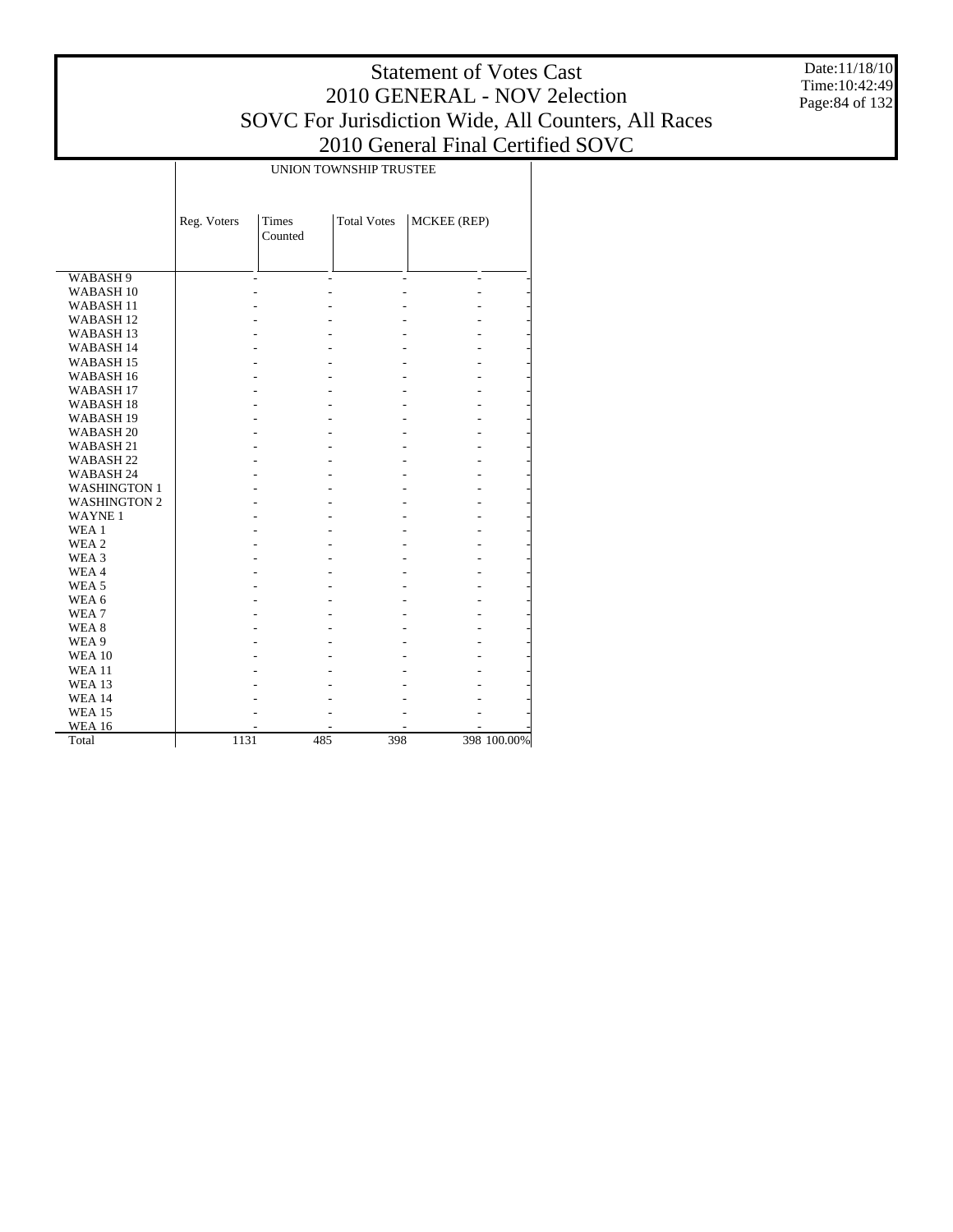Date:11/18/10 Time:10:42:49 Page:85 of 132

|                                            |             | UNION TOWNSHIP BOARD |                    |                    |        |                 |        |               |        |  |
|--------------------------------------------|-------------|----------------------|--------------------|--------------------|--------|-----------------|--------|---------------|--------|--|
|                                            |             |                      |                    |                    |        |                 |        |               |        |  |
|                                            | Reg. Voters | Times<br>Counted     | <b>Total Votes</b> | <b>BROWN</b> (REP) |        | PLANTENGA (REP) |        | SIETSMA (REP) |        |  |
|                                            |             |                      |                    |                    |        |                 |        |               |        |  |
| Jurisdiction Wide                          |             |                      |                    |                    |        |                 |        |               |        |  |
| <b>FAIRFIELD 1</b>                         |             |                      |                    |                    |        |                 |        |               |        |  |
| <b>FAIRFIELD 2</b>                         |             |                      |                    |                    |        |                 |        |               |        |  |
| <b>FAIRFIELD 3</b>                         |             |                      |                    |                    |        |                 |        |               |        |  |
| <b>FAIRFIELD 4</b>                         |             |                      |                    |                    |        |                 |        |               |        |  |
| <b>FAIRFIELD 5</b>                         |             |                      |                    |                    |        |                 |        |               |        |  |
| <b>FAIRFIELD 6</b><br><b>FAIRFIELD 7</b>   |             |                      |                    |                    |        |                 |        |               |        |  |
| <b>FAIRFIELD 8</b>                         |             |                      |                    |                    |        |                 |        |               |        |  |
| <b>FAIRFIELD 9</b>                         |             |                      |                    |                    |        |                 |        |               |        |  |
| <b>FAIRFIELD 10</b>                        |             |                      |                    |                    |        |                 |        |               |        |  |
| <b>FAIRFIELD 11</b>                        |             |                      |                    |                    |        |                 |        |               |        |  |
| <b>FAIRFIELD 12</b>                        |             |                      |                    |                    |        |                 |        |               |        |  |
| <b>FAIRFIELD 13</b>                        |             |                      |                    |                    |        |                 |        |               |        |  |
| <b>FAIRFIELD 14</b><br><b>FAIRFIELD 15</b> |             |                      |                    |                    |        |                 |        | L,<br>L,      |        |  |
| <b>FAIRFIELD 16</b>                        |             |                      |                    |                    |        |                 |        |               |        |  |
| <b>FAIRFIELD 17</b>                        |             |                      |                    |                    |        |                 |        |               |        |  |
| <b>FAIRFIELD 18</b>                        |             |                      |                    |                    |        |                 |        |               |        |  |
| <b>FAIRFIELD 19</b>                        |             |                      |                    |                    |        |                 |        |               |        |  |
| <b>FAIRFIELD 20</b>                        |             |                      |                    |                    |        |                 |        |               |        |  |
| <b>FAIRFIELD 21</b><br><b>FAIRFIELD 22</b> |             |                      |                    |                    |        |                 |        |               |        |  |
| <b>FAIRFIELD 23</b>                        |             |                      |                    |                    |        |                 |        |               |        |  |
| <b>FAIRFIELD 24</b>                        |             |                      |                    |                    |        |                 |        |               |        |  |
| <b>FAIRFIELD 25</b>                        |             |                      |                    |                    |        |                 |        |               |        |  |
| <b>FAIRFIELD 26</b>                        |             |                      |                    |                    |        |                 |        |               |        |  |
| <b>FAIRFIELD 27</b>                        |             |                      |                    |                    |        |                 |        |               |        |  |
| <b>FAIRFIELD 28</b><br><b>FAIRFIELD 29</b> |             |                      |                    |                    |        |                 |        |               |        |  |
| <b>FAIRFIELD 30</b>                        |             |                      |                    |                    |        |                 |        | L,            |        |  |
| <b>FAIRFIELD 31</b>                        |             |                      |                    |                    |        |                 |        |               |        |  |
| <b>FAIRFIELD 32</b>                        |             |                      |                    |                    |        |                 |        |               |        |  |
| <b>JACKSON 3</b>                           |             |                      |                    |                    |        |                 |        |               |        |  |
| <b>LAURAMIE 1</b>                          |             |                      |                    |                    |        |                 |        |               |        |  |
| <b>LAURAMIE 2</b><br>PERRY 1               |             |                      |                    |                    |        |                 |        |               |        |  |
| PERRY 2                                    |             |                      |                    |                    |        |                 |        |               |        |  |
| PERRY 3                                    |             |                      |                    |                    |        |                 |        |               |        |  |
| PERRY 4                                    |             |                      |                    |                    |        |                 |        |               |        |  |
| PERRY 5                                    |             |                      |                    |                    |        |                 |        |               |        |  |
| RANDOLPH 1<br>SHEFFIELD 1                  |             |                      |                    |                    |        |                 |        |               |        |  |
| SHEFFIELD 2                                |             |                      |                    |                    |        |                 |        |               |        |  |
| <b>SHELBY 1</b>                            |             |                      |                    |                    |        |                 |        |               |        |  |
| SHELBY <sub>2</sub>                        |             |                      |                    |                    |        |                 |        |               |        |  |
| <b>TIPPECANOE 1</b>                        |             |                      |                    |                    |        |                 |        |               |        |  |
| <b>TIPPECANOE 2</b>                        |             |                      |                    |                    |        |                 |        |               |        |  |
| <b>TIPPECANOE 4</b><br>TIPPECANOE 5        |             |                      |                    |                    |        |                 |        |               |        |  |
| TIPPECANOE 6                               |             |                      |                    |                    |        |                 |        |               |        |  |
| TIPPECANOE 7                               |             |                      |                    |                    |        |                 |        |               |        |  |
| <b>UNION 1</b>                             | 1131        | 485                  | 980                | 309                | 31.53% | 342             | 34.90% | 329           | 33.57% |  |
| <b>WABASH1</b>                             |             |                      |                    |                    |        |                 |        |               |        |  |
| WABASH <sub>2</sub>                        |             |                      |                    |                    |        |                 |        |               |        |  |
| WABASH 3<br>WABASH 4                       |             |                      |                    |                    |        |                 |        |               |        |  |
| WABASH 5                                   |             |                      |                    |                    |        |                 |        |               |        |  |
| WABASH 6                                   |             |                      |                    |                    |        |                 |        |               |        |  |
| WABASH <sub>7</sub>                        |             |                      |                    |                    |        |                 |        |               |        |  |
| WABASH 8                                   |             |                      |                    |                    |        |                 |        |               |        |  |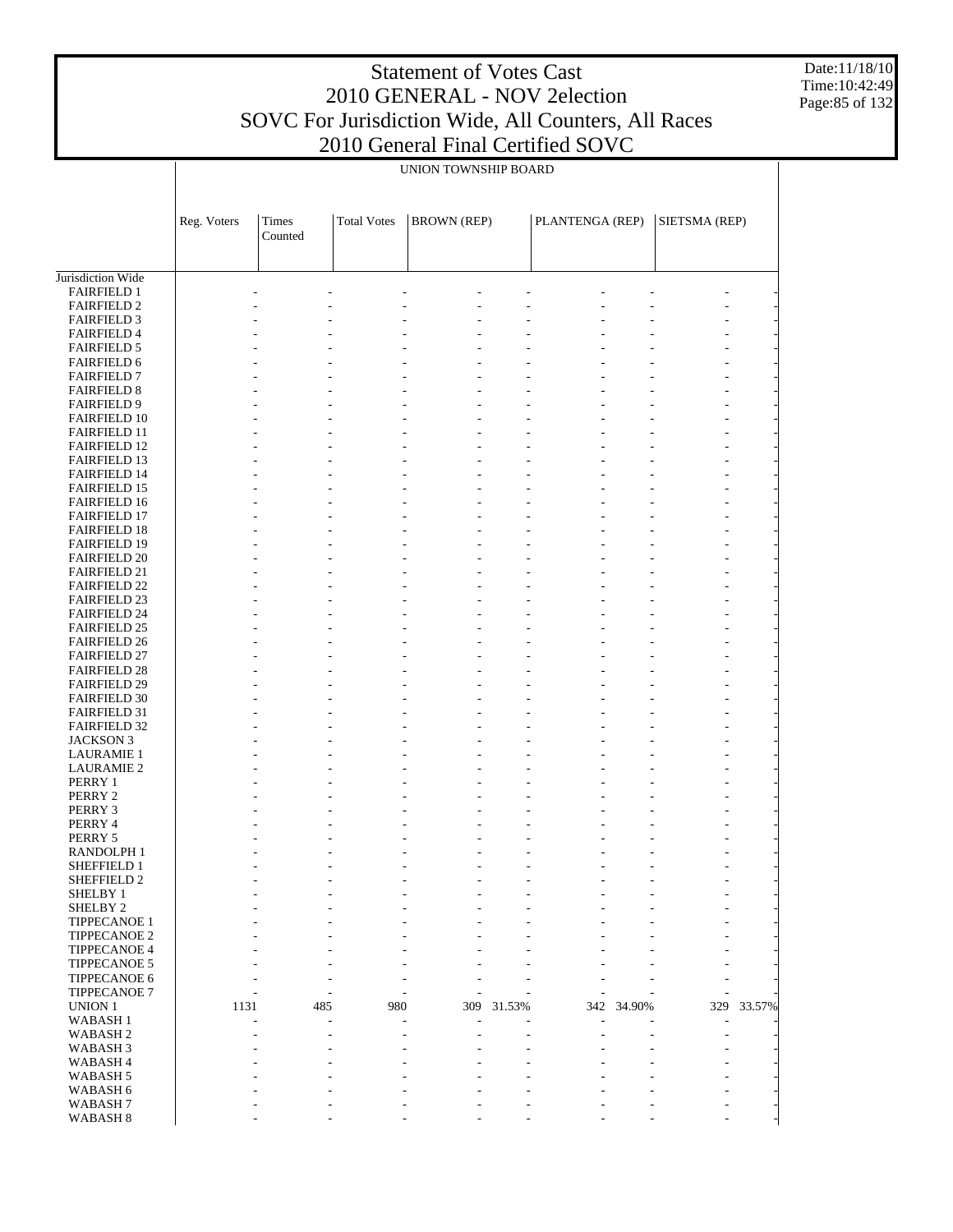Date:11/18/10 Time:10:42:49 Page:86 of 132

|                      |             |                          |                    | UNION TOWNSHIP BOARD                       |                          |                          |            |                                          |        |
|----------------------|-------------|--------------------------|--------------------|--------------------------------------------|--------------------------|--------------------------|------------|------------------------------------------|--------|
|                      |             |                          |                    |                                            |                          |                          |            |                                          |        |
|                      | Reg. Voters | Times<br>Counted         | <b>Total Votes</b> | <b>BROWN</b> (REP)                         |                          | PLANTENGA (REP)          |            | SIETSMA (REP)                            |        |
|                      |             |                          |                    |                                            |                          |                          |            |                                          |        |
| WABASH <sub>9</sub>  |             | $\overline{\phantom{a}}$ | $\blacksquare$     | $\overline{a}$<br>$\overline{\phantom{a}}$ | $\overline{\phantom{a}}$ | $\overline{\phantom{a}}$ |            | $\mathbf{r}$<br>$\overline{\phantom{0}}$ |        |
| WABASH <sub>10</sub> |             |                          |                    |                                            |                          |                          |            |                                          |        |
| WABASH <sub>11</sub> |             |                          |                    |                                            |                          |                          |            |                                          |        |
| WABASH <sub>12</sub> |             |                          |                    |                                            |                          |                          |            |                                          |        |
| WABASH <sub>13</sub> |             |                          |                    |                                            |                          |                          |            |                                          |        |
| WABASH 14            |             |                          |                    |                                            |                          |                          |            |                                          |        |
| WABASH <sub>15</sub> |             |                          |                    |                                            |                          |                          |            |                                          |        |
| WABASH 16            |             |                          |                    |                                            |                          |                          |            |                                          |        |
| WABASH <sub>17</sub> |             |                          |                    |                                            |                          |                          |            |                                          |        |
| WABASH <sub>18</sub> |             |                          |                    |                                            |                          |                          |            |                                          |        |
| WABASH <sub>19</sub> |             |                          |                    |                                            |                          |                          |            |                                          |        |
| WABASH <sub>20</sub> |             |                          |                    |                                            |                          |                          |            |                                          |        |
| WABASH 21            |             |                          |                    |                                            |                          |                          |            |                                          |        |
| WABASH 22            |             |                          |                    |                                            |                          |                          |            |                                          |        |
| WABASH 24            |             |                          |                    |                                            |                          |                          |            |                                          |        |
| <b>WASHINGTON 1</b>  |             |                          |                    |                                            |                          |                          |            |                                          |        |
| <b>WASHINGTON 2</b>  |             |                          |                    |                                            |                          |                          |            |                                          |        |
| WAYNE <sub>1</sub>   |             |                          |                    |                                            |                          |                          |            |                                          |        |
| WEA 1                |             |                          |                    |                                            |                          |                          |            |                                          |        |
| WEA <sub>2</sub>     |             |                          |                    |                                            |                          |                          |            |                                          |        |
| WEA 3                |             |                          |                    |                                            |                          |                          |            |                                          |        |
| WEA4                 |             |                          |                    |                                            |                          |                          |            |                                          |        |
| WEA <sub>5</sub>     |             |                          |                    |                                            |                          |                          |            |                                          |        |
| WEA 6                |             |                          |                    |                                            |                          |                          |            |                                          |        |
| WEA <sub>7</sub>     |             |                          |                    |                                            |                          |                          |            |                                          |        |
| WEA <sub>8</sub>     |             |                          |                    |                                            |                          |                          |            |                                          |        |
| WEA 9                |             |                          |                    |                                            |                          |                          |            |                                          |        |
| <b>WEA 10</b>        |             |                          |                    |                                            |                          |                          |            |                                          |        |
| <b>WEA11</b>         |             |                          |                    |                                            |                          |                          |            |                                          |        |
| WEA 13               |             |                          |                    |                                            |                          |                          |            |                                          |        |
| <b>WEA 14</b>        |             |                          |                    |                                            |                          |                          |            |                                          |        |
| <b>WEA 15</b>        |             |                          |                    |                                            |                          |                          |            |                                          |        |
| <b>WEA 16</b>        |             |                          | ٠                  |                                            |                          |                          |            |                                          |        |
| Total                | 1131        | 485                      | 980                | 309                                        | 31.53%                   |                          | 342 34.90% | 329                                      | 33.57% |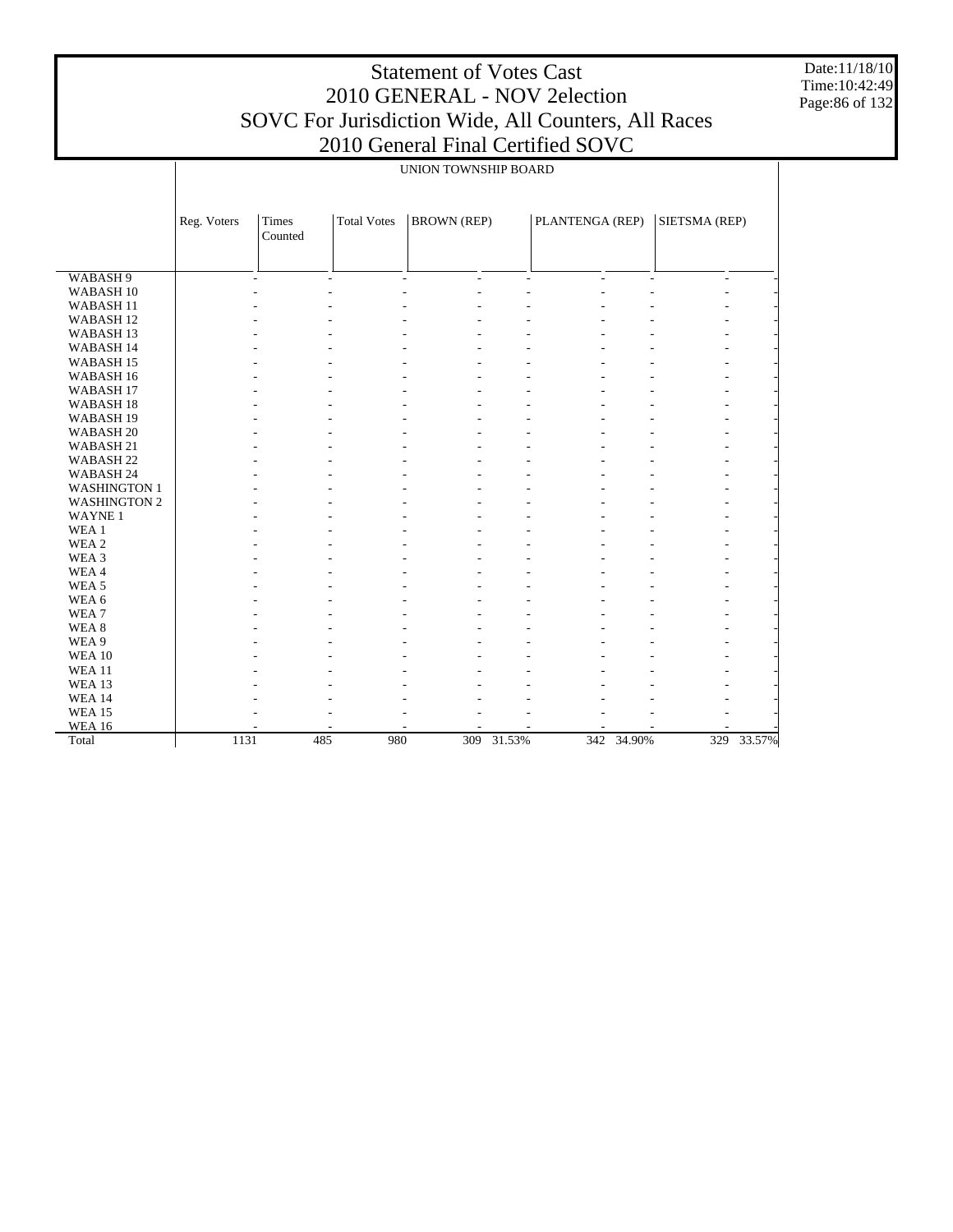Date:11/18/10 Time:10:42:49 Page:87 of 132

|                                            | WABASH TOWNSHIP TRUSTEE |                  |                    |            |                            |  |  |  |
|--------------------------------------------|-------------------------|------------------|--------------------|------------|----------------------------|--|--|--|
|                                            | Reg. Voters             | Times<br>Counted | <b>Total Votes</b> |            | <b>BYERS</b> (REP)         |  |  |  |
| Jurisdiction Wide                          |                         |                  |                    |            |                            |  |  |  |
| <b>FAIRFIELD 1</b>                         |                         |                  |                    |            |                            |  |  |  |
| <b>FAIRFIELD 2</b>                         |                         |                  |                    |            |                            |  |  |  |
| <b>FAIRFIELD 3</b>                         |                         |                  |                    |            |                            |  |  |  |
| <b>FAIRFIELD 4</b>                         |                         |                  |                    |            |                            |  |  |  |
| <b>FAIRFIELD 5</b>                         |                         |                  |                    |            |                            |  |  |  |
| <b>FAIRFIELD 6</b>                         |                         |                  |                    |            |                            |  |  |  |
| <b>FAIRFIELD 7</b><br><b>FAIRFIELD 8</b>   |                         |                  |                    |            |                            |  |  |  |
| <b>FAIRFIELD 9</b>                         |                         |                  |                    |            |                            |  |  |  |
| <b>FAIRFIELD 10</b>                        |                         |                  |                    |            |                            |  |  |  |
| <b>FAIRFIELD 11</b>                        |                         |                  |                    |            |                            |  |  |  |
| <b>FAIRFIELD 12</b>                        |                         |                  |                    |            |                            |  |  |  |
| <b>FAIRFIELD 13</b>                        |                         |                  |                    |            |                            |  |  |  |
| <b>FAIRFIELD 14</b>                        |                         |                  |                    |            |                            |  |  |  |
| <b>FAIRFIELD 15</b><br><b>FAIRFIELD 16</b> |                         |                  |                    |            |                            |  |  |  |
| <b>FAIRFIELD 17</b>                        |                         |                  |                    |            |                            |  |  |  |
| <b>FAIRFIELD 18</b>                        |                         |                  |                    |            |                            |  |  |  |
| <b>FAIRFIELD 19</b>                        |                         |                  |                    |            |                            |  |  |  |
| <b>FAIRFIELD 20</b>                        |                         |                  |                    |            |                            |  |  |  |
| <b>FAIRFIELD 21</b>                        |                         |                  |                    |            |                            |  |  |  |
| <b>FAIRFIELD 22</b>                        |                         |                  |                    |            |                            |  |  |  |
| <b>FAIRFIELD 23</b><br><b>FAIRFIELD 24</b> |                         |                  |                    |            |                            |  |  |  |
| <b>FAIRFIELD 25</b>                        |                         |                  |                    |            |                            |  |  |  |
| <b>FAIRFIELD 26</b>                        |                         |                  |                    |            |                            |  |  |  |
| <b>FAIRFIELD 27</b>                        |                         |                  |                    |            |                            |  |  |  |
| <b>FAIRFIELD 28</b>                        |                         |                  |                    |            |                            |  |  |  |
| <b>FAIRFIELD 29</b>                        |                         |                  |                    |            |                            |  |  |  |
| <b>FAIRFIELD 30</b><br><b>FAIRFIELD 31</b> |                         |                  |                    |            |                            |  |  |  |
| <b>FAIRFIELD 32</b>                        |                         |                  |                    |            |                            |  |  |  |
| JACKSON 3                                  |                         |                  |                    |            |                            |  |  |  |
| <b>LAURAMIE 1</b>                          |                         |                  |                    |            |                            |  |  |  |
| <b>LAURAMIE 2</b>                          |                         |                  |                    |            |                            |  |  |  |
| PERRY 1                                    |                         |                  |                    |            |                            |  |  |  |
| PERRY 2                                    |                         |                  |                    |            |                            |  |  |  |
| PERRY 3<br>PERRY 4                         |                         |                  |                    |            |                            |  |  |  |
| PERRY 5                                    |                         |                  |                    |            |                            |  |  |  |
| RANDOLPH 1                                 |                         |                  |                    |            |                            |  |  |  |
| <b>SHEFFIELD 1</b>                         |                         |                  |                    |            |                            |  |  |  |
| <b>SHEFFIELD 2</b>                         |                         |                  |                    |            |                            |  |  |  |
| <b>SHELBY 1</b><br><b>SHELBY 2</b>         |                         |                  |                    |            |                            |  |  |  |
| <b>TIPPECANOE 1</b>                        |                         |                  |                    |            |                            |  |  |  |
| <b>TIPPECANOE 2</b>                        |                         |                  |                    |            |                            |  |  |  |
| <b>TIPPECANOE 4</b>                        |                         |                  |                    |            |                            |  |  |  |
| TIPPECANOE 5                               |                         |                  |                    |            |                            |  |  |  |
| TIPPECANOE 6                               |                         |                  |                    |            |                            |  |  |  |
| <b>TIPPECANOE 7</b>                        |                         |                  |                    |            |                            |  |  |  |
| UNION 1<br>WABASH <sub>1</sub>             | 1392                    |                  | 683                | 513        | 513 100.00%                |  |  |  |
| WABASH 2                                   | 2199                    |                  | 650                | 479        | 479 100.00%                |  |  |  |
| WABASH <sub>3</sub>                        | 700                     |                  | 321                | 196        | 196 100.00%                |  |  |  |
| WABASH <sub>4</sub>                        | 1132                    |                  | 627                | 428        | 428 100.00%                |  |  |  |
| WABASH 5                                   | 1488                    |                  | 624                | 396        | 396 100.00%                |  |  |  |
| WABASH 6<br>WABASH 7                       | 1389<br>1297            |                  | 636<br>543         | 413<br>352 | 413 100.00%<br>352 100.00% |  |  |  |
| WABASH 8                                   | 1542                    |                  | 506                | 341        | 341 100.00%                |  |  |  |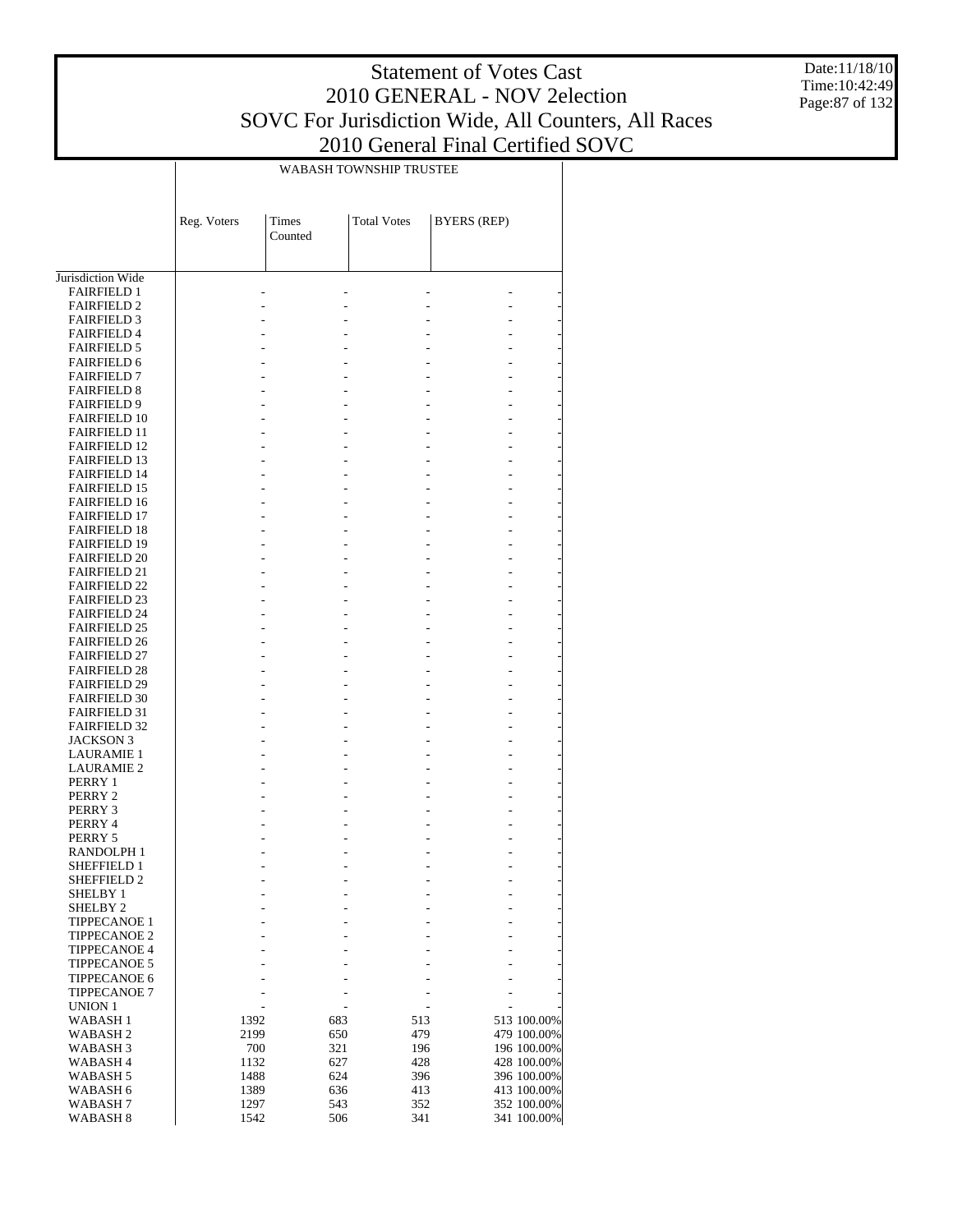Date:11/18/10 Time:10:42:49 Page:88 of 132

|                      | <b>WABASH TOWNSHIP TRUSTEE</b> |                         |                    |                    |              |  |  |  |  |
|----------------------|--------------------------------|-------------------------|--------------------|--------------------|--------------|--|--|--|--|
|                      | Reg. Voters                    | <b>Times</b><br>Counted | <b>Total Votes</b> | <b>BYERS (REP)</b> |              |  |  |  |  |
|                      |                                |                         |                    |                    |              |  |  |  |  |
| WABASH 9             | 1451                           | 261                     | 169                |                    | 169 100.00%  |  |  |  |  |
| WABASH <sub>10</sub> | 2075                           | 802                     | 605                |                    | 605 100.00%  |  |  |  |  |
| <b>WABASH11</b>      | 408                            | 190                     | 110                |                    | 110 100.00%  |  |  |  |  |
| WABASH <sub>12</sub> | 993                            | 574                     | 345                |                    | 345 100.00%  |  |  |  |  |
| WABASH <sub>13</sub> | 1281                           | 547                     | 287                |                    | 287 100.00%  |  |  |  |  |
| WABASH 14            | 1382                           | 538                     | 331                |                    | 331 100.00%  |  |  |  |  |
| WABASH <sub>15</sub> | 5742                           | 422                     | 288                |                    | 288 100.00%  |  |  |  |  |
| WABASH 16            | 1107                           | 193                     | 92                 |                    | 92 100.00%   |  |  |  |  |
| WABASH <sub>17</sub> | 2639                           | 194                     | 114                |                    | 114 100.00%  |  |  |  |  |
| WABASH <sub>18</sub> | 887                            | 59                      | 41                 |                    | 41 100.00%   |  |  |  |  |
| WABASH <sub>19</sub> | 1067                           | 503                     | 365                |                    | 365 100.00%  |  |  |  |  |
| WABASH <sub>20</sub> | 252                            | 142                     | 111                |                    | 111 100.00%  |  |  |  |  |
| WABASH <sub>21</sub> | 1278                           | 387                     | 259                |                    | 259 100.00%  |  |  |  |  |
| WABASH <sub>22</sub> | 375                            | 186                     | 121                |                    | 121 100.00%  |  |  |  |  |
| WABASH 24            | $\mathbf{0}$                   | 1                       | 1                  |                    | 1 100.00%    |  |  |  |  |
| <b>WASHINGTON 1</b>  |                                |                         |                    | L,                 |              |  |  |  |  |
| <b>WASHINGTON 2</b>  |                                |                         |                    |                    |              |  |  |  |  |
| <b>WAYNE1</b>        |                                |                         |                    |                    |              |  |  |  |  |
| WEA 1                |                                |                         |                    |                    |              |  |  |  |  |
| WEA 2                |                                |                         |                    |                    |              |  |  |  |  |
| WEA 3                |                                |                         |                    |                    |              |  |  |  |  |
| WEA4                 |                                |                         |                    |                    |              |  |  |  |  |
| WEA <sub>5</sub>     |                                |                         |                    |                    |              |  |  |  |  |
| WEA 6                |                                |                         |                    |                    |              |  |  |  |  |
| WEA <sub>7</sub>     |                                |                         |                    |                    |              |  |  |  |  |
| WEA <sub>8</sub>     |                                |                         |                    |                    |              |  |  |  |  |
| WEA 9                |                                |                         |                    |                    |              |  |  |  |  |
| <b>WEA 10</b>        |                                |                         |                    |                    |              |  |  |  |  |
| <b>WEA 11</b>        |                                |                         |                    |                    |              |  |  |  |  |
| <b>WEA 13</b>        |                                |                         |                    |                    |              |  |  |  |  |
| <b>WEA 14</b>        |                                |                         |                    |                    |              |  |  |  |  |
| <b>WEA 15</b>        |                                |                         |                    |                    |              |  |  |  |  |
| <b>WEA 16</b>        |                                |                         |                    |                    |              |  |  |  |  |
| Total                | 32076                          | 9589                    | 6357               |                    | 6357 100.00% |  |  |  |  |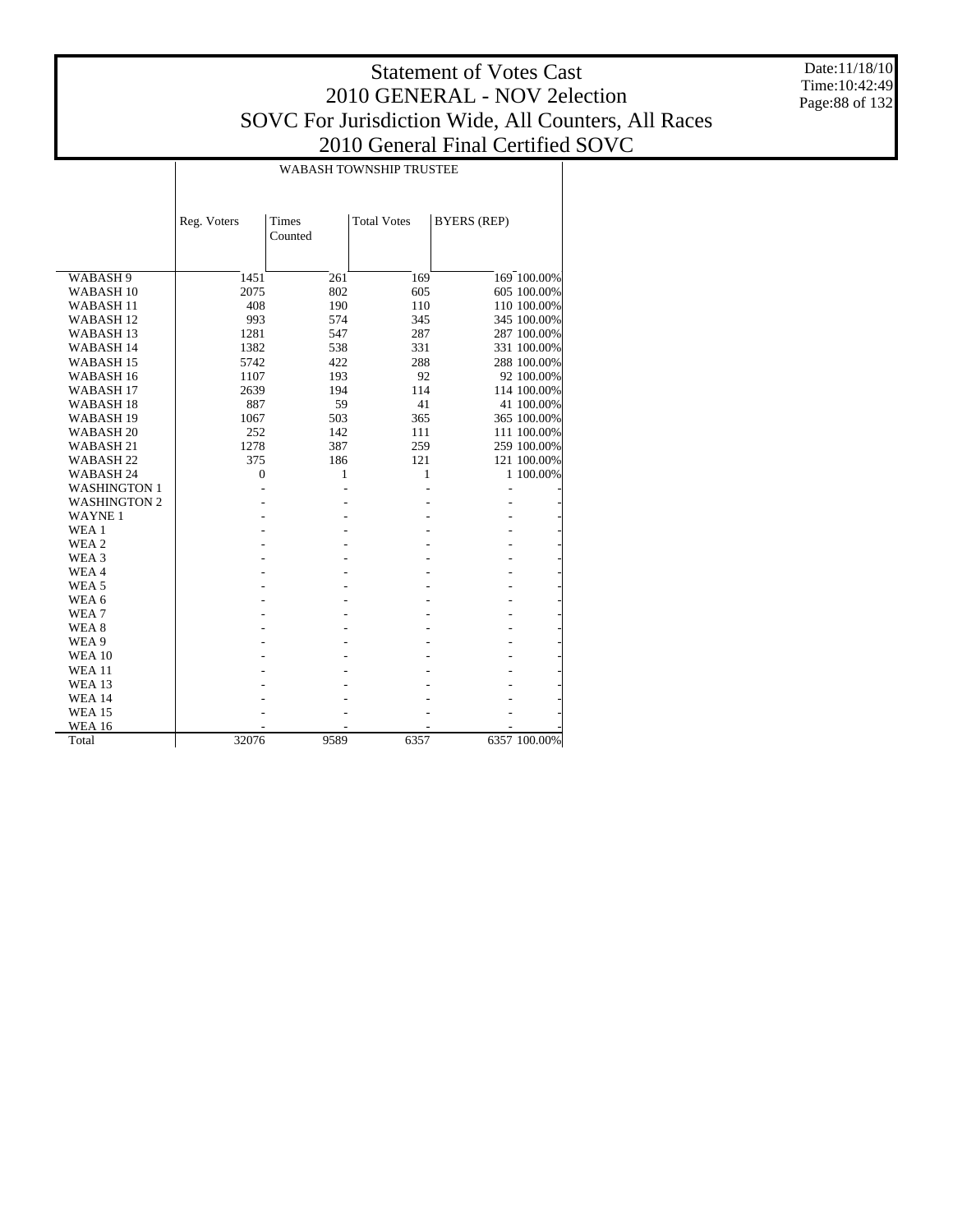Date:11/18/10 Time:10:42:49 Page:89 of 132

|                                            |             |                         |                    | WABASH TOWNSHIP BOARD |            |             |            |                |            |
|--------------------------------------------|-------------|-------------------------|--------------------|-----------------------|------------|-------------|------------|----------------|------------|
|                                            | Reg. Voters | <b>Times</b><br>Counted | <b>Total Votes</b> | <b>FRANCIS (REP)</b>  |            | LANGE (REP) |            | WORKMAN (REP)  |            |
|                                            |             |                         |                    |                       |            |             |            |                |            |
| Jurisdiction Wide                          |             |                         |                    |                       |            |             |            |                |            |
| <b>FAIRFIELD 1</b>                         |             |                         |                    |                       |            |             |            |                |            |
| <b>FAIRFIELD 2</b>                         |             |                         |                    |                       |            |             |            |                |            |
| <b>FAIRFIELD 3</b>                         |             |                         |                    |                       |            |             |            |                |            |
| <b>FAIRFIELD 4</b><br><b>FAIRFIELD 5</b>   |             |                         |                    |                       |            |             |            |                |            |
| <b>FAIRFIELD 6</b>                         |             |                         |                    |                       |            |             |            |                |            |
| <b>FAIRFIELD 7</b>                         |             |                         |                    |                       |            |             |            |                |            |
| <b>FAIRFIELD 8</b>                         |             |                         |                    |                       |            |             |            |                |            |
| <b>FAIRFIELD 9</b>                         |             |                         |                    |                       |            |             |            |                |            |
| <b>FAIRFIELD 10</b>                        |             |                         |                    |                       |            |             |            |                |            |
| <b>FAIRFIELD 11</b>                        |             |                         |                    |                       |            |             |            |                |            |
| <b>FAIRFIELD 12</b>                        |             |                         |                    |                       |            |             |            |                |            |
| <b>FAIRFIELD 13</b>                        |             |                         |                    |                       |            |             |            |                |            |
| <b>FAIRFIELD 14</b>                        |             |                         |                    |                       |            |             |            |                |            |
| <b>FAIRFIELD 15</b>                        |             |                         |                    |                       |            |             |            |                |            |
| <b>FAIRFIELD 16</b>                        |             |                         |                    |                       |            |             |            |                |            |
| <b>FAIRFIELD 17</b>                        |             |                         |                    |                       |            |             |            |                |            |
| <b>FAIRFIELD 18</b><br><b>FAIRFIELD 19</b> |             |                         |                    |                       |            |             |            |                |            |
| <b>FAIRFIELD 20</b>                        |             |                         |                    |                       |            |             |            |                |            |
| <b>FAIRFIELD 21</b>                        |             |                         |                    |                       |            |             |            |                |            |
| <b>FAIRFIELD 22</b>                        |             |                         |                    |                       |            |             |            |                |            |
| <b>FAIRFIELD 23</b>                        |             |                         |                    |                       |            |             |            |                |            |
| <b>FAIRFIELD 24</b>                        |             |                         |                    |                       |            |             |            |                |            |
| <b>FAIRFIELD 25</b>                        |             |                         |                    |                       |            |             |            |                |            |
| <b>FAIRFIELD 26</b>                        |             |                         |                    |                       |            |             |            |                |            |
| <b>FAIRFIELD 27</b>                        |             |                         |                    |                       |            |             |            |                |            |
| <b>FAIRFIELD 28</b>                        |             |                         |                    |                       |            |             |            |                |            |
| <b>FAIRFIELD 29</b>                        |             |                         |                    |                       |            |             |            |                |            |
| <b>FAIRFIELD 30</b>                        |             |                         |                    |                       |            |             |            |                |            |
| <b>FAIRFIELD 31</b>                        |             |                         |                    |                       |            |             |            |                |            |
| <b>FAIRFIELD 32</b>                        |             |                         |                    |                       |            |             |            |                |            |
| <b>JACKSON 3</b>                           |             |                         |                    |                       |            |             |            |                |            |
| <b>LAURAMIE 1</b>                          |             |                         |                    |                       |            |             |            |                |            |
| <b>LAURAMIE 2</b><br>PERRY 1               |             |                         |                    |                       |            |             |            |                |            |
| PERRY 2                                    |             |                         |                    |                       |            |             |            |                |            |
| PERRY 3                                    |             |                         |                    |                       |            |             |            |                |            |
| PERRY 4                                    |             |                         |                    |                       |            |             |            |                |            |
| PERRY 5                                    |             |                         |                    |                       |            |             |            |                |            |
| <b>RANDOLPH1</b>                           |             |                         |                    |                       |            |             |            |                |            |
| SHEFFIELD 1                                |             |                         | $\overline{a}$     |                       |            |             |            |                |            |
| SHEFFIELD 2                                |             |                         |                    |                       |            |             |            |                |            |
| SHELBY 1                                   |             |                         |                    |                       |            |             |            | $\overline{a}$ |            |
| SHELBY <sub>2</sub>                        |             |                         |                    |                       |            |             |            |                |            |
| TIPPECANOE 1                               |             |                         |                    |                       |            |             |            |                |            |
| <b>TIPPECANOE 2</b>                        |             |                         |                    |                       |            |             |            |                |            |
| <b>TIPPECANOE 4</b>                        |             |                         |                    |                       |            |             |            | $\overline{a}$ |            |
| <b>TIPPECANOE 5</b><br>TIPPECANOE 6        |             |                         |                    |                       |            |             |            | $\overline{a}$ |            |
| <b>TIPPECANOE 7</b><br>UNION 1             |             |                         |                    |                       |            |             |            |                |            |
| WABASH <sub>1</sub>                        | 1392        |                         | 683                | 1291<br>456           | 35.32%     | 406         | 31.45%     | 429            | 33.23%     |
| WABASH <sub>2</sub>                        | 2199        |                         | 650                | 1187<br>394           | 33.19%     | 393         | 33.11%     |                | 400 33.70% |
| WABASH <sub>3</sub>                        |             | 700                     | 321                | 527<br>188            | 35.67%     | 169         | 32.07%     | 170            | 32.26%     |
| WABASH 4                                   |             | 1132                    | 627                | 1089<br>384           | 35.26%     |             | 364 33.43% |                | 341 31.31% |
| WABASH <sub>5</sub>                        | 1488        |                         | 624                | 995<br>350            | 35.18%     |             | 326 32.76% | 319            | 32.06%     |
| WABASH 6                                   | 1389        |                         | 636                | 1049<br>373           | 35.56%     |             | 351 33.46% | 325            | 30.98%     |
| WABASH <sub>7</sub>                        | 1297        |                         | 543                | 895<br>295            | 32.96%     |             | 311 34.75% | 289            | 32.29%     |
| WABASH 8                                   | 1542        |                         | 506                | 872                   | 308 35.32% |             | 289 33.14% |                | 275 31.54% |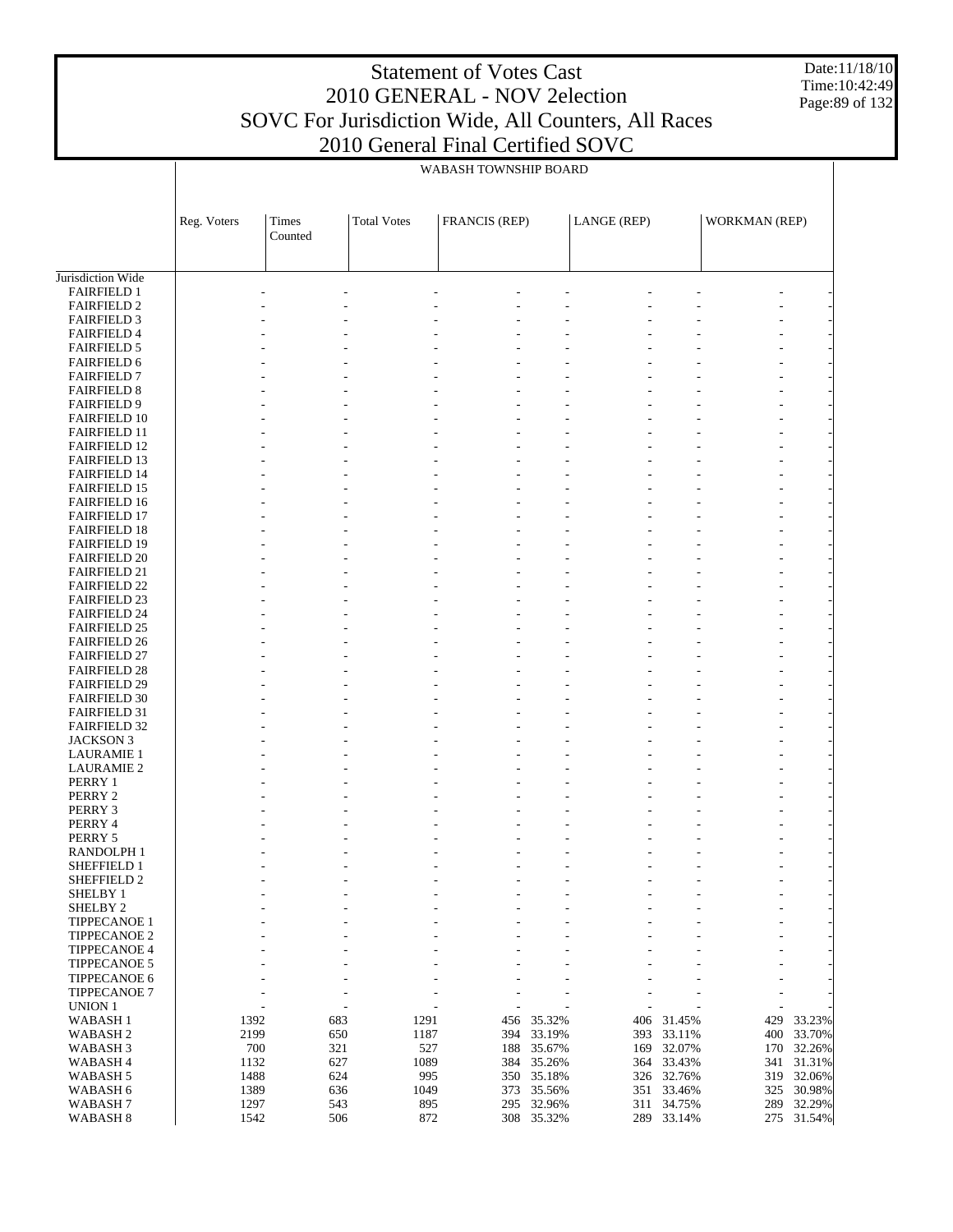Date:11/18/10 Time:10:42:49 Page:90 of 132

|                      | WABASH TOWNSHIP BOARD |                  |                    |                      |             |              |             |                          |             |
|----------------------|-----------------------|------------------|--------------------|----------------------|-------------|--------------|-------------|--------------------------|-------------|
|                      |                       |                  |                    |                      |             |              |             |                          |             |
|                      | Reg. Voters           | Times<br>Counted | <b>Total Votes</b> | <b>FRANCIS (REP)</b> |             | LANGE (REP)  |             | <b>WORKMAN (REP)</b>     |             |
|                      |                       |                  |                    |                      |             |              |             |                          |             |
| WABASH <sub>9</sub>  | 1451                  | 261              | 432                | 154                  | 35.65%      | 143          | 33.10%      | 135                      | 31.25%      |
| WABASH <sub>10</sub> | 2075                  | 802              | 1519               | 535                  | 35.22%      | 491          | 32.32%      | 493                      | 32.46%      |
| WABASH <sub>11</sub> | 408                   | 190              | 290                | 98                   | 33.79%      | 97           | 33.45%      | 95                       | 32.76%      |
| WABASH <sub>12</sub> | 993                   | 574              | 873                | 303                  | 34.71%      | 293          | 33.56%      | 277                      | 31.73%      |
| WABASH <sub>13</sub> | 1281                  | 547              | 703                | 245                  | 34.85%      | 235          | 33.43%      | 223                      | 31.72%      |
| <b>WABASH 14</b>     | 1382                  | 538              | 822                | 278                  | 33.82%      | 282          | 34.31%      | 262                      | 31.87%      |
| WABASH <sub>15</sub> | 5742                  | 422              | 739                | 247                  | 33.42%      | 253          | 34.24%      | 239                      | 32.34%      |
| WABASH <sub>16</sub> | 1107                  | 193              | 218                | 75                   | 34.40%      | 73           | 33.49%      | 70                       | 32.11%      |
| WABASH <sub>17</sub> | 2639                  | 194              | 307                | 106                  | 34.53%      | 101          | 32.90%      | 100                      | 32.57%      |
| WABASH <sub>18</sub> | 887                   | 59               | 96                 | 33                   | 34.38%      | 33           | 34.38%      | 30                       | 31.25%      |
| WABASH <sub>19</sub> | 1067                  | 503              | 933                | 322                  | 34.51%      | 311          | 33.33%      | 300                      | 32.15%      |
| WABASH <sub>20</sub> | 252                   | 142              | 282                | 93                   | 32.98%      | 95           | 33.69%      | 94                       | 33.33%      |
| WABASH 21            | 1278                  | 387              | 637                | 225                  | 35.32%      | 210          | 32.97%      | 202                      | 31.71%      |
| WABASH <sub>22</sub> | 375                   | 186              | 313                | 106                  | 33.87%      | 104          | 33.23%      | 103                      | 32.91%      |
| WABASH 24            | $\mathbf{0}$          | 1                | 1                  | $\mathbf{0}$         | 0.00%       | $\mathbf{0}$ | 0.00%       |                          | 1 100.00%   |
| <b>WASHINGTON 1</b>  |                       | ÷                |                    |                      |             |              |             |                          |             |
| <b>WASHINGTON 2</b>  |                       |                  |                    |                      |             |              |             |                          |             |
| <b>WAYNE1</b>        |                       |                  |                    |                      |             |              |             |                          |             |
| WEA 1                |                       |                  |                    |                      |             |              |             | $\overline{\phantom{a}}$ |             |
| WEA <sub>2</sub>     |                       |                  |                    |                      |             |              |             |                          |             |
| WEA <sub>3</sub>     |                       |                  |                    |                      |             |              |             |                          |             |
| WEA4                 |                       |                  |                    |                      |             |              |             |                          |             |
| WEA <sub>5</sub>     |                       |                  |                    |                      |             |              |             |                          |             |
| WEA 6                |                       |                  |                    |                      |             |              |             |                          |             |
| WEA <sub>7</sub>     |                       |                  |                    |                      |             |              |             |                          |             |
| WEA <sub>8</sub>     |                       |                  |                    |                      |             |              |             |                          |             |
| WEA 9                |                       |                  |                    |                      |             |              |             |                          |             |
| <b>WEA 10</b>        |                       |                  |                    |                      |             |              |             |                          |             |
| <b>WEA 11</b>        |                       |                  |                    |                      |             |              |             |                          |             |
| <b>WEA 13</b>        |                       |                  |                    |                      |             |              |             |                          |             |
| <b>WEA 14</b>        |                       |                  |                    |                      |             |              |             |                          |             |
| <b>WEA 15</b>        |                       |                  |                    |                      |             |              |             |                          |             |
| <b>WEA 16</b>        |                       |                  |                    |                      |             |              |             |                          |             |
| Total                | 32076                 | 9589             | 16070              |                      | 5568 34.65% |              | 5330 33.17% |                          | 5172 32.18% |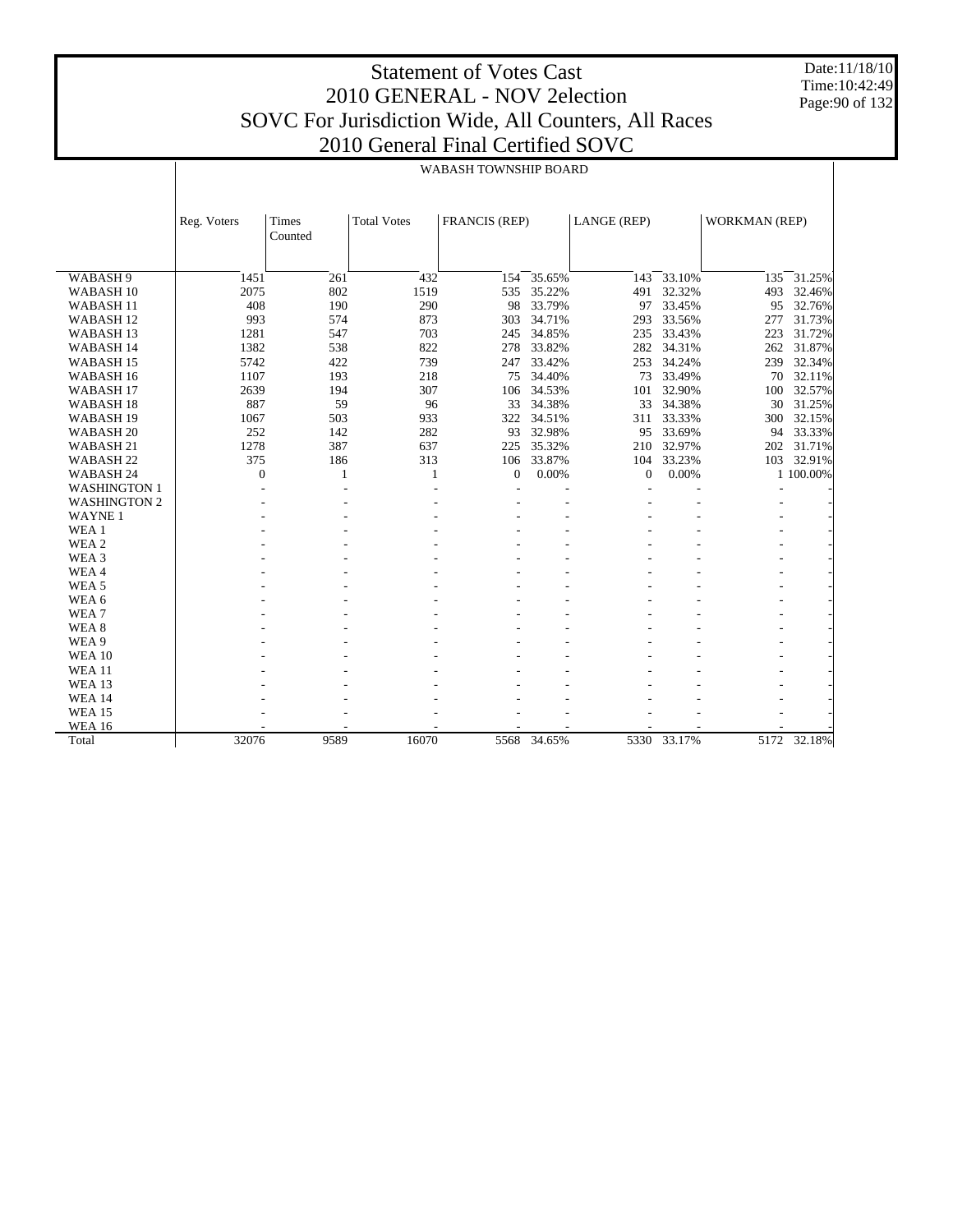Date:11/18/10 Time:10:42:49 Page:91 of 132

|                                            | WASHINGTON TOWNSHIP TRUSTEE |                  |                          |                                           |              |  |  |  |  |
|--------------------------------------------|-----------------------------|------------------|--------------------------|-------------------------------------------|--------------|--|--|--|--|
|                                            |                             |                  |                          |                                           |              |  |  |  |  |
|                                            |                             |                  |                          |                                           |              |  |  |  |  |
|                                            |                             |                  |                          |                                           |              |  |  |  |  |
|                                            | Reg. Voters                 | Times<br>Counted | <b>Total Votes</b>       | <b>MCKINLEY (REP)</b>                     | WILSON (DEM) |  |  |  |  |
|                                            |                             |                  |                          |                                           |              |  |  |  |  |
|                                            |                             |                  |                          |                                           |              |  |  |  |  |
| Jurisdiction Wide                          |                             |                  |                          |                                           |              |  |  |  |  |
| <b>FAIRFIELD 1</b>                         |                             |                  |                          |                                           |              |  |  |  |  |
| <b>FAIRFIELD 2</b>                         |                             |                  |                          |                                           |              |  |  |  |  |
| <b>FAIRFIELD 3</b>                         |                             |                  |                          |                                           |              |  |  |  |  |
| <b>FAIRFIELD 4</b>                         |                             |                  |                          |                                           |              |  |  |  |  |
| <b>FAIRFIELD 5</b>                         |                             |                  |                          |                                           |              |  |  |  |  |
| <b>FAIRFIELD 6</b>                         |                             |                  |                          |                                           |              |  |  |  |  |
| <b>FAIRFIELD 7</b>                         |                             |                  | $\overline{\phantom{a}}$ | $\overline{\phantom{a}}$                  |              |  |  |  |  |
| <b>FAIRFIELD 8</b>                         |                             |                  |                          | $\overline{a}$                            |              |  |  |  |  |
| <b>FAIRFIELD 9</b>                         |                             |                  |                          | $\frac{1}{2}$                             |              |  |  |  |  |
| <b>FAIRFIELD 10</b>                        |                             |                  |                          | $\frac{1}{2}$                             |              |  |  |  |  |
| <b>FAIRFIELD 11</b>                        |                             |                  | $\overline{\phantom{a}}$ | $\overline{\phantom{a}}$                  |              |  |  |  |  |
| <b>FAIRFIELD 12</b>                        |                             |                  |                          | $\overline{a}$                            |              |  |  |  |  |
| <b>FAIRFIELD 13</b>                        |                             |                  |                          | $\frac{1}{2}$                             |              |  |  |  |  |
| <b>FAIRFIELD 14</b><br><b>FAIRFIELD 15</b> |                             |                  | $\overline{\phantom{a}}$ | $\frac{1}{2}$<br>$\overline{\phantom{a}}$ |              |  |  |  |  |
| <b>FAIRFIELD 16</b>                        |                             |                  |                          | $\overline{\phantom{a}}$                  |              |  |  |  |  |
| <b>FAIRFIELD 17</b>                        |                             |                  |                          | $\frac{1}{2}$                             |              |  |  |  |  |
| <b>FAIRFIELD 18</b>                        |                             |                  |                          | $\frac{1}{2}$                             |              |  |  |  |  |
| <b>FAIRFIELD 19</b>                        |                             |                  | $\overline{\phantom{a}}$ | $\overline{\phantom{a}}$                  |              |  |  |  |  |
| <b>FAIRFIELD 20</b>                        |                             |                  |                          | $\overline{\phantom{a}}$                  |              |  |  |  |  |
| <b>FAIRFIELD 21</b>                        |                             |                  |                          | $\frac{1}{2}$                             |              |  |  |  |  |
| <b>FAIRFIELD 22</b>                        |                             |                  |                          | $\frac{1}{2}$                             |              |  |  |  |  |
| <b>FAIRFIELD 23</b>                        |                             |                  | $\overline{\phantom{a}}$ | $\overline{\phantom{a}}$                  |              |  |  |  |  |
| <b>FAIRFIELD 24</b>                        |                             |                  |                          | $\overline{a}$                            |              |  |  |  |  |
| <b>FAIRFIELD 25</b>                        |                             |                  |                          | $\frac{1}{2}$                             |              |  |  |  |  |
| <b>FAIRFIELD 26</b>                        |                             |                  |                          | $\frac{1}{2}$                             |              |  |  |  |  |
| <b>FAIRFIELD 27</b>                        |                             |                  |                          | $\overline{\phantom{a}}$                  |              |  |  |  |  |
| <b>FAIRFIELD 28</b>                        |                             |                  |                          | $\overline{a}$                            |              |  |  |  |  |
| <b>FAIRFIELD 29</b>                        |                             |                  |                          | $\overline{\phantom{a}}$                  |              |  |  |  |  |
| <b>FAIRFIELD 30</b>                        |                             |                  |                          |                                           |              |  |  |  |  |
| <b>FAIRFIELD 31</b><br><b>FAIRFIELD 32</b> |                             |                  | $\overline{\phantom{0}}$ | $\frac{1}{2}$                             |              |  |  |  |  |
| <b>JACKSON 3</b>                           |                             |                  |                          | $\overline{\phantom{a}}$                  |              |  |  |  |  |
| <b>LAURAMIE 1</b>                          |                             |                  |                          |                                           |              |  |  |  |  |
| <b>LAURAMIE 2</b>                          |                             |                  |                          | $\overline{\phantom{a}}$                  |              |  |  |  |  |
| PERRY 1                                    |                             |                  |                          |                                           |              |  |  |  |  |
| PERRY 2                                    |                             |                  |                          |                                           |              |  |  |  |  |
| PERRY 3                                    |                             |                  |                          |                                           |              |  |  |  |  |
| PERRY 4                                    |                             |                  |                          |                                           |              |  |  |  |  |
| PERRY 5                                    |                             |                  |                          |                                           |              |  |  |  |  |
| RANDOLPH 1                                 |                             |                  |                          |                                           |              |  |  |  |  |
| SHEFFIELD 1                                |                             |                  |                          |                                           |              |  |  |  |  |
| SHEFFIELD <sub>2</sub>                     |                             |                  |                          |                                           |              |  |  |  |  |
| SHELBY 1                                   |                             |                  |                          |                                           |              |  |  |  |  |
| SHELBY <sub>2</sub>                        |                             |                  |                          |                                           |              |  |  |  |  |
| <b>TIPPECANOE 1</b><br><b>TIPPECANOE 2</b> |                             |                  |                          |                                           |              |  |  |  |  |
| <b>TIPPECANOE 4</b>                        |                             |                  |                          |                                           |              |  |  |  |  |
| <b>TIPPECANOE 5</b>                        |                             |                  |                          |                                           |              |  |  |  |  |
| TIPPECANOE 6                               |                             |                  |                          |                                           |              |  |  |  |  |
| <b>TIPPECANOE 7</b>                        |                             |                  |                          |                                           |              |  |  |  |  |
| UNION 1                                    |                             |                  |                          |                                           |              |  |  |  |  |
| <b>WABASH1</b>                             |                             |                  |                          |                                           |              |  |  |  |  |
| WABASH <sub>2</sub>                        |                             |                  |                          |                                           |              |  |  |  |  |
| WABASH <sub>3</sub>                        |                             |                  |                          |                                           |              |  |  |  |  |
| WABASH <sub>4</sub>                        |                             |                  |                          |                                           |              |  |  |  |  |
| WABASH <sub>5</sub>                        |                             |                  |                          |                                           |              |  |  |  |  |
| WABASH 6                                   |                             |                  |                          |                                           |              |  |  |  |  |
| WABASH <sub>7</sub>                        |                             |                  |                          |                                           |              |  |  |  |  |
| WABASH <sub>8</sub>                        |                             |                  |                          |                                           |              |  |  |  |  |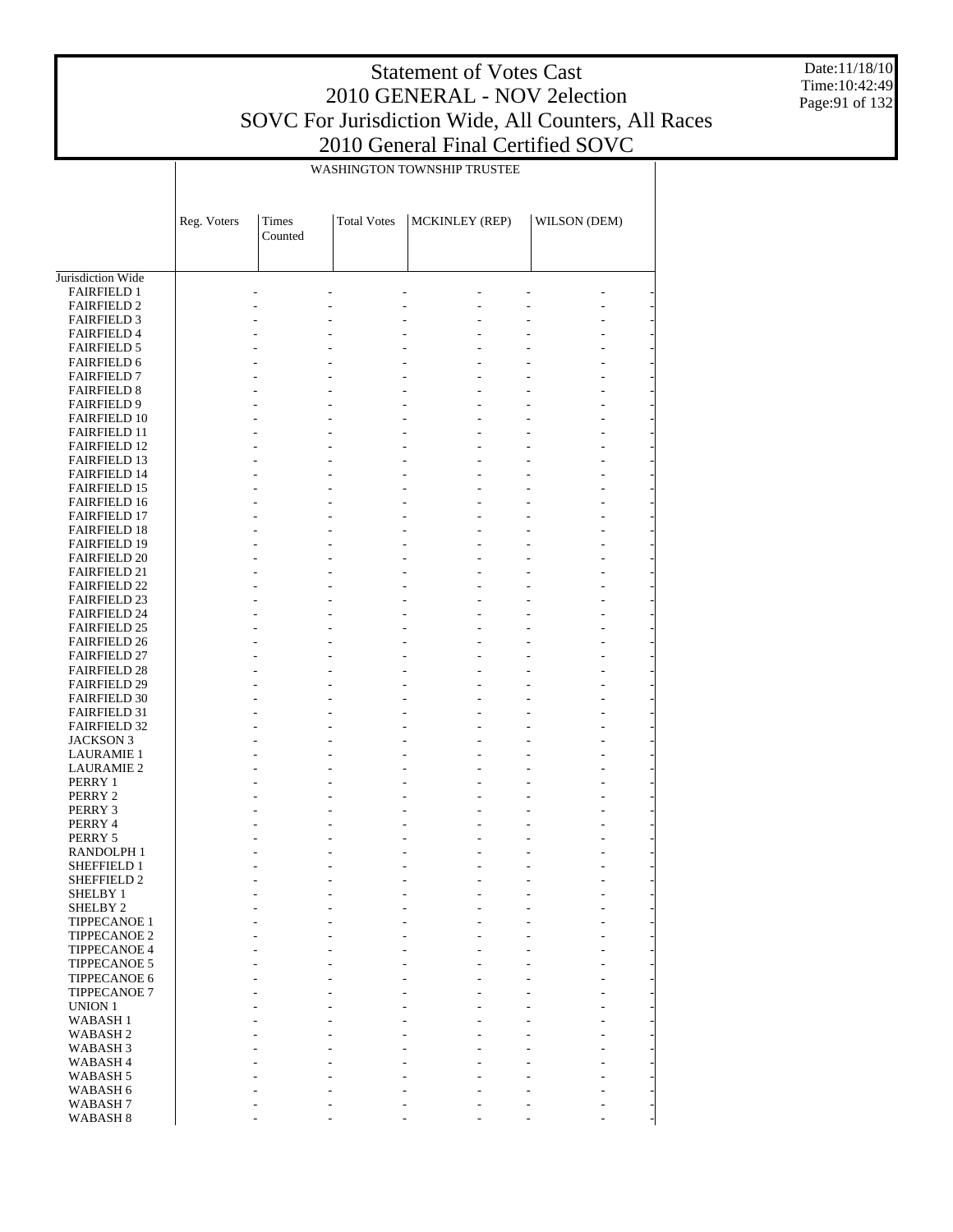Τ

Date:11/18/10 Time:10:42:49 Page:92 of 132

|                      |             | WASHINGTON TOWNSHIP TRUSTEE |                    |                |        |                |        |  |  |  |
|----------------------|-------------|-----------------------------|--------------------|----------------|--------|----------------|--------|--|--|--|
|                      |             |                             |                    |                |        |                |        |  |  |  |
|                      |             |                             |                    |                |        |                |        |  |  |  |
|                      | Reg. Voters | <b>Times</b>                | <b>Total Votes</b> | MCKINLEY (REP) |        | WILSON (DEM)   |        |  |  |  |
|                      |             | Counted                     |                    |                |        |                |        |  |  |  |
|                      |             |                             |                    |                |        |                |        |  |  |  |
| WABASH <sub>9</sub>  | ٠           |                             | $\overline{a}$     | $\overline{a}$ |        | $\blacksquare$ |        |  |  |  |
| WABASH <sub>10</sub> |             |                             |                    |                |        |                |        |  |  |  |
| WABASH <sub>11</sub> |             |                             |                    |                |        |                |        |  |  |  |
| WABASH <sub>12</sub> |             |                             |                    |                |        |                |        |  |  |  |
| WABASH <sub>13</sub> |             |                             |                    |                |        |                |        |  |  |  |
| WABASH <sub>14</sub> |             |                             |                    |                |        |                |        |  |  |  |
| WABASH <sub>15</sub> |             |                             |                    |                |        |                |        |  |  |  |
| WABASH 16            |             |                             |                    |                |        |                |        |  |  |  |
| WABASH <sub>17</sub> |             |                             |                    |                |        |                |        |  |  |  |
| WABASH <sub>18</sub> |             |                             |                    |                |        |                |        |  |  |  |
| WABASH <sub>19</sub> |             |                             |                    |                |        |                |        |  |  |  |
| WABASH <sub>20</sub> |             |                             |                    |                |        |                |        |  |  |  |
| WABASH <sub>21</sub> |             |                             |                    |                |        |                |        |  |  |  |
| WABASH <sub>22</sub> |             |                             |                    |                |        |                |        |  |  |  |
| WABASH 24            |             |                             |                    |                |        |                |        |  |  |  |
| <b>WASHINGTON 1</b>  | 826         | 353                         | 332                | 232            | 69.88% | 100            | 30.12% |  |  |  |
| <b>WASHINGTON 2</b>  | 861         | 411                         | 396                | 278            | 70.20% | 118            | 29.80% |  |  |  |
| <b>WAYNE1</b>        |             | L,                          | L,                 |                |        | L,             |        |  |  |  |
| WEA 1                |             |                             |                    |                |        |                |        |  |  |  |
| WEA <sub>2</sub>     |             |                             |                    |                |        |                |        |  |  |  |
| WEA 3                |             |                             |                    |                |        |                |        |  |  |  |
| WEA4                 |             |                             |                    |                |        |                |        |  |  |  |
| WEA <sub>5</sub>     |             |                             |                    |                |        |                |        |  |  |  |
| WEA 6                |             |                             |                    |                |        |                |        |  |  |  |
| WEA <sub>7</sub>     |             |                             |                    |                |        |                |        |  |  |  |
| WEA 8                |             |                             |                    |                |        |                |        |  |  |  |
| WEA 9                |             |                             |                    |                |        |                |        |  |  |  |
| <b>WEA 10</b>        |             |                             |                    |                |        |                |        |  |  |  |
| <b>WEA 11</b>        |             |                             |                    |                |        |                |        |  |  |  |
| <b>WEA 13</b>        |             |                             |                    |                |        |                |        |  |  |  |
| <b>WEA 14</b>        |             |                             |                    |                |        |                |        |  |  |  |
| <b>WEA 15</b>        |             |                             |                    |                |        |                |        |  |  |  |
| <b>WEA 16</b>        |             |                             |                    |                |        |                |        |  |  |  |
| Total                | 1687        | 764                         | 728                | 510            | 70.05% | 218            | 29.95% |  |  |  |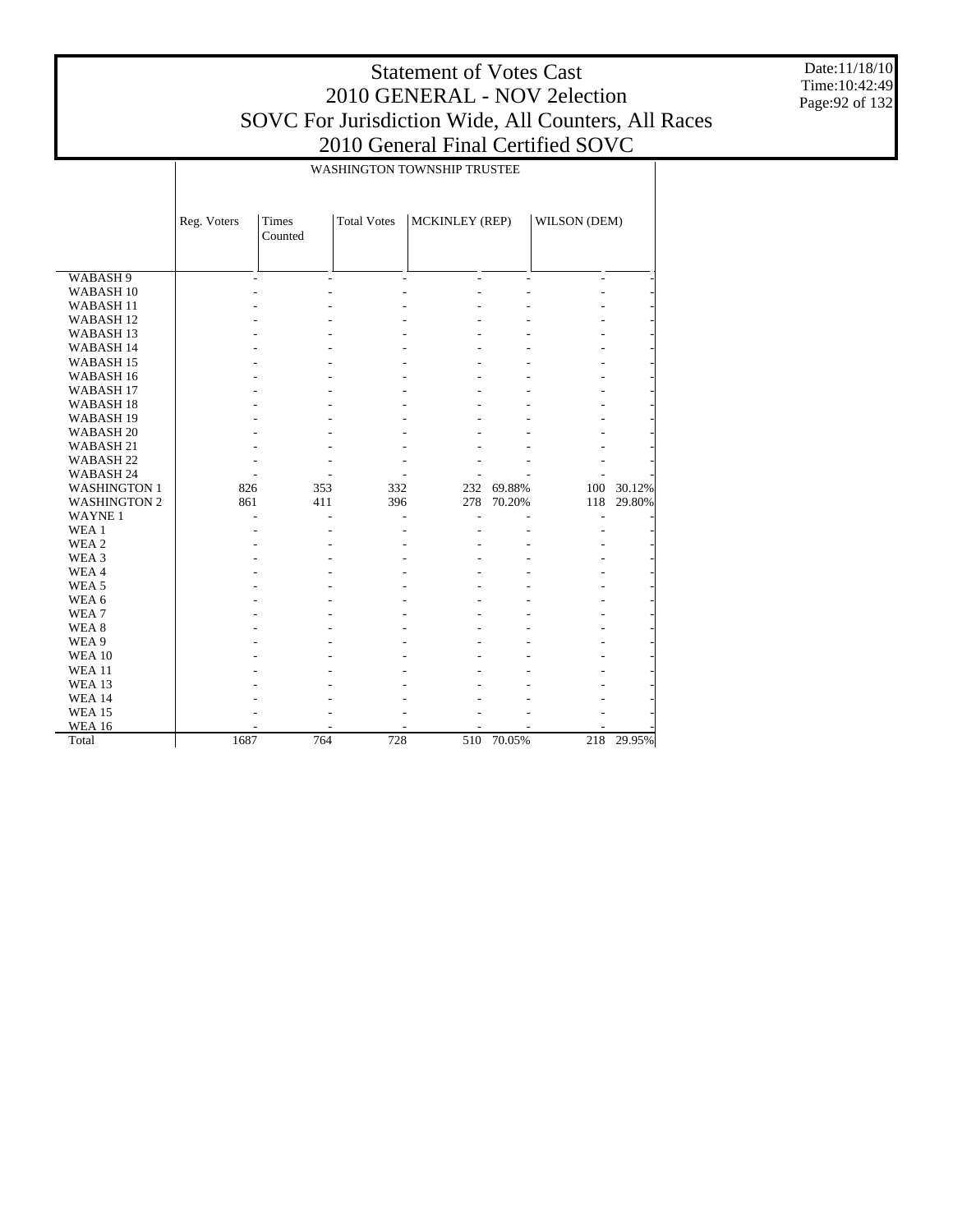Date:11/18/10 Time:10:42:49 Page:93 of 132

|                                            |             |                  |                    | WASHINGTON TOWNSHIP BOARD |                       |               |
|--------------------------------------------|-------------|------------------|--------------------|---------------------------|-----------------------|---------------|
|                                            |             |                  |                    |                           |                       |               |
|                                            | Reg. Voters | Times<br>Counted | <b>Total Votes</b> | <b>BLAAS</b> (REP)        | <b>DAVIDSON</b> (REP) | KNOCHEL (REP) |
|                                            |             |                  |                    |                           |                       |               |
| Jurisdiction Wide<br><b>FAIRFIELD 1</b>    |             |                  |                    |                           |                       |               |
| <b>FAIRFIELD 2</b>                         |             |                  |                    |                           |                       |               |
| <b>FAIRFIELD 3</b>                         |             |                  |                    |                           |                       |               |
| <b>FAIRFIELD 4</b>                         |             |                  |                    |                           |                       |               |
| <b>FAIRFIELD 5</b>                         |             |                  |                    |                           |                       |               |
| <b>FAIRFIELD 6</b><br><b>FAIRFIELD 7</b>   |             |                  |                    |                           |                       |               |
| <b>FAIRFIELD 8</b>                         |             |                  |                    |                           |                       |               |
| <b>FAIRFIELD 9</b>                         |             |                  |                    |                           |                       |               |
| <b>FAIRFIELD 10</b>                        |             |                  |                    |                           |                       |               |
| <b>FAIRFIELD 11</b>                        |             |                  |                    |                           |                       |               |
| <b>FAIRFIELD 12</b><br><b>FAIRFIELD 13</b> |             |                  |                    |                           |                       |               |
| <b>FAIRFIELD 14</b>                        |             |                  |                    |                           |                       |               |
| <b>FAIRFIELD 15</b>                        |             |                  |                    |                           |                       |               |
| <b>FAIRFIELD 16</b>                        |             |                  |                    |                           |                       |               |
| <b>FAIRFIELD 17</b>                        |             |                  |                    |                           |                       |               |
| <b>FAIRFIELD 18</b><br><b>FAIRFIELD 19</b> |             |                  |                    |                           |                       |               |
| <b>FAIRFIELD 20</b>                        |             |                  |                    |                           |                       |               |
| <b>FAIRFIELD 21</b>                        |             |                  |                    |                           |                       |               |
| <b>FAIRFIELD 22</b>                        |             |                  |                    |                           |                       |               |
| <b>FAIRFIELD 23</b>                        |             |                  |                    |                           |                       |               |
| <b>FAIRFIELD 24</b>                        |             |                  |                    |                           |                       |               |
| <b>FAIRFIELD 25</b><br><b>FAIRFIELD 26</b> |             |                  |                    |                           |                       |               |
| <b>FAIRFIELD 27</b>                        |             |                  |                    |                           |                       |               |
| <b>FAIRFIELD 28</b>                        |             |                  |                    |                           |                       |               |
| <b>FAIRFIELD 29</b>                        |             |                  |                    |                           |                       |               |
| <b>FAIRFIELD 30</b>                        |             |                  |                    |                           |                       |               |
| <b>FAIRFIELD 31</b>                        |             |                  |                    |                           |                       |               |
| <b>FAIRFIELD 32</b><br><b>JACKSON 3</b>    |             |                  |                    |                           |                       |               |
| <b>LAURAMIE 1</b>                          |             |                  |                    |                           |                       |               |
| <b>LAURAMIE 2</b>                          |             |                  |                    |                           |                       |               |
| PERRY 1                                    |             |                  |                    |                           |                       |               |
| PERRY 2                                    |             |                  |                    |                           |                       |               |
| PERRY 3<br>PERRY 4                         |             |                  |                    |                           |                       |               |
| PERRY 5                                    |             |                  |                    |                           |                       |               |
| RANDOLPH <sub>1</sub>                      |             |                  |                    |                           |                       |               |
| SHEFFIELD 1                                |             |                  |                    |                           |                       |               |
| SHEFFIELD 2                                |             |                  |                    |                           |                       |               |
| SHELBY 1                                   |             |                  |                    |                           |                       |               |
| SHELBY <sub>2</sub><br>TIPPECANOE 1        |             |                  |                    |                           |                       |               |
| <b>TIPPECANOE 2</b>                        |             |                  |                    |                           |                       |               |
| TIPPECANOE 4                               |             |                  |                    |                           |                       |               |
| TIPPECANOE 5                               |             |                  |                    |                           |                       |               |
| TIPPECANOE 6                               |             |                  |                    |                           |                       |               |
| <b>TIPPECANOE 7</b><br><b>UNION 1</b>      |             |                  |                    |                           |                       |               |
| WABASH <sub>1</sub>                        |             |                  |                    |                           |                       |               |
| WABASH <sub>2</sub>                        |             |                  |                    |                           |                       |               |
| WABASH <sub>3</sub>                        |             |                  |                    |                           |                       |               |
| WABASH <sub>4</sub>                        |             |                  |                    |                           |                       |               |
| WABASH <sub>5</sub>                        |             |                  |                    |                           |                       |               |
| WABASH 6<br>WABASH <sub>7</sub>            |             |                  |                    |                           |                       |               |
| WABASH 8                                   |             |                  |                    |                           |                       |               |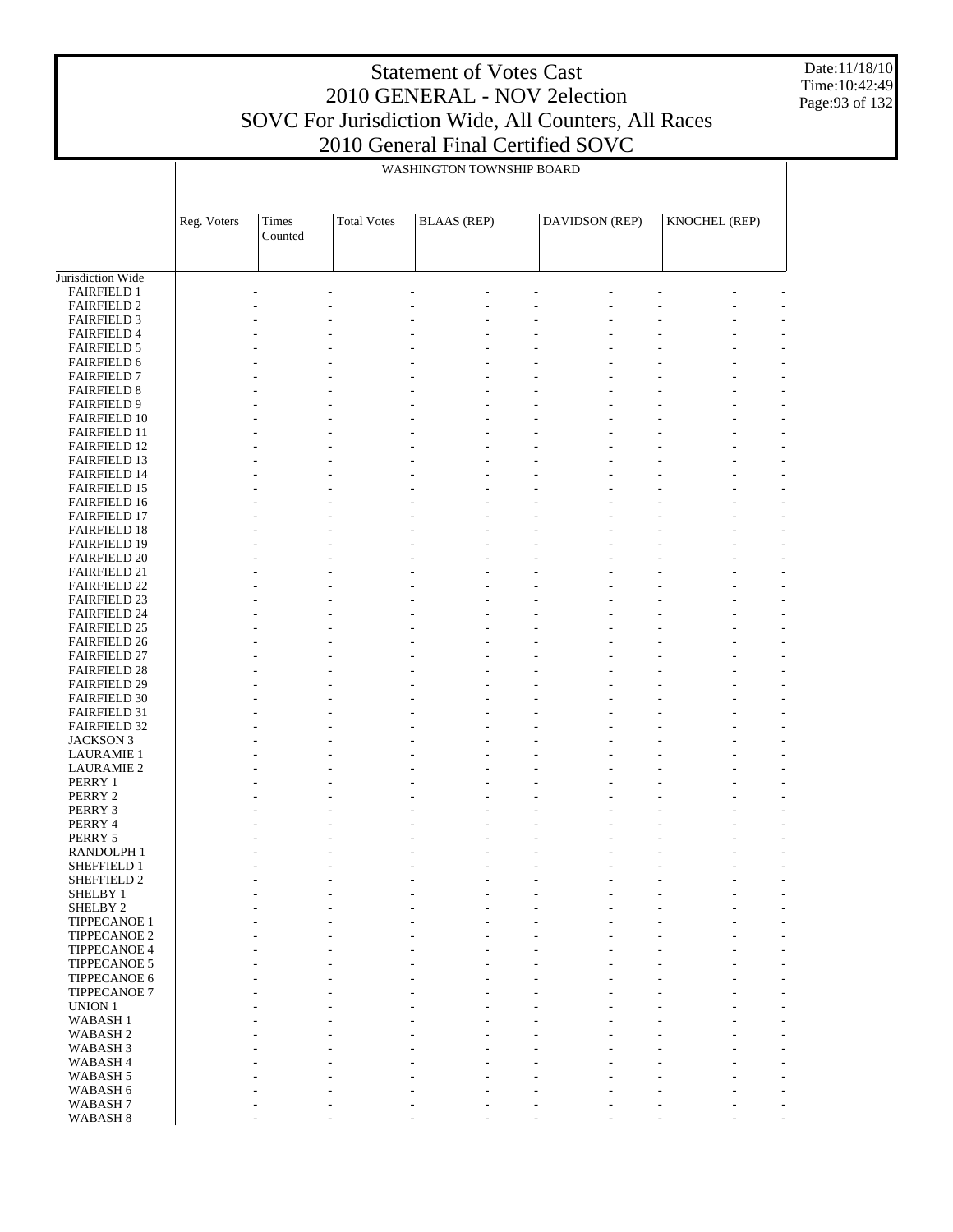WABASH 9 WABASH 10 WABASH 11 WABASH 12 WABASH 13 WABASH 14 WABASH 15 WABASH 16 WABASH 17 WABASH 18 WABASH 19 WABASH 20 WABASH 21 WABASH 22 WABASH 24 WASHINGTON 1 WASHINGTON 2 WAYNE 1 WEA 1 WEA 2 WEA 3 WEA 4 WEA 5 WEA 6 WEA 7 WEA 8 WEA 9 WEA 10 WEA 11 WEA 13 WEA 14 WEA 15 WEA 16 Total Reg. Voters | Times Counted Total Votes | BLAAS (REP) | DAVIDSON (REP) | KNOCHEL (REP) WASHINGTON TOWNSHIP BOARD -  $\sim$  -  $\sim$  -  $\sim$  -  $\sim$  -  $\sim$  -  $\sim$  -  $\sim$  -  $\sim$  -  $\sim$  -  $\sim$  -  $\sim$  -  $\sim$ -  $\sim$  -  $\sim$  -  $\sim$  -  $\sim$  -  $\sim$  -  $\sim$  -  $\sim$  -  $\sim$  -  $\sim$  -  $\sim$  -  $\sim$  -  $\sim$ -  $\sim$  -  $\sim$  -  $\sim$  -  $\sim$  -  $\sim$  -  $\sim$  -  $\sim$  -  $\sim$  -  $\sim$  -  $\sim$  -  $\sim$  -  $\sim$ -  $\sim$  -  $\sim$  -  $\sim$  -  $\sim$  -  $\sim$  -  $\sim$  -  $\sim$  -  $\sim$  -  $\sim$  -  $\sim$  -  $\sim$  -  $\sim$ -  $\sim$  -  $\sim$  -  $\sim$  -  $\sim$  -  $\sim$  -  $\sim$  -  $\sim$  -  $\sim$  -  $\sim$  -  $\sim$  -  $\sim$  -  $\sim$ -  $\sim$  -  $\sim$  -  $\sim$  -  $\sim$  -  $\sim$  -  $\sim$  -  $\sim$  -  $\sim$  -  $\sim$  -  $\sim$  -  $\sim$  -  $\sim$ -  $\sim$  -  $\sim$  -  $\sim$  -  $\sim$  -  $\sim$  -  $\sim$  -  $\sim$  -  $\sim$  -  $\sim$  -  $\sim$  -  $\sim$  -  $\sim$ -  $\sim$  -  $\sim$  -  $\sim$  -  $\sim$  -  $\sim$  -  $\sim$  -  $\sim$  -  $\sim$  -  $\sim$  -  $\sim$  -  $\sim$  -  $\sim$ -  $\sim$  -  $\sim$  -  $\sim$  -  $\sim$  -  $\sim$  -  $\sim$  -  $\sim$  -  $\sim$  -  $\sim$  -  $\sim$  -  $\sim$  -  $\sim$ -  $\sim$  -  $\sim$  -  $\sim$  -  $\sim$  -  $\sim$  -  $\sim$  -  $\sim$  -  $\sim$  -  $\sim$  -  $\sim$  -  $\sim$  -  $\sim$ -  $\sim$  -  $\sim$  -  $\sim$  -  $\sim$  -  $\sim$  -  $\sim$  -  $\sim$  -  $\sim$  -  $\sim$  -  $\sim$  -  $\sim$  -  $\sim$ -  $\sim$  -  $\sim$  -  $\sim$  -  $\sim$  -  $\sim$  -  $\sim$  -  $\sim$  -  $\sim$  -  $\sim$  -  $\sim$  -  $\sim$  -  $\sim$ -  $\sim$  -  $\sim$  -  $\sim$  -  $\sim$  -  $\sim$  -  $\sim$  -  $\sim$  -  $\sim$  -  $\sim$  -  $\sim$  -  $\sim$  -  $\sim$ -  $\sim$  -  $\sim$  -  $\sim$  -  $\sim$  -  $\sim$  -  $\sim$  -  $\sim$  -  $\sim$  -  $\sim$  -  $\sim$  -  $\sim$  -  $\sim$ -  $\sim$  -  $\sim$  -  $\sim$  -  $\sim$  -  $\sim$  -  $\sim$  -  $\sim$  -  $\sim$  -  $\sim$  -  $\sim$  -  $\sim$  -  $\sim$ 826 353 789 208 26.36% 228 28.90% 193 24.46% 230 25.11% -  $\sim$  -  $\sim$  -  $\sim$  -  $\sim$  -  $\sim$  -  $\sim$  -  $\sim$  -  $\sim$  -  $\sim$  -  $\sim$  -  $\sim$  -  $\sim$ -  $\sim$  -  $\sim$  -  $\sim$  -  $\sim$  -  $\sim$  -  $\sim$  -  $\sim$  -  $\sim$  -  $\sim$  -  $\sim$  -  $\sim$  -  $\sim$ -  $\sim$  -  $\sim$  -  $\sim$  -  $\sim$  -  $\sim$  -  $\sim$  -  $\sim$  -  $\sim$  -  $\sim$  -  $\sim$  -  $\sim$  -  $\sim$ -  $\sim$  -  $\sim$  -  $\sim$  -  $\sim$  -  $\sim$  -  $\sim$  -  $\sim$  -  $\sim$  -  $\sim$  -  $\sim$  -  $\sim$  -  $\sim$ -  $\sim$  -  $\sim$  -  $\sim$  -  $\sim$  -  $\sim$  -  $\sim$  -  $\sim$  -  $\sim$  -  $\sim$  -  $\sim$  -  $\sim$  -  $\sim$ -  $\sim$  -  $\sim$  -  $\sim$  -  $\sim$  -  $\sim$  -  $\sim$  -  $\sim$  -  $\sim$  -  $\sim$  -  $\sim$  -  $\sim$  -  $\sim$ -  $\sim$  -  $\sim$  -  $\sim$  -  $\sim$  -  $\sim$  -  $\sim$  -  $\sim$  -  $\sim$  -  $\sim$  -  $\sim$  -  $\sim$  -  $\sim$ -  $\sim$  -  $\sim$  -  $\sim$  -  $\sim$  -  $\sim$  -  $\sim$  -  $\sim$  -  $\sim$  -  $\sim$  -  $\sim$  -  $\sim$  -  $\sim$ -  $\sim$  -  $\sim$  -  $\sim$  -  $\sim$  -  $\sim$  -  $\sim$  -  $\sim$  -  $\sim$  -  $\sim$  -  $\sim$  -  $\sim$  -  $\sim$ -  $\sim$  -  $\sim$  -  $\sim$  -  $\sim$  -  $\sim$  -  $\sim$  -  $\sim$  -  $\sim$  -  $\sim$  -  $\sim$  -  $\sim$  -  $\sim$ -  $\sim$  -  $\sim$  -  $\sim$  -  $\sim$  -  $\sim$  -  $\sim$  -  $\sim$  -  $\sim$  -  $\sim$  -  $\sim$  -  $\sim$  -  $\sim$ -  $\sim$  -  $\sim$  -  $\sim$  -  $\sim$  -  $\sim$  -  $\sim$  -  $\sim$  -  $\sim$  -  $\sim$  -  $\sim$  -  $\sim$  -  $\sim$ -  $\sim$  -  $\sim$  -  $\sim$  -  $\sim$  -  $\sim$  -  $\sim$  -  $\sim$  -  $\sim$  -  $\sim$  -  $\sim$  -  $\sim$  -  $\sim$ -  $\sim$  -  $\sim$  -  $\sim$  -  $\sim$  -  $\sim$  -  $\sim$  -  $\sim$  -  $\sim$  -  $\sim$  -  $\sim$  -  $\sim$  -  $\sim$ -  $\sim$  -  $\sim$  -  $\sim$  -  $\sim$  -  $\sim$  -  $\sim$  -  $\sim$  -  $\sim$  -  $\sim$  -  $\sim$  -  $\sim$  -  $\sim$ - - - - - - - - - 1687 764 1705 438 25.69% 511 29.97% 403 23.64%

Date:11/18/10 Time:10:42:49 Page:94 of 132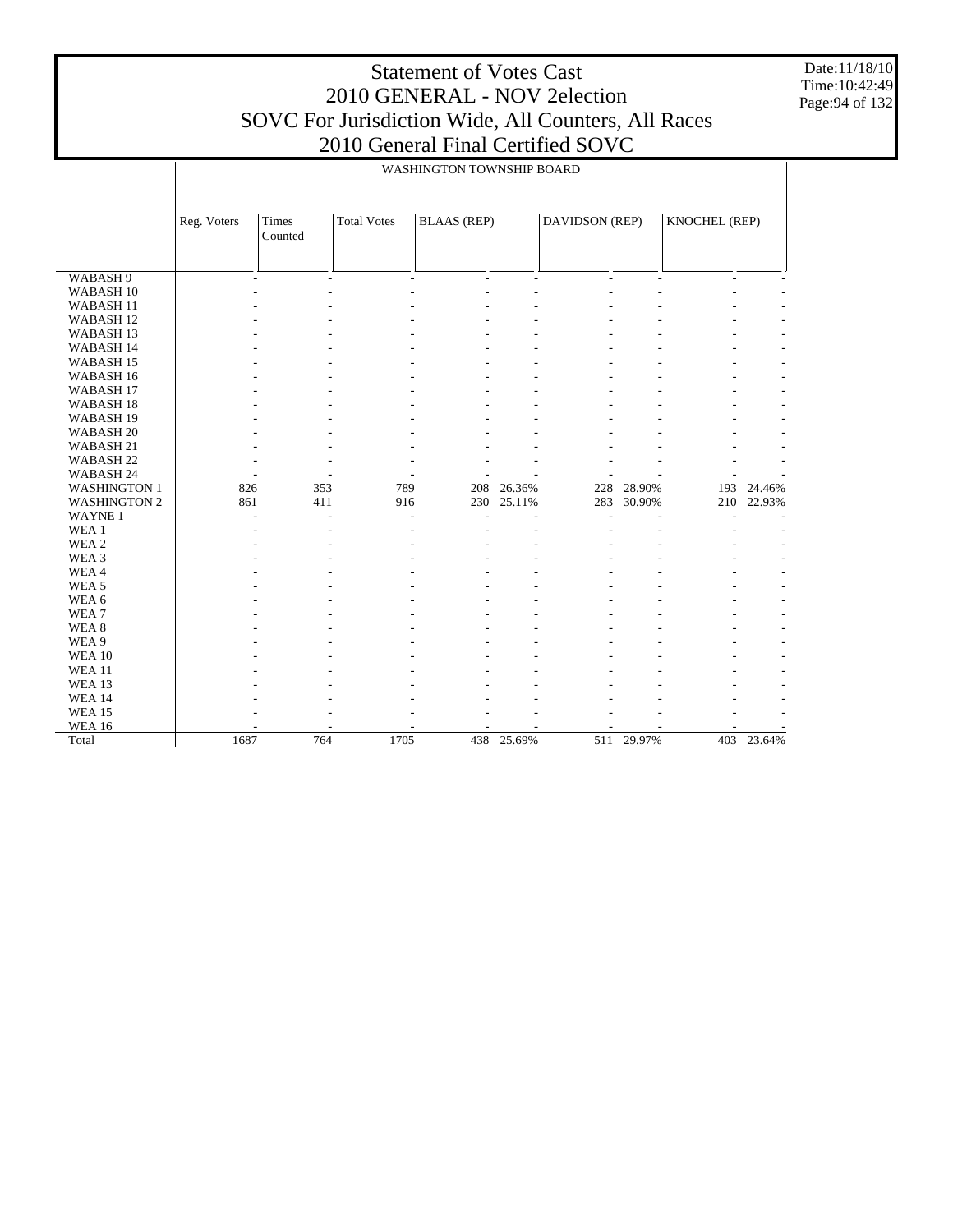Date:11/18/10 Time:10:42:49 Page:95 of 132

|                                            | WASHINGTON<br>TOWNSHIP BOARD | WAYNE TOWNSHIP TRUSTEE |                         |                    |              |  |
|--------------------------------------------|------------------------------|------------------------|-------------------------|--------------------|--------------|--|
|                                            | KILLIAN (DEM)                | Reg. Voters            | <b>Times</b><br>Counted | <b>Total Votes</b> | HAYMAN (REP) |  |
|                                            |                              |                        |                         |                    |              |  |
| Jurisdiction Wide                          |                              |                        |                         |                    |              |  |
| <b>FAIRFIELD 1</b><br><b>FAIRFIELD 2</b>   |                              |                        | $\overline{a}$          |                    |              |  |
| <b>FAIRFIELD 3</b>                         |                              |                        |                         |                    |              |  |
| <b>FAIRFIELD 4</b>                         |                              |                        |                         |                    |              |  |
| <b>FAIRFIELD 5</b>                         |                              |                        |                         |                    |              |  |
| <b>FAIRFIELD 6</b>                         |                              |                        |                         |                    |              |  |
| <b>FAIRFIELD 7</b>                         |                              |                        |                         |                    |              |  |
| <b>FAIRFIELD 8</b><br><b>FAIRFIELD 9</b>   |                              |                        |                         |                    |              |  |
| <b>FAIRFIELD 10</b>                        |                              |                        |                         |                    |              |  |
| <b>FAIRFIELD 11</b>                        |                              |                        |                         |                    |              |  |
| <b>FAIRFIELD 12</b>                        |                              |                        |                         |                    |              |  |
| <b>FAIRFIELD 13</b>                        |                              |                        |                         |                    |              |  |
| <b>FAIRFIELD 14</b>                        |                              |                        |                         |                    |              |  |
| <b>FAIRFIELD 15</b><br><b>FAIRFIELD 16</b> |                              |                        |                         |                    |              |  |
| <b>FAIRFIELD 17</b>                        |                              |                        |                         |                    |              |  |
| <b>FAIRFIELD 18</b>                        |                              |                        |                         |                    |              |  |
| <b>FAIRFIELD 19</b>                        |                              |                        |                         |                    |              |  |
| <b>FAIRFIELD 20</b>                        |                              |                        |                         |                    |              |  |
| <b>FAIRFIELD 21</b>                        |                              |                        |                         |                    |              |  |
| <b>FAIRFIELD 22</b>                        |                              |                        |                         |                    |              |  |
| <b>FAIRFIELD 23</b><br><b>FAIRFIELD 24</b> |                              |                        |                         |                    |              |  |
| <b>FAIRFIELD 25</b>                        |                              |                        |                         |                    |              |  |
| <b>FAIRFIELD 26</b>                        |                              |                        |                         |                    |              |  |
| <b>FAIRFIELD 27</b>                        |                              |                        |                         |                    |              |  |
| <b>FAIRFIELD 28</b>                        |                              |                        |                         |                    |              |  |
| <b>FAIRFIELD 29</b>                        |                              |                        |                         |                    |              |  |
| <b>FAIRFIELD 30</b>                        |                              |                        |                         |                    |              |  |
| <b>FAIRFIELD 31</b><br><b>FAIRFIELD 32</b> |                              |                        |                         |                    |              |  |
| <b>JACKSON 3</b>                           |                              |                        |                         |                    |              |  |
| <b>LAURAMIE 1</b>                          |                              |                        |                         |                    |              |  |
| <b>LAURAMIE 2</b>                          |                              |                        |                         |                    |              |  |
| PERRY 1                                    |                              |                        |                         |                    |              |  |
| PERRY 2                                    |                              |                        |                         |                    |              |  |
| PERRY 3                                    |                              |                        |                         |                    |              |  |
| PERRY 4<br>PERRY 5                         |                              |                        |                         |                    |              |  |
| <b>RANDOLPH1</b>                           |                              |                        |                         |                    |              |  |
| <b>SHEFFIELD 1</b>                         |                              |                        |                         |                    |              |  |
| <b>SHEFFIELD 2</b>                         |                              |                        |                         |                    |              |  |
| SHELBY 1                                   |                              |                        |                         |                    |              |  |
| SHELBY <sub>2</sub>                        |                              |                        |                         |                    |              |  |
| <b>TIPPECANOE 1</b><br><b>TIPPECANOE 2</b> |                              |                        |                         |                    |              |  |
| <b>TIPPECANOE 4</b>                        |                              |                        |                         |                    |              |  |
| <b>TIPPECANOE 5</b>                        |                              |                        |                         |                    |              |  |
| TIPPECANOE 6                               |                              |                        |                         |                    |              |  |
| <b>TIPPECANOE 7</b>                        |                              |                        |                         |                    |              |  |
| <b>UNION 1</b>                             |                              |                        |                         |                    |              |  |
| <b>WABASH1</b>                             |                              |                        |                         |                    |              |  |
| <b>WABASH2</b>                             |                              |                        |                         |                    |              |  |
| WABASH <sub>3</sub><br>WABASH <sub>4</sub> |                              |                        |                         |                    |              |  |
| WABASH 5                                   |                              |                        |                         |                    |              |  |
| WABASH 6                                   |                              |                        |                         |                    |              |  |
| WABASH <sub>7</sub>                        |                              |                        |                         |                    |              |  |
| WABASH <sub>8</sub>                        |                              |                        |                         |                    |              |  |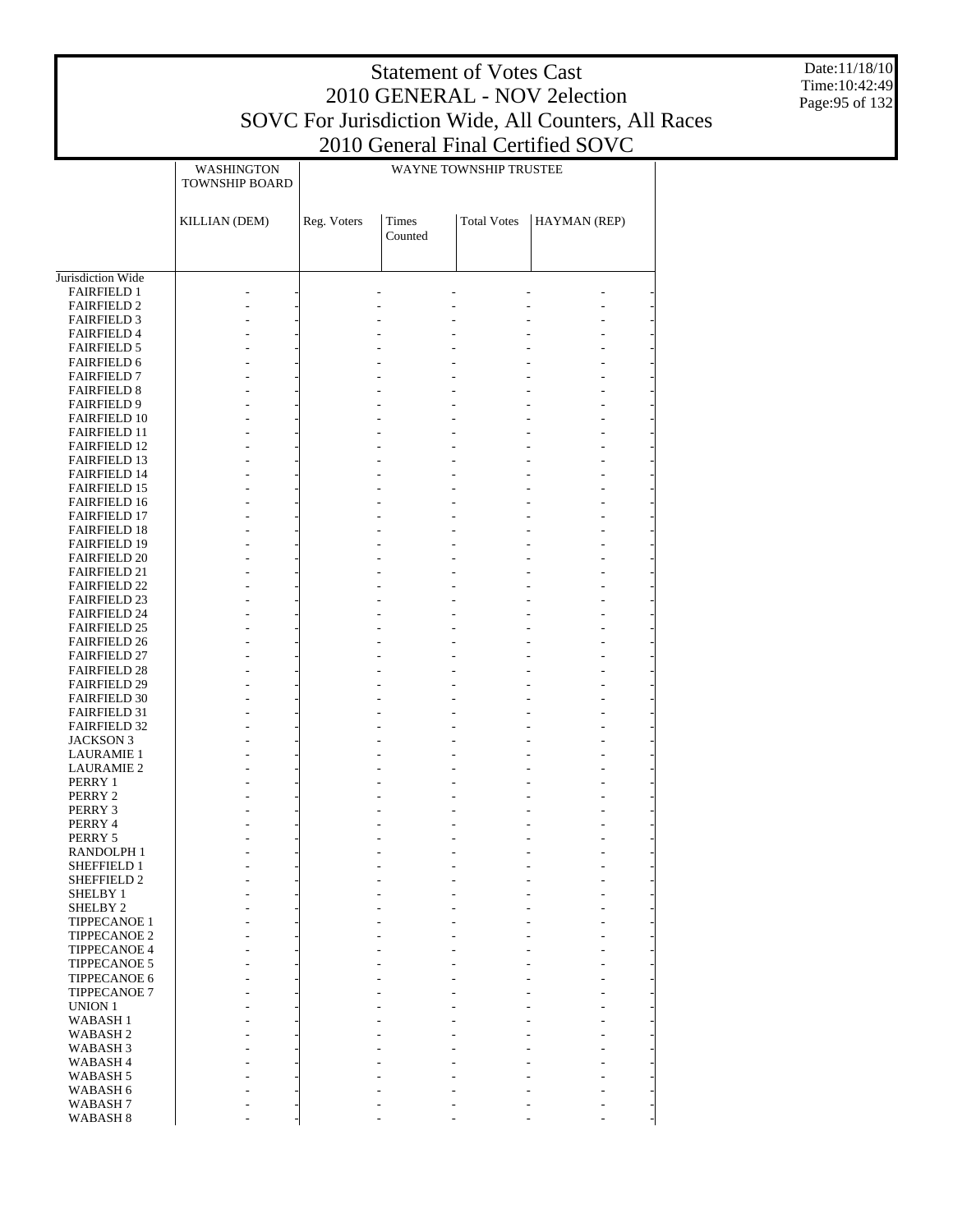| <b>Statement of Votes Cast</b>                      |
|-----------------------------------------------------|
| 2010 GENERAL - NOV 2 election                       |
| SOVC For Jurisdiction Wide, All Counters, All Races |
| 2010 General Final Certified SOVC                   |

Date:11/18/10 Time:10:42:50 Page:96 of 132

|                      | WASHINGTON<br><b>TOWNSHIP BOARD</b> |            |             |                  | WAYNE TOWNSHIP TRUSTEE |              |             |  |  |
|----------------------|-------------------------------------|------------|-------------|------------------|------------------------|--------------|-------------|--|--|
|                      | KILLIAN (DEM)                       |            | Reg. Voters | Times<br>Counted | <b>Total Votes</b>     | HAYMAN (REP) |             |  |  |
| WABASH <sub>9</sub>  |                                     |            |             |                  |                        |              |             |  |  |
| WABASH <sub>10</sub> |                                     |            |             |                  |                        |              |             |  |  |
| WABASH <sub>11</sub> |                                     |            |             |                  |                        |              |             |  |  |
| WABASH <sub>12</sub> |                                     |            |             |                  |                        |              |             |  |  |
| WABASH <sub>13</sub> |                                     |            |             |                  |                        |              |             |  |  |
| WABASH 14            |                                     |            |             |                  |                        |              |             |  |  |
| WABASH <sub>15</sub> |                                     |            |             |                  |                        |              |             |  |  |
| WABASH 16            |                                     |            |             |                  |                        |              |             |  |  |
| WABASH <sub>17</sub> |                                     |            |             |                  |                        |              |             |  |  |
| WABASH <sub>18</sub> |                                     |            |             |                  |                        |              |             |  |  |
| WABASH 19            |                                     |            |             |                  |                        |              |             |  |  |
| WABASH <sub>20</sub> |                                     |            |             |                  |                        |              |             |  |  |
| WABASH <sub>21</sub> |                                     |            |             |                  |                        |              |             |  |  |
| WABASH <sub>22</sub> |                                     |            |             |                  |                        |              |             |  |  |
| WABASH 24            |                                     |            |             |                  |                        |              |             |  |  |
| <b>WASHINGTON 1</b>  |                                     | 160 20.28% |             |                  |                        |              |             |  |  |
| <b>WASHINGTON 2</b>  | 193                                 | 21.07%     |             |                  |                        |              |             |  |  |
| <b>WAYNE1</b>        |                                     |            | 1053        | 456              | 378                    |              | 378 100.00% |  |  |
| WEA 1                |                                     |            |             |                  |                        |              |             |  |  |
| WEA 2                |                                     |            |             |                  |                        |              |             |  |  |
| WEA 3                |                                     |            |             |                  |                        |              |             |  |  |
| WEA4                 |                                     |            |             |                  |                        |              |             |  |  |
| WEA <sub>5</sub>     |                                     |            |             |                  |                        |              |             |  |  |
| WEA 6                |                                     |            |             |                  |                        |              |             |  |  |
| WEA <sub>7</sub>     |                                     |            |             |                  |                        |              |             |  |  |
| WEA 8                |                                     |            |             |                  |                        |              |             |  |  |
| WEA 9                |                                     |            |             |                  |                        |              |             |  |  |
| <b>WEA 10</b>        |                                     |            |             |                  |                        |              |             |  |  |
| <b>WEA 11</b>        |                                     |            |             |                  |                        |              |             |  |  |
| <b>WEA 13</b>        |                                     |            |             |                  |                        |              |             |  |  |
| <b>WEA 14</b>        |                                     |            |             |                  |                        |              |             |  |  |
| <b>WEA 15</b>        |                                     |            |             |                  |                        |              |             |  |  |
| <b>WEA 16</b>        |                                     |            |             |                  |                        |              |             |  |  |
| Total                | 353                                 | 20.70%     | 1053        | 456              | 378                    |              | 378 100.00% |  |  |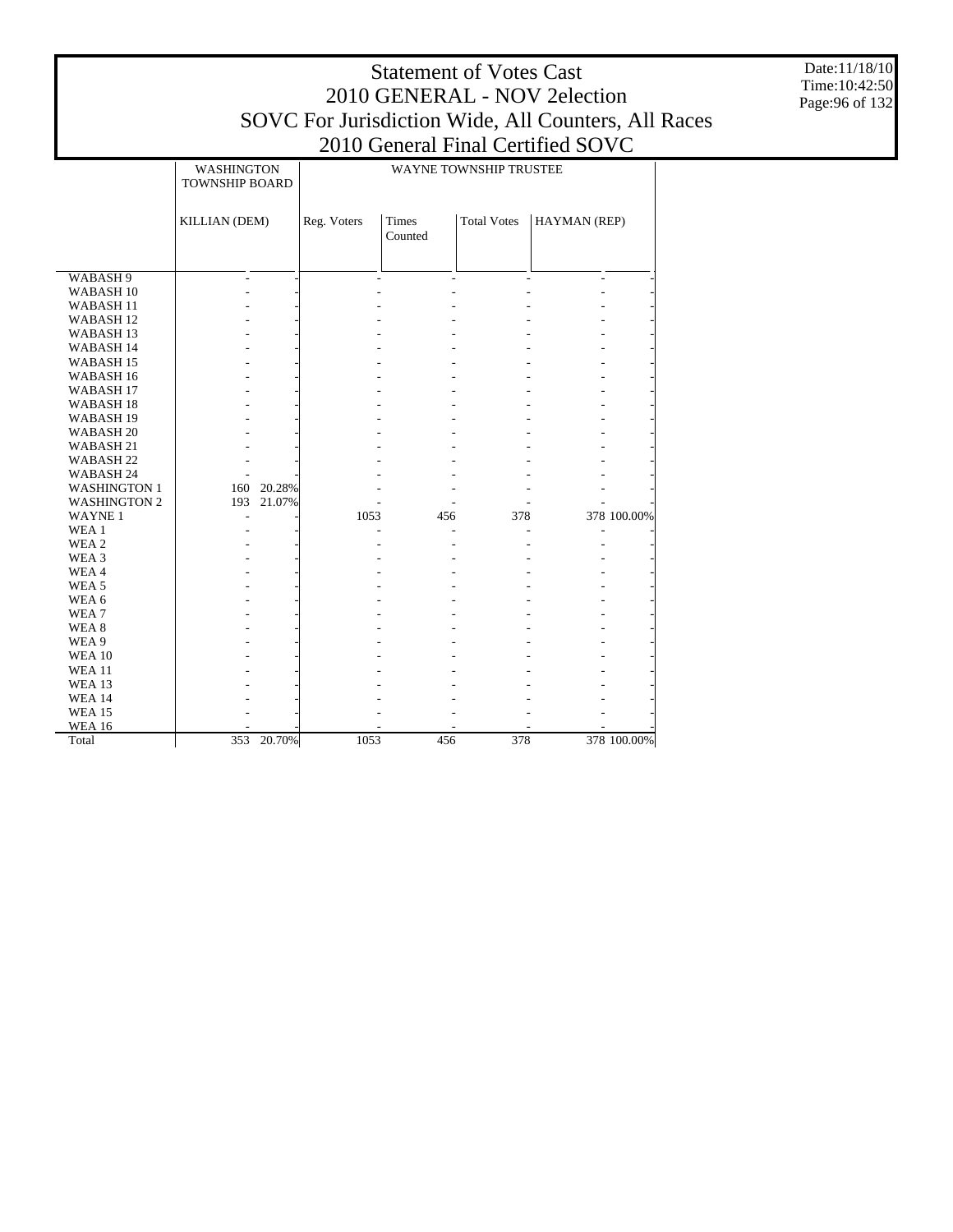Date:11/18/10 Time:10:42:50 Page:97 of 132

|                                            | WAYNE TOWNSHIP BOARD |                  |                    |                      |                 |              |  |  |  |
|--------------------------------------------|----------------------|------------------|--------------------|----------------------|-----------------|--------------|--|--|--|
|                                            | Reg. Voters          | Times<br>Counted | <b>Total Votes</b> | <b>BUCKLES</b> (REP) | CHRISTIAN (REP) | KATTER (REP) |  |  |  |
|                                            |                      |                  |                    |                      |                 |              |  |  |  |
| Jurisdiction Wide<br><b>FAIRFIELD 1</b>    |                      |                  |                    |                      |                 |              |  |  |  |
| <b>FAIRFIELD 2</b>                         |                      |                  |                    |                      |                 |              |  |  |  |
| <b>FAIRFIELD 3</b>                         |                      |                  |                    |                      |                 |              |  |  |  |
| <b>FAIRFIELD 4</b>                         |                      |                  |                    |                      |                 |              |  |  |  |
| <b>FAIRFIELD 5</b>                         |                      |                  |                    |                      |                 |              |  |  |  |
| <b>FAIRFIELD 6</b>                         |                      |                  |                    |                      |                 |              |  |  |  |
| <b>FAIRFIELD 7</b>                         |                      |                  |                    |                      |                 |              |  |  |  |
| <b>FAIRFIELD 8</b>                         |                      |                  |                    |                      |                 |              |  |  |  |
| <b>FAIRFIELD 9</b>                         |                      |                  |                    |                      |                 |              |  |  |  |
| <b>FAIRFIELD 10</b><br><b>FAIRFIELD 11</b> |                      |                  |                    |                      |                 |              |  |  |  |
| <b>FAIRFIELD 12</b>                        |                      |                  |                    |                      |                 |              |  |  |  |
| <b>FAIRFIELD 13</b>                        |                      |                  |                    |                      |                 |              |  |  |  |
| <b>FAIRFIELD 14</b>                        |                      |                  |                    |                      |                 |              |  |  |  |
| <b>FAIRFIELD 15</b>                        |                      |                  |                    |                      |                 |              |  |  |  |
| <b>FAIRFIELD 16</b>                        |                      |                  |                    |                      |                 |              |  |  |  |
| <b>FAIRFIELD 17</b>                        |                      |                  |                    |                      |                 |              |  |  |  |
| <b>FAIRFIELD 18</b>                        |                      |                  |                    |                      |                 |              |  |  |  |
| <b>FAIRFIELD 19</b><br><b>FAIRFIELD 20</b> |                      |                  |                    |                      |                 |              |  |  |  |
| <b>FAIRFIELD 21</b>                        |                      |                  |                    |                      |                 |              |  |  |  |
| <b>FAIRFIELD 22</b>                        |                      |                  |                    |                      |                 |              |  |  |  |
| <b>FAIRFIELD 23</b>                        |                      |                  |                    |                      |                 |              |  |  |  |
| <b>FAIRFIELD 24</b>                        |                      |                  |                    |                      |                 |              |  |  |  |
| <b>FAIRFIELD 25</b>                        |                      |                  |                    |                      |                 |              |  |  |  |
| <b>FAIRFIELD 26</b>                        |                      |                  |                    |                      |                 |              |  |  |  |
| <b>FAIRFIELD 27</b>                        |                      |                  |                    |                      |                 |              |  |  |  |
| <b>FAIRFIELD 28</b>                        |                      |                  |                    |                      |                 |              |  |  |  |
| <b>FAIRFIELD 29</b>                        |                      |                  |                    |                      |                 |              |  |  |  |
| <b>FAIRFIELD 30</b><br><b>FAIRFIELD 31</b> |                      |                  |                    |                      |                 |              |  |  |  |
| <b>FAIRFIELD 32</b>                        |                      |                  |                    |                      |                 |              |  |  |  |
| <b>JACKSON 3</b>                           |                      |                  |                    |                      |                 |              |  |  |  |
| <b>LAURAMIE 1</b>                          |                      |                  |                    |                      |                 |              |  |  |  |
| <b>LAURAMIE 2</b>                          |                      |                  |                    |                      |                 |              |  |  |  |
| PERRY 1                                    |                      |                  |                    |                      |                 |              |  |  |  |
| PERRY 2                                    |                      |                  |                    |                      |                 |              |  |  |  |
| PERRY 3                                    |                      |                  |                    |                      |                 |              |  |  |  |
| PERRY 4<br>PERRY 5                         |                      |                  |                    |                      |                 |              |  |  |  |
| <b>RANDOLPH1</b>                           |                      |                  |                    |                      |                 |              |  |  |  |
| SHEFFIELD 1                                |                      |                  |                    |                      |                 |              |  |  |  |
| SHEFFIELD <sub>2</sub>                     |                      |                  |                    |                      |                 |              |  |  |  |
| SHELBY 1                                   |                      |                  |                    |                      |                 |              |  |  |  |
| SHELBY <sub>2</sub>                        |                      |                  |                    |                      |                 |              |  |  |  |
| <b>TIPPECANOE 1</b>                        |                      |                  |                    |                      |                 |              |  |  |  |
| <b>TIPPECANOE 2</b>                        |                      |                  |                    |                      |                 |              |  |  |  |
| <b>TIPPECANOE 4</b>                        |                      |                  |                    |                      |                 |              |  |  |  |
| TIPPECANOE 5<br>TIPPECANOE 6               |                      |                  |                    |                      |                 |              |  |  |  |
| TIPPECANOE 7                               |                      |                  |                    |                      |                 |              |  |  |  |
| <b>UNION 1</b>                             |                      |                  |                    |                      |                 |              |  |  |  |
| <b>WABASH1</b>                             |                      |                  |                    |                      |                 |              |  |  |  |
| WABASH <sub>2</sub>                        |                      |                  |                    |                      |                 |              |  |  |  |
| WABASH <sub>3</sub>                        |                      |                  |                    |                      |                 |              |  |  |  |
| WABASH <sub>4</sub>                        |                      |                  |                    |                      |                 |              |  |  |  |
| WABASH <sub>5</sub>                        |                      |                  |                    |                      |                 |              |  |  |  |
| WABASH 6                                   |                      |                  |                    |                      |                 |              |  |  |  |
| WABASH <sub>7</sub><br><b>WABASH 8</b>     |                      |                  |                    |                      |                 |              |  |  |  |
|                                            |                      |                  |                    |                      |                 |              |  |  |  |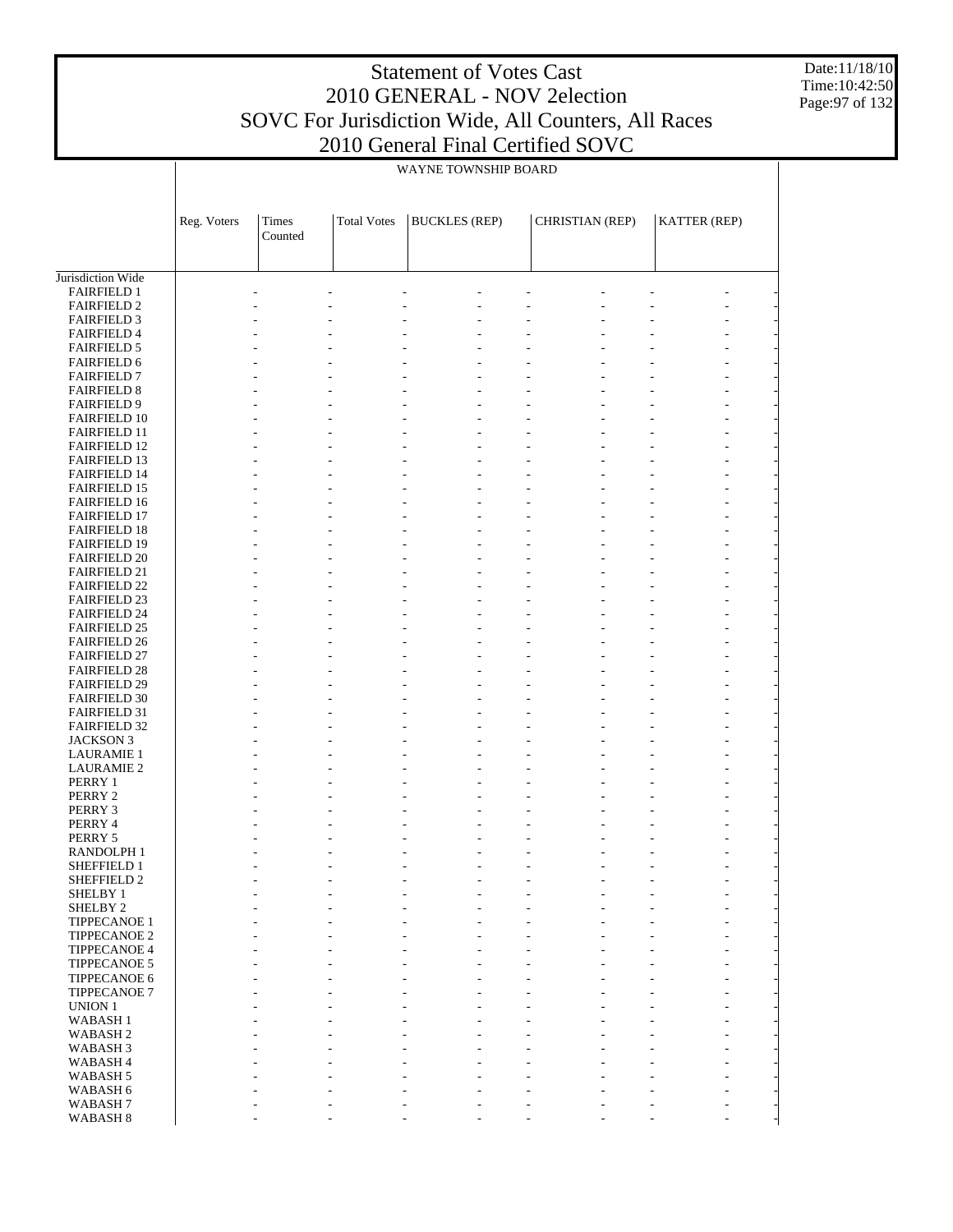WABASH 9 WABASH 10 WABASH 11 WABASH 12 WABASH 13 WABASH 14 WABASH 15 WABASH 16 WABASH 17 WABASH 18 WABASH 19 WABASH 20 WABASH 21 WABASH 22 WABASH 24 WASHINGTON 1 WASHINGTON 2 WAYNE 1 WEA 1 WEA 2 WEA 3 WEA 4 WEA 5 WEA 6 WEA 7 WEA 8 WEA 9 WEA 10 WEA 11 WEA 13 WEA 14 WEA 15 WEA 16 Total Reg. Voters | Times Counted Total Votes | BUCKLES (REP) | CHRISTIAN (REP) | KATTER (REP) WAYNE TOWNSHIP BOARD -  $\sim$  -  $\sim$  -  $\sim$  -  $\sim$  -  $\sim$  -  $\sim$  -  $\sim$  -  $\sim$  -  $\sim$  -  $\sim$  -  $\sim$  -  $\sim$ -  $\sim$  -  $\sim$  -  $\sim$  -  $\sim$  -  $\sim$  -  $\sim$  -  $\sim$  -  $\sim$  -  $\sim$  -  $\sim$  -  $\sim$  -  $\sim$ -  $\sim$  -  $\sim$  -  $\sim$  -  $\sim$  -  $\sim$  -  $\sim$  -  $\sim$  -  $\sim$  -  $\sim$  -  $\sim$  -  $\sim$  -  $\sim$ -  $\sim$  -  $\sim$  -  $\sim$  -  $\sim$  -  $\sim$  -  $\sim$  -  $\sim$  -  $\sim$  -  $\sim$  -  $\sim$  -  $\sim$  -  $\sim$ -  $\sim$  -  $\sim$  -  $\sim$  -  $\sim$  -  $\sim$  -  $\sim$  -  $\sim$  -  $\sim$  -  $\sim$  -  $\sim$  -  $\sim$  -  $\sim$ -  $\sim$  -  $\sim$  -  $\sim$  -  $\sim$  -  $\sim$  -  $\sim$  -  $\sim$  -  $\sim$  -  $\sim$  -  $\sim$  -  $\sim$  -  $\sim$ -  $\sim$  -  $\sim$  -  $\sim$  -  $\sim$  -  $\sim$  -  $\sim$  -  $\sim$  -  $\sim$  -  $\sim$  -  $\sim$  -  $\sim$  -  $\sim$ -  $\sim$  -  $\sim$  -  $\sim$  -  $\sim$  -  $\sim$  -  $\sim$  -  $\sim$  -  $\sim$  -  $\sim$  -  $\sim$  -  $\sim$  -  $\sim$ -  $\sim$  -  $\sim$  -  $\sim$  -  $\sim$  -  $\sim$  -  $\sim$  -  $\sim$  -  $\sim$  -  $\sim$  -  $\sim$  -  $\sim$  -  $\sim$ -  $\sim$  -  $\sim$  -  $\sim$  -  $\sim$  -  $\sim$  -  $\sim$  -  $\sim$  -  $\sim$  -  $\sim$  -  $\sim$  -  $\sim$  -  $\sim$ -  $\sim$  -  $\sim$  -  $\sim$  -  $\sim$  -  $\sim$  -  $\sim$  -  $\sim$  -  $\sim$  -  $\sim$  -  $\sim$  -  $\sim$  -  $\sim$ -  $\sim$  -  $\sim$  -  $\sim$  -  $\sim$  -  $\sim$  -  $\sim$  -  $\sim$  -  $\sim$  -  $\sim$  -  $\sim$  -  $\sim$  -  $\sim$ -  $\sim$  -  $\sim$  -  $\sim$  -  $\sim$  -  $\sim$  -  $\sim$  -  $\sim$  -  $\sim$  -  $\sim$  -  $\sim$  -  $\sim$  -  $\sim$ -  $\sim$  -  $\sim$  -  $\sim$  -  $\sim$  -  $\sim$  -  $\sim$  -  $\sim$  -  $\sim$  -  $\sim$  -  $\sim$  -  $\sim$  -  $\sim$ -  $\sim$  -  $\sim$  -  $\sim$  -  $\sim$  -  $\sim$  -  $\sim$  -  $\sim$  -  $\sim$  -  $\sim$  -  $\sim$  -  $\sim$  -  $\sim$ -  $\sim$  -  $\sim$  -  $\sim$  -  $\sim$  -  $\sim$  -  $\sim$  -  $\sim$  -  $\sim$  -  $\sim$  -  $\sim$  -  $\sim$  -  $\sim$ -  $\sim$  -  $\sim$  -  $\sim$  -  $\sim$  -  $\sim$  -  $\sim$  -  $\sim$  -  $\sim$  -  $\sim$  -  $\sim$  -  $\sim$  -  $\sim$ 1053 456 975 351 36.00% 319 32.72% 305 31.28% -  $\sim$  -  $\sim$  -  $\sim$  -  $\sim$  -  $\sim$  -  $\sim$  -  $\sim$  -  $\sim$  -  $\sim$  -  $\sim$  -  $\sim$  -  $\sim$ -  $\sim$  -  $\sim$  -  $\sim$  -  $\sim$  -  $\sim$  -  $\sim$  -  $\sim$  -  $\sim$  -  $\sim$  -  $\sim$  -  $\sim$  -  $\sim$ -  $\sim$  -  $\sim$  -  $\sim$  -  $\sim$  -  $\sim$  -  $\sim$  -  $\sim$  -  $\sim$  -  $\sim$  -  $\sim$  -  $\sim$  -  $\sim$ -  $\sim$  -  $\sim$  -  $\sim$  -  $\sim$  -  $\sim$  -  $\sim$  -  $\sim$  -  $\sim$  -  $\sim$  -  $\sim$  -  $\sim$  -  $\sim$ -  $\sim$  -  $\sim$  -  $\sim$  -  $\sim$  -  $\sim$  -  $\sim$  -  $\sim$  -  $\sim$  -  $\sim$  -  $\sim$  -  $\sim$  -  $\sim$ -  $\sim$  -  $\sim$  -  $\sim$  -  $\sim$  -  $\sim$  -  $\sim$  -  $\sim$  -  $\sim$  -  $\sim$  -  $\sim$  -  $\sim$  -  $\sim$ -  $\sim$  -  $\sim$  -  $\sim$  -  $\sim$  -  $\sim$  -  $\sim$  -  $\sim$  -  $\sim$  -  $\sim$  -  $\sim$  -  $\sim$  -  $\sim$ -  $\sim$  -  $\sim$  -  $\sim$  -  $\sim$  -  $\sim$  -  $\sim$  -  $\sim$  -  $\sim$  -  $\sim$  -  $\sim$  -  $\sim$  -  $\sim$ -  $\sim$  -  $\sim$  -  $\sim$  -  $\sim$  -  $\sim$  -  $\sim$  -  $\sim$  -  $\sim$  -  $\sim$  -  $\sim$  -  $\sim$  -  $\sim$ -  $\sim$  -  $\sim$  -  $\sim$  -  $\sim$  -  $\sim$  -  $\sim$  -  $\sim$  -  $\sim$  -  $\sim$  -  $\sim$  -  $\sim$  -  $\sim$ -  $\sim$  -  $\sim$  -  $\sim$  -  $\sim$  -  $\sim$  -  $\sim$  -  $\sim$  -  $\sim$  -  $\sim$  -  $\sim$  -  $\sim$  -  $\sim$ -  $\sim$  -  $\sim$  -  $\sim$  -  $\sim$  -  $\sim$  -  $\sim$  -  $\sim$  -  $\sim$  -  $\sim$  -  $\sim$  -  $\sim$  -  $\sim$ -  $\sim$  -  $\sim$  -  $\sim$  -  $\sim$  -  $\sim$  -  $\sim$  -  $\sim$  -  $\sim$  -  $\sim$  -  $\sim$  -  $\sim$  -  $\sim$ -  $\sim$  -  $\sim$  -  $\sim$  -  $\sim$  -  $\sim$  -  $\sim$  -  $\sim$  -  $\sim$  -  $\sim$  -  $\sim$  -  $\sim$  -  $\sim$ - - - - - - - - - 1053 456 975 351 36.00% 319 32.72% 305 31.28%

Date:11/18/10 Time:10:42:50 Page:98 of 132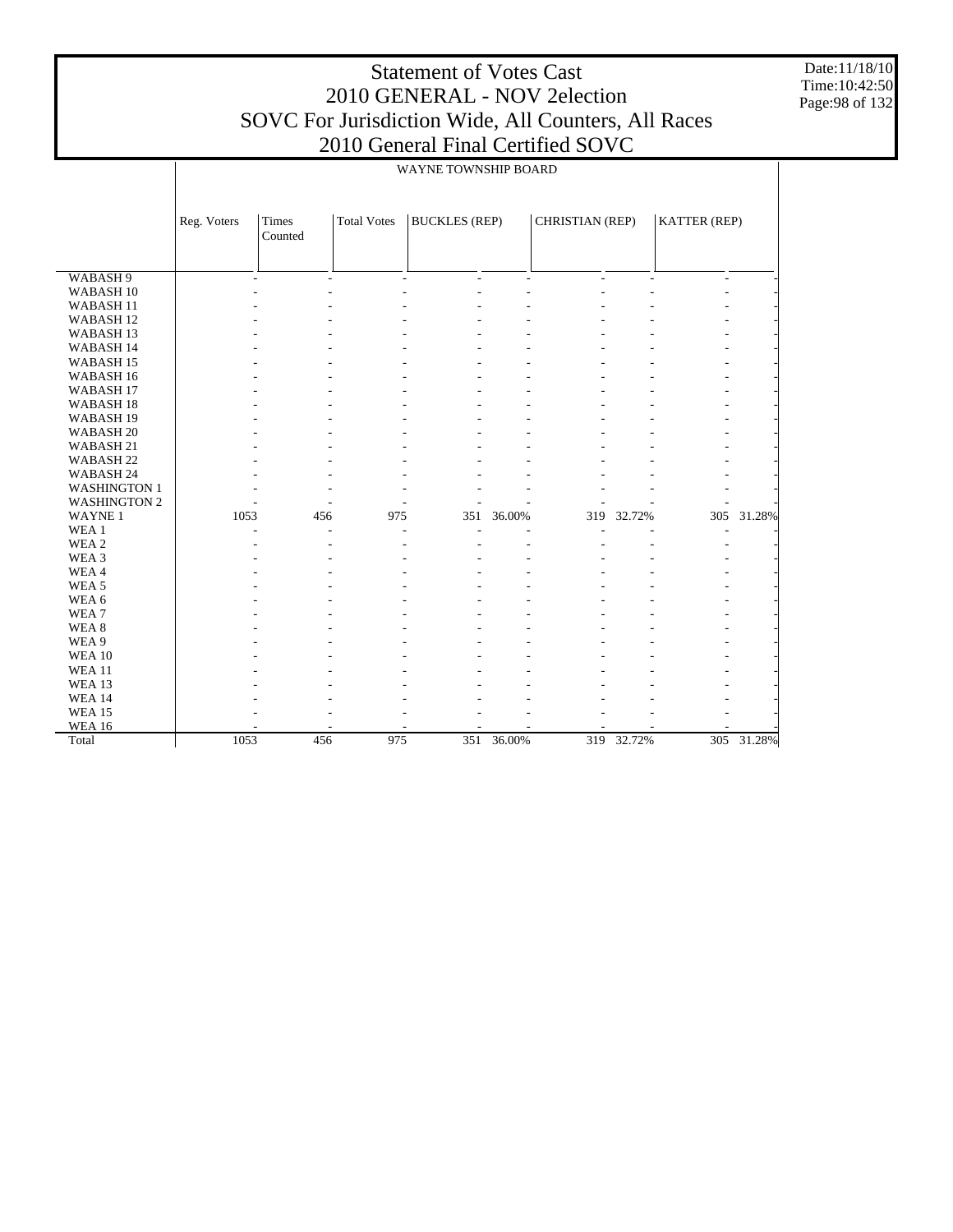Date:11/18/10 Time:10:42:50 Page:99 of 132

|                                            | WEA TOWNSHIP TRUSTEE |                  |                                 |                                                      |                                  |  |  |  |  |  |
|--------------------------------------------|----------------------|------------------|---------------------------------|------------------------------------------------------|----------------------------------|--|--|--|--|--|
|                                            | Reg. Voters          | Times<br>Counted | <b>Total Votes</b>              | KOEHLER (REP)                                        | DESARMO (DEM)                    |  |  |  |  |  |
| Jurisdiction Wide                          |                      |                  |                                 |                                                      |                                  |  |  |  |  |  |
| <b>FAIRFIELD 1</b>                         |                      |                  |                                 |                                                      |                                  |  |  |  |  |  |
| <b>FAIRFIELD 2</b>                         |                      |                  |                                 |                                                      |                                  |  |  |  |  |  |
| <b>FAIRFIELD 3</b>                         |                      |                  |                                 |                                                      |                                  |  |  |  |  |  |
| <b>FAIRFIELD 4</b>                         |                      |                  |                                 |                                                      |                                  |  |  |  |  |  |
| <b>FAIRFIELD 5</b><br><b>FAIRFIELD 6</b>   |                      |                  |                                 |                                                      |                                  |  |  |  |  |  |
| <b>FAIRFIELD 7</b>                         |                      |                  |                                 |                                                      |                                  |  |  |  |  |  |
| <b>FAIRFIELD 8</b>                         |                      |                  |                                 | $\overline{a}$<br>$\overline{a}$                     | L,                               |  |  |  |  |  |
| <b>FAIRFIELD 9</b>                         |                      |                  |                                 |                                                      |                                  |  |  |  |  |  |
| <b>FAIRFIELD 10</b>                        |                      |                  |                                 |                                                      |                                  |  |  |  |  |  |
| <b>FAIRFIELD 11</b>                        |                      |                  |                                 |                                                      |                                  |  |  |  |  |  |
| <b>FAIRFIELD 12</b>                        |                      |                  |                                 | $\overline{a}$<br>$\overline{a}$                     | L,                               |  |  |  |  |  |
| <b>FAIRFIELD 13</b>                        |                      |                  |                                 |                                                      |                                  |  |  |  |  |  |
| <b>FAIRFIELD 14</b><br><b>FAIRFIELD 15</b> |                      |                  |                                 |                                                      |                                  |  |  |  |  |  |
| <b>FAIRFIELD 16</b>                        |                      |                  |                                 | $\overline{a}$<br>$\overline{a}$                     | L,                               |  |  |  |  |  |
| <b>FAIRFIELD 17</b>                        |                      |                  |                                 |                                                      |                                  |  |  |  |  |  |
| <b>FAIRFIELD 18</b>                        |                      |                  |                                 |                                                      |                                  |  |  |  |  |  |
| <b>FAIRFIELD 19</b>                        |                      |                  |                                 |                                                      |                                  |  |  |  |  |  |
| <b>FAIRFIELD 20</b>                        |                      |                  |                                 | $\overline{a}$<br>$\overline{a}$                     | L,                               |  |  |  |  |  |
| <b>FAIRFIELD 21</b>                        |                      |                  |                                 |                                                      |                                  |  |  |  |  |  |
| <b>FAIRFIELD 22</b>                        |                      |                  |                                 |                                                      |                                  |  |  |  |  |  |
| <b>FAIRFIELD 23</b>                        |                      |                  |                                 |                                                      |                                  |  |  |  |  |  |
| <b>FAIRFIELD 24</b>                        |                      |                  |                                 | $\overline{a}$<br>$\overline{a}$                     | L,                               |  |  |  |  |  |
| <b>FAIRFIELD 25</b><br><b>FAIRFIELD 26</b> |                      |                  |                                 |                                                      |                                  |  |  |  |  |  |
| <b>FAIRFIELD 27</b>                        |                      |                  |                                 |                                                      |                                  |  |  |  |  |  |
| <b>FAIRFIELD 28</b>                        |                      |                  |                                 | $\overline{a}$<br>$\overline{a}$                     | L,                               |  |  |  |  |  |
| <b>FAIRFIELD 29</b>                        |                      |                  |                                 |                                                      |                                  |  |  |  |  |  |
| <b>FAIRFIELD 30</b>                        |                      |                  |                                 |                                                      |                                  |  |  |  |  |  |
| <b>FAIRFIELD 31</b>                        |                      |                  |                                 |                                                      |                                  |  |  |  |  |  |
| <b>FAIRFIELD 32</b>                        |                      |                  |                                 | $\overline{a}$<br>$\overline{a}$                     | L,                               |  |  |  |  |  |
| <b>JACKSON 3</b>                           |                      |                  |                                 |                                                      |                                  |  |  |  |  |  |
| <b>LAURAMIE 1</b>                          |                      |                  |                                 |                                                      |                                  |  |  |  |  |  |
| <b>LAURAMIE 2</b><br>PERRY 1               |                      |                  |                                 | $\overline{a}$<br>$\overline{a}$                     | L,                               |  |  |  |  |  |
| PERRY 2                                    |                      |                  |                                 |                                                      |                                  |  |  |  |  |  |
| PERRY 3                                    |                      |                  |                                 |                                                      |                                  |  |  |  |  |  |
| PERRY 4                                    |                      |                  |                                 |                                                      |                                  |  |  |  |  |  |
| PERRY 5                                    |                      |                  |                                 |                                                      |                                  |  |  |  |  |  |
| RANDOLPH 1                                 |                      |                  |                                 |                                                      |                                  |  |  |  |  |  |
| SHEFFIELD 1                                |                      |                  | $\overline{\phantom{a}}$        | $\overline{\phantom{a}}$<br>$\frac{1}{2}$            | $\overline{a}$<br>$\overline{a}$ |  |  |  |  |  |
| SHEFFIELD 2                                |                      |                  |                                 |                                                      |                                  |  |  |  |  |  |
| SHELBY 1                                   |                      |                  | $\overline{\phantom{a}}$        | $\overline{\phantom{a}}$<br>$\overline{\phantom{a}}$ | ÷,                               |  |  |  |  |  |
| SHELBY 2<br>TIPPECANOE 1                   |                      |                  | $\overline{\phantom{a}}$        | $\mathbb{Z}^2$<br>L.<br>$\mathcal{L}$                | $\overline{a}$<br>÷,             |  |  |  |  |  |
| TIPPECANOE 2                               |                      |                  | $\overline{a}$                  | $\mathbb{Z}^{\mathbb{Z}}$                            | $\overline{a}$                   |  |  |  |  |  |
| <b>TIPPECANOE 4</b>                        |                      |                  | ÷,                              | $\mathbb{L}$<br>$\overline{\phantom{a}}$             | $\overline{a}$<br>L,             |  |  |  |  |  |
| TIPPECANOE 5                               |                      |                  | $\overline{a}$                  | $\overline{a}$                                       |                                  |  |  |  |  |  |
| TIPPECANOE 6                               |                      |                  | ÷,                              | $\overline{a}$<br>$\mathcal{L}$                      | $\overline{a}$<br>L,             |  |  |  |  |  |
| <b>TIPPECANOE 7</b>                        |                      |                  | L.                              | $\overline{a}$                                       | $\overline{a}$                   |  |  |  |  |  |
| <b>UNION 1</b>                             |                      |                  | $\frac{1}{2}$                   | L.<br>$\overline{\phantom{a}}$                       | $\overline{a}$<br>L,             |  |  |  |  |  |
| <b>WABASH1</b>                             |                      |                  | $\overline{a}$                  | $\overline{a}$                                       |                                  |  |  |  |  |  |
| <b>WABASH2</b>                             |                      |                  | ÷,                              | $\overline{a}$<br>$\mathcal{L}$<br>$\overline{a}$    | $\overline{a}$<br>L,             |  |  |  |  |  |
| WABASH <sub>3</sub><br>WABASH <sub>4</sub> |                      |                  | $\overline{a}$<br>$\frac{1}{2}$ | $\overline{a}$<br>$\overline{\phantom{a}}$           | $\overline{a}$                   |  |  |  |  |  |
| WABASH <sub>5</sub>                        |                      |                  | ÷,                              | $\overline{a}$                                       |                                  |  |  |  |  |  |
| WABASH 6                                   |                      |                  | $\overline{\phantom{a}}$        | $\overline{\phantom{a}}$<br>$\overline{\phantom{a}}$ | ÷,<br>L,                         |  |  |  |  |  |
| WABASH <sub>7</sub>                        |                      |                  |                                 |                                                      |                                  |  |  |  |  |  |
| <b>WABASH 8</b>                            |                      | $\overline{a}$   | $\frac{1}{2}$                   | $\overline{\phantom{a}}$<br>$\overline{a}$           | $\frac{1}{2}$<br>L,              |  |  |  |  |  |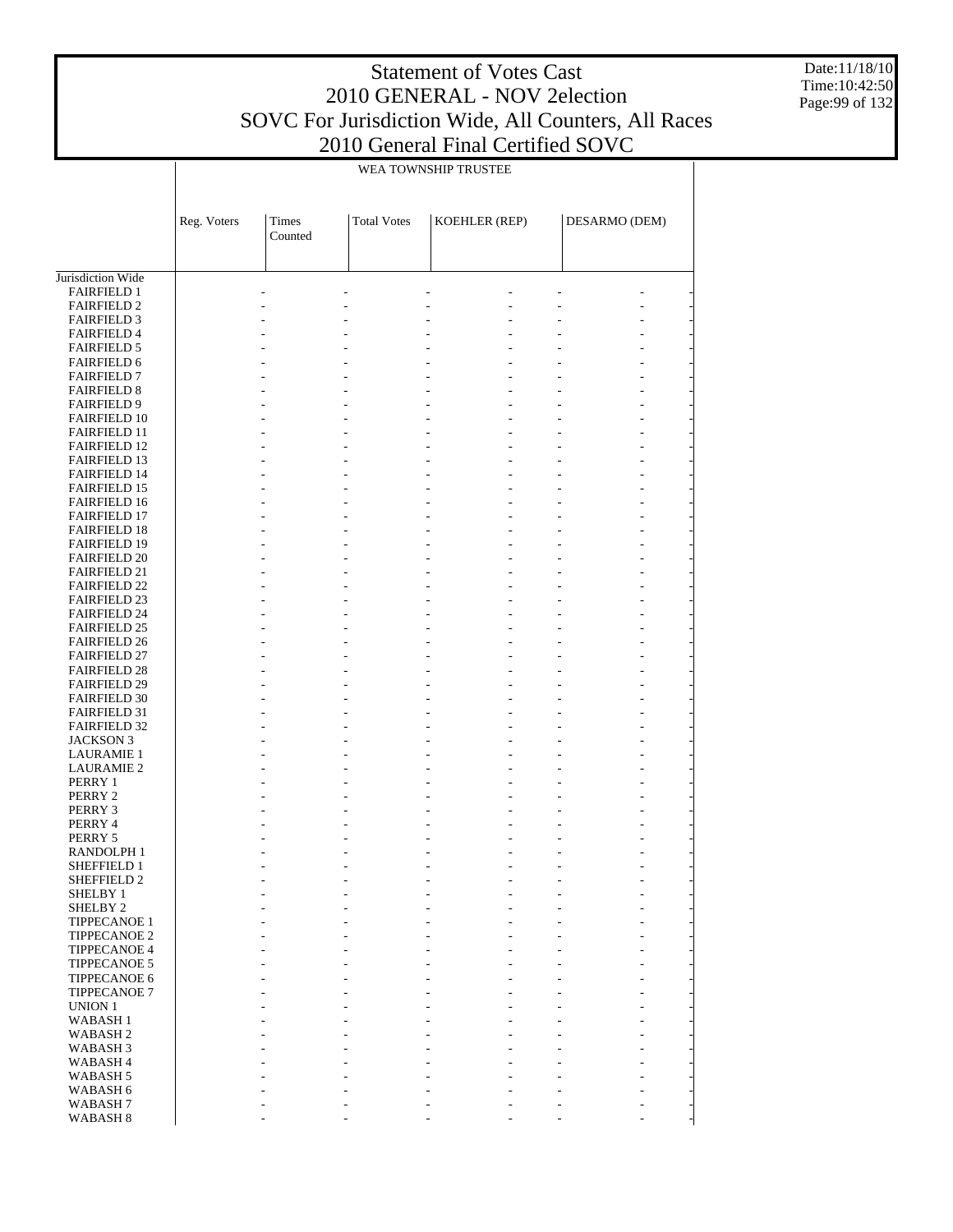Date:11/18/10 Time:10:42:50 Page:100 of 132

|                      |             | WEA TOWNSHIP TRUSTEE |                    |                      |        |               |        |  |  |  |  |
|----------------------|-------------|----------------------|--------------------|----------------------|--------|---------------|--------|--|--|--|--|
|                      | Reg. Voters | Times<br>Counted     | <b>Total Votes</b> | <b>KOEHLER (REP)</b> |        | DESARMO (DEM) |        |  |  |  |  |
| WABASH 9             |             |                      | L.                 |                      |        | ÷             |        |  |  |  |  |
| WABASH <sub>10</sub> |             |                      |                    |                      |        |               |        |  |  |  |  |
| <b>WABASH11</b>      |             |                      |                    |                      |        |               |        |  |  |  |  |
| WABASH <sub>12</sub> |             |                      |                    |                      |        |               |        |  |  |  |  |
| WABASH <sub>13</sub> |             |                      |                    |                      |        |               |        |  |  |  |  |
| <b>WABASH14</b>      |             |                      |                    |                      |        |               |        |  |  |  |  |
| WABASH <sub>15</sub> |             |                      |                    |                      |        |               |        |  |  |  |  |
| WABASH <sub>16</sub> |             |                      |                    |                      |        |               |        |  |  |  |  |
| WABASH <sub>17</sub> |             |                      |                    |                      |        |               |        |  |  |  |  |
| WABASH <sub>18</sub> |             |                      |                    |                      |        |               |        |  |  |  |  |
| WABASH <sub>19</sub> |             |                      |                    |                      |        |               |        |  |  |  |  |
| WABASH <sub>20</sub> |             |                      |                    |                      |        |               |        |  |  |  |  |
| WABASH <sub>21</sub> |             |                      |                    |                      |        |               |        |  |  |  |  |
| WABASH <sub>22</sub> |             |                      |                    |                      |        |               |        |  |  |  |  |
| WABASH 24            |             |                      |                    |                      |        |               |        |  |  |  |  |
| <b>WASHINGTON 1</b>  |             |                      |                    |                      |        |               |        |  |  |  |  |
| <b>WASHINGTON 2</b>  |             |                      |                    |                      |        |               |        |  |  |  |  |
| <b>WAYNE1</b>        |             |                      |                    |                      |        |               |        |  |  |  |  |
| WEA 1                | 2187        | 831                  | 790                | 548                  | 69.37% | 242           | 30.63% |  |  |  |  |
| WEA 2                | 341         | 104                  | 94                 | 55                   | 58.51% | 39            | 41.49% |  |  |  |  |
| WEA 3                | 1372        | 345                  | 325                | 207                  | 63.69% | 118           | 36.31% |  |  |  |  |
| WEA4                 | 1429        | 447                  | 419                | 261                  | 62.29% | 158           | 37.71% |  |  |  |  |
| WEA <sub>5</sub>     | 1807        | 619                  | 578                | 374                  | 64.71% | 204           | 35.29% |  |  |  |  |
| WEA 6                | 1696        | 523                  | 492                | 308                  | 62.60% | 184           | 37.40% |  |  |  |  |
| WEA <sub>7</sub>     | 1233        | 248                  | 227                | 147                  | 64.76% | 80            | 35.24% |  |  |  |  |
| WEA <sub>8</sub>     | 832         | 203                  | 194                | 124                  | 63.92% | 70            | 36.08% |  |  |  |  |
| WEA 9                | 1161        | 548                  | 518                | 371                  | 71.62% | 147           | 28.38% |  |  |  |  |
| <b>WEA 10</b>        | 1627        | 609                  | 583                | 409                  | 70.15% | 174           | 29.85% |  |  |  |  |
| <b>WEA 11</b>        | 1454        | 693                  | 659                | 512                  | 77.69% | 147           | 22.31% |  |  |  |  |
| <b>WEA 13</b>        | 1042        | 320                  | 290                | 183                  | 63.10% | 107           | 36.90% |  |  |  |  |
| <b>WEA 14</b>        | 1023        | 404                  | 387                | 268                  | 69.25% | 119           | 30.75% |  |  |  |  |
| <b>WEA 15</b>        | 1318        | 484                  | 466                | 335                  | 71.89% | 131           | 28.11% |  |  |  |  |
| <b>WEA 16</b>        | 757         | 306                  | 291                | 220                  | 75.60% | 71            | 24.40% |  |  |  |  |
| Total                | 19279       | 6684                 | 6313               | 4322                 | 68.46% | 1991          | 31.54% |  |  |  |  |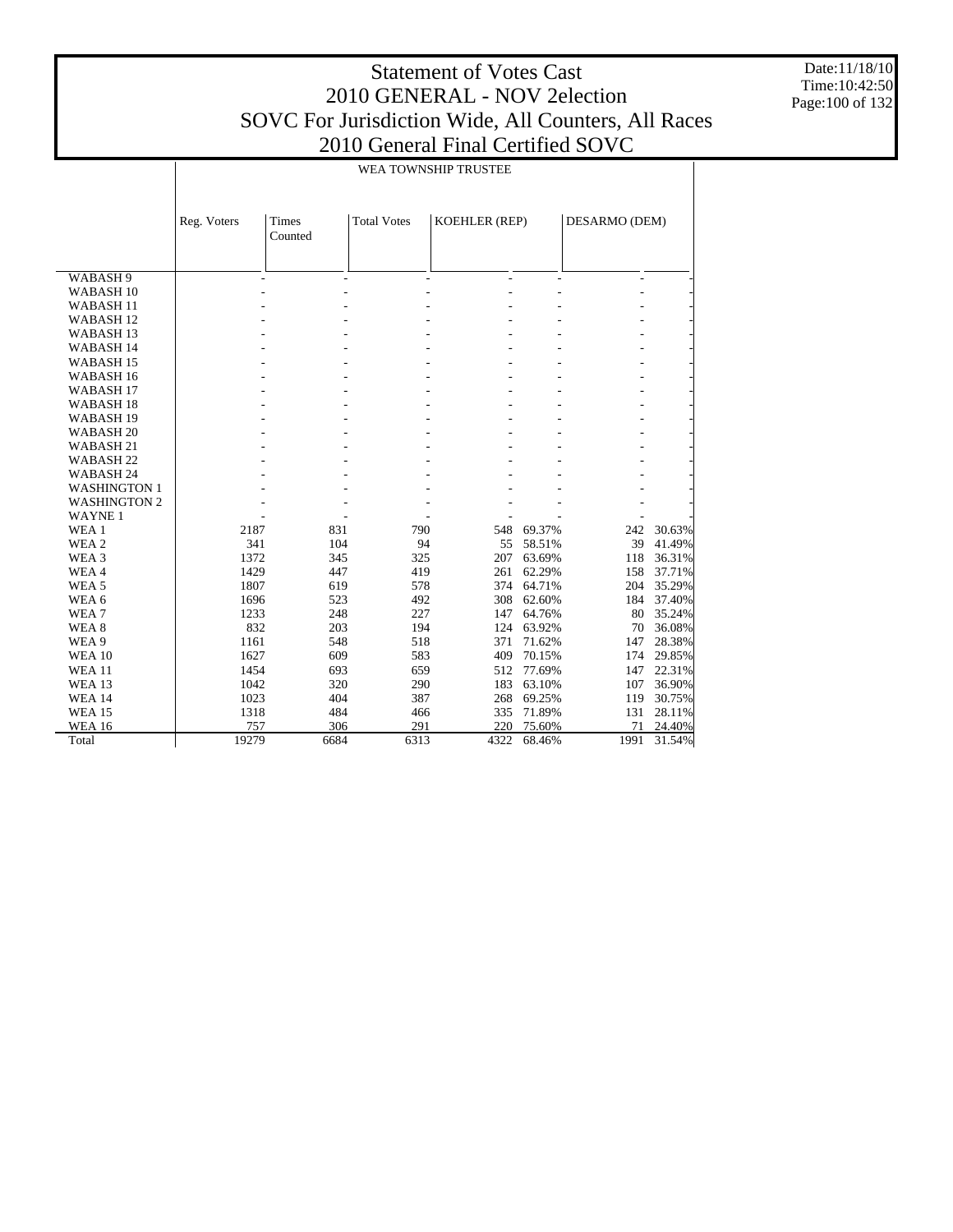Date:11/18/10 Time:10:42:50 Page:101 of 132

|                                            |             |                  |                    | WEA TOWNSHIP BOARD  |             |                     |                |  |
|--------------------------------------------|-------------|------------------|--------------------|---------------------|-------------|---------------------|----------------|--|
|                                            |             |                  |                    |                     |             |                     |                |  |
|                                            |             |                  |                    |                     |             |                     |                |  |
|                                            | Reg. Voters | Times<br>Counted | <b>Total Votes</b> | <b>MARTIN</b> (REP) | MOORE (REP) | <b>SLAGEL (REP)</b> |                |  |
|                                            |             |                  |                    |                     |             |                     |                |  |
|                                            |             |                  |                    |                     |             |                     |                |  |
| Jurisdiction Wide                          |             |                  |                    |                     |             |                     |                |  |
| <b>FAIRFIELD 1</b><br><b>FAIRFIELD 2</b>   |             |                  |                    |                     |             |                     |                |  |
| <b>FAIRFIELD 3</b>                         |             |                  |                    |                     |             |                     |                |  |
| <b>FAIRFIELD 4</b>                         |             |                  |                    |                     |             |                     |                |  |
| <b>FAIRFIELD 5</b>                         |             |                  |                    |                     |             |                     |                |  |
| <b>FAIRFIELD 6</b>                         |             |                  |                    |                     |             |                     |                |  |
| <b>FAIRFIELD 7</b>                         |             |                  |                    |                     |             |                     |                |  |
| <b>FAIRFIELD 8</b><br><b>FAIRFIELD 9</b>   |             |                  |                    |                     |             |                     |                |  |
| <b>FAIRFIELD 10</b>                        |             |                  |                    |                     |             |                     |                |  |
| <b>FAIRFIELD 11</b>                        |             |                  |                    |                     |             |                     |                |  |
| <b>FAIRFIELD 12</b>                        |             |                  |                    |                     |             |                     |                |  |
| <b>FAIRFIELD 13</b>                        |             |                  |                    |                     |             |                     |                |  |
| <b>FAIRFIELD 14</b>                        |             |                  |                    |                     |             |                     |                |  |
| <b>FAIRFIELD 15</b><br><b>FAIRFIELD 16</b> |             |                  |                    |                     |             |                     |                |  |
| <b>FAIRFIELD 17</b>                        |             |                  |                    |                     |             |                     |                |  |
| <b>FAIRFIELD 18</b>                        |             |                  |                    |                     |             |                     |                |  |
| <b>FAIRFIELD 19</b>                        |             |                  |                    |                     |             |                     |                |  |
| <b>FAIRFIELD 20</b>                        |             |                  |                    |                     |             |                     |                |  |
| <b>FAIRFIELD 21</b>                        |             |                  |                    |                     |             |                     |                |  |
| <b>FAIRFIELD 22</b><br><b>FAIRFIELD 23</b> |             |                  |                    |                     |             |                     |                |  |
| <b>FAIRFIELD 24</b>                        |             |                  |                    |                     |             |                     |                |  |
| <b>FAIRFIELD 25</b>                        |             |                  |                    |                     |             |                     |                |  |
| <b>FAIRFIELD 26</b>                        |             |                  |                    |                     |             |                     |                |  |
| <b>FAIRFIELD 27</b>                        |             |                  |                    |                     |             |                     |                |  |
| <b>FAIRFIELD 28</b>                        |             |                  |                    |                     |             |                     |                |  |
| <b>FAIRFIELD 29</b><br><b>FAIRFIELD 30</b> |             |                  |                    |                     |             |                     |                |  |
| <b>FAIRFIELD 31</b>                        |             |                  |                    |                     |             |                     |                |  |
| <b>FAIRFIELD 32</b>                        |             |                  |                    |                     |             |                     |                |  |
| <b>JACKSON 3</b>                           |             |                  |                    |                     |             |                     |                |  |
| <b>LAURAMIE 1</b>                          |             |                  |                    |                     |             |                     |                |  |
| <b>LAURAMIE 2</b>                          |             |                  |                    |                     |             |                     |                |  |
| PERRY 1<br>PERRY 2                         |             |                  |                    |                     |             |                     |                |  |
| PERRY 3                                    |             |                  |                    |                     |             |                     |                |  |
| PERRY 4                                    |             |                  |                    |                     |             |                     |                |  |
| PERRY 5                                    |             |                  |                    |                     |             |                     |                |  |
| RANDOLPH 1                                 |             |                  |                    |                     |             |                     |                |  |
| SHEFFIELD 1                                |             |                  |                    |                     |             |                     |                |  |
| SHEFFIELD 2<br>SHELBY 1                    |             |                  |                    |                     |             |                     | $\overline{a}$ |  |
| SHELBY <sub>2</sub>                        |             |                  |                    |                     |             |                     | $\overline{a}$ |  |
| <b>TIPPECANOE 1</b>                        |             |                  |                    |                     |             |                     |                |  |
| TIPPECANOE 2                               |             |                  |                    |                     |             |                     |                |  |
| TIPPECANOE 4                               |             |                  |                    |                     |             |                     |                |  |
| TIPPECANOE 5                               |             |                  |                    |                     |             |                     | $\overline{a}$ |  |
| TIPPECANOE 6<br><b>TIPPECANOE 7</b>        |             |                  |                    |                     |             |                     |                |  |
| UNION 1                                    |             |                  |                    |                     |             |                     |                |  |
| WABASH <sub>1</sub>                        |             |                  |                    |                     |             |                     | $\overline{a}$ |  |
| WABASH <sub>2</sub>                        |             |                  |                    |                     |             |                     |                |  |
| WABASH <sub>3</sub>                        |             |                  |                    |                     |             |                     |                |  |
| WABASH 4                                   |             |                  |                    |                     |             |                     |                |  |
| WABASH 5                                   |             |                  |                    |                     |             |                     |                |  |
| WABASH 6<br>WABASH <sub>7</sub>            |             |                  |                    |                     |             |                     |                |  |
| WABASH 8                                   |             |                  |                    |                     |             |                     |                |  |
|                                            |             |                  |                    |                     |             |                     |                |  |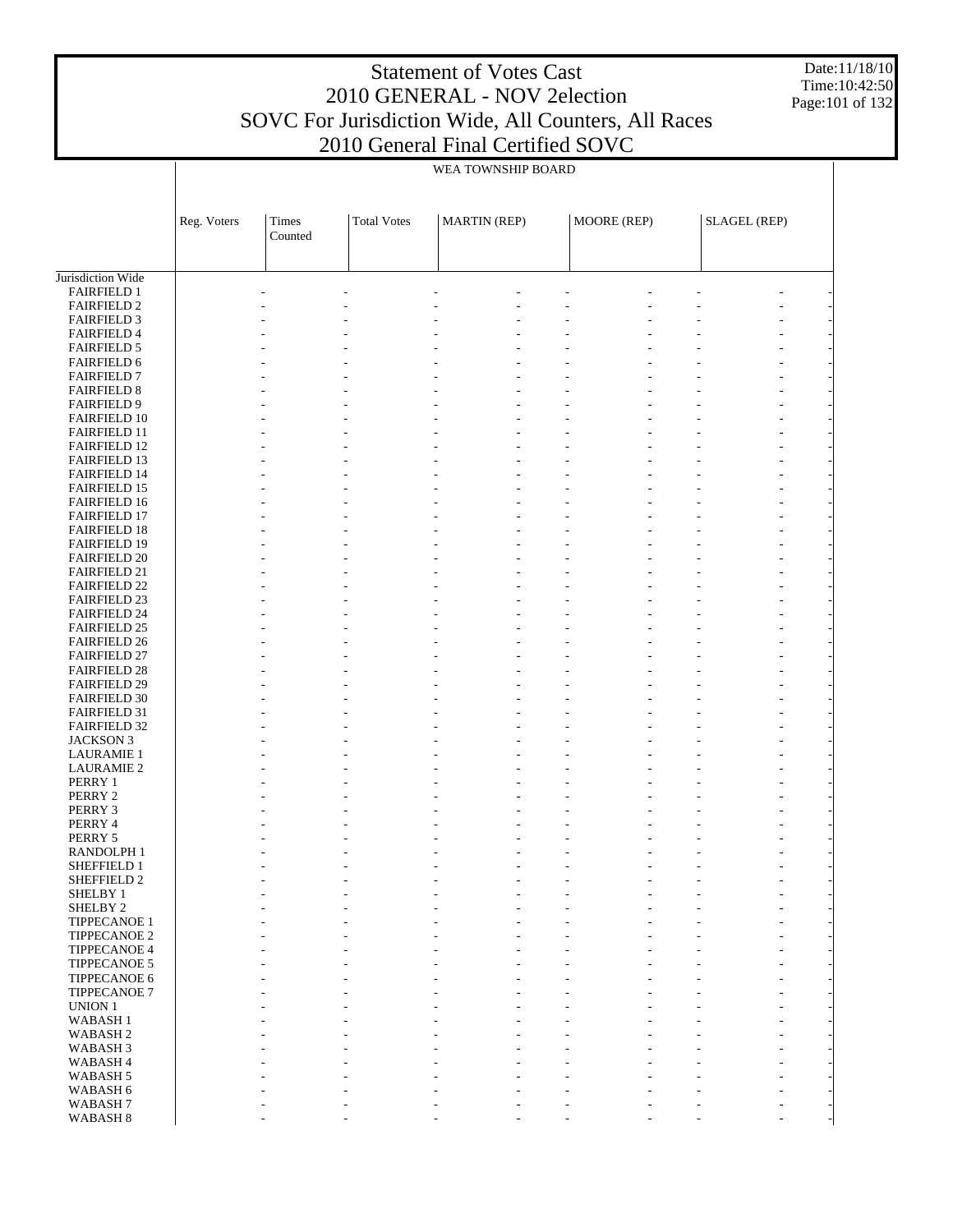Date:11/18/10 Time:10:42:50 Page:102 of 132

|                      |             |                  |                    | WEA TOWNSHIP BOARD  |             |             |        |                     |        |  |
|----------------------|-------------|------------------|--------------------|---------------------|-------------|-------------|--------|---------------------|--------|--|
|                      |             |                  |                    |                     |             |             |        |                     |        |  |
|                      | Reg. Voters | Times<br>Counted | <b>Total Votes</b> | <b>MARTIN</b> (REP) |             | MOORE (REP) |        | <b>SLAGEL (REP)</b> |        |  |
|                      |             |                  |                    |                     |             |             |        |                     |        |  |
| WABASH <sub>9</sub>  |             |                  | L.                 |                     |             |             |        | ٠                   |        |  |
| WABASH <sub>10</sub> |             |                  |                    |                     |             |             |        |                     |        |  |
| WABASH <sub>11</sub> |             |                  |                    |                     |             |             |        |                     |        |  |
| WABASH <sub>12</sub> |             |                  |                    |                     |             |             |        |                     |        |  |
| WABASH <sub>13</sub> |             |                  |                    |                     |             |             |        |                     |        |  |
| WABASH 14            |             |                  |                    |                     |             |             |        |                     |        |  |
| WABASH <sub>15</sub> |             |                  |                    |                     |             |             |        |                     |        |  |
| WABASH 16            |             |                  |                    |                     |             |             |        |                     |        |  |
| WABASH <sub>17</sub> |             |                  |                    |                     |             |             |        |                     |        |  |
| WABASH <sub>18</sub> |             |                  |                    |                     |             |             |        |                     |        |  |
| WABASH <sub>19</sub> |             |                  |                    |                     |             |             |        |                     |        |  |
| WABASH <sub>20</sub> |             |                  |                    |                     |             |             |        |                     |        |  |
| WABASH <sub>21</sub> |             |                  |                    |                     |             |             |        |                     |        |  |
| WABASH <sub>22</sub> |             |                  |                    |                     |             |             |        |                     |        |  |
| WABASH 24            |             |                  |                    |                     |             |             |        |                     |        |  |
| <b>WASHINGTON 1</b>  |             |                  |                    |                     |             |             |        |                     |        |  |
| <b>WASHINGTON 2</b>  |             |                  |                    |                     |             |             |        |                     |        |  |
| <b>WAYNE1</b>        |             |                  |                    |                     |             |             |        |                     |        |  |
| WEA 1                | 2187        | 831              | 1675               | 548                 | 32.72%      | 574         | 34.27% | 553                 | 33.01% |  |
| WEA <sub>2</sub>     | 341         | 104              | 184                | 61                  | 33.15%      | 68          | 36.96% | 55                  | 29.89% |  |
| WEA 3                | 1372        | 345              | 654                | 212                 | 32.42%      | 231         | 35.32% | 211                 | 32.26% |  |
| WEA4                 | 1429        | 447              | 786                | 256                 | 32.57%      | 275         | 34.99% | 255                 | 32.44% |  |
| WEA <sub>5</sub>     | 1807        | 619              | 1126               | 373                 | 33.13%      | 392         | 34.81% | 361                 | 32.06% |  |
| WEA <sub>6</sub>     | 1696        | 523              | 922                | 306                 | 33.19%      | 322         | 34.92% | 294                 | 31.89% |  |
| WEA <sub>7</sub>     | 1233        | 248              | 467                | 157                 | 33.62%      | 157         | 33.62% | 153                 | 32.76% |  |
| WEA <sub>8</sub>     | 832         | 203              | 376                | 124                 | 32.98%      | 132         | 35.11% | 120                 | 31.91% |  |
| WEA 9                | 1161        | 548              | 1058               | 347                 | 32.80%      | 359         | 33.93% | 352                 | 33.27% |  |
| <b>WEA 10</b>        | 1627        | 609              | 1247               | 410                 | 32.88%      | 422         | 33.84% | 415                 | 33.28% |  |
| <b>WEA11</b>         | 1454        | 693              | 1528               | 506                 | 33.12%      | 509         | 33.31% | 513                 | 33.57% |  |
| WEA 13               | 1042        | 320              | 549                | 173                 | 31.51%      | 198         | 36.07% | 178                 | 32.42% |  |
| <b>WEA 14</b>        | 1023        | 404              | 823                | 278                 | 33.78%      | 274         | 33.29% | 271                 | 32.93% |  |
| <b>WEA 15</b>        | 1318        | 484              | 962                | 316                 | 32.85%      | 322         | 33.47% | 324                 | 33.68% |  |
| <b>WEA 16</b>        | 757         | 306              | 604                | 195                 | 32.28%      | 207         | 34.27% | 202                 | 33.44% |  |
| Total                | 19279       | 6684             | 12961              |                     | 4262 32.88% | 4442        | 34.27% | 4257                | 32.84% |  |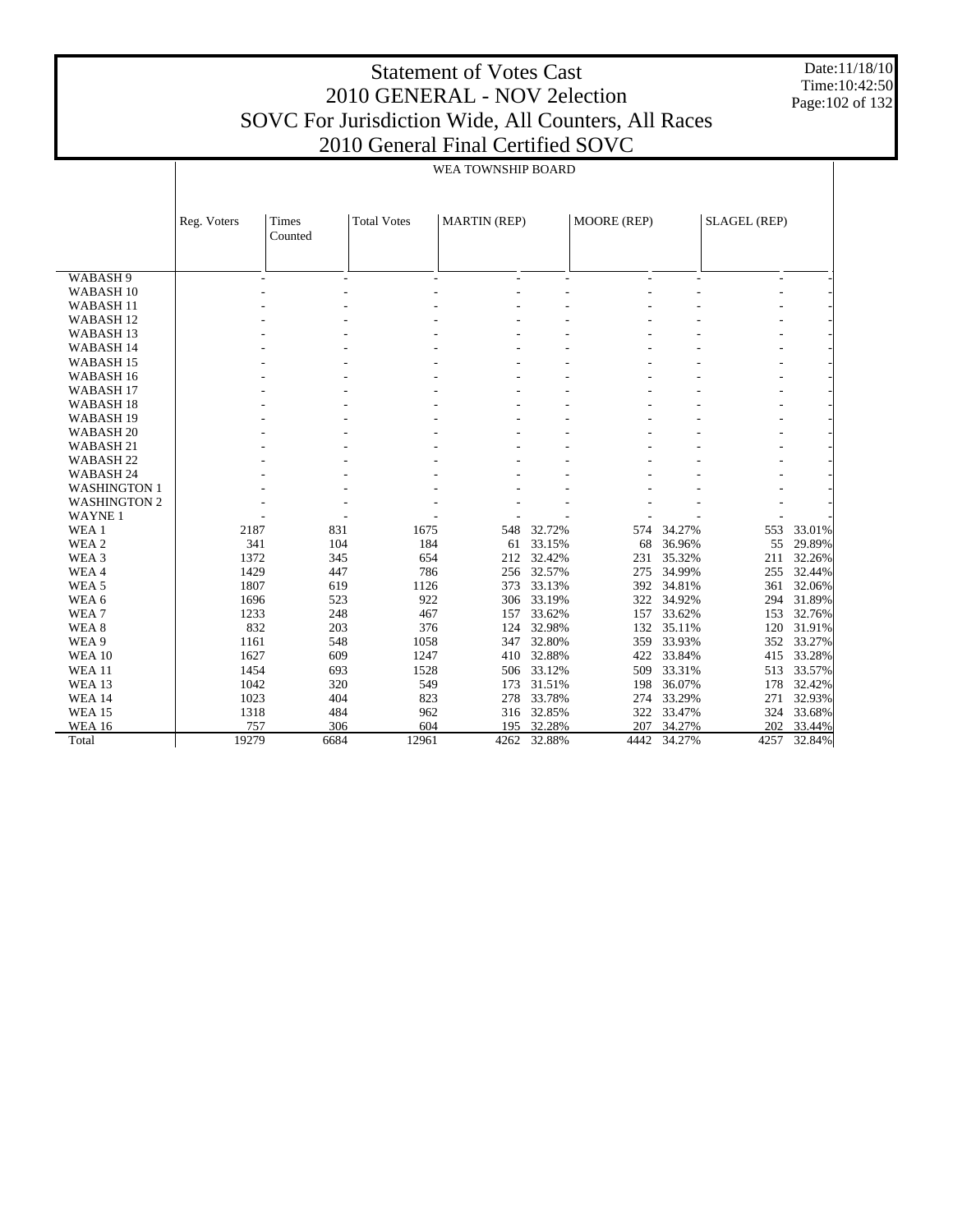# Statement of Votes Cast 2010 GENERAL - NOV 2election SOVC For Jurisdiction Wide, All Counters, All Races

Date:11/18/10 Time:10:42:50 Page:103 of 132

2010 General Final Certified SOVC CLARKS HILL TOWN COUNCIL  $\top$ 

|                                            |             |         |                       | CLARKS HILL TOWN COUNCIL |        |               |        |
|--------------------------------------------|-------------|---------|-----------------------|--------------------------|--------|---------------|--------|
|                                            |             |         |                       |                          |        |               |        |
|                                            |             |         |                       |                          |        |               |        |
|                                            |             | Times   | Total Votes   WHITLEY |                          |        | <b>WINGER</b> |        |
|                                            | Reg. Voters | Counted |                       |                          |        |               |        |
|                                            |             |         |                       |                          |        |               |        |
|                                            |             |         |                       |                          |        |               |        |
| Jurisdiction Wide                          |             |         |                       |                          |        |               |        |
| <b>FAIRFIELD 1</b>                         |             |         |                       |                          |        |               |        |
| <b>FAIRFIELD 2</b>                         |             |         |                       |                          |        |               |        |
| <b>FAIRFIELD 3</b>                         |             |         |                       |                          |        |               |        |
| <b>FAIRFIELD 4</b>                         |             |         |                       |                          |        |               |        |
| <b>FAIRFIELD 5</b>                         |             |         |                       |                          |        |               |        |
| <b>FAIRFIELD 6</b>                         |             |         |                       |                          |        |               |        |
| <b>FAIRFIELD 7</b>                         |             |         |                       |                          |        |               |        |
| <b>FAIRFIELD 8</b>                         |             |         |                       |                          |        |               |        |
| <b>FAIRFIELD 9</b><br><b>FAIRFIELD 10</b>  |             |         |                       |                          |        |               |        |
| <b>FAIRFIELD 11</b>                        |             |         |                       |                          |        |               |        |
| <b>FAIRFIELD 12</b>                        |             |         |                       |                          |        |               |        |
| <b>FAIRFIELD 13</b>                        |             |         |                       |                          |        |               |        |
| <b>FAIRFIELD 14</b>                        |             |         |                       |                          |        |               |        |
| <b>FAIRFIELD 15</b>                        |             |         |                       |                          |        |               |        |
| <b>FAIRFIELD 16</b>                        |             |         |                       |                          |        |               |        |
| <b>FAIRFIELD 17</b>                        |             |         |                       |                          |        |               |        |
| <b>FAIRFIELD 18</b>                        |             |         |                       |                          |        |               |        |
| <b>FAIRFIELD 19</b>                        |             |         |                       |                          |        |               |        |
| <b>FAIRFIELD 20</b>                        |             |         |                       |                          |        |               |        |
| <b>FAIRFIELD 21</b><br><b>FAIRFIELD 22</b> |             |         |                       |                          |        |               |        |
| <b>FAIRFIELD 23</b>                        |             |         |                       |                          |        |               |        |
| <b>FAIRFIELD 24</b>                        |             |         |                       |                          |        |               |        |
| <b>FAIRFIELD 25</b>                        |             |         |                       |                          |        |               |        |
| <b>FAIRFIELD 26</b>                        |             |         |                       |                          |        |               |        |
| <b>FAIRFIELD 27</b>                        |             |         |                       |                          |        |               |        |
| <b>FAIRFIELD 28</b>                        |             |         |                       |                          |        |               |        |
| <b>FAIRFIELD 29</b>                        |             |         |                       |                          |        |               |        |
| <b>FAIRFIELD 30</b>                        |             |         |                       |                          |        |               |        |
| <b>FAIRFIELD 31</b>                        |             |         |                       |                          |        |               |        |
| <b>FAIRFIELD 32</b>                        |             |         | ÷,                    |                          |        |               |        |
| <b>JACKSON 3</b><br><b>LAURAMIE 1</b>      |             |         | ÷,                    |                          |        |               |        |
| <b>LAURAMIE 2</b>                          | 342         | 75      | 97                    | 50                       | 51.55% | 47            | 48.45% |
| PERRY 1                                    |             |         |                       |                          |        |               |        |
| PERRY 2                                    |             |         |                       |                          |        |               |        |
| PERRY 3                                    |             |         |                       |                          |        |               |        |
| PERRY 4                                    |             |         |                       |                          |        |               |        |
| PERRY 5                                    |             |         |                       |                          |        |               |        |
| RANDOLPH 1                                 |             |         |                       |                          |        |               |        |
| <b>SHEFFIELD 1</b>                         |             |         |                       | ٠                        |        |               |        |
| SHEFFIELD 2                                |             |         |                       |                          |        |               |        |
| SHELBY 1                                   |             |         |                       |                          |        |               |        |
| SHELBY <sub>2</sub><br><b>TIPPECANOE 1</b> |             |         |                       |                          |        |               |        |
| TIPPECANOE 2                               |             |         |                       |                          |        |               |        |
| <b>TIPPECANOE 4</b>                        |             |         |                       |                          |        |               |        |
| TIPPECANOE 5                               |             |         |                       |                          |        |               |        |
| <b>TIPPECANOE 6</b>                        |             |         |                       |                          |        |               |        |
| TIPPECANOE 7                               |             |         |                       |                          |        |               |        |
| UNION 1                                    |             |         |                       |                          |        |               |        |
| <b>WABASH1</b>                             |             |         |                       |                          |        |               |        |
| WABASH 2                                   |             |         |                       |                          |        |               |        |
| WABASH 3                                   |             |         |                       |                          |        |               |        |
| WABASH 4                                   |             |         |                       |                          |        |               |        |
| WABASH 5                                   |             |         |                       |                          |        |               |        |
| WABASH 6<br>WABASH 7                       |             |         |                       |                          |        |               |        |
| WABASH <sub>8</sub>                        |             |         |                       |                          |        |               |        |
|                                            |             |         |                       |                          |        |               |        |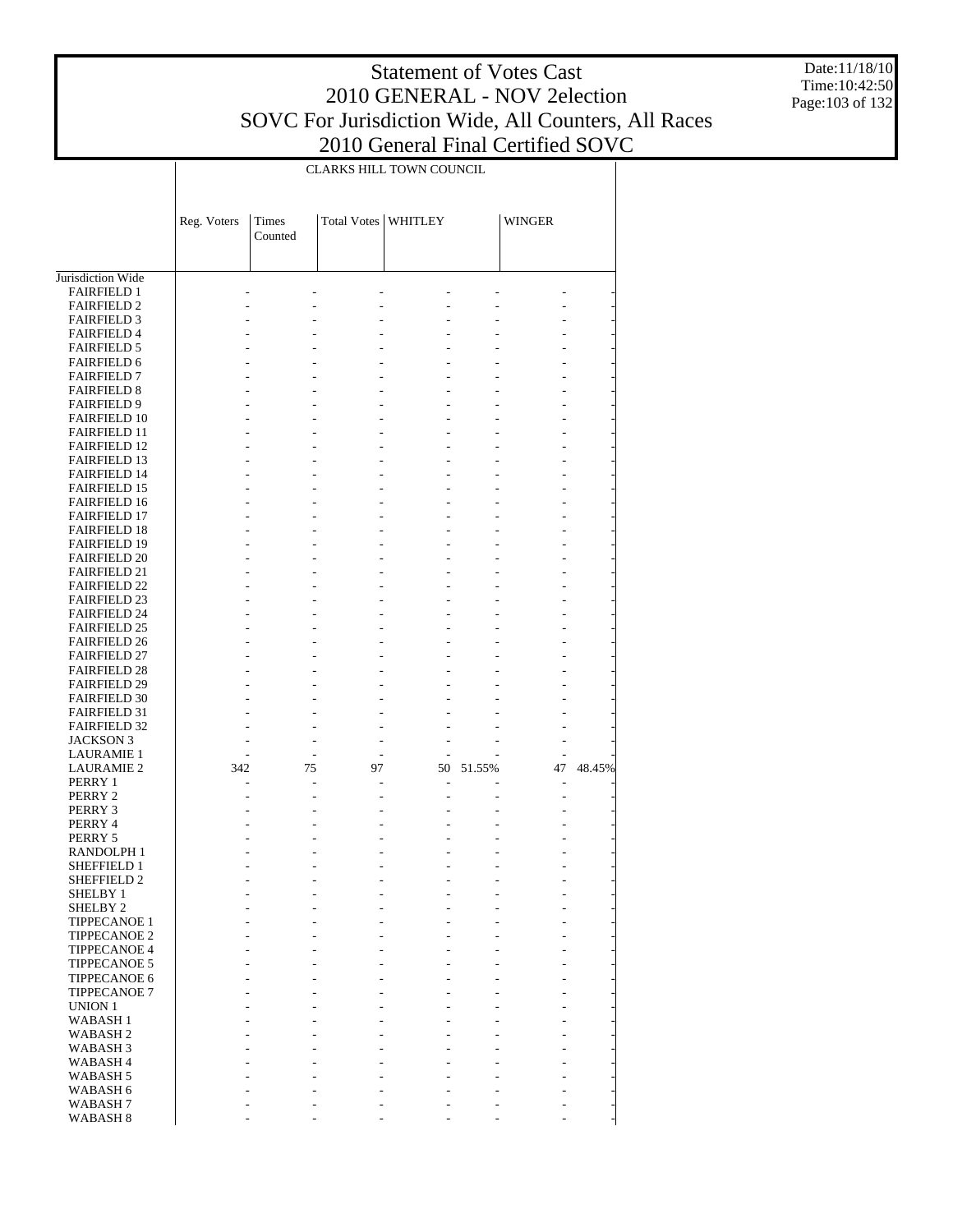Date:11/18/10 Time:10:42:50 Page:104 of 132

|                                              |             |                  | CLARKS HILL TOWN COUNCIL |                |        |                |        |
|----------------------------------------------|-------------|------------------|--------------------------|----------------|--------|----------------|--------|
|                                              |             |                  |                          |                |        |                |        |
|                                              | Reg. Voters | Times<br>Counted | Total Votes              | <b>WHITLEY</b> |        | <b>WINGER</b>  |        |
|                                              |             |                  |                          |                |        |                |        |
|                                              |             |                  |                          |                |        |                |        |
| WABASH <sub>9</sub>                          |             | ÷,               | $\overline{a}$           | $\overline{a}$ | L.     | $\overline{a}$ |        |
| WABASH <sub>10</sub><br>WABASH <sub>11</sub> |             |                  |                          |                |        |                |        |
|                                              |             |                  |                          |                |        |                |        |
| WABASH <sub>12</sub>                         |             |                  |                          |                |        |                |        |
| WABASH <sub>13</sub>                         |             |                  |                          |                |        |                |        |
| WABASH 14                                    |             |                  |                          |                |        |                |        |
| WABASH <sub>15</sub>                         |             |                  |                          |                |        |                |        |
| WABASH <sub>16</sub>                         |             |                  |                          |                |        |                |        |
| WABASH <sub>17</sub>                         |             |                  |                          |                |        |                |        |
| WABASH <sub>18</sub>                         |             |                  |                          |                |        |                |        |
| WABASH <sub>19</sub>                         |             |                  |                          |                |        |                |        |
| WABASH <sub>20</sub>                         |             |                  |                          |                |        |                |        |
| WABASH 21                                    |             |                  |                          |                |        |                |        |
| WABASH <sub>22</sub>                         |             |                  |                          |                |        |                |        |
| WABASH 24                                    |             |                  |                          |                |        |                |        |
| <b>WASHINGTON 1</b>                          |             |                  |                          |                |        |                |        |
| <b>WASHINGTON 2</b>                          |             |                  |                          |                |        |                |        |
| <b>WAYNE1</b>                                |             |                  |                          |                |        |                |        |
| WEA <sub>1</sub>                             |             |                  |                          |                |        |                |        |
| WEA 2                                        |             |                  |                          |                |        |                |        |
| WEA <sub>3</sub>                             |             |                  |                          |                |        |                |        |
| WEA4                                         |             |                  |                          |                |        |                |        |
| WEA <sub>5</sub>                             |             |                  |                          |                |        |                |        |
| WEA 6                                        |             |                  |                          |                |        |                |        |
| WEA <sub>7</sub>                             |             |                  |                          |                |        |                |        |
| WEA <sub>8</sub>                             |             |                  |                          |                |        |                |        |
| WEA 9                                        |             |                  |                          |                |        |                |        |
| <b>WEA 10</b>                                |             |                  |                          |                |        |                |        |
| <b>WEA11</b>                                 |             |                  |                          |                |        |                |        |
| <b>WEA 13</b>                                |             |                  |                          |                |        |                |        |
| <b>WEA 14</b>                                |             |                  |                          |                |        |                |        |
| <b>WEA 15</b>                                |             |                  |                          |                |        |                |        |
| <b>WEA 16</b>                                |             |                  |                          |                |        |                |        |
| Total                                        | 342         | 75               | 97                       | 50             | 51.55% | 47             | 48.45% |
|                                              |             |                  |                          |                |        |                |        |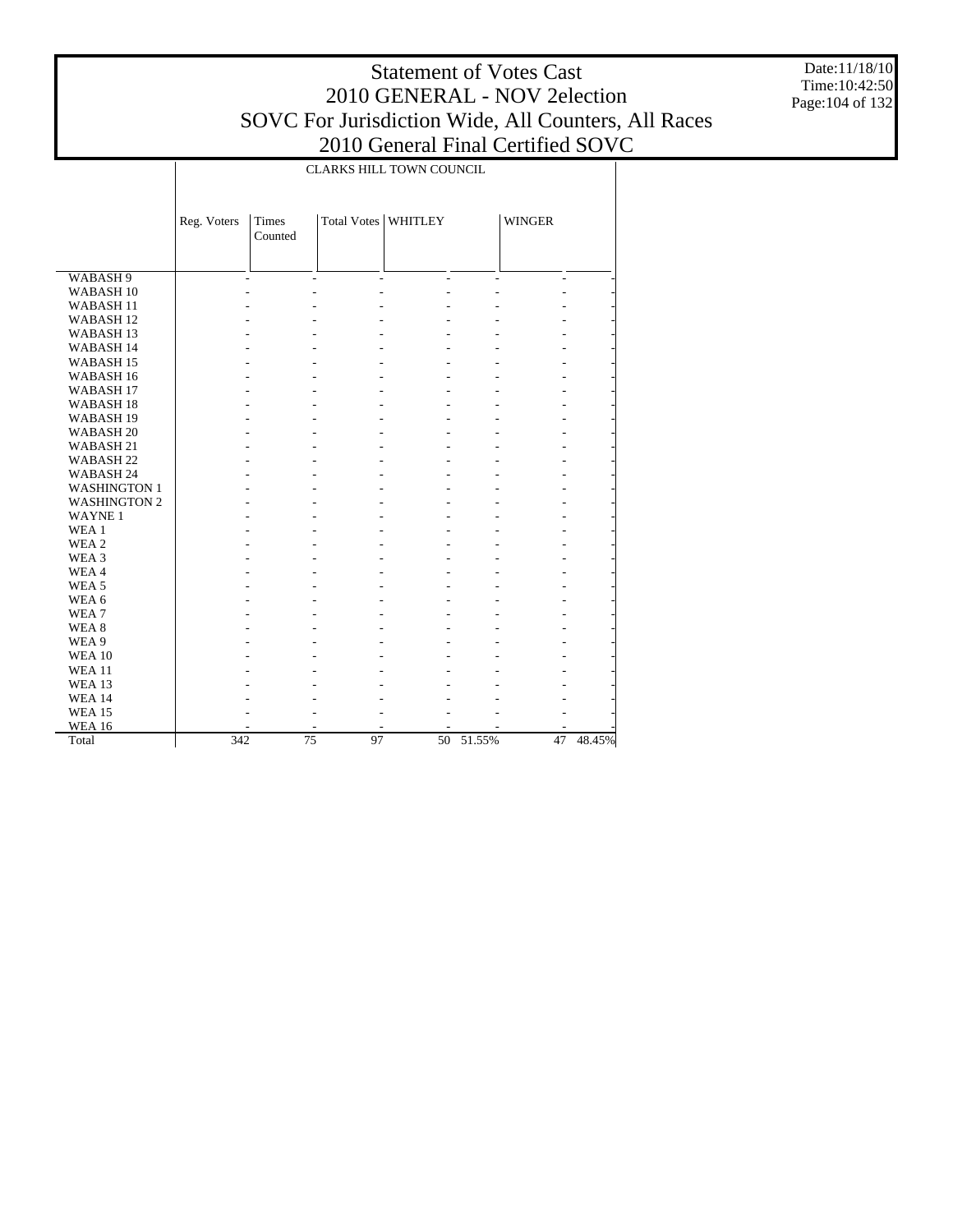Date:11/18/10 Time:10:42:50 Page:105 of 132

|                                            |             |                                 | SHADELAND TOWN COUNCIL 1 |                                                      |             |             |                  | SHADELAND TOWN COUNCIL 2 |                 |
|--------------------------------------------|-------------|---------------------------------|--------------------------|------------------------------------------------------|-------------|-------------|------------------|--------------------------|-----------------|
|                                            | Reg. Voters | <b>Times</b><br>Counted         | <b>Total Votes</b>       | KUIPERS (REP)                                        |             | Reg. Voters | Times<br>Counted | <b>Total Votes</b>       | WHITEHEAD (REP) |
| Jurisdiction Wide                          |             |                                 |                          |                                                      |             |             |                  |                          |                 |
| <b>FAIRFIELD 1</b>                         |             |                                 |                          |                                                      |             |             |                  |                          |                 |
| <b>FAIRFIELD 2</b>                         |             |                                 |                          |                                                      |             |             |                  |                          |                 |
| <b>FAIRFIELD 3</b><br><b>FAIRFIELD 4</b>   |             |                                 |                          |                                                      |             |             |                  |                          |                 |
| <b>FAIRFIELD 5</b>                         |             |                                 |                          |                                                      |             |             |                  |                          |                 |
| <b>FAIRFIELD 6</b>                         |             |                                 |                          |                                                      |             |             |                  |                          |                 |
| <b>FAIRFIELD 7</b>                         |             |                                 |                          |                                                      |             |             |                  |                          |                 |
| <b>FAIRFIELD 8</b><br><b>FAIRFIELD 9</b>   |             |                                 |                          |                                                      |             |             |                  |                          | ÷               |
| <b>FAIRFIELD 10</b>                        |             |                                 |                          |                                                      |             |             |                  |                          |                 |
| <b>FAIRFIELD 11</b>                        |             |                                 |                          |                                                      |             |             |                  |                          |                 |
| <b>FAIRFIELD 12</b>                        |             |                                 |                          |                                                      |             |             |                  |                          |                 |
| <b>FAIRFIELD 13</b>                        |             |                                 |                          |                                                      |             |             |                  |                          |                 |
| <b>FAIRFIELD 14</b><br><b>FAIRFIELD 15</b> |             |                                 |                          |                                                      |             |             |                  |                          |                 |
| <b>FAIRFIELD 16</b>                        |             |                                 |                          |                                                      |             |             |                  |                          | $\overline{a}$  |
| <b>FAIRFIELD 17</b>                        |             |                                 |                          |                                                      |             |             |                  |                          |                 |
| <b>FAIRFIELD 18</b>                        |             |                                 |                          |                                                      |             |             |                  |                          |                 |
| <b>FAIRFIELD 19</b><br><b>FAIRFIELD 20</b> |             |                                 |                          |                                                      |             |             |                  |                          |                 |
| <b>FAIRFIELD 21</b>                        |             |                                 |                          |                                                      |             |             |                  |                          |                 |
| <b>FAIRFIELD 22</b>                        |             |                                 |                          |                                                      |             |             |                  |                          |                 |
| <b>FAIRFIELD 23</b>                        |             |                                 |                          |                                                      |             |             |                  |                          |                 |
| <b>FAIRFIELD 24</b>                        |             |                                 |                          |                                                      |             |             |                  |                          | $\overline{a}$  |
| <b>FAIRFIELD 25</b><br><b>FAIRFIELD 26</b> |             |                                 |                          |                                                      |             |             |                  |                          |                 |
| <b>FAIRFIELD 27</b>                        |             |                                 |                          |                                                      |             |             |                  |                          |                 |
| <b>FAIRFIELD 28</b>                        |             |                                 |                          |                                                      |             |             |                  |                          |                 |
| <b>FAIRFIELD 29</b>                        |             |                                 |                          |                                                      |             |             |                  |                          |                 |
| <b>FAIRFIELD 30</b><br><b>FAIRFIELD 31</b> |             |                                 |                          |                                                      |             |             |                  |                          |                 |
| <b>FAIRFIELD 32</b>                        |             |                                 |                          |                                                      |             |             |                  |                          | $\overline{a}$  |
| <b>JACKSON 3</b>                           |             |                                 |                          |                                                      |             |             |                  |                          |                 |
| <b>LAURAMIE 1</b>                          |             |                                 |                          |                                                      |             |             |                  |                          |                 |
| <b>LAURAMIE 2</b><br>PERRY 1               |             |                                 |                          |                                                      |             |             |                  |                          |                 |
| PERRY 2                                    |             |                                 |                          |                                                      |             |             |                  |                          |                 |
| PERRY 3                                    |             |                                 |                          |                                                      |             |             |                  |                          |                 |
| PERRY 4                                    |             |                                 |                          |                                                      |             |             |                  |                          |                 |
| PERRY 5                                    |             |                                 |                          | ٠                                                    |             |             |                  |                          | ٠               |
| RANDOLPH 1<br>SHEFFIELD 1                  |             |                                 |                          |                                                      |             |             |                  |                          |                 |
| SHEFFIELD 2                                |             |                                 |                          |                                                      |             |             |                  |                          |                 |
| <b>SHELBY 1</b>                            |             |                                 |                          |                                                      |             |             |                  |                          |                 |
| SHELBY 2                                   |             |                                 |                          |                                                      |             |             |                  |                          |                 |
| TIPPECANOE 1<br><b>TIPPECANOE 2</b>        |             |                                 |                          |                                                      |             |             |                  |                          |                 |
| <b>TIPPECANOE 4</b>                        |             |                                 |                          |                                                      |             |             |                  |                          |                 |
| <b>TIPPECANOE 5</b>                        |             |                                 |                          |                                                      |             |             |                  |                          |                 |
| TIPPECANOE 6                               |             |                                 |                          | $\overline{a}$                                       |             |             |                  |                          |                 |
| <b>TIPPECANOE 7</b><br>UNION 1             | 1131        | $\overline{\phantom{a}}$<br>485 | 385                      | $\overline{a}$                                       | 385 100.00% | 1131        | ÷,<br>485        | 384                      | 384 100.00%     |
| WABASH <sub>1</sub>                        |             |                                 |                          |                                                      |             |             |                  |                          |                 |
| WABASH <sub>2</sub>                        |             |                                 |                          | $\overline{a}$                                       |             |             |                  |                          |                 |
| WABASH <sub>3</sub>                        |             |                                 |                          |                                                      |             |             |                  |                          |                 |
| WABASH <sub>4</sub>                        |             |                                 |                          |                                                      |             |             |                  |                          |                 |
| WABASH 5<br>WABASH 6                       |             |                                 |                          | $\overline{\phantom{a}}$<br>$\overline{\phantom{a}}$ |             |             |                  |                          |                 |
| WABASH <sub>7</sub>                        |             |                                 |                          |                                                      |             |             |                  |                          |                 |
| WABASH 8                                   |             |                                 |                          | ÷,                                                   |             |             |                  |                          |                 |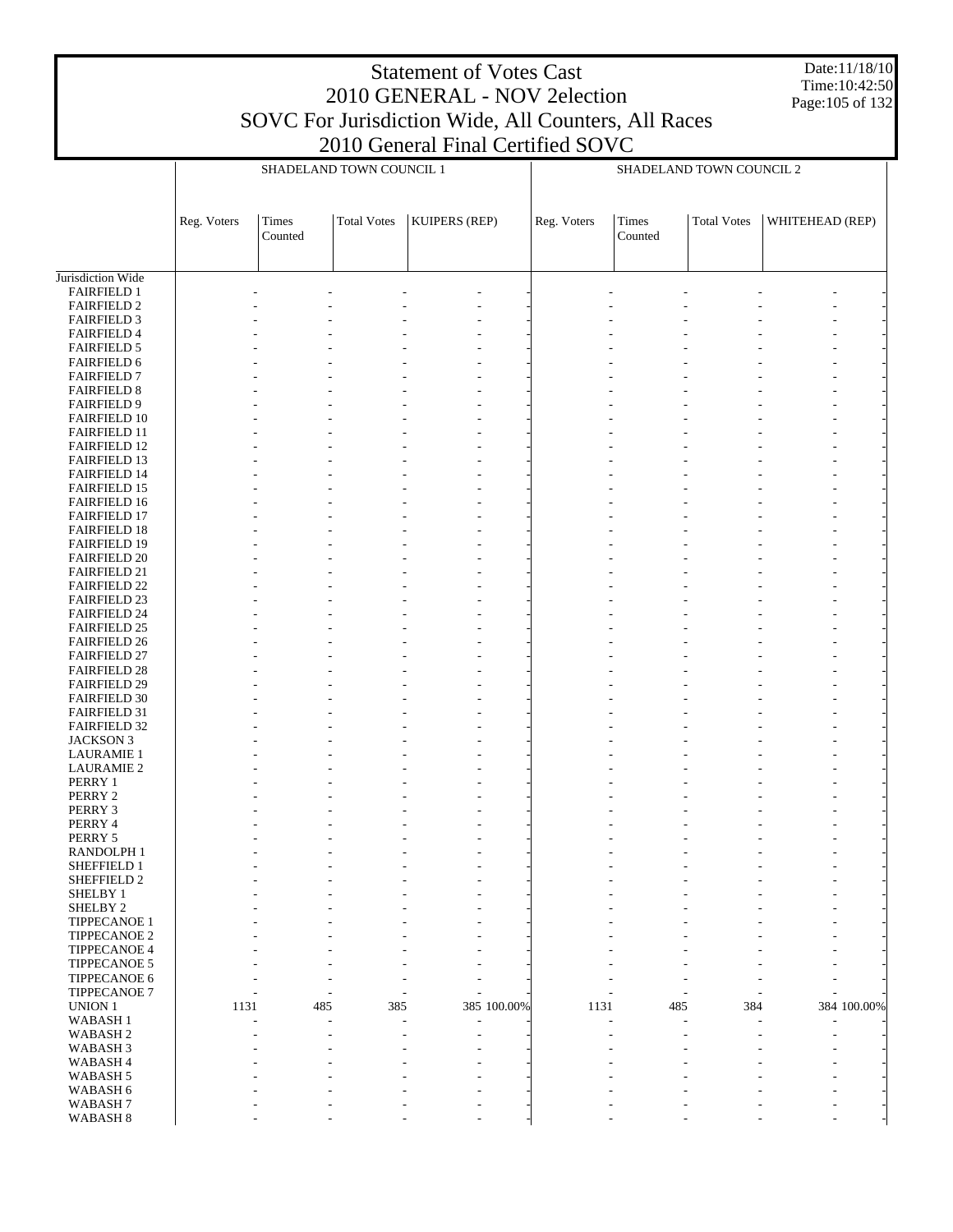Date:11/18/10 Time:10:42:50 Page:106 of 132

|                      |             |                          | SHADELAND TOWN COUNCIL 1 |                |             |                          | SHADELAND TOWN COUNCIL 2 |                          |
|----------------------|-------------|--------------------------|--------------------------|----------------|-------------|--------------------------|--------------------------|--------------------------|
|                      |             |                          |                          |                |             |                          |                          |                          |
|                      | Reg. Voters | Times<br>Counted         | <b>Total Votes</b>       | KUIPERS (REP)  | Reg. Voters | Times<br>Counted         | <b>Total Votes</b>       | WHITEHEAD (REP)          |
|                      |             |                          |                          |                |             |                          |                          |                          |
| WABASH <sub>9</sub>  |             | $\overline{\phantom{a}}$ | $\sim$                   | $\overline{a}$ |             | $\overline{\phantom{a}}$ |                          | $\overline{\phantom{a}}$ |
| WABASH 10            |             |                          |                          |                |             |                          |                          |                          |
| WABASH <sub>11</sub> |             |                          |                          |                |             |                          |                          |                          |
| WABASH <sub>12</sub> |             |                          |                          |                |             |                          |                          |                          |
| WABASH 13            |             |                          |                          |                |             |                          |                          |                          |
| WABASH 14            |             |                          |                          |                |             |                          |                          |                          |
| WABASH <sub>15</sub> |             |                          |                          |                |             |                          |                          | ٠                        |
| WABASH 16            |             |                          |                          |                |             |                          |                          |                          |
| WABASH <sub>17</sub> |             |                          |                          |                |             |                          |                          |                          |
| WABASH <sub>18</sub> |             |                          |                          |                |             |                          |                          |                          |
| WABASH <sub>19</sub> |             |                          |                          |                |             |                          |                          |                          |
| WABASH <sub>20</sub> |             |                          |                          |                |             |                          |                          |                          |
| WABASH 21            |             |                          |                          |                |             |                          |                          | ٠                        |
| WABASH <sub>22</sub> |             |                          |                          |                |             |                          |                          | ٠                        |
| WABASH 24            |             |                          |                          |                |             |                          |                          |                          |
| <b>WASHINGTON 1</b>  |             |                          |                          |                |             |                          |                          | ٠                        |
| <b>WASHINGTON 2</b>  |             |                          |                          |                |             |                          |                          | ٠                        |
| WAYNE <sub>1</sub>   |             |                          |                          |                |             |                          |                          |                          |
| WEA 1                |             |                          |                          |                |             |                          |                          |                          |
| WEA 2                |             |                          |                          |                |             |                          |                          |                          |
| WEA 3                |             |                          |                          |                |             |                          |                          |                          |
| WEA4                 |             |                          |                          |                |             |                          |                          | ٠                        |
| WEA <sub>5</sub>     |             |                          |                          |                |             |                          |                          |                          |
| WEA 6                |             |                          |                          |                |             |                          |                          |                          |
| WEA <sub>7</sub>     |             |                          |                          |                |             |                          |                          |                          |
| WEA <sub>8</sub>     |             |                          |                          |                |             |                          |                          | ٠                        |
| WEA 9                |             |                          |                          |                |             |                          |                          |                          |
| <b>WEA 10</b>        |             |                          |                          |                |             |                          |                          |                          |
| <b>WEA 11</b>        |             |                          |                          |                |             |                          |                          |                          |
| WEA 13               |             |                          |                          |                |             |                          |                          |                          |
| <b>WEA 14</b>        |             |                          |                          |                |             |                          |                          |                          |
| <b>WEA 15</b>        |             |                          |                          |                |             |                          |                          |                          |
| <b>WEA 16</b>        |             |                          |                          |                |             |                          |                          |                          |
| Total                | 1131        | 485                      | 385                      | 385 100.00%    | 1131        | 485                      | 384                      | 384 100.00%              |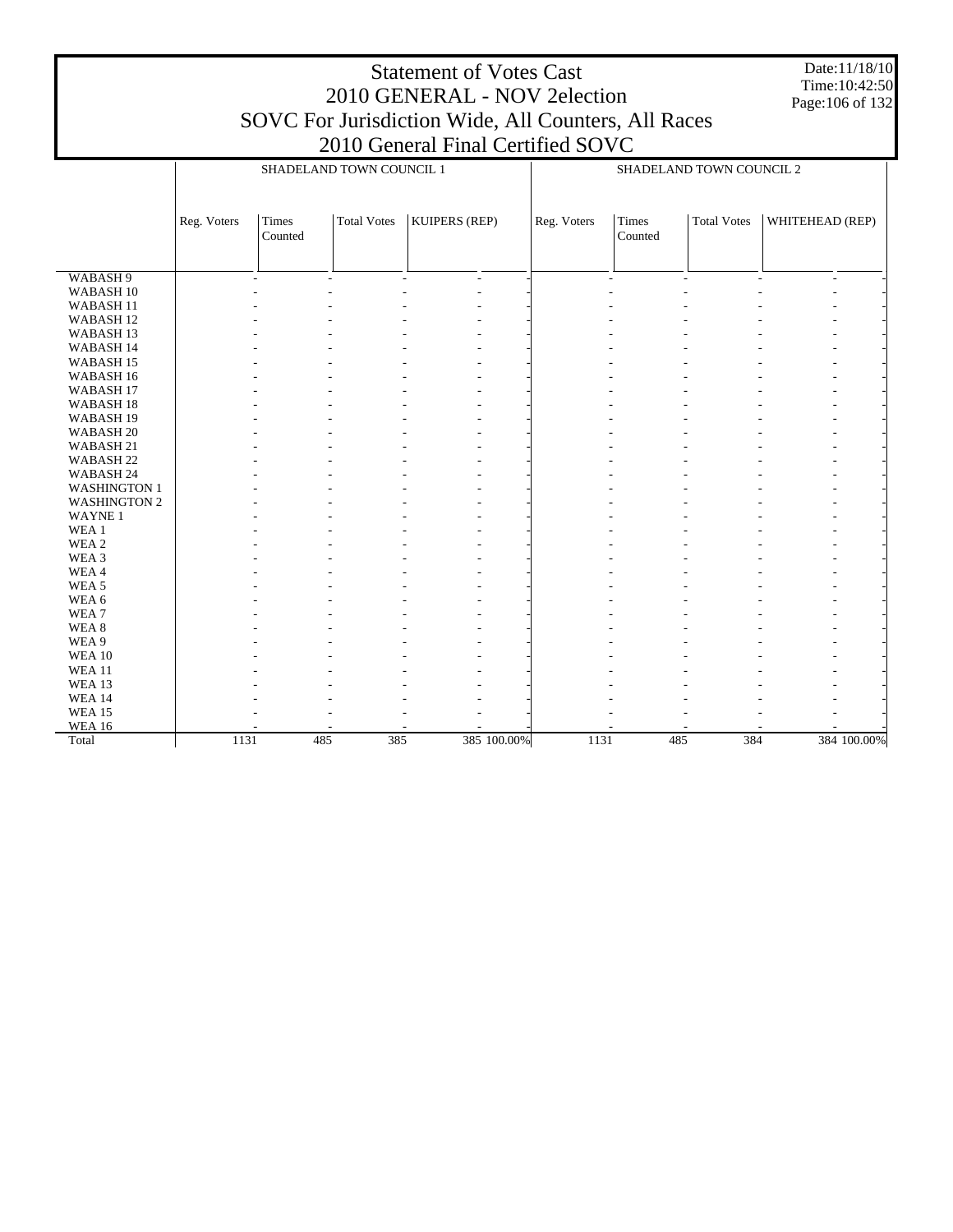Date:11/18/10 Time:10:42:50 Page:107 of 132

|                                            |             |                  | SHADELAND TOWN COUNCIL 3 |                      |             |             | SHADELAND TOWN COUNCIL 4 |                    |                     |
|--------------------------------------------|-------------|------------------|--------------------------|----------------------|-------------|-------------|--------------------------|--------------------|---------------------|
|                                            |             |                  |                          |                      |             |             |                          |                    |                     |
|                                            | Reg. Voters | Times<br>Counted | <b>Total Votes</b>       | VANDERKLEED<br>(REP) |             | Reg. Voters | Times<br>Counted         | <b>Total Votes</b> | <b>GAMBLE</b> (REP) |
|                                            |             |                  |                          |                      |             |             |                          |                    |                     |
| Jurisdiction Wide                          |             |                  |                          |                      |             |             |                          |                    |                     |
| <b>FAIRFIELD 1</b><br><b>FAIRFIELD 2</b>   |             |                  |                          |                      |             |             |                          |                    |                     |
| <b>FAIRFIELD 3</b>                         |             |                  |                          |                      |             |             |                          |                    |                     |
| <b>FAIRFIELD 4</b>                         |             |                  |                          |                      |             |             |                          |                    |                     |
| <b>FAIRFIELD 5</b>                         |             |                  |                          |                      |             |             |                          |                    |                     |
| <b>FAIRFIELD 6</b>                         |             |                  |                          |                      |             |             |                          |                    |                     |
| <b>FAIRFIELD 7</b><br><b>FAIRFIELD 8</b>   |             |                  |                          |                      |             |             |                          |                    |                     |
| <b>FAIRFIELD 9</b>                         |             |                  |                          |                      |             |             |                          |                    |                     |
| <b>FAIRFIELD 10</b>                        |             |                  |                          |                      |             |             |                          |                    |                     |
| <b>FAIRFIELD 11</b>                        |             |                  |                          |                      |             |             |                          |                    |                     |
| <b>FAIRFIELD 12</b>                        |             |                  |                          |                      |             |             |                          |                    |                     |
| <b>FAIRFIELD 13</b><br><b>FAIRFIELD 14</b> |             |                  |                          |                      |             |             |                          |                    |                     |
| <b>FAIRFIELD 15</b>                        |             |                  |                          |                      |             |             |                          |                    |                     |
| FAIRFIELD 16                               |             |                  |                          |                      |             |             |                          |                    |                     |
| <b>FAIRFIELD 17</b>                        |             |                  |                          |                      |             |             |                          |                    |                     |
| <b>FAIRFIELD 18</b>                        |             |                  |                          |                      |             |             |                          |                    |                     |
| <b>FAIRFIELD 19</b>                        |             |                  |                          |                      |             |             |                          |                    |                     |
| <b>FAIRFIELD 20</b><br><b>FAIRFIELD 21</b> |             |                  |                          |                      |             |             |                          |                    |                     |
| <b>FAIRFIELD 22</b>                        |             |                  |                          |                      |             |             |                          |                    |                     |
| <b>FAIRFIELD 23</b>                        |             |                  |                          |                      |             |             |                          |                    |                     |
| <b>FAIRFIELD 24</b>                        |             |                  |                          |                      |             |             |                          |                    |                     |
| <b>FAIRFIELD 25</b>                        |             |                  |                          |                      |             |             |                          |                    |                     |
| <b>FAIRFIELD 26</b><br><b>FAIRFIELD 27</b> |             |                  |                          |                      |             |             |                          |                    |                     |
| <b>FAIRFIELD 28</b>                        |             |                  |                          |                      |             |             |                          |                    |                     |
| <b>FAIRFIELD 29</b>                        |             |                  |                          |                      |             |             |                          |                    |                     |
| <b>FAIRFIELD 30</b>                        |             |                  |                          |                      |             |             |                          |                    |                     |
| <b>FAIRFIELD 31</b>                        |             |                  |                          |                      |             |             |                          |                    |                     |
| FAIRFIELD 32                               |             |                  |                          |                      |             |             |                          |                    |                     |
| <b>JACKSON 3</b><br><b>LAURAMIE 1</b>      |             |                  |                          |                      |             |             |                          |                    |                     |
| <b>LAURAMIE 2</b>                          |             |                  |                          |                      |             |             |                          |                    |                     |
| PERRY 1                                    |             |                  |                          |                      |             |             |                          |                    |                     |
| PERRY 2                                    |             |                  |                          |                      |             |             |                          |                    |                     |
| PERRY 3                                    |             |                  |                          |                      |             |             |                          |                    |                     |
| PERRY 4<br>PERRY 5                         |             |                  |                          |                      |             |             |                          |                    |                     |
| RANDOLPH 1                                 |             |                  |                          |                      |             |             |                          |                    |                     |
| SHEFFIELD 1                                |             |                  |                          |                      |             |             |                          |                    |                     |
| SHEFFIELD 2                                |             |                  |                          |                      |             |             |                          |                    |                     |
| SHELBY 1                                   |             |                  |                          |                      |             |             |                          |                    |                     |
| SHELBY <sub>2</sub><br>TIPPECANOE 1        |             |                  |                          |                      |             |             |                          |                    |                     |
| TIPPECANOE 2                               |             |                  |                          |                      |             |             |                          |                    |                     |
| TIPPECANOE 4                               |             |                  |                          |                      |             |             |                          |                    |                     |
| TIPPECANOE 5                               |             |                  |                          |                      |             |             |                          |                    |                     |
| TIPPECANOE 6                               |             |                  |                          |                      |             |             |                          |                    |                     |
| TIPPECANOE 7<br>UNION 1                    | 1131        |                  | 382                      |                      |             | 1131        | 485                      | 389                | 389 100.00%         |
| WABASH <sub>1</sub>                        |             | 485              |                          |                      | 382 100.00% |             |                          |                    |                     |
| WABASH <sub>2</sub>                        |             |                  |                          |                      |             |             |                          |                    |                     |
| WABASH <sub>3</sub>                        |             |                  |                          |                      |             |             |                          |                    |                     |
| WABASH 4                                   |             |                  |                          |                      |             |             |                          |                    |                     |
| WABASH <sub>5</sub>                        |             |                  |                          |                      |             |             |                          |                    |                     |
| WABASH 6<br>WABASH <sub>7</sub>            |             |                  |                          |                      |             |             |                          |                    |                     |
| WABASH 8                                   |             |                  |                          |                      |             |             |                          |                    |                     |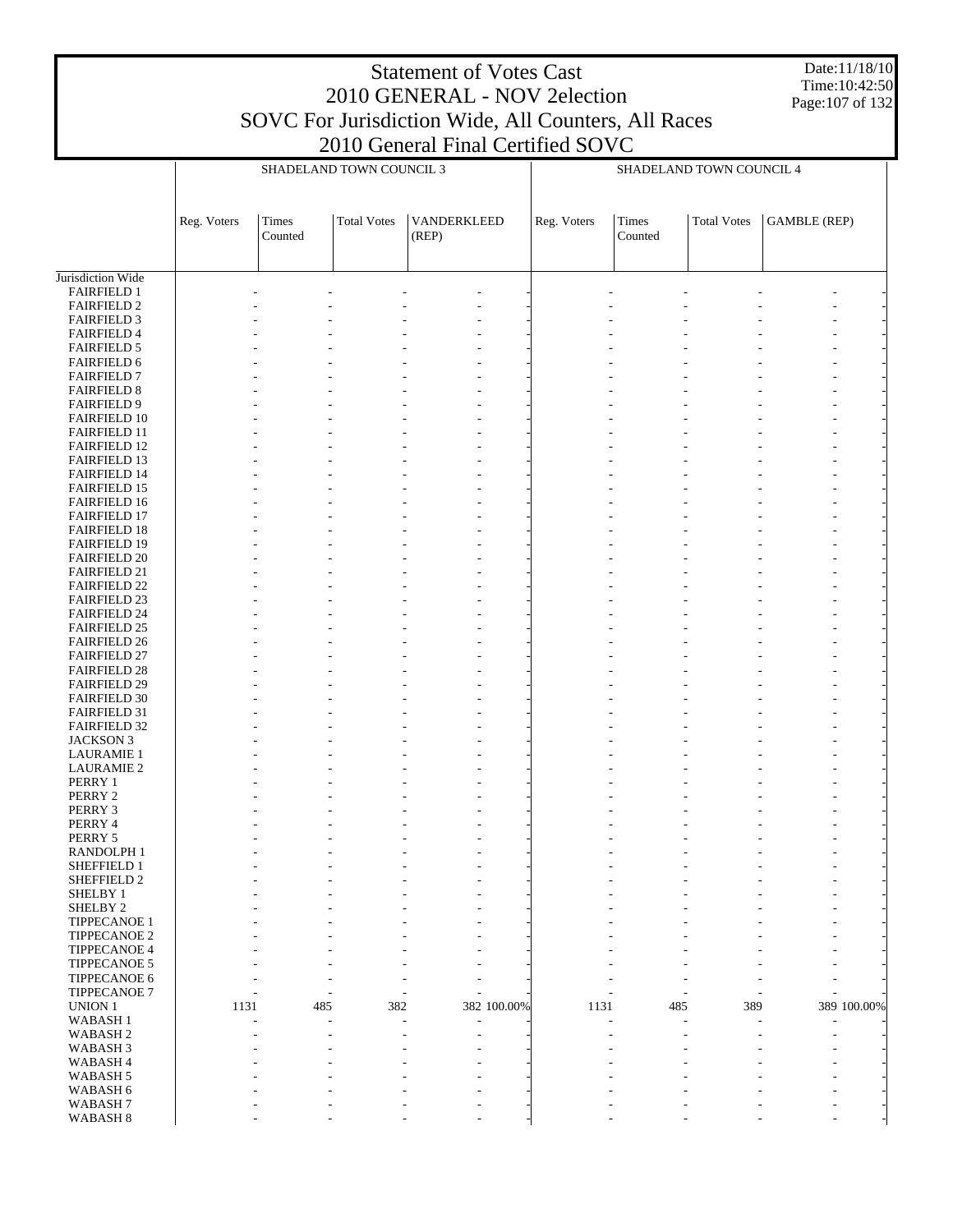Date:11/18/10 Time:10:42:50 Page:108 of 132

|                      |             | SHADELAND TOWN COUNCIL 3 |                    |                      |             | SHADELAND TOWN COUNCIL 4 |                                |                    |                          |             |
|----------------------|-------------|--------------------------|--------------------|----------------------|-------------|--------------------------|--------------------------------|--------------------|--------------------------|-------------|
|                      |             |                          |                    |                      |             |                          |                                |                    |                          |             |
|                      | Reg. Voters | Times<br>Counted         | <b>Total Votes</b> | VANDERKLEED<br>(REP) |             | Reg. Voters              | Times<br>Counted               | <b>Total Votes</b> | <b>GAMBLE</b> (REP)      |             |
|                      |             |                          |                    |                      |             |                          |                                |                    |                          |             |
| WABASH 9             |             | $\sim$                   | $\blacksquare$     | L.<br>$\blacksquare$ |             |                          | $\overline{\phantom{a}}$<br>÷, | ÷.                 | $\overline{\phantom{a}}$ |             |
| WABASH 10            |             |                          |                    |                      |             |                          |                                |                    |                          |             |
| WABASH <sub>11</sub> |             |                          |                    |                      |             |                          |                                |                    |                          |             |
| WABASH <sub>12</sub> |             |                          |                    |                      |             |                          |                                |                    |                          |             |
| WABASH <sub>13</sub> |             |                          |                    |                      |             |                          |                                |                    |                          |             |
| WABASH 14            |             |                          |                    |                      |             |                          |                                |                    |                          |             |
| WABASH <sub>15</sub> |             |                          |                    |                      |             |                          |                                |                    |                          |             |
| WABASH 16            |             |                          |                    |                      |             |                          |                                |                    |                          |             |
| WABASH <sub>17</sub> |             |                          |                    |                      |             |                          |                                |                    |                          |             |
| WABASH <sub>18</sub> |             |                          |                    |                      |             |                          |                                |                    |                          |             |
| WABASH 19            |             |                          |                    |                      |             |                          |                                |                    |                          |             |
| WABASH <sub>20</sub> |             |                          |                    | L,                   |             |                          |                                |                    |                          |             |
| WABASH 21            |             |                          |                    |                      |             |                          |                                |                    |                          |             |
| WABASH <sub>22</sub> |             |                          |                    |                      |             |                          |                                |                    |                          |             |
| WABASH 24            |             |                          |                    |                      |             |                          |                                |                    |                          |             |
| <b>WASHINGTON 1</b>  |             |                          |                    |                      |             |                          |                                |                    |                          |             |
| <b>WASHINGTON 2</b>  |             |                          |                    |                      |             |                          |                                |                    |                          |             |
| WAYNE <sub>1</sub>   |             |                          |                    |                      |             |                          |                                |                    |                          |             |
| WEA 1                |             |                          |                    |                      |             |                          |                                |                    |                          |             |
| WEA 2                |             |                          |                    |                      |             |                          |                                |                    |                          |             |
| WEA <sub>3</sub>     |             |                          |                    |                      |             |                          |                                |                    |                          |             |
| WEA4                 |             |                          |                    |                      |             |                          |                                |                    |                          |             |
| WEA <sub>5</sub>     |             |                          |                    |                      |             |                          |                                |                    |                          |             |
| WEA 6                |             |                          |                    |                      |             |                          |                                |                    |                          |             |
| WEA <sub>7</sub>     |             |                          |                    |                      |             |                          |                                |                    |                          |             |
| WEA <sub>8</sub>     |             |                          |                    |                      |             |                          |                                |                    |                          |             |
| WEA 9                |             |                          |                    |                      |             |                          |                                |                    |                          |             |
| <b>WEA 10</b>        |             |                          |                    |                      |             |                          |                                |                    |                          |             |
| WEA <sub>11</sub>    |             |                          |                    |                      |             |                          |                                |                    |                          |             |
| WEA 13               |             |                          |                    |                      |             |                          |                                |                    |                          |             |
| <b>WEA 14</b>        |             |                          |                    |                      |             |                          |                                |                    |                          |             |
| <b>WEA 15</b>        |             |                          |                    |                      |             |                          |                                |                    |                          |             |
| <b>WEA 16</b>        |             |                          |                    |                      |             |                          |                                |                    |                          |             |
| Total                | 1131        | 485                      | 382                |                      | 382 100.00% | 1131                     | 485                            | 389                |                          | 389 100.00% |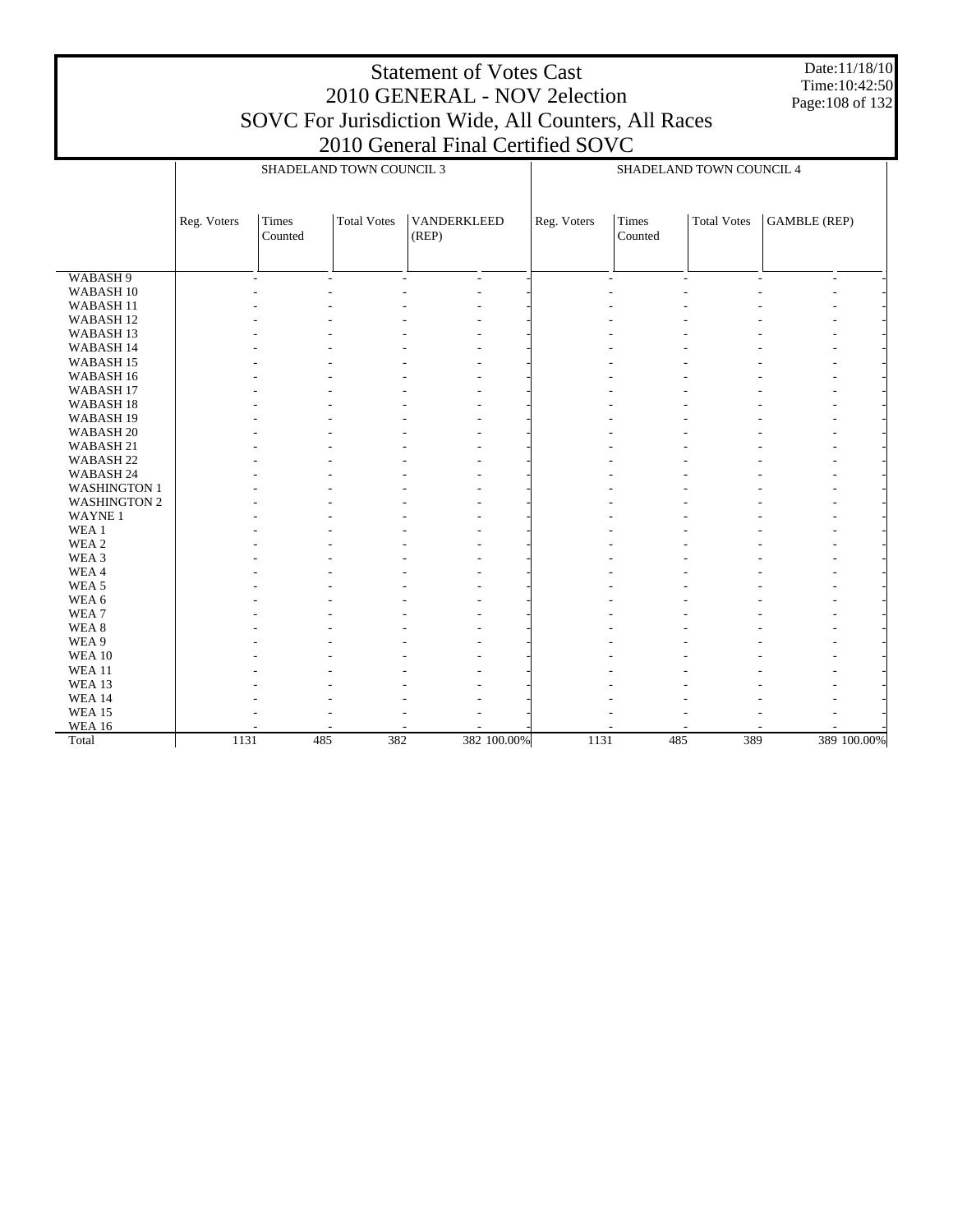Date:11/18/10 Time:10:42:50 Page:109 of 132

|                                            |             |            | LSC - DISTRICT 2   |                 |                            |
|--------------------------------------------|-------------|------------|--------------------|-----------------|----------------------------|
|                                            |             |            |                    |                 |                            |
|                                            |             |            |                    |                 |                            |
|                                            | Reg. Voters | Times      | <b>Total Votes</b> | <b>STWALLEY</b> |                            |
|                                            |             | Counted    |                    |                 |                            |
|                                            |             |            |                    |                 |                            |
|                                            |             |            |                    |                 |                            |
| Jurisdiction Wide                          |             |            |                    |                 |                            |
| <b>FAIRFIELD 1</b>                         |             |            |                    |                 |                            |
| <b>FAIRFIELD 2</b>                         |             |            |                    |                 |                            |
| <b>FAIRFIELD 3</b>                         |             |            |                    |                 |                            |
| <b>FAIRFIELD 4</b>                         |             |            |                    |                 |                            |
| <b>FAIRFIELD 5</b>                         |             |            |                    |                 |                            |
| <b>FAIRFIELD 6</b>                         |             |            |                    |                 |                            |
| <b>FAIRFIELD 7</b><br><b>FAIRFIELD 8</b>   |             |            |                    |                 |                            |
| <b>FAIRFIELD 9</b>                         |             |            |                    |                 |                            |
| <b>FAIRFIELD 10</b>                        |             |            |                    |                 |                            |
| <b>FAIRFIELD 11</b>                        |             |            |                    |                 |                            |
| <b>FAIRFIELD 12</b>                        |             |            |                    |                 |                            |
| <b>FAIRFIELD 13</b>                        |             |            |                    |                 |                            |
| <b>FAIRFIELD 14</b>                        |             |            |                    |                 |                            |
| <b>FAIRFIELD 15</b>                        |             |            |                    |                 |                            |
| <b>FAIRFIELD 16</b>                        |             |            |                    |                 |                            |
| <b>FAIRFIELD 17</b>                        |             |            |                    |                 |                            |
| <b>FAIRFIELD 18</b>                        |             |            |                    |                 |                            |
| FAIRFIELD 19                               | 1413        |            |                    |                 |                            |
| <b>FAIRFIELD 20</b><br><b>FAIRFIELD 21</b> | 1121        | 376<br>518 | 207<br>299         |                 | 207 100.00%<br>299 100.00% |
| <b>FAIRFIELD 22</b>                        | 1686        | 301        | 155                |                 | 155 100.00%                |
| <b>FAIRFIELD 23</b>                        |             |            |                    |                 |                            |
| <b>FAIRFIELD 24</b>                        |             |            |                    |                 |                            |
| <b>FAIRFIELD 25</b>                        |             |            |                    |                 |                            |
| <b>FAIRFIELD 26</b>                        |             |            |                    |                 |                            |
| <b>FAIRFIELD 27</b>                        | 1314        | 372        | 200                |                 | 200 100.00%                |
| <b>FAIRFIELD 28</b>                        |             |            |                    |                 |                            |
| <b>FAIRFIELD 29</b>                        |             |            |                    |                 |                            |
| <b>FAIRFIELD 30</b>                        |             |            |                    |                 |                            |
| <b>FAIRFIELD 31</b>                        |             |            |                    |                 |                            |
| <b>FAIRFIELD 32</b>                        |             |            |                    |                 |                            |
| <b>JACKSON 3</b><br><b>LAURAMIE 1</b>      |             |            |                    |                 |                            |
| <b>LAURAMIE 2</b>                          |             |            |                    |                 |                            |
| PERRY 1                                    |             |            |                    |                 |                            |
| PERRY 2                                    |             |            |                    |                 |                            |
| PERRY 3                                    |             |            |                    |                 |                            |
| PERRY 4                                    |             |            |                    |                 |                            |
| PERRY 5                                    |             |            |                    |                 |                            |
| RANDOLPH 1                                 |             |            |                    |                 |                            |
| SHEFFIELD 1                                |             |            |                    |                 |                            |
| <b>SHEFFIELD 2</b>                         |             |            |                    |                 |                            |
| SHELBY 1                                   |             |            |                    |                 |                            |
| SHELBY <sub>2</sub><br><b>TIPPECANOE 1</b> |             |            |                    |                 |                            |
| <b>TIPPECANOE 2</b>                        |             |            |                    |                 |                            |
| <b>TIPPECANOE 4</b>                        |             |            |                    |                 |                            |
| <b>TIPPECANOE 5</b>                        |             |            |                    |                 |                            |
| <b>TIPPECANOE 6</b>                        |             |            |                    |                 |                            |
| <b>TIPPECANOE 7</b>                        |             |            |                    |                 |                            |
| <b>UNION 1</b>                             |             |            |                    |                 |                            |
| <b>WABASH1</b>                             |             |            |                    |                 |                            |
| <b>WABASH2</b>                             |             |            |                    |                 |                            |
| WABASH <sub>3</sub>                        |             |            |                    |                 |                            |
| WABASH <sub>4</sub>                        |             |            |                    |                 |                            |
| WABASH <sub>5</sub>                        |             |            |                    |                 |                            |
| WABASH 6                                   |             |            |                    |                 |                            |
| WABASH 7<br>WABASH 8                       |             |            |                    |                 |                            |
|                                            |             |            |                    |                 |                            |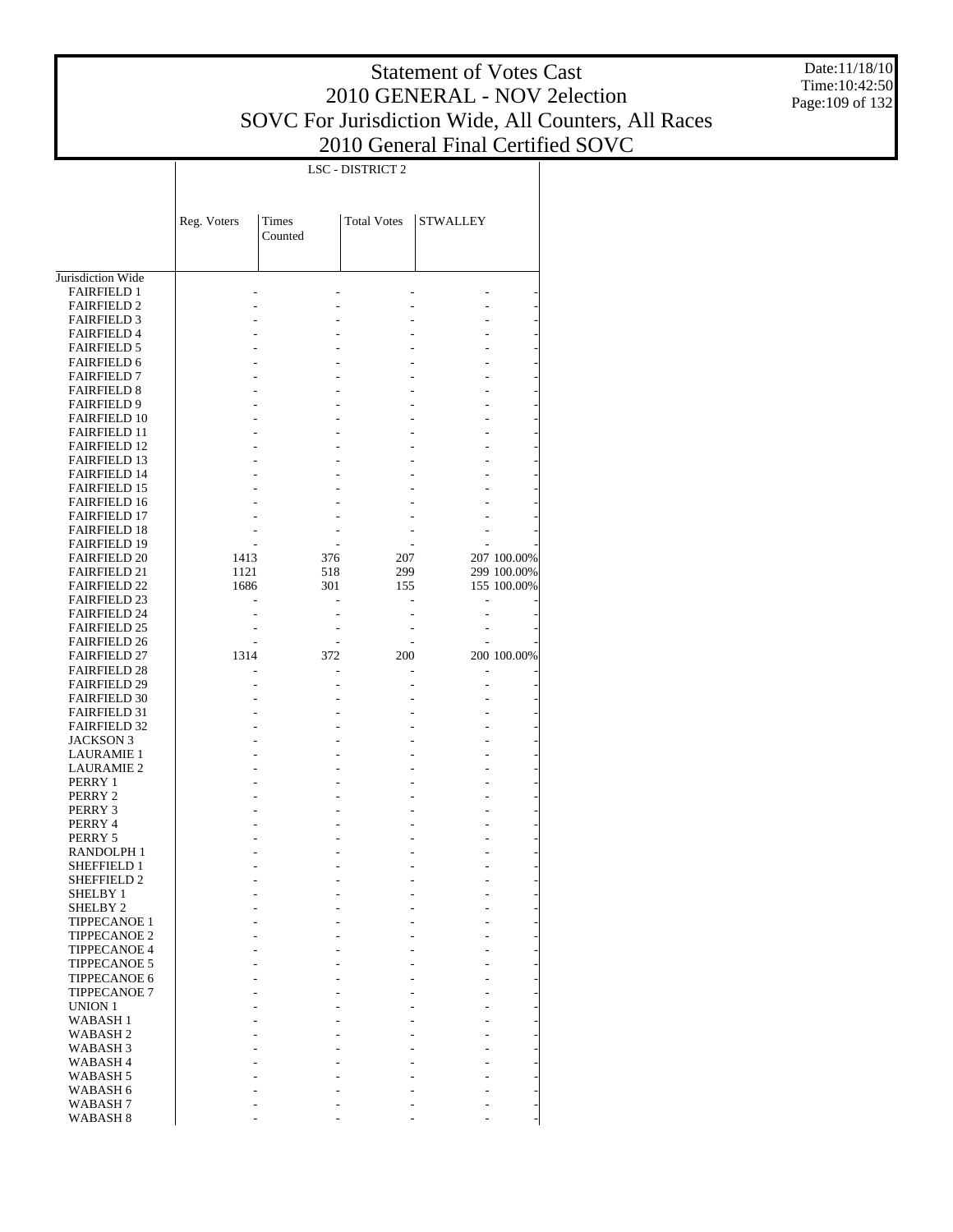Date:11/18/10 Time:10:42:50 Page:110 of 132

|                      |             | <b>LSC - DISTRICT 2</b> |                    |                 |             |  |  |  |  |
|----------------------|-------------|-------------------------|--------------------|-----------------|-------------|--|--|--|--|
|                      | Reg. Voters | <b>Times</b><br>Counted | <b>Total Votes</b> | <b>STWALLEY</b> |             |  |  |  |  |
| WABASH 9             |             |                         |                    |                 |             |  |  |  |  |
| WABASH <sub>10</sub> |             |                         |                    |                 |             |  |  |  |  |
| WABASH <sub>11</sub> |             |                         |                    |                 |             |  |  |  |  |
| WABASH <sub>12</sub> |             |                         |                    |                 |             |  |  |  |  |
| WABASH <sub>13</sub> |             |                         |                    |                 |             |  |  |  |  |
| WABASH 14            |             |                         |                    |                 |             |  |  |  |  |
| WABASH <sub>15</sub> |             |                         |                    |                 |             |  |  |  |  |
| WABASH 16            |             |                         |                    |                 |             |  |  |  |  |
| WABASH <sub>17</sub> |             |                         |                    |                 |             |  |  |  |  |
| WABASH <sub>18</sub> |             |                         |                    |                 |             |  |  |  |  |
| WABASH <sub>19</sub> |             |                         |                    |                 |             |  |  |  |  |
| WABASH <sub>20</sub> |             |                         |                    |                 |             |  |  |  |  |
| WABASH 21            |             |                         |                    |                 |             |  |  |  |  |
| WABASH <sub>22</sub> |             |                         |                    |                 |             |  |  |  |  |
| WABASH 24            |             |                         |                    |                 |             |  |  |  |  |
| <b>WASHINGTON 1</b>  |             |                         |                    |                 |             |  |  |  |  |
| <b>WASHINGTON 2</b>  |             |                         |                    |                 |             |  |  |  |  |
| <b>WAYNE1</b>        |             |                         |                    |                 |             |  |  |  |  |
| WEA 1                |             |                         |                    |                 |             |  |  |  |  |
| WEA 2                |             |                         |                    |                 |             |  |  |  |  |
| WEA 3                |             |                         |                    |                 |             |  |  |  |  |
| WEA4                 |             |                         |                    |                 |             |  |  |  |  |
| WEA <sub>5</sub>     |             |                         |                    |                 |             |  |  |  |  |
| WEA 6                |             |                         |                    |                 |             |  |  |  |  |
| WEA7                 |             |                         |                    |                 |             |  |  |  |  |
| WEA <sub>8</sub>     |             |                         |                    |                 |             |  |  |  |  |
| WEA 9                |             |                         |                    |                 |             |  |  |  |  |
| <b>WEA 10</b>        |             |                         |                    |                 |             |  |  |  |  |
| <b>WEA 11</b>        |             |                         |                    |                 |             |  |  |  |  |
| <b>WEA 13</b>        |             |                         |                    |                 |             |  |  |  |  |
| <b>WEA 14</b>        |             |                         |                    |                 |             |  |  |  |  |
| <b>WEA 15</b>        |             |                         |                    |                 |             |  |  |  |  |
| <b>WEA 16</b>        |             |                         |                    |                 |             |  |  |  |  |
| Total                | 5534        | 1567                    | 861                |                 | 861 100.00% |  |  |  |  |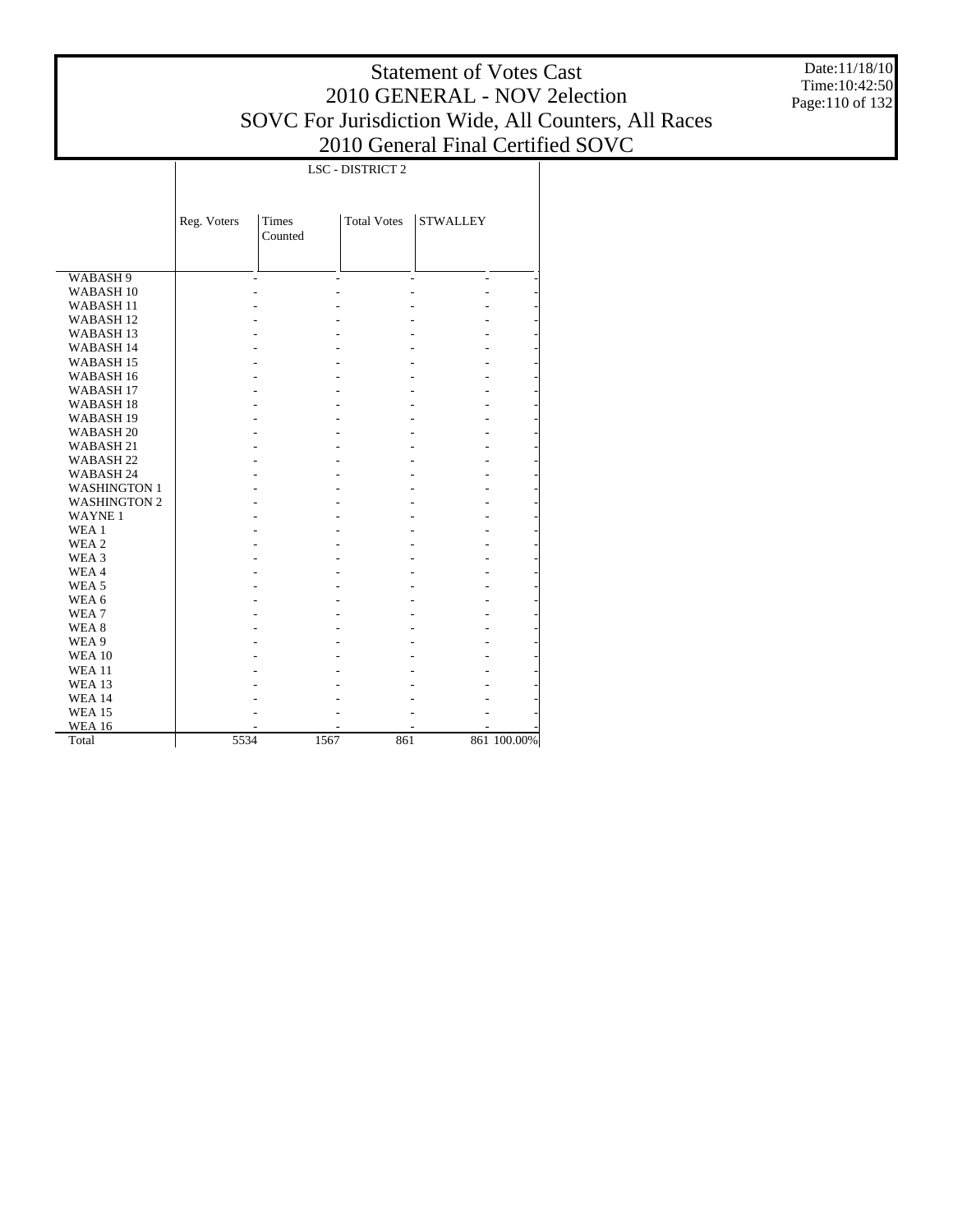LSC - DISTRICT 3

 $\overline{\phantom{a}}$ 

Date:11/18/10 Time:10:42:50 Page:111 of 132

|                                            | Reg. Voters | Times<br>Counted | <b>Total Votes</b> | <b>ELLER</b> |             |
|--------------------------------------------|-------------|------------------|--------------------|--------------|-------------|
| Jurisdiction Wide                          |             |                  |                    |              |             |
| <b>FAIRFIELD 1</b>                         |             |                  |                    |              |             |
| <b>FAIRFIELD 2</b>                         |             |                  |                    |              |             |
| <b>FAIRFIELD 3</b>                         |             |                  |                    |              |             |
| <b>FAIRFIELD 4</b>                         |             |                  |                    |              |             |
| <b>FAIRFIELD 5</b><br><b>FAIRFIELD 6</b>   |             |                  |                    |              |             |
| <b>FAIRFIELD 7</b>                         |             |                  |                    |              |             |
| <b>FAIRFIELD 8</b>                         |             |                  |                    |              |             |
| <b>FAIRFIELD 9</b>                         |             |                  |                    |              |             |
| <b>FAIRFIELD 10</b>                        |             |                  |                    |              |             |
| <b>FAIRFIELD 11</b>                        |             |                  |                    |              |             |
| <b>FAIRFIELD 12</b>                        |             |                  |                    |              |             |
| <b>FAIRFIELD 13</b>                        |             |                  |                    |              |             |
| <b>FAIRFIELD 14</b>                        |             |                  |                    |              |             |
| <b>FAIRFIELD 15</b><br><b>FAIRFIELD 16</b> |             |                  |                    |              |             |
| <b>FAIRFIELD 17</b>                        |             |                  |                    |              |             |
| <b>FAIRFIELD 18</b>                        |             |                  |                    |              |             |
| <b>FAIRFIELD 19</b>                        |             |                  |                    |              |             |
| <b>FAIRFIELD 20</b>                        |             |                  |                    |              |             |
| <b>FAIRFIELD 21</b>                        |             |                  |                    |              |             |
| <b>FAIRFIELD 22</b>                        |             |                  |                    |              |             |
| <b>FAIRFIELD 23</b>                        |             |                  |                    |              |             |
| <b>FAIRFIELD 24</b>                        |             |                  |                    |              |             |
| <b>FAIRFIELD 25</b>                        |             |                  |                    |              |             |
| <b>FAIRFIELD 26</b>                        | 1282        | 561              | 358                |              | 358 100.00% |
| <b>FAIRFIELD 27</b><br><b>FAIRFIELD 28</b> |             |                  |                    |              |             |
| <b>FAIRFIELD 29</b>                        | 1026        | 325              | 219                |              | 219 100.00% |
| <b>FAIRFIELD 30</b>                        |             |                  |                    |              |             |
| <b>FAIRFIELD 31</b>                        |             |                  |                    |              |             |
| <b>FAIRFIELD 32</b>                        |             |                  |                    |              |             |
| JACKSON 3                                  |             |                  |                    |              |             |
| <b>LAURAMIE 1</b>                          |             |                  |                    |              |             |
| <b>LAURAMIE 2</b>                          |             |                  |                    |              |             |
| PERRY 1                                    |             |                  |                    |              |             |
| PERRY 2<br>PERRY 3                         |             |                  |                    |              |             |
| PERRY 4                                    |             |                  |                    |              |             |
| PERRY 5                                    |             |                  |                    |              |             |
| RANDOLPH 1                                 |             |                  |                    |              |             |
| SHEFFIELD 1                                |             |                  |                    |              |             |
| SHEFFIELD 2                                |             |                  |                    |              |             |
| <b>SHELBY 1</b>                            |             |                  |                    |              |             |
| SHELBY 2                                   |             |                  |                    |              |             |
| <b>TIPPECANOE 1</b>                        |             |                  |                    |              |             |
| <b>TIPPECANOE 2</b>                        |             |                  |                    |              |             |
| <b>TIPPECANOE 4</b><br><b>TIPPECANOE 5</b> |             |                  |                    |              |             |
| <b>TIPPECANOE 6</b>                        |             |                  |                    |              |             |
| <b>TIPPECANOE 7</b>                        |             |                  |                    |              |             |
| UNION 1                                    |             |                  |                    |              |             |
| <b>WABASH1</b>                             |             |                  |                    |              |             |
| WABASH 2                                   |             |                  |                    |              |             |
| WABASH 3                                   |             |                  |                    |              |             |
| WABASH 4                                   |             |                  |                    |              |             |
| WABASH 5                                   |             |                  |                    |              |             |
| WABASH 6                                   |             |                  |                    |              |             |
| WABASH 7                                   |             |                  |                    |              |             |
| WABASH 8                                   |             |                  |                    |              |             |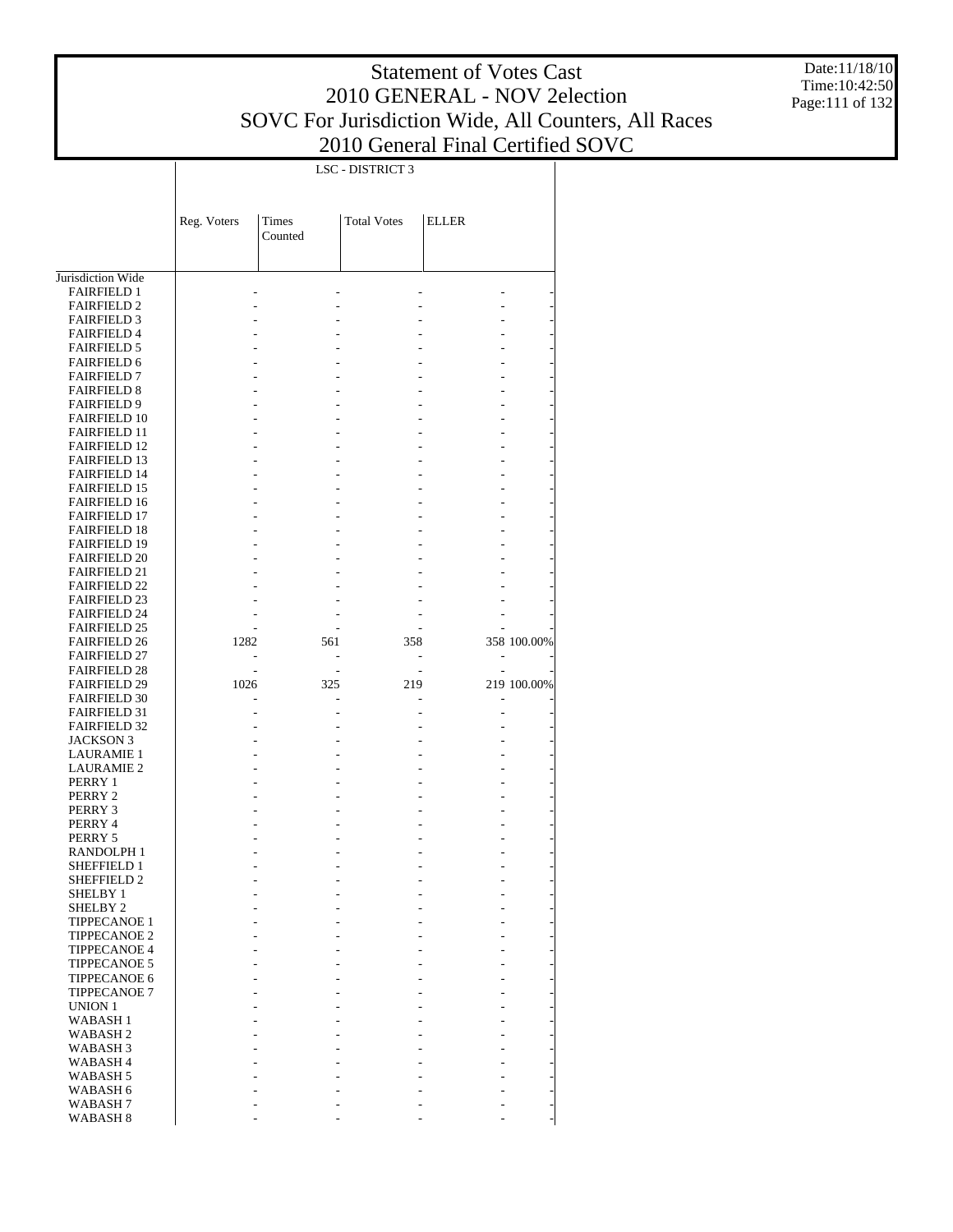Date:11/18/10 Time:10:42:50 Page:112 of 132

|                      |             |              | LSC - DISTRICT 3   |                     |              |
|----------------------|-------------|--------------|--------------------|---------------------|--------------|
|                      |             |              |                    |                     |              |
|                      |             |              |                    |                     |              |
|                      | Reg. Voters | <b>Times</b> | <b>Total Votes</b> | <b>ELLER</b>        |              |
|                      |             | Counted      |                    |                     |              |
|                      |             |              |                    |                     |              |
| WABASH 9             |             |              |                    | $\overline{a}$<br>٠ |              |
| WABASH <sub>10</sub> |             |              |                    |                     |              |
| <b>WABASH11</b>      |             |              |                    |                     |              |
| WABASH <sub>12</sub> |             |              |                    |                     |              |
| WABASH <sub>13</sub> |             |              |                    |                     |              |
| WABASH 14            |             |              |                    |                     |              |
| WABASH <sub>15</sub> |             |              |                    |                     |              |
| WABASH <sub>16</sub> |             |              |                    |                     |              |
| WABASH <sub>17</sub> |             |              |                    |                     |              |
| WABASH <sub>18</sub> |             |              |                    |                     |              |
| WABASH <sub>19</sub> |             |              |                    |                     |              |
| WABASH <sub>20</sub> |             |              |                    |                     |              |
| WABASH <sub>21</sub> |             |              |                    |                     |              |
| WABASH <sub>22</sub> |             |              |                    |                     |              |
| WABASH 24            |             |              |                    |                     |              |
| <b>WASHINGTON 1</b>  |             |              |                    |                     |              |
| <b>WASHINGTON 2</b>  |             |              |                    |                     |              |
| <b>WAYNE1</b>        |             |              |                    |                     |              |
| WEA 1                |             |              |                    |                     |              |
| WEA 2                |             |              |                    |                     |              |
| WEA 3                | $\Omega$    | 18           | 10                 |                     | 10 100.00%   |
| WEA4                 | 1429        | 447          | 319                |                     | 319 100.00%  |
| WEA <sub>5</sub>     | 1807        | 619          | 438                |                     | 438 100.00%  |
| WEA 6                |             |              |                    |                     |              |
| WEA <sub>7</sub>     |             |              |                    |                     |              |
| WEA 8                |             |              |                    |                     |              |
| WEA 9                |             |              |                    |                     |              |
| <b>WEA 10</b>        |             |              |                    |                     |              |
| <b>WEA 11</b>        |             |              |                    |                     |              |
| <b>WEA 13</b>        |             |              |                    |                     |              |
| <b>WEA 14</b>        |             |              |                    |                     |              |
| <b>WEA 15</b>        |             |              |                    |                     |              |
| <b>WEA 16</b>        |             |              |                    |                     |              |
| Total                | 5544        | 1970         | 1344               |                     | 1344 100.00% |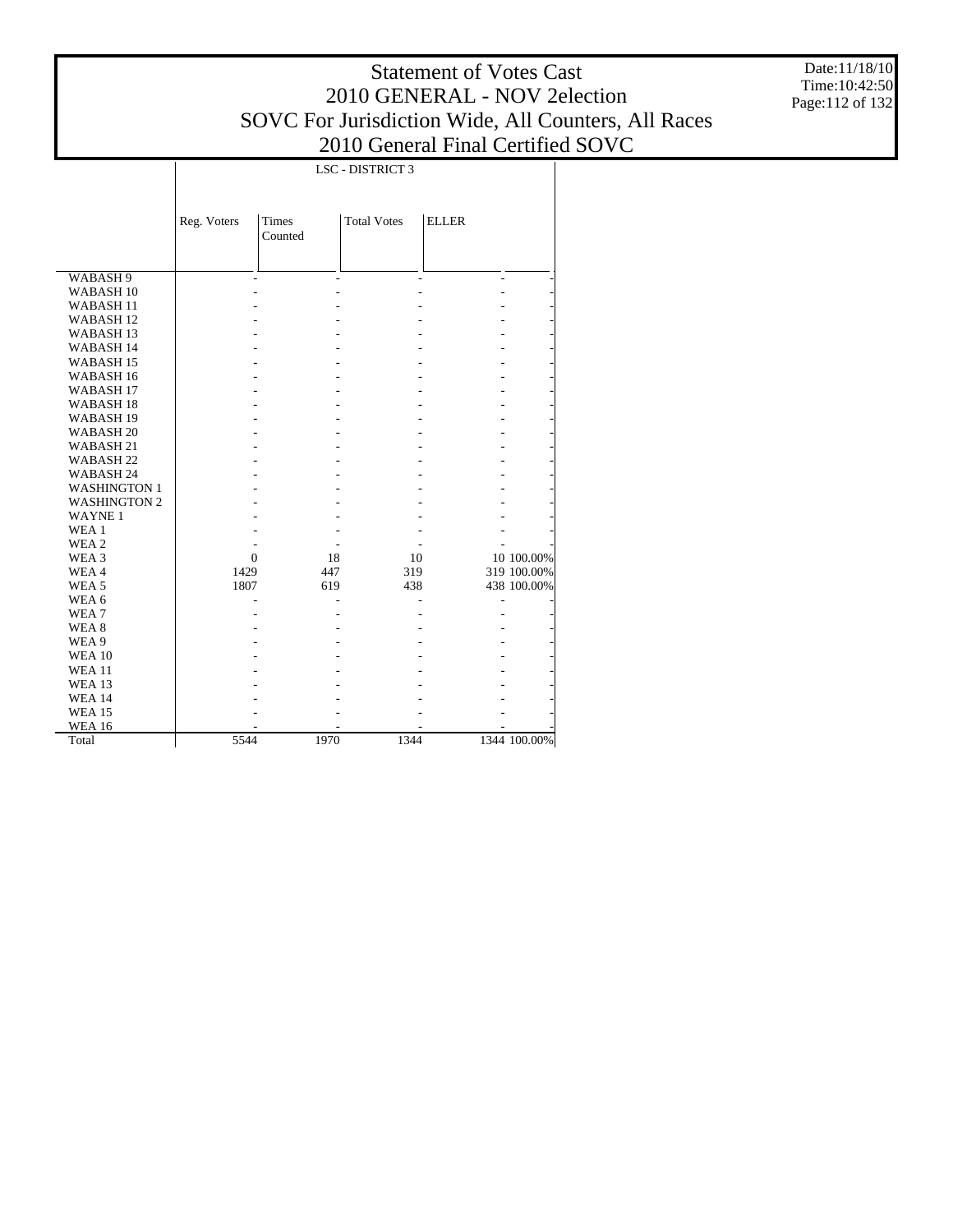Date:11/18/10 Time:10:42:50 Page:113 of 132

|                                            |             |         | LSC - DISTRICT 6   |                |             |
|--------------------------------------------|-------------|---------|--------------------|----------------|-------------|
|                                            |             |         |                    |                |             |
|                                            |             |         |                    |                |             |
|                                            | Reg. Voters | Times   | <b>Total Votes</b> | <b>SPRAGUE</b> |             |
|                                            |             | Counted |                    |                |             |
|                                            |             |         |                    |                |             |
|                                            |             |         |                    |                |             |
| Jurisdiction Wide                          |             |         |                    |                |             |
| <b>FAIRFIELD 1</b>                         |             |         |                    |                |             |
| <b>FAIRFIELD 2</b>                         |             |         |                    |                |             |
| <b>FAIRFIELD 3</b>                         |             |         |                    |                |             |
| <b>FAIRFIELD 4</b>                         |             |         |                    |                |             |
| <b>FAIRFIELD 5</b>                         |             |         |                    |                |             |
| <b>FAIRFIELD 6</b>                         |             |         |                    |                |             |
| <b>FAIRFIELD 7</b>                         |             |         |                    |                |             |
| <b>FAIRFIELD 8</b>                         | 1615        | 316     | 178                |                | 178 100.00% |
| <b>FAIRFIELD 9</b><br><b>FAIRFIELD 10</b>  |             |         |                    |                |             |
| FAIRFIELD 11                               | 969         | 399     | 260                |                | 260 100.00% |
| <b>FAIRFIELD 12</b>                        | 1024        | 299     | 179                |                | 179 100.00% |
| <b>FAIRFIELD 13</b>                        |             |         |                    |                |             |
| <b>FAIRFIELD 14</b>                        |             |         |                    |                |             |
| FAIRFIELD 15                               |             |         |                    |                |             |
| <b>FAIRFIELD 16</b>                        | 1569        | 332     | 187                |                | 187 100.00% |
| <b>FAIRFIELD 17</b>                        |             |         |                    |                |             |
| <b>FAIRFIELD 18</b>                        |             |         |                    |                |             |
| FAIRFIELD 19                               |             |         |                    |                |             |
| <b>FAIRFIELD 20</b>                        |             |         |                    |                |             |
| <b>FAIRFIELD 21</b><br><b>FAIRFIELD 22</b> |             |         |                    |                |             |
| FAIRFIELD 23                               |             |         |                    |                |             |
| <b>FAIRFIELD 24</b>                        |             |         |                    |                |             |
| <b>FAIRFIELD 25</b>                        |             |         |                    |                |             |
| <b>FAIRFIELD 26</b>                        |             |         |                    |                |             |
| <b>FAIRFIELD 27</b>                        |             |         |                    |                |             |
| <b>FAIRFIELD 28</b>                        |             |         |                    |                |             |
| <b>FAIRFIELD 29</b>                        |             |         |                    |                |             |
| <b>FAIRFIELD 30</b>                        |             |         |                    |                |             |
| <b>FAIRFIELD 31</b>                        |             |         |                    |                |             |
| <b>FAIRFIELD 32</b>                        |             |         |                    |                |             |
| <b>JACKSON 3</b>                           |             |         |                    |                |             |
| <b>LAURAMIE 1</b><br><b>LAURAMIE 2</b>     |             |         |                    |                |             |
| PERRY 1                                    |             |         |                    |                |             |
| PERRY 2                                    |             |         |                    |                |             |
| PERRY 3                                    |             |         |                    |                |             |
| PERRY 4                                    |             |         |                    |                |             |
| PERRY 5                                    |             |         |                    |                |             |
| RANDOLPH 1                                 |             |         |                    |                |             |
| SHEFFIELD 1                                |             |         |                    |                |             |
| SHEFFIELD 2                                |             |         |                    |                |             |
| SHELBY 1                                   |             |         |                    |                |             |
| SHELBY <sub>2</sub><br><b>TIPPECANOE 1</b> |             |         |                    |                |             |
| <b>TIPPECANOE 2</b>                        |             |         |                    |                |             |
| <b>TIPPECANOE 4</b>                        |             |         |                    |                |             |
| <b>TIPPECANOE 5</b>                        |             |         |                    |                |             |
| <b>TIPPECANOE 6</b>                        |             |         |                    |                |             |
| <b>TIPPECANOE 7</b>                        |             |         |                    |                |             |
| UNION 1                                    |             |         |                    |                |             |
| <b>WABASH1</b>                             |             |         |                    |                |             |
| WABASH <sub>2</sub>                        |             |         |                    |                |             |
| WABASH <sub>3</sub>                        |             |         |                    |                |             |
| WABASH <sub>4</sub>                        |             |         |                    |                |             |
| WABASH <sub>5</sub>                        |             |         |                    |                |             |
| WABASH 6<br>WABASH 7                       |             |         |                    |                |             |
| WABASH 8                                   |             |         |                    |                |             |
|                                            |             |         |                    |                |             |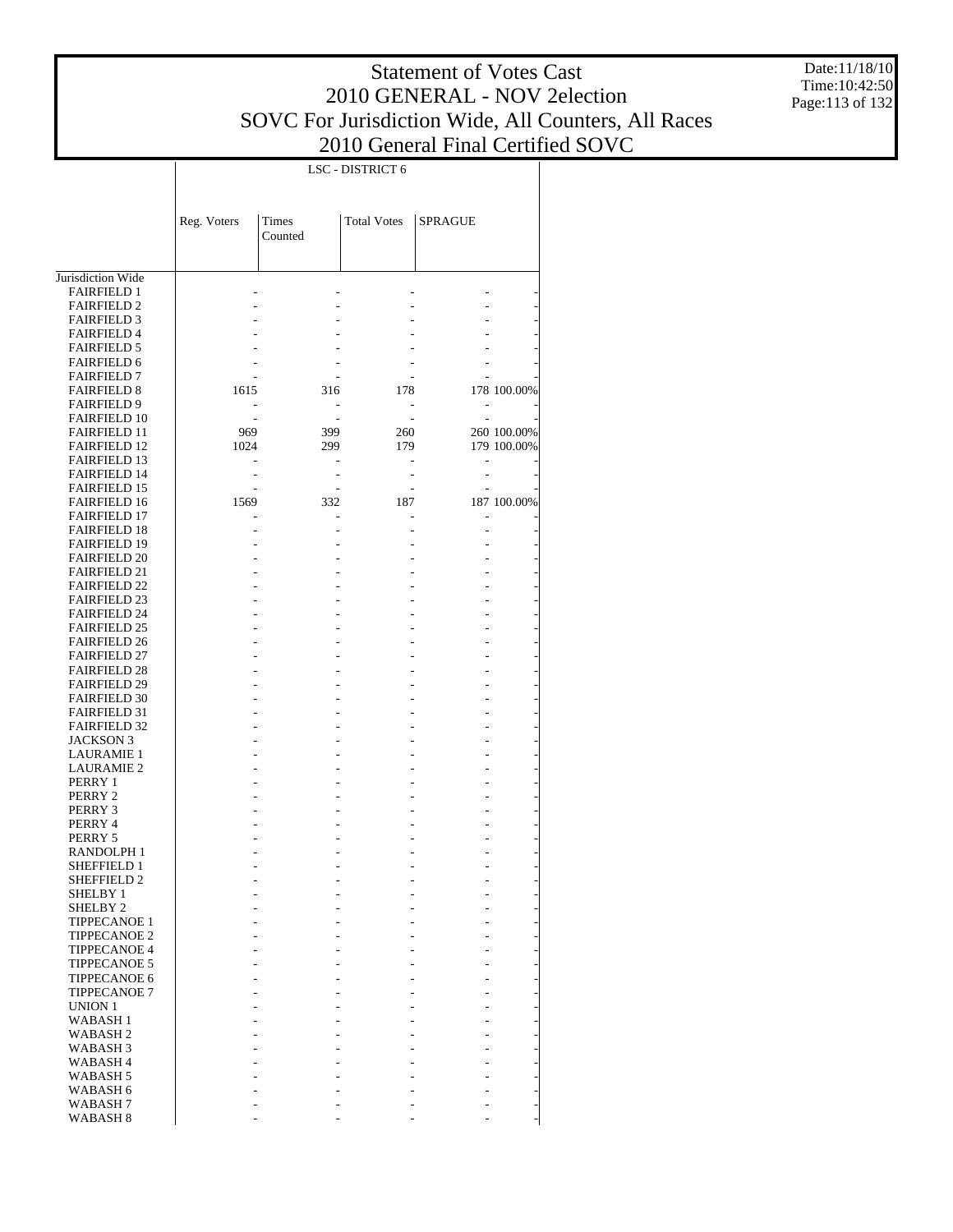Date:11/18/10 Time:10:42:50 Page:114 of 132

|                      |             |                         | LSC - DISTRICT 6   |                |             |
|----------------------|-------------|-------------------------|--------------------|----------------|-------------|
|                      |             |                         |                    |                |             |
|                      | Reg. Voters | <b>Times</b><br>Counted | <b>Total Votes</b> | <b>SPRAGUE</b> |             |
|                      |             |                         |                    |                |             |
|                      |             |                         |                    |                |             |
| WABASH 9             |             |                         |                    | ä,<br>ä,       |             |
| WABASH <sub>10</sub> |             |                         |                    |                |             |
| WABASH <sub>11</sub> |             |                         |                    |                |             |
| WABASH <sub>12</sub> |             |                         |                    |                |             |
| WABASH <sub>13</sub> |             |                         |                    |                |             |
| WABASH 14            |             |                         |                    |                |             |
| WABASH <sub>15</sub> |             |                         |                    |                |             |
| WABASH 16            |             |                         |                    |                |             |
| WABASH <sub>17</sub> |             |                         |                    |                |             |
| WABASH <sub>18</sub> |             |                         |                    |                |             |
| WABASH 19            |             |                         |                    |                |             |
| WABASH <sub>20</sub> |             |                         |                    |                |             |
| WABASH 21            |             |                         |                    |                |             |
| WABASH <sub>22</sub> |             |                         |                    |                |             |
| WABASH 24            |             |                         |                    |                |             |
| <b>WASHINGTON 1</b>  |             |                         |                    |                |             |
| <b>WASHINGTON 2</b>  |             |                         |                    |                |             |
| <b>WAYNE1</b>        |             |                         |                    |                |             |
| WEA 1                |             |                         |                    |                |             |
| WEA <sub>2</sub>     |             |                         |                    |                |             |
| WEA 3                |             |                         |                    |                |             |
| WEA4                 |             |                         |                    |                |             |
| WEA <sub>5</sub>     |             |                         |                    |                |             |
| WEA 6                |             |                         |                    |                |             |
| WEA7                 |             |                         |                    |                |             |
| WEA <sub>8</sub>     |             |                         |                    |                |             |
| WEA 9                |             |                         |                    |                |             |
| <b>WEA 10</b>        |             |                         |                    |                |             |
| <b>WEA 11</b>        |             |                         |                    |                |             |
| <b>WEA 13</b>        |             |                         |                    |                |             |
| <b>WEA 14</b>        |             |                         |                    |                |             |
| <b>WEA 15</b>        |             |                         |                    |                |             |
| <b>WEA 16</b>        |             |                         |                    |                |             |
| Total                | 5177        | 1346                    | 804                |                | 804 100.00% |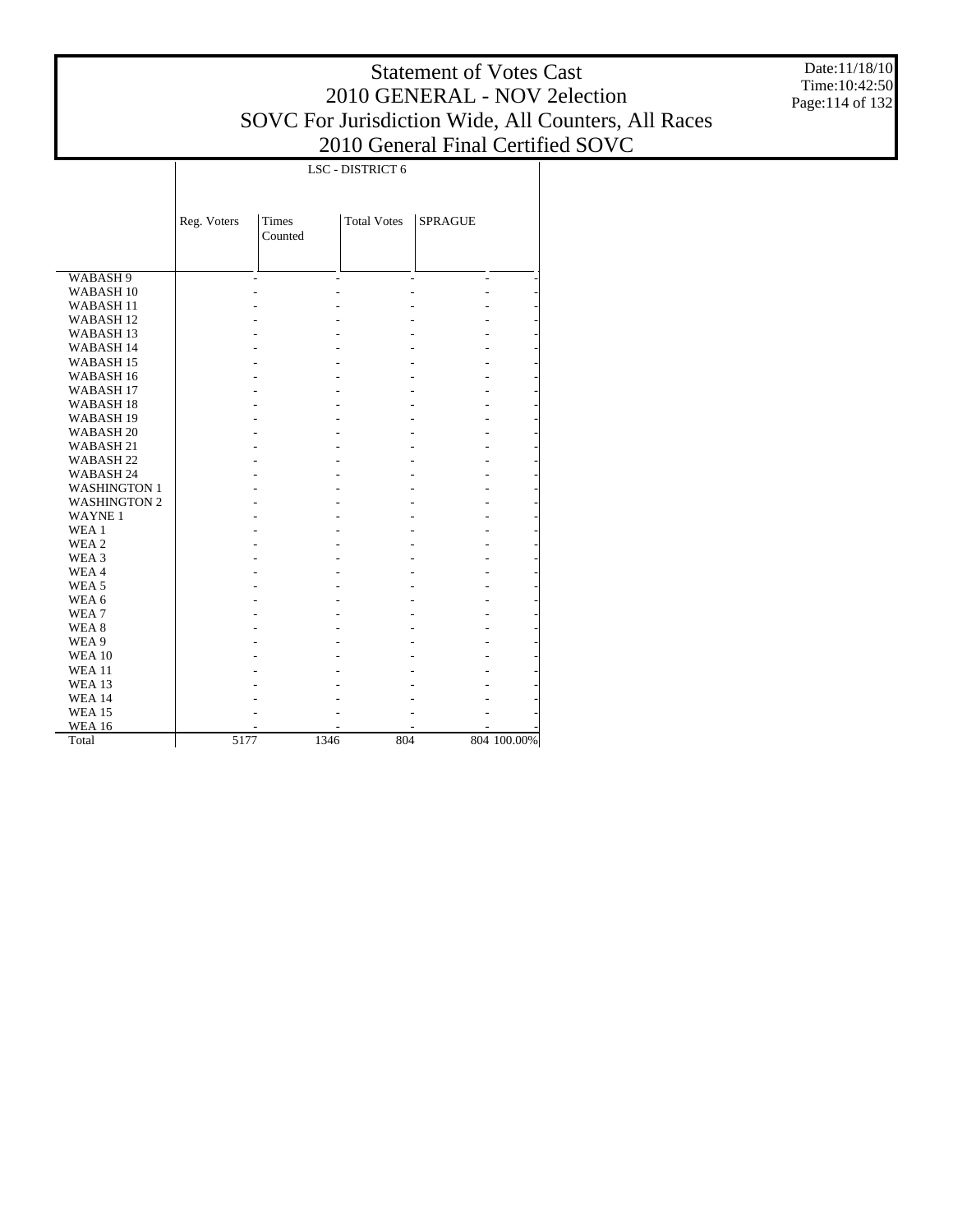Date:11/18/10 Time:10:42:50 Page:115 of 132

|                                            |             |                          | LSC - DISTRICT 7         |                          |             |
|--------------------------------------------|-------------|--------------------------|--------------------------|--------------------------|-------------|
|                                            |             |                          |                          |                          |             |
|                                            | Reg. Voters | Times<br>Counted         | <b>Total Votes</b>       | <b>BULTINCK</b>          |             |
| Jurisdiction Wide                          |             |                          |                          |                          |             |
| <b>FAIRFIELD 1</b>                         |             |                          |                          |                          |             |
| <b>FAIRFIELD 2</b>                         | 65          | 85                       | 49                       |                          | 49 100.00%  |
| <b>FAIRFIELD 3</b>                         | 974         | 458                      | 311                      |                          | 311 100.00% |
| <b>FAIRFIELD 4</b>                         |             | $\overline{\phantom{a}}$ |                          | ٠                        |             |
| <b>FAIRFIELD 5</b>                         | 14          | 3                        | 3                        |                          | 3 100.00%   |
| <b>FAIRFIELD 6</b>                         | 1014        | 315                      | 180                      |                          | 180 100.00% |
| <b>FAIRFIELD 7</b>                         | 1129        | 324                      | 202                      |                          | 202 100.00% |
| <b>FAIRFIELD 8</b>                         |             |                          | $\overline{\phantom{a}}$ | $\overline{\phantom{a}}$ |             |
| <b>FAIRFIELD 9</b><br><b>FAIRFIELD 10</b>  | 980         | 401                      | 259                      |                          | 259 100.00% |
| <b>FAIRFIELD 11</b>                        |             |                          |                          | $\overline{a}$           |             |
| <b>FAIRFIELD 12</b>                        |             |                          |                          |                          |             |
| <b>FAIRFIELD 13</b>                        | 991         | 458                      | 317                      |                          | 317 100.00% |
| <b>FAIRFIELD 14</b>                        |             |                          |                          |                          |             |
| <b>FAIRFIELD 15</b>                        |             |                          |                          | $\overline{a}$           |             |
| <b>FAIRFIELD 16</b>                        |             |                          |                          |                          |             |
| <b>FAIRFIELD 17</b>                        |             |                          |                          |                          |             |
| <b>FAIRFIELD 18</b>                        |             |                          |                          |                          |             |
| <b>FAIRFIELD 19</b>                        |             |                          |                          |                          |             |
| <b>FAIRFIELD 20</b>                        |             |                          |                          |                          |             |
| <b>FAIRFIELD 21</b>                        |             |                          |                          |                          |             |
| <b>FAIRFIELD 22</b>                        |             |                          |                          |                          |             |
| <b>FAIRFIELD 23</b>                        |             |                          |                          |                          |             |
| <b>FAIRFIELD 24</b><br><b>FAIRFIELD 25</b> |             |                          |                          |                          |             |
| <b>FAIRFIELD 26</b>                        |             |                          |                          |                          |             |
| <b>FAIRFIELD 27</b>                        |             |                          |                          |                          |             |
| <b>FAIRFIELD 28</b>                        |             |                          |                          |                          |             |
| <b>FAIRFIELD 29</b>                        |             |                          |                          |                          |             |
| <b>FAIRFIELD 30</b>                        |             |                          |                          |                          |             |
| <b>FAIRFIELD 31</b>                        |             |                          |                          |                          |             |
| <b>FAIRFIELD 32</b>                        |             |                          |                          |                          |             |
| <b>JACKSON 3</b>                           |             |                          |                          |                          |             |
| <b>LAURAMIE 1</b>                          |             |                          |                          |                          |             |
| <b>LAURAMIE 2</b>                          |             |                          |                          |                          |             |
| PERRY 1                                    |             |                          |                          |                          |             |
| PERRY 2<br>PERRY 3                         |             |                          |                          |                          |             |
| PERRY 4                                    |             |                          |                          |                          |             |
| PERRY 5                                    |             |                          |                          |                          |             |
| RANDOLPH 1                                 |             |                          |                          |                          |             |
| SHEFFIELD 1                                |             |                          |                          | $\overline{a}$           |             |
| SHEFFIELD 2                                |             |                          |                          |                          |             |
| SHELBY 1                                   |             |                          |                          |                          |             |
| SHELBY <sub>2</sub>                        |             |                          |                          |                          |             |
| TIPPECANOE 1                               |             |                          |                          |                          |             |
| <b>TIPPECANOE 2</b>                        |             |                          |                          | $\overline{a}$           |             |
| <b>TIPPECANOE 4</b>                        |             |                          |                          | $\overline{a}$           |             |
| <b>TIPPECANOE 5</b><br>TIPPECANOE 6        |             |                          |                          | $\overline{a}$           |             |
| <b>TIPPECANOE 7</b>                        |             |                          |                          | $\overline{a}$           |             |
| UNION 1                                    |             |                          |                          |                          |             |
| <b>WABASH1</b>                             |             |                          |                          | $\overline{a}$           |             |
| WABASH <sub>2</sub>                        |             |                          |                          |                          |             |
| WABASH <sub>3</sub>                        |             |                          |                          | -                        |             |
| WABASH <sub>4</sub>                        |             |                          |                          |                          |             |
| WABASH <sub>5</sub>                        |             |                          |                          | $\overline{a}$           |             |
| WABASH 6                                   |             |                          |                          |                          |             |
| WABASH <sub>7</sub>                        |             |                          |                          |                          |             |
| WABASH 8                                   |             |                          |                          |                          |             |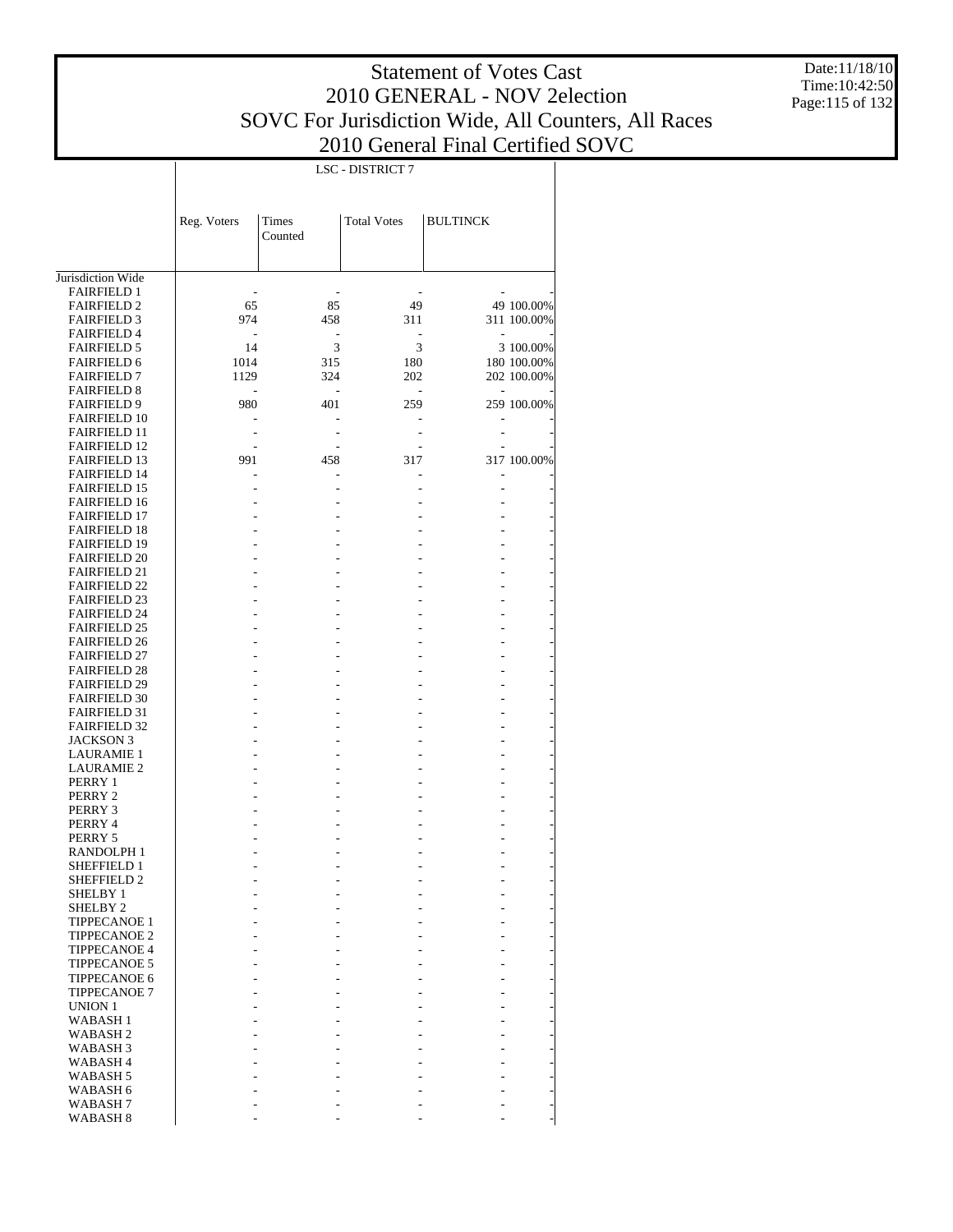LSC - DISTRICT 7

Date:11/18/10 Time:10:42:50 Page:116 of 132

|                      | Reg. Voters | <b>Times</b><br>Counted | <b>Total Votes</b> | <b>BULTINCK</b> |                              |
|----------------------|-------------|-------------------------|--------------------|-----------------|------------------------------|
| WABASH 9             |             |                         |                    |                 | $\qquad \qquad \blacksquare$ |
| WABASH <sub>10</sub> |             |                         |                    |                 |                              |
| WABASH <sub>11</sub> |             |                         |                    |                 |                              |
| WABASH <sub>12</sub> |             |                         |                    |                 |                              |
| WABASH <sub>13</sub> |             |                         |                    |                 |                              |
| WABASH 14            |             |                         |                    |                 |                              |
| WABASH <sub>15</sub> |             |                         |                    |                 |                              |
| WABASH 16            |             |                         |                    |                 |                              |
| WABASH <sub>17</sub> |             |                         |                    |                 |                              |
| WABASH <sub>18</sub> |             |                         |                    |                 |                              |
| WABASH <sub>19</sub> |             |                         |                    |                 |                              |
| WABASH <sub>20</sub> |             |                         |                    |                 |                              |
| WABASH 21            |             |                         |                    |                 |                              |
| WABASH <sub>22</sub> |             |                         |                    |                 |                              |
| WABASH 24            |             |                         |                    |                 |                              |
| <b>WASHINGTON 1</b>  |             |                         |                    |                 |                              |
| <b>WASHINGTON 2</b>  |             |                         |                    |                 |                              |
| <b>WAYNE1</b>        |             |                         |                    |                 |                              |
| WEA 1                |             |                         |                    |                 |                              |
| WEA 2                |             |                         |                    |                 |                              |
| WEA 3                |             |                         |                    |                 |                              |
| WEA4                 |             |                         |                    |                 |                              |
| WEA <sub>5</sub>     |             |                         |                    |                 |                              |
| WEA 6                |             |                         |                    |                 |                              |
| WEA <sub>7</sub>     |             |                         |                    |                 |                              |
| WEA 8                |             |                         |                    |                 |                              |
| WEA 9                |             |                         |                    |                 |                              |
| <b>WEA 10</b>        |             |                         |                    |                 |                              |
| <b>WEA 11</b>        |             |                         |                    |                 |                              |
| <b>WEA 13</b>        |             |                         |                    |                 |                              |
| <b>WEA 14</b>        |             |                         |                    |                 |                              |
| <b>WEA 15</b>        |             |                         |                    |                 |                              |
| <b>WEA 16</b>        |             |                         |                    |                 |                              |
| Total                | 5167        |                         | 2044               | 1321            | 1321 100.00%                 |

 $\mathbb{I}$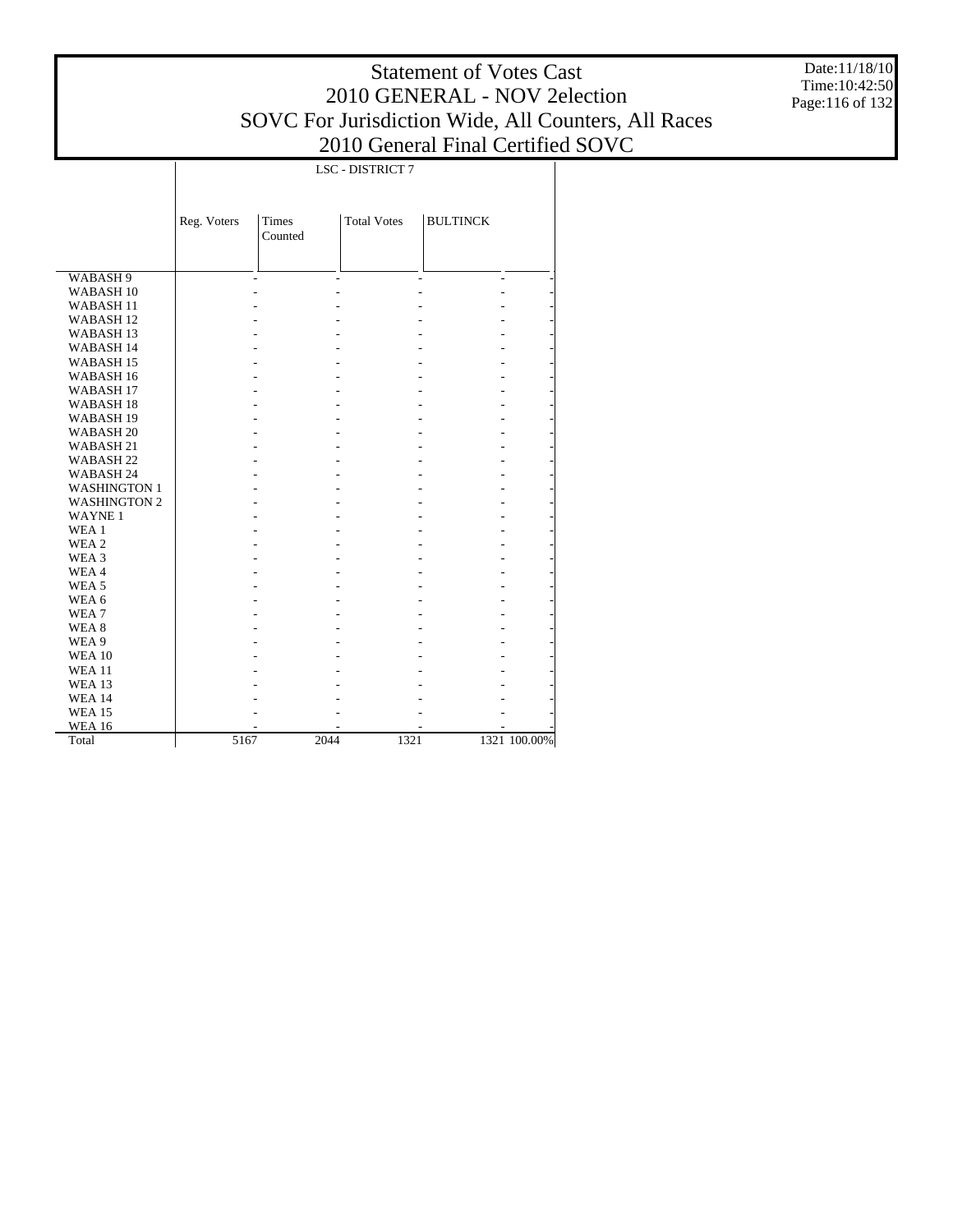Date:11/18/10 Time:10:42:50 Page:117 of 132

|                                            | BENTON COMM SCHOOL CORP - DIST 3 |                          |                          |                                  |        |                              |        |            |        |
|--------------------------------------------|----------------------------------|--------------------------|--------------------------|----------------------------------|--------|------------------------------|--------|------------|--------|
|                                            |                                  |                          |                          |                                  |        |                              |        |            |        |
|                                            | Reg. Voters                      | Times                    | <b>Total Votes</b>       | <b>FOSTER</b>                    |        | <b>HALL</b>                  |        | SONDGEROTH |        |
|                                            |                                  | Counted                  |                          |                                  |        |                              |        |            |        |
|                                            |                                  |                          |                          |                                  |        |                              |        |            |        |
| Jurisdiction Wide<br><b>FAIRFIELD 1</b>    |                                  |                          |                          |                                  |        |                              |        |            |        |
| <b>FAIRFIELD 2</b>                         |                                  |                          |                          |                                  |        |                              |        |            |        |
| <b>FAIRFIELD 3</b>                         |                                  |                          |                          |                                  |        |                              |        |            |        |
| <b>FAIRFIELD 4</b>                         |                                  |                          |                          |                                  |        |                              |        |            |        |
| <b>FAIRFIELD 5</b>                         |                                  |                          |                          |                                  |        |                              |        |            |        |
| <b>FAIRFIELD 6</b>                         |                                  |                          |                          |                                  |        |                              |        |            |        |
| <b>FAIRFIELD 7</b>                         |                                  |                          |                          |                                  |        |                              |        |            |        |
| <b>FAIRFIELD 8</b>                         |                                  |                          |                          |                                  |        |                              |        |            |        |
| <b>FAIRFIELD 9</b>                         |                                  |                          |                          |                                  |        |                              |        |            |        |
| <b>FAIRFIELD 10</b><br><b>FAIRFIELD 11</b> |                                  |                          |                          |                                  |        |                              |        |            |        |
| <b>FAIRFIELD 12</b>                        |                                  |                          |                          |                                  |        |                              |        |            |        |
| <b>FAIRFIELD 13</b>                        |                                  |                          |                          |                                  |        |                              |        |            |        |
| <b>FAIRFIELD 14</b>                        |                                  |                          |                          |                                  |        |                              |        |            |        |
| <b>FAIRFIELD 15</b>                        |                                  |                          |                          |                                  |        |                              |        |            |        |
| <b>FAIRFIELD 16</b>                        |                                  |                          |                          |                                  |        |                              |        |            |        |
| <b>FAIRFIELD 17</b>                        |                                  |                          |                          |                                  |        |                              |        |            |        |
| <b>FAIRFIELD 18</b>                        |                                  |                          |                          |                                  |        |                              |        |            |        |
| <b>FAIRFIELD 19</b>                        |                                  |                          |                          |                                  |        |                              |        |            |        |
| <b>FAIRFIELD 20</b>                        |                                  |                          |                          |                                  |        |                              |        |            |        |
| <b>FAIRFIELD 21</b>                        |                                  |                          |                          |                                  |        |                              |        |            |        |
| <b>FAIRFIELD 22</b><br><b>FAIRFIELD 23</b> |                                  |                          |                          |                                  |        |                              |        |            |        |
| <b>FAIRFIELD 24</b>                        |                                  |                          |                          |                                  |        |                              |        |            |        |
| <b>FAIRFIELD 25</b>                        |                                  |                          |                          |                                  |        |                              |        |            |        |
| <b>FAIRFIELD 26</b>                        |                                  |                          |                          |                                  |        |                              |        |            |        |
| <b>FAIRFIELD 27</b>                        |                                  |                          |                          |                                  |        |                              |        |            |        |
| <b>FAIRFIELD 28</b>                        |                                  |                          |                          |                                  |        |                              |        |            |        |
| <b>FAIRFIELD 29</b>                        |                                  |                          |                          |                                  |        |                              |        |            |        |
| <b>FAIRFIELD 30</b>                        |                                  |                          |                          |                                  |        |                              |        |            |        |
| <b>FAIRFIELD 31</b>                        |                                  |                          |                          |                                  |        |                              |        |            |        |
| <b>FAIRFIELD 32</b>                        |                                  |                          |                          |                                  |        |                              |        |            |        |
| <b>JACKSON 3</b><br><b>LAURAMIE 1</b>      |                                  |                          |                          |                                  |        |                              |        |            |        |
| <b>LAURAMIE 2</b>                          |                                  |                          |                          |                                  |        |                              |        |            |        |
| PERRY 1                                    |                                  |                          |                          |                                  |        |                              |        |            |        |
| PERRY 2                                    |                                  |                          |                          |                                  |        |                              |        |            |        |
| PERRY 3                                    |                                  |                          |                          |                                  |        |                              |        |            |        |
| PERRY 4                                    |                                  |                          |                          |                                  |        |                              |        |            |        |
| PERRY 5                                    |                                  |                          |                          |                                  |        |                              |        |            |        |
| <b>RANDOLPH1</b>                           |                                  |                          |                          |                                  |        |                              |        |            |        |
| SHEFFIELD 1                                |                                  | $\overline{\phantom{a}}$ | $\overline{\phantom{a}}$ | $\overline{a}$<br>$\overline{a}$ |        | ÷,                           |        | ÷,         |        |
| SHEFFIELD 2                                |                                  | $\overline{a}$           | $\overline{\phantom{a}}$ | $\overline{a}$<br>$\overline{a}$ |        | $\qquad \qquad \blacksquare$ |        |            |        |
| SHELBY 1                                   | 662                              | 282                      | 226                      | 74                               | 32.74% | 35                           | 15.49% | 117        | 51.77% |
| SHELBY <sub>2</sub><br><b>TIPPECANOE 1</b> | 644                              | 336                      | 208                      | 69<br>L,<br>$\overline{a}$       | 33.17% | 30<br>÷,                     | 14.42% | 109        | 52.40% |
| <b>TIPPECANOE 2</b>                        |                                  |                          |                          |                                  |        |                              |        |            |        |
| <b>TIPPECANOE 4</b>                        |                                  |                          |                          |                                  |        |                              |        |            |        |
| <b>TIPPECANOE 5</b>                        |                                  |                          |                          |                                  |        |                              |        |            |        |
| TIPPECANOE 6                               |                                  |                          |                          |                                  |        |                              |        |            |        |
| <b>TIPPECANOE 7</b>                        |                                  |                          |                          |                                  |        |                              |        |            |        |
| UNION 1                                    |                                  |                          |                          |                                  |        |                              |        |            |        |
| <b>WABASH1</b>                             |                                  |                          |                          |                                  |        |                              |        |            |        |
| WABASH <sub>2</sub>                        |                                  |                          |                          |                                  |        |                              |        |            |        |
| WABASH 3                                   |                                  |                          |                          |                                  |        |                              |        |            |        |
| WABASH 4                                   |                                  |                          |                          |                                  |        |                              |        |            |        |
| WABASH 5                                   |                                  |                          |                          |                                  |        |                              |        |            |        |
| WABASH 6<br>WABASH <sub>7</sub>            |                                  |                          |                          |                                  |        |                              |        |            |        |
|                                            |                                  |                          |                          |                                  |        |                              |        |            |        |

- - - - - - - - -

WABASH 8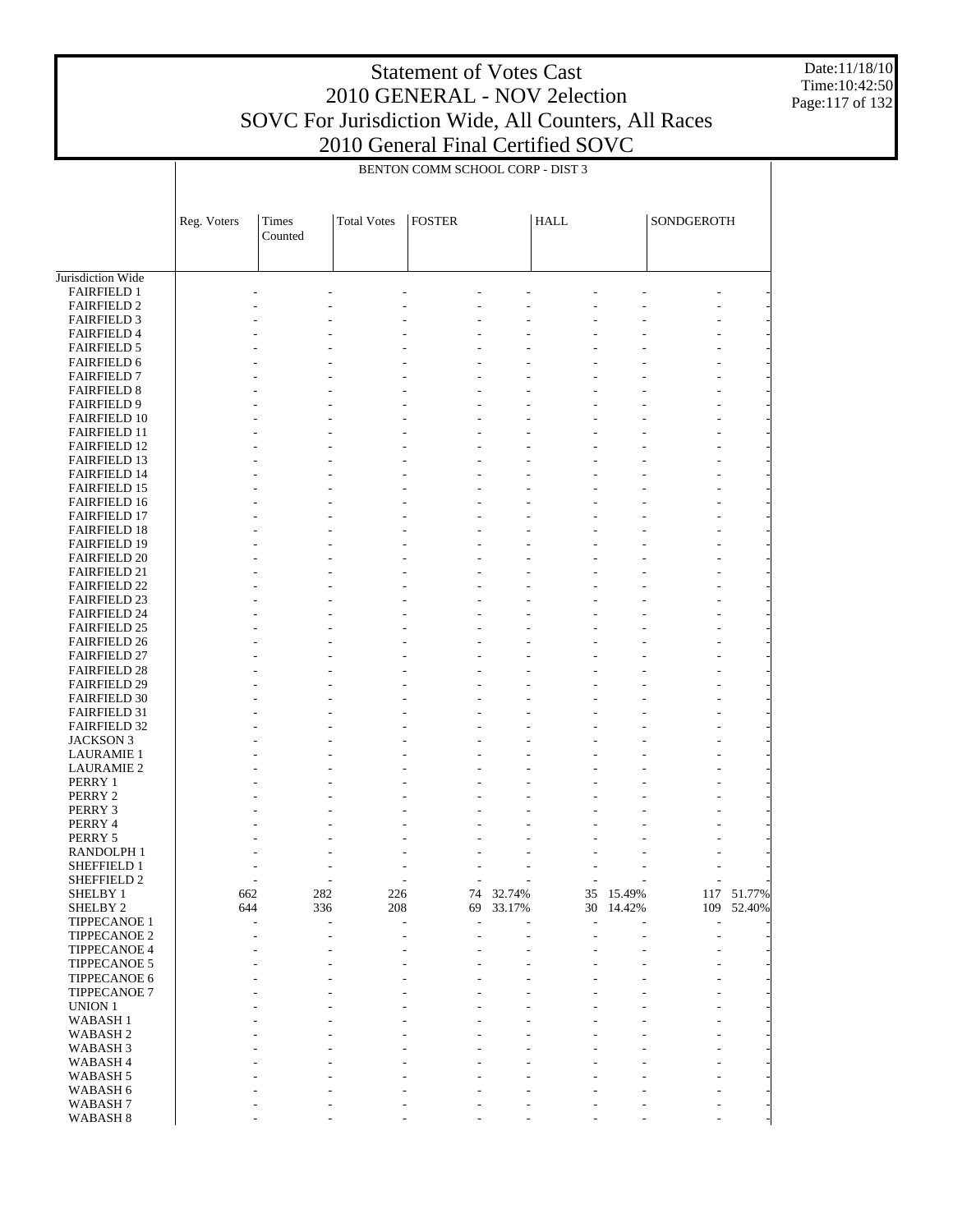Date:11/18/10 Time:10:42:50 Page:118 of 132

|                      | BENTON COMM SCHOOL CORP - DIST 3 |                          |                          |                                            |                          |             |                          |                          |            |  |
|----------------------|----------------------------------|--------------------------|--------------------------|--------------------------------------------|--------------------------|-------------|--------------------------|--------------------------|------------|--|
|                      |                                  |                          |                          |                                            |                          |             |                          |                          |            |  |
|                      | Reg. Voters                      | <b>Times</b><br>Counted  | <b>Total Votes</b>       | <b>FOSTER</b>                              |                          | <b>HALL</b> |                          | SONDGEROTH               |            |  |
|                      |                                  |                          |                          |                                            |                          |             |                          |                          |            |  |
| WABASH <sub>9</sub>  |                                  | $\overline{\phantom{a}}$ | $\overline{\phantom{a}}$ | $\blacksquare$<br>$\overline{\phantom{a}}$ | $\overline{\phantom{a}}$ | ÷,          | $\overline{\phantom{a}}$ | $\overline{\phantom{a}}$ |            |  |
| WABASH <sub>10</sub> |                                  |                          |                          |                                            |                          |             |                          |                          |            |  |
| WABASH <sub>11</sub> |                                  |                          |                          |                                            |                          |             |                          |                          |            |  |
| WABASH <sub>12</sub> |                                  |                          |                          |                                            |                          |             |                          |                          |            |  |
| WABASH <sub>13</sub> |                                  |                          |                          |                                            |                          |             |                          |                          |            |  |
| WABASH 14            |                                  |                          |                          |                                            |                          |             |                          |                          |            |  |
| WABASH <sub>15</sub> |                                  |                          |                          |                                            |                          |             |                          |                          |            |  |
| WABASH 16            |                                  |                          |                          |                                            |                          |             |                          |                          |            |  |
| WABASH <sub>17</sub> |                                  |                          |                          |                                            |                          |             |                          |                          |            |  |
| WABASH <sub>18</sub> |                                  |                          |                          |                                            |                          |             |                          |                          |            |  |
| WABASH <sub>19</sub> |                                  |                          |                          |                                            |                          |             |                          |                          |            |  |
| WABASH <sub>20</sub> |                                  |                          |                          |                                            |                          |             |                          |                          |            |  |
| WABASH 21            |                                  |                          |                          |                                            |                          |             |                          |                          |            |  |
| WABASH <sub>22</sub> |                                  |                          |                          |                                            |                          |             |                          |                          |            |  |
| WABASH 24            |                                  |                          |                          |                                            |                          |             |                          |                          |            |  |
| <b>WASHINGTON 1</b>  |                                  |                          |                          |                                            |                          |             |                          |                          |            |  |
| <b>WASHINGTON 2</b>  |                                  |                          |                          |                                            |                          |             |                          |                          |            |  |
| <b>WAYNE1</b>        |                                  |                          |                          |                                            |                          |             |                          |                          |            |  |
| WEA 1                |                                  |                          |                          |                                            |                          |             |                          |                          |            |  |
| WEA 2                |                                  |                          |                          |                                            |                          |             |                          |                          |            |  |
| WEA 3                |                                  |                          |                          |                                            |                          |             |                          |                          |            |  |
| WEA4                 |                                  |                          |                          |                                            |                          |             |                          |                          |            |  |
| WEA <sub>5</sub>     |                                  |                          |                          |                                            |                          |             |                          |                          |            |  |
| WEA 6                |                                  |                          |                          |                                            |                          |             |                          |                          |            |  |
| WEA <sub>7</sub>     |                                  |                          |                          |                                            |                          |             |                          |                          |            |  |
| WEA <sub>8</sub>     |                                  |                          |                          |                                            |                          |             |                          |                          |            |  |
| WEA 9                |                                  |                          |                          |                                            |                          |             |                          |                          |            |  |
| <b>WEA 10</b>        |                                  |                          |                          |                                            |                          |             |                          |                          |            |  |
| <b>WEA 11</b>        |                                  |                          |                          |                                            |                          |             |                          |                          |            |  |
| WEA 13               |                                  |                          |                          |                                            |                          |             |                          |                          |            |  |
| <b>WEA 14</b>        |                                  |                          |                          |                                            |                          |             |                          |                          |            |  |
| <b>WEA 15</b>        |                                  |                          |                          |                                            |                          |             |                          |                          |            |  |
| <b>WEA 16</b>        |                                  |                          |                          |                                            |                          |             |                          |                          |            |  |
| Total                | 1306                             | 618                      | 434                      | 143                                        | 32.95%                   | 65          | 14.98%                   |                          | 226 52.07% |  |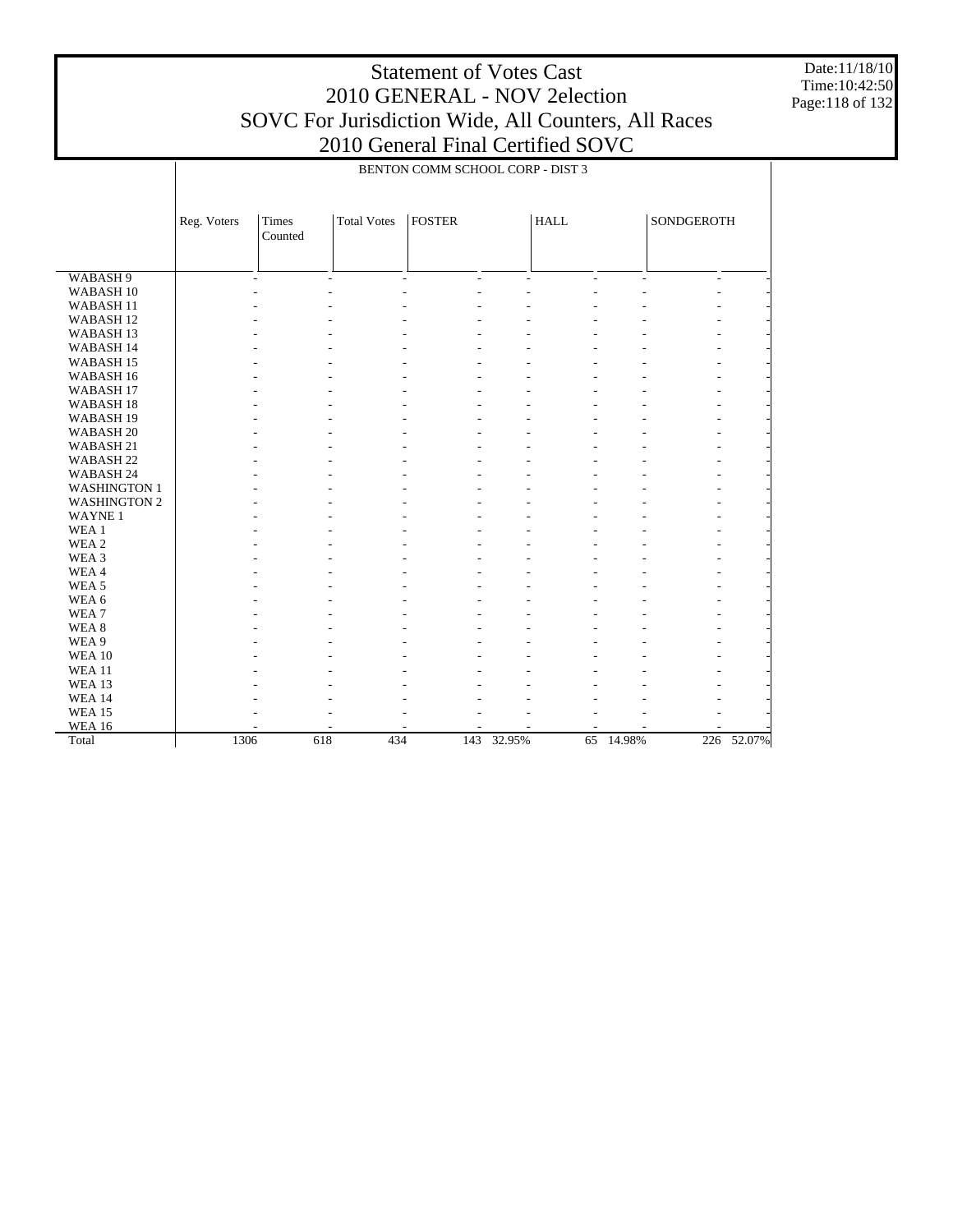Date:11/18/10 Time:10:42:50 Page:119 of 132

|                                            |                | BENTON COMM SCHOOL CORP - DIST 4 |                    |                |            |                          |        |  |
|--------------------------------------------|----------------|----------------------------------|--------------------|----------------|------------|--------------------------|--------|--|
|                                            | Reg. Voters    | Times<br>Counted                 | <b>Total Votes</b> | <b>COPAS</b>   |            | <b>DECKARD</b>           |        |  |
| Jurisdiction Wide                          |                |                                  |                    |                |            |                          |        |  |
| <b>FAIRFIELD 1</b>                         |                |                                  |                    |                |            |                          |        |  |
| <b>FAIRFIELD 2</b>                         |                |                                  |                    |                |            |                          |        |  |
| <b>FAIRFIELD 3</b>                         |                |                                  |                    |                |            |                          |        |  |
| <b>FAIRFIELD 4</b>                         |                |                                  |                    |                |            |                          |        |  |
| <b>FAIRFIELD 5</b>                         |                |                                  |                    |                |            |                          |        |  |
| <b>FAIRFIELD 6</b><br><b>FAIRFIELD 7</b>   |                |                                  |                    |                |            |                          |        |  |
| <b>FAIRFIELD 8</b>                         |                |                                  |                    | $\overline{a}$ |            |                          |        |  |
| <b>FAIRFIELD 9</b>                         |                |                                  |                    |                |            |                          |        |  |
| <b>FAIRFIELD 10</b>                        |                |                                  |                    |                |            |                          |        |  |
| <b>FAIRFIELD 11</b>                        |                |                                  |                    |                |            |                          |        |  |
| <b>FAIRFIELD 12</b>                        |                |                                  |                    | $\overline{a}$ |            |                          |        |  |
| <b>FAIRFIELD 13</b>                        |                |                                  |                    |                |            |                          |        |  |
| <b>FAIRFIELD 14</b>                        |                |                                  |                    |                |            |                          |        |  |
| <b>FAIRFIELD 15</b>                        |                |                                  |                    |                |            |                          |        |  |
| <b>FAIRFIELD 16</b>                        |                |                                  |                    |                |            |                          |        |  |
| <b>FAIRFIELD 17</b>                        |                |                                  |                    |                |            |                          |        |  |
| <b>FAIRFIELD 18</b><br><b>FAIRFIELD 19</b> |                |                                  |                    |                |            |                          |        |  |
| <b>FAIRFIELD 20</b>                        |                |                                  |                    |                |            |                          |        |  |
| <b>FAIRFIELD 21</b>                        |                |                                  |                    |                |            |                          |        |  |
| <b>FAIRFIELD 22</b>                        |                |                                  |                    |                |            |                          |        |  |
| <b>FAIRFIELD 23</b>                        |                |                                  |                    |                |            |                          |        |  |
| <b>FAIRFIELD 24</b>                        |                |                                  |                    |                |            |                          |        |  |
| <b>FAIRFIELD 25</b>                        |                |                                  |                    |                |            |                          |        |  |
| <b>FAIRFIELD 26</b>                        |                |                                  |                    |                |            |                          |        |  |
| <b>FAIRFIELD 27</b>                        |                |                                  |                    |                |            |                          |        |  |
| <b>FAIRFIELD 28</b><br><b>FAIRFIELD 29</b> |                |                                  |                    |                |            |                          |        |  |
| <b>FAIRFIELD 30</b>                        |                |                                  |                    |                |            |                          |        |  |
| <b>FAIRFIELD 31</b>                        |                |                                  |                    |                |            |                          |        |  |
| <b>FAIRFIELD 32</b>                        |                |                                  |                    |                |            |                          |        |  |
| JACKSON 3                                  |                |                                  |                    |                |            |                          |        |  |
| <b>LAURAMIE 1</b>                          |                |                                  |                    |                |            |                          |        |  |
| <b>LAURAMIE 2</b>                          |                |                                  |                    |                |            |                          |        |  |
| PERRY 1                                    |                |                                  |                    |                |            |                          |        |  |
| PERRY 2                                    |                |                                  |                    |                |            |                          |        |  |
| PERRY 3                                    |                |                                  |                    |                |            |                          |        |  |
| PERRY 4<br>PERRY 5                         |                |                                  |                    |                |            |                          |        |  |
| <b>RANDOLPH1</b>                           |                |                                  |                    |                |            |                          |        |  |
| SHEFFIELD 1                                | $\overline{a}$ | $\sim$                           |                    | $\sim$<br>L,   |            | $\overline{\phantom{a}}$ |        |  |
| SHEFFIELD 2                                | ÷,             | $\overline{a}$                   |                    |                |            |                          |        |  |
| <b>SHELBY 1</b>                            | 662            | 282                              | 225                |                | 111 49.33% | 114                      | 50.67% |  |
| SHELBY <sub>2</sub>                        | 644            | 336                              | 210                | 115            | 54.76%     | 95                       | 45.24% |  |
| <b>TIPPECANOE 1</b>                        |                |                                  | $\overline{a}$     |                |            | $\overline{a}$           |        |  |
| TIPPECANOE 2                               |                |                                  |                    |                |            | $\overline{a}$           |        |  |
| TIPPECANOE 4                               |                |                                  |                    |                |            |                          |        |  |
| TIPPECANOE 5<br>TIPPECANOE 6               |                |                                  |                    |                |            |                          |        |  |
| TIPPECANOE 7                               |                |                                  |                    |                |            |                          |        |  |
| <b>UNION 1</b>                             |                |                                  |                    |                |            |                          |        |  |
| <b>WABASH1</b>                             |                |                                  |                    |                |            |                          |        |  |
| WABASH <sub>2</sub>                        |                |                                  |                    |                |            |                          |        |  |
| WABASH <sub>3</sub>                        |                |                                  |                    |                |            |                          |        |  |
| WABASH 4                                   |                |                                  |                    |                |            |                          |        |  |
| WABASH 5                                   |                |                                  |                    |                |            |                          |        |  |
| WABASH 6                                   |                |                                  |                    |                |            |                          |        |  |
| WABASH7                                    |                |                                  |                    |                |            |                          |        |  |

- - - - - - -

WABASH 8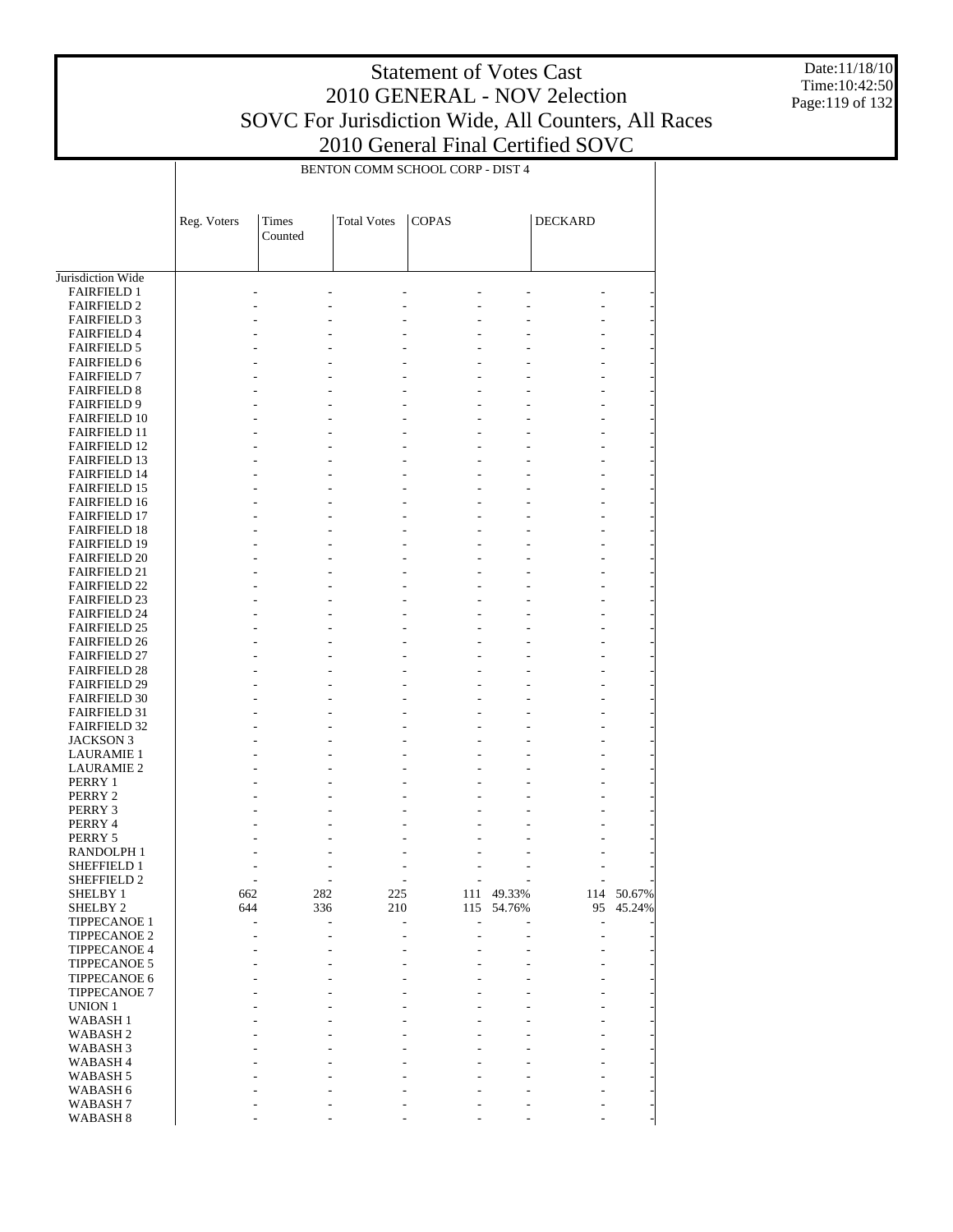Date:11/18/10 Time:10:42:50 Page:120 of 132

|                      | BENTON COMM SCHOOL CORP - DIST 4 |                     |                    |                                  |        |                          |        |  |  |
|----------------------|----------------------------------|---------------------|--------------------|----------------------------------|--------|--------------------------|--------|--|--|
|                      |                                  |                     |                    |                                  |        |                          |        |  |  |
|                      | Reg. Voters                      | Times<br>Counted    | <b>Total Votes</b> | <b>COPAS</b>                     |        | <b>DECKARD</b>           |        |  |  |
|                      |                                  |                     |                    |                                  |        |                          |        |  |  |
| WABASH <sub>9</sub>  |                                  | ÷<br>$\overline{a}$ |                    | $\overline{a}$<br>$\overline{a}$ | L.     | $\overline{\phantom{a}}$ |        |  |  |
| WABASH <sub>10</sub> |                                  |                     |                    |                                  |        |                          |        |  |  |
| WABASH <sub>11</sub> |                                  |                     |                    |                                  |        |                          |        |  |  |
| WABASH <sub>12</sub> |                                  |                     |                    |                                  |        |                          |        |  |  |
| WABASH <sub>13</sub> |                                  |                     |                    |                                  |        |                          |        |  |  |
| WABASH 14            |                                  |                     |                    |                                  |        |                          |        |  |  |
| WABASH <sub>15</sub> |                                  |                     |                    |                                  |        |                          |        |  |  |
| WABASH <sub>16</sub> |                                  |                     |                    |                                  |        |                          |        |  |  |
| WABASH <sub>17</sub> |                                  |                     |                    |                                  |        |                          |        |  |  |
| WABASH <sub>18</sub> |                                  |                     |                    |                                  |        |                          |        |  |  |
| WABASH <sub>19</sub> |                                  |                     |                    |                                  |        |                          |        |  |  |
| WABASH <sub>20</sub> |                                  |                     |                    |                                  |        |                          |        |  |  |
| WABASH <sub>21</sub> |                                  |                     |                    |                                  |        |                          |        |  |  |
| WABASH <sub>22</sub> |                                  |                     |                    |                                  |        |                          |        |  |  |
| WABASH 24            |                                  |                     |                    |                                  |        |                          |        |  |  |
| <b>WASHINGTON 1</b>  |                                  |                     |                    |                                  |        |                          |        |  |  |
| <b>WASHINGTON 2</b>  |                                  |                     |                    |                                  |        |                          |        |  |  |
| <b>WAYNE1</b>        |                                  |                     |                    |                                  |        |                          |        |  |  |
| WEA 1                |                                  |                     |                    |                                  |        |                          |        |  |  |
| WEA <sub>2</sub>     |                                  |                     |                    |                                  |        |                          |        |  |  |
| WEA <sub>3</sub>     |                                  |                     |                    |                                  |        |                          |        |  |  |
| WEA4                 |                                  |                     |                    |                                  |        |                          |        |  |  |
| WEA <sub>5</sub>     |                                  |                     |                    |                                  |        |                          |        |  |  |
| WEA 6                |                                  |                     |                    |                                  |        |                          |        |  |  |
| WEA <sub>7</sub>     |                                  |                     |                    |                                  |        |                          |        |  |  |
| WEA <sub>8</sub>     |                                  |                     |                    |                                  |        |                          |        |  |  |
| WEA 9                |                                  |                     |                    |                                  |        |                          |        |  |  |
| <b>WEA 10</b>        |                                  |                     |                    |                                  |        |                          |        |  |  |
| <b>WEA 11</b>        |                                  |                     |                    |                                  |        |                          |        |  |  |
| <b>WEA 13</b>        |                                  |                     |                    |                                  |        |                          |        |  |  |
| <b>WEA 14</b>        |                                  |                     |                    |                                  |        |                          |        |  |  |
| <b>WEA 15</b>        |                                  |                     |                    |                                  |        |                          |        |  |  |
| <b>WEA 16</b>        |                                  |                     |                    |                                  |        |                          |        |  |  |
| Total                | 1306                             | 618                 | 435                | 226                              | 51.95% | 209                      | 48.05% |  |  |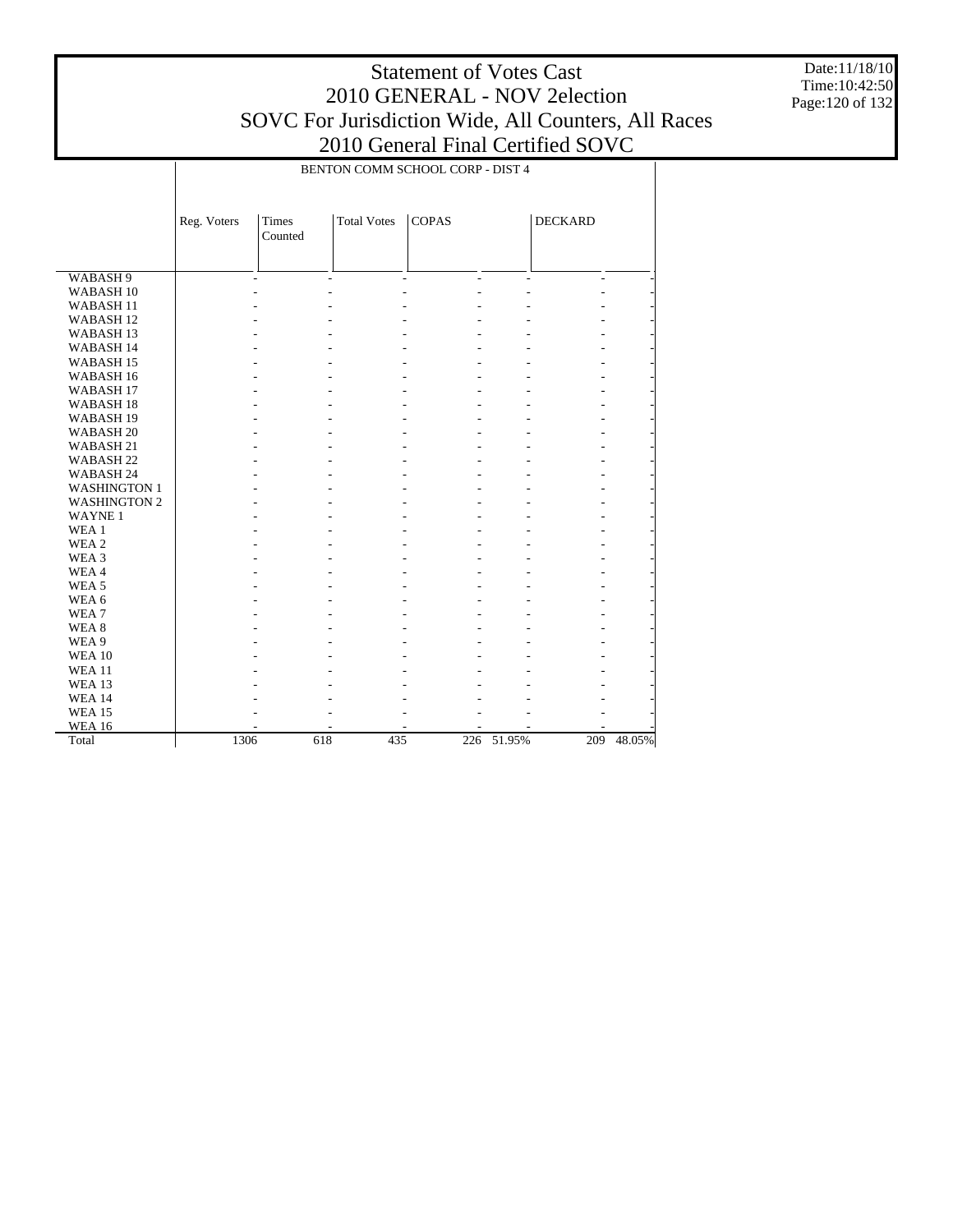Date:11/18/10 Time:10:42:51 Page:121 of 132

|                                            |                |                          |                    | BENTON COMM SCHOOL CORP - DIST 5 |            |                              |        |
|--------------------------------------------|----------------|--------------------------|--------------------|----------------------------------|------------|------------------------------|--------|
|                                            | Reg. Voters    | Times<br>Counted         | <b>Total Votes</b> | <b>LINDENMAN</b>                 |            | <b>SOULIGNE</b>              |        |
| Jurisdiction Wide                          |                |                          |                    |                                  |            |                              |        |
| <b>FAIRFIELD 1</b>                         |                |                          |                    |                                  |            |                              |        |
| <b>FAIRFIELD 2</b>                         |                |                          |                    |                                  |            |                              |        |
| <b>FAIRFIELD 3</b>                         |                |                          |                    | $\overline{a}$                   |            |                              |        |
| <b>FAIRFIELD 4</b>                         |                |                          |                    |                                  |            |                              |        |
| <b>FAIRFIELD 5</b>                         |                |                          |                    |                                  |            |                              |        |
| <b>FAIRFIELD 6</b>                         |                |                          |                    |                                  |            |                              |        |
| <b>FAIRFIELD 7</b><br><b>FAIRFIELD 8</b>   |                |                          |                    | $\overline{\phantom{a}}$         |            |                              |        |
| <b>FAIRFIELD 9</b>                         |                |                          |                    | $\overline{a}$                   |            |                              |        |
| <b>FAIRFIELD 10</b>                        |                |                          |                    |                                  |            |                              |        |
| <b>FAIRFIELD 11</b>                        |                |                          |                    | ÷,                               |            |                              |        |
| <b>FAIRFIELD 12</b>                        |                |                          |                    |                                  |            |                              |        |
| <b>FAIRFIELD 13</b>                        |                |                          |                    | $\overline{a}$                   |            |                              |        |
| <b>FAIRFIELD 14</b>                        |                |                          |                    |                                  |            |                              |        |
| <b>FAIRFIELD 15</b>                        |                |                          |                    | ÷,                               |            |                              |        |
| <b>FAIRFIELD 16</b>                        |                |                          |                    |                                  |            |                              |        |
| <b>FAIRFIELD 17</b><br><b>FAIRFIELD 18</b> |                |                          |                    | $\overline{a}$                   |            |                              |        |
| <b>FAIRFIELD 19</b>                        |                |                          |                    | ÷,                               |            |                              |        |
| <b>FAIRFIELD 20</b>                        |                |                          |                    |                                  |            |                              |        |
| <b>FAIRFIELD 21</b>                        |                |                          |                    | $\overline{a}$                   |            |                              |        |
| <b>FAIRFIELD 22</b>                        |                |                          |                    |                                  |            |                              |        |
| <b>FAIRFIELD 23</b>                        |                |                          |                    | ÷,                               |            |                              |        |
| <b>FAIRFIELD 24</b>                        |                |                          |                    |                                  |            |                              |        |
| <b>FAIRFIELD 25</b>                        |                |                          |                    | $\overline{a}$                   |            |                              |        |
| <b>FAIRFIELD 26</b>                        |                |                          |                    |                                  |            |                              |        |
| <b>FAIRFIELD 27</b>                        |                |                          |                    | ÷,                               |            |                              |        |
| <b>FAIRFIELD 28</b><br><b>FAIRFIELD 29</b> |                |                          |                    | $\overline{a}$                   |            |                              |        |
| <b>FAIRFIELD 30</b>                        |                |                          |                    |                                  |            |                              |        |
| <b>FAIRFIELD 31</b>                        |                |                          |                    | ÷,                               |            |                              |        |
| <b>FAIRFIELD 32</b>                        |                |                          |                    |                                  |            |                              |        |
| <b>JACKSON 3</b>                           |                |                          |                    | Ĭ.                               |            |                              |        |
| <b>LAURAMIE 1</b>                          |                |                          |                    |                                  |            |                              |        |
| <b>LAURAMIE 2</b>                          |                | $\overline{a}$           |                    | $\overline{a}$                   |            |                              |        |
| PERRY 1                                    |                |                          |                    |                                  |            |                              |        |
| PERRY 2                                    |                |                          |                    |                                  |            |                              |        |
| PERRY 3                                    |                |                          |                    |                                  |            |                              |        |
| PERRY 4<br>PERRY 5                         |                |                          |                    |                                  |            |                              |        |
| RANDOLPH 1                                 |                |                          |                    |                                  |            |                              |        |
| SHEFFIELD 1                                | $\overline{a}$ | $\overline{\phantom{a}}$ |                    | L,                               |            | $\qquad \qquad \blacksquare$ |        |
| SHEFFIELD <sub>2</sub>                     |                | $\overline{\phantom{a}}$ |                    |                                  |            |                              |        |
| SHELBY 1                                   | 662            | 282                      | 225                |                                  | 100 44.44% | 125                          | 55.56% |
| SHELBY <sub>2</sub>                        | 644            | 336                      | 202                | 114                              | 56.44%     | 88                           | 43.56% |
| TIPPECANOE 1                               |                | L,                       |                    | L,                               |            | $\frac{1}{2}$                |        |
| TIPPECANOE 2                               |                | $\overline{a}$           |                    |                                  |            | $\overline{a}$               |        |
| TIPPECANOE 4                               |                |                          |                    |                                  |            |                              |        |
| TIPPECANOE 5<br>TIPPECANOE 6               |                |                          |                    |                                  |            |                              |        |
| TIPPECANOE 7                               |                |                          |                    |                                  |            |                              |        |
| UNION 1                                    |                |                          |                    |                                  |            |                              |        |
| <b>WABASH1</b>                             |                |                          |                    |                                  |            |                              |        |
| <b>WABASH2</b>                             |                |                          |                    |                                  |            |                              |        |
| WABASH 3                                   |                |                          |                    |                                  |            |                              |        |
| WABASH 4                                   |                |                          |                    |                                  |            |                              |        |
| WABASH 5                                   |                |                          |                    |                                  |            |                              |        |
| WABASH 6                                   |                |                          |                    |                                  |            |                              |        |
| WABASH7                                    |                |                          |                    |                                  |            |                              |        |

- - - - - - -

WABASH 8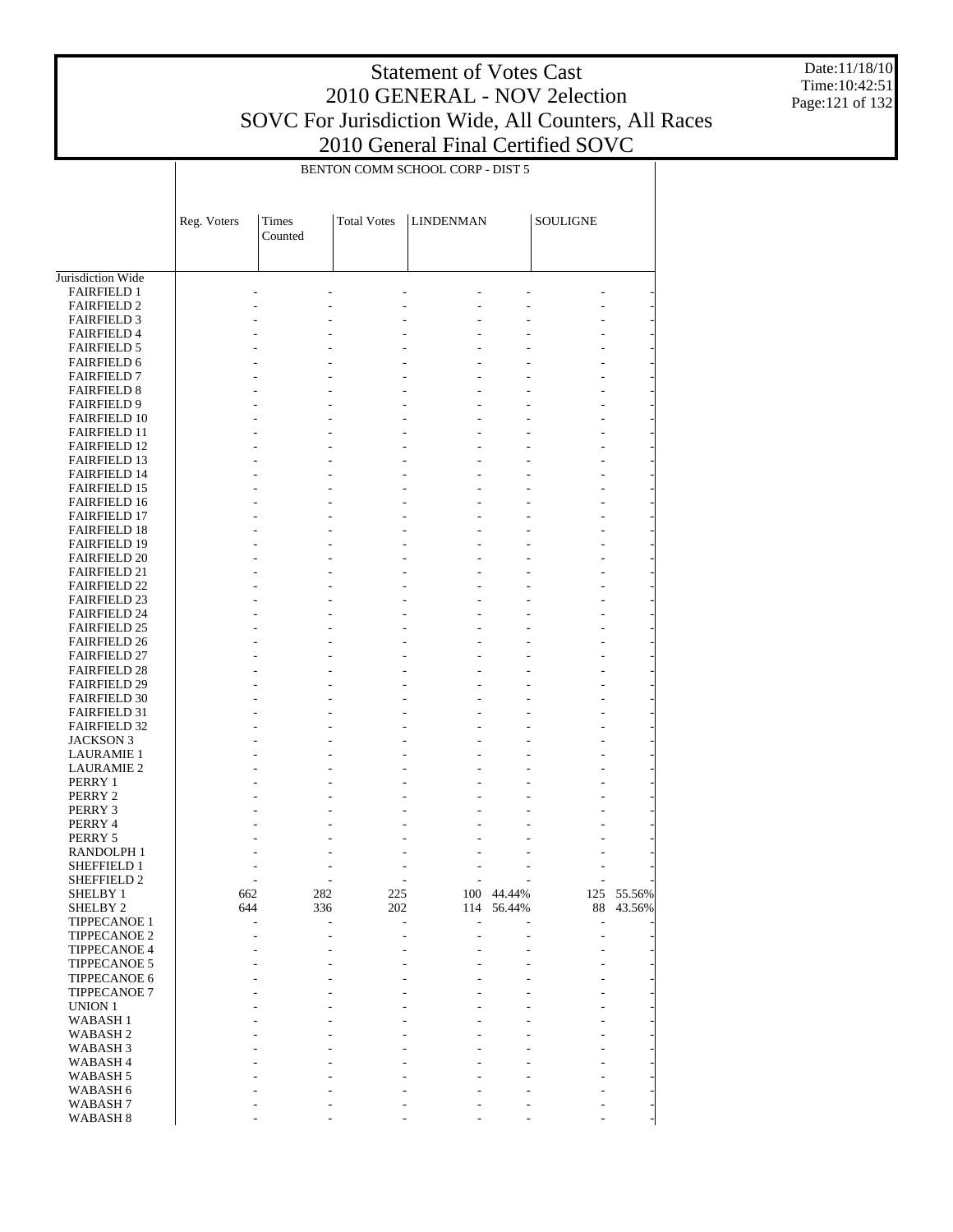# Statement of Votes Cast 2010 GENERAL - NOV 2election SOVC For Jurisdiction Wide, All Counters, All Races

Date:11/18/10 Time:10:42:51 Page:122 of 132

|                      |             | BENTON COMM SCHOOL CORP - DIST 5 |                          |                                                      |                          |                          |        |  |
|----------------------|-------------|----------------------------------|--------------------------|------------------------------------------------------|--------------------------|--------------------------|--------|--|
|                      | Reg. Voters | <b>Times</b><br>Counted          | <b>Total Votes</b>       | <b>LINDENMAN</b>                                     |                          | SOULIGNE                 |        |  |
| WABASH <sub>9</sub>  |             | $\overline{\phantom{a}}$         | $\overline{\phantom{a}}$ | $\overline{\phantom{a}}$<br>$\overline{\phantom{a}}$ | $\overline{\phantom{a}}$ | $\overline{\phantom{a}}$ |        |  |
| WABASH <sub>10</sub> |             |                                  |                          |                                                      |                          |                          |        |  |
| WABASH <sub>11</sub> |             |                                  |                          |                                                      |                          |                          |        |  |
| WABASH <sub>12</sub> |             |                                  |                          |                                                      |                          |                          |        |  |
| WABASH <sub>13</sub> |             |                                  |                          |                                                      |                          |                          |        |  |
| WABASH 14            |             |                                  |                          |                                                      |                          |                          |        |  |
| WABASH <sub>15</sub> |             |                                  |                          |                                                      |                          |                          |        |  |
| WABASH <sub>16</sub> |             |                                  |                          |                                                      |                          |                          |        |  |
| WABASH <sub>17</sub> |             |                                  |                          |                                                      |                          |                          |        |  |
| WABASH <sub>18</sub> |             |                                  |                          |                                                      |                          |                          |        |  |
| WABASH <sub>19</sub> |             |                                  |                          |                                                      |                          |                          |        |  |
| WABASH <sub>20</sub> |             |                                  |                          |                                                      |                          |                          |        |  |
| WABASH <sub>21</sub> |             |                                  |                          |                                                      |                          |                          |        |  |
| WABASH <sub>22</sub> |             |                                  |                          |                                                      |                          |                          |        |  |
| WABASH <sub>24</sub> |             |                                  |                          |                                                      |                          |                          |        |  |
| <b>WASHINGTON 1</b>  |             |                                  |                          |                                                      |                          |                          |        |  |
| <b>WASHINGTON 2</b>  |             |                                  |                          |                                                      |                          |                          |        |  |
| <b>WAYNE1</b>        |             |                                  |                          |                                                      |                          |                          |        |  |
| WEA <sub>1</sub>     |             |                                  |                          |                                                      |                          |                          |        |  |
| WEA <sub>2</sub>     |             |                                  |                          |                                                      |                          |                          |        |  |
| WEA 3                |             |                                  |                          |                                                      |                          |                          |        |  |
| WEA4                 |             |                                  |                          |                                                      |                          |                          |        |  |
| WEA <sub>5</sub>     |             |                                  |                          |                                                      |                          |                          |        |  |
| WEA 6                |             |                                  |                          |                                                      |                          |                          |        |  |
| WEA7                 |             |                                  |                          |                                                      |                          |                          |        |  |
| WEA <sub>8</sub>     |             |                                  |                          |                                                      |                          |                          |        |  |
| WEA 9                |             |                                  |                          |                                                      |                          |                          |        |  |
| <b>WEA 10</b>        |             |                                  |                          |                                                      |                          |                          |        |  |
| <b>WEA11</b>         |             |                                  |                          |                                                      |                          |                          |        |  |
|                      |             |                                  |                          |                                                      |                          |                          |        |  |
| <b>WEA 13</b>        |             |                                  |                          |                                                      |                          |                          |        |  |
| <b>WEA 14</b>        |             |                                  |                          |                                                      |                          |                          |        |  |
| <b>WEA 15</b>        |             |                                  |                          |                                                      |                          |                          |        |  |
| <b>WEA 16</b>        | 1306        | 618                              |                          | 214                                                  | 50.12%                   | 213                      | 49.88% |  |
| Total                |             |                                  | 427                      |                                                      |                          |                          |        |  |

# 2010 General Final Certified SOVC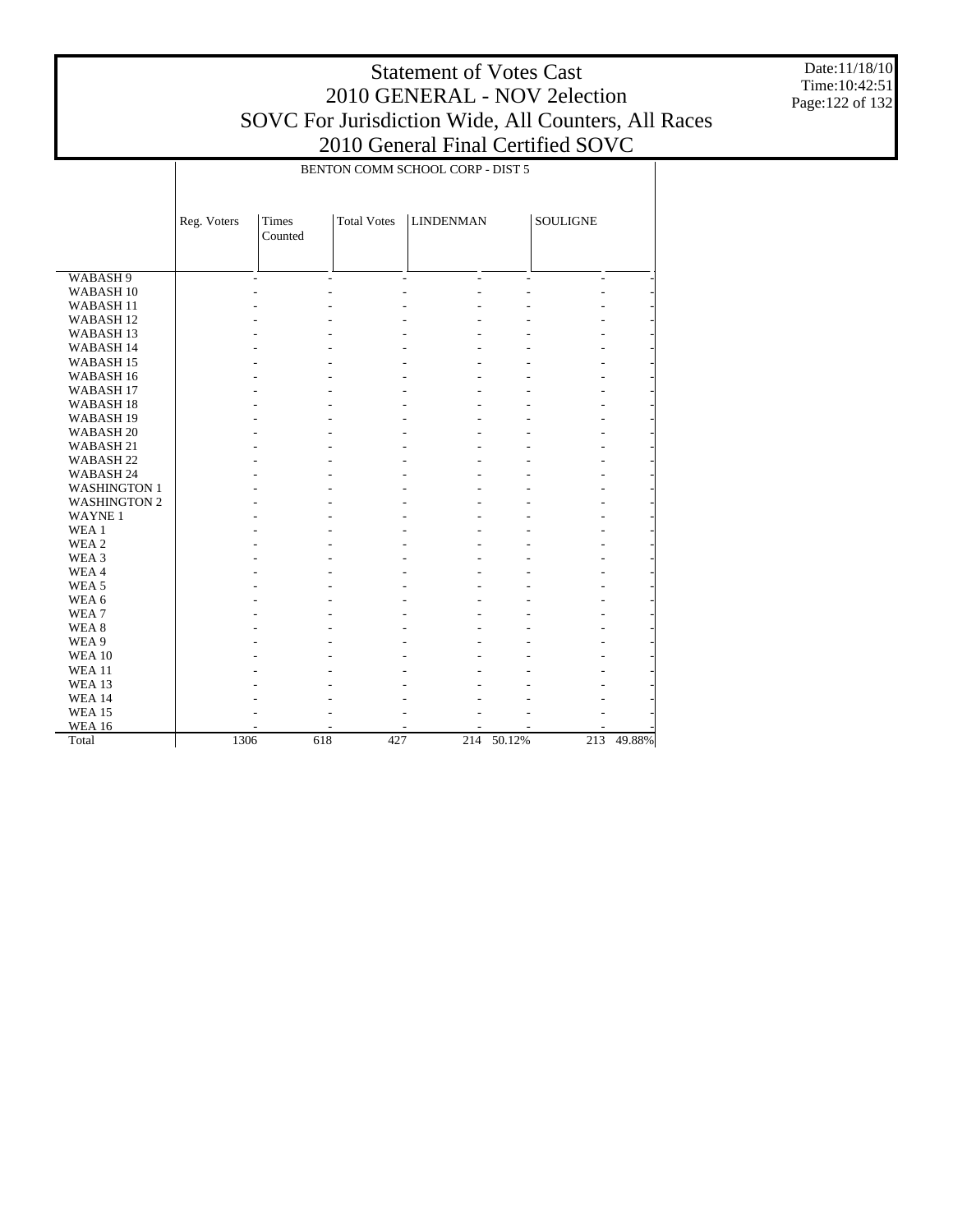Date:11/18/10 Time:10:42:51 Page:123 of 132

|                                            | <b>COURT OF APPEALS - 2ND DIST</b> |                      |                    |                  |                      |              |                     |  |  |
|--------------------------------------------|------------------------------------|----------------------|--------------------|------------------|----------------------|--------------|---------------------|--|--|
|                                            | Reg. Voters                        | <b>Times Counted</b> | <b>Total Votes</b> | YES              |                      | NO           |                     |  |  |
|                                            |                                    |                      |                    |                  |                      |              |                     |  |  |
| Jurisdiction Wide                          |                                    |                      |                    |                  |                      |              |                     |  |  |
| <b>FAIRFIELD 1</b>                         | 1280                               | 577                  | 452                | 336              | 74.34%               | 116          | 25.66%              |  |  |
| <b>FAIRFIELD 2</b>                         | 1054                               | 535                  | 411                | 317              | 77.13%               | 94           | 22.87%              |  |  |
| <b>FAIRFIELD 3</b>                         | 974                                | 458                  | 363                | 265              | 73.00%               | 98           | 27.00%              |  |  |
| <b>FAIRFIELD 4</b>                         | 822                                | 374                  | 279                | 214              | 76.70%               | 65           | 23.30%              |  |  |
| <b>FAIRFIELD 5</b><br><b>FAIRFIELD 6</b>   | 14<br>1014                         | 3<br>315             | 3<br>239           | 1<br>166         | 33.33%<br>69.46%     | 2<br>73      | 66.67%<br>30.54%    |  |  |
| <b>FAIRFIELD 7</b>                         | 1129                               | 333                  | 248                | 160              | 64.52%               | 88           | 35.48%              |  |  |
| <b>FAIRFIELD 8</b>                         | 1664                               | 328                  | 252                | 169              | 67.06%               | 83           | 32.94%              |  |  |
| <b>FAIRFIELD 9</b>                         | 980                                | 401                  | 321                | 235              | 73.21%               | 86           | 26.79%              |  |  |
| <b>FAIRFIELD 10</b>                        | 1188                               | 417                  | 318                |                  | 220 69.18%           | 98           | 30.82%              |  |  |
| <b>FAIRFIELD 11</b>                        | 969                                | 399                  | 326                | 242              | 74.23%               | 84           | 25.77%              |  |  |
| <b>FAIRFIELD 12</b>                        | 1024                               | 299                  | 240                | 168              | 70.00%               | 72           | 30.00%              |  |  |
| <b>FAIRFIELD 13</b>                        | 991                                | 458                  | 373                | 260              | 69.71%               | 113          | 30.29%              |  |  |
| <b>FAIRFIELD 14</b>                        | 1067                               | 259                  | 205                | 141              | 68.78%               | 64           | 31.22%              |  |  |
| <b>FAIRFIELD 15</b>                        | 1144                               | 409                  | 301                | 208              | 69.10%               | 93           | 30.90%              |  |  |
| <b>FAIRFIELD 16</b>                        | 1569                               | 332                  | 230                | 163              | 70.87%               | 67           | 29.13%<br>23.33%    |  |  |
| <b>FAIRFIELD 17</b><br><b>FAIRFIELD 18</b> | 343<br>952                         | 120<br>368           | 90<br>281          | 69<br>195        | 76.67%<br>69.40%     | 21<br>86     | 30.60%              |  |  |
| <b>FAIRFIELD 19</b>                        | 1006                               | 326                  | 255                | 174              | 68.24%               | 81           | 31.76%              |  |  |
| <b>FAIRFIELD 20</b>                        | 1413                               | 376                  | 288                | 206              | 71.53%               | 82           | 28.47%              |  |  |
| <b>FAIRFIELD 21</b>                        | 1121                               | 518                  | 377                | 299              | 79.31%               | 78           | 20.69%              |  |  |
| <b>FAIRFIELD 22</b>                        | 1686                               | 301                  | 214                | 144              | 67.29%               | 70           | 32.71%              |  |  |
| <b>FAIRFIELD 23</b>                        | 1122                               | 272                  | 205                | 141              | 68.78%               | 64           | 31.22%              |  |  |
| <b>FAIRFIELD 24</b>                        | 935                                | 175                  | 136                | 94               | 69.12%               | 42           | 30.88%              |  |  |
| <b>FAIRFIELD 25</b>                        | 1018                               | 312                  | 241                | 155              | 64.32%               | 86           | 35.68%              |  |  |
| <b>FAIRFIELD 26</b>                        | 1282                               | 561                  | 444                | 314              | 70.72%               | 130          | 29.28%              |  |  |
| <b>FAIRFIELD 27</b>                        | 1919                               | 509                  | 372                | 268              | 72.04%               | 104          | 27.96%              |  |  |
| <b>FAIRFIELD 28</b>                        | 674                                | 258                  | 194                | 140              | 72.16%               | 54           | 27.84%              |  |  |
| <b>FAIRFIELD 29</b>                        | 1026                               | 325                  | 260<br>424         | 170<br>313       | 65.38%               | 90           | 34.62%              |  |  |
| <b>FAIRFIELD 30</b><br><b>FAIRFIELD 31</b> | 1135<br>1014                       | 525<br>352           | 256                | 181              | 73.82%<br>70.70%     | 111<br>75    | 26.18%<br>29.30%    |  |  |
| <b>FAIRFIELD 32</b>                        | $\boldsymbol{0}$                   | $\boldsymbol{0}$     | $\mathbf{0}$       | $\boldsymbol{0}$ |                      | $\mathbf{0}$ |                     |  |  |
| JACKSON 3                                  | 316                                | 138                  | 110                | 79               | 71.82%               | 31           | 28.18%              |  |  |
| <b>LAURAMIE 1</b>                          | 974                                | 392                  | 311                | 209              | 67.20%               | 102          | 32.80%              |  |  |
| <b>LAURAMIE 2</b>                          | 675                                | 258                  | 188                | 115              | 61.17%               | 73           | 38.83%              |  |  |
| PERRY 1                                    | 1330                               | 650                  | 502                | 350              | 69.72%               | 152          | 30.28%              |  |  |
| PERRY 2                                    | 1433                               | 657                  | 511                | 365              | 71.43%               | 146          | 28.57%              |  |  |
| PERRY 3                                    | 1216                               | 491                  | 383                |                  | 260 67.89%           | 123          | 32.11%              |  |  |
| PERRY 4                                    | 994                                | 411                  | 315                | 232              | 73.65%               | 83           | 26.35%              |  |  |
| PERRY 5                                    | $\boldsymbol{0}$                   | 1                    | 1                  |                  | 1 100.00%            | 0            | 0.00%               |  |  |
| RANDOLPH 1                                 | 607                                | 263                  | 199                |                  | 128 64.32%           | 71           | 35.68%              |  |  |
| SHEFFIELD 1<br>SHEFFIELD 2                 | 823<br>1599                        | 300<br>731           | 229<br>578         | 393              | 162 70.74%<br>67.99% | 185          | 67 29.26%<br>32.01% |  |  |
| SHELBY 1                                   | 662                                | 282                  | 230                | 154              | 66.96%               |              | 76 33.04%           |  |  |
| SHELBY <sub>2</sub>                        | 1018                               | 523                  | 403                | 312              | 77.42%               | 91           | 22.58%              |  |  |
| TIPPECANOE 1                               | 1376                               | 666                  | 528                | 361              | 68.37%               | 167          | 31.63%              |  |  |
| <b>TIPPECANOE 2</b>                        | 681                                | 269                  | 210                | 145              | 69.05%               | 65           | 30.95%              |  |  |
| <b>TIPPECANOE 4</b>                        | 825                                | 372                  | 301                | 224              | 74.42%               | 77           | 25.58%              |  |  |
| <b>TIPPECANOE 5</b>                        | 151                                | 79                   | 63                 | 46               | 73.02%               | 17           | 26.98%              |  |  |
| TIPPECANOE 6                               | 1622                               | 654                  | 501                | 382              | 76.25%               | 119          | 23.75%              |  |  |
| <b>TIPPECANOE 7</b>                        | 331                                | 149                  | 111                | 84               | 75.68%               | 27           | 24.32%              |  |  |
| UNION 1                                    | 1131                               | 485                  | 389                | 269              | 69.15%               | 120          | 30.85%              |  |  |
| WABASH 1                                   | 1392                               | 683                  | 510                | 397              | 77.84%               | 113          | 22.16%              |  |  |
| WABASH 2                                   | 2199                               | 650                  | 484                | 358              | 73.97%               | 126          | 26.03%              |  |  |
| WABASH 3<br>WABASH 4                       | 700<br>1132                        | 321<br>627           | 237<br>456         | 194<br>380       | 81.86%<br>83.33%     | 43<br>76     | 18.14%<br>16.67%    |  |  |
| WABASH 5                                   | 1488                               | 624                  | 441                | 356              | 80.73%               | 85           | 19.27%              |  |  |
| WABASH 6                                   | 1389                               | 636                  | 450                | 350              | 77.78%               | 100          | 22.22%              |  |  |
| WABASH 7                                   | 1297                               | 543                  | 367                | 311              | 84.74%               |              | 56 15.26%           |  |  |
| WABASH 8                                   | 1542                               | 506                  | 359                | 289              | 80.50%               |              | 70 19.50%           |  |  |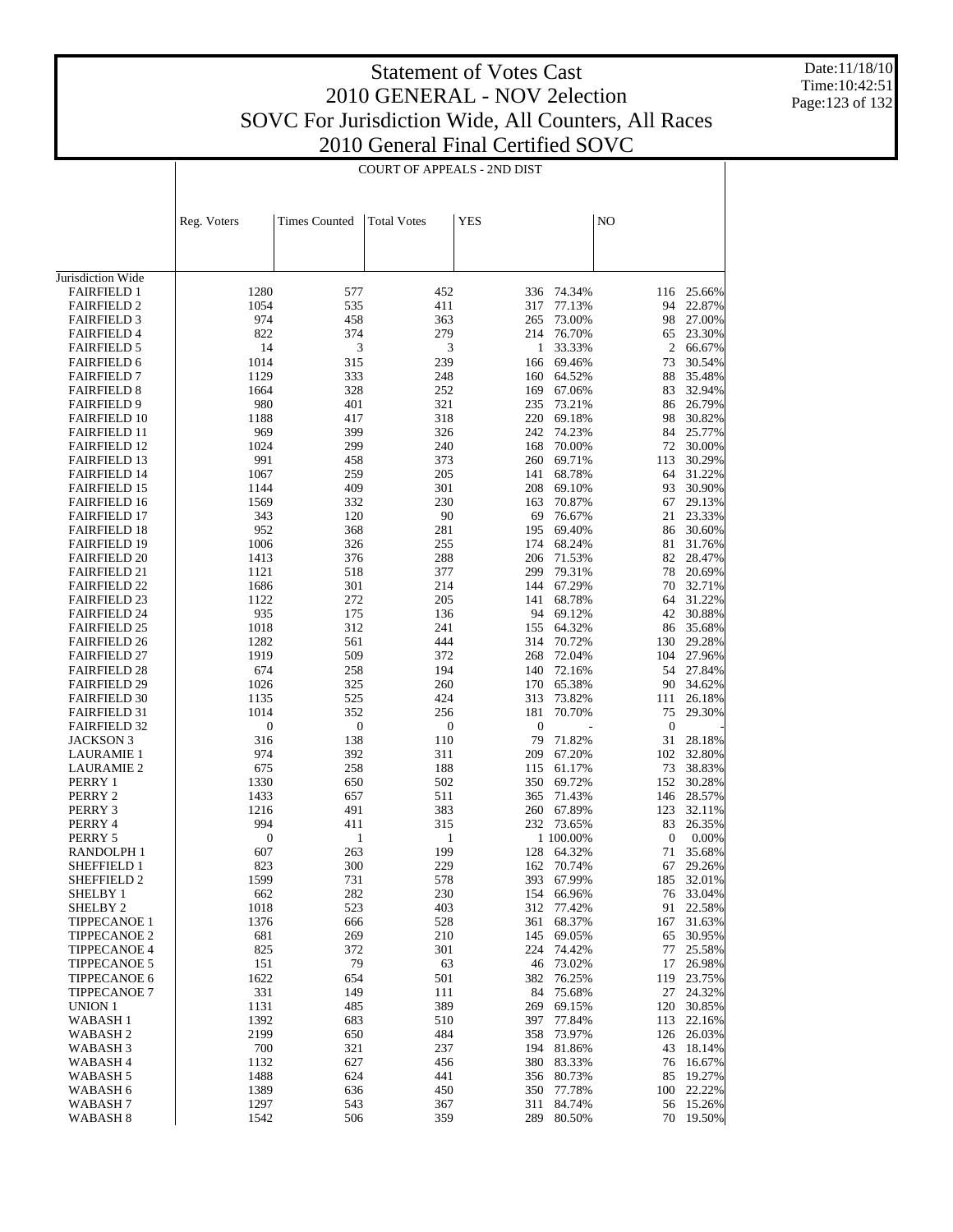Date:11/18/10 Time:10:42:51 Page:124 of 132

|                      |                  | <b>COURT OF APPEALS - 2ND DIST</b> |                    |            |           |              |        |  |  |
|----------------------|------------------|------------------------------------|--------------------|------------|-----------|--------------|--------|--|--|
|                      | Reg. Voters      | <b>Times Counted</b>               | <b>Total Votes</b> | <b>YES</b> |           | NO           |        |  |  |
| WABASH <sub>9</sub>  | 1451             | 261                                | 180                | 137        | 76.11%    | 43           | 23.89% |  |  |
| WABASH <sub>10</sub> | 2075             | 802                                | 627                | 481        | 76.71%    | 146          | 23.29% |  |  |
| WABASH <sub>11</sub> | 408              | 190                                | 124                | 105        | 84.68%    | 19           | 15.32% |  |  |
| WABASH <sub>12</sub> | 993              | 574                                | 410                | 338        | 82.44%    | 72           | 17.56% |  |  |
| WABASH <sub>13</sub> | 1281             | 547                                | 348                | 274        | 78.74%    | 74           | 21.26% |  |  |
| WABASH 14            | 1382             | 538                                | 376                | 292        | 77.66%    | 84           | 22.34% |  |  |
| WABASH <sub>15</sub> | 5742             | 422                                | 262                | 217        | 82.82%    | 45           | 17.18% |  |  |
| WABASH 16            | 1107             | 193                                | 119                | 91         | 76.47%    | 28           | 23.53% |  |  |
| WABASH <sub>17</sub> | 2639             | 194                                | 116                | 86         | 74.14%    | 30           | 25.86% |  |  |
| WABASH <sub>18</sub> | 887              | 59                                 | 33                 | 19         | 57.58%    | 14           | 42.42% |  |  |
| WABASH <sub>19</sub> | 1067             | 503                                | 402                | 309        | 76.87%    | 93           | 23.13% |  |  |
| WABASH <sub>20</sub> | 252              | 142                                | 108                | 85         | 78.70%    | 23           | 21.30% |  |  |
| WABASH 21            | 1278             | 387                                | 287                | 232        | 80.84%    | 55           | 19.16% |  |  |
| WABASH <sub>22</sub> | 375              | 186                                | 132                | 104        | 78.79%    | 28           | 21.21% |  |  |
| WABASH <sub>24</sub> | $\boldsymbol{0}$ | 1                                  | 1                  |            | 1 100.00% | $\mathbf{0}$ | 0.00%  |  |  |
| <b>WASHINGTON 1</b>  | 826              | 353                                | 284                | 194        | 68.31%    | 90           | 31.69% |  |  |
| <b>WASHINGTON 2</b>  | 861              | 411                                | 343                | 232        | 67.64%    | 111          | 32.36% |  |  |
| <b>WAYNE1</b>        | 1053             | 456                                | 354                | 239        | 67.51%    | 115          | 32.49% |  |  |
| WEA 1                | 2187             | 831                                | 654                | 455        | 69.57%    | 199          | 30.43% |  |  |
| WEA 2                | 341              | 104                                | 76                 | 49         | 64.47%    | 27           | 35.53% |  |  |
| WEA 3                | 1372             | 345                                | 279                | 184        | 65.95%    | 95           | 34.05% |  |  |
| WEA4                 | 1429             | 447                                | 370                | 249        | 67.30%    | 121          | 32.70% |  |  |
| WEA <sub>5</sub>     | 1807             | 619                                | 507                | 352        | 69.43%    | 155          | 30.57% |  |  |
| WEA 6                | 1696             | 523                                | 406                | 295        | 72.66%    | 111          | 27.34% |  |  |
| WEA7                 | 1233             | 248                                | 188                | 141        | 75.00%    | 47           | 25.00% |  |  |
| WEA <sub>8</sub>     | 832              | 203                                | 164                | 118        | 71.95%    | 46           | 28.05% |  |  |
| WEA 9                | 1161             | 548                                | 421                | 319        | 75.77%    | 102          | 24.23% |  |  |
| <b>WEA 10</b>        | 1627             | 609                                | 494                | 362        | 73.28%    | 132          | 26.72% |  |  |
| <b>WEA 11</b>        | 1454             | 693                                | 556                | 426        | 76.62%    | 130          | 23.38% |  |  |
| <b>WEA 13</b>        | 1042             | 320                                | 239                | 180        | 75.31%    | 59           | 24.69% |  |  |
| <b>WEA 14</b>        | 1023             | 404                                | 311                | 240        | 77.17%    | 71           | 22.83% |  |  |
| <b>WEA 15</b>        | 1318             | 484                                | 393                | 292        | 74.30%    | 101          | 25.70% |  |  |
| <b>WEA 16</b>        | 757              | 306                                | 230                | 155        | 67.39%    | 75           | 32.61% |  |  |
| Total                | 105388           | 36459                              | 27759              | 20287      | 73.08%    | 7472         | 26.92% |  |  |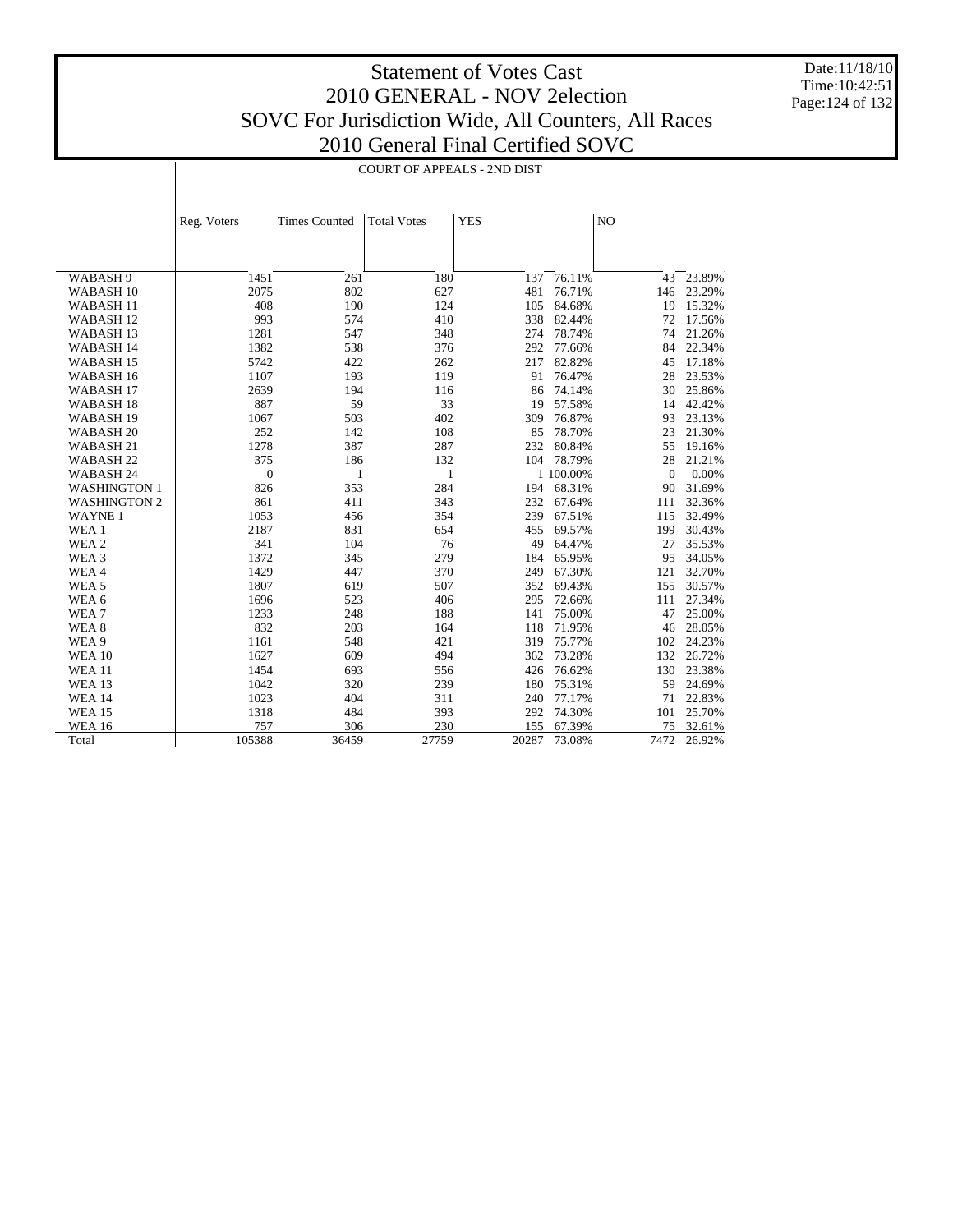Date:11/18/10 Time:10:42:51 Page:125 of 132

|                                            |                  |                      | <b>COURT OF APPEALS - 4TH DIST</b> |                  |                  |                  |                      |
|--------------------------------------------|------------------|----------------------|------------------------------------|------------------|------------------|------------------|----------------------|
|                                            | Reg. Voters      | <b>Times Counted</b> | <b>Total Votes</b>                 | YES              |                  | NO               |                      |
|                                            |                  |                      |                                    |                  |                  |                  |                      |
| Jurisdiction Wide                          |                  |                      |                                    |                  |                  |                  |                      |
| <b>FAIRFIELD 1</b>                         | 1280             | 577                  | 450                                | 345              | 76.67%           | 105              | 23.33%               |
| <b>FAIRFIELD 2</b>                         | 1054<br>974      | 535<br>458           | 412<br>367                         | 316<br>265       | 76.70%<br>72.21% | 96<br>102        | 23.30%<br>27.79%     |
| <b>FAIRFIELD 3</b><br><b>FAIRFIELD 4</b>   | 822              | 374                  | 283                                | 217              | 76.68%           | 66               | 23.32%               |
| <b>FAIRFIELD 5</b>                         | 14               | 3                    | 3                                  | $\mathbf{1}$     | 33.33%           | 2                | 66.67%               |
| <b>FAIRFIELD 6</b>                         | 1014             | 315                  | 240                                | 177              | 73.75%           | 63               | 26.25%               |
| <b>FAIRFIELD 7</b>                         | 1129             | 333                  | 248                                | 170              | 68.55%           | 78               | 31.45%               |
| <b>FAIRFIELD 8</b>                         | 1664             | 328                  | 255                                | 175              | 68.63%           | 80               | 31.37%               |
| <b>FAIRFIELD 9</b>                         | 980              | 401<br>417           | 321<br>318                         | 230<br>229       | 71.65%           | 91<br>89         | 28.35%               |
| <b>FAIRFIELD 10</b><br><b>FAIRFIELD 11</b> | 1188<br>969      | 399                  | 323                                | 244              | 72.01%<br>75.54% | 79               | 27.99%<br>24.46%     |
| <b>FAIRFIELD 12</b>                        | 1024             | 299                  | 239                                | 171              | 71.55%           | 68               | 28.45%               |
| <b>FAIRFIELD 13</b>                        | 991              | 458                  | 376                                | 275              | 73.14%           | 101              | 26.86%               |
| <b>FAIRFIELD 14</b>                        | 1067             | 259                  | 203                                | 142              | 69.95%           | 61               | 30.05%               |
| <b>FAIRFIELD 15</b>                        | 1144             | 409                  | 301                                | 213              | 70.76%           | 88               | 29.24%               |
| <b>FAIRFIELD 16</b>                        | 1569             | 332                  | 228                                | 167              | 73.25%           | 61               | 26.75%               |
| <b>FAIRFIELD 17</b>                        | 343              | 120                  | 89                                 | 71               | 79.78%           | 18               | 20.22%               |
| <b>FAIRFIELD 18</b><br><b>FAIRFIELD 19</b> | 952<br>1006      | 368<br>326           | 282<br>256                         | 208<br>180       | 73.76%           | 74<br>76         | 26.24%<br>29.69%     |
| <b>FAIRFIELD 20</b>                        | 1413             | 376                  | 287                                | 213              | 70.31%<br>74.22% | 74               | 25.78%               |
| <b>FAIRFIELD 21</b>                        | 1121             | 518                  | 375                                | 303              | 80.80%           | 72               | 19.20%               |
| <b>FAIRFIELD 22</b>                        | 1686             | 301                  | 215                                | 160              | 74.42%           | 55               | 25.58%               |
| <b>FAIRFIELD 23</b>                        | 1122             | 272                  | 203                                | 140              | 68.97%           | 63               | 31.03%               |
| <b>FAIRFIELD 24</b>                        | 935              | 175                  | 136                                | 104              | 76.47%           | 32               | 23.53%               |
| <b>FAIRFIELD 25</b>                        | 1018             | 312                  | 240                                | 164              | 68.33%           | 76               | 31.67%               |
| <b>FAIRFIELD 26</b>                        | 1282             | 561                  | 441                                | 326              | 73.92%           | 115              | 26.08%               |
| <b>FAIRFIELD 27</b>                        | 1919             | 509                  | 369                                | 273              | 73.98%           | 96               | 26.02%               |
| <b>FAIRFIELD 28</b><br><b>FAIRFIELD 29</b> | 674<br>1026      | 258<br>325           | 197<br>261                         | 141<br>184       | 71.57%<br>70.50% | 77               | 56 28.43%<br>29.50%  |
| <b>FAIRFIELD 30</b>                        | 1135             | 525                  | 428                                | 319              | 74.53%           | 109              | 25.47%               |
| <b>FAIRFIELD 31</b>                        | 1014             | 352                  | 259                                | 189              | 72.97%           | 70               | 27.03%               |
| <b>FAIRFIELD 32</b>                        | $\boldsymbol{0}$ | $\boldsymbol{0}$     | $\boldsymbol{0}$                   | $\boldsymbol{0}$ |                  | $\boldsymbol{0}$ |                      |
| <b>JACKSON 3</b>                           | 316              | 138                  | 111                                | 82               | 73.87%           | 29               | 26.13%               |
| <b>LAURAMIE 1</b>                          | 974              | 392                  | 310                                | 206              | 66.45%           | 104              | 33.55%               |
| <b>LAURAMIE 2</b>                          | 675              | 258                  | 187                                | 123              | 65.78%           | 64               | 34.22%               |
| PERRY 1                                    | 1330             | 650                  | 502                                | 342              | 68.13%           | 160              | 31.87%               |
| PERRY 2                                    | 1433<br>1216     | 657<br>491           | 508<br>385                         | 361<br>259       | 71.06%           | 147              | 28.94%<br>32.73%     |
| PERRY 3<br>PERRY 4                         | 994              | 411                  | 318                                | 234              | 67.27%<br>73.58% | 126<br>84        | 26.42%               |
| PERRY 5                                    | 0                | 1                    | 1                                  |                  | 1 100.00%        | $\boldsymbol{0}$ | 0.00%                |
| RANDOLPH 1                                 | 607              | 263                  | 202                                |                  | 140 69.31%       |                  | 62 30.69%            |
| SHEFFIELD 1                                | 823              | 300                  | 231                                |                  | 170 73.59%       |                  | 61 26.41%            |
| SHEFFIELD 2                                | 1599             | 731                  | 582                                | 390              | 67.01%           |                  | 192 32.99%           |
| SHELBY 1                                   | 662              | 282                  | 230                                | 157              | 68.26%           | 73               | 31.74%               |
| SHELBY <sub>2</sub>                        | 1018             | 523                  | 402                                | 318              | 79.10%           | 84               | 20.90%               |
| <b>TIPPECANOE 1</b>                        | 1376<br>681      | 666<br>269           | 529<br>211                         | 371<br>148       | 70.13%<br>70.14% |                  | 158 29.87%<br>29.86% |
| <b>TIPPECANOE 2</b><br><b>TIPPECANOE 4</b> | 825              | 372                  | 304                                | 235              | 77.30%           | 63<br>69         | 22.70%               |
| <b>TIPPECANOE 5</b>                        | 151              | 79                   | 62                                 | 46               | 74.19%           | 16               | 25.81%               |
| TIPPECANOE 6                               | 1622             | 654                  | 496                                | 369              | 74.40%           | 127              | 25.60%               |
| <b>TIPPECANOE 7</b>                        | 331              | 149                  | 112                                | 86               | 76.79%           |                  | 26 23.21%            |
| UNION 1                                    | 1131             | 485                  | 386                                | 268              | 69.43%           | 118              | 30.57%               |
| <b>WABASH1</b>                             | 1392             | 683                  | 508                                | 404              | 79.53%           | 104              | 20.47%               |
| WABASH 2                                   | 2199             | 650                  | 488                                | 371              | 76.02%           |                  | 117 23.98%           |
| WABASH 3                                   | 700              | 321                  | 237                                | 195              | 82.28%           |                  | 42 17.72%<br>15.54%  |
| WABASH 4<br>WABASH 5                       | 1132<br>1488     | 627<br>624           | 457<br>443                         | 386<br>366       | 84.46%<br>82.62% | 71<br>77         | 17.38%               |
| WABASH 6                                   | 1389             | 636                  | 453                                | 357              | 78.81%           | 96               | 21.19%               |
| WABASH 7                                   | 1297             | 543                  | 374                                | 321              | 85.83%           | 53               | 14.17%               |
| WABASH <sub>8</sub>                        | 1542             | 506                  | 356                                | 292              | 82.02%           |                  | 64 17.98%            |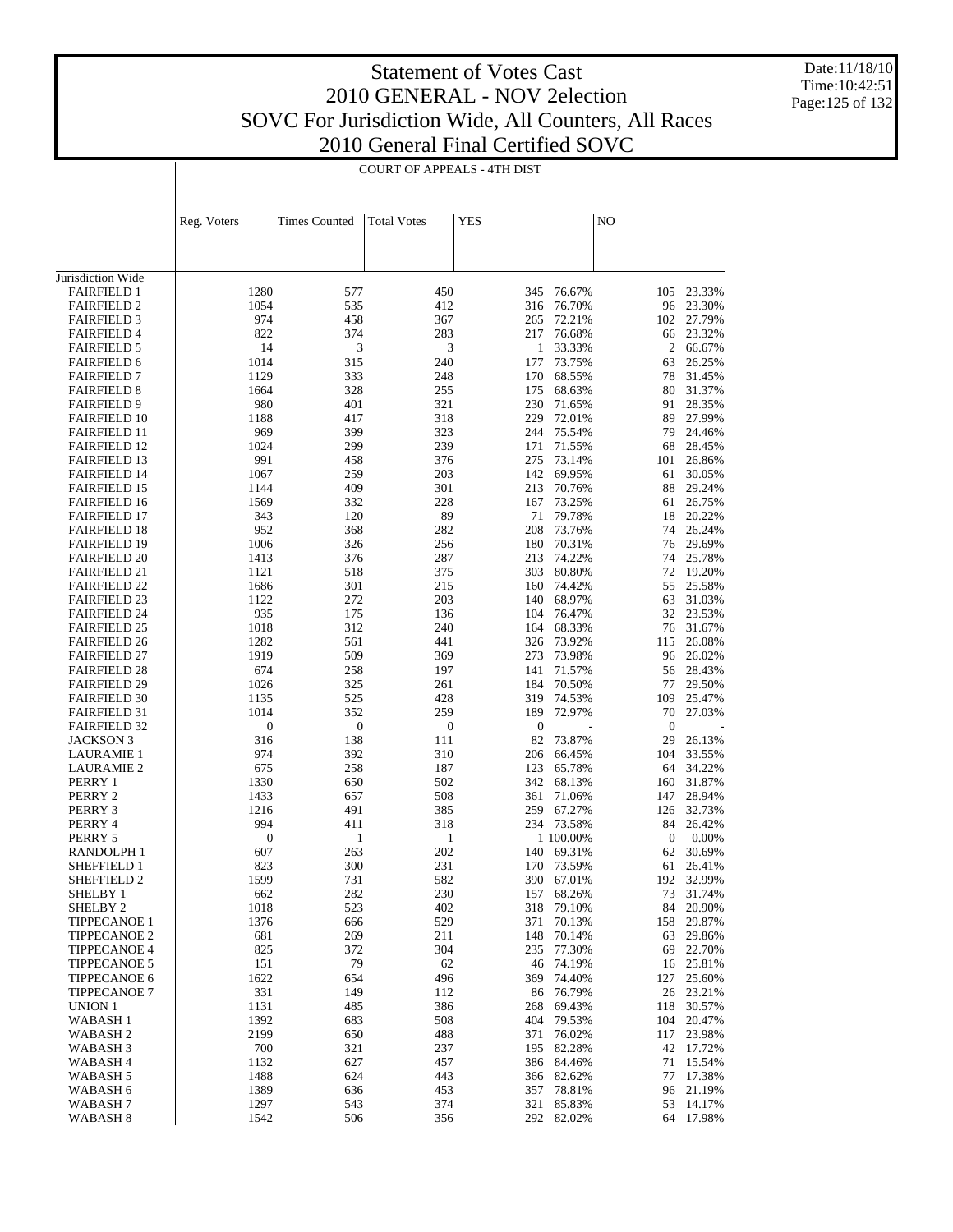Date:11/18/10 Time:10:42:51 Page:126 of 132

|                                              |              |                      | <b>COURT OF APPEALS - 4TH DIST</b> |            |                  |              |                  |
|----------------------------------------------|--------------|----------------------|------------------------------------|------------|------------------|--------------|------------------|
|                                              |              |                      |                                    |            |                  |              |                  |
|                                              | Reg. Voters  | <b>Times Counted</b> | <b>Total Votes</b>                 | <b>YES</b> |                  | NO           |                  |
|                                              |              |                      |                                    |            |                  |              |                  |
|                                              |              |                      |                                    |            |                  |              |                  |
| WABASH 9                                     | 1451         | 261                  | 179                                | 135        | 75.42%           | 44           | 24.58%           |
| WABASH <sub>10</sub>                         | 2075<br>408  | 802<br>190           | 631<br>126                         | 487        | 77.18%<br>82.54% | 144<br>22    | 22.82%<br>17.46% |
| WABASH <sub>11</sub>                         |              | 574                  | 410                                | 104<br>344 |                  | 66           |                  |
| WABASH <sub>12</sub><br>WABASH <sub>13</sub> | 993<br>1281  | 547                  | 348                                | 283        | 83.90%<br>81.32% | 65           | 16.10%<br>18.68% |
|                                              |              |                      |                                    |            |                  |              |                  |
| WABASH 14                                    | 1382         | 538                  | 373                                | 288        | 77.21%           | 85           | 22.79%           |
| WABASH 15                                    | 5742         | 422                  | 263                                | 214        | 81.37%           | 49           | 18.63%           |
| WABASH 16                                    | 1107         | 193                  | 121                                | 101<br>86  | 83.47%           | 20           | 16.53%           |
| WABASH <sub>17</sub>                         | 2639         | 194                  | 115                                |            | 74.78%           | 29           | 25.22%           |
| WABASH <sub>18</sub>                         | 887          | 59                   | 32                                 | 20         | 62.50%           | 12           | 37.50%           |
| WABASH <sub>19</sub>                         | 1067         | 503                  | 403                                | 306        | 75.93%           | 97           | 24.07%           |
| WABASH <sub>20</sub>                         | 252          | 142                  | 108                                | 87         | 80.56%           | 21           | 19.44%           |
| WABASH <sub>21</sub>                         | 1278         | 387                  | 287                                | 227        | 79.09%           | 60           | 20.91%           |
| WABASH <sub>22</sub>                         | 375          | 186                  | 130                                | 102        | 78.46%           | 28           | 21.54%           |
| WABASH 24                                    | $\mathbf{0}$ | $\mathbf{1}$         | 1                                  |            | 1 100.00%        | $\mathbf{0}$ | 0.00%            |
| <b>WASHINGTON 1</b>                          | 826          | 353                  | 285                                | 202        | 70.88%           | 83           | 29.12%           |
| <b>WASHINGTON 2</b>                          | 861          | 411                  | 338                                | 229        | 67.75%           | 109          | 32.25%           |
| <b>WAYNE1</b>                                | 1053         | 456                  | 356                                | 231        | 64.89%           | 125          | 35.11%           |
| WEA 1                                        | 2187         | 831                  | 655                                | 471        | 71.91%           | 184          | 28.09%           |
| WEA 2                                        | 341          | 104                  | 77                                 | 52         | 67.53%           | 25           | 32.47%           |
| WEA 3                                        | 1372         | 345                  | 282                                | 202        | 71.63%           | 80           | 28.37%           |
| WEA4                                         | 1429         | 447                  | 370                                | 259        | 70.00%           | 111          | 30.00%           |
| WEA <sub>5</sub>                             | 1807         | 619                  | 509                                | 358        | 70.33%           | 151          | 29.67%           |
| WEA 6                                        | 1696         | 523                  | 407                                | 297        | 72.97%           | 110          | 27.03%           |
| WEA <sub>7</sub>                             | 1233         | 248                  | 187                                | 139        | 74.33%           | 48           | 25.67%           |
| WEA 8                                        | 832          | 203                  | 163                                | 114        | 69.94%           | 49           | 30.06%           |
| WEA 9                                        | 1161         | 548                  | 422                                | 318        | 75.36%           | 104          | 24.64%           |
| <b>WEA 10</b>                                | 1627         | 609                  | 494                                | 371        | 75.10%           | 123          | 24.90%           |
| <b>WEA 11</b>                                | 1454         | 693                  | 556                                | 413        | 74.28%           | 143          | 25.72%           |
| <b>WEA 13</b>                                | 1042         | 320                  | 241                                | 190        | 78.84%           | 51           | 21.16%           |
| <b>WEA 14</b>                                | 1023         | 404                  | 311                                | 243        | 78.14%           | 68           | 21.86%           |
| <b>WEA 15</b>                                | 1318         | 484                  | 391                                | 281        | 71.87%           | 110          | 28.13%           |
| <b>WEA 16</b>                                | 757          | 306                  | 228                                | 164        | 71.93%           | 64           | 28.07%           |
| Total                                        | 105388       | 36459                | 27789                              | 20629      | 74.23%           | 7160         | 25.77%           |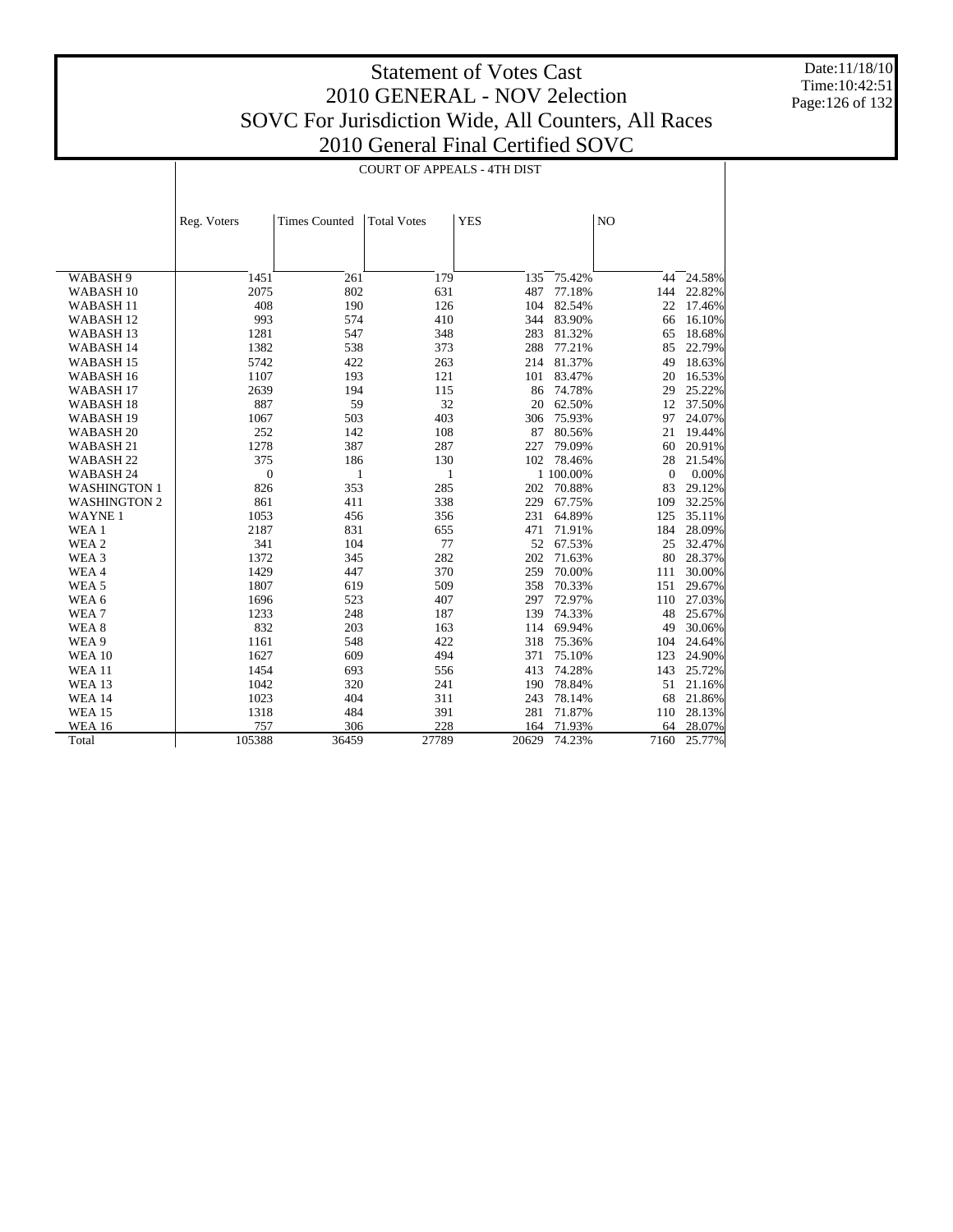Date:11/18/10 Time:10:42:51 Page:127 of 132

|                                            |                  |                      | <b>COURT OF APPEALS - 5TH DIST</b> |                  |                     |                  |                     |
|--------------------------------------------|------------------|----------------------|------------------------------------|------------------|---------------------|------------------|---------------------|
|                                            | Reg. Voters      | <b>Times Counted</b> | <b>Total Votes</b>                 | YES              |                     | NO               |                     |
|                                            |                  |                      |                                    |                  |                     |                  |                     |
| Jurisdiction Wide                          |                  |                      |                                    |                  |                     |                  |                     |
| <b>FAIRFIELD 1</b>                         | 1280             | 577                  | 451                                | 353              | 78.27%              | 98               | 21.73%              |
| <b>FAIRFIELD 2</b>                         | 1054             | 535                  | 412                                | 326              | 79.13%              | 86               | 20.87%              |
| <b>FAIRFIELD 3</b><br><b>FAIRFIELD 4</b>   | 974<br>822       | 458<br>374           | 368<br>282                         | 266<br>223       | 72.28%<br>79.08%    | 102<br>59        | 27.72%<br>20.92%    |
| <b>FAIRFIELD 5</b>                         | 14               | 3                    | 3                                  | $\mathbf{1}$     | 33.33%              | $\overline{2}$   | 66.67%              |
| <b>FAIRFIELD 6</b>                         | 1014             | 315                  | 237                                | 174              | 73.42%              | 63               | 26.58%              |
| <b>FAIRFIELD 7</b>                         | 1129             | 333                  | 251                                | 167              | 66.53%              | 84               | 33.47%              |
| <b>FAIRFIELD 8</b>                         | 1664             | 328                  | 257                                | 180              | 70.04%              | 77               | 29.96%              |
| <b>FAIRFIELD 9</b>                         | 980              | 401                  | 321                                | 240              | 74.77%              | 81               | 25.23%              |
| <b>FAIRFIELD 10</b>                        | 1188             | 417                  | 321                                | 233              | 72.59%              | 88               | 27.41%              |
| <b>FAIRFIELD 11</b>                        | 969              | 399                  | 324                                | 248              | 76.54%              | 76               | 23.46%              |
| <b>FAIRFIELD 12</b><br><b>FAIRFIELD 13</b> | 1024<br>991      | 299<br>458           | 244<br>375                         | 175<br>273       | 71.72%<br>72.80%    | 69<br>102        | 28.28%<br>27.20%    |
| <b>FAIRFIELD 14</b>                        | 1067             | 259                  | 204                                | 147              | 72.06%              | 57               | 27.94%              |
| <b>FAIRFIELD 15</b>                        | 1144             | 409                  | 300                                | 216              | 72.00%              | 84               | 28.00%              |
| <b>FAIRFIELD 16</b>                        | 1569             | 332                  | 227                                | 169              | 74.45%              | 58               | 25.55%              |
| <b>FAIRFIELD 17</b>                        | 343              | 120                  | 89                                 | 71               | 79.78%              | 18               | 20.22%              |
| <b>FAIRFIELD 18</b>                        | 952              | 368                  | 282                                | 206              | 73.05%              | 76               | 26.95%              |
| <b>FAIRFIELD 19</b>                        | 1006             | 326                  | 256                                | 181              | 70.70%              | 75               | 29.30%              |
| <b>FAIRFIELD 20</b>                        | 1413             | 376                  | 287                                | 211              | 73.52%              | 76               | 26.48%              |
| <b>FAIRFIELD 21</b>                        | 1121<br>1686     | 518<br>301           | 378<br>218                         | 310<br>155       | 82.01%<br>71.10%    | 68<br>63         | 17.99%<br>28.90%    |
| <b>FAIRFIELD 22</b><br><b>FAIRFIELD 23</b> | 1122             | 272                  | 203                                | 144              | 70.94%              | 59               | 29.06%              |
| <b>FAIRFIELD 24</b>                        | 935              | 175                  | 136                                | 101              | 74.26%              | 35               | 25.74%              |
| <b>FAIRFIELD 25</b>                        | 1018             | 312                  | 241                                | 169              | 70.12%              | 72               | 29.88%              |
| <b>FAIRFIELD 26</b>                        | 1282             | 561                  | 439                                | 325              | 74.03%              | 114              | 25.97%              |
| <b>FAIRFIELD 27</b>                        | 1919             | 509                  | 372                                | 277              | 74.46%              | 95               | 25.54%              |
| <b>FAIRFIELD 28</b>                        | 674              | 258                  | 196                                | 143              | 72.96%              | 53               | 27.04%              |
| <b>FAIRFIELD 29</b>                        | 1026             | 325                  | 261                                | 181              | 69.35%              | 80               | 30.65%              |
| <b>FAIRFIELD 30</b>                        | 1135<br>1014     | 525<br>352           | 424<br>257                         | 321<br>190       | 75.71%<br>73.93%    | 103<br>67        | 24.29%              |
| <b>FAIRFIELD 31</b><br><b>FAIRFIELD 32</b> | $\boldsymbol{0}$ | $\boldsymbol{0}$     | $\boldsymbol{0}$                   | $\boldsymbol{0}$ |                     | $\boldsymbol{0}$ | 26.07%              |
| <b>JACKSON 3</b>                           | 316              | 138                  | 112                                | 78               | 69.64%              | 34               | 30.36%              |
| <b>LAURAMIE 1</b>                          | 974              | 392                  | 313                                | 217              | 69.33%              | 96               | 30.67%              |
| <b>LAURAMIE 2</b>                          | 675              | 258                  | 189                                | 122              | 64.55%              | 67               | 35.45%              |
| PERRY 1                                    | 1330             | 650                  | 503                                | 361              | 71.77%              | 142              | 28.23%              |
| PERRY 2                                    | 1433             | 657                  | 510                                | 370              | 72.55%              | 140              | 27.45%              |
| PERRY 3                                    | 1216             | 491                  | 388                                | 277              | 71.39%              | 111              | 28.61%              |
| PERRY 4<br>PERRY 5                         | 994<br>0         | 411<br>1             | 316<br>1                           | 235              | 74.37%<br>1 100.00% | 81<br>0          | 25.63%<br>0.00%     |
| RANDOLPH 1                                 | 607              | 263                  | 203                                |                  | 143 70.44%          |                  | 60 29.56%           |
| SHEFFIELD 1                                | 823              | 300                  | 230                                |                  | 171 74.35%          |                  | 59 25.65%           |
| SHEFFIELD 2                                | 1599             | 731                  | 581                                | 392              | 67.47%              | 189              | 32.53%              |
| SHELBY 1                                   | 662              | 282                  | 232                                | 162              | 69.83%              |                  | 70 30.17%           |
| SHELBY <sub>2</sub>                        | 1018             | 523                  | 403                                | 326              | 80.89%              | 77               | 19.11%              |
| TIPPECANOE 1                               | 1376             | 666                  | 531                                | 374              | 70.43%              | 157              | 29.57%              |
| <b>TIPPECANOE 2</b>                        | 681              | 269                  | 210                                | 148              | 70.48%              |                  | 62 29.52%           |
| <b>TIPPECANOE 4</b><br><b>TIPPECANOE 5</b> | 825<br>151       | 372<br>79            | 302<br>62                          | 232<br>45        | 76.82%<br>72.58%    | 17               | 70 23.18%<br>27.42% |
| <b>TIPPECANOE 6</b>                        | 1622             | 654                  | 502                                | 373              | 74.30%              | 129              | 25.70%              |
| <b>TIPPECANOE 7</b>                        | 331              | 149                  | 111                                | 85               | 76.58%              |                  | 26 23.42%           |
| UNION 1                                    | 1131             | 485                  | 388                                | 267              | 68.81%              | 121              | 31.19%              |
| WABASH 1                                   | 1392             | 683                  | 515                                | 410              | 79.61%              | 105              | 20.39%              |
| WABASH 2                                   | 2199             | 650                  | 489                                | 376              | 76.89%              |                  | 113 23.11%          |
| WABASH 3                                   | 700              | 321                  | 237                                | 192              | 81.01%              | 45               | 18.99%              |
| WABASH 4                                   | 1132             | 627                  | 458                                | 389              | 84.93%              | 69               | 15.07%              |
| WABASH 5<br>WABASH 6                       | 1488<br>1389     | 624<br>636           | 442<br>451                         | 362<br>356       | 81.90%<br>78.94%    | 80<br>95         | 18.10%<br>21.06%    |
| WABASH 7                                   | 1297             | 543                  | 373                                | 326              | 87.40%              | 47               | 12.60%              |
| WABASH <sub>8</sub>                        | 1542             | 506                  | 360                                | 302              | 83.89%              |                  | 58 16.11%           |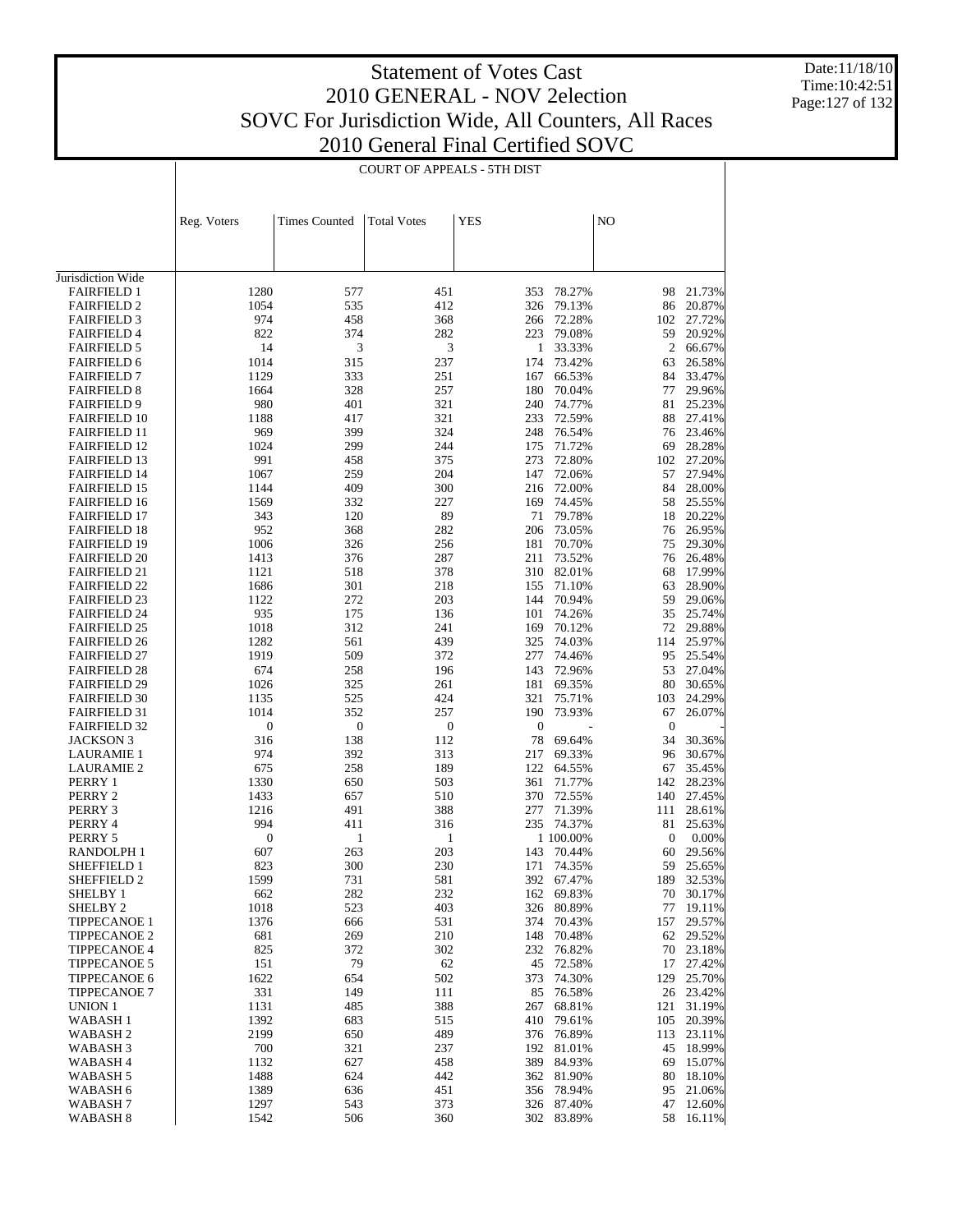Date:11/18/10 Time:10:42:51 Page:128 of 132

|                      |              | <b>COURT OF APPEALS - 5TH DIST</b> |                    |            |           |              |        |  |  |
|----------------------|--------------|------------------------------------|--------------------|------------|-----------|--------------|--------|--|--|
|                      | Reg. Voters  | <b>Times Counted</b>               | <b>Total Votes</b> | <b>YES</b> |           | NO           |        |  |  |
|                      |              |                                    |                    |            |           |              |        |  |  |
|                      |              |                                    |                    |            |           |              |        |  |  |
| WABASH 9             | 1451         | 261                                | 179                | 134        | 74.86%    | 45           | 25.14% |  |  |
| WABASH <sub>10</sub> | 2075         | 802                                | 630                | 498        | 79.05%    | 132          | 20.95% |  |  |
| WABASH <sub>11</sub> | 408          | 190                                | 124                | 104        | 83.87%    | 20           | 16.13% |  |  |
| WABASH <sub>12</sub> | 993          | 574                                | 412                | 346        | 83.98%    | 66           | 16.02% |  |  |
| WABASH <sub>13</sub> | 1281         | 547                                | 347                | 280        | 80.69%    | 67           | 19.31% |  |  |
| WABASH 14            | 1382         | 538                                | 375                | 303        | 80.80%    | 72           | 19.20% |  |  |
| WABASH <sub>15</sub> | 5742         | 422                                | 262                | 222        | 84.73%    | 40           | 15.27% |  |  |
| WABASH 16            | 1107         | 193                                | 122                | 102        | 83.61%    | 20           | 16.39% |  |  |
| WABASH <sub>17</sub> | 2639         | 194                                | 114                | 87         | 76.32%    | 27           | 23.68% |  |  |
| WABASH <sub>18</sub> | 887          | 59                                 | 32                 | 21         | 65.63%    | 11           | 34.38% |  |  |
| WABASH <sub>19</sub> | 1067         | 503                                | 403                | 318        | 78.91%    | 85           | 21.09% |  |  |
| WABASH <sub>20</sub> | 252          | 142                                | 108                | 86         | 79.63%    | 22           | 20.37% |  |  |
| WABASH <sub>21</sub> | 1278         | 387                                | 288                | 230        | 79.86%    | 58           | 20.14% |  |  |
| WABASH <sub>22</sub> | 375          | 186                                | 133                | 104        | 78.20%    | 29           | 21.80% |  |  |
| WABASH <sub>24</sub> | $\mathbf{0}$ | $\mathbf{1}$                       | 1                  |            | 1 100.00% | $\mathbf{0}$ | 0.00%  |  |  |
| <b>WASHINGTON 1</b>  | 826          | 353                                | 284                | 205        | 72.18%    | 79           | 27.82% |  |  |
| <b>WASHINGTON 2</b>  | 861          | 411                                | 339                | 234        | 69.03%    | 105          | 30.97% |  |  |
| <b>WAYNE1</b>        | 1053         | 456                                | 354                | 237        | 66.95%    | 117          | 33.05% |  |  |
| WEA 1                | 2187         | 831                                | 662                | 479        | 72.36%    | 183          | 27.64% |  |  |
| WEA 2                | 341          | 104                                | 76                 | 52         | 68.42%    | 24           | 31.58% |  |  |
| WEA 3                | 1372         | 345                                | 282                | 202        | 71.63%    | 80           | 28.37% |  |  |
| WEA4                 | 1429         | 447                                | 370                | 255        | 68.92%    | 115          | 31.08% |  |  |
| WEA <sub>5</sub>     | 1807         | 619                                | 510                | 358        | 70.20%    | 152          | 29.80% |  |  |
| WEA 6                | 1696         | 523                                | 406                | 298        | 73.40%    | 108          | 26.60% |  |  |
| WEA7                 | 1233         | 248                                | 190                | 147        | 77.37%    | 43           | 22.63% |  |  |
| WEA <sub>8</sub>     | 832          | 203                                | 164                | 114        | 69.51%    | 50           | 30.49% |  |  |
| WEA 9                | 1161         | 548                                | 425                | 328        | 77.18%    | 97           | 22.82% |  |  |
| <b>WEA 10</b>        | 1627         | 609                                | 495                | 373        | 75.35%    | 122          | 24.65% |  |  |
| <b>WEA 11</b>        | 1454         | 693                                | 554                | 431        | 77.80%    | 123          | 22.20% |  |  |
| <b>WEA 13</b>        | 1042         | 320                                | 239                | 188        | 78.66%    | 51           | 21.34% |  |  |
| <b>WEA 14</b>        | 1023         | 404                                | 312                | 246        | 78.85%    | 66           | 21.15% |  |  |
| <b>WEA 15</b>        | 1318         | 484                                | 394                | 288        | 73.10%    | 106          | 26.90% |  |  |
| <b>WEA 16</b>        | 757          | 306                                | 227                | 165        | 72.69%    | 62           | 27.31% |  |  |
| Total                | 105388       | 36459                              | 27841              | 20904      | 75.08%    | 6937         | 24.92% |  |  |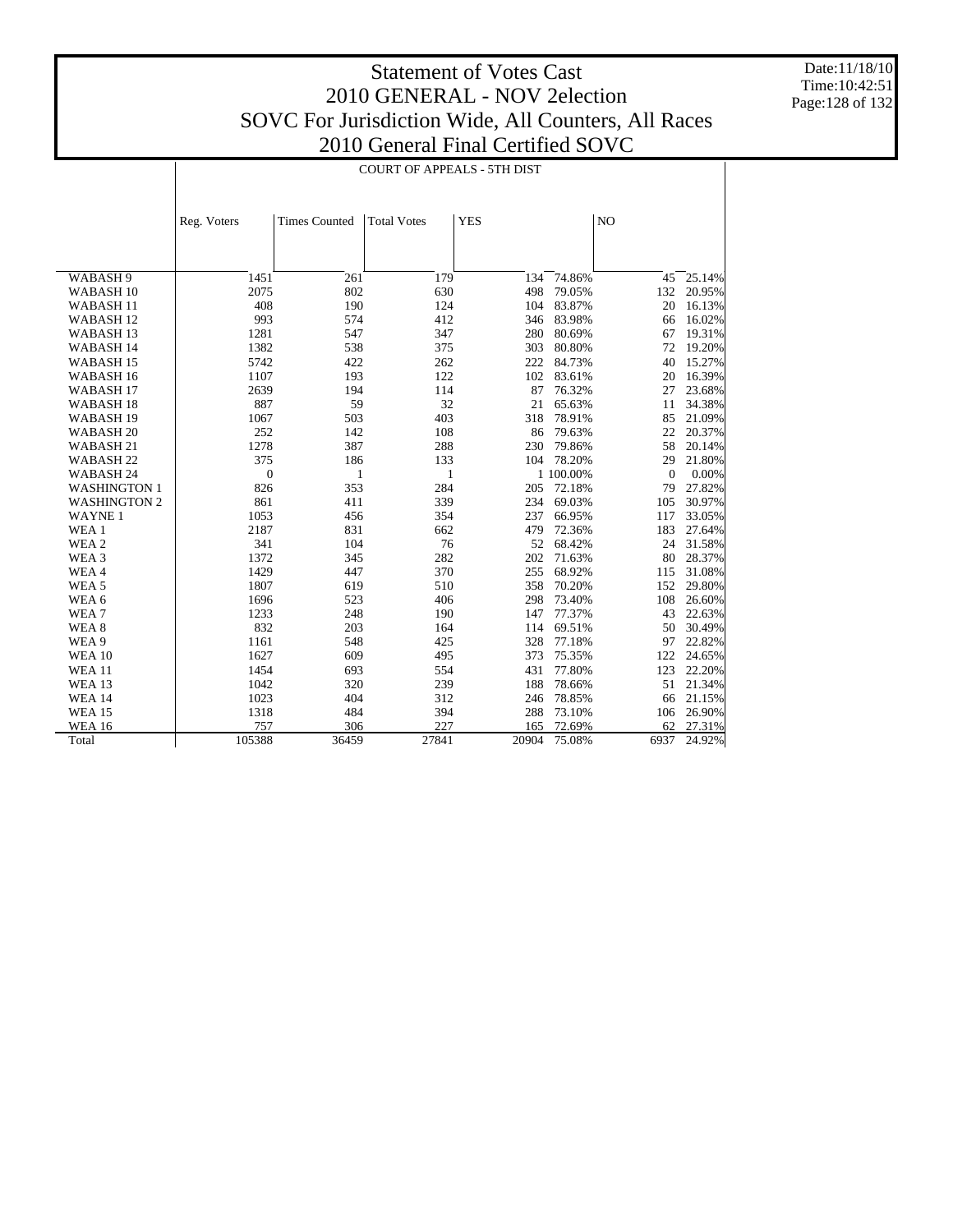Date:11/18/10 Time:10:42:51 Page:129 of 132

|                                            |                         | <b>COURT OF APPEALS - 5TH DIST</b> |                         |                    |                  |                        |                  |  |  |
|--------------------------------------------|-------------------------|------------------------------------|-------------------------|--------------------|------------------|------------------------|------------------|--|--|
|                                            |                         |                                    |                         |                    |                  |                        |                  |  |  |
|                                            | Reg. Voters             | <b>Times Counted</b>               | <b>Total Votes</b>      | <b>YES</b>         |                  | NO                     |                  |  |  |
|                                            |                         |                                    |                         |                    |                  |                        |                  |  |  |
| Jurisdiction Wide                          |                         |                                    |                         |                    |                  |                        |                  |  |  |
| <b>FAIRFIELD 1</b>                         | 1280                    | 577                                | 469                     | 370                | 78.89%           | 99                     | 21.11%           |  |  |
| <b>FAIRFIELD 2</b>                         | 1054                    | 535                                | 419                     | 335                | 79.95%           | 84                     | 20.05%           |  |  |
| <b>FAIRFIELD 3</b>                         | 974                     | 458                                | 369                     | 276                | 74.80%           | 93                     | 25.20%           |  |  |
| <b>FAIRFIELD 4</b>                         | 822                     | 374                                | 298                     | 234                | 78.52%           |                        | 64 21.48%        |  |  |
| <b>FAIRFIELD 5</b>                         | 14                      | 3                                  | 2                       | $\boldsymbol{0}$   | 0.00%            |                        | 2 100.00%        |  |  |
| <b>FAIRFIELD 6</b>                         | 1014                    | 315                                | 243                     | 183                | 75.31%           | 60                     | 24.69%           |  |  |
| <b>FAIRFIELD 7</b><br><b>FAIRFIELD 8</b>   | 1129<br>1664            | 333<br>328                         | 250<br>249              | 168<br>181         | 67.20%<br>72.69% | 82<br>68               | 32.80%<br>27.31% |  |  |
| <b>FAIRFIELD 9</b>                         | 980                     | 401                                | 326                     | 245                | 75.15%           | 81                     | 24.85%           |  |  |
| <b>FAIRFIELD 10</b>                        | 1188                    | 417                                | 338                     | 259                | 76.63%           | 79                     | 23.37%           |  |  |
| <b>FAIRFIELD 11</b>                        | 969                     | 399                                | 326                     | 246                | 75.46%           | 80                     | 24.54%           |  |  |
| <b>FAIRFIELD 12</b>                        | 1024                    | 299                                | 241                     | 178                | 73.86%           | 63                     | 26.14%           |  |  |
| <b>FAIRFIELD 13</b>                        | 991                     | 458                                | 385                     | 293                | 76.10%           | 92                     | 23.90%           |  |  |
| <b>FAIRFIELD 14</b>                        | 1067                    | 259                                | 207                     | 152                | 73.43%           | 55                     | 26.57%           |  |  |
| <b>FAIRFIELD 15</b>                        | 1144                    | 409                                | 314                     | 237                | 75.48%           | 77                     | 24.52%           |  |  |
| <b>FAIRFIELD 16</b>                        | 1569                    | 332                                | 233                     | 167                | 71.67%           | 66                     | 28.33%           |  |  |
| <b>FAIRFIELD 17</b>                        | 343                     | 120                                | 89                      | 69                 | 77.53%           | 20                     | 22.47%           |  |  |
| <b>FAIRFIELD 18</b>                        | 952                     | 368                                | 282                     | 209                | 74.11%           | 73                     | 25.89%           |  |  |
| <b>FAIRFIELD 19</b>                        | 1006                    | 326                                | 253                     | 178                | 70.36%           | 75                     | 29.64%           |  |  |
| <b>FAIRFIELD 20</b><br><b>FAIRFIELD 21</b> | 1413<br>1121            | 376<br>518                         | 292<br>396              | 215<br>323         | 73.63%<br>81.57% | 77<br>73               | 26.37%<br>18.43% |  |  |
| <b>FAIRFIELD 22</b>                        | 1686                    | 301                                | 219                     | 159                | 72.60%           | 60                     | 27.40%           |  |  |
| <b>FAIRFIELD 23</b>                        | 1122                    | 272                                | 213                     | 158                | 74.18%           | 55                     | 25.82%           |  |  |
| <b>FAIRFIELD 24</b>                        | 935                     | 175                                | 148                     | 112                | 75.68%           | 36                     | 24.32%           |  |  |
| <b>FAIRFIELD 25</b>                        | 1018                    | 312                                | 259                     | 186                | 71.81%           | 73                     | 28.19%           |  |  |
| <b>FAIRFIELD 26</b>                        | 1282                    | 561                                | 442                     | 338                | 76.47%           | 104                    | 23.53%           |  |  |
| <b>FAIRFIELD 27</b>                        | 1919                    | 509                                | 376                     | 294                | 78.19%           | 82                     | 21.81%           |  |  |
| <b>FAIRFIELD 28</b>                        | 674                     | 258                                | 205                     | 156                | 76.10%           | 49                     | 23.90%           |  |  |
| <b>FAIRFIELD 29</b>                        | 1026                    | 325                                | 264                     | 193                | 73.11%           | 71                     | 26.89%           |  |  |
| <b>FAIRFIELD 30</b>                        | 1135                    | 525                                | 453                     | 359                | 79.25%           | 94                     | 20.75%           |  |  |
| <b>FAIRFIELD 31</b>                        | 1014                    | 352                                | 277                     | 215                | 77.62%           | 62                     | 22.38%           |  |  |
| <b>FAIRFIELD 32</b>                        | $\boldsymbol{0}$<br>316 | $\boldsymbol{0}$                   | $\boldsymbol{0}$<br>117 | $\mathbf{0}$<br>85 |                  | $\boldsymbol{0}$<br>32 |                  |  |  |
| JACKSON 3<br><b>LAURAMIE 1</b>             | 974                     | 138<br>392                         | 321                     | 224                | 72.65%<br>69.78% | 97                     | 27.35%<br>30.22% |  |  |
| <b>LAURAMIE 2</b>                          | 675                     | 258                                | 196                     | 136                | 69.39%           | 60                     | 30.61%           |  |  |
| PERRY 1                                    | 1330                    | 650                                | 529                     | 378                | 71.46%           | 151                    | 28.54%           |  |  |
| PERRY 2                                    | 1433                    | 657                                | 526                     | 382                | 72.62%           | 144                    | 27.38%           |  |  |
| PERRY 3                                    | 1216                    | 491                                | 397                     | 288                | 72.54%           | 109                    | 27.46%           |  |  |
| PERRY 4                                    | 994                     | 411                                | 329                     | 251                | 76.29%           | 78                     | 23.71%           |  |  |
| PERRY 5                                    | $\boldsymbol{0}$        | 1                                  | 1                       |                    | 1 100.00%        | $\boldsymbol{0}$       | $0.00\%$         |  |  |
| RANDOLPH 1                                 | 607                     | 263                                | 210                     |                    | 154 73.33%       |                        | 56 26.67%        |  |  |
| <b>SHEFFIELD 1</b>                         | 823                     | 300                                | 242                     |                    | 179 73.97%       |                        | 63 26.03%        |  |  |
| SHEFFIELD 2                                | 1599                    | 731                                | 601                     | 412                | 68.55%           | 189                    | 31.45%           |  |  |
| SHELBY 1<br>SHELBY <sub>2</sub>            | 662<br>1018             | 282<br>523                         | 234<br>410              | 166<br>340         | 70.94%<br>82.93% | 68<br>70               | 29.06%<br>17.07% |  |  |
| <b>TIPPECANOE 1</b>                        | 1376                    | 666                                | 539                     | 394                | 73.10%           | 145                    | 26.90%           |  |  |
| TIPPECANOE 2                               | 681                     | 269                                | 217                     | 156                | 71.89%           | 61                     | 28.11%           |  |  |
| <b>TIPPECANOE 4</b>                        | 825                     | 372                                | 312                     | 247                | 79.17%           | 65                     | 20.83%           |  |  |
| <b>TIPPECANOE 5</b>                        | 151                     | 79                                 | 68                      | 53                 | 77.94%           | 15                     | 22.06%           |  |  |
| TIPPECANOE 6                               | 1622                    | 654                                | 526                     | 403                | 76.62%           | 123                    | 23.38%           |  |  |
| <b>TIPPECANOE 7</b>                        | 331                     | 149                                | 114                     | 91                 | 79.82%           | 23                     | 20.18%           |  |  |
| UNION 1                                    | 1131                    | 485                                | 395                     | 273                | 69.11%           | 122                    | 30.89%           |  |  |
| <b>WABASH1</b>                             | 1392                    | 683                                | 535                     | 424                | 79.25%           | 111                    | 20.75%           |  |  |
| WABASH <sub>2</sub>                        | 2199                    | 650                                | 502                     | 389                | 77.49%           | 113                    | 22.51%           |  |  |
| WABASH <sub>3</sub>                        | 700                     | 321                                | 251                     | 201                | 80.08%           |                        | 50 19.92%        |  |  |
| WABASH 4                                   | 1132                    | 627                                | 482                     | 428                | 88.80%           | 54                     | 11.20%           |  |  |
| WABASH 5                                   | 1488                    | 624                                | 456                     | 385                | 84.43%           | 71                     | 15.57%           |  |  |
| WABASH 6<br>WABASH 7                       | 1389<br>1297            | 636<br>543                         | 488<br>386              | 398<br>337         | 81.56%<br>87.31% | 90<br>49               | 18.44%<br>12.69% |  |  |
| WABASH 8                                   | 1542                    | 506                                | 381                     |                    | 323 84.78%       |                        | 58 15.22%        |  |  |
|                                            |                         |                                    |                         |                    |                  |                        |                  |  |  |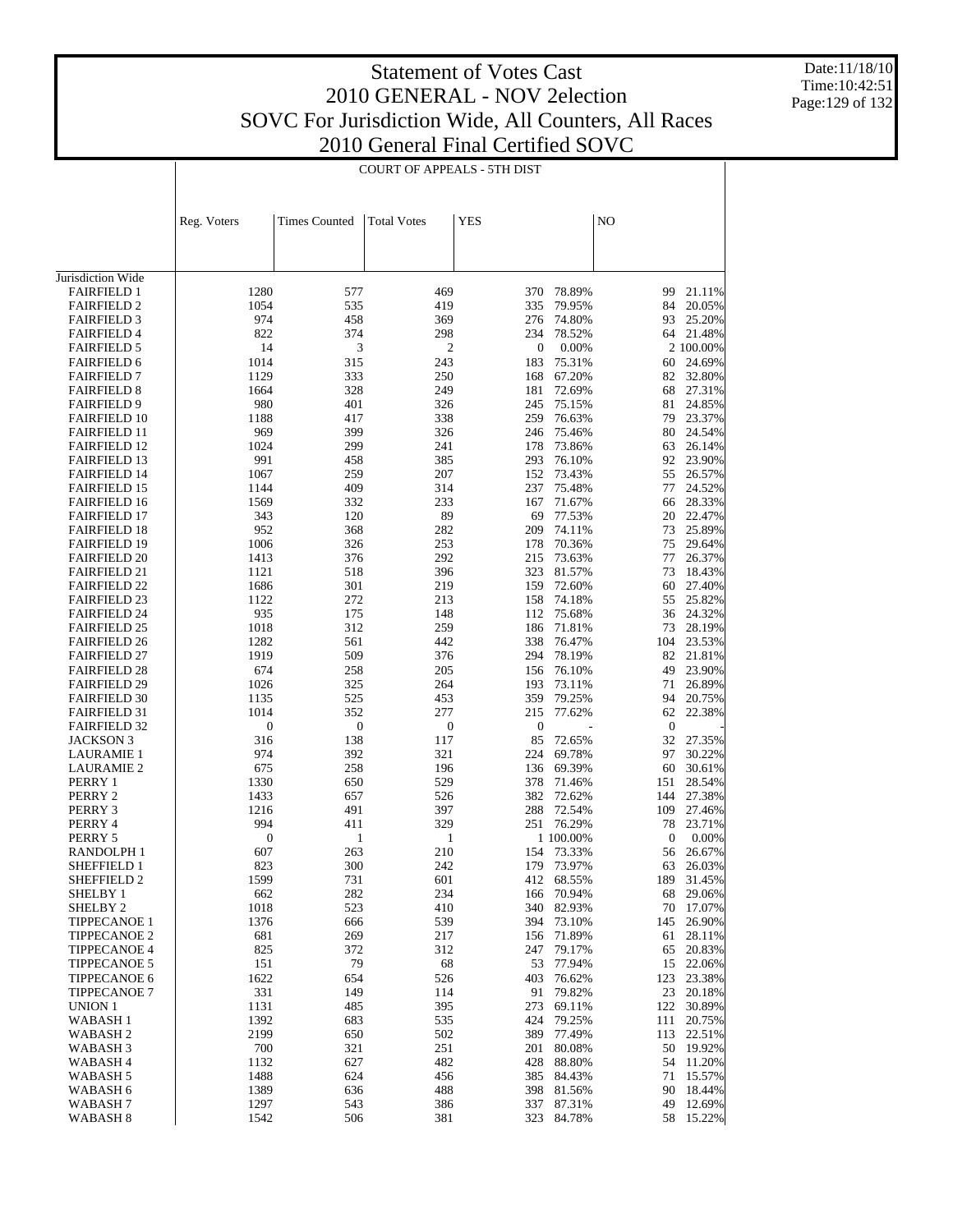Date:11/18/10 Time:10:42:51 Page:130 of 132

|                      |                  |                      | <b>COURT OF APPEALS - 5TH DIST</b> |            |           |                |        |
|----------------------|------------------|----------------------|------------------------------------|------------|-----------|----------------|--------|
|                      |                  |                      |                                    |            |           |                |        |
|                      |                  |                      |                                    |            |           |                |        |
|                      | Reg. Voters      | <b>Times Counted</b> | <b>Total Votes</b>                 | <b>YES</b> |           | N <sub>O</sub> |        |
|                      |                  |                      |                                    |            |           |                |        |
|                      |                  |                      |                                    |            |           |                |        |
|                      |                  |                      |                                    |            |           |                |        |
| WABASH 9             | 1451             | 261                  | 182                                | 142        | 78.02%    | 40             | 21.98% |
| WABASH <sub>10</sub> | 2075             | 802                  | 643                                | 508        | 79.00%    | 135            | 21.00% |
| WABASH <sub>11</sub> | 408              | 190                  | 140                                | 121        | 86.43%    | 19             | 13.57% |
| WABASH <sub>12</sub> | 993              | 574                  | 448                                | 386        | 86.16%    | 62             | 13.84% |
| WABASH <sub>13</sub> | 1281             | 547                  | 368                                | 306        | 83.15%    | 62             | 16.85% |
| WABASH 14            | 1382             | 538                  | 410                                | 330        | 80.49%    | 80             | 19.51% |
| WABASH <sub>15</sub> | 5742             | 422                  | 265                                | 222        | 83.77%    | 43             | 16.23% |
| WABASH <sub>16</sub> | 1107             | 193                  | 127                                | 106        | 83.46%    | 21             | 16.54% |
| WABASH <sub>17</sub> | 2639             | 194                  | 116                                | 88         | 75.86%    | 28             | 24.14% |
| WABASH <sub>18</sub> | 887              | 59                   | 33                                 | 23         | 69.70%    | 10             | 30.30% |
| WABASH <sub>19</sub> | 1067             | 503                  | 420                                | 330        | 78.57%    | 90             | 21.43% |
| WABASH <sub>20</sub> | 252              | 142                  | 114                                | 92         | 80.70%    | 22             | 19.30% |
| WABASH <sub>21</sub> | 1278             | 387                  | 291                                | 228        | 78.35%    | 63             | 21.65% |
| WABASH <sub>22</sub> | 375              | 186                  | 134                                | 111        | 82.84%    | 23             | 17.16% |
| WABASH 24            | $\boldsymbol{0}$ | 1                    | 1                                  |            | 1 100.00% | $\mathbf{0}$   | 0.00%  |
| <b>WASHINGTON 1</b>  | 826              | 353                  | 290                                | 210        | 72.41%    | 80             | 27.59% |
| <b>WASHINGTON 2</b>  | 861              | 411                  | 354                                | 243        | 68.64%    | 111            | 31.36% |
| <b>WAYNE1</b>        | 1053             | 456                  | 365                                | 252        | 69.04%    | 113            | 30.96% |
| WEA 1                | 2187             | 831                  | 678                                | 490        | 72.27%    | 188            | 27.73% |
| WEA 2                | 341              | 104                  | 82                                 | 62         | 75.61%    | 20             | 24.39% |
| WEA 3                | 1372             | 345                  | 284                                | 220        | 77.46%    | 64             | 22.54% |
| WEA4                 | 1429             | 447                  | 366                                | 255        | 69.67%    | 111            | 30.33% |
| WEA <sub>5</sub>     | 1807             | 619                  | 509                                | 371        | 72.89%    | 138            | 27.11% |
| WEA 6                | 1696             | 523                  | 420                                | 319        | 75.95%    | 101            | 24.05% |
| WEA7                 | 1233             | 248                  | 193                                | 144        | 74.61%    | 49             | 25.39% |
| WEA 8                | 832              | 203                  | 167                                | 122        | 73.05%    | 45             | 26.95% |
| WEA 9                | 1161             | 548                  | 449                                | 360        | 80.18%    | 89             | 19.82% |
| <b>WEA 10</b>        | 1627             | 609                  | 503                                | 376        | 74.75%    | 127            | 25.25% |
| <b>WEA11</b>         | 1454             | 693                  | 563                                | 437        | 77.62%    | 126            | 22.38% |
|                      |                  |                      |                                    |            |           |                |        |
| <b>WEA 13</b>        | 1042             | 320                  | 249                                | 195        | 78.31%    | 54             | 21.69% |
| <b>WEA 14</b>        | 1023             | 404                  | 318                                | 250        | 78.62%    | 68             | 21.38% |
| <b>WEA 15</b>        | 1318             | 484                  | 400                                | 297        | 74.25%    | 103            | 25.75% |
| <b>WEA 16</b>        | 757              | 306                  | 241                                | 178        | 73.86%    | 63             | 26.14% |
| Total                | 105388           | 36459                | 28725                              | 21961      | 76.45%    | 6764           | 23.55% |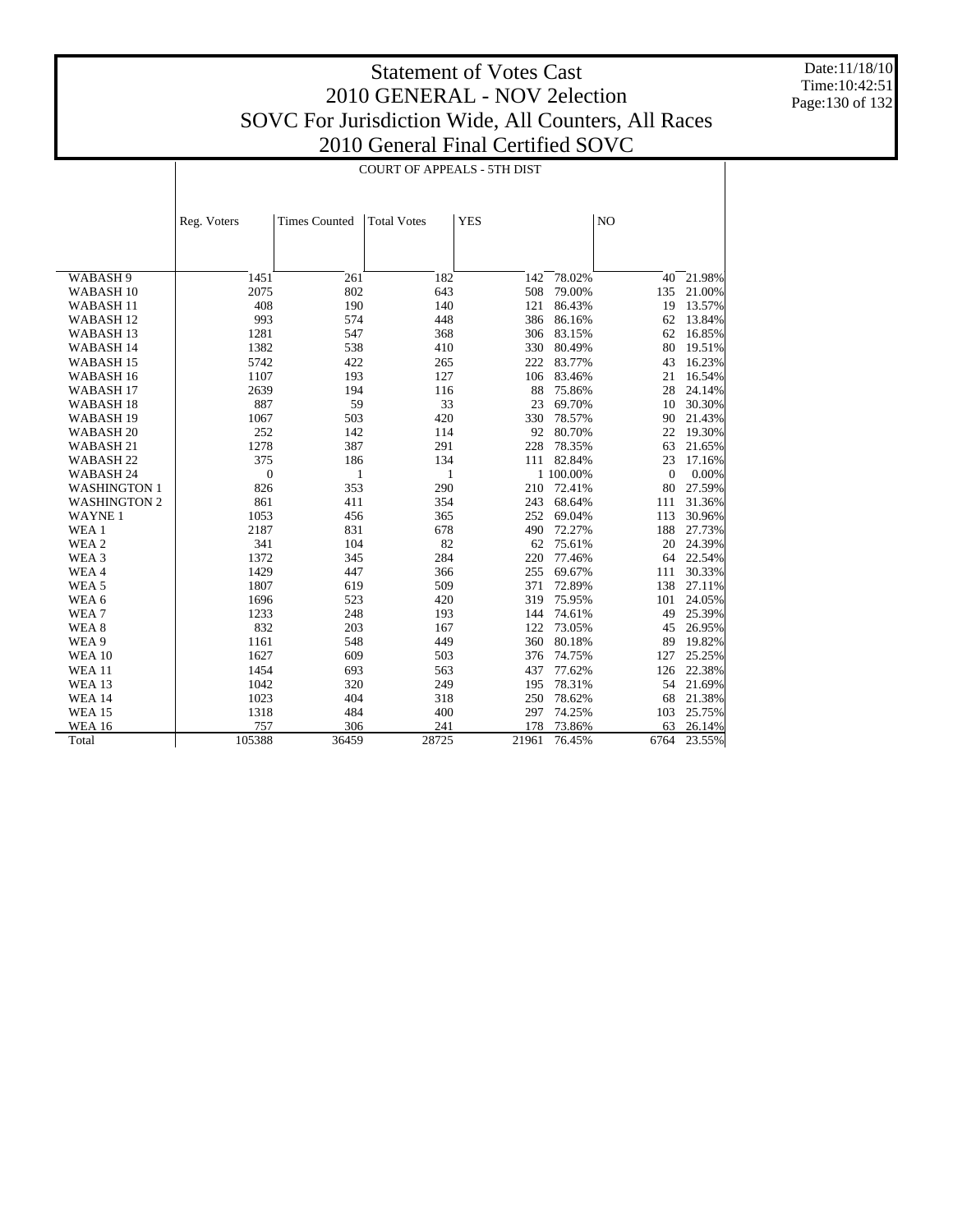Date:11/18/10 Time:10:42:51 Page:131 of 132

|                                            |                  | PUBLIC QUESTION #1   |                    |              |                  |                  |                          |  |  |
|--------------------------------------------|------------------|----------------------|--------------------|--------------|------------------|------------------|--------------------------|--|--|
|                                            |                  |                      |                    |              |                  |                  |                          |  |  |
|                                            | Reg. Voters      | <b>Times Counted</b> | <b>Total Votes</b> | <b>YES</b>   |                  | NO               |                          |  |  |
|                                            |                  |                      |                    |              |                  |                  |                          |  |  |
| Jurisdiction Wide                          |                  |                      |                    |              |                  |                  |                          |  |  |
| <b>FAIRFIELD 1</b>                         | 1280             | 577                  | 543                | 327          | 60.22%           | 216              | 39.78%                   |  |  |
| <b>FAIRFIELD 2</b>                         | 1054             | 535                  | 505                | 319          | 63.17%           | 186              | 36.83%                   |  |  |
| <b>FAIRFIELD 3</b>                         | 974              | 458                  | 420                | 245          | 58.33%           | 175              | 41.67%                   |  |  |
| <b>FAIRFIELD 4</b>                         | 822              | 374                  | 345                |              | 212 61.45%       | 133              | 38.55%                   |  |  |
| <b>FAIRFIELD 5</b>                         | 14               | 3                    | $\boldsymbol{2}$   |              | 2 100.00%        | $\boldsymbol{0}$ | 0.00%                    |  |  |
| <b>FAIRFIELD 6</b><br><b>FAIRFIELD 7</b>   | 1014<br>1129     | 315<br>333           | 283<br>296         | 174<br>192   | 61.48%<br>64.86% | 109<br>104       | 38.52%<br>35.14%         |  |  |
| <b>FAIRFIELD 8</b>                         | 1664             | 328                  | 300                | 168          | 56.00%           | 132              | 44.00%                   |  |  |
| <b>FAIRFIELD 9</b>                         | 980              | 401                  | 372                | 246          | 66.13%           | 126              | 33.87%                   |  |  |
| <b>FAIRFIELD 10</b>                        | 1188             | 417                  | 391                | 235          | 60.10%           |                  | 156 39.90%               |  |  |
| <b>FAIRFIELD 11</b>                        | 969              | 399                  | 372                | 229          | 61.56%           | 143              | 38.44%                   |  |  |
| <b>FAIRFIELD 12</b>                        | 1024             | 299                  | 273                | 161          | 58.97%           | 112              | 41.03%                   |  |  |
| <b>FAIRFIELD 13</b><br><b>FAIRFIELD 14</b> | 991<br>1067      | 458<br>259           | 431<br>234         | 301<br>144   | 69.84%<br>61.54% | 130<br>90        | 30.16%<br>38.46%         |  |  |
| <b>FAIRFIELD 15</b>                        | 1144             | 409                  | 369                | 239          | 64.77%           | 130              | 35.23%                   |  |  |
| <b>FAIRFIELD 16</b>                        | 1569             | 332                  | 306                | 158          | 51.63%           | 148              | 48.37%                   |  |  |
| <b>FAIRFIELD 17</b>                        | 343              | 120                  | 104                | 77           | 74.04%           | 27               | 25.96%                   |  |  |
| <b>FAIRFIELD 18</b>                        | 952              | 368                  | 339                | 216          | 63.72%           | 123              | 36.28%                   |  |  |
| <b>FAIRFIELD 19</b>                        | 1006             | 326                  | 309                | 175          | 56.63%           | 134              | 43.37%                   |  |  |
| <b>FAIRFIELD 20</b>                        | 1413             | 376                  | 345                | 173          | 50.14%           | 172              | 49.86%                   |  |  |
| <b>FAIRFIELD 21</b><br><b>FAIRFIELD 22</b> | 1121<br>1686     | 518<br>301           | 485<br>265         | 248<br>150   | 51.13%<br>56.60% | 237<br>115       | 48.87%<br>43.40%         |  |  |
| <b>FAIRFIELD 23</b>                        | 1122             | 272                  | 248                | 158          | 63.71%           | 90               | 36.29%                   |  |  |
| <b>FAIRFIELD 24</b>                        | 935              | 175                  | 163                | 99           | 60.74%           | 64               | 39.26%                   |  |  |
| <b>FAIRFIELD 25</b>                        | 1018             | 312                  | 288                | 178          | 61.81%           | 110              | 38.19%                   |  |  |
| <b>FAIRFIELD 26</b>                        | 1282             | 561                  | 520                | 299          | 57.50%           | 221              | 42.50%                   |  |  |
| <b>FAIRFIELD 27</b>                        | 1919             | 509                  | 461                | 283          | 61.39%           | 178              | 38.61%                   |  |  |
| <b>FAIRFIELD 28</b>                        | 674              | 258                  | 238                | 156          | 65.55%           | 82               | 34.45%                   |  |  |
| <b>FAIRFIELD 29</b><br><b>FAIRFIELD 30</b> | 1026<br>1135     | 325<br>525           | 298<br>492         | 191<br>300   | 64.09%<br>60.98% | 107<br>192       | 35.91%<br>39.02%         |  |  |
| <b>FAIRFIELD 31</b>                        | 1014             | 352                  | 318                | 212          | 66.67%           | 106              | 33.33%                   |  |  |
| <b>FAIRFIELD 32</b>                        | $\boldsymbol{0}$ | $\boldsymbol{0}$     | $\boldsymbol{0}$   | $\mathbf{0}$ |                  | $\boldsymbol{0}$ |                          |  |  |
| JACKSON 3                                  | 316              | 138                  | 129                | 86           | 66.67%           | 43               | 33.33%                   |  |  |
| <b>LAURAMIE 1</b>                          | 974              | 392                  | 364                | 257          | 70.60%           | 107              | 29.40%                   |  |  |
| <b>LAURAMIE 2</b>                          | 675              | 258                  | 239                | 154          | 64.44%           | 85               | 35.56%                   |  |  |
| PERRY 1                                    | 1330             | 650                  | 616                | 403          | 65.42%           | 213              | 34.58%                   |  |  |
| PERRY 2<br>PERRY 3                         | 1433<br>1216     | 657<br>491           | 626<br>468         | 400<br>314   | 63.90%<br>67.09% | 226<br>154       | 36.10%<br>32.91%         |  |  |
| PERRY 4                                    | 994              | 411                  | 384                | 261          | 67.97%           | 123              | 32.03%                   |  |  |
| PERRY 5                                    | $\boldsymbol{0}$ | 1                    | 1                  |              | 1 100.00%        | $\boldsymbol{0}$ | 0.00%                    |  |  |
| <b>RANDOLPH1</b>                           | 607              | 263                  | 246                | 146          | 59.35%           | 100              | 40.65%                   |  |  |
| SHEFFIELD 1                                | 823              | 300                  | 277                |              | 172 62.09%       | 105              | 37.91%                   |  |  |
| SHEFFIELD 2                                | 1599             | 731                  | 695                |              | 474 68.20%       | 221              | 31.80%                   |  |  |
| SHELBY 1                                   | 662              | 282                  | 266                | 170          | 63.91%           | 96               | 36.09%                   |  |  |
| SHELBY <sub>2</sub><br><b>TIPPECANOE 1</b> | 1018<br>1376     | 523<br>666           | 485<br>628         | 266<br>410   | 54.85%<br>65.29% |                  | 219 45.15%<br>218 34.71% |  |  |
| <b>TIPPECANOE 2</b>                        | 681              | 269                  | 251                | 176          | 70.12%           | 75               | 29.88%                   |  |  |
| <b>TIPPECANOE 4</b>                        | 825              | 372                  | 354                | 203          | 57.34%           | 151              | 42.66%                   |  |  |
| <b>TIPPECANOE 5</b>                        | 151              | 79                   | 75                 | 49           | 65.33%           |                  | 26 34.67%                |  |  |
| <b>TIPPECANOE 6</b>                        | 1622             | 654                  | 615                | 387          | 62.93%           | 228              | 37.07%                   |  |  |
| <b>TIPPECANOE 7</b>                        | 331              | 149                  | 140                | 95           | 67.86%           | 45               | 32.14%                   |  |  |
| UNION 1                                    | 1131             | 485                  | 453                | 300          | 66.23%           | 153              | 33.77%                   |  |  |
| WABASH 1<br>WABASH 2                       | 1392<br>2199     | 683<br>650           | 637<br>603         | 344<br>377   | 54.00%<br>62.52% | 293              | 46.00%<br>226 37.48%     |  |  |
| WABASH 3                                   | 700              | 321                  | 293                | 151          | 51.54%           | 142              | 48.46%                   |  |  |
| WABASH 4                                   | 1132             | 627                  | 591                | 282          | 47.72%           | 309              | 52.28%                   |  |  |
| WABASH 5                                   | 1488             | 624                  | 564                | 307          | 54.43%           | 257              | 45.57%                   |  |  |
| WABASH 6                                   | 1389             | 636                  | 599                | 305          | 50.92%           | 294              | 49.08%                   |  |  |
| WABASH 7                                   | 1297             | 543                  | 459                | 228          | 49.67%           | 231              | 50.33%                   |  |  |
| WABASH 8                                   | 1542             | 506                  | 461                | 248          | 53.80%           | 213              | 46.20%                   |  |  |